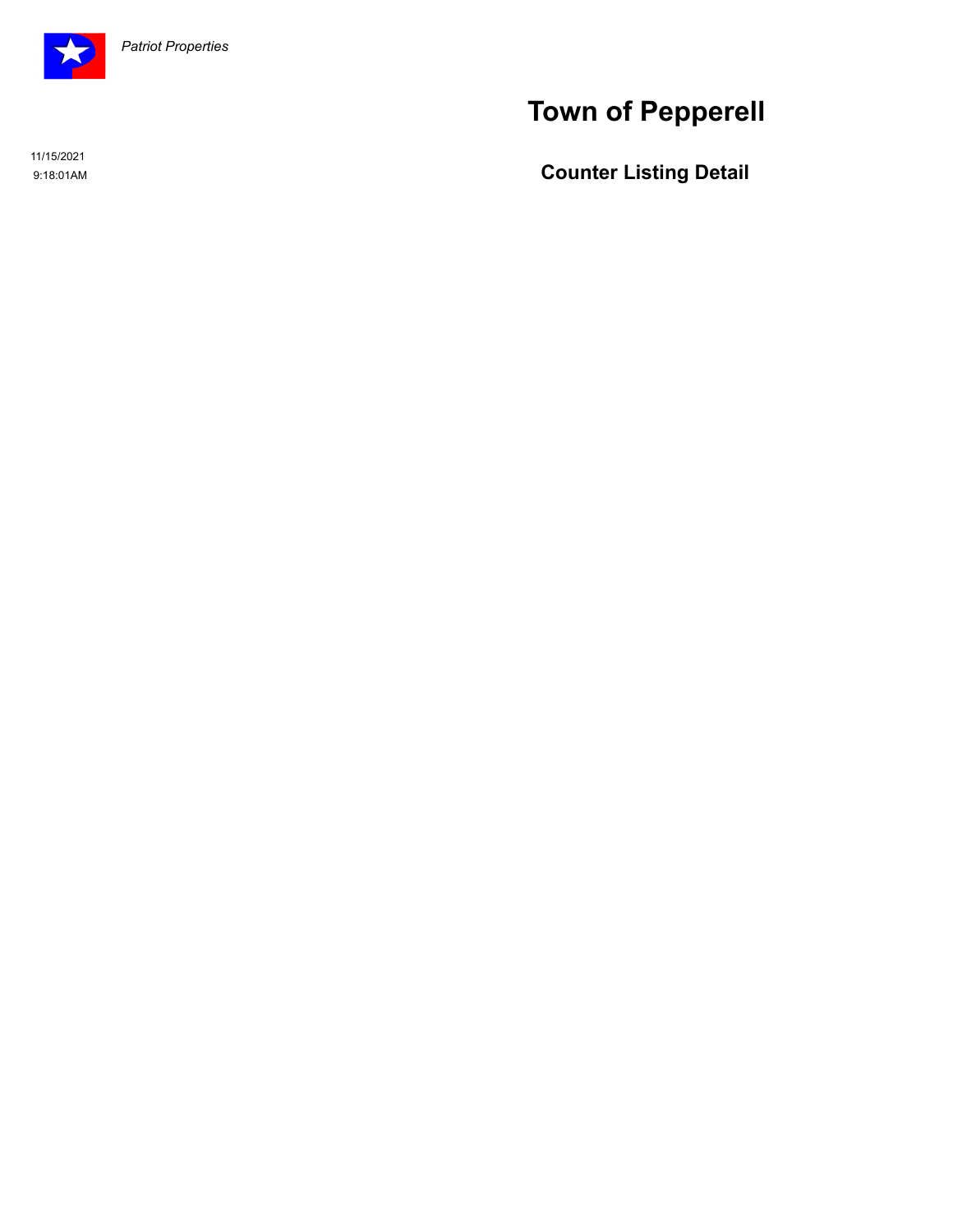| Parcel ID          | Owner1/Owner2                                                                           | Location                   | LUC        | <b>NBC</b>             | Impr   | Land<br>Area |            |
|--------------------|-----------------------------------------------------------------------------------------|----------------------------|------------|------------------------|--------|--------------|------------|
| <b>PEPPERELL</b>   |                                                                                         |                            |            |                        |        |              |            |
| 17-120-0           | SEWER DEPARTMENT / TOWN OF PEPPERELL                                                    | 4 ADAMS ST                 | 931        | МA                     | 55     | 0.06         |            |
| 9-77-0             | BROWN, RYAN T / COTE, RITA M                                                            | 12 ALGONQUIN RD            | 101        | NA.                    | 6      | 1.00         |            |
| 9-81-0             | DELL ISOLA TRUSTEE, JOSEPH E / DELL ISOLA TRUSTEE, PA                                   | 13 ALGONQUIN RD            | 101        | <b>NA</b>              | 6      | 0.36         |            |
| 9-80-0             | CHARTIENITZ, CHAD M                                                                     | 15 ALGONQUIN RD            | 101        | NA.                    | 18     | 0.43         |            |
| 9-79-0             | CORTEZ, STEPHEN R / TENCZAR, NANCY L                                                    | 17 ALGONQUIN RD            | 101        | NA.                    | 5      | 0.36         | $\epsilon$ |
| 9-78-0             | TROTTIER, STEPHEN P / TROTTIER, HELEN A                                                 | 18 ALGONQUIN RD            | 101        | NA.                    | 6      | 0.51         | $\star$    |
| 29-149-0           | MCCORD, JEAN                                                                            | 5 ALLEN ST                 | 101        | МA                     | 19     | 0.69         |            |
| 29-143-0           | DENK-COLE, JOHN ANTHONY / DENK-COLE, SANDRA                                             | <b>6 ALLEN ST</b>          | 104        | МA                     | 12     | 0.46         | $\bullet$  |
| 29-151-0           | HAYES, KATHLEEN                                                                         | 7 ALLEN ST                 | 101        | МA                     | 19     | 0.34         |            |
| 29-142-0           | RILEY, JUDITH LESLIE / SARGENT, WILLIAM K                                               | 8 ALLEN ST                 | 101        | МA                     | 5      | 0.34         |            |
| 19-63-0            | <b>SEARS, T DAVID</b>                                                                   | 19 AMES ST                 | 601        | RA                     |        | 23.93        |            |
| 19-21-0            | SEARS, DAVID THAYER / SEARS, MARY E                                                     | 1-17 AMES ST               | 106        | RA                     |        | 20.50        | $\sim$     |
| 19-24-0            | CARROLL, JOHN W / CARROLL, CAROLE A                                                     | 6-14 AMES ST               | 016        | RA                     | -1     | 22.70        |            |
| 37-22-2            | BREDENBERG, PAUL E                                                                      | 1 APRIL LN                 | 101        | XA                     | 6      | 1.92         |            |
| 37-22-1            | PERREAULT, ADAM / HEALEY, CHRISTIN P                                                    | 2 APRIL LN                 | 101        | XA                     | 6      | 1.84         | $\bullet$  |
| 37-22-3            | MACCARONE, CHRISTINE P / CATALDO, CHARLOTTE                                             | 3 APRIL LN                 | 101        | XA                     | 6      | 3.93         | $\sim$     |
| 37-22-4            | SHUTE, HEATHER M                                                                        | 4 APRIL LN                 | 101        | XA                     | 6      | 7.57         | $\sim$     |
| 12-72-0<br>12-73-0 | DIMODICA, MICHAEL / DIMODICA, STACEY                                                    | 3 ASHLEY ST<br>4 ASHLEY ST | 101        | ΝG                     | 6<br>6 | 1.91         |            |
| 12-71-0            | PREVOST, JOSPEH M / PREVOST, NANCY J                                                    |                            | 101        | <b>NG</b>              |        | 2.38         | $\sim$     |
| 12-74-0            | SCHNEIDERBAUER, BRUCE E / SCHNEIDERBAUER, KIM M<br>SHEEHAN, JAMES M / SHEEHAN, EILEEN C | 5 ASHLEY ST<br>6 ASHLEY ST | 101<br>101 | <b>NG</b><br><b>NG</b> | 6<br>6 | 1.89<br>2.72 |            |
| 12-75-0            | DICICCO, MARK / GESUALDI, PAULA                                                         | 8 ASHLEY ST                | 101        | <b>NG</b>              | 6      | 2.71         |            |
| 12-76-0            | LUPSIEWICZ, ALIDA L / LUPSIEWICZ, PHILIP S                                              | 10 ASHLEY ST               | 101        | <b>NG</b>              | 6      | 2.75         |            |
| 12-69-0            | GRAY, STEPHEN W / GRAY, NICHOLE LYNN                                                    | 11 ASHLEY ST               | 101        | ΝG                     | 6      | 1.85         | $\sim$     |
| 12-77-0            | CHASE, ROBERT P III / CHASE, BONNIE J                                                   | 12 ASHLEY ST               | 101        | <b>NG</b>              | 6      | 2.77         | $\epsilon$ |
| 12-79-0            | PANACCIONE, MICHELLE M S / PANACCIONE, MATTHEW E                                        | 13 ASHLEY ST               | 101        | <b>NG</b>              | 6      | 1.85         |            |
| 12-99-0            | BETTENCOURT, LEO R / BETTENCOURT, ELIZABETH A                                           | 14 ASHLEY ST               | 101        | <b>NG</b>              | 6      | 2.26         |            |
| 12-80-0            | SERGI, JOSEPH A / SERGI, PATRICIA A                                                     | 15 ASHLEY ST               | 101        | <b>NG</b>              | 6      | 1.89         | $\epsilon$ |
| 12-98-0            | STORY, LENNY M                                                                          | 16 ASHLEY ST               | 101        | NG.                    | 6      | 2.50         |            |
| 12-81-0            | WRIGHT, ROBERT C / WRIGHT, JACQUELINE M                                                 | 17 ASHLEY ST               | 101        | <b>NG</b>              | 19     | 1.84         |            |
| 12-97-0            | CREAR, ANDREW T / CREAR, LISA M                                                         | 18 ASHLEY ST               | 101        | <b>NG</b>              | 6      | 2.78         |            |
| 12-82-0            | LANDINO, MICHAEL P / LANDINO, MELANIE A                                                 | 19 ASHLEY ST               | 101        | ΝG                     | 6      | 1.84         |            |
| 12-96-0            | CAPPELLINI, STEPHEN G / CAPPELLINI, SUSAN                                               | 20 ASHLEY ST               | 101        | <b>NG</b>              | 6      | 2.69         |            |
| 12-83-0            | GUIMOND, DOUGLAS M / GUIMOND, CHERYL A                                                  | 21 ASHLEY ST               | 101        | <b>NG</b>              | 6      | 1.99         | $\bullet$  |
| 12-95-0            | <b>MORRILL, GERARD R</b>                                                                | 22 ASHLEY ST               | 101        | NG.                    | 6      | 2.73         |            |
| 12-84-0            | SULMONETTI, CHRISTINA W / SULMONETTI, MICHAEL A SR                                      | 23 ASHLEY ST               | 101        | <b>NG</b>              | 6      | 2.26         | $\sim$     |
| 12-94-0            | PORTLOCK TRUSTEE, JANICE M / JANICE M PORTLOCK REVI                                     | 24 ASHLEY ST               | 101        | <b>NG</b>              | 6      | 2.44         |            |
| 12-62-0            | JOHNSON, CHRISTOPHER P / JOHNSON, GWEN G                                                | 25 ASHLEY ST               | 101        | <b>NG</b>              | 6      | 2.25         |            |
| 12-93-0            | WALKER, SCOTT A / LOVELESS-WALKER, PAMELA J                                             | 26 ASHLEY ST               | 101        | <b>NG</b>              | 6      | 2.26         |            |
| 12-78-0            | KOSMAN, ROBERT P / LAWRENCE KOSMAN, MELISSA A                                           | 28 ASHLEY ST               | 101        | <b>NG</b>              | 6      | 1.84         |            |
| 12-70-0            | <b>TURNER, MICHAEL</b>                                                                  | 7-9 ASHLEY ST              | 101        | <b>NG</b>              | 6      | 1.85         |            |
| 12-66-0            | REAGAN, PHILIP / REAGAN, ALEXANDRA                                                      | 12A ASHLEY ST              | 101        | ΝG                     | 6      | 5.58         |            |
| 12-8-0             | FARRIS TRUSTEE, MICHAEL J / ASHLEY BAYBERRY STREET I                                    | 15A ASHLEY ST              | 131        | <b>NG</b>              |        | 14.43        |            |
| 12-100-0           | STORY TRUSTEE, LENNY M / STORY REALTY TRUST                                             | 16A ASHLEY ST              | 132        | <b>NG</b>              |        | 0.55         |            |
| 17-33-0            | LOJEK, CHARLES J                                                                        | 3 BACON ST                 | 101        | MF                     | 19     | 0.36         |            |
| 17-32-0            | MCGUIRE, CHARLES F LE / MCGUIRE, BRENDA M LE                                            | 4 BACON ST                 | 101        | MF                     | 19     | 0.36         |            |
| 17-26-0            | SMITH, PATRICIA A                                                                       | 5 BACON ST                 | 101        | MF                     | 19     | 0.36         |            |
| 17-27-0            | FERGUSON, MARTHA E                                                                      | 6 BACON ST                 | 101        | МF                     | 19     | 0.36         |            |
| 17-25-0            | WINCH, JASON                                                                            | 7 BACON ST                 | 104        | MF                     | 12     | 0.36         |            |
| 17-24-0            | BOURASSA, RICHARD D TRUSTEE / BOURASSA, MARIA C TRI                                     | 8 BACON ST                 | 101        | MF                     | 19     | 0.36         |            |
| 17-18-0            | ROBERT A TROTTER REVOCABLE TRUST, ROBERT A TROTTE 9 BACON ST                            |                            | 101        | МF                     | 19     | 0.36         |            |
| 17-19-0            | BAILEY, MARK S / BAILEY, EILEEN C                                                       | 10 BACON ST                | 101        | MF                     | 19     | 0.36         |            |
| 17-17-0<br>17-16-0 | DOHERTY, MICHAEL P / MORRIS, JEAN L                                                     | 11 BACON ST                | 101        | MF                     | 19     | 0.36         |            |
|                    | DOWS, JOSEPH E / MARTIN, LAURA J                                                        | 12 BACON ST                | 101        | МF                     | 19     | 0.36         |            |
| 17-113-0           | TAN, ARUNA / SUN, LEAPHEA                                                               | 13 BACON ST                | 101        | <b>NV</b>              |        | 1.80         | $\sim$     |
| 17-11-0<br>31-3-18 | GUILLAUME, JACQUES / GUILLAUME, JESSICA<br>OUK, BOLEN / LIM, CHANTIRINY                 | 15 BACON ST                | 101<br>101 | NV<br>NV               | 6<br>6 | 1.89<br>0.93 | $\sim$     |
| 31-3-13            |                                                                                         | 18 BACON ST                |            |                        |        |              |            |
| 31-3-19            | MCGOVERN, GEORGE R JR / MCGOVERN, HUGH E                                                | 19 BACON ST                | 131        | <b>NV</b>              |        | 0.92<br>0.97 | $\sim$     |
| 31-3-12            | LABIB, ANDREW / ZAKI, NANCY                                                             | 20 BACON ST                | 101        | NV                     | 6      |              | $\sim$     |
|                    | MCGOVERN, GEORGE R JR / MCGOVERN, HUGH E                                                | 21 BACON ST                | 131        | NV                     |        | 0.94         |            |
| 31-3-20            | HAWKINS, DEVAN / ZHENG, XIAYUN                                                          | 22 BACON ST                | 101        | <b>NV</b>              | 6      | 0.97         | $\sim$     |
| 31-3-11            | MCGOVERN, GEORGE R JR / MCGOVERN, HUGH E                                                | 23 BACON ST                | 131        | NV                     |        | 0.92         | $\sim$     |
| 31-3-21            | JUREWICZ, PAUL A / JUREWICZ, MARIA                                                      | 24 BACON ST                | 101        | <b>NV</b>              | 6      | 0.93         | $\sim$     |
| 31-3-10<br>31-3-22 | METCALFE, ANDREW C / METCALFE, JOLINE E                                                 | 25 BACON ST                | 101        | <b>NV</b>              | 6      | 2.91         |            |
|                    | PATEL, MANISHKUMAR A / PATEL, PARUL M                                                   | 26 BACON ST                | 101        | <b>NV</b>              | 6      | 1.03         |            |
| 31-3-9             | REID, BRIAN / REID, BRITTNY                                                             | 27 BACON ST                | 101        | <b>NV</b>              | 6      | 1.20         |            |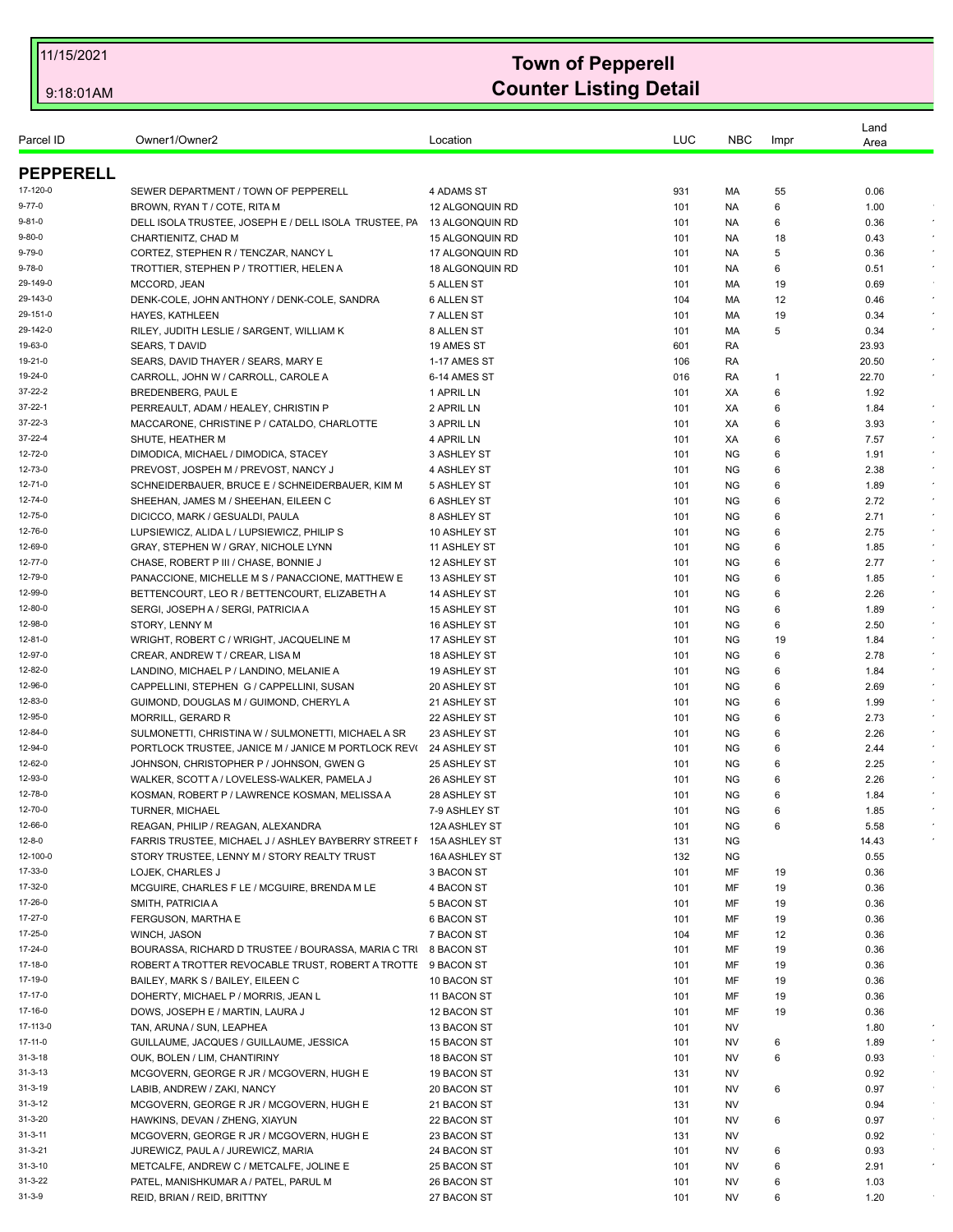| Parcel ID           | Owner1/Owner2                                                                | Location                         | LUC        | <b>NBC</b> | Impr         | Land<br>Area |                      |
|---------------------|------------------------------------------------------------------------------|----------------------------------|------------|------------|--------------|--------------|----------------------|
| <b>PEPPERELL</b>    |                                                                              |                                  |            |            |              |              |                      |
| $31 - 3 - 23$       | WARNER, SHAWN W / WARNER, LAUREN                                             | 28 BACON ST                      | 101        | NV         | 6            | 0.92         |                      |
| $31 - 3 - 8$        | CHET, SARY                                                                   | 29 BACON ST                      | 101        | NV         | 6            | 1.54         |                      |
| $31 - 3 - 24$       | KUL, BORA / KUL, SAMNANG                                                     | 30 BACON ST                      | 101        | NV         | 6            | 0.92         |                      |
| $31 - 3 - 7$        | MCGOVERN, GEORGE R JR / MCGOVERN, HUGH E                                     | 31 BACON ST                      | 131        | NV         |              | 1.88         | $\sim$               |
| $31 - 3 - 25$       | FRONGILLO TRUSTEE, MICHAEL J / FRONGILLO TRUSTEE, S/                         | 32 BACON ST                      | 101        | NV         | 6            | 0.92         |                      |
| $31 - 3 - 6$        | DUBE, MEGAN M / DUBE, TYLER                                                  | 33 BACON ST                      | 101        | NV         | 6            | 0.92         |                      |
| 31-3-26             | SHAW, ROBERT / SHAW, LISA ANN                                                | 34 BACON ST                      | 101        | NV         | 6            | 0.92         |                      |
| $31 - 3 - 5$        | ARSENEAULT, SCOTT R / ARSENEAULT, JENNIFER N                                 | 35 BACON ST                      | 101        | NV         | 6            | 0.93         | $\sim$               |
| 31-3-27             | MCPHILLIPS, PATRICK / MCPHILLIPS, KIMBERLY                                   | 36 BACON ST                      | 101        | NV         | 6            | 0.93         |                      |
| $31 - 3 - 4$        | MCGOVERN, GEORGE R JR / MCGOVERN, HUGH E                                     | 37 BACON ST                      | 101        | NV         | 6            | 0.94         |                      |
| 31-3-28             | GILBERT, STEVEN M / CHAISSON, AMY JEANNE                                     | 38 BACON ST                      | 101        | NV         | 6            | 0.92         |                      |
| 31-3-55             | MACKLAND-RIVERA, CRAIG / MACKLAND-RIVERA, KATHERIN                           | 39 BACON ST                      | 101        | <b>NV</b>  | 6            | 1.52         | $\sim$               |
| $31 - 3 - 44$       | DELANDY, SCOTT M                                                             | 41 BACON ST                      | 101        | NV         | 6            | 1.87         | $\epsilon$           |
| $31 - 3 - 3$        | CUTLER, MATTHEW QUINTON / CUTLER, JULIA LOUISE                               | 43 BACON ST                      | 101        | NV         | 6            | 1.71         |                      |
| $31 - 3 - 1$        | FAN, SHU-FANG / ZHOU, YI                                                     | 44 BACON ST                      | 101        | NV         | 6            | 0.94         |                      |
| $31 - 3 - 2$        | COLOCHO, RANDY N                                                             | 45 BACON ST                      | 101        | NV         | 6            | 1.66         |                      |
| $31 - 2 - 0$        | EIBYE, JON / EIBYE, ROBIN G                                                  | 47 BACON ST                      | 101        | MF         | 6            | 0.92         | $\bullet$            |
| $31 - 3 - 0$        | MCGOVERN, GEORGE R JR / MCGOVERN, HUGH E                                     | 21A BACON ST                     | 132        | NV         |              | 0.17         |                      |
| $17 - 1 - 0$        | SARTELLE EXEC, JOHN E / NEWELL MARCIA EST A NICHOLS                          | 21B BACON ST                     | 061        | XA         |              | 53.50        |                      |
| 33-24-0             | MASKALENKO, THOMAS P / MASKALENKO, KRISTIN M                                 | 1 BANCROFT ST                    | 101        | XG         | 18           | 2.01         |                      |
| 33-241-0<br>33-28-0 | MARCIELLO, JULIE I / MARCIELLO, FRANK A III                                  | 3 BANCROFT ST                    | 101        | NA.        | 6            | 1.50         |                      |
| 33-242-0            | VALLENTINE, ANTHONY / WALDRON, CINDI<br>OLSEN, MATTHEW R                     | 4 BANCROFT ST<br>5 BANCROFT ST   | 101<br>101 | NA.<br>NA. | 9<br>6       | 5.50<br>1.44 |                      |
| 33-26-0             | PUENTE, MAURICIO / PECK, ALICE M                                             | <b>6 BANCROFT ST</b>             | 101        | NA         | 6            | 3.91         |                      |
| 33-243-0            | SHORT, BENJAMIN V / SHORT, LAURA M                                           | 7 BANCROFT ST                    | 101        | NA.        | 18           | 1.49         |                      |
| 33-93-0             | BERO, W BURKE / BERO, MARGARET O                                             | 8 BANCROFT ST                    | 101        | NA.        | 6            | 3.84         | $\sim$               |
| $33 - 3 - 0$        | SNOWDEN, STEVEN / NELSON, LAUREN                                             | 9 BANCROFT ST                    | 101        | NA.        | 6            | 2.90         |                      |
| 33-94-0             | REVIS, JONATHAN M / REVIS, IRENE D                                           | 10 BANCROFT ST                   | 101        | NA.        | 6            | 3.82         |                      |
| 33-59-0             | <b>MAKER FARM LLC</b>                                                        | <b>12 BANCROFT ST</b>            | 101        | NA.        | $\mathbf{1}$ | 9.90         |                      |
| 33-59-11            | PIPER, REX MICHAEL                                                           | <b>14 BANCROFT ST</b>            | 130        | NA.        |              | 10.89        | $\star$              |
| 37-2-A              | LIBBY, ROBERT J                                                              | 23 BANCROFT ST                   | 101        | NA.        | 18           | 1.03         |                      |
| 33-59-1             | FILANDRIANOS, THEODORE D / FILANDRIANOS, AMANDA P                            | 24 BANCROFT ST                   | 130        | NA         |              | 44.80        | $\mathbb{Z}$         |
| 37-2-B              | DALE R HARTLING REVOCABLE TRUST OF 2017, DALE R HAF                          | <b>25 BANCROFT ST</b>            | 101        | NA.        | 6            | 1.03         |                      |
| 37-42-0             | REYNOLDS, SUSAN E / KONZ, RICHARD JR                                         | <b>26 BANCROFT ST</b>            | 101        | NA.        | 6            | 6.45         | $\epsilon$           |
| 37-2-C              | SCANZANI TRUSTEE, RONALD C / SCANZANI TRUSTEE, SHAF                          | 27 BANCROFT ST                   | 101        | NA         | 18           | 1.03         |                      |
| 37-39-0             | HADLEY, JAMES M                                                              | 28 BANCROFT ST                   | 101        | NA.        | 6            | 0.92         |                      |
| 37-2-D              | GODDARD, JAMES M / GODDARD, JOAN D                                           | <b>29 BANCROFT ST</b>            | 101        | NA.        | 21           | 1.03         |                      |
| 37-40-0             | PRESNALL TRUSTEE, TERRY RUSSELL / TERRY RUSSELL PR                           | 30 BANCROFT ST                   | 101        | NA.        | 5            | 1.18         | $\star$              |
| 37-2-0              | MCDUFFEE, DUANE P / C/O KATHLEEN MCGUIRE                                     | 31 BANCROFT ST                   | 132        | NA.        |              | 11.00        |                      |
| 37-41-0             | HAWKINS, THOMAS W / HAWKINS, HEATHER A                                       | 32 BANCROFT ST                   | 101        | NA         | 6            | 0.92         |                      |
| 37-2-E              | CIESLIK, TRACY L                                                             | 33 BANCROFT ST                   | 101        | NA.        | 6            | 0.92         |                      |
| 37-43-0             | HALL, MATHEW J / MCDONALD, TRACEY-LEE                                        | 34 BANCROFT ST                   | 101        | NA.        | 6            | 0.92         |                      |
| 37-11-0             | GUTRIDE, DANA M / GUTRIDE, HEIDI                                             | 35 BANCROFT ST                   | 101        | NA.        | 5            | 1.17         |                      |
| 37-51-0             | SHEPPARD TRUSTEE, JOSEPH S / SHEPPARD TRUSTEE, TAT                           | 36 BANCROFT ST                   | 101        | NA.        | 18           | 2.30         |                      |
| 37-44-0             | MARCOTTE, LINDA LOUISE / MARCOTTE, HENRY                                     | 37 BANCROFT ST                   | 101        | NA.        | 18           | 1.10         |                      |
| 37-49-0             | FAGERLUND, LYNDA A                                                           | 38 BANCROFT ST                   | 101        | NA.        | 6            | 1.92         | $\star$              |
| 37-45-0             | DONOVAN, KATIE A / LONG, NICHOLAS A                                          | 39 BANCROFT ST                   | 101        | NA.        | 6            | 1.73         | $\bullet$            |
| 37-9-0              | <b>HALE, LISA</b>                                                            | <b>40 BANCROFT ST</b>            | 101        | NA.        | 6            | 1.80         |                      |
| 37-46-0             | JONES, STEPHEN R / JONES, SHEILA M                                           | 41 BANCROFT ST                   | 101        | NA.        | 6            | 1.79         |                      |
| 37-10-0             | LEAHEY, DANIEL A                                                             | <b>42 BANCROFT ST</b>            | 101        | NA.        | 18           | 2.30         | $\bullet$            |
| 37-47-0             | MILLER, DOUGLAS D / MILLER, THERESA E                                        | 43 BANCROFT ST                   | 101        | NA.        | 5            | 2.14         |                      |
| 37-10-A             | WALTERS, GEORGE H / WALTERS, RACHEL A                                        | 44 BANCROFT ST                   | 101        | NA.        | 6            | 2.20         | $\bullet$            |
| 37-48-0<br>37-8-0   | MANEY TRUSTEE, DENNIS L / MANEY TRUSTEE, DIANNE M                            | 45 BANCROFT ST                   | 101        | NA.        | 18           | 1.29         |                      |
| $37 - 7 - 0$        | HAYES REALTY FAMILY LIMITED PARTNERSHIP                                      | <b>46 BANCROFT ST</b>            | 601        | NA.        |              | 59.00        | $\ddot{\phantom{1}}$ |
| 37-181-0            | DEMILLE, MARC / DEMILLE, KELLY C                                             | 47 BANCROFT ST                   | 101        | NA.        | 6            | 1.03         | $\star$              |
| 37-16-0             | BROWN, RONALD S / BROWN, STACIE G<br><b>BUZANOSKI, GRACE</b>                 | 48 BANCROFT ST<br>49 BANCROFT ST | 101<br>101 | NA.<br>NA. | 5<br>6       | 2.32<br>0.95 |                      |
| 37-18-1             |                                                                              |                                  |            |            |              |              | $\sim$               |
| 37-52-0             | DIPASQUALE, PETER M / DIPASQUALE, VALERIE L                                  | 50 BANCROFT ST                   | 101<br>101 | NA.<br>NA. | 5<br>6       | 1.91<br>2.90 |                      |
| 37-18-2             | BOWLEY, GARY C / BOWLEY, MAUREEN                                             | 51 BANCROFT ST                   |            |            |              |              | $\epsilon$           |
| 37-53-0             | <b>WEISS, MICHAEL S</b><br>DOLPH TRUSTEE, ANTHONY B / FEELEY TRUSTEE, MARY E | 52 BANCROFT ST<br>53 BANCROFT ST | 101<br>101 | NA.<br>NA. | 19<br>6      | 1.91<br>0.92 |                      |
| 37-54-0             | CROCHIERE, GEORGE K / CROCHIERE, NANCY F                                     |                                  |            |            |              |              | $\epsilon$           |
|                     |                                                                              | 55 BANCROFT ST                   | 101        | NA.        | 5            | 3.32         |                      |
| 37-55-0             | SANTEUFEMIO TRUSTEE, CHRISTOPHER / SANTEUFEMIO TF                            | 57 BANCROFT ST                   | 101        | NA.        | 6            | 1.02         | $\sim$               |
| 37-18-3<br>37-56-0  | HOLDER, MICHAEL J                                                            | 58 BANCROFT ST                   | 101        | NA.        | 6            | 1.86         |                      |
| 37-57-0             | ROGERS, NICHOLAS J / CONNORS, MELISSA L                                      | 59 BANCROFT ST                   | 101        | NA.        | 6            | 0.92         | $\epsilon$           |
|                     | CROCKER, DANIEL E / CROCKER, ROBIN J                                         | 61 BANCROFT ST                   | 101        | XA         | 6            | 1.02         |                      |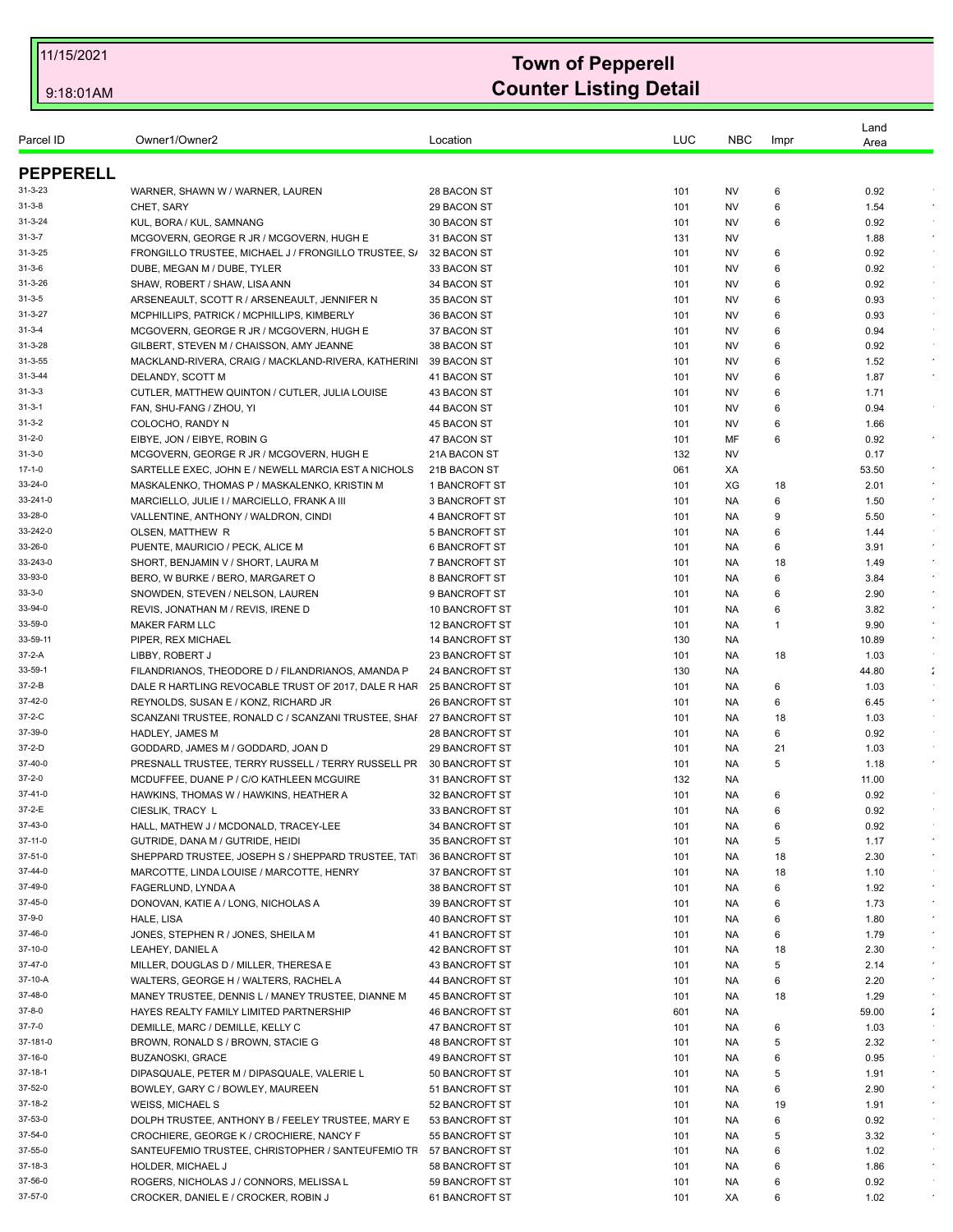| Parcel ID            | Owner1/Owner2                                                                 | Location                         | LUC        | <b>NBC</b> | Impr   | Land<br>Area |            |
|----------------------|-------------------------------------------------------------------------------|----------------------------------|------------|------------|--------|--------------|------------|
| <b>PEPPERELL</b>     |                                                                               |                                  |            |            |        |              |            |
| 37-18-0              | DROLET, ANGELICA / DROLET SR, ANTHONY                                         | 62 BANCROFT ST                   | 101        | XA         | 15     | 2.91         |            |
| 33-95-0              | VALENTINE, ANTHONY / WALDRON, CINDI                                           | 10A BANCROFT ST                  | 130        | NA.        |        | 8.23         |            |
| 33-234-0             | MCDUFFEE, DUANE / C/O MCGUIRE KATHLEEN                                        | 31A BANCROFT ST                  | 132        | XG         |        | 14.81        |            |
| 37-50-0              | BERARDI, MICHAEL / BERARDI, CAROL                                             | 36A BANCROFT ST                  | 101        | NA.        | 18     | 2.06         |            |
| 33-125-0             | MURPHY, THOMAS M / MURPHY, KERRY L                                            | 11-13 BANCROFT ST                | 101        | NA.        | 6      | 2.90         |            |
| 33-25-0              | WASYLAK, GERALDINE A / WASYLAK, ROBERT B                                      | 15-21 BANCROFT ST                | 101        | NA.        | 6      | 6.17         |            |
| 12-55-0              | GALSTER, ALAN ARNOLD / GALSTER, SUSAN                                         | 1 BAYBERRY ST                    | 101        | RA         | 6      | 1.84         |            |
| 12-54-0              | O'HORA TRUSTEE, TERA M / TERA M O'HORA TRUST                                  | 5 BAYBERRY ST                    | 101        | RA         | 9      | 1.84         |            |
| 12-22-0              | PIMM, DAVID W / PIMM, KRISTINA R                                              | 7 BAYBERRY ST                    | 101        | RA         | 6      | 1.84         |            |
| 12-130-0             | KAY, SOTHEARVY / KAY, DEISAMELY                                               | 10 BAYBERRY ST                   | 101        | RA         | 6      | 2.52         | $\epsilon$ |
| 12-128-0             | HANLON, WILLIAM J III / HANLON, LISA V                                        | 12 BAYBERRY ST                   | 101        | RA         | 6      | 3.22         |            |
| 12-19-0              | FARRIS TRUSTEE, MICHAEL J / ASHLEY BAYBERRY STREET I                          | 14 BAYBERRY ST                   | 130        | RA         |        | 36.41        | ÷          |
| 12-127-0             | WILSON, DEAN A                                                                | 16 BAYBERRY ST                   | 101        | RA         | 6      | 2.32         | $\lambda$  |
| 12-43-0              | COMJEAN, BRADFORD D                                                           | 17 BAYBERRY ST                   | 101        | RA         | 19     | 2.22         | $\epsilon$ |
| 12-42-0              | PICARIELLO, DAWN M                                                            | 19 BAYBERRY ST                   | 101        | RA         | 6      | 2.02         |            |
| 12-126-0             | ANDREASON, MICHAEL / ANDREASON, DONNA                                         | 20 BAYBERRY ST                   | 101        | RA         | 6      | 2.38         |            |
| 12-11-0              | FLAHERTY, MARY C / BASTI, MARC A                                              | 21 BAYBERRY ST                   | 101        | RA         | -1     | 2.45         |            |
| 12-129-0             | FARRIS TRUSTEE, MICHAEL J / ASHLEY BAYBERRY STREET F                          | 22 BAYBERRY ST                   | 131        | RA         |        | 10.11        |            |
| 12-41-0              | TERHUNE, HERBERT J / TERHUNE, DOROTHY A                                       | 23 BAYBERRY ST                   | 101        | RA         | 9      | 3.99         |            |
| 12-44-0              | PURCELL, FRANCIS J                                                            | 24 BAYBERRY ST                   | 101        | RA         | 9      | 2.26         | $\epsilon$ |
| 12-40-0              | NELSON, ELIOT D / NELSON, JANET M                                             | 25 BAYBERRY ST                   | 101        | RA         | 5      | 1.94         |            |
| 12-12-0              | YENNACO, JAMES F / YENNACO, CYNTHIA M                                         | 26 BAYBERRY ST                   | 101        | RA         | 6      | 2.24         |            |
| 12-39-0              | POOLE, SEAN / HAZIRJEAN, LAUREN                                               | 27 BAYBERRY ST                   | 101        | RA         | 6      | 1.93         |            |
| 12-14-0              | PROCTOR, LAROY C / PROCTOR, LISAMARIE                                         | 28 BAYBERRY ST                   | 101        | RA         | 18     | 2.45         | $\epsilon$ |
| 12-117-0             | BEARD, MICHAEL W / BEARD, LISA M                                              | 32 BAYBERRY ST                   | 101        | RA         | 6      | 1.84         |            |
| 12-118-0             | O'ROURKE, EDWARD J / O'ROURKE, LAUREN R                                       | 34 BAYBERRY ST                   | 101        | RA         | 6      | 3.84         |            |
| 12-119-0<br>12-120-0 | MADIGAN, MICHAEL J / MADIGAN, CATHERINE M                                     | 36 BAYBERRY ST                   | 101        | RA         | 6      | 1.84         | $\epsilon$ |
| 12-53-0              | CHAPMAN, MATTHEW D / CHAPMAN, ALICIA<br>PAULSEN, BRIAN D / LOKMAN, MANDY LIEM | 38 BAYBERRY ST                   | 101<br>101 | RA         | 6<br>6 | 3.84         |            |
| 12-121-0             |                                                                               | 42 BAYBERRY ST<br>44 BAYBERRY ST | 130        | RA<br>RA   |        | 1.84<br>1.85 |            |
| 12-9-A               | GORDON, JAMES J<br>GORDON, JAMES                                              | 46 BAYBERRY ST                   | 101        | RA         | 19     | 2.07         | $\bullet$  |
| 12-123-0             | WHITKIN, NANCY C / WHITKIN, MARTIN G                                          | <b>48 BAYBERRY ST</b>            | 130        | RA         |        | 2.03         |            |
| 12-124-0             | WHITKIN, NANCY C / WHITKIN, MARTIN G                                          | 50 BAYBERRY ST                   | 130        | RA         |        | 4.14         |            |
| 7-301-0              | JOHNSTONE, DANIEL                                                             | 52 BAYBERRY ST                   | 101        | RA         | 6      | 1.83         |            |
| 7-302-0              | <b>CUTRUMBES, MICHAEL</b>                                                     | 56 BAYBERRY ST                   | 101        | RA         | 18     | 5.13         |            |
| 7-303-0              | WILLSON, DAVID A / JOYCE, PAUL J                                              | 58 BAYBERRY ST                   | 101        | RA         | 18     | 1.86         |            |
| 12-31-0              | NASHOBA CONSERVATION TRUST                                                    | <b>15A BAYBERRY ST</b>           | 950        | RA         |        | 7.50         |            |
| 12-122-0             | GORDON, JAMES JOSEPH                                                          | <b>46A BAYBERRY ST</b>           | 131        | RA         |        | 3.86         |            |
| 12-107-0             | POTTS, RICHARD G / POTTS, LYNNE N                                             | 11-15 BAYBERRY ST                | 101        | RA         | 5      | 3.05         |            |
| 12-10-0              | CONSERVATION COMMISSION / TOWN OF PEPPERELL                                   | 29-41 BAYBERRY ST                | 932        | RA         |        | 30.80        |            |
| 7-34-0               | CONSERVATION COMMISSION / TOWN OF PEPPERELL                                   | 43-53 BAYBERRY ST                | 932        | RA         |        | 15.20        |            |
| 10-16-6              | NAWN, TIMOTHY M T / NAWN, CHERYL K                                            | 5 BEAVER CREEK CIR               | 101        | NA.        | 6      | 0.84         |            |
| 10-16-3              | CHOROSZY, RODNEY REID / CHOROSZY, JOCELYN E                                   | <b>6 BEAVER CREEK CIR</b>        | 101        | NA         | 5      | 0.60         | $\epsilon$ |
| 10-16-26             | ROBERT M HICKS INC TRUSTEE / BEAVER CREEK CIRCLE H( 7 BEAVER CREEK CIR        |                                  | 132        | <b>NA</b>  |        | 10.44        |            |
| 10-16-4              | MUNGUIA, XAVIER A / GIOSMAS-MUNGUIA, GIANNA M                                 | 8 BEAVER CREEK CIR               | 101        | NA.        | 6      | 0.70         |            |
| 10-16-25             | HILLS, JOHN C TRUSTEE / THE JOHN J HILLS REVOCABLE TF                         | 9 BEAVER CREEK CIR               | 101        | NA.        | 6      | 11.61        | $\epsilon$ |
| 10-16-7              | CAMPBELL, NICHOLAS / CAMPBELL, KATHRYN                                        | 1-3 BEAVER CREEK CIR             | 101        | <b>NA</b>  | 6      | 0.78         |            |
| 10-16-2              | GALAMBOS, PAUL E / GALAMBOS, PATRICIA A                                       | 2-4 BEAVER CREEK CIR             | 101        | NA.        | 9      | 0.63         | $\epsilon$ |
| 10-16-27             | HILLS, JOHN J TRUSTEE / THE JOHN J HILLS REVOCABLE TR                         | 9A BEAVER CREEK CIR              | 132        | NA.        |        | 1.50         |            |
| 3-41-0               | STRAUSS, SIMON N / REALE STRAUSS, CHRISTINE A                                 | 1 BEMIS RD                       | 101        | MF         | 6      | 1.09         | $\star$    |
| 3-100-0              | WALLACE, WILLIAM A / WALLACE, VASILIKE                                        | 5 BEMIS RD                       | 101        | МF         | 18     | 2.90         | $\star$    |
| 3-96-0               | DINGEE, JOHN A JR / DINGEE, LINDA J                                           | 7 BEMIS RD                       | 101        | MF         | 6      | 1.00         | $\bullet$  |
| 3-95-0               | KRASINKEWICZ, PAUL F / KRASINKEWICZ, PAULETTE M                               | 9 BEMIS RD                       | 101        | MF         | 18     | 1.00         | $\sim$     |
| 3-104-0              | CACACE, GEORGE M / CACACE, MYRA F                                             | 10 BEMIS RD                      | 101        | МF         | 18     | 0.94         | $\star$    |
| 3-94-0               | AINGER TRUSTEE, MARCIA M / AINGER FAMILY REVOCABLE                            | 11 BEMIS RD                      | 101        | MF         | 18     | 1.00         | $\star$    |
| 3-103-0              | MOORE, NICHOLAS J / HEMENWAY, JAYMEE L                                        | 12 BEMIS RD                      | 101        | MF         | 18     | 0.95         | $\sim$     |
| 3-93-0               | LEMASURIER, TERESA / LEMASURIER, STEVEN                                       | 13 BEMIS RD                      | 101        | МF         | 18     | 0.96         |            |
| 3-102-0              | NICHOLSON, TRAVIS E / NICHOLSON, MARIANNE V                                   | 14 BEMIS RD                      | 101        | MF         | 18     | 0.98         | $\sim$     |
| 3-92-0               | LEWIS, JAMES Q / LEWIS, THEDA M                                               | 15 BEMIS RD                      | 101        | MF         | 18     | 0.95         | $\sim$     |
| 3-101-0              | CERONE, DAVID A / CERONE, KAREN MICHELLE                                      | 16 BEMIS RD                      | 101        | MF         | 18     | 1.09         |            |
| 3-91-0               | GREELIS, DAVID L / O'MALLEY-GREELIS, JEAN E                                   | 17 BEMIS RD                      | 101        | MF         | 18     | 1.37         |            |
| 3-241-0              | LEBLANC, DAVID C / LEBLANC, PATRICIA W                                        | 18 BEMIS RD                      | 101        | MF         | 18     | 1.12         | $\sim$     |
| 3-405-0              | NIEVES, JOSE A / NIEVES, KRYSTAL                                              | 19 BEMIS RD                      | 101        | MF         | 18     | 1.00         | $\star$    |
| 3-242-0              | WYLD, PETER J / WYLD, LAURA                                                   | 20 BEMIS RD                      | 101        | MF         | 18     | 0.92         | $\sim$     |
| 3-404-0              | VIRGIN, PAUL / MATORIN, KRISTINE                                              | 21 BEMIS RD                      | 101        | MF         | 18     | 0.92         | $\bullet$  |
| 3-243-0              | WYMAN, JOHN E / WYMAN, DONNA L                                                | 22 BEMIS RD                      | 101        | MF         | 17     | 0.92         | $\epsilon$ |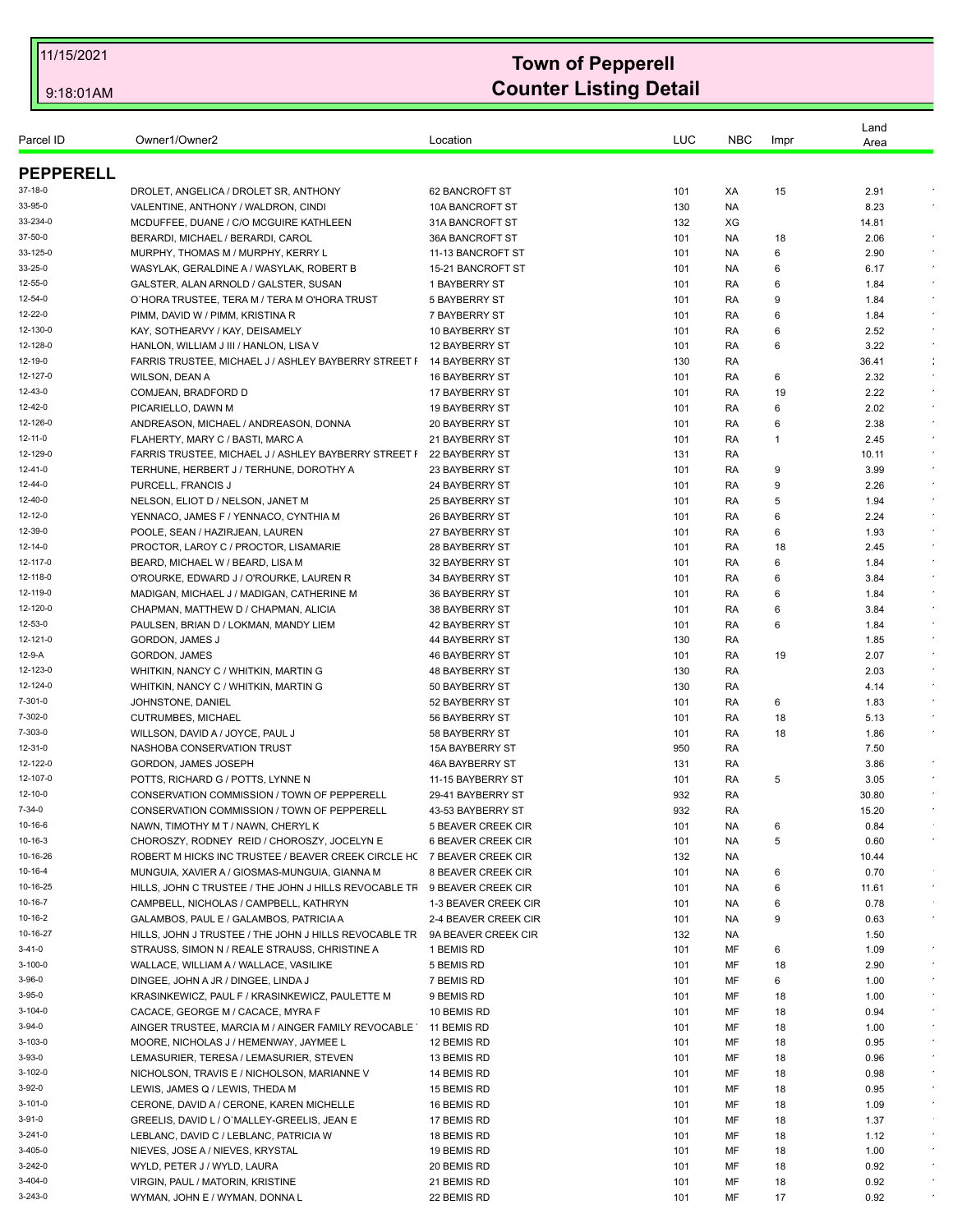|                      |                                                                               |                           |            |            |      | Land         |               |
|----------------------|-------------------------------------------------------------------------------|---------------------------|------------|------------|------|--------------|---------------|
| Parcel ID            | Owner1/Owner2                                                                 | Location                  | LUC        | <b>NBC</b> | Impr | Area         |               |
| <b>PEPPERELL</b>     |                                                                               |                           |            |            |      |              |               |
| 3-403-0              | COTTER, SEAN M / COTTER, JENNIFER R                                           | 23 BEMIS RD               | 101        | MF         | 18   | 0.92         |               |
| $3 - 244 - 0$        | <b>OBRIEN, SHAWN</b>                                                          | 24 BEMIS RD               | 101        | MF         | 18   | 1.07         |               |
| 3-402-0              | CAMIRE, PAUL R / CAMIRE, MARGARET L                                           | 25 BEMIS RD               | 101        | MF         | 18   | 0.92         | $\epsilon$    |
| 3-245-0              | CUMMINGS, JAMES R / CUMMINGS, WENDY L                                         | 26 BEMIS RD               | 101        | MF         | 18   | 1.07         |               |
| 3-401-0              | DAVIS, NATHAN W / HASKELL, STEPHANIE J                                        | 27 BEMIS RD               | 101        | MF         | 18   | 0.92         | $\epsilon$    |
| 3-253-0              | AGNESE, JOHN                                                                  | 28 BEMIS RD               | 101        | MF         | 6    | 3.69         | $\epsilon$    |
| 3-252-0              | BUDD, STEPHEN C / BUDD, CHRISTINE                                             | 30 BEMIS RD               | 101        | MF         | 18   | 1.84         |               |
| $3 - 254 - 0$        | STEVENS, RUTH E                                                               | 32 BEMIS RD               | 101        | MF         | 6    | 3.67         |               |
| $3 - 3 - 0$          | WATER DEPARTMENT / TOWN OF PEPPERELL                                          | 45 BEMIS RD               | 930        | MF         |      | 41.20        | $\mathcal{L}$ |
| $3 - 2 - 0$          | WATER DEPARTMENT / TOWN OF PEPPERELL                                          | 47 BEMIS RD               | 931        | MF         | 55   | 3.00         | $\epsilon$    |
| $3 - 1 - 0$          | CONSERVATION COMMISSION / TOWN OF PEPPERELL                                   | 49 BEMIS RD               | 932        | MF         |      | 11.10        |               |
| $3 - 24 - 0$         | CONSERVATION COMMISSION / TOWN OF PEPPERELL                                   | 18A BEMIS RD              | 932        | MF         |      | 5.30         |               |
| $3 - 4 - 0$          | CONSERVATION COMMISSION / TOWN OF PEPPERELL                                   | 29-39 BEMIS RD            | 932        | MF         |      | 30.92        |               |
| 3-255-0              | RESLOW, JOHN P                                                                | 31-37 BEMIS RD            | 101        | ΜF         | 6    | 2.28         | $\epsilon$    |
| 27-26-0              | DUMONT, WILLIAM A                                                             | <b>5 BENNETT ST</b>       | 101        | EA         | 15   | 0.50         |               |
| 27-27-0              | LEBEDZINSKI, NANCY                                                            | 7 BENNETT ST              | 101        | EA         | 15   | 0.64         | $\bullet$     |
| 27-28-0              | SALEHI, AZADEH                                                                | 9 BENNETT ST              | 101        | EA         | 19   | 0.61         | $\epsilon$    |
| 27-32-0              | HERRERA, ARMANDO M                                                            | 10 BENNETT ST             | 101        | EA         | 15   | 0.18         |               |
| 27-29-0              | TOMLIN, SEBASTIAN S / TOMLIN, KAYLA R                                         | 11 BENNETT ST             | 101        | EA         | 15   | 0.60         | $\bullet$     |
| 27-31-0              | LEACH, MEREDITH A / LEACH, ZACHARY T                                          | <b>12 BENNETT ST</b>      | 101        | EA         | 15   | 0.18         |               |
| 27-30-0              | CYMBURA, WILLIAM / CYMBURA, KATHLEEN                                          | 14 BENNETT ST             | 101        | EA         | 12   | 3.80         |               |
| 27-33-0              | COLVIN, KENNETH / COLVIN, LEIGH ANN                                           | 4-8 BENNETT ST            | 101        | EA         | 6    | 1.51         | $\bullet$     |
| 14-199-0             | <b>GRANT, DIANNE E</b>                                                        | 2 BIRCH DR                | 101        | NA         | 5    | 0.28         |               |
| 14-206-0             | NIEVES TRUSTEE, ROBIN A / LONGLEY-NIEVES TRUSTEE, LII 3 BIRCH DR              |                           | 101        | NA.        | 5    | 0.30         | $\bullet$     |
| 14-208-0             | HUDSON, DAVID JASON / SIRIANI, LISA HELENA                                    | 4 BIRCH DR                | 101        | NA.        | 5    | 0.28         |               |
| 14-207-0             | MCCLURE, RONALD L / MCCLURE, LESLIE A                                         | 5 BIRCH DR                | 101        | NA.        | 6    | 0.29         |               |
| 14-230-0             | BADALOV, ELVIN / SHARABRINA, ALEKSANDRA                                       | 6 BIRCH DR                | 101        | NA.        |      | 0.16         |               |
| 14-210-0             | BACK, JOHN PETER / BACK, CYNTHIA J                                            | 7 BIRCH DR                | 101        | NA.        | 19   | 0.30         |               |
| 14-229-0<br>14-211-0 | SAINDON, SARAH                                                                | 8 BIRCH DR                | 130        | <b>NA</b>  |      | 0.14         |               |
| 14-212-0             | CONSOLVO, SAMUEL T / CONSOLVO, JESSICA ALICE<br>LEWIS, BRIAN G / LEWIS, IDA M | 9 BIRCH DR<br>11 BIRCH DR | 130<br>130 | NA.<br>NA  |      | 0.17<br>0.25 |               |
| 14-213-0             | HENCKE, DEBORAH E TRUSTEE / HENCKE FAMILY REVOCAB                             | 13 BIRCH DR               | 130        | <b>NA</b>  |      | 0.20         |               |
| 14-214-0             | JAYRON REALTY INC                                                             | 15 BIRCH DR               | 130        | NA.        |      | 0.14         |               |
| 14-215-0             | CONNORS, JOSEPH R / CONNORS, JULIE N                                          | 17 BIRCH DR               | 130        | NA         |      | 0.14         |               |
| 14-216-0             | ZAPATA, LEIDY J / TOBON, MARIA Y                                              | 19 BIRCH DR               | 130        | <b>NA</b>  |      | 0.15         |               |
| 14-228-0             | JAYRON REALTY INC                                                             | 20 BIRCH DR               | 130        | NA.        |      | 0.14         |               |
| 14-217-0             | JAYRON REALTY INC                                                             | 21 BIRCH DR               | 130        | <b>NA</b>  |      | 0.14         |               |
| 14-227-0             | JAYRON REALTY INC                                                             | 22 BIRCH DR               | 130        | <b>NA</b>  |      | 0.15         |               |
| 14-218-0             | PAULAUSKAS, RICHARD ANTHONY                                                   | 23 BIRCH DR               | 130        | NA.        |      | 0.18         |               |
| 14-226-0             | JAYRON REALTY INC                                                             | 24 BIRCH DR               | 130        | <b>NA</b>  |      | 0.14         |               |
| 14-219-0             | <b>JAYRON REALTY INC</b>                                                      | 25 BIRCH DR               | 130        | <b>NA</b>  |      | 0.28         |               |
| 14-225-0             | JAYRON REALTY INC                                                             | 26 BIRCH DR               | 130        | NA.        |      | 0.25         |               |
| 14-220-0             | JAYRON REALTY INC                                                             | 27 BIRCH DR               | 130        | <b>NA</b>  |      | 0.23         |               |
| 14-224-0             | JAYRON REALTY INC                                                             | 28 BIRCH DR               | 130        | NA.        |      | 0.38         |               |
| 14-221-0             | JAYRON REALTY INC                                                             | 29 BIRCH DR               | 130        | NA.        |      | 0.29         |               |
| 14-223-0             | JAYRON REALTY INC                                                             | 30 BIRCH DR               | 130        | NA.        |      | 0.29         |               |
| 14-37-0              | JAYRON REALTY INC                                                             | 31 BIRCH DR               | 130        | NA.        |      | 0.70         |               |
| 14-222-0             | JAYRON REALTY INC                                                             | 32 BIRCH DR               | 130        | NA.        |      | 0.30         |               |
| 14-209-0             | JAYRON REALTY INC                                                             | 10-18 BIRCH DR            | 130        | NA.        |      | 1.38         |               |
| 13-37-3              | MCPHAIL, BRIAN J / MCPHAIL, KRISTEN M                                         | 2 BLOOD ST                | 101        | МA         | 6    | 4.15         |               |
| 13-94-0              | PATTEN, MARY-ELLEN                                                            | 6 BLOOD ST                | 101        | МA         | 6    | 1.84         |               |
| 13-95-0              | VASEL, WILLIAM J JR / VASEL, KATHERINE A                                      | 8 BLOOD ST                | 101        | МA         | 6    | 4.91         |               |
| 13-9-A               | ROSS, BRONZ G / ROSS, MICHELLE A                                              | 9 BLOOD ST                | 101        | МA         | 5    | 2.30         |               |
| 13-36-0              | CARTY, JAMES CHRISTOPHER / CARTY, MEGAN                                       | 1-5 BLOOD ST              | 101        | МA         | 6    | 1.12         |               |
| 13-87-0              | FINDLAY, BRIAN R / FINDLAY, MARCIA B                                          | 10 BLOOD ST               | 101        | МA         | 6    | 1.84         |               |
| 13-84-0              | GERMONPREZ TRUSTEE, REBECCA S / FLINT ROAD REAL ES                            | 12 BLOOD ST               | 101        | МA         | 6    | 2.02         |               |
| 13-85-0              | OLSEN, MARY R / OLSEN, EDWARD J                                               | 14 BLOOD ST               | 101        | МA         | 6    | 3.92         |               |
| 13-69-0              | MARTIN, LIONEL                                                                | 16 BLOOD ST               | 101        | МA         | 6    | 2.00         |               |
| 13-68-0              | NELSON, DAVID A / NELSON, DIANE J                                             | 18 BLOOD ST               | 101        | МA         | 5    | 2.13         |               |
| 13-40-0              | ACQUAVIVA, STEVEN M / ACQUAVIVA, DENISE A                                     | 20 BLOOD ST               | 101        | МA         | 5    | 2.06         |               |
| 13-67-0              | WATSON, WILLIAM P                                                             | 22 BLOOD ST               | 101        | МA         | 6    | 2.08         |               |
| 13-96-0              | DUTTON, NYLE / C/O DOREEN DUTTON                                              | 24 BLOOD ST               | 101        | МA         | 5    | 4.00         |               |
| 13-66-0              | ROCHEFORD, DONALD W / ROCHEFORD, SANDRA                                       | 26 BLOOD ST               | 101        | МA         | 6    | 2.00         | $\bullet$     |
| 13-32-A              | MENICCI, THOMAS M / MENICCI, KARYN E                                          | 28 BLOOD ST               | 101        | МA         | 5    | 2.10         |               |
| 13-83-0              | EWART, CRAIG H / EWART, NANCY E                                               | 30 BLOOD ST               | 101        | МA         | 6    | 4.01         |               |
| 13-76-0              | DRAGOTAS, NICHOLAS G / DRAGOTAS, ANDREA                                       | 32 BLOOD ST               | 101        | МA         | 6    | 2.00         |               |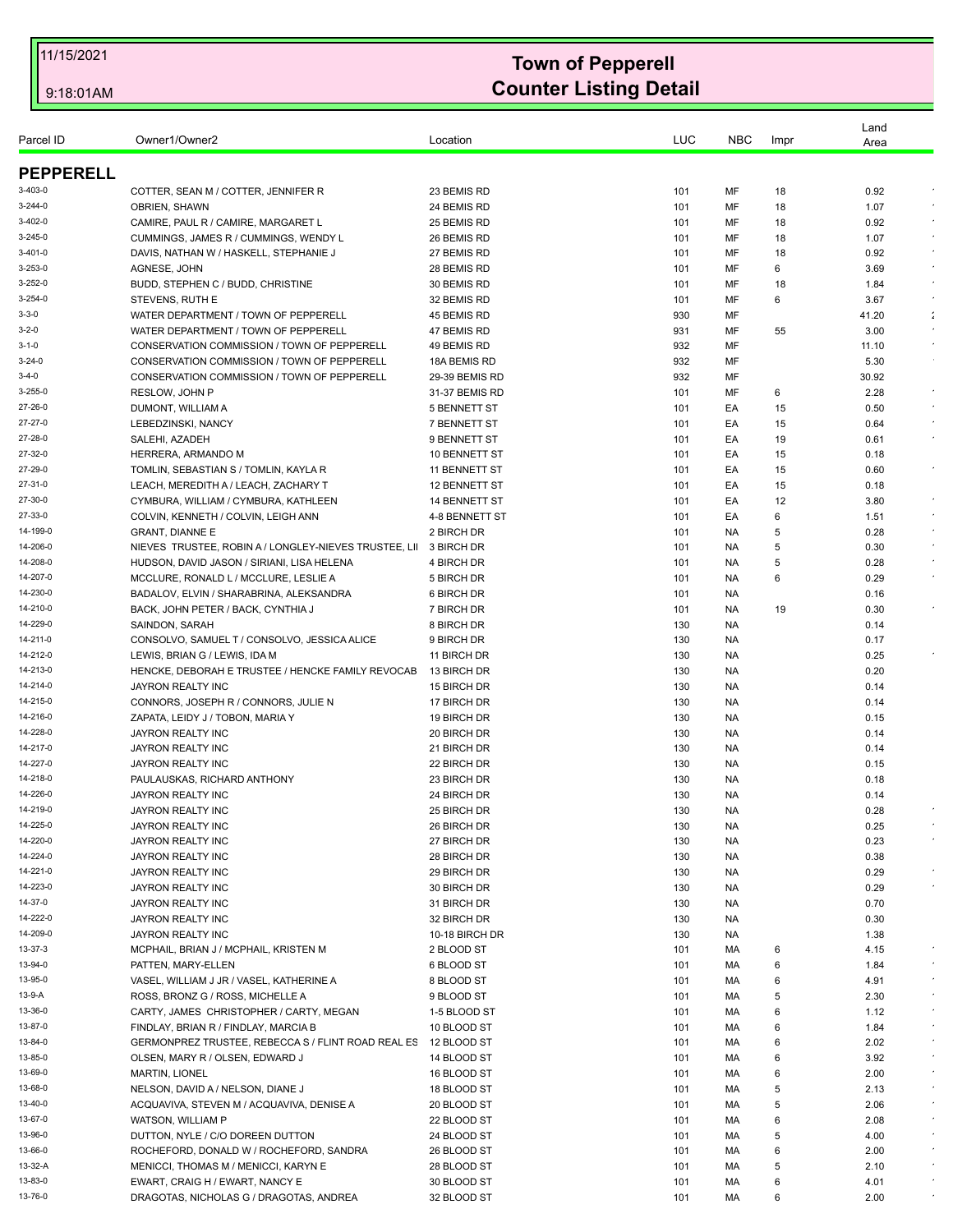| Parcel ID                    | Owner1/Owner2                                                                      | Location                                      | LUC        | <b>NBC</b>             | Impr    | Land<br>Area                     |
|------------------------------|------------------------------------------------------------------------------------|-----------------------------------------------|------------|------------------------|---------|----------------------------------|
|                              |                                                                                    |                                               |            |                        |         |                                  |
| <b>PEPPERELL</b>             |                                                                                    |                                               |            |                        |         |                                  |
| 13-63-0                      | WEIDKNECHT, ALAN C / WEIDKNECHT, MARGUERITE K                                      | 34 BLOOD ST                                   | 101        | МA                     | 6       | 2.91<br>$\epsilon$               |
| 13-8-1<br>13-52-0            | BEATTIE, ANTHONY W                                                                 | 35 BLOOD ST                                   | 713        | MA                     |         | 3.06                             |
| $13 - 8 - 0$                 | FORSTER, STEPHEN W / FORSTER, ELIZABETH D<br>BEATTIE, ANTHONY W                    | 36 BLOOD ST<br>37 BLOOD ST                    | 101<br>101 | МA<br>MA               | 6<br>5  | 1.01<br>$\epsilon$<br>1.84       |
| 13-61-0                      | GIRARD, JEFFREY J / GIRARD, ANN L                                                  | 38 BLOOD ST                                   | 101        | МA                     | 6       | 2.92<br>$\sim$                   |
| 13-60-0                      | JUNEK, DANIEL R / ANDERSON, SUSAN J                                                | 40 BLOOD ST                                   | 101        | МA                     | 18      | 0.95                             |
| 13-59-0                      | MAGEE, DAVID F                                                                     | 42 BLOOD ST                                   | 101        | MA                     | 18      | $\epsilon$<br>2.92               |
| 13-58-0                      | WRIGHT, WILLIAM W / TRAVERS-WRIGHT, BARBARA E                                      | 44 BLOOD ST                                   | 101        | МA                     | 18      | 0.92                             |
| 13-62-0                      | MCINTIRE. THOMAS S / MCINTIRE. DANIELLE V                                          | 46 BLOOD ST                                   | 016        | МA                     | 9       | 35.02<br>$\ddot{\phantom{a}}$    |
| 13-8-2                       | ABERNATHY, DONALD GLENN / ABERNATHY, SANDRA LYNN                                   | 47 BLOOD ST                                   | 104        | МA                     | 5       | 4.94<br>$\epsilon$               |
| 13-6-0                       | TILFORD, MARK WILLIAM                                                              | 48 BLOOD ST                                   | 101        | МA                     | 5       | 0.92                             |
| 13-7-0<br>13-45-0            | SALMEN, SHANE T                                                                    | 49 BLOOD ST                                   | 101        | МA                     | 9       | 1.90<br>$\star$<br>$\sim$        |
| $8 - 38 - 0$                 | MORINE, TIMOTHY<br>BERGERON, MARK S / BERGERON, JULIE                              | 50 BLOOD ST<br>51 BLOOD ST                    | 101<br>101 | МA<br>МA               | 6<br>15 | 2.92<br>1.00                     |
| 13-44-0                      | CASEY TRUSTEE, RICHARD T / CASEY TRUSTEE, DORIS                                    | 52 BLOOD ST                                   | 101        | MA                     | 6       | 0.96                             |
| 13-43-0                      | VEYSEY POWELL, JESSICA S / VEYSEY POWELL, STEPHEN D                                | 54 BLOOD ST                                   | 101        | МA                     | 6       | $\epsilon$<br>2.92               |
| 13-42-0                      | SPAGNOLO, LOUIS J JR / SPAGNOLO, LISA M                                            | 56 BLOOD ST                                   | 101        | МA                     | 6       | 0.92                             |
| $8 - 52 - 0$                 | VEYSEY, JOHN J / VEYSEY, PAMELA C                                                  | 58 BLOOD ST                                   | 101        | МA                     | 6       | 2.91<br>$\sim$                   |
| 13-91-0                      | NELSON, KEVIN J / BUZZELL, LAUREL ANN                                              | 28A BLOOD ST                                  | 101        | МA                     | 5       | 4.23<br>$\epsilon$               |
| $8 - 37 - 0$                 | <b>BUTLER, DALE</b>                                                                | 53-55 BLOOD ST                                | 101        | МA                     | 19      | 1.90                             |
| $8 - 72 - 0$                 | LEE, KENNETH / LEE, ASHLEY                                                         | 1 BLUE HERONS WAY                             | 101        | <b>NG</b>              | 6       | 4.34<br>$\bullet$                |
| $8 - 73 - 0$                 | BEATTIE, ANTHONY W                                                                 | 2 BLUE HERONS WAY                             | 712        | NG.                    |         | $\epsilon$<br>6.97               |
| $8 - 75 - 0$                 | PRIES, JERRI J / PRIES, KATHRYN P                                                  | 3 BLUE HERONS WAY                             | 101        | <b>NG</b>              | 5       | 2.27<br>$\epsilon$<br>$\epsilon$ |
| $8 - 76 - 0$<br>$8 - 79 - 0$ | BURKHARDT, GLENN<br><b>BROWNE, LUCY W</b>                                          | 4 BLUE HERONS WAY<br><b>5 BLUE HERONS WAY</b> | 101<br>101 | <b>NG</b><br><b>NG</b> | 9<br>9  | 3.85<br>3.05                     |
| $8 - 74 - 0$                 | FLUET, ROGER W                                                                     | 6 BLUE HERONS WAY                             | 101        | <b>NG</b>              | 9       | 5.41<br>$\bullet$                |
| $8 - 77 - 0$                 | <b>GOLDENBERG, BETSY E</b>                                                         | 7 BLUE HERONS WAY                             | 101        | <b>NG</b>              | 9       | 4.00<br>$\sim$                   |
| $8 - 78 - 0$                 | WARTONICK, DONALD                                                                  | 8 BLUE HERONS WAY                             | 101        | <b>NG</b>              | 6       | 3.97                             |
| 18-97-0                      | CECERE, SHAWN A / CECERE, KAREN E                                                  | 1 BLUEBERRY HILL RD                           | 101        | <b>NE</b>              | 6       | 2.02<br>$\bullet$                |
| 18-98-0                      | MARSHALL, MICHAEL C / MARSHALL, TRICIA L                                           | 2 BLUEBERRY HILL RD                           | 101        | <b>NE</b>              | 6       | 2.74<br>$\sim$                   |
| 18-99-0                      | VAIL, MEAGHAN E / LUTHER, ALEXANDERE G                                             | 3 BLUEBERRY HILL RD                           | 101        | <b>NE</b>              | 6       | 3.84<br>$\epsilon$               |
| 18-102-0                     | FURTADO, ANTHONY R / FURTADO, JULIANNE                                             | 4 BLUEBERRY HILL RD                           | 101        | <b>NE</b>              | 6       | 3.86                             |
| 18-101-0                     | ADAMS, DOUGLAS R / ADAMS, ANNE K                                                   | 5 BLUEBERRY HILL RD                           | 101        | <b>NE</b>              | 6       | 3.86<br>$\epsilon$               |
| 18-94-0<br>$8 - 36 - 0$      | WALKER, SPENCER L / WALKER, THERESA M<br>AGNEW, TIMOTHY J / AGNEW, KELTY           | 6 BLUEBERRY HILL RD<br>2 BOYNTON ST           | 101        | <b>NE</b><br>MA        | 6<br>6  | 3.86                             |
| $8 - 4 - 0$                  | NAPLES, NICHOLAS N JR / NAPLES, TRACY L                                            | 4 BOYNTON ST                                  | 101<br>101 | RA                     | 6       | 1.80<br>$\epsilon$<br>2.12       |
| $8 - 12 - 0$                 | MAIN LE, MARY JANE / BATHRICK, MARY MICHELLE                                       | 5 BOYNTON ST                                  | 101        | RA                     | 15      | 19.34<br>$\epsilon$              |
| $8 - 58 - 0$                 | VEYSEY, JASON W / VEYSEY, MARY E                                                   | <b>6 BOYNTON ST</b>                           | 101        | RA                     | 6       | 3.53                             |
| $8 - 32 - 0$                 | MAIN, RUSSELL K / MAIN, MARJORIE                                                   | 7 BOYNTON ST                                  | 101        | RA                     | 19      | 2.05                             |
| $8 - 59 - 0$                 | BUTLER, WILLIAM A / BUTLER, JEANNINE M                                             | 8 BOYNTON ST                                  | 101        | RA                     | 19      | 2.07                             |
| $8 - 29 - 0$                 | FEDERAL NATIONAL MORTGAGE ASSO                                                     | 10 BOYNTON ST                                 | 101        | <b>RA</b>              | 6       | 4.51                             |
| 8-30-0                       | ROCHELEAU TRUSTEE, MICHAEL / ROCHELEAU TRUSTEE, D 11 BOYNTON ST                    |                                               | 101        | RA                     | 4       | 3.60                             |
| $8 - 60 - 0$                 | BARNABY, FRANK W JR / BARNABY, JONNA M                                             | 12 BOYNTON ST                                 | 101        | RA                     | 6       | 2.20<br>$\bullet$                |
| $8 - 61 - 0$<br>$8 - 9 - 0$  | WILLSON TRUSTEE, DAVID A / WILLSON TRUSTEE, ROBERTA                                | 16 BOYNTON ST                                 | 101        | RA                     | 5       | 6.26<br>$\epsilon$               |
| $8 - 15 - 0$                 | SIMARD, STEVEN / SIMARD, DEBORAH J<br>CHHOUY, VEIRA                                | 19 BOYNTON ST<br>20 BOYNTON ST                | 101<br>101 | RA<br>RF               | 6<br>6  | 2.18<br>2.78                     |
| $8 - 13 - 0$                 | PETER R BURNHAM INDENTUREOF TRUST / C/O NUTTER MC                                  | 21 BOYNTON ST                                 | 101        | RA                     | 1       | $\bullet$<br>2.69                |
| $8 - 54 - 0$                 | PEARCE, ARTHUR L / CHAMBERLAND, MARIANNE                                           | 22 BOYNTON ST                                 | 101        | RF                     | 6       | 2.49<br>$\epsilon$               |
| $8 - 87 - 0$                 | MARSTON, STACEY A / MAHER, MARTIN A JR                                             | 23 BOYNTON ST                                 | 101        | RA                     | 6       | 1.99<br>$\epsilon$               |
| $8 - 7 - 0$                  | SKELLY, DAVID S / SKELLY, SUE-ELLEN                                                | 24 BOYNTON ST                                 | 101        | RF                     | 6       | 6.04                             |
| $8 - 64 - 0$                 | ANDRADE, JONATHAN D W                                                              | 26 BOYNTON ST                                 | 101        | RF                     | 6       | 1.87<br>$\bullet$                |
| 8-88-0                       | DICKERSON, STEPHEN / DICKERSON, DONNA                                              | 27 BOYNTON ST                                 | 101        | RA                     | 6       | $\star$<br>1.98                  |
| $8 - 65 - 0$                 | RONDEAU, DEREK R / GOSSELIN, ANDREW D                                              | 28 BOYNTON ST                                 | 101        | RF                     | 6       | 5.43<br>$\epsilon$               |
| 8-89-0                       | CATEN, JONATHAN / CATEN, TARA M                                                    | 29 BOYNTON ST                                 | 101        | RA                     | 6       | 3.08<br>$\bullet$                |
| $8 - 80 - 0$<br>$8 - 8 - 0$  | WAGNER, GIOANNE L / WAGNER, JAMES C<br>WHEELER LE, SILAS H / WHEELER LE, MAUREEN C | 30 BOYNTON ST                                 | 101<br>101 | RF<br>RA               | 6<br>19 | 2.31<br>2.00<br>$\sim$           |
| $8 - 81 - 0$                 | DALY, THOMAS J JR / DALY, JULIE P                                                  | 31 BOYNTON ST<br>32 BOYNTON ST                | 101        | RF                     | 6       | 2.18                             |
| 8-90-0                       | ARCHER, JUNE A / WOJNAR, STEVEN R                                                  | 33 BOYNTON ST                                 | 101        | RF                     | 18      | 2.10                             |
| $8 - 82 - 0$                 | MERCURIO, MARK J / MURPHY, SHARON                                                  | 34 BOYNTON ST                                 | 101        | RF                     | 5       | 1.84                             |
| 3-372-0                      | <b>FLANDERS, DEREK</b>                                                             | 35 BOYNTON ST                                 | 101        | RF                     | 19      | $\bullet$<br>2.00                |
| 8-83-0                       | PINSENT, DAVID R / DREW, PEGGY J                                                   | 36 BOYNTON ST                                 | 101        | RF                     | 6       | $\star$<br>4.53                  |
| $3 - 371 - 0$                | ARCHER, ROBERT J                                                                   | 37 BOYNTON ST                                 | 101        | RF                     | 6       | 2.00<br>$\sim$                   |
| $8 - 84 - 0$                 | DONAHUE, MELISSA LANE                                                              | 38 BOYNTON ST                                 | 101        | RF                     | 6       | 1.85                             |
| $3 - 37 - 0$                 | ARCHER TRUSTEE, JUNE C / THIRTY-NINE BOYNTON STREET                                | 39 BOYNTON ST                                 | 101        | RF                     | 18      | 2.37<br>$\epsilon$               |
| $8 - 85 - 0$                 | YARGEAU, DOUGLAS / YARGEAU, KRISTIN                                                | 40 BOYNTON ST                                 | 101        | RF                     | 6       | 4.21                             |
| $8 - 86 - 0$                 | DYER, MICHAEL J / DOHERTY, MARY F                                                  | 42 BOYNTON ST                                 | 101        | RF                     | 6       | 1.85                             |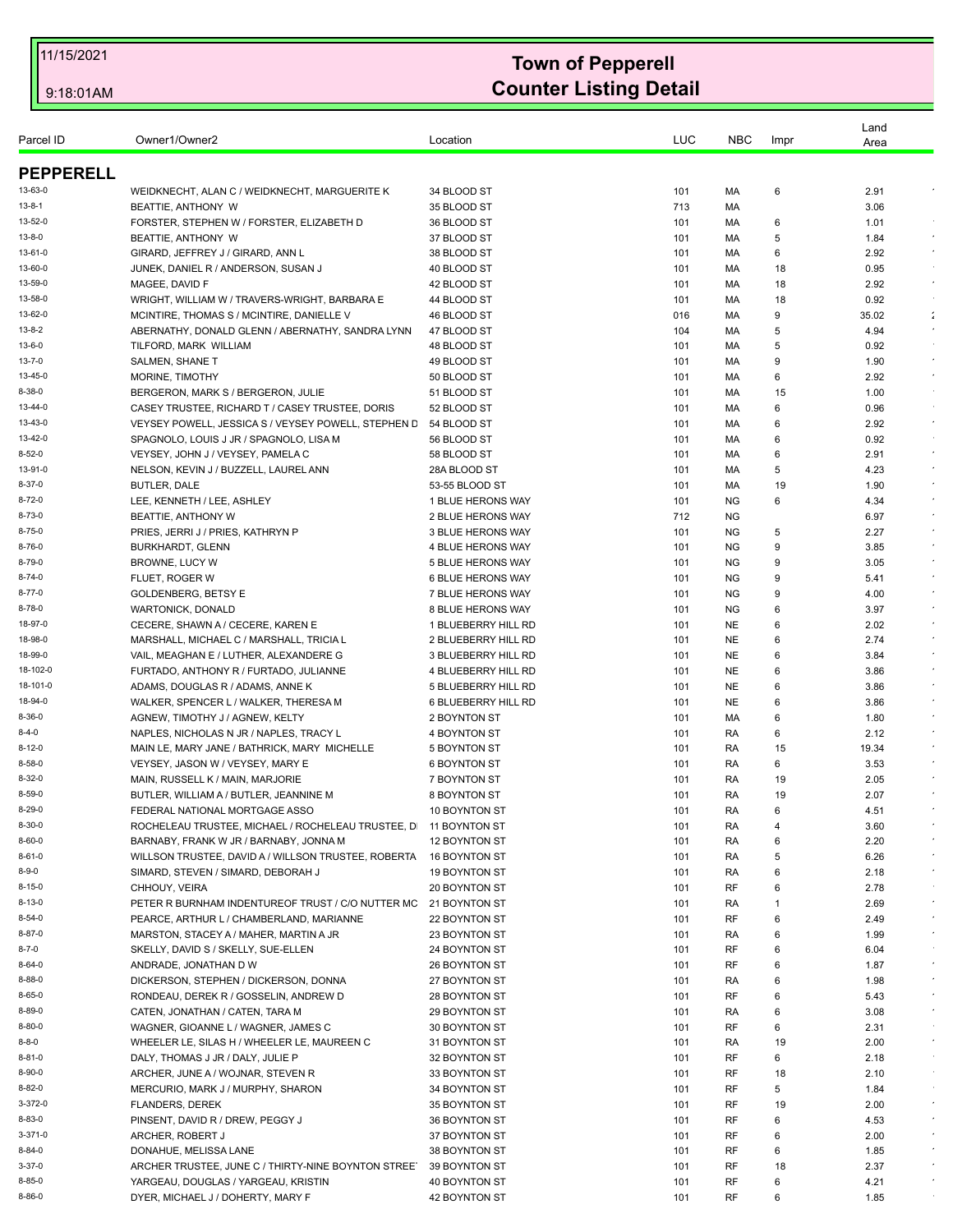|                    |                                                                              |                                           | LUC        | <b>NBC</b>             |         | Land         |                      |
|--------------------|------------------------------------------------------------------------------|-------------------------------------------|------------|------------------------|---------|--------------|----------------------|
| Parcel ID          | Owner1/Owner2                                                                | Location                                  |            |                        | Impr    | Area         |                      |
| <b>PEPPERELL</b>   |                                                                              |                                           |            |                        |         |              |                      |
| $3 - 45 - 0$       | OUELLETTE, AARON M / VAN ES, TASHA                                           | 44 BOYNTON ST                             | 101        | RF                     | 5       | 3.98         |                      |
| $3 - 46 - 0$       | TOURTELLOT TRUSTEE, BRUCE B / TOURTELLOT TRUSTEE,                            | 46 BOYNTON ST                             | 101        | RF                     | 6       | 1.85         |                      |
| $3 - 47 - 0$       | HILTON, ROBERT E / HILTON, CAROL-ANN                                         | <b>48 BOYNTON ST</b>                      | 101        | RF                     | 6       | 4.28         |                      |
| $3 - 48 - 0$       | LEVASSEUR, MICHELLE M / LEVASSEUR, THOMAS J                                  | 50 BOYNTON ST                             | 101        | RF                     | 6       | 1.84         |                      |
| $3-49-0$           | TOPJIAN, LARRY / TOPJIAN, MICHELLE A                                         | 52 BOYNTON ST                             | 101        | RF                     | 6       | 3.89         |                      |
| $3 - 36 - 0$       | MANNI, RYAN LOUIS / MANNI, MONICA N                                          | 54 BOYNTON ST                             | 101        | RF                     | 6       | 1.92         |                      |
| $3 - 361 - 0$      | TOWN OF PEPPERELL / 1973 BURNHAM AGREEMENT                                   | 64 BOYNTON ST                             | 931        | RF                     |         | 2.22         |                      |
| $3 - 35 - 0$       | TOWN OF PEPPERELL                                                            | 66 BOYNTON ST                             | 931        | <b>RF</b>              | 43      | 66.05        | $\ddot{\phantom{a}}$ |
| $3 - 23 - 0$       | TOWN OF PEPPERELL                                                            | 72 BOYNTON ST                             | 930        | RF                     |         | 31.92        | $\epsilon$           |
| $3 - 37 - 3$       | ARCHER TRUSTEE, JUNE C / THIRTY-NINE BOYNTON STREET                          | 37A BOYNTON ST                            | 130        | RF                     |         | 1.84         |                      |
| $3 - 37 - 2$       | ARCHER TRUSTEE, JUNE C / THIRTY-NINE BOYNTON STREET                          | 37B BOYNTON ST                            | 106        | <b>RF</b>              |         | 1.84         |                      |
| $3 - 37 - 1$       | ARCHER TRUSTEE, JUNE C / THIRTY-NINE BOYNTON STREET                          | 37C BOYNTON ST                            | 106        | RF                     |         | 3.85         |                      |
| $3 - 37 - 4$       | ARCHER TRUSTEE, JUNE C / THIRTY-NINE BOYNTON STREET                          | 37D BOYNTON ST                            | 132        | <b>RF</b>              |         | 2.70         |                      |
| $3 - 8 - 0$        | NASHOBA CONSERVATION TRUST                                                   | 56-62 BOYNTON ST                          | 950        | <b>RF</b>              |         | 11.00        |                      |
| $3 - 21 - 0$       | TOWN OF PEPPERELL                                                            | 63-69 BOYNTON ST                          | 930        | RF                     |         | 4.40         |                      |
| $3 - 22 - 0$       | TOWN OF PEPPERELL                                                            | 66-70 BOYNTON ST                          | 985        | RF                     |         | 2.40         |                      |
| $8 - 10 - 0$       | DEPARTMENT OF FISH AND WILDLIFE / COMMONWEALTH OF                            | 23A-25 BOYNTON ST                         | 911        | RA                     |         | 29.54        |                      |
| 22-113-0           | MANSFIELD, RAYMOND J / MANSFIELD, SARAH A                                    | 1 BRANDONS WAY                            | 101        | XA                     | 6       | 4.90         | $\epsilon$           |
| $22 - 5 - 0$       | KINGSBURY, MICHAEL S / KINGSBURY, JENNIFER L                                 | 2 BRANDONS WAY                            | 101        | XA                     | 6       | 8.86         |                      |
| 22-114-0           | FEROLITO, PATRICK G / FEROLITO, LISA M                                       | 3 BRANDONS WAY                            | 101        | XA                     | 6       | 4.10         |                      |
| 22-79-0            | NIEVA TRUSTEE, THOMAS S / NIEVA TRUSTEE, ANN M                               | <b>4 BRANDONS WAY</b>                     | 101        | XA                     | 6       | 4.80         |                      |
| 38-90-0            | POLLINA, BRIGETTE                                                            | 1 BRICK POND WAY                          | 101        | <b>NG</b>              | 6       | 1.86         |                      |
| 38-91-0<br>38-89-0 | MATTUCHIO, JOHN / MATTUCHIO, GAIL                                            | 2 BRICK POND WAY                          | 101        | <b>NG</b>              | 6       | 1.84         | $\sim$               |
| 38-92-0            | MAHER, THOMAS F JR / MAHER, KATHLEEN M                                       | 3 BRICK POND WAY<br>4 BRICK POND WAY      | 101<br>101 | <b>NG</b><br><b>NG</b> | 6<br>6  | 4.31<br>3.86 | $\bullet$            |
| 38-65-0            | OKANO, TERUMI<br>REAGAN TRUSTEE, THOMAS C / REAGAN TRUSTEE, JOHANN           | 5 BRICK POND WAY                          | 101        | <b>NG</b>              | 6       | 3.78         |                      |
| 38-93-0            | FEI, CIRO J / FEI, LISA                                                      | 6 BRICK POND WAY                          | 101        | <b>NG</b>              | 6       | 3.84         |                      |
| 38-67-0            | HURWITZ, MATTHEW J / PRICE, JULIE M                                          | 7 BRICK POND WAY                          | 101        | <b>NG</b>              | 6       | 3.86         | $\epsilon$           |
| 38-94-0            | MACDONALD, JAMES T JR / MACDONALD, FAUN E                                    | 8 BRICK POND WAY                          | 101        | NG.                    | 6       | 3.96         | $\epsilon$           |
| 38-95-0            | NEWMAN, HEATHER H / NEWMAN, RYAN C                                           | 10 BRICK POND WAY                         | 101        | <b>NG</b>              | 6       | 4.11         | $\bullet$            |
| 6-49-0             | ELZY, LEO JR / ELZY, RACHAEL                                                 | 1 BROOKDALE LN                            | 101        | <b>NG</b>              | 6       | 0.93         |                      |
| $6 - 52 - 0$       | DONARUMA, RICHARD E / DONARUMA, DONNA J                                      | 3 BROOKDALE LN                            | 101        | ΝG                     | 6       | 1.42         | $\epsilon$           |
| $6 - 46 - 0$       | HOWARD TRUSTEE, JONATHAN A JR / HOWARD TRUSTEE, CI                           | 4 BROOKDALE LN                            | 101        | <b>NG</b>              | 6       | 0.92         |                      |
| $6 - 53 - 0$       | NAVARRETE, JEFFREY / STREETER NAVARRETE, JASMINE TI 5 BROOKDALE LN           |                                           | 101        | <b>NG</b>              | 6       | 1.04         |                      |
| $6 - 45 - 0$       | HARRINGTON, RUSSELL K / HARRINGTON, JESSICA LEE                              | 6 BROOKDALE LN                            | 101        | NG.                    | 6       | 0.92         | $\sim$               |
| $6 - 54 - 0$       | SAMPSON JAMES B JR / SAMPSON MARIE B                                         | 7 BROOKDALE LN                            | 101        | <b>NG</b>              | 6       | 0.92         |                      |
| $6 - 44 - 0$       | GRAY, SHAWN S / GRAY, ROBYN M                                                | 8 BROOKDALE LN                            | 101        | <b>NG</b>              | 6       | 0.92         | $\sim$               |
| 6-55-0             | LITTIG, ALLAN R / LITTIG, MARY E                                             | 9 BROOKDALE LN                            | 101        | <b>NG</b>              | 6       | 0.92         | $\sim$               |
| $6 - 43 - 0$       | IZBICKI, KENNETH J / IZBICKI, ANNE N                                         | 10 BROOKDALE LN                           | 101        | <b>NG</b>              | 6       | 0.92         |                      |
| 6-56-0             | PARKER, JONATHAN / PARKER, CATHERINE                                         | 11 BROOKDALE LN                           | 101        | <b>NG</b>              | 6       | 0.93         |                      |
| 6-42-0             | MELLIN, MICHAEL E / MELLIN, ERIN L                                           | 12 BROOKDALE LN                           | 101        | <b>NG</b>              | 6       | 0.92         |                      |
| 6-57-0             | YOUNG, PAUL J / YOUNG, KATHERYN C                                            | 13 BROOKDALE LN                           | 101        | ΝG                     | 6       | 0.93         |                      |
| $6 - 41 - 0$       | MALLIAROUDAKIS TRUSTEE, GEORGE J / MALLIAROUDAKIS                            | 14 BROOKDALE LN                           | 101        | <b>NG</b>              | 6       | 0.92         |                      |
| $6 - 58 - 0$       | WALSH, MICHAEL E / WALSH, CYNTHIA L                                          | 15 BROOKDALE LN                           | 101        | NG                     | 6       | 1.70         |                      |
| 6-40-0             | MCLAUGHLIN, BRIEN CHARLES                                                    | 16 BROOKDALE LN                           | 101        | NG                     | 6       | 1.61         |                      |
| 6-59-0             | HOWE, KENNETH L JR / HOWE, MEGHAN K                                          | 17 BROOKDALE LN                           | 101        | <b>NG</b>              | 6       | 1.53         |                      |
| 6-39-0             | D AMBROSIO, JOSEPH III / D AMBROSIO, WHITNEY                                 | <b>18 BROOKDALE LN</b>                    | 101        | <b>NG</b>              | 6       | 1.26         |                      |
| 22-25-0            | <b>WELDON, PHYLLIS A</b>                                                     | 1 BROOKLINE ST                            | 101        | ХA                     | 15      | 0.16         |                      |
| 22-24-0            | MACNUTT, DANIEL P                                                            | 3 BROOKLINE ST                            | 101        | EA                     | 1       | 0.18         |                      |
| 22-23-0            | ANTONELLI, JAMES J JR / ANTONELLI, MACKENSIE LEE                             | 5 BROOKLINE ST                            | 101        | EA                     | 15      | 0.14         |                      |
| 10-24-0<br>22-6-0  | DIVISION OF FISHERIES AND WILDLIFE / COMMONWEALTH ( 7 BROOKLINE ST           |                                           | 921        | RA                     |         | 12.00        |                      |
| 22-17-0            | ELLIS, ROGER H / FISHER, LAURA J                                             | <b>12 BROOKLINE ST</b>                    | 101        | EA                     | 1       | 5.10         |                      |
| 22-14-0            | CARON, EDWARD P                                                              | 13 BROOKLINE ST                           | 104        | EA                     | 12      | 0.69         |                      |
| 22-16-0            | JIMENEZ, ROBERTO A<br>BLAKELY, LEIGH A / BLAKELY, DARLENE T                  | 14 BROOKLINE ST<br><b>15 BROOKLINE ST</b> | 101<br>101 | EA<br>EA               | 15<br>6 | 0.24<br>0.67 |                      |
| 22-13-0            |                                                                              |                                           |            |                        |         |              | $\sim$               |
| 22-15-0            | WILLIAMS, JAMES R JR / WILLIAMS, FRANCINE E<br>YANG, LUYU / CARLSON, MELINDA | <b>16 BROOKLINE ST</b><br>17 BROOKLINE ST | 101<br>101 | EA<br>EA               | 15<br>1 | 0.75<br>1.03 |                      |
| $22 - 2 - 0$       | CRESTA TRUSTEE, JOHN P SR / BROOKLINE TRUST                                  | <b>18 BROOKLINE ST</b>                    | 313        | CF                     | 43      | 2.07         | $\sim$               |
| $22 - 1 - 0$       | DUNMIRE, ANDREW M / DUNMIRE, DANIELE S                                       | <b>19 BROOKLINE ST</b>                    | 101        | EA                     | 5       | 1.10         |                      |
| 15-37-0            | <b>MCHUGH, TRACEY B</b>                                                      | 20 BROOKLINE ST                           | 101        | RA                     | 15      | 0.50         |                      |
| 15-39-0            |                                                                              |                                           |            |                        | 19      |              | $\bullet$            |
| 15-36-0            | <b>JUSTASON, DAREN L</b><br>TRAVERS, MICHAEL R JR / TRAVERS, SABRINA         | 21 BROOKLINE ST<br>22 BROOKLINE ST        | 101<br>101 | RA<br>RA               | 6       | 0.80<br>2.22 | $\epsilon$           |
| 15-36-1            | GLOW TRUSTEE, MARY E / GLOWLAND INVESTMENT TRUST                             | 24 BROOKLINE ST                           | 104        | RA                     | 5       | 6.44         |                      |
| 15-75-0            | SMITH, GARY / SMITH, ANASTASIA                                               | 26 BROOKLINE ST                           | 101        | RA                     | 6       | 1.84         | $\bullet$            |
| 15-76-0            | RICHARD, MARC N / RICHARD, LISA P                                            | <b>28 BROOKLINE ST</b>                    | 101        | RA                     | 6       | 1.85         |                      |
| 15-35-0            | SARBACKER, IAN R / SARBACKER, ELIZABETH H                                    | 29 BROOKLINE ST                           | 101        | RA                     | 15      | 1.18         |                      |
|                    |                                                                              |                                           |            |                        |         |              |                      |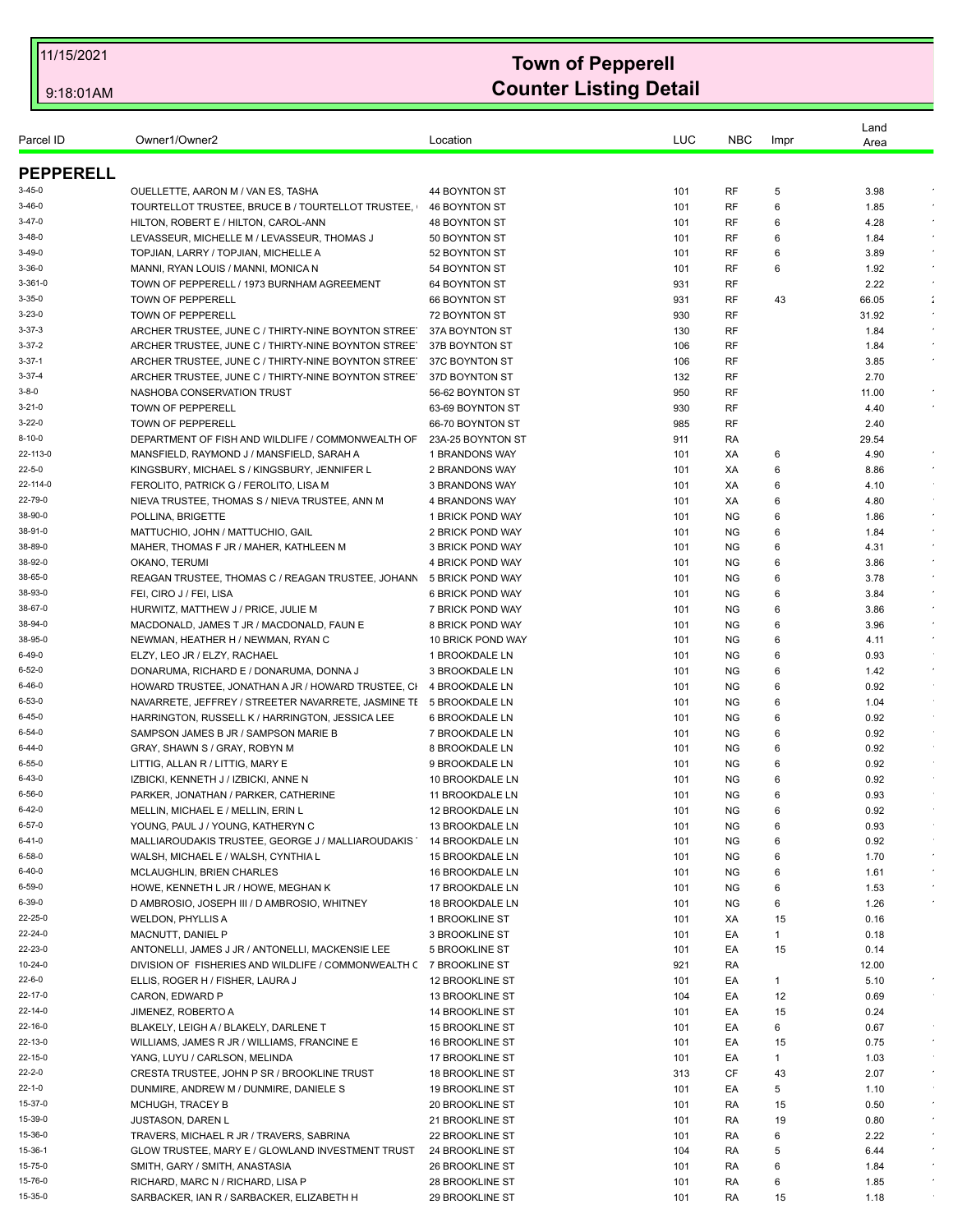| Parcel ID        | Owner1/Owner2                                                        | Location                           | LUC | <b>NBC</b> | Impr | Land<br>Area |                      |
|------------------|----------------------------------------------------------------------|------------------------------------|-----|------------|------|--------------|----------------------|
| <b>PEPPERELL</b> |                                                                      |                                    |     |            |      |              |                      |
| 15-32-0          | HOLBROOK, MARK DENTON / SCHENCK-HOLBROOK, JUDITH                     | 33 BROOKLINE ST                    | 101 | RA         | -1   | 1.45         |                      |
| 15-77-0          | KERVIN, JEREMY A / KERVIN, CHRISTY L                                 | 34 BROOKLINE ST                    | 101 | RA         | 6    | 1.90         |                      |
| 15-78-0          | WIATR, JASON / GRACE, SIOBHAN                                        | <b>36 BROOKLINE ST</b>             | 101 | RA         | 6    | 1.84         | $\epsilon$           |
| 15-79-0          | LYNCH, MICHAEL C / LYNCH, CATHERINE Y                                | 38 BROOKLINE ST                    | 101 | RA         | 6    | 1.84         |                      |
| 15-6-0           | MINER, RICHARD M / MINER, JANINE R                                   | 39 BROOKLINE ST                    | 101 | RA         | 5    | 1.10         |                      |
| 15-3-0           | GRIFFITH, RICHARD C / GRIFFITH, EUGENIA A                            | <b>40 BROOKLINE ST</b>             | 101 | RA         | 5    | 2.00         | $\sim$               |
| 15-5-0           | SYMONDS, KRISTINE S                                                  | 41 BROOKLINE ST                    | 101 | RA         | 15   | 1.40         |                      |
| 15-2-0           | DE MORAES, NICKOLAS / DE MORAES, BROOKE                              | 42 BROOKLINE ST                    | 101 | RA         | 15   | 1.80         | $\bullet$            |
| 15-4-0           | MCDOWELL, ROBERT W / MCDOWELL, LILLIAN M                             | 43 BROOKLINE ST                    | 101 | RA         | 19   | 0.95         | $\star$              |
| 14-135-0         | SIMMS, ANGELINA / SIMMS, TREVOR                                      | 44 BROOKLINE ST                    | 101 | RG         | 5    | 1.98         | $\bullet$            |
| 15-1-0           | CAMPBELL TRUSTEE DEBORAH A, GAMBALE TRUSTEE SUSA                     | 45 BROOKLINE ST                    | 101 | RA         | 6    | 1.20         |                      |
| 14-301-0         | GORHAM, JONATHAN FRANCIS / GORHAM, STACY                             | <b>46 BROOKLINE ST</b>             | 101 | RG         | 6    | 2.34         | $\bullet$            |
| 10-43-0          | DIVISION OF FISHERIES AND WILDLIFE / COMMONWEALTH O                  | 47 BROOKLINE ST                    | 921 | RA         |      | 1.84         | $\bullet$            |
| 14-302-0         | <b>GAJ, WILLIAM E</b>                                                | <b>48 BROOKLINE ST</b>             | 101 | RG         | 6    | 2.47         |                      |
| 22-19-0          | <b>BULLIS, PENELOPE</b>                                              | 6-8 BROOKLINE ST                   | 101 | EA         | 22   | 1.63         |                      |
| 9-124-0          | OVERSHINER, BRITTANY S / OVERSHINER, KEVIN C                         | 65 BROOKLINE ST                    | 109 | <b>RG</b>  | 1    | 4.00         | $\epsilon$           |
| 9-154-0          | BECKER HOLDING CO. LLC                                               | 74 BROOKLINE ST                    | 131 | RA         |      | 1.30         |                      |
| 9-143-0          | MONTISANO, JOSEPH F / MONTISANO, AUDREY D                            | 82 BROOKLINE ST                    | 101 | RA         | 19   | 1.50         | $\star$              |
| 9-136-A          | MARIANO, DUSTIN ANTHONY                                              | 84 BROOKLINE ST                    | 101 | RA         | 9    | 2.00         | $\sim$               |
| 9-136-B          | LOW, SUSAN C                                                         | <b>86 BROOKLINE ST</b>             | 101 | RA         | 18   | 1.12         |                      |
| $9 - 24 - 0$     | DOONEY, NEIL / DOONEY, MEREDITH                                      | 95 BROOKLINE ST                    | 101 | RA         | 18   | 1.01         |                      |
| 9-128-0          |                                                                      |                                    |     |            |      |              | $\sim$               |
| 9-23-0           | MCMAHON, WILLIAM K III / MCMAHON, ERIN                               | 96 BROOKLINE ST<br>97 BROOKLINE ST | 101 | RA         | 5    | 5.70         |                      |
| 9-129-0          | UHLENDORF LE, DEBORAH G / UHLENDORF LE, PETER L                      |                                    | 101 | RA         | 1    | 0.98         | $\bullet$            |
|                  | MEAS, JIMMY                                                          | 98 BROOKLINE ST                    | 101 | RA         | 21   | 3.08         | $\sim$               |
| 9-22-0           | KATES, MARCEL F / KATES, NANCY                                       | 99 BROOKLINE ST                    | 101 | RA         | 19   | 0.75         |                      |
| 9-165-0          | MASSARELLI, FRANK J / MASSARELLI, JENNIFER                           | 100 BROOKLINE ST                   | 101 | RA         | 6    | 4.36         |                      |
| $9 - 21 - 0$     | CELONA, ANTHONY P / CELONA, SARA W                                   | 101 BROOKLINE ST                   | 101 | RA         | 19   | 1.02         | $\sim$               |
| 9-160-0          | TULLY, JEFFREY P / TULLY, CHRISTOPHER                                | 102 BROOKLINE ST                   | 101 | RA         | 19   | 1.84         |                      |
| 9-20-0           | VAUDO, BEAU J / BLAIS, TIFFANY L                                     | 103 BROOKLINE ST                   | 101 | RA         | 5    | 0.33         |                      |
| 9-164-0          | NAPLES JR TRUSTEE, NICHOLAS N / BSH REALTY TRUST                     | 104 BROOKLINE ST                   | 391 | RA         |      | 4.00         |                      |
| 9-19-0           | MAYER, MICHELLE                                                      | 105 BROOKLINE ST                   | 101 | RA         | 19   | 0.31         |                      |
| 9-18-0           | PLET, ROBERT S / PLET, ELIZABETH E                                   | 107 BROOKLINE ST                   | 101 | RA         | 19   | 0.35         |                      |
| 9-17-0           | <b>CORMIER, NORMA M</b>                                              | 109 BROOKLINE ST                   | 101 | RA         | 19   | 0.35         |                      |
| 9-16-0           | DOUCET, JAMES J / DOUCET, STEPHNEY                                   | 111 BROOKLINE ST                   | 101 | RA         | 6    | 0.86         |                      |
| 9-2-0            | <b>BURTON, DAVID A</b>                                               | 112 BROOKLINE ST                   | 101 | RA         | 19   | 16.40        |                      |
| 9-3-0            | WASTEWATER TREATMENT / TOWN OF PEPPERELL                             | 114 BROOKLINE ST                   | 931 | RA         | 55   | 0.40         |                      |
| 9-14-0           | <b>BURTON FRAME + TRAILER INC</b>                                    | 115 BROOKLINE ST                   | 101 | RA         | 19   | 0.27         |                      |
| 9-13-0           | BURTON, DAVID A                                                      | 117 BROOKLINE ST                   | 101 | RA         | 19   | 0.33         |                      |
| 9-12-0           | MURPHY TRUSTEE, DANIEL J / MURPHY FAMILY TRUST                       | 119 BROOKLINE ST                   | 101 | RA         | 19   | 0.78         |                      |
| 9-11-0           | VANCE TRUSTEE, RICHARD G / VANCE TRUSTEE, THELMA M                   | 121 BROOKLINE ST                   | 101 | RA         | 18   | 0.72         |                      |
| $9 - 10 - 0$     | BUGDEN TRUSTEE, WILLIAM H JR / BUGDEN TRUSTEE, GLOF                  | 123 BROOKLINE ST                   | 101 | <b>RA</b>  | 19   | 0.81         |                      |
| 9-4-0            | ANTOSH, PETER L JR / ANTOSH, MARIA P                                 | 124 BROOKLINE ST                   | 101 | RA         | 19   | 0.78         |                      |
| 9-9-0            | MOSE, PATRICK / THOMPSON, TASHAWNA T                                 | 125 BROOKLINE ST                   | 101 | RA         | 19   | 0.32         |                      |
| 9-46-0           | <b>GREATHEAD, MARY BETH</b>                                          | 126 BROOKLINE ST                   | 101 | RA         | 6    | 1.84         | $\star$              |
| 9-8-0            | DOHERTY, BRIAN / DOHERTY, ERIN                                       | 127 BROOKLINE ST                   | 101 | RA         | 19   | 1.30         |                      |
| 9-49-0           | ORTIZ, DANIEL F                                                      | 128 BROOKLINE ST                   | 101 | RA         | 5    | 1.84         | $\bullet$            |
| 9-51-0           | BLAISDELL TRUSTEE, RANDY / BLAISDELL TRUSTEE, RACHE                  | 130 BROOKLINE ST                   | 101 | RA         | 6    | 3.87         | $\sim$               |
| 9-6-0            | LEFEBVRE, DAVID II / LEFEBVRE, JAIMEE KATHLEEN                       | 131 BROOKLINE ST                   | 101 | RA         | 6    | 2.39         | $\star$              |
| 4-13-0           | HEAD, ALLISON A                                                      | 132 BROOKLINE ST                   | 101 | RA         | 19   | 2.00         | $\mathcal{A}$        |
| 4-12-0           | JOYCE, PAUL J / WILLSON, DAVID A                                     | 134 BROOKLINE ST                   | 103 | RA         | 11   | 1.00         |                      |
| 9-6-1            | SNYDER, GLENN / SNYDER, KATHRYN                                      | 135 BROOKLINE ST                   | 101 | RA         | 6    | 3.84         | $\star$              |
| 3-39-A           | COURTEMARCHE, FREDERICK J / COURTEMARCHE, JOANNE                     | 136 BROOKLINE ST                   | 101 | RF         | 18   | 0.98         |                      |
| 3-39-B           | TAYNOR, JAMES M / TAYNOR, AMY L                                      | 138 BROOKLINE ST                   | 101 | RF         | 6    | 0.97         |                      |
| 3-39-C           | ILSLEY TRUSTEE, BURTON J / ILSLEY FAMILY REVOCABLE TF                | 140 BROOKLINE ST                   | 101 | RF         | 19   | 0.96         | $\star$              |
| 3-39-0           | DIVISION OF FISHERIES & WILDLIFE / COMMONWEALTH OF N                 | 142 BROOKLINE ST                   | 911 | RF         |      | 59.03        | $\ddot{\phantom{a}}$ |
| $3 - 38 - 0$     | TEACHOUT, JEFFREY L                                                  | 144 BROOKLINE ST                   | 101 | RF         | 19   | 1.00         |                      |
| 22-12-0          | WOLFE, NATHANIEL N / WOLFE, JAIME                                    | 14A BROOKLINE ST                   | 101 | EA         | 15   | 0.26         |                      |
| 3-50-0           | WHEELER, JERALD E                                                    | 161 BROOKLINE ST                   | 101 | RF         | 19   | 1.84         | $\epsilon$           |
| 22-9-0           | TUCKER, AMELIA / TUCKER, JOSEPH MICHAEL                              | 16A BROOKLINE ST                   | 101 | EA         | 15   | 0.66         |                      |
| 22-8-0           | MCKAIN, JAMES / MCKAIN, LUCILLE                                      | 16B BROOKLINE ST                   | 101 | EA         | 15   | 6.20         | $\bullet$            |
| 3-16-0           | WHEELER, JOHN / WHEELER, VIVIAN                                      | 179 BROOKLINE ST                   | 101 | RF         | 15   | 1.00         |                      |
| $3 - 17 - 0$     | WHEELER, JOEL H / WHEELER, MARTHA J                                  | 181 BROOKLINE ST                   | 101 | RF         | 22   | 1.80         |                      |
| 3-18-0           | PARKER, THOMAS M / PARKER, AIMEE J                                   | 183 BROOKLINE ST                   | 101 | RF         | 5    | 2.20         | $\epsilon$           |
| $3 - 12 - 0$     | MCLAIN, JENNIE L / MCLAIN, ROBERT                                    | 185 BROOKLINE ST                   | 101 | RF         | 19   | 3.60         |                      |
| $3 - 43 - 0$     | LAROCHELLE, PATRICIA                                                 | 187 BROOKLINE ST                   | 101 | RF         | 19   | 2.65         |                      |
| 3-44-0           | WEINER TRUSTEE, ALAN M / 189 BROOKLINE PEPPERELL RT 189 BROOKLINE ST |                                    | 132 | RF         |      | 1.85         |                      |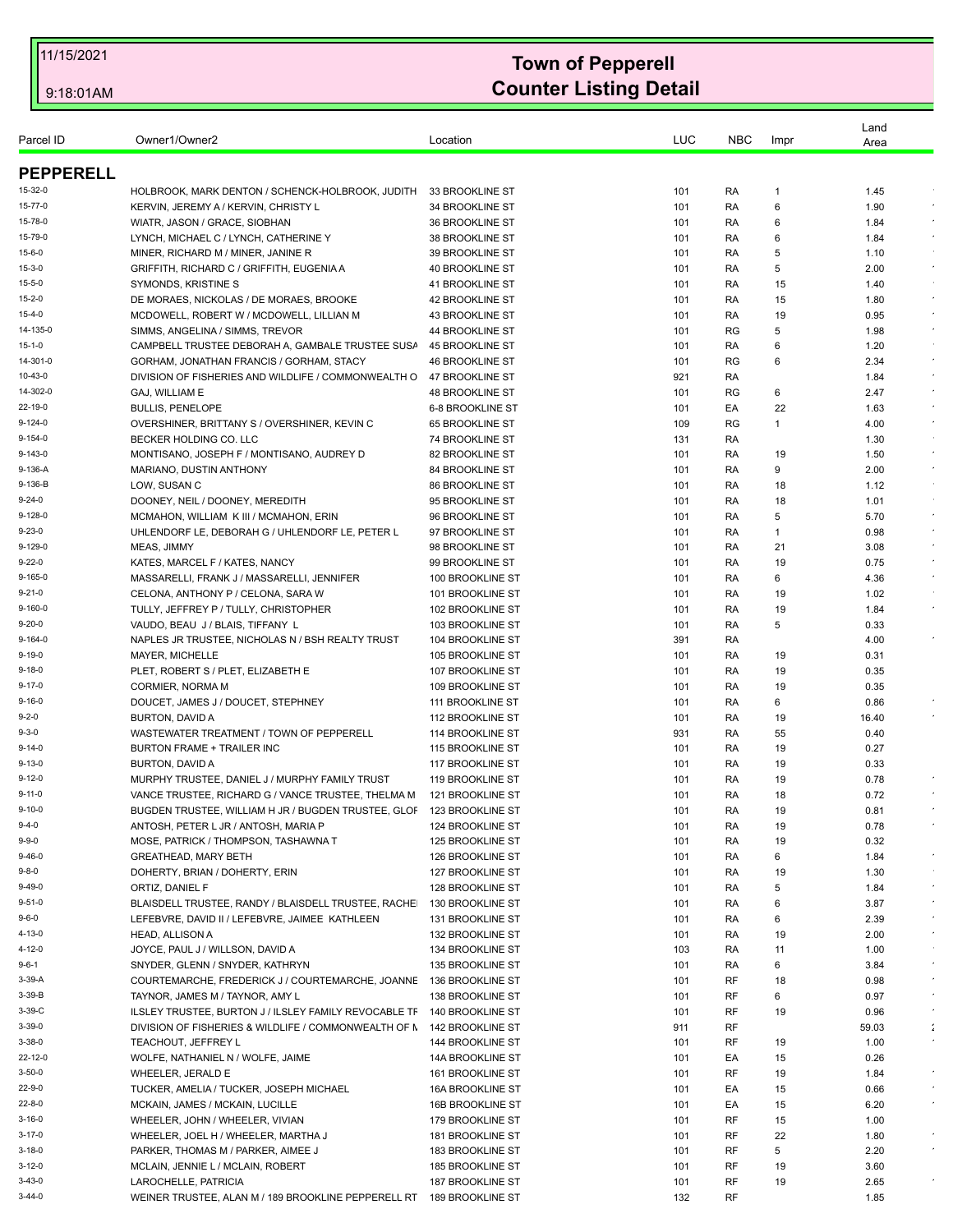| Parcel ID              | Owner1/Owner2                                                                                           | Location                               | LUC        | <b>NBC</b> | Impr   | Land<br>Area |            |
|------------------------|---------------------------------------------------------------------------------------------------------|----------------------------------------|------------|------------|--------|--------------|------------|
| <b>PEPPERELL</b>       |                                                                                                         |                                        |            |            |        |              |            |
| 22-97-0                | FAIR, JONATHAN / FAIR, RENEE                                                                            | 18A BROOKLINE ST                       | 104        | EA         | 15     | 0.46         |            |
| 3-97-0                 | GLENN TRUSTEE, STARR O / WALTER TRUSTEE, CASEY S                                                        | 194 BROOKLINE ST                       | 101        | RF         | 18     | 2.05         |            |
| 3-40-0                 | PAGE, ROSEMARIE T / HAMEL, KATHLEEN M                                                                   | 195 BROOKLINE ST                       | 101        | RF         | 19     | 1.93         |            |
| 3-98-0                 | LOWELL, STEVEN P / LOWELL, SUZANNE E                                                                    | 196 BROOKLINE ST                       | 104        | RF         | 18     | 1.01         |            |
| $3-5-0$                | KILUK, FRANEK J / KILUK, ANDRIA                                                                         | 197 BROOKLINE ST                       | 101        | RF         | 19     | 3.85         |            |
| 3-99-0                 | DUPREY, MICHAEL J / DUPREY, NANCY M                                                                     | 198 BROOKLINE ST                       | 101        | RF         | 18     | 1.02         |            |
| $3 - 10 - 0$           | ALLAN, DAVID / SMITH, KATRINA                                                                           | 199 BROOKLINE ST                       | 101        | RF         | 15     | 0.29         |            |
| $3 - 7 - 0$            | NISSITISSIT RIVER LAND TRUST                                                                            | 200 BROOKLINE ST                       | 950        | RF         |        | 1.10         |            |
| 15-32-A                | HOLBROOK, MARK DENTON / SCHENCK-HOLBROOK, JUDITH                                                        | 33A BROOKLINE ST                       | 132        | RA         |        | 0.11         |            |
| 10-44-0                | DIVISION OF FISHERIES AND WILDLIFE / COMMONWEALTH O                                                     | 47A BROOKLINE ST                       | 921        | RA         |        | 5.70         |            |
| 10-45-0                | DIVISION OF FISHERIES AND WILDLIFE / COMMONWEALTH (                                                     | 47B BROOKLINE ST                       | 921        | RA         |        | 12.30        |            |
| 9-37-0                 | NAPLES JR TRUSTEE, NICHOLAS N / BSH REALTY TRUST                                                        | 117A BROOKLINE ST                      | 132        | RA         |        | 0.41         |            |
| 9-1-0                  | MURPHY, DEREK B                                                                                         | 126A BROOKLINE ST                      | 101        | RA         | 18     | 3.97         |            |
| 9-47-0<br>$9 - 53 - 0$ | SLECZKOWSKI, JOSEPH A / SLECZKOWSKI, JANET L                                                            | 128A BROOKLINE ST                      | 101        | RA         | 6      | 4.24         |            |
| 9-50-0                 | DEPARTMENT OF FISH AND GAME / COMMONWEALTH OF MA<br>BLANKENSHIP, MATTHEW PHILLIP / BLANKENSHIP, MELISSA | 128B BROOKLINE ST<br>130A BROOKLINE ST | 921<br>101 | RA<br>RA   | 9      | 3.00<br>4.10 |            |
| 9-52-0                 | CONSERVATION COMMISSION / TOWN OF PEPPERELL                                                             | 130B BROOKLINE ST                      | 932        | RA         |        | 4.43         |            |
| 4-33-0                 | NISSITISSIT RIVER LAND TRUST                                                                            | <b>169A BROOKLINE ST</b>               | 950        | RA         |        | 11.30        |            |
| 3-13-0                 | CONSERVATION COMMISSION / TOWN OF PEPPERELL                                                             | <b>187B BROOKLINE ST</b>               | 932        | RF         |        | 11.70        |            |
| 3-14-0                 | NISSITISSIT RIVER LAND TRUST                                                                            | 187C BROOKLINE ST                      | 950        | <b>RF</b>  |        | 4.40         |            |
| $3 - 6 - 0$            | NISSITISSIT RIVER LAND TRUST                                                                            | 200A BROOKLINE ST                      | 950        | MF         |        | 4.20         |            |
| 15-38-0                | FREDERICKS, PAMELA A                                                                                    | 23-27 BROOKLINE ST                     | 101        | RA         | 1      | 3.00         |            |
| 15-28-0                | BONNELL, JOHN C                                                                                         | 35-37 BROOKLINE ST                     | 101        | RA         | 19     | 1.56         |            |
| 9-179-0                | OVERSHINER, BRITTANY S / OVERSHINER, KEVIN C                                                            | 49-77 BROOKLINE ST                     | 713        | RG         |        | 77.32        |            |
| 9-48-0                 | OVERSHINER, BRITTANY S / OVERSHINER, KEVIN C                                                            | 50-64 BROOKLINE ST                     | 713        | RG         |        | 51.72        | $\epsilon$ |
| 9-48-1                 | BECKER HOLDING CO. LLC                                                                                  | 66-70 BROOKLINE ST                     | 131        | RG         |        | 6.85         |            |
| 9-130-0                | GEISEL TRUSTEE, R FAYE / ASB REALTY TRUST                                                               | 106-110 BROOKLINE ST                   | 013        | RA         | 19     | 4.30         |            |
| 9-158-0                | <b>BURTON, DAVID</b>                                                                                    | 118-120 BROOKLINE ST                   | 101        | RA         | 19     | 2.12         |            |
| $9 - 5 - 0$            | TIERNEY, TIMOTHY M / TIERNEY, BARBARA M                                                                 | 137-139 BROOKLINE ST                   | 101        | RA         | 5      | 1.40         |            |
| 3-19-0                 | GILLEY, ROSEMARY L / ADAMS, CHRISTINE L                                                                 | 159-167 BROOKLINE ST                   | 101        | RF         | 18     | 8.40         | $\epsilon$ |
| 3-15-0                 | DIVISION OF FISHERIES & WILDLIFE / COMMONWELATH OF N                                                    | 169-175 BROOKLINE ST                   | 911        | RF         |        | 17.50        |            |
| $3 - 9 - 0$            | GLENN, THOMAS / GLENN, STARR O                                                                          | 190-192 BROOKLINE ST                   | 101        | RF         | 9      | 8.68         |            |
| 3-11-0                 | CONWAY, JAMES N / CONWAY, JANE C                                                                        | 191-193 BROOKLINE ST                   | 101        | RF         | 19     | 9.18         |            |
| 9-131-0                | CONSERVATION COMMISSION / TOWN OF PEPPERELL                                                             | 106A-110A BROOKLINE ST                 | 932        | RA         |        | 19.80        |            |
| 40-33-0                | GIUFFRE TRUSTEE, DEBORAH L / R&R INVESTMENT TRUST                                                       | 2 BROWN LN                             | 101        | EP         | 4      | 0.33         |            |
| 26-84-0                | MEDREK, TIMOTHY W / MEDREK, LAURIE D                                                                    | 3 BROWN ST                             | 101        | EA         | 15     | 0.21         |            |
| 26-83-0                | MCLEAN, TIMOTHY A / MCLEAN, ANNETTE R                                                                   | 5 BROWN ST                             | 101        | EA         | 15     | 0.30         |            |
| 24-78-0                | CONSERVATION COMMISSION / TOWN OF PEPPERELL                                                             | 6 CANAL ST                             | 932        | МA         |        | 0.25         |            |
| 24-45-0                | CONSERVATION COMMISSION / TOWN OF PEPPERELL                                                             | 8 CANAL ST                             | 932        | МA         |        | 0.19         |            |
| 24-76-0                | CONSERVATION COMMISSION / TOWN OF PEPPERELL                                                             | 10 CANAL ST                            | 932        | МA         |        | 0.04         |            |
| 24-62-0                | KENISON, WILLIAM M / KENISON, LYNNE E                                                                   | 12 CANAL ST                            | 101        | <b>MA</b>  | 22     | 0.54         |            |
| 24-74-0                | KENISON, WILLIAM M / KENISON, LYNNE E                                                                   | 14 CANAL ST                            | 132        | МA         |        | 0.20         |            |
| 24-61-0                | KENISON, WILLIAM M / KENISON, LYNNE E<br>CONSERVATION COMMISSION / TOWN OF PEPPERELL                    | 15 CANAL ST                            | 104        | CF         | 14     | 0.56         |            |
| 24-75-0<br>35-9-0      |                                                                                                         | <b>16 CANAL ST</b>                     | 932        | МA         |        | 1.09         |            |
| 35-10-0                | MATISSE, PAUL<br>MATISSE, PAUL                                                                          | 20 CANAL ST                            | 101<br>109 | МA         | 6<br>4 | 2.20         |            |
| 35-11-0                | <b>MATISSE, PAUL</b>                                                                                    | 22 CANAL ST<br>24 CANAL ST             | 132        | МA<br>МA   |        | 8.65<br>1.46 |            |
| 24-71-0                | CLOUSER, JOHN D / RATCLIFFE, JOYCE C                                                                    | 25 CANAL ST                            | 101        | МA         | 6      | 0.98         | $\epsilon$ |
| 24-72-0                | DOW, SARA ELIZABETH / ALKEVICIUS, AURIMAS                                                               | 27 CANAL ST                            | 101        | МA         | 19     | 0.92         |            |
| 24-73-0                | DIANA, PHILIP                                                                                           | 29 CANAL ST                            | 101        | МA         | 18     | 0.92         |            |
| 24-68-0                | SHUMAN, MARC L / SHUMAN, DONNA M                                                                        | 31 CANAL ST                            | 101        | МA         | 19     | 2.30         | $\sim$     |
| 24-77-0                | MASSACHUSETTS ELECTRIC CO / C/O PROPERTY TAX DEPT.                                                      | 41 CANAL ST                            | 392        | CF         |        | 4.30         |            |
| 24-69-0                | GELINA, PAUL A / GELINA, MARGARET                                                                       | 19-21 CANAL ST                         | 101        | МA         | 18     | 0.92         |            |
| 35-12-0                | NASHOBA CONSERVATION TRUST                                                                              | 28-32 CANAL ST                         | 950        | МA         |        | 3.96         |            |
| 35-1-0                 | NASHOBA CONSERVATION TRUST                                                                              | 33-39 CANAL ST                         | 950        | МA         |        | 2.10         | $\epsilon$ |
| 15-91-0                | PROULX, MICHAEL D / PROULX, PATRICIA A                                                                  | 2 CASIE LN                             | 101        | HE         | 5      | 2.67         |            |
| 15-139-0               | ARTUSO, EMERSON H / ARTUSO, JENNIFER R                                                                  | 3 CASIE LN                             | 101        | HE         | 6      | 5.24         |            |
| 15-92-0                | NOLAN, CHARLES W                                                                                        | 4 CASIE LN                             | 101        | HE         | 6      | 2.57         | $\epsilon$ |
| 15-138-0               | WIELINSKI, JEFFREY P / WIELINSKI, TRACEY H                                                              | 5 CASIE LN                             | 101        | HE         | 5      | 4.29         |            |
| 15-21-0                | LUDFORD, JONATHAN / LUDFORD, BECKY                                                                      | 6 CASIE LN                             | 101        | HE         | 5      | 3.84         |            |
| 15-21-A                | FILANDRIANOS, AMANDA P                                                                                  | 8 CASIE LN                             | 101        | HE         | 6      | 4.88         |            |
| 37-4-0                 | ROGERS, JOSEPH A / ROGERS, GEORGETTE A                                                                  | 1 CELESTIAL WAY                        | 101        | <b>NG</b>  | 6      | 2.20         |            |
| 37-82-0                | JOHNSON, MICHELLE / JOHNSON, DOUGLAS C                                                                  | 2 CELESTIAL WAY                        | 101        | ΝG         | 6      | 1.84         |            |
| 37-83-0                | HAYES, MARTIN / HAYES, ANTOINETTE                                                                       | 3 CELESTIAL WAY                        | 101        | ΝG         | 6      | 1.88         |            |
| 37-81-0                | DOYLE, ALVARO J / DOYLE, KARA E                                                                         | 4 CELESTIAL WAY                        | 101        | NG         | 6      | 3.85         |            |
| 33-112-0               | LOUCRAFT, CHARLES H JR / LOUCRAFT, KRISTA B                                                             | 5 CELESTIAL WAY                        | 101        | ΝG         | 6      | 1.84         |            |
|                        |                                                                                                         |                                        |            |            |        |              |            |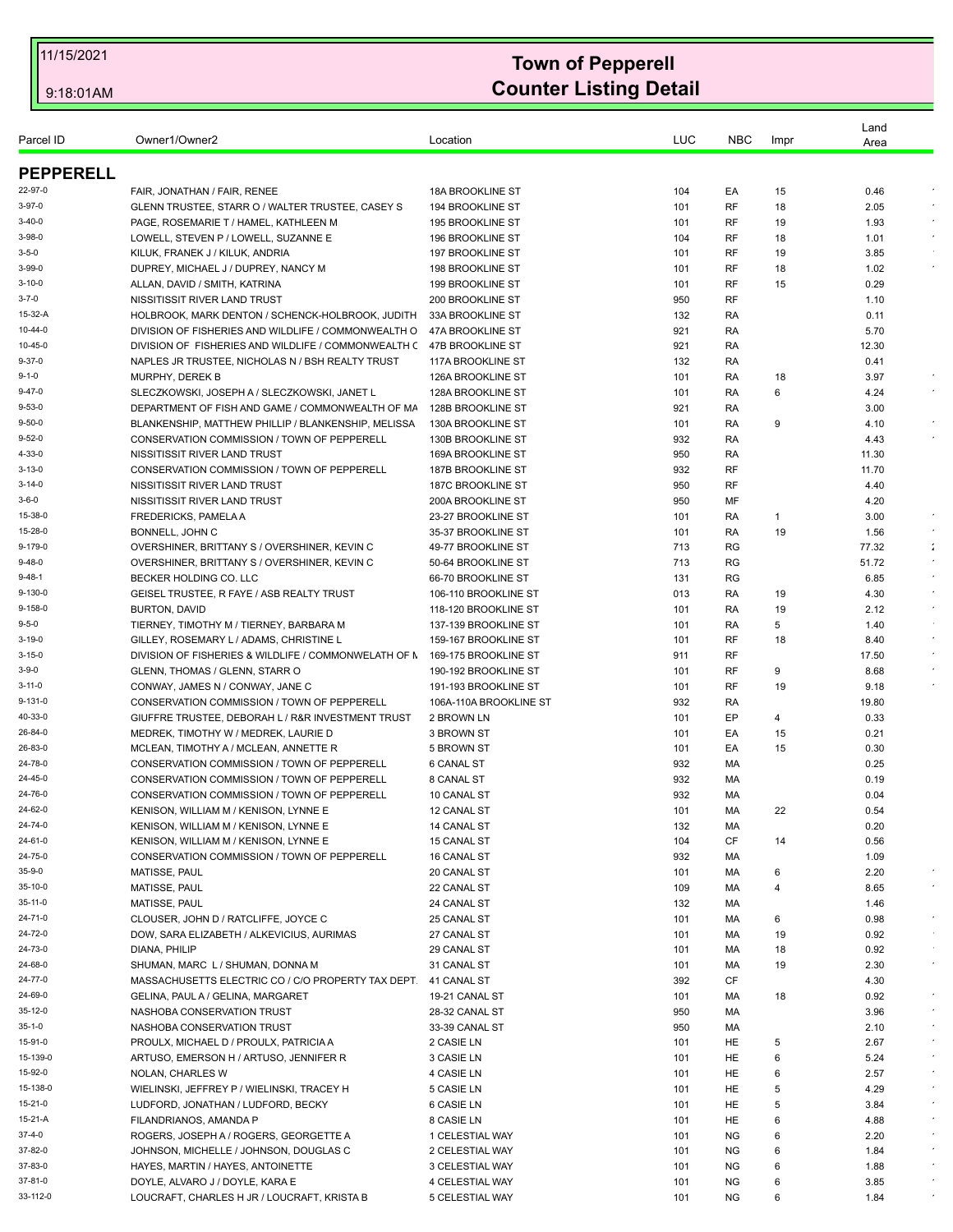|                      |                                                                       |                            |            |            |          | Land         |                |
|----------------------|-----------------------------------------------------------------------|----------------------------|------------|------------|----------|--------------|----------------|
| Parcel ID            | Owner1/Owner2                                                         | Location                   | LUC        | <b>NBC</b> | Impr     | Area         |                |
|                      |                                                                       |                            |            |            |          |              |                |
| <b>PEPPERELL</b>     |                                                                       |                            |            |            |          |              |                |
| 37-80-0              | FREEMAN, SCOTT / FREEMAN, DIANE                                       | 6 CELESTIAL WAY            | 101        | <b>NG</b>  | 6        | 2.15         |                |
| 33-113-0             | CROUSE, RICHARD / CROUSE, JUDY ROSE                                   | 7 CELESTIAL WAY            | 101        | <b>NG</b>  | 6        | 1.85         |                |
| 37-79-0              | WANG, YINGZI / JIANG, XIAODONG                                        | 8 CELESTIAL WAY            | 101        | <b>NG</b>  | 6        | 4.23         | $\epsilon$     |
| 33-114-0             | MURRAY, ROBERT E / MURRAY, ANITA C                                    | 9 CELESTIAL WAY            | 101        | <b>NG</b>  | 6        | 1.84         |                |
| 37-78-0              | KOZLOSKI, JOAN F / KOZLOSKI, EDWARD C                                 | 10 CELESTIAL WAY           | 101        | <b>NG</b>  | 6        | 1.96         | $\epsilon$     |
| 33-115-0             | RICE, PATRICIA S / RICE, GREGORY J                                    | 11 CELESTIAL WAY           | 101        | <b>NG</b>  | 19       | 1.84         | $\epsilon$     |
| 37-77-0              | CICCONE, SALVATORE M / MANGIARACINE, SANDRA A                         | <b>12 CELESTIAL WAY</b>    | 101        | <b>NG</b>  | 6        | 1.84         |                |
| 33-116-0             | DOLCIOTTO, JOSEPH / DOLCIOTTO, MARY L                                 | 13 CELESTIAL WAY           | 101        | <b>NG</b>  | 6        | 1.84         |                |
| 33-111-0             | ROTELLA, JOSEPH P / ROTELLA, SUSAN M                                  | 14 CELESTIAL WAY           | 101        | ΝG         | 6        | 1.84         | $\epsilon$     |
| 33-117-0             | TURNER, DANI M / D'ELIA, DAVID J                                      | 15 CELESTIAL WAY           | 101        | <b>NG</b>  | 6        | 1.84         | $\epsilon$     |
| 33-110-0             | DONOHUE, JOSEPH A / DONOHUE, MARTHA L                                 | 16 CELESTIAL WAY           | 101        | ΝG         | 6        | 1.84         |                |
| 33-118-0             | KUZEJA, JAMES E / KUZEJA, ALLISON M                                   | 17 CELESTIAL WAY           | 101        | <b>NG</b>  | 6        | 1.84         |                |
| 33-109-0             | REED, DAVID S / REED, RAMONA A                                        | 18 CELESTIAL WAY           | 101        | <b>NG</b>  | 6        | 1.84         | $\epsilon$     |
| 33-108-0             | CARLSON, JOEL A / CARLSON, JAIME                                      | 20 CELESTIAL WAY           | 101        | <b>NG</b>  | 6        | 1.84         |                |
| 33-107-0             | FEDAS, NICHOLAS A / FEDAS, SUSAN A                                    | 22 CELESTIAL WAY           | 101        | <b>NG</b>  | 6        | 1.84         | $\bullet$      |
| 33-106-0             | SNOW, DEBORAH A                                                       | 24 CELESTIAL WAY           | 101        | <b>NG</b>  | 5        | 1.84         |                |
| 33-105-0<br>33-104-0 | HOLMES, WILLIAM S JR / VANSTONE, DARLENE                              | 26 CELESTIAL WAY           | 101        | NG.        | 6        | 1.84         | $\bullet$      |
|                      | ROSSETTI ROBERT C + MARGARET A / ROSSETTI CARL R + L 28 CELESTIAL WAY |                            | 101        | <b>NG</b>  | 6        | 1.84         |                |
| 23-1-0<br>23-6-0     | GARGAN, SEAN P                                                        | 3 CHACE AVE                | 101        | EA         | 5        | 0.21         | $\epsilon$     |
|                      | WHITTEMORE, JUSTIN M                                                  | 4 CHACE AVE                | 101        | EA         | 6        | 0.59         | $\epsilon$     |
| 22-74-0<br>23-4-0    | CANN, ROBERT A JR / CANN, LINDA M                                     | 5 CHACE AVE                | 101        | EА         | 15       | 0.60         | $\epsilon$     |
| 22-75-0              | MARCHAND, JULIE / LEBLEU, JUSTIN<br>SCOFIELD, DAVID P                 | 6 CHACE AVE                | 101        | EA         | 5        | 0.31<br>0.56 |                |
| 22-76-0              | LANDRY, PATRICIA A                                                    | 7 CHACE AVE<br>9 CHACE AVE | 103<br>101 | ЕA<br>ЕA   | 11<br>19 | 0.52         | $\sim$         |
| 23-3-0               | PETRILLI, DEREKT                                                      | 10 CHACE AVE               | 101        | EA         | 18       | 1.73         | $\sim$         |
| 22-77-0              | AUSTIN TRUSTEE, DAVID R / AUSTIN REALTY TRUST                         | 11 CHACE AVE               | 101        | EА         | 15       | 0.35         |                |
| 22-85-0              | BOUCHER TRUSTEE, RONALD L / BERRIGAN TRUSTEE, SUZA                    | 12 CHACE AVE               | 101        | EA         | 18       | 1.06         |                |
| 22-78-0              | DENAULT, ISABELLE B / DENAULT, ROBERT W                               | 13 CHACE AVE               | 101        | EA         | 15       | 0.35         | $\bullet$      |
| 22-82-0              | DENAULT, ROBERT W                                                     | 16 CHACE AVE               | 106        | EA         |          | 1.84         | $\epsilon$     |
| 22-80-0              | O'BRYAN, ERIN K                                                       | 17 CHACE AVE               | 101        | EA         | 19       | 0.41         |                |
| 14-62-0              | RODLAND, KAREN R                                                      | 19 CHACE AVE               | 101        | EA         | 6        | 1.84         |                |
| 14-248-2             | HARE, DAVID S / HARE, ROSE                                            | 20 CHACE AVE               | 102        | ТC         | 8        | 0.00         |                |
| 14-65-0              | GARGAS, GREGORY F / GARGAS, LYNNE M                                   | 21 CHACE AVE               | 101        | EA         | 5        | 4.48         | $\epsilon$     |
| 14-246-0             | <b>BURNHAM, MARY</b>                                                  | 22 CHACE AVE               | 101        | EA         | 18       | 0.69         |                |
| 14-63-0              | ANGELUCCI, ALBERT / ANGELUCCI, MELANIE                                | 23 CHACE AVE               | 101        | EA         | 5        | 1.84         | $\star$        |
| 14-64-0              | BOUTOTTE, RAYMOND L / BOUTOTTE, JANICE M                              | 25 CHACE AVE               | 101        | EA         | 5        | 1.84         | $\bullet$      |
| 14-245-0             | PAUL, KENNETH / PAUL, KATHLEEN G                                      | 26 CHACE AVE               | 013        | EA         | 6        | 0.86         |                |
| 22-4-0               | TOWN OF PEPPERELL                                                     | 33 CHACE AVE               | 931        | RA         | 58       | 77.91        | $\frac{1}{4}$  |
| 10-5-12              | COFFIN, GARRETT / HOFFMAN RUFO COFFIN, MICHAELA                       | 1 CHAMBERLAIN WAY          | 101        | RG         | 6        | 13.05        |                |
| 10-5-2               | PHILBRICK, ROY W JR / PHILBRICK, REBECCA R                            | 2 CHAMBERLAIN WAY          | 101        | RG         | 6        | 7.54         |                |
| 10-5-13              | COMPLETE HOME IMPROVEMENT INC                                         | 3 CHAMBERLAIN WAY          | 130        | RG         |          | 4.66         |                |
| 10-5-14              | COMPLETE HOME IMPROVEMENT INC                                         | 4 CHAMBERLAIN WAY          | 130        | RG         |          | 6.49         |                |
| 23-105-0             | UNITED METHODIST CHURCH                                               | 1 CHAPEL PL                | 960        | XF         | 46       | 0.81         |                |
| 23-121-0             | ALNER, KADIE-ANN                                                      | 2 CHAPEL PL                | 105        | XF         | 12       | 0.55         |                |
| 23-106-0             | UNITED METHODIST CHURCH                                               | 1A CHAPEL PL               | 961        | XF         | 15       | 0.46         |                |
| 6-111-0              | KENNELLY TRUSTEE, MARTIN L / BROOKDALE FARM REALTY 2 CHAPMAN ST       |                            | 132        | XA         |          | 0.17         |                |
| 6-16-1               | <b>TULLY FARMS INC</b>                                                | 3 CHAPMAN ST               | 450        | IA         |          | 6.55         | $\ddot{\cdot}$ |
| 6-15-0               | MCKINNEY, STACEY L                                                    | 6 CHAPMAN ST               | 101        | XA         | 15       | 1.95         | $\bullet$      |
| $7 - 11 - 9$         | BARRETTO, ANTHONY R / BARRETTO, SINDY S                               | 2 CHARLES PLACE            | 101        | <b>NG</b>  | 6        | 1.84         |                |
| 7-11-1               | LAFOSSE, MICHAEL S / LAFOSSE, MICHELLE M                              | 3 CHARLES PLACE            | 101        | ΝG         | 6        | 1.94         | $\epsilon$     |
| 7-11-10              | DENEHY, CHARLES / DENEHY, LISA                                        | 4 CHARLES PLACE            | 101        | <b>NG</b>  | 6        | 1.90         |                |
| $7 - 11 - 2$         | WINSOR TRUSTEE, DANIEL W / WINSOR TRUSTEE, ALBERTA                    | <b>5 CHARLES PLACE</b>     | 101        | <b>NG</b>  | 6        | 2.69         | $\bullet$      |
| 7-11-3               | BARRON, JAMES M / CADORIN-BARRON, DIONE PAULINA                       | 7 CHARLES PLACE            | 104        | <b>NG</b>  | 6        | 4.81         |                |
| 7-11-6               | TROIANO, CHRISTOPHER J / TROIANO, KIMBERLY L                          | 11 CHARLES PLACE           | 101        | <b>NG</b>  | 6        | 3.96         | $\bullet$      |
| $7 - 11 - 7$         | ABBOTT, CARLA DEBORAH / CARL, CHRISTOPHER MICHAEL                     | 13 CHARLES PLACE           | 101        | NG.        | 6        | 5.99         | $\bullet$      |
| 7-11-8               | BRADY, STEPHEN P / BRADY, SUSAN M                                     | <b>15 CHARLES PLACE</b>    | 101        | <b>NG</b>  | 6        | 3.86         | $\bullet$      |
| 13-25-0              | SCHOLEFIELD TRUSTEE, ADELINE P / SCHOLEFIELD TRUSTE 1 CHESTNUT ST     |                            | 121        | RA         | 96       | 2.31         | $\epsilon$     |
| 13-80-0              | MARRANZINI, CORINE                                                    | 3 CHESTNUT ST              | 101        | RA         | 6        | 2.39         | $\epsilon$     |
| 13-79-0              | SCHOLEFIELD TRUSTEE, ADELINE PEGGY / THE SCHOLEFIEI                   | 5 CHESTNUT ST              | 101        | RA         | 6        | 1.84         |                |
| 13-109-0             | TRIEHY, KURTIS J / TRIEHY, KRISTINA                                   | 7 CHESTNUT ST              | 101        | RA         | 21       | 1.84         | $\epsilon$     |
| 13-23-0              | TAX TITLE / TOWN OF PEPPERELL                                         | 10 CHESTNUT ST             | 937        | RA         | 19       | 0.59         |                |
| 13-108-0             | SUGAR, STEPHEN J JR / SUGAR, LYNNE A                                  | <b>12 CHESTNUT ST</b>      | 101        | RA         | 6        | 5.76         |                |
| 13-20-0              | ONEIL LE, JOHN P / ONEIL LE, LINDA L                                  | <b>14 CHESTNUT ST</b>      | 101        | RA         | 6        | 1.89         | $\epsilon$     |
| 13-22-0              | SMITH, SUSAN J TRUSTEE / SUSAN J SMITH REALTY TRUST                   | <b>16 CHESTNUT ST</b>      | 101        | RA         | 5        | 4.79         |                |
| 13-14-0              | WILSON, MARGARET H                                                    | 17 CHESTNUT ST             | 101        | RA         | 19       | 1.00         |                |
| 13-98-0              | CAMERON, BETTY KAY                                                    | <b>19 CHESTNUT ST</b>      | 131        | RA         |          | 2.43         |                |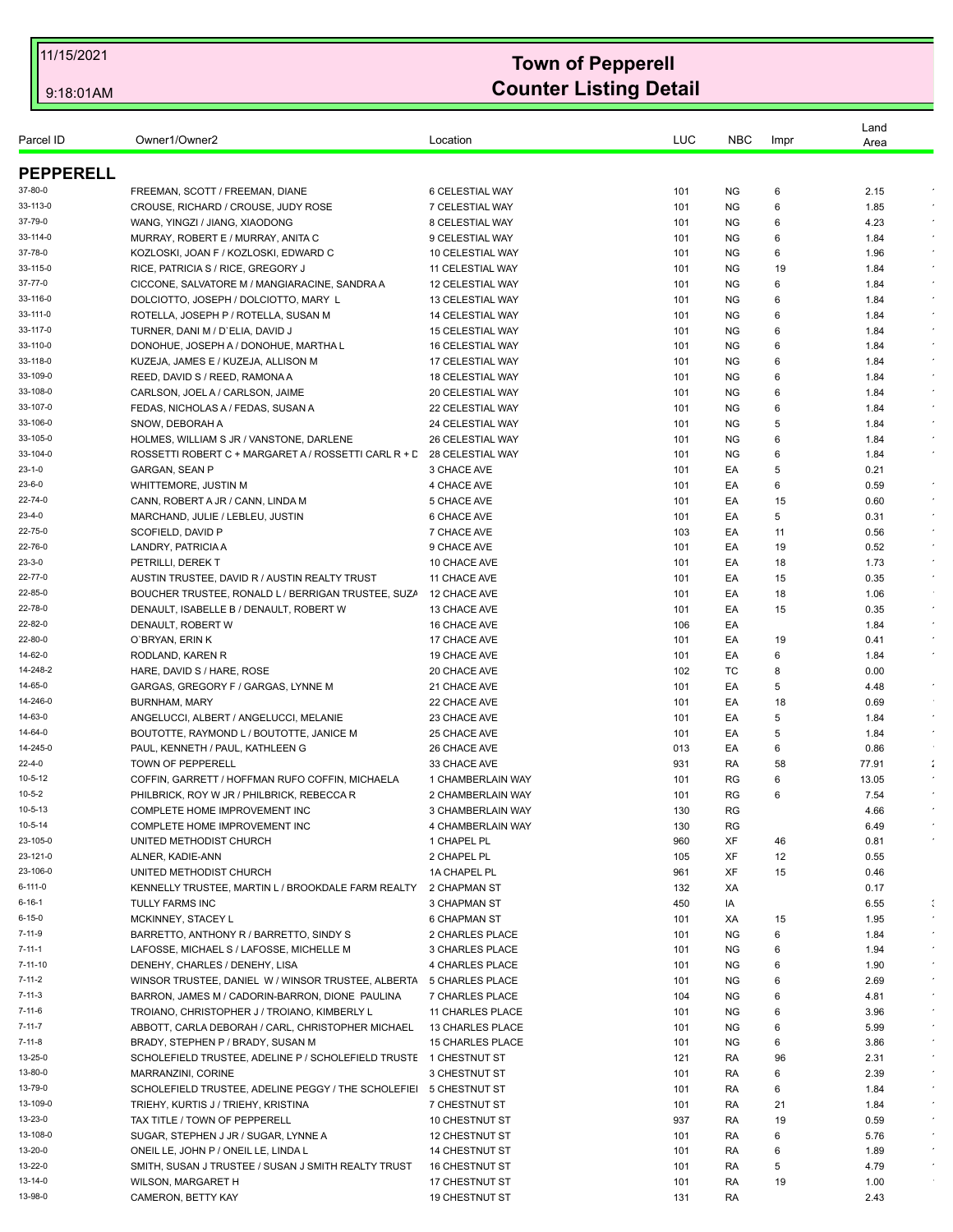|                         |                                                                        |                                           |            |            |         | Land         |                                |
|-------------------------|------------------------------------------------------------------------|-------------------------------------------|------------|------------|---------|--------------|--------------------------------|
| Parcel ID               | Owner1/Owner2                                                          | Location                                  | LUC        | <b>NBC</b> | Impr    | Area         |                                |
|                         |                                                                        |                                           |            |            |         |              |                                |
| <b>PEPPERELL</b>        |                                                                        |                                           |            |            |         |              |                                |
| 13-24-0                 | SUBURBAN VILLAGE LLC                                                   | 2-8 CHESTNUT ST                           | 103        | IA         | MH      | 11.29        | $\pmb{\iota}$                  |
| 13-98-1                 | CAMERON, BETTY KAY                                                     | 21 CHESTNUT ST                            | 131        | RA         |         | 2.42         |                                |
| 13-99-0                 | PEARSON, ROBERT R JR / PEARSON III, ROBERT R                           | 27 CHESTNUT ST                            | 131        | RA         |         | 3.84         |                                |
| 13-74-0<br>$13 - 3 - 0$ | PEARSON, ROBERT R JR                                                   | <b>29 CHESTNUT ST</b>                     | 101        | RA         | 18      | 5.53         |                                |
| 7-152-0                 | CONSERVATION COMMISSION / TOWN OF PEPPERELL                            | 33 CHESTNUT ST                            | 932        | RA         |         | 43.70        | $\ddot{\phantom{a}}$<br>$\sim$ |
| $7 - 151 - 0$           | SILVAGNOLI, UBALDO RODRIGUEZ / CORONADO, MAYRA GF<br>PELADEAU, SCOTT E | 69 CHESTNUT ST                            | 101        | RA         | 9<br>6  | 2.57<br>2.28 |                                |
| 7-18-C                  | FRANCISCO, MAURO / LOURENCO, LEIA C                                    | <b>75 CHESTNUT ST</b><br>87 CHESTNUT ST   | 101<br>101 | RA<br>RA   | 6       | 2.13         | $\epsilon$                     |
| 7-18-E                  | <b>BROWN, KAREN M</b>                                                  | 89 CHESTNUT ST                            | 101        | RA         | 6       | 1.84         | $\bullet$                      |
| 7-316-0                 | PARRIS, MELVIN J / PARRIS, GAYLE                                       | 91 CHESTNUT ST                            | 101        | RA         | 6       | 3.83         |                                |
| 7-315-0                 | <b>VEIT. MICHAEL F</b>                                                 | 93 CHESTNUT ST                            | 101        | RA         | 18      | 1.84         | $\epsilon$                     |
| 7-314-0                 | DAVIS TRUSTEE, BETSY A / ELLSWORTH TRUSTEE, NED A                      | 95 CHESTNUT ST                            | 101        | RA         | 6       | 4.71         | $\sim$                         |
| 7-313-0                 | DOUGLAS, EUGENE B / DOUGLAS, KATHERINE F                               | 97 CHESTNUT ST                            | 101        | RA         | 18      | 1.84         |                                |
| 7-312-0                 | MOULTON, CHRISTOPHER / MOULTON, MARISSA                                | 99 CHESTNUT ST                            | 101        | RA         | 6       | 1.86         |                                |
| $7 - 31 - 0$            | MORDKOFF, JEREMY L / MORDKOFF, ANNMARIE                                | 101 CHESTNUT ST                           | 101        | RA         | 15      | 6.11         | $\sim$                         |
| 7-310-0                 | LA ROSE, DANIEL PETER                                                  | 103 CHESTNUT ST                           | 101        | RA         | 6       | 5.48         | $\epsilon$                     |
| $7 - 35 - 0$            | KING, MICHAEL J / KING, SHARON A                                       | <b>104 CHESTNUT ST</b>                    | 101        | RA         | 18      | 1.84         |                                |
| 7-319-0                 | MILLER, DOROTHY M                                                      | <b>105 CHESTNUT ST</b>                    | 101        | RA         | 18      | 2.01         |                                |
| 7-307-0                 | NICOLET, DARYL G / NICOLET, LINDA S                                    | 106 CHESTNUT ST                           | 101        | RA         | 6       | 1.84         | $\epsilon$                     |
| 7-318-0                 | MELLO TRUSTEE, JOSEPH C / MELLO TRUSTEE, JEAN M                        | 107 CHESTNUT ST                           | 101        | RA         | 18      | 5.31         | $\bullet$                      |
| 12-61-0                 | RIBEIRO, VICTOR                                                        | <b>108 CHESTNUT ST</b>                    | 101        | RG         | 6       | 1.92         |                                |
| $7 - 37 - 0$            | WHITE, WARREN S / WHITE, ANDREA A                                      | 109 CHESTNUT ST                           | 101        | RG         | 6       | 1.84         | $\epsilon$                     |
| 12-60-0                 | MOCZO, LATOYA / CLAYTON, ANTHONY                                       | 110 CHESTNUT ST                           | 101        | RG         | 6       | 1.92         |                                |
| 7-56-0                  | ARSENAULT, KEVIN D / HIRD, AMANDA M                                    | 111 CHESTNUT ST                           | 101        | RG         | 6       | 1.84         |                                |
| 12-58-0                 | RABY, RUSSELL J / RABY, MARIE E                                        | <b>112 CHESTNUT ST</b>                    | 101        | RG         | 6       | 1.88         | $\bullet$                      |
| 7-58-0                  | LICOURT, CRAIG / LICOURT, JOSHUA                                       | 113 CHESTNUT ST                           | 101        | RG         | 6       | 6.45         | $\epsilon$                     |
| 12-57-0                 | SHIDA TRUSTEE, DONN / SHIDA TRUSTEE, LYNN                              | 114 CHESTNUT ST                           | 101        | RG         | 6       | 1.86         |                                |
| 12-56-0                 | SALAZAR, JAZMANY G / ROMANA, NELSON VARGAS                             | 116 CHESTNUT ST                           | 101        | RG         | 6       | 1.84         | $\bullet$                      |
| 12-114-0                | BUXTON, WILLIAM C / BUXTON, GRETCHEN E                                 | 117 CHESTNUT ST                           | 018        | RG         | 6       | 14.25        |                                |
| $12 - 5 - 1$            | GILBRIDE, DAVID S / GILBRIDE, STEPHANIE F                              | 118 CHESTNUT ST                           | 101        | RG         | 6       | 2.01         | $\bullet$                      |
| 12-5-2                  | STRAKER, MICHAEL R / STRAKER, MARTHA J                                 | <b>120 CHESTNUT ST</b>                    | 101        | <b>RG</b>  | 6       | 2.71         |                                |
| 12-113-0                | TAYLOR, KENNETH A / ELLISON-TAYLOR, JOANNE                             | <b>121 CHESTNUT ST</b>                    | 101        | RG         | 5       | 1.10         |                                |
| $12 - 5 - 0$            | 112 CHESTNUT STREET LLC                                                | 122 CHESTNUT ST                           | 132        | RG         |         | 2.05         |                                |
| 12-112-0<br>12-4-0      | AXTON, JAMES P / AXTON, ERIN M                                         | <b>123 CHESTNUT ST</b>                    | 101        | <b>RG</b>  | 21      | 1.18         | $\cdot$                        |
| 12-111-0                | TESINI, PETER W / TESINI, KEILA Y<br>DIXON, ALLEN P / DIXON, ALINE Y   | <b>124 CHESTNUT ST</b><br>125 CHESTNUT ST | 101<br>101 | RG<br>RG   | 18<br>6 | 2.03<br>0.94 | $\sim$                         |
| 12-63-0                 | HYNES, TIMOTHY M / HYNES, NANCY A                                      | <b>126 CHESTNUT ST</b>                    | 101        | <b>RG</b>  | 18      | 4.50         | $\star$                        |
| 12-110-0                | CISOWSKI, MARIAN / CISOWSKI, CYNTHIA T                                 | <b>127 CHESTNUT ST</b>                    | 104        | RG         | 6       | 1.01         |                                |
| 12-64-0                 | MJOS, ERIC / MJOS, KATHRYN                                             | <b>128 CHESTNUT ST</b>                    | 101        | RG         | 6       | 1.84         | $\sim$                         |
| 12-109-0                | LIEBMANN TRUSTEE, RORY J / LIEBMANN TRUSTEE, IRIS K                    | <b>129 CHESTNUT ST</b>                    | 101        | RG         | 21      | 1.19         |                                |
| 13-107-0                | FRANCIS, JOSEPH J                                                      | <b>12A CHESTNUT ST</b>                    | 101        | RA         | 6       | 5.05         | $\bullet$                      |
| 12-65-0                 | SLOBODA, RUSSELL J / SLOBODA, SUSAN                                    | 130 CHESTNUT ST                           | 101        | RG         | 6       | 2.20         |                                |
| 12-108-0                | BATCHELOR, WILLIAM B / BATCHELOR, HANNELORE P                          | 131 CHESTNUT ST                           | 101        | RG         | 6       | 1.17         |                                |
| 12-141-0                | ACCOMAZZO TRUSTEE, ROBERT A / ACCOMAZZO TRUSTEE,                       | 140 CHESTNUT ST                           | 101        | RG         | 19      | 2.35         |                                |
| 13-19-0                 | MURPHY, BRIAN C / MURPHY, ELIZABETH K                                  | <b>14A CHESTNUT ST</b>                    | 101        | RA         | 5       | 4.96         |                                |
| $13 - 1 - 0$            | CONSERVATION COMMISSION / TOWN OF PEPPERELL                            | 44A CHESTNUT ST                           | 932        | RA         |         | 6.30         |                                |
| 13-28-0                 | BLOOD, ALLEN H / BLOOD, BETTINA A                                      | 85A CHESTNUT ST                           | 132        | RA         |         | 1.90         |                                |
| 13-89-0                 | SETH E DURNO, SEAN E DURNO / SHARYL E TOSCANO, SHAI                    | 9-15 CHESTNUT ST                          | 101        | RA         | 19      | 4.47         |                                |
| $7 - 55 - 0$            | KLAUD, STUART G / KLAUD, CHERYL L                                      | 109A CHESTNUT ST                          | 101        | RG         | 6       | 3.93         | $\epsilon$                     |
| 12-59-0                 | WARD, SARAH / WARD, KIMBERLY                                           | 110A CHESTNUT ST                          | 101        | RG         | 6       | 1.91         | $\bullet$                      |
| $7 - 57 - 0$            | FLANAGAN, BRIAN / FLANAGAN, NANCY E                                    | 111A CHESTNUT ST                          | 101        | RG         | 6       | 3.25         |                                |
| 12-6-0                  | ROAF, GEORGE M                                                         | 122A CHESTNUT ST                          | 132        | RG         |         | 4.80         |                                |
| 13-16-0                 | PEARSON, CHERI LYNN                                                    | 18-24 CHESTNUT ST                         | 101        | RA         | 1       | 2.70         | $\epsilon$                     |
| 13-17-0                 | CONSERVATION COMMISSION / TOWN OF PEPPERELL                            | 26-40 CHESTNUT ST                         | 932        | RA         |         | 63.70        | $\rlap{.}^{\prime}$            |
| $13 - 2 - 0$            | BOARD OF SELECTMEN / TOWN OF PEPPERELL                                 | 42-48 CHESTNUT ST                         | 931        | RA         | 43      | 10.70        |                                |
| $8 - 48 - 0$            | CONSERVATION COMMISSION / TOWN OF PEPPERELL                            | 50-64 CHESTNUT ST                         | 932        | RA         |         | 7.60         | $\bullet$                      |
| $8 - 45 - 0$            | CONSERVATION COMMISSION / TOWN OF PEPPERELL                            | 55-57 CHESTNUT ST                         | 932        | RA         |         | 31.30        |                                |
| 8-47-0                  | CONSERVATION COMMISSION / TOWN OF PEPPERELL                            | 66-72 CHESTNUT ST                         | 932        | RA         |         | 26.90        |                                |
| $7 - 15 - 0$            | WRIGHT, DONNA M                                                        | 71-73 CHESTNUT ST                         | 101        | RA         | 22      | 3.47         |                                |
| $7 - 33 - 0$            | CONSERVATION COMMISSION / TOWN OF PEPPERELL                            | 74-80 CHESTNUT ST                         | 932        | RA         |         | 14.60        |                                |
| 7-304-0                 | GILE, KEVIN F                                                          | 94-102 CHESTNUT ST                        | 104        | RA         | 6       | 1.83         |                                |
| $12 - 3 - 0$            | ABELY, CAROLINE                                                        | 132-138 CHESTNUT ST                       | 101        | RG         | 5       | 2.54         |                                |
| $12 - 2 - 0$            | REED, CASEY / REED, HEIDI J                                            | 135-143 CHESTNUT ST                       | 101        | RG         | 5       | 1.96         | $\bullet$                      |
| $9 - 41 - 0$            | <b>CROSS, PAMELA</b>                                                   | 3 CHEYENNE RD                             | 130        | RA         |         | 0.40         |                                |
| $9 - 7 - 0$             | DIVISION OF FISH & GAME / COMMONWEALTH OF MASSACHI                     | <b>4 CHEYENNE RD</b>                      | 911        | <b>NAS</b> |         | 175.67       | 1,1                            |
| $9 - 45 - 0$            | WALKER, KYLE / WALKER, DENYSE                                          | 5 CHEYENNE RD                             | 101        | <b>NA</b>  | 6       | 3.98         |                                |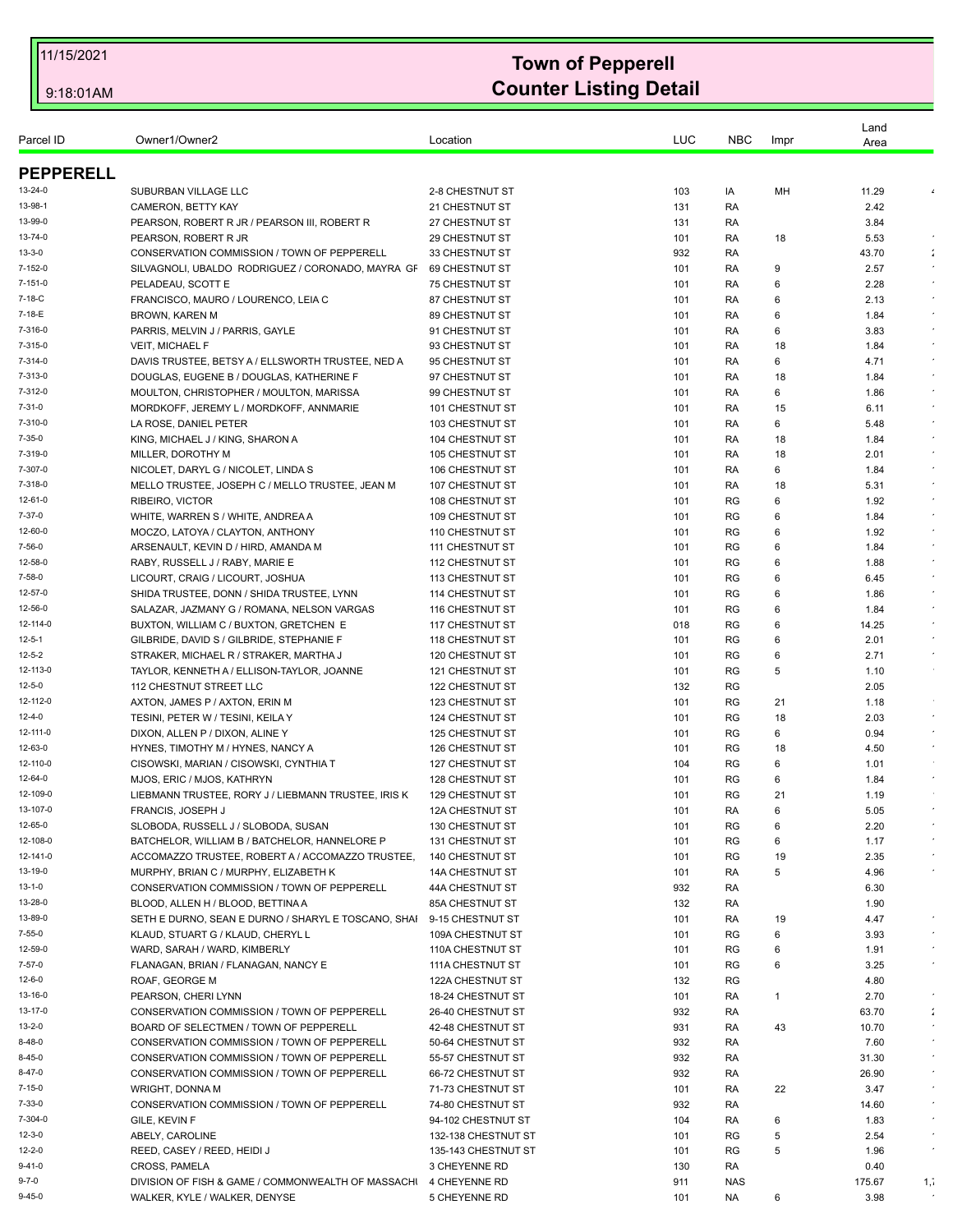|                          |                                                                       |                                                |            |                 |                | Land         |            |
|--------------------------|-----------------------------------------------------------------------|------------------------------------------------|------------|-----------------|----------------|--------------|------------|
| Parcel ID                | Owner1/Owner2                                                         | Location                                       | LUC        | <b>NBC</b>      | Impr           | Area         |            |
| <b>PEPPERELL</b>         |                                                                       |                                                |            |                 |                |              |            |
| $9 - 42 - 0$             | LUNN, RYAN / LUNN, ELENA                                              | <b>6 CHEYENNE RD</b>                           | 101        | NA.             | 5              | 0.43         |            |
| $9 - 44 - 0$             | COTREAU, ANTHONY D / ROPER, BRITTANY E                                | 7 CHEYENNE RD                                  | 101        | NA              | 5              | 1.84         |            |
| $9 - 75 - 0$             | NUTTER, DAVID / MORRISEY, KAYLEAGH                                    | 8 CHEYENNE RD                                  | 101        | <b>NA</b>       | 6              | 0.50         |            |
| $9 - 73 - 0$             | WILSON, WILLIAM J                                                     | 9 CHEYENNE RD                                  | 101        | NA.             | 18             | 0.43         |            |
| $9 - 76 - 0$             | JEWELL, SCOTT / JEWELL, LISA M                                        | 10 CHEYENNE RD                                 | 101        | NA              | 6              | 0.49         |            |
| $9 - 74 - 0$             | GOMEZ RESTREPO, JULIANA / RODRIGUEZ TRUJILLO, WILLIN                  | 11 CHEYENNE RD                                 | 101        | NA.             | 18             | 0.40         |            |
| 23-126-0                 | PEPPERELL PHARMACY INC                                                | 1 COTTAGE ST                                   | 031        | СA              | 71             | 0.24         |            |
| 23-112-0                 | DORSETT-WACHSMAN, ERIC / DORSETT-WACHSMAN, JANET                      | 2 COTTAGE ST                                   | 101        | EF              | 15             | 0.20         |            |
| 23-113-0                 | SHERMAN, KATHLEEN E                                                   | 4 COTTAGE ST                                   | 101        | EF              | 15             | 0.37         |            |
| 23-115-0                 | 491C MAIN STREET LLC                                                  | 6 COTTAGE ST                                   | 340        | CF              | 71             | 0.65         |            |
| 23-117-A                 | IANNUZZO, PATRICIA A / GOULD, NICOLE E                                | 10 COTTAGE ST, Unit A                          | 102        | <b>CP</b>       | 8              | 0.00         |            |
| 23-117-B                 | BOYD, MICHAEL D                                                       | 10 COTTAGE ST, Unit B                          | 102        | <b>CP</b>       | 8              | 0.00         |            |
| 23-117-C                 | CARD, RICHARD D / CARD, PETER W                                       | 10 COTTAGE ST, Unit C                          | 102        | <b>CP</b>       | 8              | 0.00         |            |
| 23-117-D                 | KUJA, SHANE L                                                         | 10 COTTAGE ST, Unit D                          | 102        | CP              | 8              | 0.00         |            |
| 23-117-E                 | <b>GUILE, GABRIEL G</b>                                               | 10 COTTAGE ST, Unit E                          | 102        | <b>CP</b>       | 8              | 0.00         |            |
| 23-117-F                 | BIBINSKI, STEPHEN J                                                   | 10 COTTAGE ST, Unit F                          | 102        | <b>CP</b>       | 8              | 0.00         |            |
| 23-117-G<br>23-117-H     | PEPPERELL HOUSING AUTHORITY                                           | 10 COTTAGE ST. Unit G                          | 970        | CP<br><b>CP</b> | 8              | 0.00         |            |
| 23-117-1                 | LEAHY, RYAN J / LEAHY, ROSEMARIE<br>PEPPERELL HOUSING AUTHORITY       | 10 COTTAGE ST, Unit H<br>10 COTTAGE ST, Unit I | 102<br>970 | <b>CP</b>       | 8<br>8         | 0.00<br>0.00 |            |
| 23-117-J                 | WAUGH, MICHELLE L                                                     | 10 COTTAGE ST, Unit J                          | 102        | CP              | 8              | 0.00         |            |
| 23-117-K                 | ABBOTT TRUSTEE, LOUISE M / ABBOTT FAMILY REVOCABLE                    | 10 COTTAGE ST, Unit K                          | 102        | <b>CP</b>       | 8              | 0.00         |            |
| 23-119-0                 | COTTAGE COURT CONDO TRUST                                             | 14 COTTAGE ST                                  | 996        | CO              |                | 1.20         |            |
| 23-119-A                 | CAMPETTI, LEIGH C / WOODWARD, LORA                                    | 14 COTTAGE ST, Unit A                          | 102        | CO.             | 7              | 0.00         |            |
| 23-119-B                 | GIANGREGORIO, OLIVE J                                                 | 14 COTTAGE ST, Unit B                          | 102        | CO              | 7              | 0.00         |            |
| 23-119-C                 | WILLETT, JOHN D / BOSCH, CAROL J                                      | 14 COTTAGE ST, Unit C                          | 102        | CO              | $\overline{7}$ | 0.00         |            |
| 23-119-D                 | FURTADO, MATTHEW                                                      | 14 COTTAGE ST, Unit D                          | 102        | CO              | $\overline{7}$ | 0.00         |            |
| 23-119-E                 | <b>WHORTON, REBECCA A</b>                                             | 14 COTTAGE ST, Unit E                          | 102        | CO              | 7              | 0.00         |            |
| 23-137-0                 | CROCKER LE, DOROTHY A / CROCKER, JEFFERY THOMAS                       | 15 COTTAGE ST                                  | 101        | EF              | 15             | 0.07         |            |
| 23-120-0                 | WAUGH, SCOTT L / WAUGH, MARY E                                        | <b>16 COTTAGE ST</b>                           | 101        | EF              | 15             | 0.41         |            |
| 23-138-0                 | DAGLE, FRANCIS L JR TRUSTEE / FOUR FAMILY TRUST                       | 17 COTTAGE ST                                  | 105        | EF              | 12             | 0.23         |            |
| 23-140-0                 | SULLIVAN, FRAN / MARACCO, WILLIAM                                     | <b>19 COTTAGE ST</b>                           | 101        | EF              | 15             | 0.11         |            |
| 23-103-0                 | MASSACHUSETTS ELECTRIC CO / C/O PROPERTY TAX DEPT.                    | <b>2A COTTAGE ST</b>                           | 440        | CA              |                | 0.39         |            |
| 23-117-0                 | <b>COTTAGE PLACE</b>                                                  | 8-10 COTTAGE ST                                | 996        | <b>CP</b>       |                | 1.87         |            |
| 23-122-0                 | SO, KAN HUNG / YUE-SO, CECILIA                                        | 18-20 COTTAGE ST                               | 104        | EF              | 12             | 0.16         |            |
| 23-123-0<br>$14 - 1 - 0$ | JOHNSTON, JOANNE M                                                    | 22-24 COTTAGE ST<br>1 COUNTRYSIDE RD           | 105        | EF<br>СT        | 12<br>6        | 0.17<br>0.42 |            |
| 14-2-0                   | SIGNORELLI, MARCUS<br>REICH, CHRISTOPHER J / REICH, KIMBERLY S        | 2 COUNTRYSIDE RD                               | 101<br>101 | СT              | 5              | 0.44         |            |
| 14-3-0                   | MARR, SHAWN B / MARR, LISA J                                          | 3 COUNTRYSIDE RD                               | 101        | СT              | 6              | 0.36         |            |
| 14-4-0                   | DALESSANDRO, NEAL / DALESSANDRO, JUDELYSE ROSE                        | 4 COUNTRYSIDE RD                               | 101        | СT              | 6              | 0.41         |            |
| 14-5-0                   | RAMTHUN, JOHN J / RAMTHUN, BROOKE A                                   | 5 COUNTRYSIDE RD                               | 101        | <b>CT</b>       | 5              | 0.44         |            |
| $14 - 6 - 0$             | KELLY, MICHAEL DANIEL / KELLY, RICHELLE M                             | 6 COUNTRYSIDE RD                               | 101        | <b>CT</b>       | 6              | 0.42         |            |
| 14-7-0                   | MISCOVITCH, JANICE M                                                  | 7 COUNTRYSIDE RD                               | 101        | CТ              | 5              | 0.43         |            |
| 14-8-0                   | FORAN-WALKOVICH, JOANNE / C/O FIRST AMERICAN TAX SE                   | 8 COUNTRYSIDE RD                               | 101        | <b>CT</b>       | 6              | 0.49         |            |
| 14-9-0                   | KELLY, MARY E                                                         | 9 COUNTRYSIDE RD                               | 101        | СT              | 6              | 0.53         | $\sim$     |
| 14-10-0                  | FORTIN, JANICE A / FORTIN, MICHAEL S                                  | 10 COUNTRYSIDE RD                              | 101        | СT              | 6              | 0.45         | $\sim$     |
| 14-11-0                  | CARPENTIER, ROBERT D / CARPENTIER, VALERIE L                          | 11 COUNTRYSIDE RD                              | 101        | СT              | 6              | 0.41         |            |
| 14-12-0                  | GUBA, CHRISTOPHER G / GUBA, PAMELA L                                  | 12 COUNTRYSIDE RD                              | 101        | СT              | 6              | 0.29         | $\sim$     |
| 14-13-0                  | FIORE, GEORGE R / FIORE, KAITLIN E                                    | 13 COUNTRYSIDE RD                              | 101        | CT              | 5              | 0.38         | $\sim$     |
| 14-14-0                  | RANSLOW, RONALD E / RANSLOW, JO ANN                                   | 14 COUNTRYSIDE RD                              | 101        | СT              | 6              | 0.47         |            |
| 14-15-0                  | SKIBBA, MATTHEW C / PATNO, SARA A                                     | <b>15 COUNTRYSIDE RD</b>                       | 101        | СT              | 6              | 0.46         | $\bullet$  |
| 14-16-0<br>14-17-0       | LEX, JEFFREY P                                                        | 16 COUNTRYSIDE RD                              | 101        | <b>CT</b>       | 5              | 0.57         | $\sim$     |
| 14-18-0                  | LAZEROW, CAREY / LAZEROW, CHRISTINE A                                 | 17 COUNTRYSIDE RD<br><b>18 COUNTRYSIDE RD</b>  | 101<br>101 | СT<br>СT        | 6<br>6         | 0.67         | $\star$    |
| 14-19-0                  | NELSON, PAUL / NELSON, SHIRLEY A<br>AMIDON, KURTIS E / AMIDON, RACHEL | 19 COUNTRYSIDE RD                              | 101        | CT              | 6              | 0.58<br>0.48 |            |
| 14-23-0                  | <b>COUNTRYSIDE TRUST</b>                                              | 23 COUNTRYSIDE RD                              | 132        | <b>CL</b>       |                | 18.22        |            |
| 14-24-0                  | <b>COUNTRYSIDE TRUST</b>                                              | 24 COUNTRYSIDE RD                              | 132        | <b>CL</b>       |                | 3.05         |            |
| 14-25-0                  | <b>COUNTRYSIDE TRUST</b>                                              | 25 COUNTRYSIDE RD                              | 132        | <b>CL</b>       |                | 0.63         |            |
| 7-17-0                   | MYRTEZA, BLEDAR                                                       | 2 CRANBERRY ST                                 | 101        | RA              | 6              | 0.78         |            |
| 7-18-B                   | PADEN, GREG                                                           | <b>6 CRANBERRY ST</b>                          | 101        | RA              | 19             | 2.19         |            |
| 7-18-A                   | JAMIESON, CYNTHIA J                                                   | 8 CRANBERRY ST                                 | 101        | RA              | 19             | 2.90         |            |
| 7-19-0                   | HARBOR CLASSIC HOMES LLC                                              | 10 CRANBERRY ST                                | 101        | RA              | 19             | 5.27         | $\epsilon$ |
| 7-19-2                   | HARBOR CLASSIC HOMES LLC                                              | <b>14 CRANBERRY ST</b>                         | 130        | RA              |                | 5.69         |            |
| 7-47-0                   | GUZMAN, MIGUEL / HOLLAND, KAYT                                        | 17 CRANBERRY ST                                | 101        | RA              | 6              | 1.88         | $\bullet$  |
| 7-19-1                   | LECORNEC, MEGHAN A / LECORNEC, DAVID J                                | <b>18 CRANBERRY ST</b>                         | 101        | RA              | 6              | 1.86         | $\bullet$  |
| 7-46-0                   | RICHARD, CHRISTOPHER A / RICHARD, SUZETTE M                           | <b>19 CRANBERRY ST</b>                         | 101        | RA              | 6              | 1.96         |            |
| 7-42-0                   | SEI, BUNTHOEUN / SEI, JENNIFER MARIE                                  | 20 CRANBERRY ST                                | 101        | RA              | 6              | 0.93         | $\epsilon$ |
|                          |                                                                       |                                                |            |                 |                |              |            |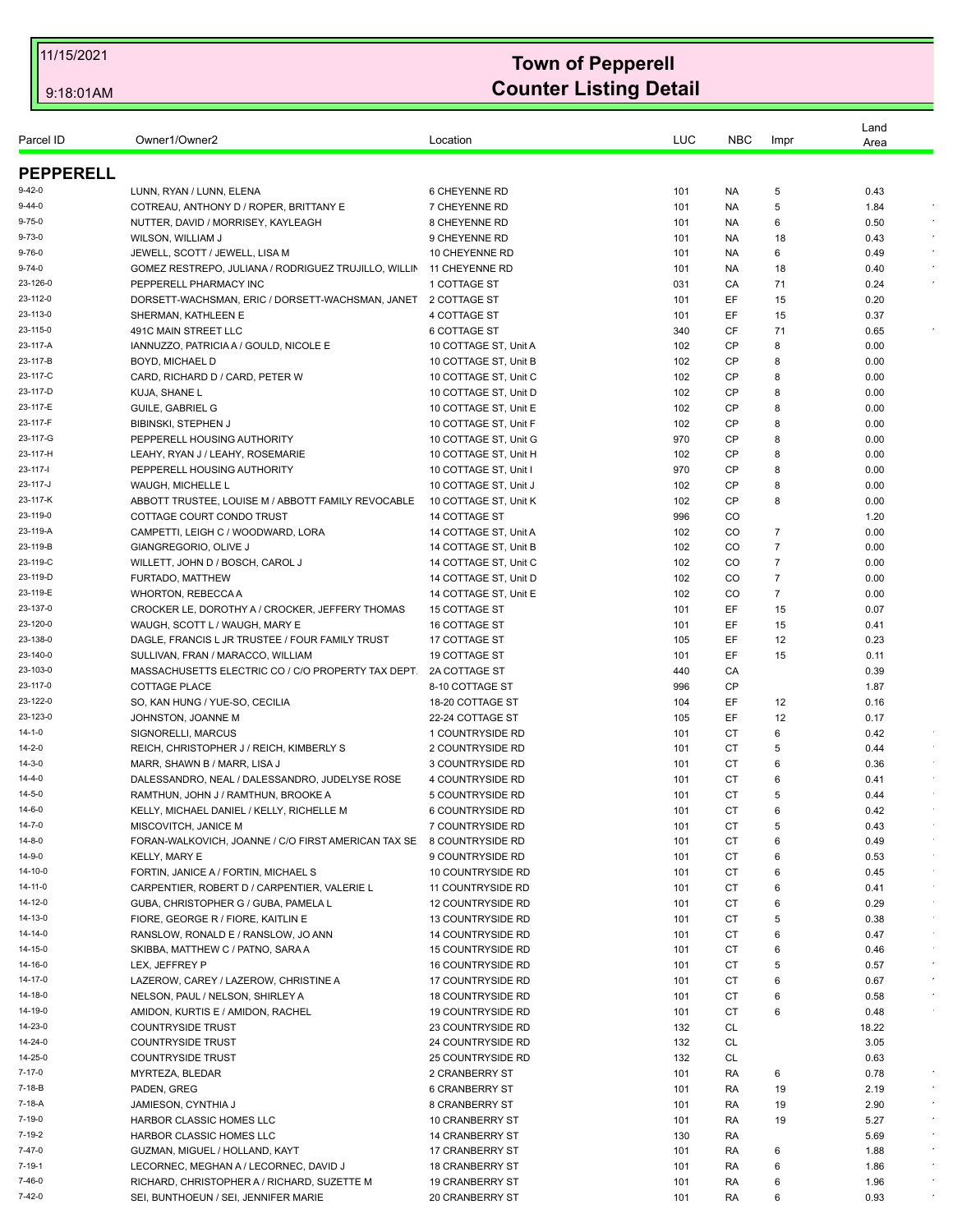| Parcel ID            | Owner1/Owner2                                                                   | Location                                  | LUC        | <b>NBC</b>             | Impr     | Land         |            |
|----------------------|---------------------------------------------------------------------------------|-------------------------------------------|------------|------------------------|----------|--------------|------------|
|                      |                                                                                 |                                           |            |                        |          | Area         |            |
| <b>PEPPERELL</b>     |                                                                                 |                                           |            |                        |          |              |            |
| $7 - 45 - 0$         | PHAN, PECH / NGETH, NELSON S                                                    | 21 CRANBERRY ST                           | 101        | RA                     | 6        | 1.92         |            |
| 7-41-0               | HOWELL, GREGORY J / HOWELL, GERRY Y                                             | <b>22 CRANBERRY ST</b>                    | 101        | RA                     | 19       | 0.93         |            |
| 7-110-0              | SMITH, TERRY M / BELLE SMITH, JOANNE M                                          | 23 CRANBERRY ST                           | 101        | RA                     | 15       | 1.87         |            |
| 7-40-0               | BYRNE, THOMAS I / BYRNE, MARY E                                                 | <b>24 CRANBERRY ST</b>                    | 101        | RA                     | 19       | 3.16         |            |
| 7-44-0               | SPENCER, VALERIE B / KLENOV, VLADIMIR                                           | <b>25 CRANBERRY ST</b>                    | 101        | RA                     | 6        | 1.87         | $\sim$     |
| $7 - 23 - 0$         | HEREDIA, IVETT / IRIZARRY, RICHARD                                              | <b>30 CRANBERRY ST</b>                    | 101        | RA                     | 6        | 4.67         |            |
| 7-32-0               | CAMPBELL, CORIN WILLIAM / CAMPBELL, ASHLEY M                                    | <b>35 CRANBERRY ST</b>                    | 101        | RA                     | 6        | 2.84         | $\epsilon$ |
| 7-24-A               | SSEBUGWAWO, JERRY                                                               | <b>36 CRANBERRY ST</b>                    | 101        | RA                     | 19       | 1.22         |            |
| 7-9-A                | SLOAN, TOMMARA L / SLOAN, CHRISTOPHER M                                         | <b>37 CRANBERRY ST</b>                    | 101        | RA                     | 6        | 2.03         | $\star$    |
| 7-24-B<br>7-61-0     | PRESTON, JOHN H H III / PRESTON, DOREEN M                                       | <b>38 CRANBERRY ST</b>                    | 101        | RA                     | 19       | 1.18         | $\cdot$    |
| $7 - 9 - 0$          | MCDONALD, DEBORAH J<br><b>MOWGLI LLC</b>                                        | <b>40 CRANBERRY ST</b><br>41 CRANBERRY ST | 101<br>013 | RA<br>RA               | 5<br>6   | 1.93<br>4.85 | $\sim$     |
| $7 - 16 - 0$         | SAMPAS, DOROTHY / SAMPAS DOROTHY, SAMPAS GEORGE                                 | 1-15 CRANBERRY ST                         | 130        | RA                     |          | 22.10        |            |
| $7 - 13 - 0$         | WATER DEPARTMENT / TOWN OF PEPPERELL                                            | <b>15A CRANBERRY ST</b>                   | 930        | RA                     |          | 15.40        |            |
| 7-63-0               | CONSERVATION COMMISSION / TOWN OF PEPPERELL                                     | 34A CRANBERRY ST                          | 932        | RA                     |          | 4.76         |            |
| $7 - 22 - 0$         | LAURIN, JAYNE L                                                                 | 26-28 CRANBERRY ST                        | 101        | RA                     | 6        | 5.55         |            |
| $31 - 44 - 1$        | KING, CHARLES E / KING, NORA R                                                  | 1 CRAWFORD WAY                            | 101        | <b>RM</b>              | 6        | 1.39         | $\sim$     |
| 31-44-3              | ROSENBERG, MATTHEW / ROSENBERG, JENNIFER E                                      | 5 CRAWFORD WAY                            | 101        | <b>RM</b>              | 6        | 1.06         |            |
| 31-44-2              | CAPPELLA. DEREK M                                                               | 6 CRAWFORD WAY                            | 101        | <b>RM</b>              | 6        | 0.92         | $\sim$     |
| 31-44-4              | MONTOUR, MATTHEW M / MONTOUR, MEGHAN G                                          | 7 CRAWFORD WAY                            | 101        | <b>RM</b>              | 6        | 1.11         | $\sim$     |
| 31-44-5              | GAABASS, MOHAMMED                                                               | 8 CRAWFORD WAY                            | 101        | <b>RM</b>              | 6        | 0.97         |            |
| 31-44-6              | PHILBROOK, CHRISTOPHER E / PHILBROOK, JESSICA L                                 | 9 CRAWFORD WAY                            | 101        | <b>RM</b>              | 6        | 0.98         | $\sim$     |
| 31-44-7              | VIEL, JEFFREY E / VIEL, KARA M                                                  | 10 CRAWFORD WAY                           | 101        | <b>RM</b>              | 6        | 1.11         |            |
| 31-44-8              | DIETTE, DONALD A / DIETTE, SUSAN P                                              | 11 CRAWFORD WAY                           | 101        | <b>RM</b>              | 19       | 0.92         |            |
| 31-44-9              | STEVENS, CHAD L / STEVENS, HEATHER L                                            | 12 CRAWFORD WAY                           | 101        | <b>RM</b>              | 6        | 1.88         | $\sim$     |
| 31-44-10             | CLOYD, MATTHEW                                                                  | 14 CRAWFORD WAY                           | 101        | <b>RM</b>              | 6        | 2.36         |            |
| 31-44-11             | BUTLER, RYAN / BUTLER, CHELSI S                                                 | 16 CRAWFORD WAY                           | 101        | <b>RM</b>              | 6        | 1.40         | $\bullet$  |
| 31-44-12             | LEBLANC, KENNETH / LEBLANC, NICOLE                                              | 18 CRAWFORD WAY                           | 101        | <b>RM</b>              | 6        | 1.33         | $\sim$     |
| 31-44-13<br>31-44-14 | CARUSO, ANTHONY F JR / CARUSO, TAMMY E                                          | 20 CRAWFORD WAY                           | 101        | RM                     | 6        | 1.00         |            |
| 31-44-17             | TRITES, JOSEPH M / TRITES, KIM<br>BURNETT, JAIME W / BURNETT, MEGHAN L          | 22 CRAWFORD WAY<br>23 CRAWFORD WAY        | 101<br>101 | <b>RM</b><br><b>RM</b> | 6<br>6   | 0.86<br>0.92 |            |
| 31-44-15             | THOMAS, MATTHEW DAVID / THOMAS, HEATHER ANN                                     | 24 CRAWFORD WAY                           | 101        | RM                     | 6        | 0.90         |            |
| 31-44-16             | NOON, ADAM / NOON, REBECCA E                                                    | 25 CRAWFORD WAY                           | 101        | <b>RM</b>              | 6        | 0.96         |            |
| 31-24-0              | CONSERVATION COMMISSION / TOWN OF PEPPERELL                                     | 25A CRAWFORD WAY                          | 932        | MG                     |          | 2.00         |            |
| 23-82-0              | KAKAIRA, STEPHEN                                                                | 1 CRESCENT ST                             | 101        | XA                     | 15       | 0.20         |            |
| 23-80-0              | LABOSSIERE, MICHAEL D / LABOSSIERE, KATHERINE E                                 | 3 CRESCENT ST                             | 101        | EA                     | 15       | 0.26         |            |
| 23-78-0              | COMPORVERDE, KELBY ROBERT                                                       | 5 CRESCENT ST                             | 101        | EA                     | 15       | 0.18         |            |
| 23-74-0              | <b>GERKEN, TIMOTHY G</b>                                                        | 7 CRESCENT ST                             | 101        | EA                     | 15       | 0.07         |            |
| 23-71-0              | BROWN, GARY D / BROWN, SARAH E                                                  | 8 CRESCENT ST                             | 104        | EA                     | 12       | 0.14         |            |
| 23-75-0              | DRINKWINE, DEBORAH A                                                            | 9 CRESCENT ST                             | 101        | EA                     | 15       | 0.08         |            |
| 23-65-0              | <b>HELLER, ROBERT</b>                                                           | 10 CRESCENT ST                            | 101        | EA                     | 15       | 0.18         |            |
| 23-76-0              | SU, ZHICHENG / SU, HUIZHEN                                                      | 11 CRESCENT ST                            | 104        | EA                     | 14       | 0.13         |            |
| 23-66-0              | ANTOSH. PETER LEO / ANTOSH. BARBARA A                                           | 12 CRESCENT ST                            | 104        | EA                     | 12       | 0.14         |            |
| 23-72-0              | KRAUZ, STANLEY / C/O WANDA SLAWINSKA                                            | 4-6 CRESCENT ST                           | 104        | EA                     | 12       | 0.16         |            |
| 23-63-0              | CONFRANCISCO, LOUIS J                                                           | 12A CRESCENT ST                           | 101        | EA                     | 15       | 0.23         |            |
| 23-67-0              | WILSON MICHELE, KIRK BRUCE W / MANDOU KRISTINE M, LC                            | 14-16 CRESCENT ST                         | 104        | EA                     | 14       | 0.25         |            |
| 23-69-0<br>23-81-0   | ANTOSH, PETER L / ANTOSH, BARBARA A                                             | 18-20 CRESCENT ST                         | 105        | EA<br>EA               | 12       | 0.10         |            |
| 23-79-0              | NELSON, DAVID H / NELSON, JENNIFER L<br>CHISHOLM, PETER F / CHISHOLM, TAMMY ANN | 4 CROSS ST<br>6 CROSS ST                  | 101<br>101 | EA                     | 15<br>12 | 0.26<br>0.20 |            |
| 23-91-0              | BAILEY, DAWN M                                                                  | 7 CROSS ST                                | 101        | EA                     | 12       | 0.46         |            |
| 23-77-0              | SCULLANE, MARY A                                                                | 10 CROSS ST                               | 101        | EA                     | 15       | 0.24         |            |
| 23-90-0              | NELSON. DANIEL PATRICK / NELSON. MATTHEW JAMES                                  | 11 CROSS ST                               | 104        | EA                     | 15       | 0.50         |            |
| 23-70-0              | JOHNSON, SEAN M / JOHNSON, KATHLEEN R                                           | 12 CROSS ST                               | 104        | EA                     | 12       | 0.13         |            |
| 23-89-0              | SCELFO, JOSEPH R                                                                | 13 CROSS ST                               | 101        | EA                     | 15       | 0.20         |            |
| 23-68-0              | SANTOS, THOMAS J                                                                | 14 CROSS ST                               | 104        | EA                     | 12       | 0.11         |            |
| 23-87-0              | GOUGIAN, GREGORY J / GOUGIAN, SUSAN L                                           | 15 CROSS ST                               | 101        | EA                     | 19       | 0.18         |            |
| 23-34-0              | POWELL, JOHN A                                                                  | 17 CROSS ST                               | 101        | EA                     | 19       | 0.35         |            |
| 23-64-0              | MCGAFFIGAN, STEPHEN B                                                           | 18 CROSS ST                               | 101        | EA                     | 15       | 0.41         |            |
| 23-33-0              | <b>HOLLIS CROSSING</b>                                                          | 20 CROSS ST                               | 996        | HC                     |          | 0.51         |            |
| 23-33-A              | DASILVA, THOMAS                                                                 | 20 CROSS ST, Unit A                       | 102        | HC                     | 8        | 0.00         |            |
| 23-33-B              | WHITTEMORE, SUSAN B                                                             | 20 CROSS ST, Unit B                       | 102        | HC                     | 8        | 0.00         |            |
| 23-33-C              | SIMS, JEFFREY / SIMS, YVONNE                                                    | 20 CROSS ST, Unit C                       | 102        | HC                     | 8        | 0.00         |            |
| 23-33-D              | CLAFFEY, ALISON M                                                               | 20 CROSS ST, Unit D                       | 102        | HC                     | 8        | 0.00         |            |
| 23-93-0              | DUNN JAMES E TR, JAMES E DUNN INVESTMENT T / DUNN M                             | 3-5 CROSS ST                              | 101        | EA                     | 15       | 0.44         |            |
| 23-88-0              | <b>CROSS STREET CONDO</b>                                                       | 15-1/2 CROSS ST                           | 996        | CS                     |          | 0.29         |            |
| 23-88-A              | OSGOOD, MADELINE T                                                              | 15-1/2 CROSS ST, Unit A                   | 102        | CS                     | 8        | 0.00         |            |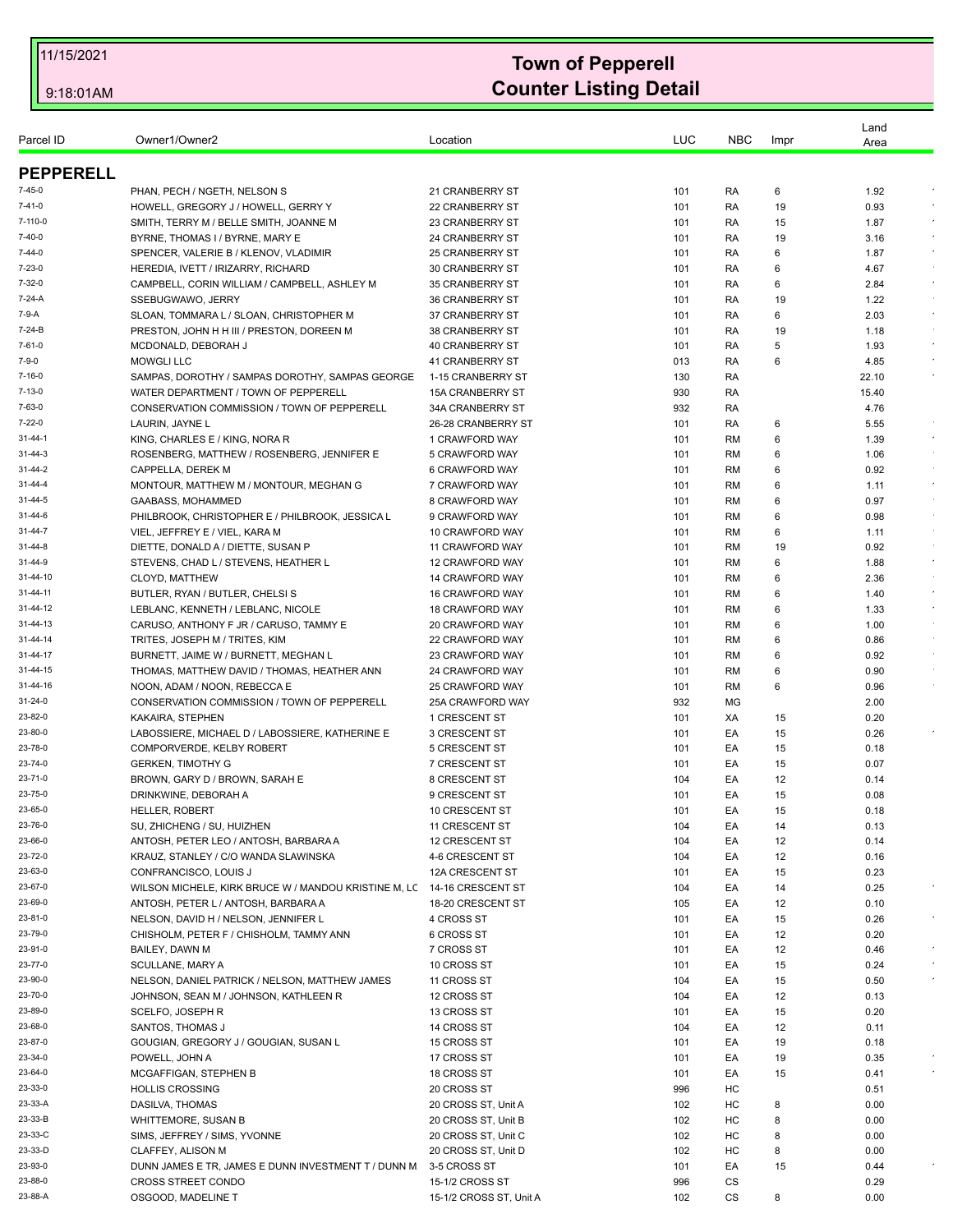| Parcel ID              | Owner1/Owner2                                                                          | Location                           | LUC        | <b>NBC</b>             | Impr    | Land<br>Area            |
|------------------------|----------------------------------------------------------------------------------------|------------------------------------|------------|------------------------|---------|-------------------------|
| <b>PEPPERELL</b>       |                                                                                        |                                    |            |                        |         |                         |
| 23-88-B                | SMART, CHERYL M                                                                        | 15-1/2 CROSS ST, Unit B            | 102        | CS                     | 8       | 0.00                    |
| 40-6-0                 | NASHOBA CONSERVATION TRUST                                                             | 7 DARTMOUTH LN                     | 106        | EP                     |         | 0.33                    |
| 40-4-0                 | TAX TITLE / TOWN OF PEPPERELL                                                          | 9 DARTMOUTH LN                     | 936        | EP                     |         | 0.16                    |
| 23-130-0               | RAMM REAL ESTATE INVESTMENT LLC                                                        | 3 DAVIS ST                         | 101        | EA                     | 15      | 0.18                    |
| $7 - 11 - 5$           | GUEVARA, WALDO A / GUEVARA, CASSANDRA MARIA                                            | 2 DECA DR                          | 101        | <b>NG</b>              | 6       | 4.00                    |
| $7 - 11 - 4$           | BAGLEY, KEITH C / BAGLEY, ALISON T                                                     | 3 DECA DR                          | 101        | <b>NG</b>              | 6       | 6.21                    |
| $7 - 11 - 0$           | CONSERVATION COMMISSION / TOWN OF PEPPERELL                                            | 5 DECA DR                          | 932        | RA                     |         | 1.00                    |
| 11-181-0               | COSTA, ALFRED J / COSTA, TAMMY A                                                       | 1 DEERFIELD DR                     | 101        | <b>NG</b>              | 6       | 0.56<br>$\bullet$       |
| 11-182-0               | BOYCE, CHRISTOPHER / BOYCE, JULIA                                                      | 2 DEERFIELD DR                     | 101        | <b>NG</b>              | 6       | 0.56                    |
| $11 - 171 - 0$         | MUCCI, DAVID P / MUCCI, SHARON M                                                       | 3 DEERFIELD DR                     | 101        | <b>NG</b>              | 6       | 0.51                    |
| 11-170-0               | TINE, DAVID R / TINE, KAREN M                                                          | 5 DEERFIELD DR                     | 101        | <b>NG</b>              | 6       | 0.51<br>$\bullet$       |
| 11-173-0               | ROBSON, JAMES J / ROBSON, JESSICA M                                                    | 6 DEERFIELD DR                     | 101        | ΝG                     | 6       | $\epsilon$<br>0.51      |
| 11-169-0               | MORRISSEY, RYAN / MORRISSEY, STEPHANIE                                                 | 7 DEERFIELD DR                     | 101        | <b>NG</b>              | 6       | 0.51                    |
| 11-174-0               | DYKSTRA, JEFFREY S / DYKSTRA, SANDRA L                                                 | 8 DEERFIELD DR                     | 101        | <b>NG</b>              | 6       | $\sim$<br>0.53          |
| 11-168-0               | SIMONICH, KIMBERLY I                                                                   | 9 DEERFIELD DR                     | 101        | ΝG                     | 6       | $\epsilon$<br>0.55      |
| 11-175-0               | ASSELIN, ROBERT E / ASSELIN, KARENE A                                                  | 10 DEERFIELD DR                    | 101        | <b>NG</b>              | 6       | 0.63                    |
| 11-167-0               | PETERS TRUSTEE, JEFFREY H / GATTENBY TRUSTEE, DEBO                                     | 11 DEERFIELD DR                    | 101        | <b>NG</b>              | 6       | $\star$<br>0.65         |
| 11-176-0               | ROBARGE, PAUL N JR / ROBARGE, JESSICA                                                  | 12 DEERFIELD DR                    | 101        | <b>NG</b>              | 6       | 0.58                    |
| 11-166-0<br>11-177-0   | MONTEIRO, WENDY L<br>TAYLOR, BRUCE E / FANTASIA, MARY ANNE                             | 13 DEERFIELD DR                    | 101        | NG.                    | 6       | 0.67<br>$\sim$          |
| 11-165-0               | GRASSI, JOSPEH R TRUSTEE / GRASSI, THERESA R TRUSTE                                    | 14 DEERFIELD DR<br>15 DEERFIELD DR | 101<br>101 | <b>NG</b><br><b>NG</b> | 6<br>6  | 0.52<br>0.86            |
| 11-178-0               | BRAGG, ANDREW A / BRAGG, CLARA V                                                       | 16 DEERFIELD DR                    | 101        | <b>NG</b>              | 6       | $\epsilon$<br>0.62      |
| 11-164-0               | BENNETT, WILLIAM H JR / BENNETT, KATHLEEN A                                            | 17 DEERFIELD DR                    | 101        | <b>NG</b>              | 6       | 2.99                    |
| 11-179-0               | FARREN, MICHAEL C JR / FARREN, PAULA A                                                 | 18 DEERFIELD DR                    | 101        | <b>NG</b>              | 6       | $\epsilon$<br>0.53      |
| 11-163-0               | AHDAB, CAROLINE D                                                                      | 19 DEERFIELD DR                    | 101        | ΝG                     | 6       | 2.48                    |
| 11-180-0               | BOUDREAU, ARTHUR L JR / BOUDREAU, IRIS M                                               | 20 DEERFIELD DR                    | 101        | <b>NG</b>              | 6       | $\sim$<br>0.51          |
| 11-162-0               | GIGLIO, C SCOTT / GIGLIO, TAMMY L                                                      | 21 DEERFIELD DR                    | 101        | <b>NG</b>              | 6       | 1.90                    |
| 11-172-0               | MONAHAN, KEVIN P                                                                       | 22 DEERFIELD DR                    | 101        | ΝG                     | 6       | 0.55<br>$\sim$          |
| 11-161-0               | NYE, KATHLEEN                                                                          | 23 DEERFIELD DR                    | 101        | <b>NG</b>              | 6       | 1.79                    |
| 11-160-0               | MCCAFFREY, WILLIAM F / MCCAFFREY, MARTHA L                                             | 25 DEERFIELD DR                    | 101        | <b>NG</b>              | 6       | 1.99                    |
| 11-159-0               | THOMSON, ROBERT T / THOMSON, SUSAN M F                                                 | 27 DEERFIELD DR                    | 101        | ΝG                     | 6       | $\sim$<br>2.30          |
| 11-158-0               | ZIMMELMAN TRUSTEE, STEVEN / ZIMMELMAN TRUSTEE, CAI                                     | 29 DEERFIELD DR                    | 101        | <b>NG</b>              | 6       | 2.94                    |
| 11-157-0               | WEI, TIEN EN / SWANGER, SUSAN I                                                        | 31 DEERFIELD DR                    | 101        | <b>NG</b>              | 6       | 2.39                    |
| 11-156-0               | BARTON, DAVID L.C. TRUSTEE / BARTON, BETTE J TRUSTEE                                   | 33 DEERFIELD DR                    | 101        | ΝG                     | 6       | $\epsilon$<br>0.54      |
| 11-155-0               | FAZIO, JOSPEH JR / FAZIO, KIM A                                                        | 35 DEERFIELD DR                    | 101        | <b>NG</b>              | 6       | $\cdot$<br>0.54         |
| 11-26-0                | AHDAB TRUSTEE, CAROLINE / RIVERSIDE TRUST                                              | 37 DEERFIELD DR                    | 132        | CL                     |         | 2.30                    |
| 6-30-0                 | MONAHAN, DENNIS / MONAHAN, LORENE A                                                    | 1 DOW ST                           | 101        | RG                     | 6       | $\lambda$<br>0.92       |
| 6-31-0                 | WILLIAMSON, CHARLES F / WILLIAMSON, KIMBERLY A                                         | 3 DOW ST                           | 101        | RG                     | 6       | 0.97<br>$\sim$          |
| 6-32-0                 | COLLINS, MATTHEW J / COLLINS, MELISSA A                                                | 5 DOW ST                           | 101        | RG                     | 6       | 0.93                    |
| 6-2-0                  | GONDA, ROHINTON S / GONDA, TAMARA L                                                    | 24 DOW ST                          | 101        | RG                     | 6       | 1.84                    |
| 6-3-1                  | FLYNN, MICHELLE / FLYNN, TIMOTHY                                                       | 25 DOW ST                          | 101        | RG                     | 1       | 4.00                    |
| 6-3-3                  | FRIEND, JEREMIAH R / FLATHERS, LINDSAY R                                               | 27 DOW ST                          | 101        | RG                     | 6       | $\star$<br>4.00         |
| $5 - 35 - 0$           | <b>IPPOLITO, ANTHONY C</b>                                                             | 38 DOW ST                          | 101        | RG                     | 6       | 2.41                    |
| $5 - 34 - 0$           | APRAHAMIAN, GEORGE S / APRAHAMIAN, HOLLY P                                             | 40 DOW ST                          | 101        | RG                     | 6       | 2.62<br>$\sim$          |
| 6-3-2                  | FRIEND TRUSTEE, JAMES F / FREEMAN FRIEND TRUSTEE, L                                    | 41 DOW ST                          | 101        | RG                     | 6       | 4.00                    |
| 5-33-0<br>$5 - 32 - 0$ | SHEEKS, JONATHAN H / SHEEKS, AMANDA                                                    | 42 DOW ST                          | 101        | RG                     | 6       | 2.78                    |
| $5 - 28 - 0$           | BENNETT, ROBERT W / BENNETT, HILTRUD<br>CURRERI TRUSTEE, JEROME / CURRERI FAMILY TRUST | 44 DOW ST<br>46 DOW ST             | 101<br>101 | RG<br>RG               | 19<br>5 | 1.84<br>$\cdot$<br>1.84 |
| 6-1-0                  | JURGILEWICZ TRUSTEE, ROBERT P / JURGILEWICZ TRUSTEI                                    | 47 DOW ST                          | 101        | RG                     | 5       | $\bullet$<br>3.86       |
| 5-5-0                  | NEWELL, MARCIA L / NEWELL, DAVID M                                                     | 48 DOW ST                          | 130        | RG                     |         | 7.59<br>$\bullet$       |
| 5-40-0                 | NEWELL, MARK W / NEWELL, KATHLEEN                                                      | 50 DOW ST                          | 101        | RG                     | 5       | 4.38                    |
| 5-6-0                  | SGROSSO, ROBERT E / SGROSSO, LISA M                                                    | 52 DOW ST                          | 101        | RG                     | 21      | 1.84                    |
| 5-20-0                 | HAMMOND, JOHN F, HEIRS AND DEVISEES OF / C/O JOYCE C                                   | 24A DOW ST                         | 132        | RG                     |         | 14.70                   |
| 5-4-0                  | HAMMOND, JOHN F, HEIRS AND DEVISEES / C/O JOYCE CHR                                    | 34A DOW ST                         | 132        | RG                     |         | 17.30                   |
| 5-3-0                  | WALSH, WILLIAM J / WALSH, DAVID I JR                                                   | 52B DOW ST                         | 132        | RG                     |         | 11.10                   |
| 6-3-0                  | FRIEND TRUSTEE, JAMES F / FREEMAN FRIEND TRUSTEE, LI 11-45 DOW ST                      |                                    | 087        | RG                     |         | 18.60                   |
| 6-2-2                  | SALVUCCI, DAVID R / SALVUCCI, ALYSSA                                                   | 26-28 DOW ST                       | 101        | RG                     | 6       | 1.97                    |
| 6-2-3                  | ANTHONY, ROBIN C                                                                       | 30-32 DOW ST                       | 101        | RG                     | 6       | 2.65                    |
| 5-7-0                  | KHAN, NIDA SHAFIQ / GURAV, ANIKET                                                      | 34-36 DOW ST                       | 101        | RG                     | 6       | 4.10                    |
| 31-46-0                | RIES, CARL II / YI, BORAN                                                              | 2 EAST ST                          | 101        | МG                     | 5       | 0.32<br>$\star$         |
| 31-39-B                | HARRIS-TURNER, MARQUIS / HARRIS-TURNER, URSULA                                         | 3 EAST ST                          | 101        | МG                     | 6       | 1.03                    |
| 31-40-0                | COLLINS, MATTHEW J / COLLINS, CAROLINE                                                 | 4 EAST ST                          | 101        | ΜG                     | 19      | 0.69                    |
| 31-39-0                | KAZANJIAN, RICHARD W / KAZANJIAN, DIANNE H                                             | 5 EAST ST                          | 013        | МG                     | 6       | 2.35<br>$\sim$          |
| 31-86-0                | FITZPATRICK, JAMES L / FITZPATRICK, BRENDA N                                           | 6 EAST ST                          | 101        | МG                     | 6       | 1.00                    |
| 31-38-0                | POOR LE, BRIAN E / POOR, CHADWICK E                                                    | 7 EAST ST                          | 101        | ΜG                     | 18      | 1.00                    |
| 31-36-A                | DUMONT, DEREK                                                                          | 9 EAST ST                          | 101        | MG                     | 6       | 1.03                    |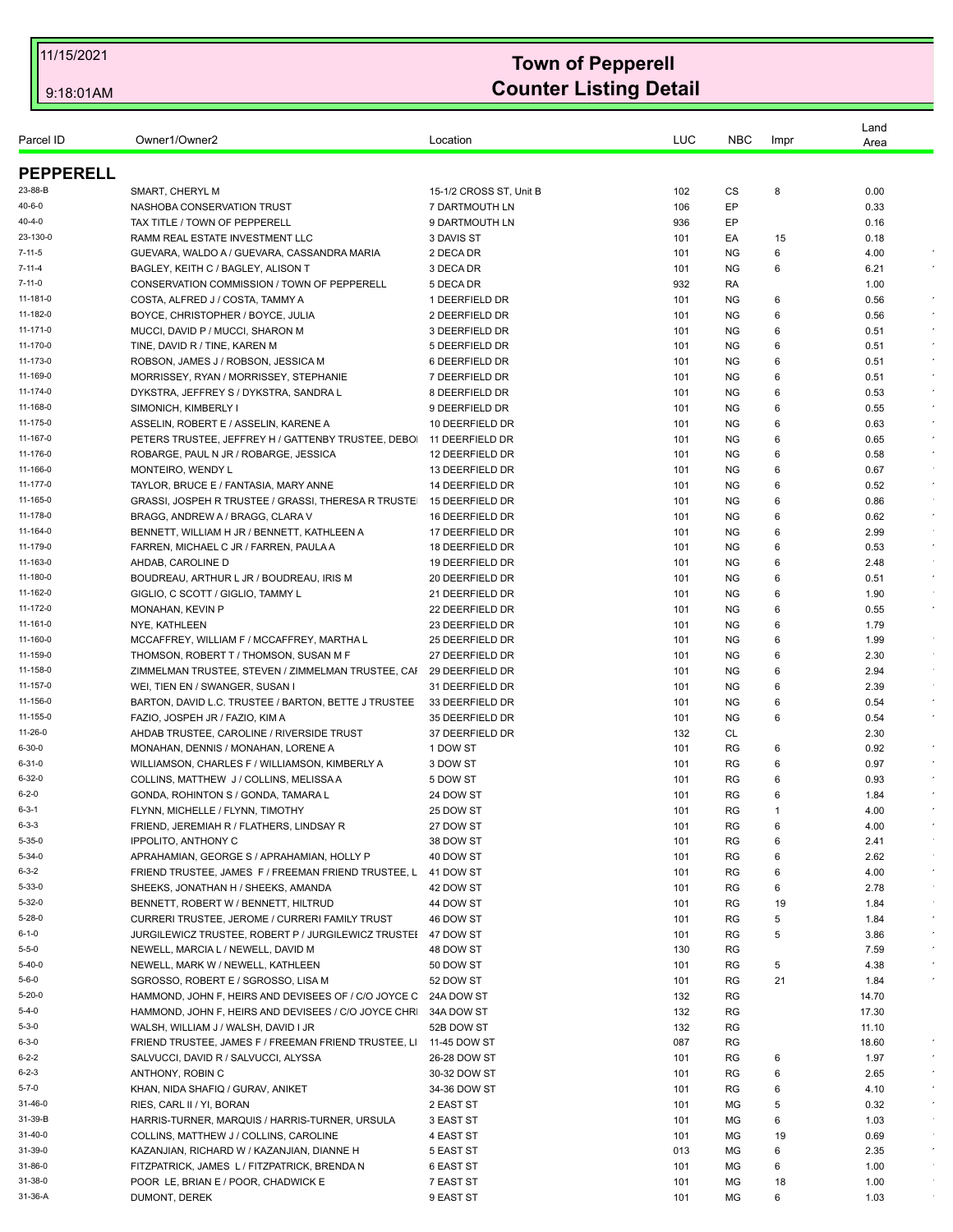| Parcel ID          | Owner1/Owner2                                                     | Location                                 | LUC        | <b>NBC</b>               | Impr     | Land<br>Area             |
|--------------------|-------------------------------------------------------------------|------------------------------------------|------------|--------------------------|----------|--------------------------|
| <b>PEPPERELL</b>   |                                                                   |                                          |            |                          |          |                          |
| 31-37-0            | GREEN, TIMOTHY / MCGRATH, STEPHANIE                               | 11 EAST ST                               | 101        | МG                       | 5        | $\cdot$<br>0.52          |
| 31-29-K            | GAMBALE, JOHN A / GAMBALE, DIANA L                                | 12 EAST ST                               | 101        | ΜG                       | 19       | 0.92                     |
| 31-72-0            | DUNIGAN, BRIAN M                                                  | 13 EAST ST                               | 101        | MG                       | 6        | 0.93                     |
| 31-29-L            | KUSHMEREK, JASON / KUSHMEREK, LISA                                | 14 EAST ST                               | 101        | МG                       | 19       | 0.92                     |
| 31-29-M            | HETTLER, DAVID / HETTLER, JILLIAN M                               | 16 EAST ST                               | 101        | МG                       | 19       | 0.92<br>$\sim$           |
| 31-80-0            | GENTILE, MARK / GENTILE, LAUREN KUJA                              | 17 EAST ST                               | 101        | МG                       | 6        | 0.92                     |
| 31-29-N            | <b>WUORINEN, ALAN</b>                                             | 18 EAST ST                               | 101        | МG                       | 19       | 0.92<br>$\sim$           |
| 31-29-O            | MORELAND, ROBERT / MORELAND, MICHELLE                             | 20 EAST ST                               | 101        | MG                       | 18       | 0.92<br>$\sim$           |
| 31-29-P            | LEAO TRUSTEE, ALAN O / THE ALAN O. LEAO REVOCABLE TI              | 22 EAST ST                               | 101        | MG                       | 18       | 0.92                     |
| 31-30-A            | GRAY, RICHARD L / GRAY, MARSHA K                                  | 23 EAST ST                               | 101        | MG                       | 18       | 0.92                     |
| 31-29-Q            | MARSHALL, RICHARD J JR / MARSHALL, JULIE M                        | 24 EAST ST                               | 101        | MG                       | 18       | 0.92<br>$\sim$<br>$\sim$ |
| 31-30-B            | KLEBER, DANIEL J / KLEBER, RENEE JO                               | 25 EAST ST                               | 101        | МG                       | 18       | 0.92                     |
| 31-29-R<br>31-30-C | VALCOURT, DENNIS A / VALCOURT, REBECCA A<br>AHERN, TODD           | 26 EAST ST                               | 101<br>101 | MG<br>MG                 | 18<br>18 | 0.92<br>0.92<br>$\sim$   |
| 31-49-1            | THOMPSON, EDWARD M / THOMPSON, KATHLEEN A                         | 27 EAST ST<br>28 EAST ST                 |            | MG                       | 5        | $\sim$<br>0.92           |
| 31-30-D            | TAVENNER, MARK C / TAVENNER, MICHELE                              | 29 EAST ST                               | 101<br>101 | MG                       | 18       | 0.92                     |
| 31-44-18           | <b>REEDY MEADOW LLC</b>                                           | 2A EAST ST                               | 130        | <b>NG</b>                |          | 1.43                     |
| 31-49-2            | OKEEFE, MAUREEN F / OKEEFE, COLLEEN A                             | 30 EAST ST                               | 101        | МG                       | 6        | 0.92                     |
| 31-30-E            | OCONNOR, KEVIN J / OCONNOR, MARJORIE A                            | 31 EAST ST                               | 101        | MG                       | 18       | 0.92                     |
| 31-49-0            | HOLMES, CHRISTOPHER STEVEN / HOLMES, PATTI C                      | 32 EAST ST                               | 101        | MG                       | 6        | 0.92<br>$\sim$           |
| 31-30-F            | HARRINGTON, GLEN / HARRINGTON, BONNIE L                           | 33 EAST ST                               | 101        | MG                       | 18       | 0.92<br>$\sim$           |
| 31-30-G            | WOLF TRUSTEE, MARK F / WOLF TRUSTEE, AMY C                        | 35 EAST ST                               | 105        | MG                       | 12       | 0.92                     |
| 31-30-H            | REEDY, JAMES F / PHELPS, JACQUELYN C                              | 37 EAST ST                               | 101        | МG                       | 18       | 0.92                     |
| $31 - 30 - 1$      | AYER, JOHN P / AYER, TERESA A                                     | 39 EAST ST                               | 101        | MG                       | 6        | 0.92                     |
| 30-55-0            | MARTIN TRUSTEE, MARY S / MARY S. MARTIN FAMILY TRUST              | 40 EAST ST                               | 132        | МG                       |          | 0.92                     |
| 30-56-0            | MARTIN TRUSTEE, MARY S / MARY S. MARTIN FAMILY TRUST              | 42 EAST ST                               | 131        | MG                       |          | 1.32                     |
| 31-56-0            | BRUNELLE, RENEE / BRUNELLE, JENNIFER                              | 43 EAST ST                               | 101        | МG                       | 6        | $\bullet$<br>1.14        |
| 31-55-0            | CLERMONT, RONALD R TRUSTEE / CLERMONT, JONNA M TR                 | 47 EAST ST                               | 101        | МG                       | 6        | 1.11                     |
| $31 - 3 - 35$      | EINARSON, SHERYL J                                                | 53 EAST ST                               | 101        | МG                       | 6        | 1.08                     |
| $31 - 1 - 0$       | COOK, JOHN                                                        | 55 EAST ST                               | 101        | MG                       | 5        | 1.00                     |
| $31 - 3 - 34$      | MCGOVERN TRUSTEE, HUGH E / MCGOVERN TRUSTEE, GEC 57 EAST ST       |                                          | 130        | МG                       |          | $\epsilon$<br>1.63       |
| $31 - 3 - 33$      | MCGOVERN TRUSTEE, HUGH E / MCGOVERN TRUSTEE, GEC                  | 59 EAST ST                               | 101        | MG                       | 19       | 1.15                     |
| 31-79-0            | MARTIN TRUSTEE, MARY S / MARY S MARTIN FAMILY TRUST               | 61 EAST ST                               | 101        | MG                       | 6        | 6.17<br>$\sim$           |
| 16-90-0            | FANTASIA, CHRISTOPHER RYAN / FANTASIA, STACEY LEA                 | 63 EAST ST                               | 101        | МG                       | 6        | 2.93<br>$\epsilon$       |
| 16-91-0            | CRONIN TRUSTEE, JAMES J / CRONIN TRUSTEE, BARBARA E 65 EAST ST    |                                          | 101        | МG                       | 5        | 0.94                     |
| 16-14-B            | KELLEY, WALTER J / KELLEY, JOANNE M                               | 67 EAST ST                               | 101        | МG                       | 6        | 3.20<br>$\sim$           |
| 16-14-A            | TORTORA, RENATO / TORTORA, CAROLYN KILLAM                         | 69 EAST ST                               | 101        | МG                       | 6        | 0.92                     |
| 16-14-D            | LARSEN, ALICIA M                                                  | 71 EAST ST                               | 101        | MG                       | 6        | $\sim$<br>3.16           |
| 16-14-C            | PICK, DONALD H / PICK, MAUREEN                                    | 73 EAST ST                               | 101        | MG                       | 6        | 0.93                     |
| 16-14-F            | SULLIVAN, DAVID / MCANENY, NANCY                                  | 75 EAST ST                               | 101        | МG                       | 6        | 2.23                     |
| 16-14-E            | CAHILL, WILLIAM P / THOMPSON, JULIA A                             | 77 EAST ST                               | 101        | MG                       | 6        | 0.94                     |
| 16-60-0<br>16-60-A | <b>EAST STREET CONDOMINIUM</b>                                    | 78 EAST ST                               | 996        | <b>EST</b>               |          | 1.37                     |
| 16-60-B            | ROSSI, ALAN D / ROSSI, MICHELE M<br>GRISE, J MARK / GRISE, MARY H | 78 EAST ST, Unit A<br>78 EAST ST, Unit B | 102<br>102 | <b>EST</b><br><b>EST</b> | 8<br>8   | 0.00<br>1.37             |
| 16-14-H            | CASTRIOS, RICHARD R / BURNS, KIMBERLY                             | 79 EAST ST                               | 101        | MG                       | 6        | $\epsilon$<br>3.15       |
| 16-18-0            | PROVOST, JENNIFER                                                 | 80 EAST ST                               | 101        | МG                       | 18       | 2.12<br>$\epsilon$       |
| 16-14-G            | GANZ, DONALD                                                      | 81 EAST ST                               | 101        | МG                       | 6        | 0.94                     |
| 16-19-0            | CUTTING, DAVID J / CUTTING, SUSAN                                 | 82 EAST ST                               | 101        | MG                       | 6        | $\bullet$<br>1.55        |
| 16-14-L            | LACOURSE, BRIAN C / LACOURSE, MICHELE L                           | 83 EAST ST                               | 101        | МG                       | 6        | 3.93<br>$\star$          |
| 16-13-0            | NOYES TRUSTEE, ROBERT N / NOYES TRUSTEE, GLENDA H                 | 84 EAST ST                               | 101        | МG                       | 6        | 2.70<br>$\sim$           |
| 16-14-K            | DUMONT, PHILIP D / DUMONT, JANICE K                               | 85 EAST ST                               | 101        | MG                       | 6        | 0.92                     |
| 16-14-N            | HAND, NATHAN K / HAND, ERIKA L                                    | 87 EAST ST                               | 101        | МG                       | 6        | 2.98<br>$\sim$           |
| 16-14-M            | FERRO, ANTHONY P / FERRO, THERESA M                               | 89 EAST ST                               | 101        | MG                       | 6        | 0.92                     |
| 16-21-0            | DELLICOLLI, EDMUND / DELLICOLLI, GLORIA                           | 90 EAST ST                               | 101        | MG                       | 21       | 0.92                     |
| 16-14-P            | BAHIA, CARL F JR / BAHIA, SARAH E                                 | 91 EAST ST                               | 101        | МG                       | 6        | 3.01<br>$\sim$           |
| 16-22-0            | DAPCIC, MICHAEL / DAPCIC, GERTRUDE                                | 92 EAST ST                               | 101        | МG                       | 6        | $\sim$<br>0.92           |
| 16-14-O            | CANNIZARO, MARC E / CANNIZARO, KATHERINE M                        | 93 EAST ST                               | 101        | MG                       | 6        | 0.92                     |
| 16-14-R            | PHELAN, STEPHEN R / TREFETHEN, KENNETH S                          | 95 EAST ST                               | 101        | МG                       | 6        | 2.94<br>$\sim$           |
| 16-24-0            | COYLE, STEVEN D / COYLE, LAURA C                                  | 96 EAST ST                               | 101        | MG                       | 18       | 1.13                     |
| 16-14-Q            | WAUGH TRUSTEE, CHARLES W / WAUGH TRUSTEE, DIANA L                 | 97 EAST ST                               | 101        | MG                       | 6        | 0.92<br>$\bullet$        |
| 16-9-0             | MCGOVERN, SUSAN M                                                 | 98 EAST ST                               | 132        | MG                       |          | 4.20                     |
| 31-83-0            | MILANI, ALSEO J / MILANI, EVELYN                                  | 37A EAST ST                              | 101        | МG                       | 6        | 3.70                     |
| 31-79-1            | MARTIN, STEPHEN A / MARTIN, LAUREN M                              | 61A EAST ST                              | 101        | МG                       | 6        | 2.85<br>$\bullet$        |
| 16-92-0            | CROUSE, DAVID W / CROUSE, BEVERLY J                               | 65A EAST ST                              | 101        | MG                       | 6        | 0.94                     |
| 16-61-0            | MARTIN TRUSTEE, MARY S / MARY S. MARTIN FAMILY TRUST              | 52-58 EAST ST                            | 132        | MG                       |          | 12.41                    |
| 30-60-0            | GRAF, JOSHUA D                                                    | 60-62 EAST ST                            | 101        | MG                       | 6        | 1.02                     |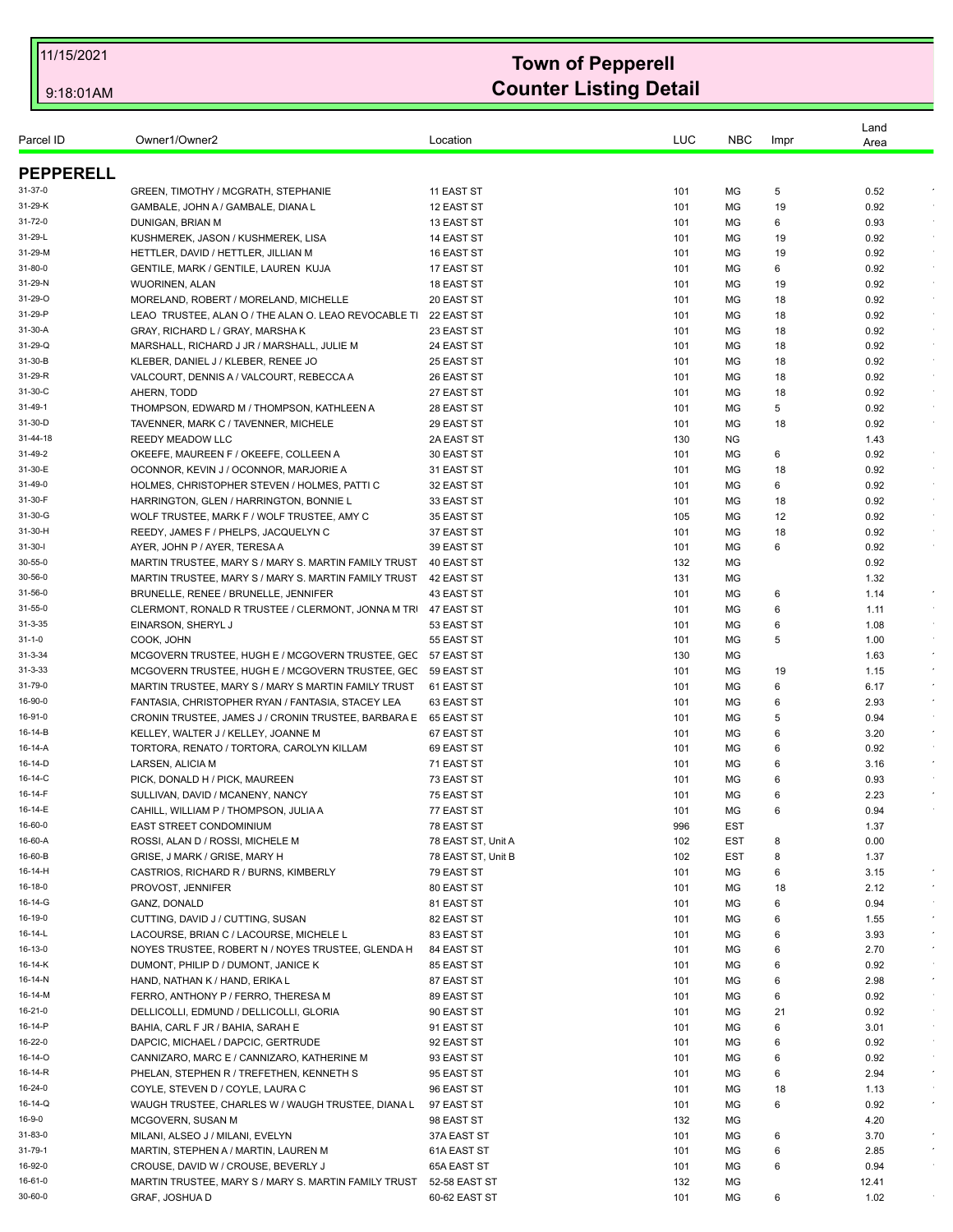| Parcel ID        | Owner1/Owner2                                                  | Location             | LUC | <b>NBC</b> | Impr | Land<br>Area |            |
|------------------|----------------------------------------------------------------|----------------------|-----|------------|------|--------------|------------|
| <b>PEPPERELL</b> |                                                                |                      |     |            |      |              |            |
| 16-57-0          | MCGOVERN TRUSTEE, HUGH E / MCGOVERN TRUSTEE, GEC 64-70 EAST ST |                      | 130 | МG         |      | 2.20         |            |
| 16-59-0          | ZHOU, TINEI                                                    | 72-74 EAST ST        | 101 | МG         | 6    | 1.06         |            |
| 31-71-0          | <b>BROWN, ROSALIE A</b>                                        | 15-17A EAST ST       | 101 | MG         | 6    | 3.96         |            |
| 18-93-0          | LOFRISCO, FRANK / IACHETTA, BEVERLY J                          | 2 EDGEWOOD DR        | 101 | NG.        | 6    | 1.84         |            |
| 18-95-0          | LAMONICA, ROCCO F / LAMONICA, TRISTA K                         | 4 EDGEWOOD DR        | 101 | ΝG         | 6    | 1.85         |            |
| 18-96-0          | HART, GREGORY J / HART, DAWN A                                 | 6 EDGEWOOD DR        | 101 | <b>NG</b>  | 6    | 1.84         |            |
| 10-903-0         | HOLSINGER, CHRISTIAN R / HOLSINGER, AMY L                      | 10 ELLIOTT ST        | 101 | <b>RG</b>  | 5    | 4.09         |            |
| 10-48-0          | <b>HENRY, MARK S</b>                                           | <b>11 ELLIOTT ST</b> | 101 | RG         | 6    | 2.45         |            |
| 10-904-0         | DEMARCO TRUSTEE, MARIA F / THE DEMARCO FAMILY REVC             | 12 ELLIOTT ST        | 101 | RG         | 5    | 3.73         |            |
| 10-49-0          | LAGRASSA, ADAM R / LAGRASSA, REBECCA J                         | 13 ELLIOTT ST        | 101 | RG         | 6    | 2.54         |            |
| 10-33-0          | TURCOTTE, MICHAEL A / TURCOTTE, MICHELE M                      | 14 ELLIOTT ST        | 101 | RG         | 6    | 1.84         |            |
| 10-50-0          | TROESTER, KAI / TROESTER, JENNIFER E                           | <b>15 ELLIOTT ST</b> | 101 | <b>RG</b>  | 6    | 2.61         |            |
| 10-34-0          | DESMOND, JOHN J / DESMOND REICHEL, DEBRA                       | <b>16 ELLIOTT ST</b> | 101 | RG         | 6    | 1.84         |            |
| 10-17-A          | DELORENZO, SALVATORE A JR / DELORENZO, KIMBERLY J              | 17 ELLIOTT ST        | 101 | RG         | 6    | 2.98         |            |
| 10-12-0          | DANIELS, KURT A / DANIELS, STEPHANIE L                         | <b>18 ELLIOTT ST</b> | 101 | <b>RG</b>  | 6    | 1.84         |            |
| 10-16-5          | LYLE, SCOTT S / LYLE, LEAH M                                   | <b>19 ELLIOTT ST</b> | 101 | RG         | 6    | 1.84         |            |
| 10-35-0          | MURPHY, BENJAMIN B / MURPHY, CARLA                             | 20 ELLIOTT ST        | 101 | RG         | 6    | 1.84         |            |
| 10-36-0          | CASEY, ROBERT F SR / VONJESS-CASEY, GRETCHEN J                 | 22 ELLIOTT ST        | 101 | RG         | 6    | 1.84         |            |
| $10 - 6 - 0$     | ASHLEY, FIONA / SETMAER, PAUL                                  | 23 ELLIOTT ST        | 101 | RG         | 5    | 1.84         |            |
| 10-41-0          | GONNELLA, GEORGE / GONNELLA, PATRICIA ANN                      | 24 ELLIOTT ST        | 101 | RG         | 5    | 1.84         |            |
| 10-42-0          | MCDOUGAL, NORMAN / MCDOUGAL, JUDITH                            | <b>26 ELLIOTT ST</b> | 130 | RG         |      | 1.84         |            |
| $10 - 8 - 0$     | SMITH TRUSTEE, KRISTIN S / KRISTIN S SMITH REVOCABLE           | 30 ELLIOTT ST        | 101 | RG         | 2    | 1.84         |            |
| 10-201-0         | <b>HOLMES, JEAN L</b>                                          | <b>46 ELLIOTT ST</b> | 101 | RG         | 22   | 3.48         |            |
| 10-37-0          | NASHOBA CONSERVATION TRUST                                     | <b>48 ELLIOTT ST</b> | 950 | RG         |      | 3.92         |            |
| 10-38-0          | NASHOBA CONSERVATION TRUST                                     | 50 ELLIOTT ST        | 950 | RG         |      | 3.12         |            |
| 10-39-0          | <b>HOLMES, JEAN</b>                                            | 52 ELLIOTT ST        | 717 | RG         |      | 3.48         |            |
| 10-13-2          | SCHOEMMELL, CHRISTOPHER S / SCHOEMMELL, EMILY A                | 27A ELLIOTT ST       | 101 | RG         | 6    | 1.84         |            |
| 10-13-0          | KHAYAMI, LAILA                                                 | 25-27 ELLIOTT ST     | 101 | RG         | 6    | 1.98         |            |
| 10-7-0           | MCDOUGAL, NORMAN L / MCDOUGAL, JUDITH                          | 29-39 ELLIOTT ST     | 106 | RG         |      | 14.00        |            |
| $10 - 3 - 0$     | SMITH TRUSTEE, KRISTIN S / ELLIOTT STREET REALTY TRUS          | 32-38 ELLIOTT ST     | 803 | RG         |      | 5.68         |            |
| 10-3-10          | <b>RED TAIL LLC</b>                                            | 40-44 ELLIOTT ST     | 803 | RG         |      | 5.68         |            |
| $5 - 25 - 0$     | HOLMES, JEAN L                                                 | 41-57 ELLIOTT ST     | 017 | RG         | 1    | 31.84        |            |
| 21-48-0          | TOWN OF PEPPERELL                                              | 4 ELM ST             | 931 | XG         |      | 1.00         |            |
| 21-67-0          | LEACH, CHERI E                                                 | 5 ELM ST             | 101 | XG         | 15   | 1.10         |            |
| 21-69-0          | YOON, YOWON                                                    | 7 ELM ST             | 101 | XG         | 6    | 0.37         |            |
| 21-68-0          | SEARLE, KEITH D / HENDERSON, LYNNE VALERIE                     | 8 ELM ST             | 104 | XG         | 12   | 1.10         |            |
| 21-71-0          | EZZIO TRUSTEE. LOUIS A / 9 ELM STREET REALTY TRUST             | 9 ELM ST             | 109 | XG         | 15   | 0.48         |            |
| 21-46-0          | ARUTE TRUSTEE, HEIDI W / D+ H REALTY TRUST                     | 1-3 ELM ST           | 101 | XG         | 10   | 6.70         |            |
| 21-70-0          | STAKUN TRUSTEE, STEPHEN P / STAKUN FAMILY TRUST                | 12 ELM ST            | 101 | XG         | 1    | 1.60         |            |
| 21-73-0          | <b>FROMER, STEVEN C</b>                                        | 13 ELM ST            | 101 | XG         | 15   | 2.50         |            |
| 21-72-0          | JAMES, TIFFANY MELISSIA / JAMES, CLIFTON REED                  | 14 ELM ST            | 101 | XG         | 19   | 0.40         |            |
| 20-52-0          | THORPE, CRAIG W / THORPE, PATRICIA ANN                         | 15 ELM ST            | 101 | ХG         | 15   | 1.80         |            |
| 21-74-0          | LURVEY, STEPHEN                                                | 16 ELM ST            | 101 | XG         | 6    | 1.84         |            |
| 20-51-0          | KUMIEGA, EDWARD                                                | 17 ELM ST            | 101 | XG         | 15   | 4.30         |            |
| 21-74-1          | JORDAN, JEANINE / SMITHART, PEGGY                              | 20 ELM ST            | 101 | XG         | 6    | 3.33         | $\bullet$  |
| 20-83-0          | STICKEL, PETER / BUMSTEAD, JOHN                                | 21 ELM ST            | 101 | XG         | 15   | 2.51         |            |
| 20-50-0          | STEVEN W AIKEN INVESTMENT TRUST, STEVEN W AIKEN TR             | 24 ELM ST            | 101 | NG         | 6    | 2.05         | $\bullet$  |
| 20-151-0         | TALMER, MARK A / TALMER, DIANA L                               | 26 ELM ST            | 101 | NG         | 6    | 1.84         |            |
| 20-85-0          | SWEENEY, ROBERT A. A. / SWEENEY, LAURA M. W.                   | 27 ELM ST            | 101 | XG         | 6    | 4.30         |            |
| 20-152-0         | FOGARTY, KEVIN P / JACKSON FOGARTY, CHERYL A                   | 28 ELM ST            | 101 | ΝG         | 6    | 1.91         | $\bullet$  |
| 20-87-0          | DEXTER, PHYLLIS                                                | 29 ELM ST            | 132 | XG         |      | 1.16         |            |
| 20-93-A          | KARR, RONALD D / KARR, DIANE B                                 | 30 ELM ST            | 101 | XG         | 15   | 2.35         |            |
| 20-88-0          | TOWNE, DARREL K / MARTINATH-TOWNE, BONNIE S                    | 31 ELM ST            | 101 | XG         | 19   | 0.50         |            |
| 20-82-0          | OLSEN, CHRISTINE / WANAMAKER, SEAN                             | 32 ELM ST            | 101 | NG         | 5    | 4.80         |            |
| 20-89-0          | KIRIN, PAUL S III / KIRIN, DIANE C                             | 33 ELM ST            | 101 | XG         | 21   | 0.50         |            |
| $20 - 6 - 0$     | WILLETT, JAMES J / WILLET, JULIE A                             | 34 ELM ST            | 101 | NG.        | 6    | 2.96         | $\epsilon$ |
| 20-90-0          | MANUEL, JUDYANN / MANUEL, CHRISTINE D                          | 35 ELM ST            | 130 | XG         |      | 0.50         |            |
| 20-46-0          | ALDORISIO, GALE B                                              | 36 ELM ST            | 101 | ΝG         | 18   | 2.99         |            |
| 20-92-0          | MANUEL, JUDY ANN / MANUEL, CHRISTINE D                         | 37 ELM ST            | 101 | XG         | 5    | 3.10         |            |
| 20-47-0          | HELLAND, PAUL / HELLAND, JANICE G                              | 38 ELM ST            | 101 | <b>NG</b>  | 6    | 3.01         |            |
| 20-97-6          | MORGANELLI, STEVEN G II / MORGANELLI, DEBRA S                  | 39 ELM ST            | 101 | NG.        | 19   | 2.61         | $\bullet$  |
| 20-97-5          | IAPICCA, MICHAEL / IAPICCA, RHIANNON                           | 41 ELM ST            | 101 | NG.        | 6    | 2.00         |            |
| 20-97-0          | PREMUS, VINCENT E / PREMUS, DENENE M                           | 43 ELM ST            | 101 | XG         | -1   | 1.84         |            |
| 34-19-9          | MCKITTRICK, KATHRYN JEAN / BREAULT, RAYMOND JOSEPH             | 45 ELM ST            | 101 | <b>NG</b>  | 6    | 1.84         |            |
| 34-19-8          | BEALE, MICHAEL C TRUSTEE / BEALE, ANDREA W TRUSTEE             | 47 ELM ST            | 101 | <b>NG</b>  | 6    | 1.84         |            |
| 20-96-2          | MCINNIS, SHAWN / MCINNIS, STEPHANIE                            | 48 ELM ST            | 101 | XG         | 6    | 1.88         |            |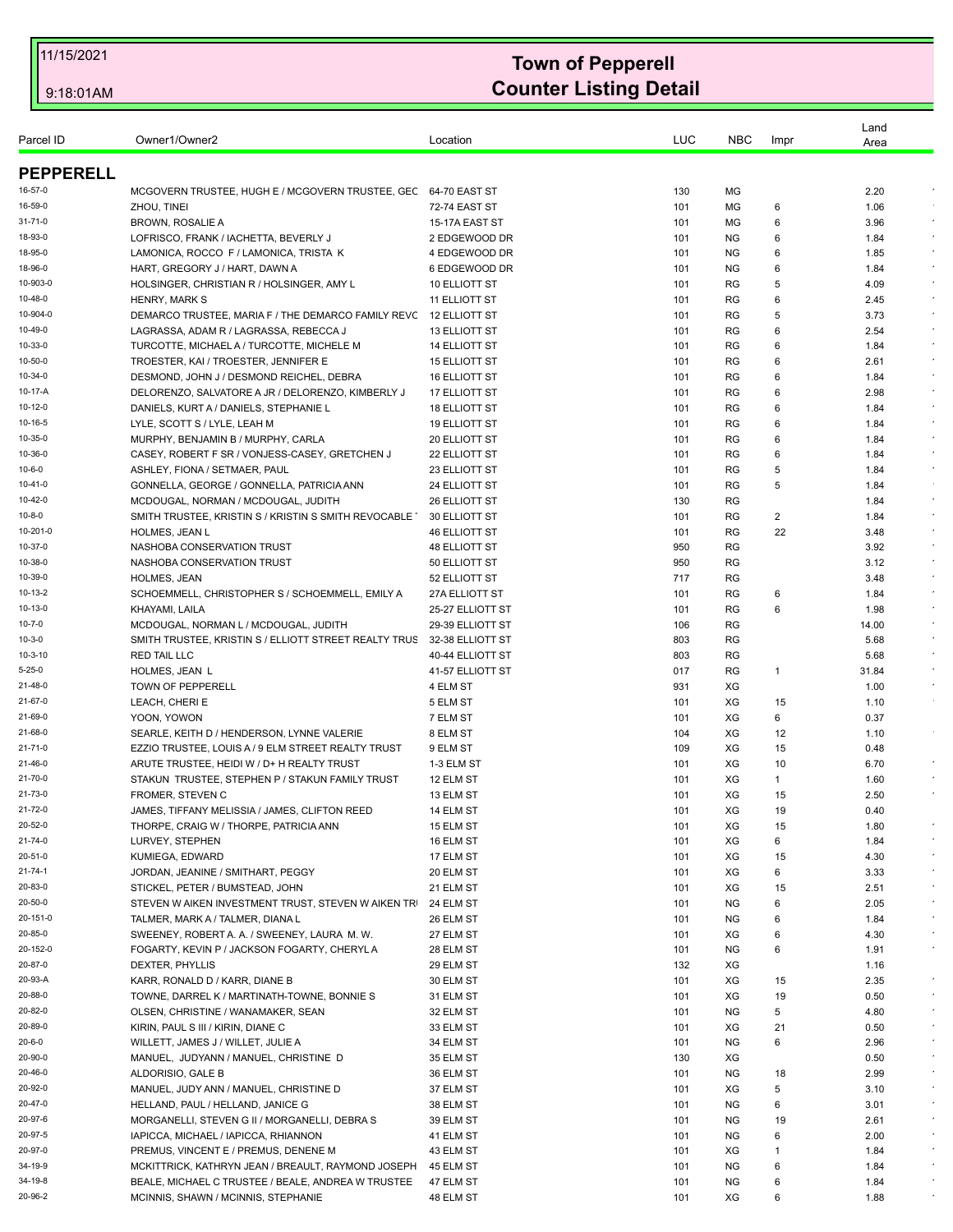| Parcel ID           | Owner1/Owner2                                                                               | Location                         | LUC        | <b>NBC</b>             |              | Land         |            |
|---------------------|---------------------------------------------------------------------------------------------|----------------------------------|------------|------------------------|--------------|--------------|------------|
|                     |                                                                                             |                                  |            |                        | Impr         | Area         |            |
| <b>PEPPERELL</b>    |                                                                                             |                                  |            |                        |              |              |            |
| 34-19-7             | ROACH, JARED A                                                                              | 49 ELM ST                        | 101        | <b>NG</b>              | 6            | 1.84         |            |
| 20-96-1             | RECUPERO, NICHOLAS / RECUPERO, KATHLEEN                                                     | 50 ELM ST                        | 101        | XG                     | 6            | 1.86         |            |
| 34-19-0             | MCGEE. TERRENCE D                                                                           | 51 ELM ST                        | 718        | <b>NG</b>              |              | 8.45         |            |
| 34-22-0             | CONSERVATION COMMISSION / TOWN OF PEPPERELL                                                 | 52 ELM ST                        | 932        | XG                     |              | 40.19        |            |
| 34-22-C             | KALOYANIDES TRUSTEE, ELLEN / ELLEN KALOYANIDES LIVIN                                        | 66 ELM ST                        | 101        | XG                     | 19           | 1.29         |            |
| 34-351-0            | NASHOBA CONSERVATION TRUST                                                                  | 83 ELM ST                        | 950        | XG                     |              | 7.85         |            |
| 34-35-1             | NASHOBA CONSERVATION TRUST                                                                  | 85 ELM ST                        | 950        | XG                     |              | 8.06         |            |
| 34-352-0            | NASHOBA CONSERVATION TRUST                                                                  | 89 ELM ST                        | 950        | XG                     |              | 5.59         | $\epsilon$ |
| 38-87-0             | FAUSTINO, NICHOLAS A / FAUSTINO, HOLLY M                                                    | 91 ELM ST                        | 101        | XG                     | 6            | 3.06         |            |
| 38-86-0             | SERREZE TRUSTEE, HARVEY B / SERREZE TRUSTEE, JUDITI                                         | 93 ELM ST                        | 101        | XG                     | 6            | 2.86         |            |
| 38-85-0             | SARPONG-KUMANKOMAH, JAMES / SARPONG-KUMANKOMAI                                              | 95 ELM ST                        | 101        | XG                     | 6            | 2.51         | $\epsilon$ |
| 38-84-0             | CONNOLLY, ROBERT J / CONNOLLY, JEAN M                                                       | 97 ELM ST                        | 101        | XG                     | 6            | 2.53         |            |
| 38-83-0             | OCONNELL, PAUL J / OCONNELL, ISABELLE M                                                     | 99 ELM ST                        | 101        | XG                     | 6            | 2.51         |            |
| 38-82-0             | DIGIORGIO, JAMES A / DIGIORGIO, ELIZABETH C                                                 | <b>101 ELM ST</b>                | 101        | XG                     | 6            | 2.00         |            |
| 38-81-0             | CZACHOROWSKI, ANDREW H / CZACHOROWSKI, CHRISTINA                                            | 103 ELM ST                       | 101        | <b>NG</b>              | 9            | 3.58         |            |
| 38-78-0             | MACGREGOR, JAMES AMOS III / MACGREGOR, MARY B                                               | <b>105 ELM ST</b>                | 101        | NG.                    | 6            | 5.01         |            |
| 38-80-0             | BRUNELLE TRUSTEE, ROBERT P / BRUNELLE TRUSTEE, RUT                                          | 107 ELM ST                       | 101        | XG                     | 6            | 2.74         |            |
| 38-79-0             | DEVANNA, RICHARD M                                                                          | 109 ELM ST                       | 101        | <b>NG</b>              | 6            | 5.36         |            |
| 20-153-0<br>20-94-0 | CARNEY, MICHAEL J                                                                           | 28A ELM ST                       | 101        | NG.                    | 6            | 3.84         |            |
| $20 - 4 - 0$        | CAMPANO TRUSTEE, ANTHONY G / MCNULTY TRUSTEE, MAF<br>LAHTINEN, STUART P / ROERTGEN, KAREN E | 30A ELM ST<br>32A ELM ST         | 101<br>101 | <b>NG</b><br><b>NG</b> | 19<br>5      | 3.55<br>2.58 |            |
| 20-98-0             | JORDANO-ALTER TRUSTEE, AVRA / BLUM TRUSTEE, SARAH I                                         | 34A ELM ST                       | 018        | NG.                    | 2            | 17.60        |            |
| 20-127-0            | KENNEY, ROBERT S / KENNEY, CRISTIE J                                                        | 34B ELM ST                       | 101        | <b>NG</b>              | 6            | 5.95         |            |
| 20-49-0             | HARDY, DANA P                                                                               | 36A ELM ST                       | 109        | <b>NG</b>              | 15           | 8.59         |            |
| 34-22-A             | MCGEE, TERRENCE D                                                                           | 54-62 ELM ST                     | 017        | XG                     | $\mathbf{1}$ | 9.48         |            |
| 34-23-0             | BLOOD LE, ROBERT / BLOOD TRUSTEE, ROBERT                                                    | 65-81 ELM ST                     | 720        | XG                     |              | 21.80        |            |
| 38-19-0             | FAULKNER, LEONARD A JR / FAULKNER, TINA M                                                   | 117-119 ELM ST                   | 101        | XG                     | 6            | 1.03         |            |
| 38-31-0             | SARTELLE, JOHN E                                                                            | 121-129 ELM ST                   | 061        | XG                     |              | 29.90        |            |
| 6-11-27             | SILVA, STEPHEN / SILVA, KARISSA E                                                           | 6 EMERSON CIR                    | 101        | EV                     | 6            | 0.20         |            |
| 6-11-26             | GENDRON, STEPHANIE / GENDRON, PATRICK                                                       | 8 EMERSON CIR                    | 101        | EV                     | 6            | 0.20         |            |
| $6 - 11 - 25$       | CHANDONNET, MICHAEL G                                                                       | 10 EMERSON CIR                   | 101        | EV                     | 6            | 0.20         |            |
| 6-11-24             | FATTORINI, ANDREA / FATTORINI, NICOLETA                                                     | 12 EMERSON CIR                   | 101        | EV                     | 6            | 0.20         |            |
| $6 - 11 - 23$       | CONRAD, DAVID G / CONRAD, PATRICIA A                                                        | <b>14 EMERSON CIR</b>            | 101        | EV                     | 5            | 0.20         |            |
| $6 - 11 - 22$       | FLANAGAN TRUSTEE, WILLIAM E / FLANAGAN TRUSTEE, ELL                                         | 16 EMERSON CIR                   | 101        | EV                     | 5            | 0.25         | $\sim$     |
| 6-11-21             | STALLINGS, ASHLEY / DUCHARME, NATHAN                                                        | <b>18 EMERSON CIR</b>            | 101        | EV                     | 6            | 0.28         |            |
| 6-11-20             | DEMIAN, AMIR A                                                                              | 20 EMERSON CIR                   | 101        | EV                     | 6            | 0.24         |            |
| 6-11-52             | VALDANBRINI, JASON P                                                                        | 21 EMERSON CIR                   | 101        | EV                     | 6            | 0.20         |            |
| 6-11-19             | SERIGHELLI, S DAVID / SERIGHELLI, MAUREEN                                                   | 22 EMERSON CIR                   | 101        | EV                     | 6            | 0.20         |            |
| $6 - 11 - 18$       | TAMRAKAR, MONIKA SHAKYA / TAMRAKAR, SHAILESH                                                | 24 EMERSON CIR                   | 101        | EV                     | 6            | 0.20         |            |
| $6 - 11 - 17$       | NORRIS, BLAKE J / CLEMENT, HEATHER J                                                        | 26 EMERSON CIR                   | 101        | EV                     | 6            | 0.20         |            |
| 6-11-53             | DONLAN, JODI M                                                                              | 27 EMERSON CIR                   | 101        | EV                     | 6            | 0.22         |            |
| 6-11-16             | MONTEIRO, RONALD A / MONTEIRO, ANN M                                                        | 28 EMERSON CIR                   | 101        | EV                     | 6            | 0.28         |            |
| 6-11-57             | TOWN OF PEPPERELL                                                                           | 30 EMERSON CIR                   | 931        | EV                     | 55           | 27.47        |            |
| 6-11-54             | <b>EKSTROM, LINDSEY R</b>                                                                   | 31 EMERSON CIR                   | 101        | EV                     | 6            | 0.28         |            |
| $6 - 11 - 15$       | BENYDDOU, RACHID                                                                            | 32 EMERSON CIR                   | 101        | EV                     | 6            | 0.00         |            |
| 6-11-14             | CARNEVALE, ROBERT J / CARNEVALE, CHERYL L                                                   | 34 EMERSON CIR                   | 101        | EV                     | 5            | 0.22         |            |
| 6-11-55             | <b>JANSEN, TIMOTHY M</b>                                                                    | 35 EMERSON CIR                   | 101        | EV                     | 6            | 0.27         |            |
| $6 - 11 - 13$       | CARNEVALE, ROBERT J TRUSTEE / CARNEVALE, CHERYL L T                                         | 36 EMERSON CIR                   | 101        | EV                     | 6            | 0.24         |            |
| 6-11-56             | MENDEZ, CASSANDRA                                                                           | 37 EMERSON CIR                   | 101        | EV                     | 6            | 0.20         |            |
| 6-11-12             | MCLAUGHLIN, SAMANTHA                                                                        | 38 EMERSON CIR                   | 101        | EV                     | 6            | 0.28         | $\sim$     |
| 6-11-11<br>6-11-10  | COTTER, MICHAEL / MINGOLELLI, MEREDITH                                                      | 40 EMERSON CIR                   | 101        | EV                     | 6            | 0.44         |            |
| 6-11-9              | TATELMAN, LORI J                                                                            | 42 EMERSON CIR<br>44 EMERSON CIR | 101<br>101 | EV                     | 6            | 0.20         |            |
| 6-11-8              | MACHARIA, DON                                                                               |                                  |            | EV<br>EV               | 6            | 0.18         |            |
| 6-11-7              | KOEHLER, MAXWELL A<br>KALCHBRENNER, BILLIE JO                                               | <b>46 EMERSON CIR</b>            | 101<br>101 | EV                     | 6<br>6       | 0.16         |            |
| $6 - 11 - 6$        | JESIONOWSKI, SHAWN M / JESIONOWSKI, LINDSEY                                                 | 48 EMERSON CIR<br>50 EMERSON CIR | 101        | EV                     | 6            | 0.16<br>0.16 |            |
| 6-11-5              | <b>MARTIN, SHAUN</b>                                                                        | 52 EMERSON CIR                   | 101        | EV                     | 6            | 0.16         | $\sim$     |
| 6-11-4              | LAGIMOMIERE, MICHAEL P / MURRAY-LAGIMOIERE, STEFANI                                         | 54 EMERSON CIR                   | 101        | EV                     | 6            | 0.16         |            |
| $6 - 11 - 3$        | NAI, MACHAR ATENY                                                                           | 56 EMERSON CIR                   | 101        | EV                     | 6            | 0.16         |            |
| $6 - 11 - 2$        | MU, XIAOMIN                                                                                 | 58 EMERSON CIR                   | 101        | EV                     | 6            | 0.16         |            |
| $6 - 19 - 0$        | MELO, CLEIDE                                                                                | 60 EMERSON CIR                   | 101        | EV                     | 6            | 0.34         | $\sim$     |
| 12-116-0            |                                                                                             |                                  |            |                        |              |              | $\epsilon$ |
| 12-115-0            | MCQUAID, PAUL S                                                                             | 1 EVERETT DR<br>2 EVERETT DR     | 101<br>101 | RA<br>RG               | 19<br>6      | 6.90         |            |
| $6 - 11 - 45$       | GOODWIN, JASON N / GOODWIN, TERESA                                                          |                                  |            |                        | 6            | 4.30         |            |
| 6-11-51             | CHALOUX, WILLIAM / CHALOUX, DONNA                                                           | 1 FAIRCHILD CT                   | 101        | EV                     |              | 0.17         |            |
|                     | BRUNO, ERIC M / BRUNO, AMANDA B                                                             | 2 FAIRCHILD CT                   | 101        | EV                     | 6            | 0.17         |            |
| 6-11-44             | GAUTHIER, PAUL / GAUTHIER, SHARON                                                           | 3 FAIRCHILD CT                   | 101        | EV                     | 5            | 0.17         |            |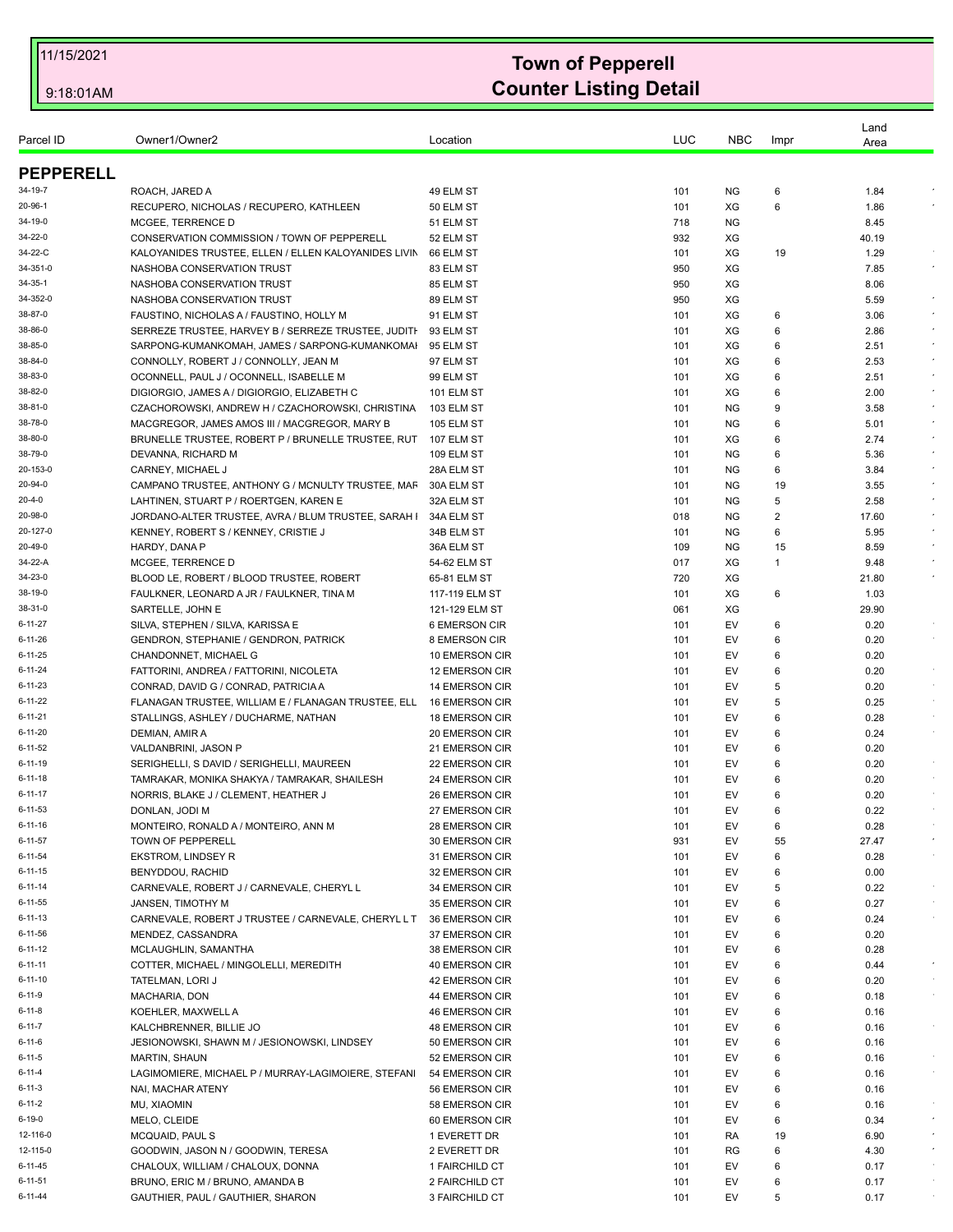| Parcel ID           | Owner1/Owner2                                                                               | Location                                       | LUC        | <b>NBC</b> | Impr     | Land         |            |
|---------------------|---------------------------------------------------------------------------------------------|------------------------------------------------|------------|------------|----------|--------------|------------|
|                     |                                                                                             |                                                |            |            |          | Area         |            |
| <b>PEPPERELL</b>    |                                                                                             |                                                |            |            |          |              |            |
| $6 - 11 - 50$       | SILVA, MARIA M / SILVA, WALTER B                                                            | 4 FAIRCHILD CT                                 | 101        | EV         | 6        | 0.16         |            |
| 6-11-43             | CHAPPELL, BRENDAN C / CHAPPELL, DAWN M                                                      | 5 FAIRCHILD CT                                 | 101        | EV         | 5        | 0.17         |            |
| $6 - 11 - 49$       | FONKOU, PATRICE TEDA / MBATCHOU, BERENGERE NANA                                             | 6 FAIRCHILD CT                                 | 101        | EV         | 6        | 0.17         |            |
| 6-11-42             | COBLEIGH, RYAN A                                                                            | 7 FAIRCHILD CT                                 | 101        | EV         | 5        | 0.17         |            |
| 6-11-48             | DONNELLY, TIMOTHY M / DONNELLY, ELISABETH J                                                 | 8 FAIRCHILD CT                                 | 101        | EV         | 5        | 0.17         |            |
| $6 - 11 - 41$       | FERNSTEN-LYMAN TRUSTEE, CAROL A / FERNSTEN-LYMAN F                                          | 9 FAIRCHILD CT                                 | 101        | EV         | 6        | 0.17         |            |
| 6-11-47             | ABIZAID, MARGUERITE J                                                                       | 10 FAIRCHILD CT                                | 101        | EV         | 5        | 0.17         |            |
| 6-11-40             | PETIT-FRERE, RICHARD / JEUNE, JACQUELINE                                                    | 11 FAIRCHILD CT                                | 101        | EV         | 6        | 0.17         |            |
| 6-11-46             | GATZOGIANNIS, JOHN-ELIAS T                                                                  | <b>12 FAIRCHILD CT</b>                         | 101        | EV         | 6        | 0.17         |            |
| 4-20-1              | CRYAN, ISAAC J / CRYAN, LAURA A                                                             | 3 FARRAR ST                                    | 016        | RG         | 6        | 12.43        | $\epsilon$ |
| 4-20-2              | CRYAN, JOHN M / CRYAN, MARIA A                                                              | 9 FARRAR ST                                    | 601        | RG         |          | 27.82        | $\cdot$    |
| 18-45-0             | HAGERTY, TIMOTHY J / HAGERTY, KATHRYN L                                                     | 1 FIELDSTONE LN                                | 101        | RG         | 18       | 1.93         |            |
| 18-43-0             | DAGOSTINO, CHRISTOPHER H                                                                    | 2 FIELDSTONE LN                                | 101        | <b>RG</b>  | 9        | 1.84         |            |
| 18-44-0             | HAGERTY, TIMOTHY J / HAGERTY, KATHRYN L                                                     | 3 FIELDSTONE LN                                | 131        | RG         |          | 4.03         | $\epsilon$ |
| 18-46-0             | SORRENTINO, MATTHEW JOSEPH / SORRENTINO, KIMBERLY 4 FIELDSTONE LN                           |                                                | 101        | RA         | 6        | 2.20         |            |
| 18-47-0             | ROTONDI, GREGORY S / ROTONDI, TINA M                                                        | 5 FIELDSTONE LN                                | 101        | RA         | 6        | 3.83         | $\epsilon$ |
| 29-111-0            | RHODES, GINA LYNN                                                                           | 1 FIRST AVE                                    | 104        | NA.        | 5        | 0.34         | $\sim$     |
| 29-96-0             | LEVESQUE, MICHAEL R / LEVESQUE, LORI L                                                      | 2 FIRST AVE                                    | 101        | NA.        | 5        | 0.34         |            |
| 29-110-0<br>29-97-0 | COOPER, DAVID                                                                               | 3 FIRST AVE                                    | 101        | NA.        | 5        | 0.34         | $\epsilon$ |
| 29-109-0            | HAMILTON, JAMES K / HAMILTON, CATHY J<br>DIDONATO TRUSTEE, ROBERT J / DIDONATO FAMILY TRUST | 4 FIRST AVE<br>5 FIRST AVE                     | 101<br>101 | NA.<br>NA. | 5<br>5   | 0.34<br>0.34 | $\epsilon$ |
| 29-98-0             | HOWARTH TRUSTEE, DOUGLAS / FIRST AVENUE REALTY TRU                                          | 6 FIRST AVE                                    | 101        | NA.        | 19       | 0.34         |            |
| 29-108-0            | VAN VEEN, JAMES C / SWANSON, CRYSTAL A                                                      | 7 FIRST AVE                                    | 101        | NA.        | 19       | 0.34         |            |
| 29-99-0             | <b>MARTIN, ROBERT S</b>                                                                     | 8 FIRST AVE                                    | 101        | NA.        | 19       | 0.34         | $\sim$     |
| 29-107-0            | TUMBOH, EMMA M                                                                              | 9 FIRST AVE                                    | 101        | NA.        | 19       | 0.34         |            |
| 29-100-0            | MAKEVICH, WALTER F / MONTBLEAU, SUSAN M                                                     | 10 FIRST AVE                                   | 101        | NA.        | 19       | 0.34         |            |
| 29-106-0            | MESSICK, EDWARD M / MESSICK, KIM M                                                          | 11 FIRST AVE                                   | 101        | NA.        | 18       | 0.34         |            |
| 29-101-0            | CATALDO, ELIZABETH E / ERICSON TRUSTEE, DANIEL W                                            | 12 FIRST AVE                                   | 101        | NA.        | 19       | 0.34         | $\epsilon$ |
| 29-105-0            | BOLAND, DAVID P / BOLAND, NANCY A                                                           | 13 FIRST AVE                                   | 101        | NA.        | 18       | 0.34         |            |
| 29-102-0            | SPOTH, ADELE B                                                                              | 14 FIRST AVE                                   | 101        | NA.        | 19       | 0.34         |            |
| 29-104-0            | BRUNER, JOHN C                                                                              | 15 FIRST AVE                                   | 101        | NA.        | 18       | 0.34         |            |
| 29-103-0            | <b>FAULCON, ROBERT J</b>                                                                    | 16 FIRST AVE                                   | 101        | NA.        | 19       | 0.34         |            |
| 23-209-0            | PEPPERELL HOUSING AUTHORITY                                                                 | 4 FOSTER ST                                    | 970        | AA         | 83       | 2.88         | 1,4        |
| 23-210-0            | KLOPPENBURG, JOHN H TRUSTEE / KLOPPENBURG, JEAN M                                           | 6 FOSTER ST                                    | 340        | CF         | 71       | 0.07         |            |
| 24-18-0             | GOULDING, GREGORY                                                                           | 7 FOSTER ST                                    | 101        | EF         | 15       | 0.13         |            |
| 24-19-0             | REILLY TRUSTEE, DEBRA M / THE REILLY FAMILY TRUST                                           | 9 FOSTER ST                                    | 104        | EF         | 12       | 0.20         |            |
| 23-211-0            | BERTOLI, HENRIQUE / BERTOLI, LIDIANE SOLEVITZ                                               | 10 FOSTER ST                                   | 101        | EF         | 15       | 0.10         |            |
| 24-20-0             | OLIVERO, JOSE LUIS                                                                          | 12 FOSTER ST                                   | 104        | EF         | 12       | 0.15         |            |
| 24-21-0             | FRYE, DAVID W / FRYE, COURTNEY E                                                            | 14 FOSTER ST                                   | 101        | EF         | 15       | 0.23         |            |
| 20-154-0            | SMITH, CHARLES L / GAUDET-SMITH, MICHELE M                                                  | 2 FOX LN                                       | 101        | NA         | 6        | 1.93         |            |
| 20-160-0            | FOLEY, MARIMAGARET S                                                                        | 3 FOX LN                                       | 101        | NA         | 6        | 2.51         |            |
| 20-155-0            | DUHART, DAVID A / DUHART, MELODY                                                            | 4 FOX LN                                       | 013        | <b>NA</b>  | 6        | 4.42         |            |
| 20-159-0            | KUO, ELAINE I                                                                               | 5 FOX LN                                       | 101        | NA.        | 5        | 4.97         |            |
| 23-62-0             | THEMELIS TRUSTEE, STEPHEN C / THEMELIS TRUSTEE, JO\ 1 FRANKLIN ST                           |                                                | 104        | XA         | 12       | 0.18         |            |
| 23-61-0             | MESSLER, MEAGHAN E                                                                          | <b>3 FRANKLIN ST</b>                           | 104        | EA         | 12       | 0.08         |            |
| 23-55-0             | THEMELIS TRUSTEE, STEPHEN C / THEMELIS TRUSTEE, JOY                                         | 4 FRANKLIN ST                                  | 101        | EA         | 15       | 0.23         |            |
| 23-60-0             | LAKUS, GINA L / LAKUS, RANIER J                                                             | 5 FRANKLIN ST                                  | 101        | EA         | 15       | 0.09         |            |
| 23-54-0             | ST HILAIRE, MAX A / ST HILAIRE, VICTORIA J                                                  | <b>6 FRANKLIN ST</b>                           | 101        | EA         | 15       | 0.15         |            |
| 23-59-0             | ABREU, THOMAS A / ABREU, JEANNINE M                                                         | 7 FRANKLIN ST                                  | 101        | EA         | 15       | 0.09         |            |
| 23-53-0             | GAFFEY, PHILIP / STOKES, TAMMY                                                              | 8 FRANKLIN ST                                  | 101        | EA         | 15       | 0.28         |            |
| 23-58-0             | BLACK, BARRY H / BLACK, LYNN B                                                              | 9 FRANKLIN ST                                  | 101        | EA         | 15       | 0.15         |            |
| 23-52-0<br>23-57-0  | PHELPS TRUSTEE, CYNTHIA A / LAMY TRUSTEE, BRIAN R                                           | 10 FRANKLIN ST                                 | 101        | EA         | 15       | 0.12         |            |
| 23-51-0             | LEFEBRE, ALLAN J / LEFEBRE, BEVERLY E                                                       | 11 FRANKLIN ST                                 | 101        | EA         | 15       | 0.21         |            |
| 23-30-0             | BLOOMENTHAL, SANDRA<br>THIELBAR, CHRISTOPHER D / THIELBAR, SHANNON T                        | <b>12 FRANKLIN ST</b><br><b>13 FRANKLIN ST</b> | 101<br>101 | EA<br>EA   | 15<br>15 | 0.16<br>0.42 |            |
| 36-44-0             | FAULDS, JESSICA                                                                             | 3 FRIENDS WAY                                  | 101        | <b>NG</b>  | 6        | 2.70         | $\bullet$  |
| 36-15-0             | DEPARTMENT OF FISH AND GAME / COMMONWEALTH OF MA                                            | 4 FRIENDS WAY                                  | 921        | XA         |          | 30.08        |            |
| 36-45-0             | ROPER, LINDSAY A                                                                            | 5 FRIENDS WAY                                  | 101        | ΝG         | 5        | 3.92         |            |
| 36-46-0             | HODGE, HAROLD BRADLEY III / HODGE, KERRY D                                                  | 7 FRIENDS WAY                                  | 101        | ΝG         | 5        | 3.96         |            |
| 36-47-0             | SILVIA, DEREK / SILVIA, ASHLEY                                                              | 9 FRIENDS WAY                                  | 101        | ΝG         | 6        | 4.36         |            |
| 4-27-0              | WOOD, CHRISTOPHER / WOOD, LISA M                                                            | 10 GOSSELIN DR                                 | 101        | NA.        | 6        | 0.37         |            |
| 9-95-0              | FREEHART, ROBERT E                                                                          | 11 GOSSELIN DR                                 | 101        | NA.        | 5        | 0.38         |            |
| 4-28-0              | WRIGHT, NICHOLAS W / WRIGHT, ERIKA L                                                        | 12 GOSSELIN DR                                 | 101        | NA.        | 6        | 0.39         |            |
| 22-47-0             | ANDREWS, PETER R / ANDREWS, LAURIE P                                                        | 5 GROTON ST                                    | 105        | ХA         | 12       | 1.00         |            |
| 22-48-A             | PAVLOVICH, RODNEY M / PAVLOVICH, DENISE A                                                   | 7 GROTON ST                                    | 101        | XA         | 6        | 0.94         |            |
| 22-49-0             | MCGEENEY, MICHAEL                                                                           | 9 GROTON ST                                    | 104        | XA         | 12       | 0.61         |            |
|                     |                                                                                             |                                                |            |            |          |              |            |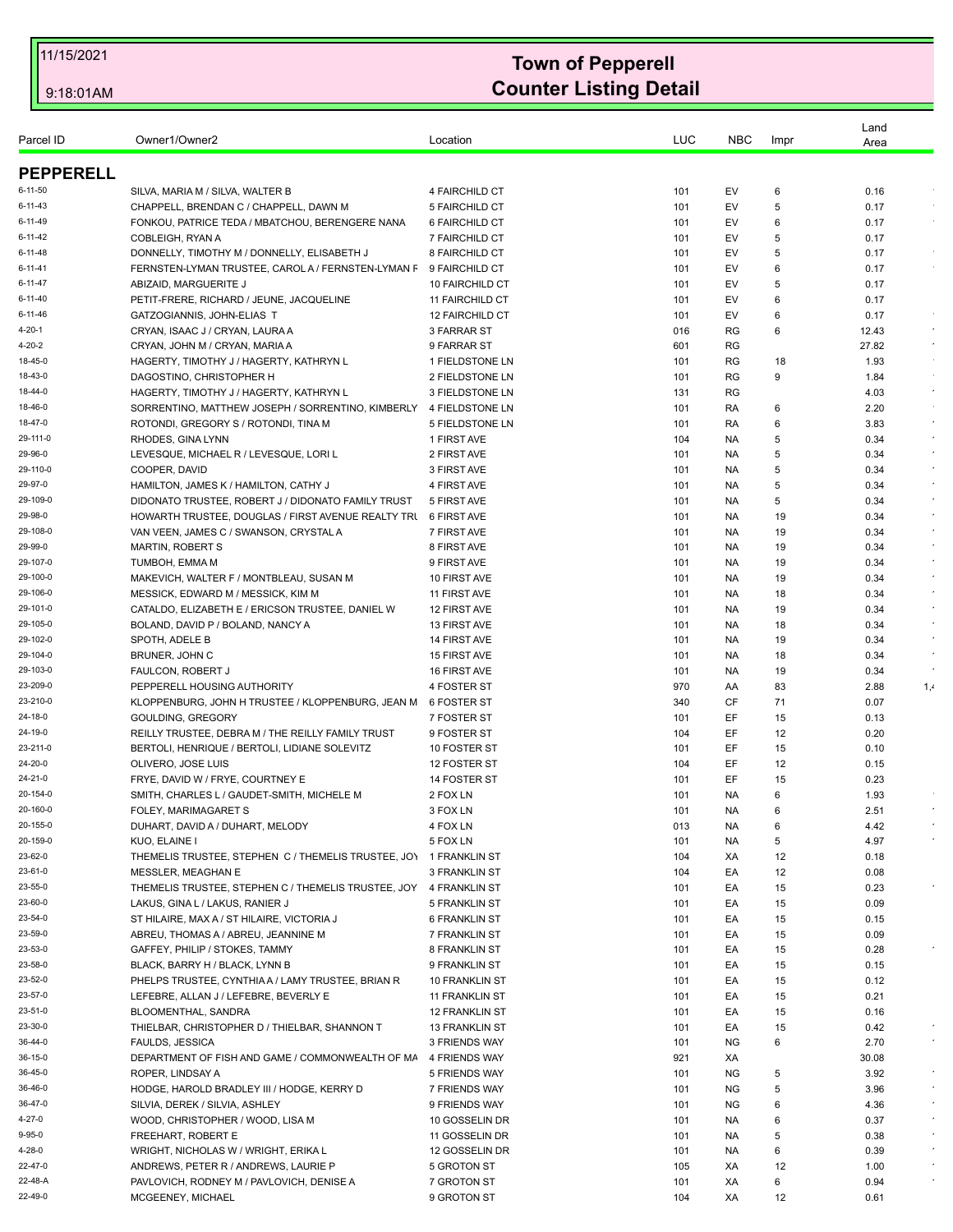| Parcel ID            | Owner1/Owner2                                                                   | Location                     | LUC        | <b>NBC</b> | Impr     | Land<br>Area |                      |
|----------------------|---------------------------------------------------------------------------------|------------------------------|------------|------------|----------|--------------|----------------------|
| <b>PEPPERELL</b>     |                                                                                 |                              |            |            |          |              |                      |
| 22-50-0              | BICKMORE TRUSTEE, WILLIAM L / BICKMORE TRUSTEE, DEB                             | 13 GROTON ST                 | 104        | XA         | 15       | 0.80         |                      |
| 25-31-0              | QUINTIN, PETER A / QUINTIN, NAN T                                               | 14 GROTON ST                 | 101        | XA         | 15       | 1.50         |                      |
| 22-51-0              | SAIA. DOMINIC L                                                                 | 15 GROTON ST                 | 101        | XA         | 15       | 0.20         |                      |
| 22-52-0              | KASEY, CRYSTAL / KASEY, JOEL                                                    | 17 GROTON ST                 | 101        | XA         | 15       | 0.63         |                      |
| 22-53-0              | FENNELL, WILLIAM P / FENNELL, CAROL                                             | 19 GROTON ST                 | 101        | XA         | 19       | 0.29         |                      |
| 25-44-0              | BOARD OF SELECTMAN / TOWN OF PEPPERELL                                          | 20 GROTON ST                 | 932        | IA         |          | 32.60        |                      |
| 25-45-0              | <b>WILLETS, NANDEE A</b>                                                        | 22 GROTON ST                 | 101        | XA         | 15       | 1.38         |                      |
| 26-29-0              | STURTEVANT, WENDY M                                                             | 26 GROTON ST                 | 101        | XF         | 15       | 0.35         |                      |
| 25-47-0              | BLOOD, WILLIAM N III                                                            | 29 GROTON ST                 | 101        | XA         | 4        | 0.08         |                      |
| 25-46-0              | TAX TITLE / TOWN OF PEPPERELL                                                   | 31 GROTON ST                 | 936        | XA         |          | 0.09         |                      |
| 26-27-0              | PIANTAGGINI, DANIEL R / PIANTAGGINI, KATHY A                                    | 32 GROTON ST                 | 101        | XF         | 15       | 0.41         |                      |
| 26-31-0              | PEPPERELL HYDRO COMPANY LLC / C/O EAGLE CREEK REN                               | 35 GROTON ST                 | 450        | CG         | 34       | 3.20         | ÷                    |
| 26-26-0              | GREENGO TRUSTEE, ROGER / GREENGO FAMILY REVOCABL                                | 36 GROTON ST                 | 101        | XF         | 15       | 0.23         |                      |
| 26-2-0               | MASSACHUSETTS ELECTRIC CO / C/O PROPERTY TAX DEPT.                              | 37 GROTON ST                 | 424        | CG         |          | 0.95         | $\ddot{\phantom{a}}$ |
| 26-30-0              | <b>RIVERVIEW CONDOS</b>                                                         | 41 GROTON ST                 | 996        | GS         |          | 1.40         |                      |
| 26-30-A              | REID, ANDREW R / MCINTYRE, KENZY A                                              | 41 GROTON ST, Unit 1         | 102        | GS         | 8        | 0.00         |                      |
| 26-30-J              | SMITH TRUSTEE, KRISTIN S / COYOTE REALTY TRUST                                  | 41 GROTON ST, Unit 10        | 102        | GS         | 8        | 0.00         |                      |
| 26-30-B              | DEVANNA, RICHARD                                                                | 41 GROTON ST. Unit 2         | 102        | GS         | 8        | 0.00         |                      |
| 26-30-C              | TESSIER, WILLIAM J                                                              | 41 GROTON ST, Unit 3         | 102        | GS         | 8        | 0.00         |                      |
| 26-30-D              | <b>BALESTRIERI, KATHRYN M</b>                                                   | 41 GROTON ST, Unit 4         | 102        | GS         | 8        | 0.00         |                      |
| 26-30-E              | SMITH TRUSTEE, KRISTIN S / BLACK BEAR REALTY TRUST                              | 41 GROTON ST, Unit 5         | 102        | GS         | 8        | 0.00         |                      |
| 26-30-F              | <b>CLARK, GEORGE E</b>                                                          | 41 GROTON ST, Unit 6         | 102        | GS         | 8        | 0.00         |                      |
| 26-30-G              | CICCOTELLI, JOHN / SMITH, KRISTIN                                               | 41 GROTON ST, Unit 7         | 102        | GS         | 8        | 0.00         |                      |
| 26-30-H              | KCF MASSACHUSETTS PROPERTIES LLC                                                | 41 GROTON ST, Unit 8         | 102        | GS         | 8        | 0.00         |                      |
| 26-30-l              | CLARK, KATHLEEN LORDEN                                                          | 41 GROTON ST, Unit 9         | 102        | GS         | 8        | 0.00         |                      |
| 26-24-0              | RAMM REAL ESTATE INVESTMENT LLC                                                 | 42 GROTON ST                 | 111        | XA         | 96       | 0.16         |                      |
| 26-55-0              | SIEGEL, DAVID B                                                                 | 45 GROTON ST                 | 101        | XF         | 15       | 0.32         |                      |
| 26-54-0              | RAMM REAL ESTATE INVESTMENT LLC                                                 | 47 GROTON ST                 | 131        | XA         |          | 0.16         |                      |
| 26-74-0              | KIRK TRUSTEE, JOSHUA / J W REALTY TRUST                                         | 52 GROTON ST                 | 332        | CG         | 75       | 0.13         |                      |
| 26-208-0             | DEPARTMENT OF ENVIRONMENTAL MANAGEMENT / COMMO                                  | 54 GROTON ST                 | 910        | <b>XAS</b> |          | 2.20         |                      |
| 26-209-0             | <b>TOWN OF PEPPERELL</b>                                                        | 56 GROTON ST                 | 930        | CG         |          | 0.26         |                      |
| $27-1-0$             | DEPARTMENT OF ENVIRONMENTAL MANAGEMENT / COMMO                                  | 57 GROTON ST                 | 910        | <b>XAS</b> |          | 7.90         |                      |
| 26-71-0              | <b>RAIL TRAIL CROSSING LLC</b>                                                  | 59 GROTON ST                 | 337        | CG         |          | 0.10         |                      |
| 22-46-0              | DIVISION OF FISHERIES & WILDLIFE / COMMONWEALTH OF N                            | 6-8 GROTON ST                | 911        | ХA         |          | 1.00         |                      |
| 26-170-0             | ACV SKYLINE RAD08 / C/O WALGREEN CO                                             | 60 GROTON ST                 | 322        | CG         | 78       | 1.17         | ÷                    |
| 26-107-0             | LORDEN TRUSTEE, DAVID C / LORDEN III TRUSTEE, CHARLE:                           | 63 GROTON ST                 | 013        | CA         | 12       | 0.25         |                      |
| 26-172-0             | CLARK WILLIAM R TRUSTEE, WILLIAM R CLARK INVEST TR / (                          | 64 GROTON ST                 | 104        | ХA         | 12       | 0.58         |                      |
| 26-108-0             | RYAN DEVELOPMENT LLC                                                            | 65 GROTON ST                 | 341        | CG         | 45       | 0.39         |                      |
| 26-201-0             | GOYETTE, DONALD J                                                               | 66 GROTON ST                 | 101        | XA         | 5        | 0.55         |                      |
| 26-109-0<br>26-202-0 | RYAN DEVELOPMENT LLC                                                            | 67 GROTON ST                 | 335<br>970 | CG<br>XA   | 25<br>12 | 0.55         |                      |
| 26-114-0             | GROTON STREET SCHOOL / PEPPERELL HOUSING AUTHORI                                | 68 GROTON ST<br>69 GROTON ST | 104        | XA         |          | 0.71<br>0.50 |                      |
| 26-203-0             | BLOOD, RAY L / BLOOD, FAY I<br>PARKER TRUSTEE, JOHN S / PARKER TRUSTEE, DONNA M | 70 GROTON ST                 | 101        | XA         | 12       | 0.88         |                      |
| 26-113-0             | BLOOD, RAY L / BLOOD, FAY I                                                     | 71 GROTON ST                 | 101        | ХA         | 15<br>6  | 0.46         |                      |
| 26-205-0             | GIBBS, CHARLES W                                                                | 72 GROTON ST                 | 101        | XA         | 15       | 2.91         | $\sim$               |
| 26-111-0             | ERAZO, JASMINE / RAZZA, CHRISTOPHER M                                           | 73 GROTON ST                 | 101        | ХA         | 15       | 1.00         |                      |
| 26-204-0             | KING, HAROLD J / KING, RITA J                                                   | 74 GROTON ST                 | 101        | ХA         | 15       | 0.32         |                      |
| 27-5-0               | GORDON LE, JUNE S / GORDON, KIMBERLY H                                          | 75 GROTON ST                 | 013        | XA         | 12       | 1.10         |                      |
| 27-11-0              | FLAMINIO, MARION / BOKLAGA, KRISTI                                              | 77 GROTON ST                 | 101        | ХA         | 15       | 0.79         |                      |
| 27-15-0              | DESLAURIERS, RAYMOND / DESLAURIERS, KATHERINE                                   | 78 GROTON ST                 | 101        | ХA         | 15       | 0.98         |                      |
| 27-13-0              | MURPHY TRUSTEE, THOMAS P / MURPHY TRUSTEE, MARTH/                               | 79 GROTON ST                 | 104        | XA         | 12       | 0.76         |                      |
| 27-16-0              | STRZEPEK, BARBARA M / STRZEPEK, STANLEY J                                       | 80 GROTON ST                 | 101        | ХA         | 15       | 0.35         |                      |
| 27-25-0              | MURPHY TRUSTEE, THOMAS P / MURPHY TRUSTEE, MARTH                                | 81 GROTON ST                 | 101        | XA         | 15       | 0.45         |                      |
| 27-34-0              | LORIMER, JUDITH M                                                               | 83 GROTON ST                 | 101        | XA         | 15       | 0.50         |                      |
| 27-41-0              | MORIN, PAUL W / BAILEY, ERIC                                                    | 85 GROTON ST                 | 104        | ХA         | 12       | 3.40         |                      |
| 27-35-0              | <b>BLOOD, TIMOTHY</b>                                                           | 86 GROTON ST                 | 101        | XA         | 15       | 0.50         |                      |
| 27-36-0              | HALL, LAWRENCE J / HALL, DANIELLE T                                             | 88 GROTON ST                 | 101        | XA         | 15       | 0.61         |                      |
| 27-45-0              | CICCONE, ELDRIDGE J JR / HORTON, KELLEY ANN                                     | 89 GROTON ST                 | 101        | XA         | 15       | 1.95         |                      |
| 27-40-0              | BODEN FREDERICK, LINDA ALLEN BODEN / ALLEN JOHN JOS                             | 90 GROTON ST                 | 996        | GR         |          | 0.89         |                      |
| 27-40-1              | <b>MARCH, GARRET BRICE</b>                                                      | 90 GROTON ST, Unit 1         | 102        | GR         | 8        | 0.00         |                      |
| 27-40-2              | BODEN, FREDERICK / ALLEN BODEN, LINDA                                           | 90 GROTON ST, Unit 2         | 102        | GR         | 8        | 0.00         |                      |
| 27-45-2              | HOWLEY, RICHARD P                                                               | 91 GROTON ST                 | 101        | XA         | 19       | 2.38         |                      |
| 27-46-0              | <b>JUSTASON, JASON</b>                                                          | 92 GROTON ST                 | 104        | ХA         | 12       | 2.00         |                      |
| 27-49-0              | SALEMI, KAREN                                                                   | 93 GROTON ST                 | 101        | ХA         | 6        | 4.85         |                      |
| 27-47-0              | <b>KCTHREE LLC</b>                                                              | 94 GROTON ST                 | 104        | XA         | 12       | 0.88         |                      |
| 27-48-0              | ARCHER, MIRANDA L / WHITNEY, HAMILTON E IV                                      | 96 GROTON ST                 | 101        | XA         | 15       | 1.80         |                      |
|                      |                                                                                 |                              |            |            |          |              |                      |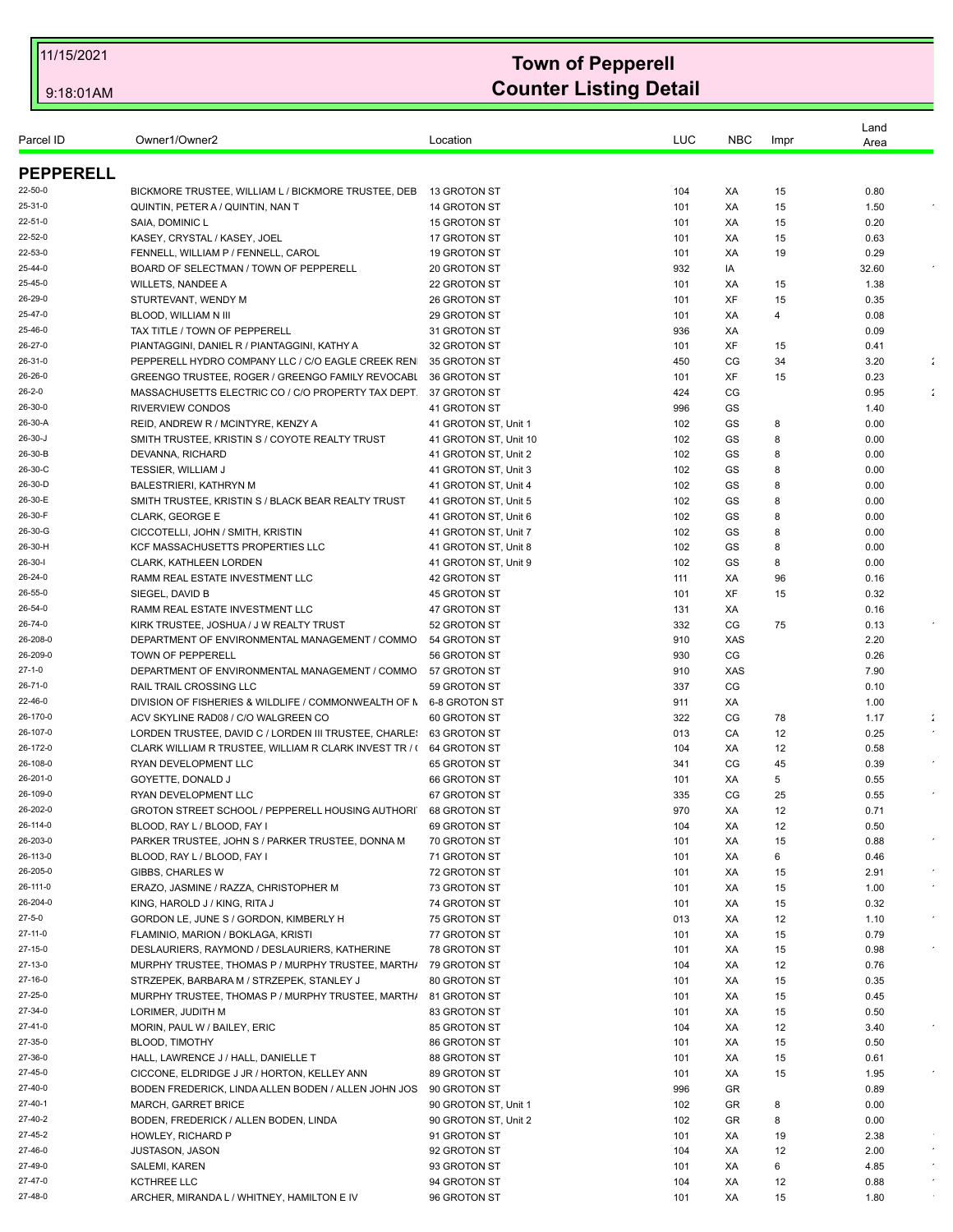|                     |                                                                         |                                      |            |            |         | Land          |                      |
|---------------------|-------------------------------------------------------------------------|--------------------------------------|------------|------------|---------|---------------|----------------------|
| Parcel ID           | Owner1/Owner2                                                           | Location                             | LUC        | <b>NBC</b> | Impr    | Area          |                      |
| <b>PEPPERELL</b>    |                                                                         |                                      |            |            |         |               |                      |
|                     |                                                                         |                                      |            |            |         |               |                      |
| 27-55-0             | EKC REAL ESTATE LLC / CHAPLIN, KENNETH R                                | 97 GROTON ST                         | 112        | AA         | 83      | 1.84          | $\ddot{\phantom{a}}$ |
| 27-564-0<br>27-56-0 | DEANGELIS, ADAM J / DEANGELIS, SARAH<br>POWERS, TIMOTHY / POWERS, EMILY | 98 GROTON ST<br>99 GROTON ST         | 101<br>101 | XG<br>XG   | 6<br>9  | 2.92<br>0.94  | $\bullet$            |
| 27-561-0            | DUMONT, JAMES M / DUMONT, CHERYL A                                      | 100 GROTON ST                        | 130        | XG         |         | 0.94          |                      |
| 27-57-0             | PRIDDLE, DAVID T / PRIDDLE, CAROLE A                                    | 101 GROTON ST                        |            | XG         |         |               |                      |
| 27-567-0            | POZERSKI, STANLEY W / POZERSKI, LYNDA J                                 | 102 GROTON ST                        | 101<br>101 | XG         | 6<br>19 | 1.84<br>11.71 | $\bullet$            |
| 35-33-0             | FARMER, BRENDA M                                                        | 103 GROTON ST                        | 101        | XG         | 6       | 2.38          |                      |
| 27-562-0            | DUMONT, JAMES M                                                         | 104 GROTON ST                        | 101        | XG         | 5       | 0.95          | $\sim$               |
| 35-34-0             | PINERO, NATISHA / PINERO, EMANUEL                                       | 105 GROTON ST                        | 101        | XG         | 6       | 2.21          | $\bullet$            |
| 27-565-0            | SHEHATA, BESHOY A / FALTAS, AZIZ FALTAOUS                               | 106 GROTON ST                        | 101        | XG         | 6       | 2.98          |                      |
| 35-35-0             | BASILE, MICHAEL / BASILE, AJIA                                          | 107 GROTON ST                        | 101        | XG         | 6       | 2.07          | $\epsilon$           |
| 27-563-0            | PACHECO, DEBORAH A                                                      | 108 GROTON ST                        | 101        | XG         | 18      | 0.93          | $\epsilon$           |
| 35-36-0             | D'ANGELO, LINDA A                                                       | 109 GROTON ST                        | 101        | XG         | 9       | 2.03          |                      |
| 27-566-0            | <b>RESSE, MICHAEL T</b>                                                 | 110 GROTON ST                        | 101        | XG         | 6       | 2.98          |                      |
| 35-801-0            | HARRINGTON, TIMOTHY / HARRINGTON, JOANNA                                | 112 GROTON ST                        | 101        | XG         | 6       | 2.14          | $\epsilon$           |
| 35-32-0             | QUIRBACH, CHANELLE / QUIRBACH, DANIEL                                   | 114 GROTON ST                        | 101        | XG         | 6       | 3.09          |                      |
| 35-802-0            | <b>BARTHOLD, CYNTHIA</b>                                                | 116 GROTON ST                        | 101        | XG         | 6       | 2.04          |                      |
| 35-8-0              | VIEIRA, PAUL D / VIEIRA, SHARON A                                       | 118 GROTON ST                        | 101        | XG         | 5       | 10.96         |                      |
| 35-803-0            | STAMAS, LOUIS H                                                         | 120 GROTON ST                        | 101        | XG         | 6       | 2.26          |                      |
| 35-804-0            | KING, CHRISTOPHER T / MARA KING, KATHLEEN E                             | 122 GROTON ST                        | 101        | XG         | 5       | 2.16          |                      |
| 35-805-0            | HEWITT, RICHARD M / HEWITT, DIANE                                       | 124 GROTON ST                        | 132        | XG         |         | 8.60          |                      |
| 35-6-0              | ROSS, CHRISTINE M / MILLER, NICHOLAS T                                  | 126 GROTON ST                        | 132        | XG         |         | 1.40          |                      |
| 25-44-1             | DEPARTMENT OF FISH AND GAME / COMMONWEALTH OF MA                        | 20A GROTON ST                        | 930        | IA         |         | 21.30         |                      |
| 26-212-0            | CIVIL DEFENSE BUILDING / TOWN OF PEPPERELL                              | 56A GROTON ST                        | 931        | CG         | 59      | 0.02          |                      |
| 26-99-0             | BUCKLEY, COURTNEY E / BUCKLEY, ALFRED T JR                              | 65A GROTON ST                        | 101        | XA         | 19      | 0.44          |                      |
| 27-45-3             | LARAMEE, BENJAMIN E / LARAMEE, JOAN L                                   | 91A GROTON ST                        | 101        | XA         | 19      | 2.92          |                      |
| 27-50-0             | RUSSELL, STEPHEN J / MOODY, LINDA A                                     | 93A GROTON ST                        | 018        | XA         | 9       | 14.40         |                      |
| 27-53-0             | PATT, STEPHEN W / PATT, LAURA J                                         | 97A GROTON ST                        | 101        | XA         | 15      | 1.70          |                      |
| 35-3-0              | ENGLISH, GARY / ENGLISH, KIM                                            | 97B GROTON ST                        | 132        | XG         |         | 12.00         |                      |
| 27-52-0             | EKC REAL ESTATE LLC                                                     | 97C GROTON ST                        | 132        | <b>RG</b>  |         | 0.41          |                      |
| 27-54-0             | MCDUFFEE TRUSTEE, DUANE P / C/O KATHLEEN MCGUIRE                        | 99A GROTON ST                        | 132        | XG         |         | 0.20          |                      |
| 35-5-0              | CONSERVATION COMMISSION / TOWN OF PEPPERELL                             | 115A GROTON ST                       | 932        | XG         |         | 18.00         |                      |
| 35-4-0              | CONSERVATION COMMISSION / TOWN OF PEPPERELL                             | 115B GROTON ST                       | 932        | XG         |         | 12.90         |                      |
| 35-2-0              | DEPARTMENT OF ENVIRONMENTAL MANAGEMENT / COMMO                          | 115C GROTON ST                       | 910        | МA         |         | 0.53          |                      |
| 25-32-0             | MACLELLAN TRUSTEE, SARAH / BERUBE TRUSTEE, MARGAF                       | 16-18 GROTON ST                      | 340        | CG         | 71      | 1.58          |                      |
| 26-28-0             | DESROSIERS, JOSHUA P                                                    | 28-30 GROTON ST                      | 104        | XF         | 12      | 0.16          |                      |
| 26-25-0             | PATENAUDE, ALBERT W                                                     | 38-40 GROTON ST                      | 105        | XF         | 12      | 0.37          |                      |
| 26-53-0<br>27-24-0  | EURIQUES ROBERTO, GRACY KELLY                                           | 49-53 GROTON ST                      | 111        | XA         | 96      | 0.26          |                      |
| 35-7-0              | LONG, SUZANNE L<br>DEE, JAMES M                                         | 82-84 GROTON ST<br>111-115 GROTON ST | 104        | XA<br>XG   | 12<br>5 | 0.56          |                      |
| 25-54-0             | DIVISION OF FISHERIES & WILDLIFE / COMMONWEALTH OF N 20-1/2 GROTON ST   |                                      | 101<br>911 | XA         |         | 3.50<br>7.66  |                      |
| 26-111-B            | <b>BARNABY, KATIE L</b>                                                 | 73-1/2 GROTON ST                     | 104        | ХA         | 18      | 0.93          |                      |
| 15-22-0             | HOMESTEAD REAL PROPERTIES INC                                           | 1 HADLEY RD                          | 132        | HE         |         | 0.24          |                      |
| 15-57-0             | DAVID TRUSTEE, JOHN G / DAVID TRUSTEE, CHARLOTTE A                      | 2 HADLEY RD                          | 101        | HE         | 5       | 2.24          | $\bullet$            |
| 15-129-0            | DESIDERIO, JAMES / DESIDERIO, LORELLA C                                 | 3 HADLEY RD                          | 101        | HE         | 6       | 1.86          |                      |
| 15-128-0            | ARON TRUSTEE, JOHN D / FOUR HADLEY ROAD REALTY TRU                      | 4 HADLEY RD                          | 130        | HE         |         | 1.99          | $\epsilon$           |
| 15-87-0             | MOORE, ROBERT / MOORE, TRACY REID                                       | 5 HADLEY RD                          | 101        | HE         | 5       | 1.84          | $\bullet$            |
| 15-110-0            | MCNAMARA, SHAUN G                                                       | 6 HADLEY RD                          | 101        | HE         | 6       | 1.84          |                      |
| 15-88-0             | PERKINS, MICHAEL T / MASON, LAUREN                                      | 7 HADLEY RD                          | 101        | HE         | 6       | 1.84          |                      |
| 15-111-0            | MARCOUX, TODD E / MARCOUX, ELLEN G                                      | 8 HADLEY RD                          | 101        | HE         | 6       | 1.84          | $\bullet$            |
| 15-89-0             | MATTUCHIO, CARMEN R JR / PIZZUTO, CHRISTINE L                           | 9 HADLEY RD                          | 101        | HE         | 6       | 1.84          |                      |
| 15-112-0            | FINLEY, DANIEL J / FINLEY, MEGAN H                                      | 10 HADLEY RD                         | 101        | HE         | 6       | 1.84          | $\epsilon$           |
| 15-90-0             | WRIGHT, KATRINA M                                                       | 11 HADLEY RD                         | 101        | HE         | 6       | 2.41          |                      |
| 15-113-0            | SOPER, ROBERT D / SOPER, MARGARET J                                     | 12 HADLEY RD                         | 101        | HE         | 6       | 1.85          |                      |
| 15-114-0            | TING, BRIAN L / TING, MEAGHAN R                                         | 14 HADLEY RD                         | 101        | HE         | 6       | 1.84          |                      |
| 15-127-0            | O'NEAL, JOANNE B                                                        | 16 HADLEY RD                         | 101        | HE         | 5       | 2.19          | $\epsilon$           |
| 15-93-0             | SANTIAGO, NATASHA J                                                     | 17 HADLEY RD                         | 101        | HE         | 6       | 2.61          |                      |
| 15-115-0            | DOLAN, RYAN / DOLAN, KAITLYN                                            | 18 HADLEY RD                         | 101        | HE         | 5       | 1.84          |                      |
| 15-94-0             | KOTELLY, JAMES A / KOTELLY, KRISTINE D                                  | 19 HADLEY RD                         | 101        | HE         | 6       | 1.84          |                      |
| 15-116-0            | KANEUNYENYE, LEZMATH MASIIWA                                            | 20 HADLEY RD                         | 101        | HE         | 6       | 1.84          |                      |
| 15-95-0             | O'BRIEN, BARRY W / O'BRIEN, CAROL A                                     | 21 HADLEY RD                         | 101        | HE         | 6       | 1.84          |                      |
| 15-117-0            | CHISHTI, KHALID A / CHISHTI, SHALANA                                    | 22 HADLEY RD                         | 101        | HE         | 6       | 1.84          |                      |
| 15-96-0             | ANDERSON, SCOTT W / ANDERSON, JOANNE C                                  | 23 HADLEY RD                         | 101        | HE         | 6       | 1.98          |                      |
| 15-118-0            | TETO, ROBERT E / TETO, MICHELLE L                                       | 24 HADLEY RD                         | 101        | HE         | 6       | 1.84          |                      |
| 15-97-0             | MASIELLO, GREGORY A / MASIELLO, JENNIFER S                              | 25 HADLEY RD                         | 101        | HE         | 5       | 1.97          |                      |
| 15-119-0            | BARLOW, JONATHAN TRUSTEE / THE JONATHAN BARLOW LI'                      | 26 HADLEY RD                         | 101        | HE         | 6       | 1.84          |                      |
|                     |                                                                         |                                      |            |            |         |               |                      |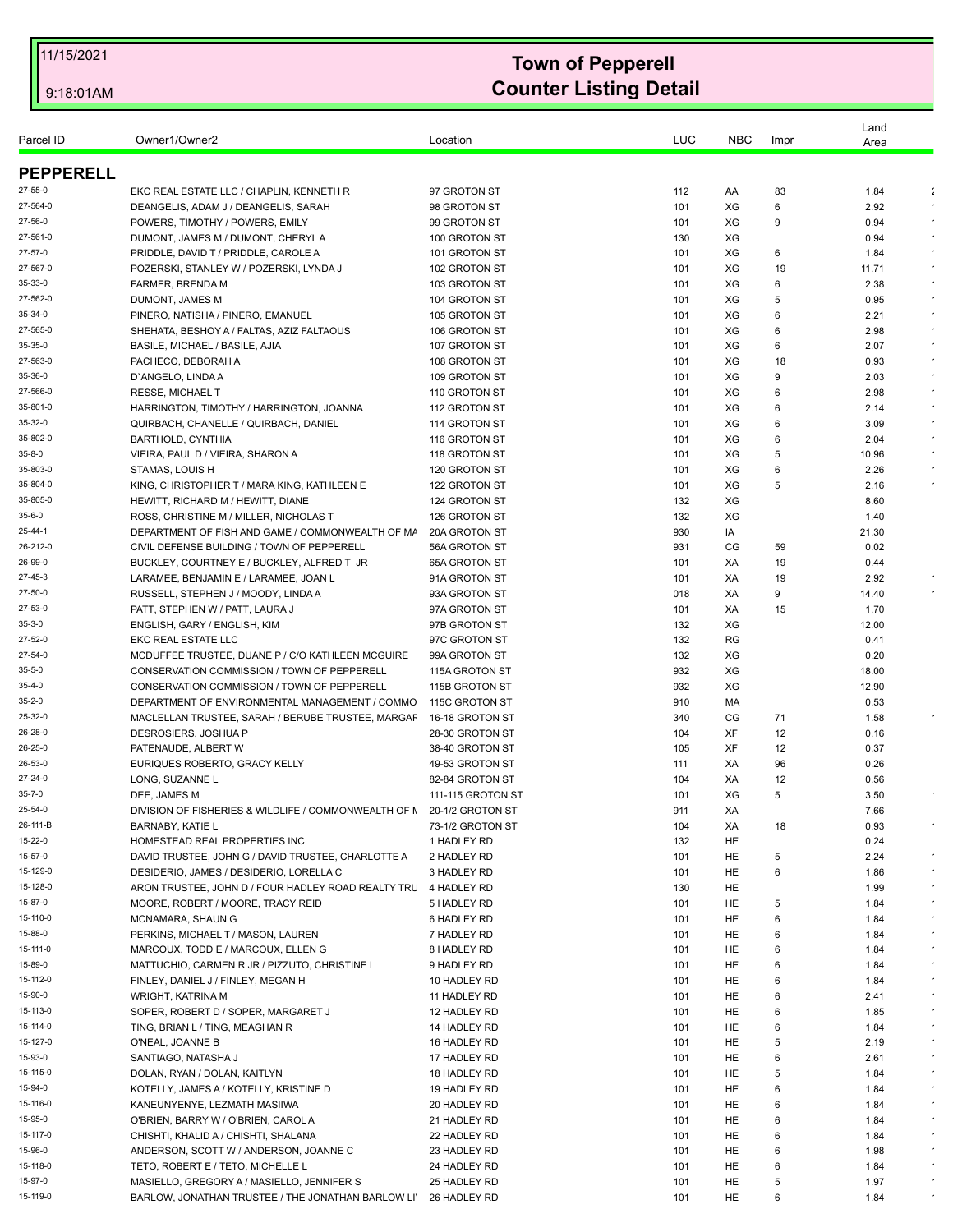| Parcel ID        | Owner1/Owner2                                                    | Location        | LUC | <b>NBC</b> | Impr        | Land<br>Area |            |
|------------------|------------------------------------------------------------------|-----------------|-----|------------|-------------|--------------|------------|
| <b>PEPPERELL</b> |                                                                  |                 |     |            |             |              |            |
| 15-98-0          | BEG, MIRZA A / BEG, ALIYA                                        | 27 HADLEY RD    | 101 | HE         | 6           | 1.84         |            |
| 15-120-0         | NAJJAR, JOSEPH N III / NAJJAR, CINDY A                           | 28 HADLEY RD    | 101 | HE         | 6           | 1.99         |            |
| 15-99-0          | TRIEBSCH, EDWARD J / TRIEBSCH, BLANCHE                           | 29 HADLEY RD    | 101 | HE         | 5           | 1.84         |            |
| 15-121-0         | BOEING, CHRISTOPHER S / BOEING, LYNNE M                          | 30 HADLEY RD    | 101 | HE         | 5           | 1.84         |            |
| 15-100-0         | MANUPELLI, LEONARD H / MANUPELLI, SUSAN M                        | 31 HADLEY RD    | 101 | HE         | 6           | 1.84         |            |
| 15-122-0         | D. SHAWN MCCANN TRUSTEE, D. SHAWN MCCANN INV TR / I              | 32 HADLEY RD    | 101 | HE         | 6           | 1.84         |            |
| 15-101-0         | LARKIN, WALTER J / LARKIN, CAROL A                               | 33 HADLEY RD    | 101 | HE         | 6           | 1.84         |            |
| 15-123-0         | DOEHRING, JOHN D JR / DOEHRING, MEGAN C                          | 34 HADLEY RD    | 101 | HE         | 6           | 1.84         |            |
| 15-102-0         | MCCARTHY, RAYMOND F / MCCARTHY, MICHELE                          | 35 HADLEY RD    | 101 | HE         | 6           | 1.88         |            |
| 15-124-0         | HOPKINS, COREY L / HOPKINS, JENNIFER L                           |                 |     |            |             |              |            |
| 15-103-0         |                                                                  | 36 HADLEY RD    | 101 | HE         | 6           | 1.84         |            |
|                  | MARSHALL, KENNETH W TRUSTEE / MARSHALL, SHARON L T               | 37 HADLEY RD    | 101 | HE         | 6           | 2.02         |            |
| 15-125-0         | ADAMS, DAVID J / ADAMS, SARAH L                                  | 38 HADLEY RD    | 101 | HE         | 6           | 1.84         |            |
| 15-104-0         | HOLM, ANTHONY P / HOLM, VANESSA J                                | 39 HADLEY RD    | 101 | HE         | 6           | 1.97         | $\epsilon$ |
| 15-126-0         | LEWIS, REGINALD / LEWIS, JOSEPHINE                               | 40 HADLEY RD    | 101 | HE         | 5           | 2.10         |            |
| 15-105-0         | ANDERSON, DANNY                                                  | 41 HADLEY RD    | 101 | HE         | 6           | 1.85         | $\epsilon$ |
| 15-12-0          | <b>JENNINGS, CHARLES A</b>                                       | 42 HADLEY RD    | 101 | HE         | 6           | 1.85         |            |
| 15-106-0         | HARRIS, KEITH F / HARRIS, KATHRYN                                | 43 HADLEY RD    | 101 | HE         | 6           | 1.89         |            |
| 15-140-0         | MCCAFFERY, SEAN E / MCCAFFERY, ELLEN N                           | 44 HADLEY RD    | 101 | HE         | 5           | 2.05         |            |
| 15-107-0         | MORRISSEY, WILLIAM E / MORRISSEY, STEPHANIE D                    | 45 HADLEY RD    | 101 | HE         | 5           | 1.85         | $\epsilon$ |
| 15-141-0         | HADDLETON TRUSTEE, DONNA E / HADDLETON FAMILY REA                | 46 HADLEY RD    | 101 | HE         | 5           | 1.85         |            |
| 15-108-0         | NICHOLS, JARED                                                   | 47 HADLEY RD    | 101 | HE         | 6           | 1.84         |            |
| 15-109-0         | DOYLE, TIMOTHY / DOYLE, CATHERINE                                | 49 HADLEY RD    | 101 | HE         | 6           | 1.85         | $\epsilon$ |
| 15-143-0         | SEBILIAN, PETER R / SEBILIAN, JILL A                             | 14A HADLEY RD   | 101 | HE         | 6           | 3.84         |            |
| 32-75-0          | HIGHLEY, ROGER SCOTT                                             | 28 HARBOR ST    | 101 | RA         | 6           | 3.04         |            |
| 32-67-0          | BRITTEN, FRANCIS D / BRITTEN, KAREN L                            | 38 HARBOR ST    | 101 | RA         | 6           | 3.96         |            |
| 32-43-0          | CONANT, GLENN D / CONANT, SHARON J                               | 4-8 HARBOR ST   | 101 | RA         | 6           | 3.07         |            |
| 32-68-0          | BENTO TRUSTEE, DIANNA L / DIANNA L BENTO REVOCABLE               | 40 HARBOR ST    | 101 | RA         | 5           | 1.86         |            |
| 32-69-0          | ANDREWS TRUSTEE, SUE E / WARREN TRUSTEE, REBECCA.                | 42 HARBOR ST    | 101 | RA         | 5           | 3.85         |            |
| 32-41-0          | COSTELLO, DAVID J                                                | 44 HARBOR ST    | 101 | RA         | $\mathbf 1$ | 1.84         |            |
| 32-70-0          | LAROCCA, PAUL J / CHUNG-WELCH, NANCY                             | 46 HARBOR ST    | 101 | RA         | 6           | 3.85         |            |
| 32-41-E          | KONG, SARADEE / SIMONEPHONE, TIPPASOHN AMY                       | 48 HARBOR ST    | 101 | RA         | 18          | 1.09         | $\star$    |
| 32-41-D          | MARCHILDON TRUSTEE, ROBERT D / KWONG TRUSTEE, EMN                | 50 HARBOR ST    | 101 | RA         | 5           | 1.48         |            |
| 32-41-C          | BRANN, SCOTT A / BRANN, ANNMARIE                                 | 52 HARBOR ST    | 101 | RA         | 19          | 1.19         |            |
| 32-41-B          | RUSSELL, EMILY / HARRINGTON, BRYAN                               | 54 HARBOR ST    | 101 | RA         | 18          | 1.00         |            |
| 32-40-0          | FALLON, DANIEL J / FALLON, SUSAN K                               | 56 HARBOR ST    | 104 | RA         | 6           | 1.20         |            |
| 32-16-A          | DIVOLL, BRUCE L / DIVOLL, BARBARA K                              | 65 HARBOR ST    | 101 | RA         | 18          | 2.60         |            |
| 32-8-2           |                                                                  |                 |     |            |             |              |            |
|                  | MCDEVITT, JAMES W / MCDEVITT, SUSAN L                            | 7-9 HARBOR ST   | 101 | RA         | 6           | 2.02         | $\sim$     |
| 32-33-0          | SCENNA TRUSTEE, NICOLE M / BEN THERE DUN THAT FARM:              | 72 HARBOR ST    | 101 | RA         | 5           | 5.90         |            |
| 32-33-C          | REL & JFL INVESTMENTS OF DOWNTOWN HOLLIS LLC                     | 74 HARBOR ST    | 104 | RA         | 14          | 0.92         |            |
| 32-33-B          | REL & JFL INVESTMENTS OF DOWNTOWN HOLLIS LLC                     | 76 HARBOR ST    | 104 | RA         | 14          | 0.90         |            |
| 32-33-A          | REL & JFL INVESTMENTS OF DOWNTOWN HOLLIS LLC                     | 78 HARBOR ST    | 104 | RA         | 14          | 0.90         |            |
| 32-17-0          | ARSENAULT TRUSTEE, KENNETH R / ARSENAULT TRUSTEE,                | 79 HARBOR ST    | 101 | RA         | 6           | 2.16         |            |
| 32-26-A          | GILLOGLY, ALBERT JR                                              | 80 HARBOR ST    | 101 | RA         | 18          | 2.28         |            |
| 32-98-0          | FAHERTY, CHRISTINA F / DOMINESKE, CONSTANCE L                    | 81 HARBOR ST    | 101 | RA         | 19          | 3.98         |            |
| 32-26-B          | STANTON TRUSTEE, GEORGE R / STANTON TRUSTEE, CLAUI               | 82 HARBOR ST    | 101 | RA         | 6           | 2.03         |            |
| 32-26-C          | BRZOZOSKI, PHILIP / BRZOZOSKI, LINDA                             | 84 HARBOR ST    | 101 | RA         | 6           | 2.10         |            |
| 32-19-A          | CONTINI, ARTHUR C / CONTINI, NANCY E                             | 85 HARBOR ST    | 101 | RA         | 18          | 1.94         |            |
| 32-26-D          | MELANSON, STEPHEN P / MELANSON, DIANE I                          | 86 HARBOR ST    | 101 | RA         | 18          | 2.10         | $\bullet$  |
| 32-19-B          | ASHCRAFT, THOMAS R / ASHCRAFT, VICTORIA K                        | 87 HARBOR ST    | 101 | RA         | 6           | 2.00         |            |
| 32-26-E          | LYONS, DAVID R / LYONS, MARIANNE C                               | 88 HARBOR ST    | 101 | RA         | 6           | 2.18         |            |
| 32-19-C          | SANNICANDRO, MICHAEL G / SANNICANDRO, BONNIE L                   | 89 HARBOR ST    | 101 | RA         | 6           | 1.79         | $\epsilon$ |
| 32-26-F          | NICOLET, JOSHUA / NICOLET, MARIA                                 | 90 HARBOR ST    | 101 | RA         | 18          | 2.08         |            |
| 32-19-D          | IGNAZI, MICHAEL / IGNAZI, MARIE                                  | 91 HARBOR ST    | 101 | RA         | 6           | 1.91         |            |
| 32-26-G          | SELWAY, CHRISTOPHER                                              | 92 HARBOR ST    | 101 | RA         | 98          | 0.85         |            |
| 32-19-E          | LOBUONO, JOSEPH G / LOBUONO, DIANE R                             | 93 HARBOR ST    | 101 | RA         | 18          | 1.47         |            |
| 32-19-F          | DOROSKI, PAUL                                                    | 95 HARBOR ST    | 101 | RA         | 18          | 1.44         |            |
| 32-19-G          | JENKINS, JEREMY P / JENKINS, CHRISTINE C                         | 97 HARBOR ST    | 101 | RA         | 6           | 1.67         | $\sim$     |
| 32-19-H          | TOPPI, RAYSA D / TOPPI, WILLIAM S                                | 99 HARBOR ST    | 101 | RA         | 6           | 1.66         |            |
| 32-19-l          | LEWIS, RICHARD A                                                 | 101 HARBOR ST   | 101 |            | 6           |              |            |
|                  |                                                                  |                 |     | RA         |             | 1.58         |            |
| 18-30-0          | TOLMAN CAROLYN M TRUSTEE, CAROLYN M TOLMAN REVOL                 | 17A HARBOR ST   | 601 | RA         |             | 20.70        |            |
| $32 - 7 - 0$     | KARPOWICZ TRUSTEE, ANNA / KARPOWIZC FAMILY TRUST                 | 33A HARBOR ST   | 132 | RA         |             | 20.80        |            |
| 32-71-0          | NASHOBA CONSERVATION TRUST                                       | 38A HARBOR ST   | 950 | RA         |             | 1.68         |            |
| 32-18-8          | TEMPLE, STEVEN / TEMPLE, DENISE                                  | 91A HARBOR ST   | 101 | RA         | 9           | 4.77         |            |
| 32-1-0           | MORELLO TRUSTEE, RICHARD F / BOYLE, RICHARD                      | 101A HARBOR ST  | 132 | RA         |             | 6.17         |            |
| 18-16-0          | TOLMAN, ROBERTA M / TOLMAN, CAROLYN M                            | 11-17 HARBOR ST | 601 | RA         |             | 34.51        |            |
| 32-42-0          | TOLMAN CAROLYN TRUSTEE, CAROLYN M TOLMAN REVOC 1 12-26 HARBOR ST |                 | 017 | RA         | 15          | 15.90        |            |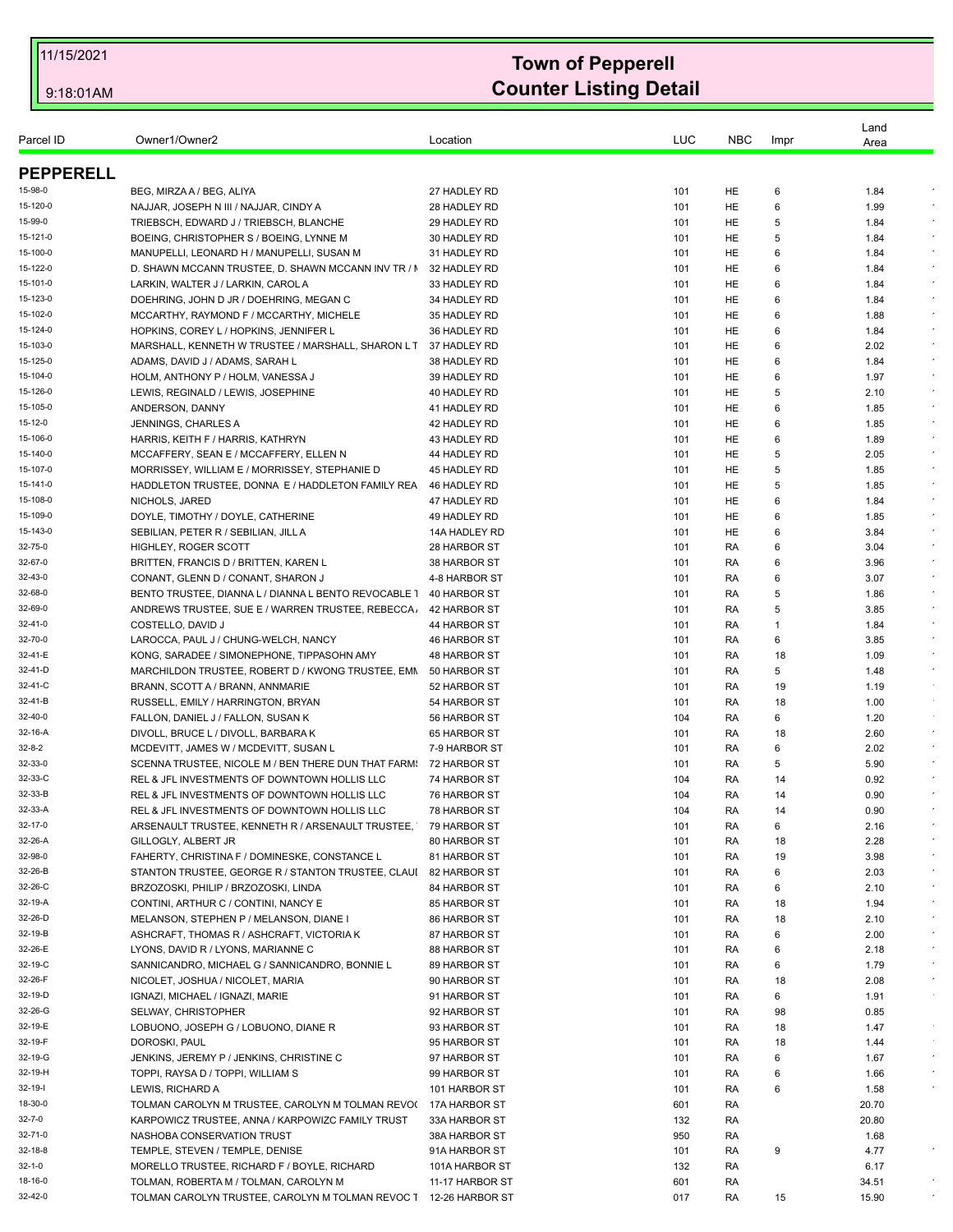| Parcel ID           | Owner1/Owner2                                                            | Location                      | LUC        | <b>NBC</b> | Impr     | Land<br>Area |                    |
|---------------------|--------------------------------------------------------------------------|-------------------------------|------------|------------|----------|--------------|--------------------|
| <b>PEPPERELL</b>    |                                                                          |                               |            |            |          |              |                    |
| 32-11-0             | TOLMAN, ROBERTA M / TOLMAN, CAROLYN M                                    | 19-31 HARBOR ST               | 601        | RA         |          | 5.20         | $\epsilon$         |
| 32-41-A             | <b>BURRIS, KIMBERLY E</b>                                                | 32-34 HARBOR ST               | 101        | RA         | 22       | 1.87         |                    |
| 32-13-0             | KARPOWICZ TRUSTEE, ANNA / KARPOWICZ FAMILY TRUST                         | 33-41 HARBOR ST               | 103        | RA         | 11       | 51.40        | ÷                  |
| 32-39-0             | DELKER TRUSTEE, GUNTHER F W / DELKER TRUSTEE, VALE                       | 64-68 HARBOR ST               | 601        | RA         |          | 12.90        | $\epsilon$         |
| 32-16-0             | KIRIN, PAUL S III / KIRIN, DIANE C                                       | 67-69 HARBOR ST               | 101        | RA         | 6        | 1.86         |                    |
| 32-87-0             | KIRIN, PAUL S III / KIRIN, DIANE C                                       | 71-73 HARBOR ST               | 130        | RA         |          | 1.86         |                    |
| 32-25-7             | FOURNIER, TODD A / FOURNIER, MARY E                                      | 94-96 HARBOR ST               | 101        | RA         | 6        | 1.84         |                    |
| 40-31-0             | PENTEDEMOS, CHARLES G / PENTEDEMOS, JUDITH M                             | 6 HARVARD LN                  | 132        | EP         |          | 0.17         |                    |
| 40-30-0             | NASHOBA CONSERVATION TRUST                                               | 7 HARVARD LN                  | 950        | EP         |          | 0.21         |                    |
| 40-29-0             | CONSERVATION COMMISSION / TOWN OF PEPPERELL                              | 9 HARVARD LN                  | 932        | EP         |          | 0.09         |                    |
| 29-94-0             | GUILFOYLE TRUSTEE, JOHN P / GUILFOYLE TRUSTEE, DEB(                      | 3 HASKELL RD                  | 101        | NA.        | 19       | 0.34         | $\bullet$          |
| 29-113-0            | BRUSSARD TRUSTEE, SUSAN C / BRUSSARD REALTY TRUST                        | 4 HASKELL RD                  | 101        | NA.        | 6        | 0.34         | $\epsilon$         |
| 29-93-0             | MAY, JOSEPH A / MAY, CLAUDINE M                                          | 5 HASKELL RD                  | 101        | NA.        | 18       | 0.34         | $\sim$             |
| 29-114-0            | BOUCHER, BARRY J / BOUCHER, DENISE D                                     | 6 HASKELL RD                  | 101        | NA.        | 19       | 0.34         |                    |
| 29-92-0             | MOREAU, RYAN A / MOREAU, LISA M                                          | 7 HASKELL RD                  | 101        | NA.        | 18       | 0.34         |                    |
| 29-115-0            | SULLIVAN, BRETT MICHAEL                                                  | 8 HASKELL RD                  | 101        | NA.        | 18       | 0.34         |                    |
| 29-91-0<br>29-116-0 | FAILLACE, LOUIS R / c/o MICHELLE DALTON                                  | 9 HASKELL RD<br>10 HASKELL RD | 101        | NA.        | 18       | 0.34         |                    |
| 29-90-0             | MARRIOT, JAMES / MARRIOT, LISA<br>ZANI, ANTHONY III / GREELEY, CYNTHIA L | 11 HASKELL RD                 | 101<br>101 | NA.<br>NA. | 18<br>18 | 0.69<br>0.34 | $\bullet$          |
| 29-117-0            | MORINE, DIANNA L / MORINE, CHERYL A                                      | 12 HASKELL RD                 | 101        | NA.        | 18       | 0.34         |                    |
| 29-89-0             | MASTERGEORGE, MICHAEL J / MASTERGEORGE, ROSLYN M                         | 13 HASKELL RD                 | 101        | NA.        | 18       | 0.34         |                    |
| 29-118-0            | VITALE, STEPHEN J JR / VITALE, CHRISTINE E                               | 14 HASKELL RD                 | 101        | NA.        | 18       | 0.34         |                    |
| 29-88-0             | GAGNON, ROBERT J / GAGNON, DORIS P                                       | <b>15 HASKELL RD</b>          | 101        | NA.        | 18       | 0.33         | $\star$            |
| 29-119-0            | MAURO, WILLIAM S / MAURO, SHARON F                                       | 16 HASKELL RD                 | 101        | NA.        | 18       | 0.48         |                    |
| 29-87-0             | DEANGELIS, JOSEPH / DALE, JULIE                                          | 17 HASKELL RD                 | 101        | NA.        | 18       | 0.31         | $\sim$             |
| 29-27-0             | KOELEMAN, ARNOLDUS / KOELEMAN, RAMONA A                                  | 18 HASKELL RD                 | 101        | NA.        | 18       | 0.86         | $\sim$             |
| 29-60-0             | TANGUAY, DANIEL A                                                        | 19 HASKELL RD                 | 104        | NA.        | 18       | 0.68         |                    |
| 29-28-0             | WHALEN LE, NANCY L / WHALEN, MICHAEL T                                   | 20 HASKELL RD                 | 101        | NA.        | 18       | 0.34         | $\sim$             |
| 29-59-0             | BLAUVELT, JENNIFER / SANTOSUOSSO, JOSEPH                                 | 21 HASKELL RD                 | 101        | NA.        | 18       | 0.42         |                    |
| 29-29-0             | MACKENZIE, GORDON JOHN / MACKENZIE, KATIE LYNN                           | 22 HASKELL RD                 | 101        | NA.        | 18       | 0.34         | $\sim$             |
| 29-30-0             | LUBBEN, MARK E / LUBBEN, PAMELA A                                        | 24 HASKELL RD                 | 101        | NA.        | 18       | 0.34         | $\epsilon$         |
| 28-26-0             | <b>GUZLEY, YVONNE</b>                                                    | 25 HASKELL RD                 | 101        | NA.        | 19       | 0.34         |                    |
| 29-31-0             | MUVIRIMI, TAPIWA G                                                       | 26 HASKELL RD                 | 101        | NA.        | 18       | 0.34         | $\epsilon$         |
| 29-32-0             | KORSMAN, GAIL G                                                          | 28 HASKELL RD                 | 101        | NA.        | 18       | 0.34         | $\epsilon$         |
| 29-33-0             | LAGASSE, MARK                                                            | 30 HASKELL RD                 | 101        | NA.        | 18       | 0.34         |                    |
| 29-34-0             | HELMER, DERRIE M / MACDONALD, IAN A                                      | 32 HASKELL RD                 | 101        | NA.        | 19       | 0.34         | $\sim$             |
| 29-35-0             | PIANTAGGINI, DONALD L / PIANTAGGINI, SUSAN M                             | <b>34 HASKELL RD</b>          | 101        | NA.        | 19       | 0.34         |                    |
| 29-36-0             | LEONARD TRUSTEE, CHARLES L III / LEONARD TRUSTEE, KA                     | 36 HASKELL RD                 | 101        | NA.        | 18       | 0.34         |                    |
| 29-37-0             | PEREIRA GAUDETTE, STACEY                                                 | 38 HASKELL RD                 | 101        | NA.        | 18       | 0.34         |                    |
| 28-29-0             | WINSPER, SCOTT R / WINSPER, DARLENE J                                    | 40 HASKELL RD                 | 101        | NA.        | 6        | 0.34         |                    |
| 28-30-0             | TORPEY, PATRICK W / CROTEAU, MARIESA                                     | 42 HASKELL RD                 | 101        | NA.        | 18       | 0.34         |                    |
| 28-31-0             | MCOSKER TRUSTEE, ROBERT A / MCOSKER TRUSTEE, JANE 44 HASKELL RD          |                               | 101        | NA.        | 16       | 0.36         | $\bullet$          |
| 28-32-0             | DALTON, MICHAEL J / DALTON, ROBIN A                                      | 46 HASKELL RD                 | 101        | NA.        | 18       | 0.37         |                    |
| 20-9-0              | DONAHUE, MARK D / DONAHUE, KAITLYN D                                     | 1 HATHAWAY LN                 | 101        | МA         | 6        | 1.85         | $\bullet$          |
| 20-9-1              | LOMBARI, MARISSA JOHNNA / BEISE, ETHAN ANDREW                            | 3 HATHAWAY LN                 | 101        | МA         | 6        | 3.48         | $\star$<br>$\star$ |
| 21-26-0             | MORTON, GARY D                                                           | 1 HEALD ST                    | 101        | МA         | 1        | 1.40         | $\sim$             |
| 20-11-0             | SHATTUCK, CARL R / SHATTUCK, LINDA M                                     | 5 HEALD ST                    | 104        | MA         | 12       | 2.32         |                    |
| 20-110-0            | REGAN, DENNIS J / REGAN, JENNIFER                                        | 7 HEALD ST                    | 101        | MA         | 6        | 1.64         | $\star$            |
| 21-29-0<br>21-27-0  | PENTEDEMOS TRUSTEE, CHARLES G / PENTEDEMOS TRUST                         | 8 HEALD ST                    | 332        | CF         | 30       | 0.64         | $\sim$             |
| 20-12-0             | MORTON LE, ROBERT J / MORTON LE, LISA M                                  | 10 HEALD ST                   | 101        | MA         | 19       | 0.44         | $\bullet$          |
| 20-13-0             | SULLIVAN, DAVID JOHN / SULLIVAN, ALYSSA LINDSEY                          | 12 HEALD ST<br>16 HEALD ST    | 101<br>101 | MA<br>МA   | 15       | 0.53         |                    |
| 20-14-0             | ABBOTT, DONNAL<br>COOLE, JOSHUA                                          | 18 HEALD ST                   | 101        | MA         | 15<br>19 | 1.00<br>0.81 |                    |
| 20-7-0              | JUDGE, MARGARET M / JUDGE, NORMAN E                                      | 19 HEALD ST                   | 101        | MA         | 15       | 0.66         | $\bullet$          |
| 20-15-0             | O'CALLAGHAN, AIDAN                                                       | 20 HEALD ST                   | 101        | MA         | 19       | 0.55         | $\epsilon$         |
| 20-5-0              | COVIELLO, CHRISTOPHER J / GUSTAFSON COVIELLO, JENNI                      | 21 HEALD ST                   | 101        | NG.        | 9        | 5.08         | $\sim$             |
| 20-17-0             | GODDARD, ASHLEY J / MAHON, STEPHEN J                                     | 22 HEALD ST                   | 101        | MA         | 15       | 0.73         |                    |
| 20-148-0            | HASKELL, BROOKE A                                                        | 23 HEALD ST                   | 101        | ΝG         | 5        | 1.94         | $\bullet$          |
| 20-19-0             | BLASE, RICHARD SR / BLASE, RICHARD II                                    | 24 HEALD ST                   | 101        | MA         | 15       | 2.01         |                    |
| 20-3-1              | BLAGDON, JOHN / BLAGDON, LAURIE A                                        | 25 HEALD ST                   | 130        | MA         |          | 1.84         | $\sim$             |
| 20-3-0              | BLAGDON, JOHN / BLAGDON, LAURIE A                                        | 27 HEALD ST                   | 104        | МA         | 12       | 3.13         | $\sim$             |
| 20-20-0             | GAGE, AMY E                                                              | 28 HEALD ST                   | 101        | МA         | 15       | 5.40         |                    |
| 20-1-0              | MAYNARD TRUSTEE, PAUL R / BLAGDON TRUSTEE, LAURIE A                      | 29 HEALD ST                   | 101        | МA         | 2        | 1.53         | $\epsilon$         |
| 20-2-0              | MICHAUD, RICHARD A / FIELD, TANYA M                                      | 31 HEALD ST                   | 101        | МA         | 15       | 0.33         | $\sim$             |
| 14-205-0            | FAWCETT, BARBARA H / BARBARA H FAWCETT INVESTMENT                        | 33 HEALD ST                   | 101        | MA         | 6        | 0.24         |                    |
| 14-182-0            | HAWES, IAN                                                               | 35 HEALD ST                   | 101        | MA         | 19       | 0.23         |                    |
|                     |                                                                          |                               |            |            |          |              |                    |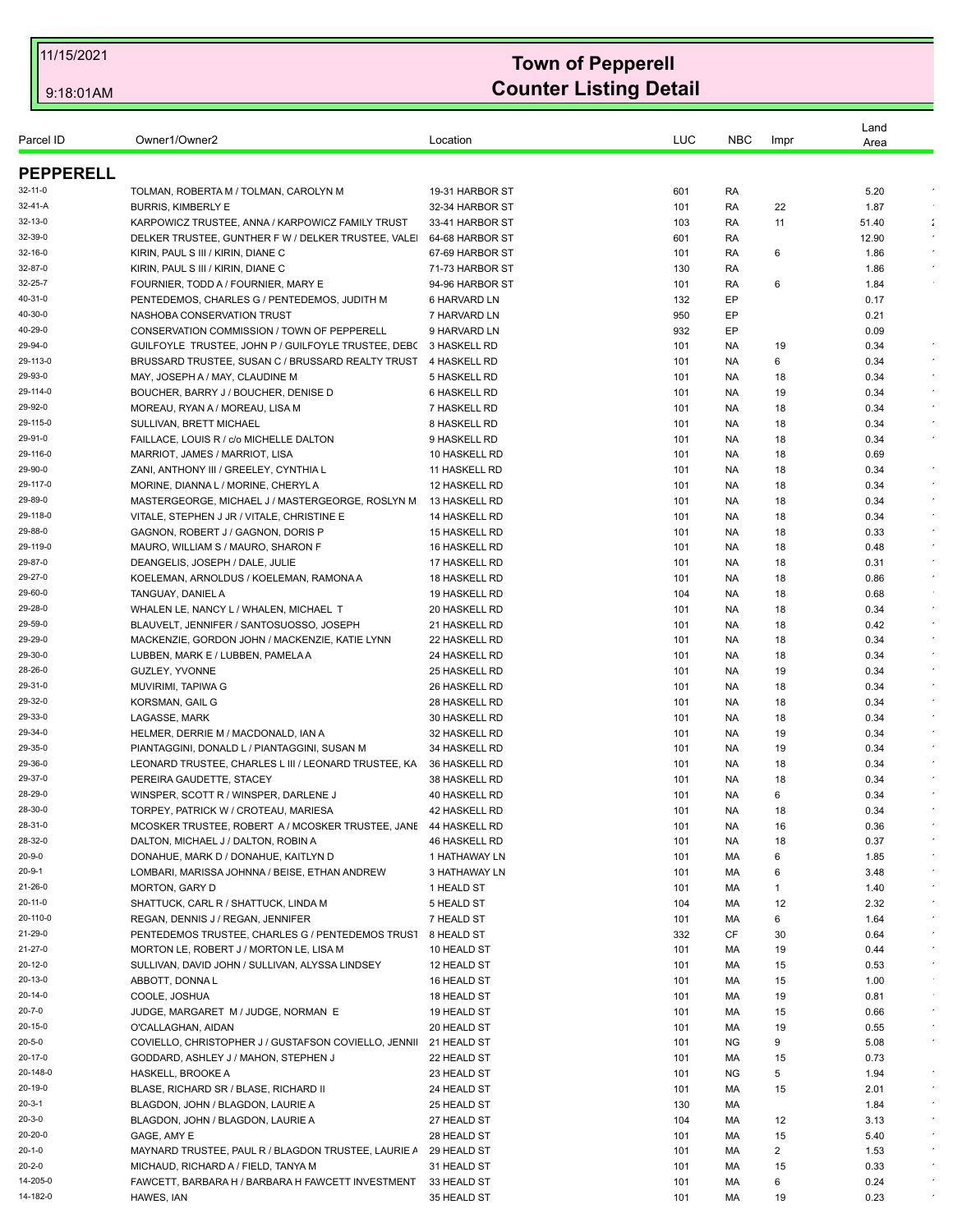| Parcel ID           | Owner1/Owner2                                                                      | Location                     | LUC        | <b>NBC</b> | Impr     | Land<br>Area |            |
|---------------------|------------------------------------------------------------------------------------|------------------------------|------------|------------|----------|--------------|------------|
| <b>PEPPERELL</b>    |                                                                                    |                              |            |            |          |              |            |
| 20-23-0             | FOSTER, CHARLES / FOSTER, NORMA                                                    | 36 HEALD ST                  | 101        | МA         | 15       | 0.29         |            |
| 14-181-0            | GROGG TRUSTEE, JUDITH G / JUDITH G GROGG LIVING TRU                                | 37 HEALD ST                  | 101        | МA         | 19       | 0.23         |            |
| 20-24-0             | MICHAUD, TYLER / BOISVERT, DANIELLE                                                | 38 HEALD ST                  | 101        | МA         | 15       | 0.62         |            |
| 14-180-0            | SPAULDING, CHARLENE L / SPAULDING, MAURICE L                                       | 39 HEALD ST                  | 101        | МA         | 19       | 0.18         |            |
| 14-153-0            | SWEET, JEREMIAH DAVID / SWEET, MARIE PATRICIA                                      | 41 HEALD ST                  | 101        | МA         | 19       | 0.24         | $\lambda$  |
| 14-152-0            | OSTEN TRUSTEE, THOMAS E / OSTEN TRUSTEE, PATRICIA AI                               | 43 HEALD ST                  | 101        | МA         | 19       | 0.26         | $\bullet$  |
| 20-27-0             | WOODLAWN CEMETERY / TOWN OF PEPPERELL                                              | 44 HEALD ST                  | 931        | МA         |          | 10.30        | ÷          |
| 14-151-0            | ENOS, MARK / ENOS, CARA J                                                          | 45 HEALD ST                  | 101        | МA         | 21       | 0.31         |            |
| 14-146-0            | TRIEHY, OWEN PATRICK                                                               | 47 HEALD ST                  | 101        | МA         | 6        | 1.10         |            |
| 14-144-0            | CRONIN, BRIAN S / CRONIN, MARION L                                                 | 49 HEALD ST                  | 101        | МA         | 19       | 2.00         | $\sim$     |
| 20-147-0            | DONNELLY TRUSTEE, NICHOLAS H                                                       | 50 HEALD ST                  | 101        | МA         | 6        | 2.53         | $\bullet$  |
| 13-38-0             | THACKWRAY, KAREN / C/O OWEN DOUGHERTY                                              | 51 HEALD ST                  | 101        | МA         | 15       | 2.54         | $\star$    |
| 20-28-0<br>19-15-0  | HUNTER, LEO J / HUNTER, ANN                                                        | 52 HEALD ST                  | 101        | МA         | 19       | 1.84         | $\epsilon$ |
| 19-14-0             | BLAST TRUSTEE, JOAN D / JOAN D BLAST LIVING TRUST<br>VENUTI, COLLEEN               | 54 HEALD ST<br>56 HEALD ST   | 101        | МA         | 19<br>19 | 1.85<br>1.84 |            |
| 13-35-0             | BLAUVELT, JAMES J / MALENCHINI, DIANA E                                            | 57 HEALD ST                  | 101<br>101 | МA<br>МA   | 6        | 4.23         |            |
| 13-351-0            | PENELLA, VINCENT J / PENELLA, SALLY H                                              | 59 HEALD ST                  | 101        | МA         | 15       | 1.46         | $\epsilon$ |
| 19-13-0             | BABINEAU TRUSTEE, BRIAN K / BABINEAU TRUSTEE, KATHLE                               | 60 HEALD ST                  | 101        | МA         | 6        | 4.90         | $\epsilon$ |
| 13-64-0             | NORDBERG TRUSTEE, PETER N / NORDBERG TRUSTEE, MAI                                  | 61 HEALD ST                  | 101        | МA         | 5        | 3.77         |            |
| 13-34-0             | HOLLOTAN, GARY                                                                     | 63 HEALD ST                  | 101        | МA         | 19       | 1.40         | $\epsilon$ |
| 13-33-0             | LYNDE, MICHAEL J / LYNDE, AMBER B                                                  | 65 HEALD ST                  | 104        | МA         | 12       | 1.84         | $\epsilon$ |
| 19-10-0             | BABINEAU TRUSTEE, CAROLE N / CAROLE N BABINEAU REAI                                | 66 HEALD ST                  | 101        | МA         | 19       | 2.09         |            |
| 13-33-2             | MORSE, JACOB B / BEAUSOLEIL, COURTNEY                                              | 67 HEALD ST                  | 101        | МA         | 5        | 3.84         | $\star$    |
| 19-8-0              | HAMILTON, RONALD A / HAMILTON, GERALDINE A                                         | 68 HEALD ST                  | 101        | МA         | 19       | 1.01         |            |
| 13-33-1             | COLBURN, JAN M / COLBURN, ROBERT W JR                                              | 69 HEALD ST                  | 101        | МA         | 5        | 2.07         | $\lambda$  |
| 19-7-0              | <b>BURGESS, CATHERINE M</b>                                                        | 70 HEALD ST                  | 101        | МA         | 19       | 1.10         |            |
| 19-49-0             | LEBET, D PETER / LEBET, JUDITH M                                                   | 72 HEALD ST                  | 101        | МA         | 6        | 1.00         |            |
| 19-50-0             | LYNDE TRUSTEE, JON W / LYNDE TRUSTEE, LINDA A                                      | 74 HEALD ST                  | 101        | МA         | 6        | 4.26         | $\bullet$  |
| 19-22-0             | RUSSELL TRUSTEE, TODD A / LYNDELL REALTY TRUST                                     | 76 HEALD ST                  | 017        | MA         | 12       | 13.37        | $\star$    |
| 19-4-1              | SMART, JEFFREY D / SMITH, CHAD R A                                                 | 78 HEALD ST                  | 130        | МA         |          | 10.83        |            |
| $19 - 4 - 0$        | MCGEE, DESIREE M                                                                   | 80 HEALD ST                  | 101        | МA         | 19       | 1.87         | $\sim$     |
| 13-30-0             | GALE, EVERETT M / GALE, MARLENE L                                                  | 81 HEALD ST                  | 106        | RA         |          | 1.30         |            |
| 19-51-0             | TRACHIM, JAY                                                                       | 82 HEALD ST                  | 101        | МA         | 9        | 12.65        | $\star$    |
| 19-6-0              | ANDERSON, KAREN / ANDERSON, ARTHUR                                                 | 84 HEALD ST                  | 101        | RA         | 19       | 1.20         |            |
| 13-21-8             | BLOOD TRUSTEE, ALLEN H / BLOOD TRUSTEE, BETTINA A                                  | 85 HEALD ST                  | 130        | RA         |          | 2.22         | $\epsilon$ |
| 19-5-0              | GALE, DAVID F / GALE, PATRICIA P                                                   | 86 HEALD ST                  | 101        | RA         | 19       | 1.90         | $\star$    |
| 13-21-1             | JAREK, WALTER F / JAREK, DEBORAH A                                                 | 87 HEALD ST                  | 101        | RA         | 6        | 2.20         | $\bullet$  |
| 19-44-0             | WATER DEPARTMENT / TOWN OF PEPPERELL                                               | 88 HEALD ST                  | 931        | RA         |          | 0.92         |            |
| 13-21-0             | AUBIN, JESSE JAMES                                                                 | 91 HEALD ST                  | 101        | RA         | 22       | 3.73         |            |
| 13-100-0<br>13-88-0 | JUAREZ, AMANDA / JUAREZ, EDWARDO                                                   | 99 HEALD ST                  | 101        | RA         | 6        | 2.23         |            |
| 13-86-0             | SHATTUCK, THOMAS J / SHATTUCK, JUDITH A<br>DESMARAIS, HEATHER / DESMARAIS, MATTHEW | 101 HEALD ST                 | 101        | RA         | 6        | 2.09         |            |
| 13-73-0             | BARBAR, FUAD / BARBAR, YVONNE                                                      | 103 HEALD ST                 | 101        | RA         | 6<br>6   | 1.95         |            |
| 13-72-0             | CLEMENT, GREGORY P / CLEMENT, DENISE M                                             | 105 HEALD ST<br>107 HEALD ST | 101<br>101 | RA<br>RA   | 5        | 2.66<br>2.97 |            |
| 13-71-0             | ORAZIO, ALLEN S JR / ORAZIO, WENDY E                                               | 109 HEALD ST                 | 101        | RA         | 5        | 1.90         | $\bullet$  |
| 13-70-0             | LEFEBVRE, DENNIS A / LEFEBVRE, LISA A                                              | 111 HEALD ST                 | 101        | RA         | 6        | 1.84         |            |
| 13-41-0             | KEENEY, BRYAN D / KEENEY, JENNIFER RAE                                             | 112 HEALD ST                 | 101        | RA         | 5        | 1.95         | $\epsilon$ |
| 13-18-4             | FULLER DAVID J TRUSTEE, HEALD STREET RLTY TRUST / RE                               | 113 HEALD ST                 | 131        | RA         |          | 4.96         | $\bullet$  |
| 13-18-0             | REESE, TERRI MARIE                                                                 | 115 HEALD ST                 | 106        | RA         |          | 2.10         |            |
| 13-19-1             | DAVID J FULLER & SONS DEV CORP / REESE TERRI MARIE, F                              | 117 HEALD ST                 | 131        | RA         |          | 10.20        |            |
| 13-103-0            | MORGAN, THOMAS J / MORGAN, JANICE                                                  | 118 HEALD ST                 | 101        | RA         | 6        | 2.12         | $\sim$     |
| 13-18-2             | REESE, TERRI MARIE                                                                 | 119 HEALD ST                 | 131        | RA         |          | 2.02         |            |
| 13-106-0            | BISSON, BLAKE / BISSON, DOREEN                                                     | 120 HEALD ST                 | 101        | RA         | 5        | 5.53         | $\bullet$  |
| 13-18-1             | REESE, TERRI MARIE                                                                 | 121 HEALD ST                 | 131        | RA         |          | 3.84         | $\bullet$  |
| 13-104-0            | SCHREIBER, NATHANIEL / AUGUST, ASHLYNN                                             | 122 HEALD ST                 | 101        | RA         | 6        | 2.89         |            |
| 12-23-0             | CLARK WILLIAM R TRUSTEE LE, WILLIAM R CLARK INVEST TI                              | 129 HEALD ST                 | 101        | RA         | 15       | 4.00         |            |
| 12-20-0             | BREEN, JEFFREY S / BREEN, NANCY E                                                  | 143 HEALD ST                 | 101        | RA         | 2        | 14.70        |            |
| 12-26-0             | VANGILDER, JAMES W                                                                 | 146 HEALD ST                 | 101        | RA         | 9        | 7.63         |            |
| 18-170-0            | CLARK, KEITH / CLARK, SARAH                                                        | 150 HEALD ST                 | 101        | NA.        | 9        | 4.04         |            |
| 18-172-0            | BOSWELL, MICHAEL J / BOSWELL, SUZANNE                                              | 152 HEALD ST                 | 101        | RA         | 9        | 3.37         |            |
| 12-47-0             | SNOW, MARK M / SNOW, DIANE S                                                       | 153 HEALD ST                 | 101        | RA         | 6        | 1.88         |            |
| 18-171-0            | WILFERT, RONALD                                                                    | 154 HEALD ST                 | 101        | NA.        | 6        | 4.22         | $\epsilon$ |
| 12-21-0             | MENICE, SCOTT R / MENICE, CONSTANCE B                                              | 155 HEALD ST                 | 101        | RA         | 6        | 1.85         |            |
| 18-173-0            | RODRIGUEZ, ISMAEL / RODRIGUEZ, SALLY A                                             | 156 HEALD ST                 | 101        | <b>NA</b>  | 5        | 2.23         |            |
| 12-48-0             | ROSEBUSH, KAREN                                                                    | 157 HEALD ST                 | 101        | RA         | 5        | 1.92         |            |
| 18-169-0            | EDWARDS, SUSAN A                                                                   | 158 HEALD ST                 | 101        | <b>NA</b>  | 9        | 4.41         |            |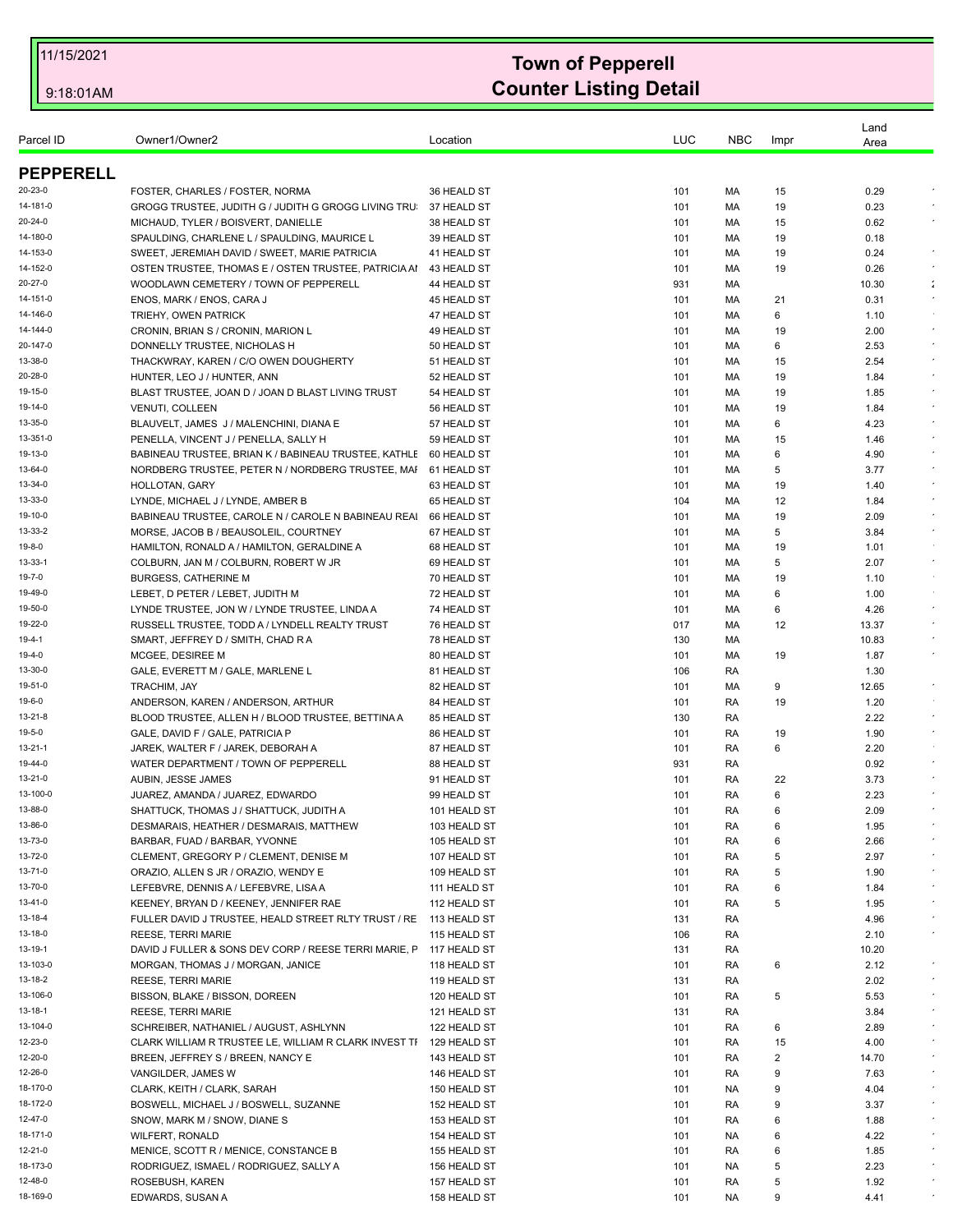| Parcel ID          | Owner1/Owner2                                       | Location         | LUC | <b>NBC</b>     | Impr | Land<br>Area |                      |
|--------------------|-----------------------------------------------------|------------------|-----|----------------|------|--------------|----------------------|
| <b>PEPPERELL</b>   |                                                     |                  |     |                |      |              |                      |
| 12-49-0            | COCKIN, CHRISTOPHER J / COCKIN, FIONA J             | 159 HEALD ST     | 101 | RA             | 5    | 1.95         |                      |
| 18-174-0           | MSB PROPERTY MANAGEMENT LLC                         | 160 HEALD ST     | 101 | NA.            | 6    | 2.19         |                      |
| 12-21-A            | RENO, TONY A / WILSON, ALICEMARIE                   | 161 HEALD ST     | 101 | RA             | 18   | 2.03         |                      |
| 18-175-0           | PINA, PETER                                         | 162 HEALD ST     | 101 | NA.            | 9    | 3.88         |                      |
| 12-150-0           | GARDNER, JAMES / GARDNER, AMBER                     | 163 HEALD ST     | 101 | RA             | 5    | 3.02         |                      |
| 18-176-0           | PEASE, DAVID M / PEASE, SUSAN A                     | 164 HEALD ST     | 101 | RA             | 6    | 1.88         |                      |
| 12-144-0           | CELLI, ANTHONY C / CELLI, DEBORAH A                 | 165 HEALD ST     | 101 | RA             | 18   | 4.14         | $\epsilon$           |
| 18-168-0           | CHASE. HAROLD F                                     | 166 HEALD ST     | 101 | NA.            | 5    | 6.61         |                      |
| 12-125-0           | WITMER, STEPHEN E / WITMER, EMMA                    | 167 HEALD ST     | 101 | RA             | 6    | 1.84         |                      |
| 18-177-0           | SAWYER, DOUGLAS C / SAWYER, DIANE L                 | 168 HEALD ST     | 101 | RA             | 9    | 1.84         | $\epsilon$           |
| 18-178-0           | POFCHER, STEVEN L / POFCHER, SUSAN M                | 170 HEALD ST     | 101 | NA.            | 9    | 5.34         |                      |
| 18-180-0           | RICH, DAVID S / CHAO-RICH, CINDY                    | 172 HEALD ST     | 101 | RA             | 19   | 1.84         |                      |
| 18-181-0           | WINSTON, RHYS / LEMAN, KATHLEEN E                   | 174 HEALD ST     | 101 | RA             | 5    | 1.84         | $\epsilon$           |
| 18-179-0           | DIRICO, VINCENT                                     | 176 HEALD ST     | 101 | NA.            | 6    | 3.86         |                      |
| 20-150-0           | TRUEBLOOD, DIANE C                                  | 21A HEALD ST     | 101 | <b>NG</b>      | 5    | 4.30         |                      |
| 20-106-0           | POUND / TOWN OF PEPPERELL                           | 21B HEALD ST     | 931 | МA             |      | 0.02         |                      |
| 20-149-0           | NELSON, ROBERT O JR / NELSON, MARLENA M             | 23A HEALD ST     | 101 | <b>NG</b>      | 5    | 4.00         |                      |
| 13-38-1            | TOWN OF PEPPERELL                                   | 51A HEALD ST     | 931 | МA             | 55   | 0.02         |                      |
| 19-9-0             | BABINEAU TRUSTEE, CAROLE N / CAROLE N BABINEAU REAI | 64A HEALD ST     | 106 | МA             |      | 5.20         |                      |
| 19-9-A             | HALLBOURG, KEITH W / HALLBOURG, CHERYL J            | 68A HEALD ST     | 101 | МA             | 6    | 4.74         |                      |
| 20-10-0            | NAPLES III, NICHOLAS N / MURPHY, DEVAN M            | 9-11 HEALD ST    | 101 | МA             | 15   | 5.40         |                      |
| 19-2-0             | CONSERVATION COMMISSION / TOWN OF PEPPERELL         | 110A HEALD ST    | 932 | RA             |      | 29.30        |                      |
| 13-106-1           | NASHOBA CONSERVATION TRUST                          | 120A HEALD ST    | 950 | RA             |      | 0.09         |                      |
| $20 - 8 - 0$       | ADAMS, JARRETT M                                    | 15-17 HEALD ST   | 101 | МA             | 15   | 1.20         |                      |
| 20-26-0            | WOODLAWN CEMETERY / TOWN OF PEPPERELL               | 40-42 HEALD ST   | 931 | МA             | 30   | 4.30         | $\ddot{\phantom{a}}$ |
| 19-3-0             | CONSERVATION COMMISSION / TOWN OF PEPPERELL         | 88-180 HEALD ST  | 932 | RA             |      | 49.70        | $\ddot{\phantom{a}}$ |
| 13-39-0            | LITTLEFIELD, SCOTT R                                | 114-116 HEALD ST | 101 | RA             | 6    | 1.85         |                      |
| 13-105-0           | THACKERAY, JO D / POUDEL, PRAMADA K                 | 124-126 HEALD ST | 101 | RA             | 19   | 1.97         |                      |
| 12-36-0            | CONSERVATION COMMISSION / TOWN OF PEPPERELL         | 125-127 HEALD ST | 932 | RA             |      | 26.32        |                      |
| 12-24-0            | CONSERVATION COMMISSION / TOWN OF PEPPERELL         | 128-144 HEALD ST | 932 | RA             |      | 8.30         |                      |
| 12-45-0            | ELMER, RICHARD K / ELMER, NADINE R                  | 149-151 HEALD ST | 101 | RA             | 6    | 2.32         |                      |
| 13-65-0            | HUFF, HAROLD T / BRIGHT, ROBYN J                    | 61-1/2 HEALD ST  | 101 | МA             | 18   | 1.36         |                      |
| 29-23-0            | STARR, MILTON L                                     | 3 HERGET DR      | 332 | CF             | 39   | 0.51         |                      |
| 29-22-0            |                                                     |                  |     |                |      |              | $\bullet$            |
| 29-21-0            | <b>GREENAWAY, DERICK A</b>                          | 5 HERGET DR      | 104 | NA.            | 14   | 0.50         |                      |
|                    | PRT-HERGET LLC                                      | 7 HERGET DR      | 104 | NA.            | 14   | 1.01         |                      |
| 29-18-0            | PRT-HERGET LLC                                      | 13 HERGET DR     | 104 | NA.            | 14   | 0.96         | $\sim$               |
| 29-17-0            | PUGH, JOSEPH E                                      | 15 HERGET DR     | 101 | NA.            | 19   | 0.50         |                      |
| 29-16-0<br>28-43-0 | MATTHEWS, THOMAS L / MATTHEWS, ANDREA R             | 17 HERGET DR     | 101 | NA.            | 6    | 0.50         |                      |
|                    | BURNS TRUSTEE, HOWARD I / BURNS TRUSTEE, LINDA M    | 19 HERGET DR     | 101 | NA.            | 18   | 1.20         |                      |
| 28-42-0            | LESICZKA-ONEIL, CAROLE A                            | 21 HERGET DR     | 101 | NA.            | 6    | 1.03         | $\lambda$            |
| 28-41-0            | RUBIN, DIANE L                                      | 23 HERGET DR     | 101 | NA.            | 18   | 0.48         |                      |
| 28-40-0            | GROCHMAL, JASON D / GROCHMAL, MARION C              | 25 HERGET DR     | 101 | NA.            | 6    | 0.53         |                      |
| 29-13-0            | PINEWOOD ESTATES LLC                                | 2-26 HERGET DR   | 112 | AA             | 83   | 13.19        | ÷<br>$\epsilon$      |
| 2-40-0             | <b>BOISVERT, MICHAEL</b>                            | 1 HIGH OAKS PATH | 101 | NG             | 5    | 6.19         |                      |
| 2-59-0             | JOHNSON, STEVEN A JR                                | 2 HIGH OAKS PATH | 101 | ΝG             | 6    | 4.63         | $\bullet$            |
| 2-30-0             | GORDON, TODD H                                      | 3 HIGH OAKS PATH | 101 | ΝG             | 19   | 9.30         |                      |
| 2-58-0             | DEJESUS, JESSICA                                    | 4 HIGH OAKS PATH | 101 | NG             | 6    | 3.86         | $\epsilon$           |
| 2-56-0             | MOORE, KIM A                                        | 5 HIGH OAKS PATH | 101 | ΝG             | 6    | 4.93         | $\epsilon$           |
| 2-53-0             | DELISLE, DAVID C / DELISLE, KIMBERLY M              | 6 HIGH OAKS PATH | 101 | ΝG             | 6    | 4.51         |                      |
| 23-196-0           | <b>BLOOD, MILTON A</b>                              | 5 HIGH ST        | 101 | EA             | 15   | 0.31         |                      |
| 23-197-0           | MARION, PATRICK A / DELFINO, VANESSA                | 7 HIGH ST        | 104 | EA             | 12   | 0.28         | $\bullet$            |
| 23-198-0           | CALVINO, SARA R / JORGE, GRAHAM                     | 9 HIGH ST        | 101 | EA             | 15   | 0.18         |                      |
| 23-204-0           | NEWELL, DAVID M / NEWELL, MARCIA L                  | 10 HIGH ST       | 104 | EA             | 12   | 0.37         |                      |
| 23-199-0           | CAMPBELL, JONATHAN / CAMPBELL, APRIL M              | 11 HIGH ST       | 104 | EA             | 12   | 0.19         |                      |
| 23-206-0           | PUTNAM, JENNIFER L                                  | 12 HIGH ST       | 101 | EA             | 15   | 0.08         |                      |
| 24-13-0            | MARTINEZ, LUIS / MARTINEZ, AMANDA                   | 13 HIGH ST       | 101 | EA             | 5    | 0.44         |                      |
| 24-16-0            | WESTMAN, WILLIAM D / WESTMAN, WENDY J               | 14 HIGH ST       | 101 | EA             | 15   | 0.15         |                      |
| 24-14-0            | SMITH, BARTON D / SCHLITTLER, HEIDI                 | 15 HIGH ST       | 104 | EA             | 12   | 0.24         | $\epsilon$           |
| 24-17-0            | FEARON, TYLER / FEARON, KEITH                       | 16 HIGH ST       | 101 | EA             | 15   | 0.15         |                      |
| 24-23-0            | BROSS, EDWARD W / BROSS, LINDA J                    | 18 HIGH ST       | 101 | EA             | 15   | 0.25         |                      |
| 24-24-0            | VERIZON / STATE AND LOCAL TAXES                     | 20 HIGH ST       | 430 | CF             | 57   | 0.98         | $\bullet$            |
| 24-37-0            | WEST-YOUNG, PATRICIA / YOUNG, KEITH                 | 21 HIGH ST       | 101 | EA             | 15   | 0.63         |                      |
| 24-43-0            | <b>JABLONSKI, PATRICK</b>                           | 22 HIGH ST       | 101 | EA             | 15   | 1.11         |                      |
| 24-38-23           | GIANOPOULOS, BRIAN / GIANOPOULAS, REBECCA           | 23 HIGH ST       | 102 | C <sub>1</sub> | 8    | 0.00         |                      |
| 24-38-25           | NATALE, SHANNON SNAPP                               | 25 HIGH ST       | 102 | C1             | 8    | 0.00         |                      |
| 24-44-0            | QUINLAN, GARRETT / QUINLAN, ALICE                   | 26 HIGH ST       | 101 | EA             | 18   | 1.60         |                      |
|                    |                                                     |                  |     |                |      |              |                      |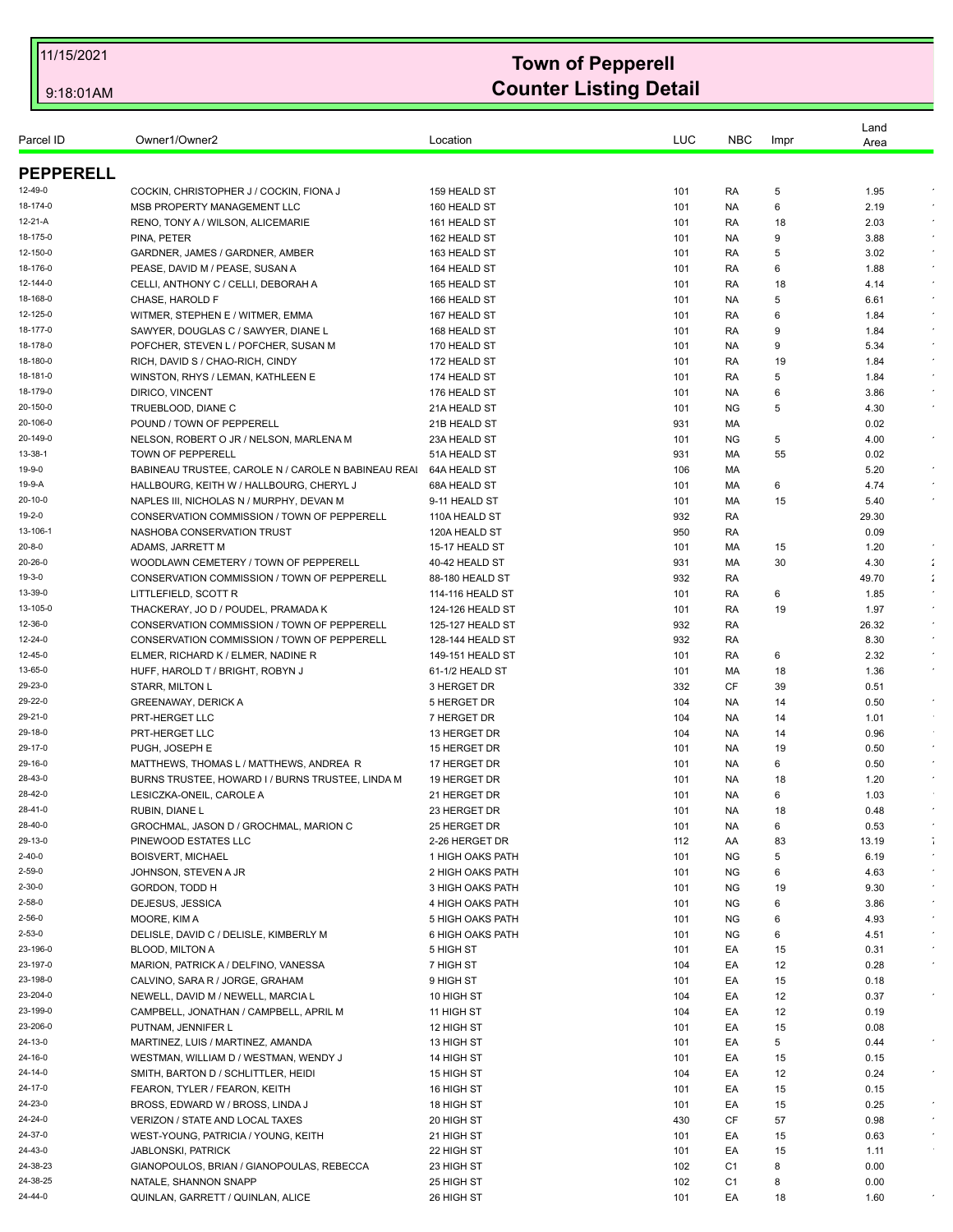| Parcel ID         | Owner1/Owner2                                        | Location                         | LUC        | <b>NBC</b>     | Impr   | Land<br>Area |    |
|-------------------|------------------------------------------------------|----------------------------------|------------|----------------|--------|--------------|----|
| <b>PEPPERELL</b>  |                                                      |                                  |            |                |        |              |    |
| 24-40-0           | MARCOS, KYLE / BURKE, CAITLIN                        | 27 HIGH ST                       | 101        | EA             | 15     | 0.25         |    |
| 24-41-0           | SYLVESTER, KATRINA                                   | 29 HIGH ST                       | 101        | EA             | 15     | 0.47         |    |
| 24-57-0           | BAILEY, DANIEL V / BAILEY, JOHN H W                  | 35 HIGH ST                       | 101        | EA             | 5      | 0.46         |    |
| 24-53-37          | MILLEY, SANDRA M / BOYD, MICHAEL D                   | 37 HIGH ST                       | 102        | C <sub>3</sub> | 8      | 0.00         |    |
| 24-53-39          | DANIEL, KENNAN / TWICHELL, PATRICK                   | 39 HIGH ST                       | 102        | C <sub>3</sub> | 8      | 0.00         |    |
| 23-202-0          | KLOPPENBURG, JOHN H TRUSTEE / KLOPPENBURG, JEAN M    | 4-8 HIGH ST                      | 111        | EA             | 96     | 0.78         |    |
| 24-60-0           | FAXON, TERRY A / FAXON, ELIZABETH A                  | 40 HIGH ST                       | 101        | EA             | 15     | 1.59         |    |
| 24-67-0           | DORNA, DERON J / HAMILTON, ROBIN                     | 41 HIGH ST                       | 101        | EA             | 15     | 1.86         |    |
| 24-67-1           | <b>WRIGHT, MICHELLE</b>                              | 43 HIGH ST                       | 996        | EA             |        | 1.90         |    |
| 24-67-1A          | KELLY, HEIDI / COLLINS, CHRISTOPHER                  | 43 HIGH ST, Unit A               | 102        | HS             | 8      | 0.00         |    |
| 24-67-1B          | PHIPPS, SUSAN                                        | 43 HIGH ST, Unit B               | 102        | HS             | 8      | 0.00         |    |
| 24-70-0           | CASAZZA, KEVIN A / CASAZZA, JOSEPH A                 | 44 HIGH ST                       | 101        | МA             | 21     | 0.98         |    |
| 24-52-0           | <b>MCNABB, PATRICK</b>                               | 41A HIGH ST                      | 132        | EA             |        | 1.31         |    |
| 24-15-0           | HARDY, ROBERT R / C/O ROBERT R HARDY JR              | 17-19 HIGH ST                    | 105        | EA             | 12     | 0.63         |    |
| 24-38-0           | 23-25 HIGH STREET CONDOMINIUM TRUST / WILSON TRUSTI  | 23-25 HIGH ST                    | 996        | EA             |        | 0.24         |    |
| 24-59-0           | FULTON, ROBERT D / FULTON, NADIA T                   | 28-30 HIGH ST                    | 101        | EA             | 15     | 1.60         |    |
| 24-54-0           | LADDAGA, LIANA                                       | 31-33 HIGH ST                    | 104        | EA             | 12     | 0.73         |    |
| 24-53-0           | 37-39 HIGH STREET TRUST / WRIGHT TRUSTEE, MICHELLE M | 37-39 HIGH ST                    | 996        | EA             |        | 1.26         |    |
| 32-51-0           | <b>GRANT, DENISE</b>                                 | 5 HILLSIDE ST                    | 104        | RA             | 15     | 2.70         |    |
| 32-86-0           | CORMIER TRUSTEE, GERALD B / CORMIER TRUSTEE, LINDA   | 6 HILLSIDE ST                    | 101        | RA             | 6      | 1.98         |    |
| 32-37-0           | STANTON, MARION I / STANTON, BRIAN R                 | 14 HILLSIDE ST                   | 101        | RA             | 6      | 1.00         |    |
| 32-38-0           | DEMARTIN TRUSTEE, ANN F / ANN F DEMARTIN FAMILY TRUS | 16 HILLSIDE ST                   | 101        | RA             | 5      | 2.00         |    |
| 18-82-0           | GAVIN, MICHAEL A / GAVIN, DEBRA L                    | 4 HOG HILL RD                    | 101        | RG             | 5      | 2.03         |    |
| 18-81-0           | HARRIS, DAVID C / HARRIS, DENISE A                   | 10 HOG HILL RD                   | 101        | RG             | 5      | 5.43         |    |
| 18-1-0            | CROCKER, WILLIAM P / CROCKER, CYNTHIA L W            | 11 HOG HILL RD                   | 101        | RG             | 9      | 2.10         |    |
| 18-5-0<br>18-80-0 | SYDNEY, ALI                                          | 13 HOG HILL RD                   | 101        | RG             | 6      | 2.10         |    |
| 18-32-0           | GIGUERE, MARY E                                      | 14 HOG HILL RD<br>15 HOG HILL RD | 101        | RG             | 6<br>9 | 1.88<br>5.86 |    |
| 18-33-0           | CIARFELLA, LUKE<br>CIARFELLA, LUKE                   | 17 HOG HILL RD                   | 101<br>132 | RG<br>RG       |        | 1.15         |    |
| 18-79-0           | MOORE, TIMOTHY H / MOORE, KATHLEEN L                 | 18 HOG HILL RD                   | 101        | RG             | 6      | 2.04         |    |
| 18-35-0           | <b>BOU, VICHETH</b>                                  | 19 HOG HILL RD                   | 101        | RG             | 9      | 3.38         |    |
| 12-37-0           | DUFRESNE, JENNA L / DUFRESNE, JONATHAN P             | 21 HOG HILL RD                   | 101        | RG             | 9      | 4.47         |    |
| 18-78-0           | FRIARY, JONATHAN K / FRIARY, JILL M                  | 22 HOG HILL RD                   | 101        | RG             | 6      | 4.57         |    |
| 12-35-0           | SNYDER, BENJAMIN J                                   | 27 HOG HILL RD                   | 101        | RG             | 9      | 5.95         |    |
| 18-36-0           | HAMILTON, DEBORAH A / POTTER, JUDITH                 | 29 HOG HILL RD                   | 101        | RG             | 9      | 4.00         |    |
| 18-37-0           | FRANKLIN JAMES W TRUSTEE, JAMES W FRANKLIN INV TR /  | 31 HOG HILL RD                   | 101        | RG             | 9      | 5.62         |    |
| 18-38-0           | YAMAMOTO, AKIRA / ADAMS, ADRIENNE C                  | 33 HOG HILL RD                   | 101        | RG             | 9      | 6.24         |    |
| 18-76-0           | BABIN, DAVID / BABIN, MARCI                          | 34 HOG HILL RD                   | 101        | RG             | 6      | 2.52         |    |
| 12-38-0           | ST GEORGE, KEVIN J / ST GEORGE, KAREN S              | 35 HOG HILL RD                   | 101        | RG             | 9      | 5.05         |    |
| 18-39-0           | BARTOVICS, ALBERT F / BARTOVICS, CONSTANCE G         | 37 HOG HILL RD                   | 101        | RG             | 9      | 1.86         |    |
| 18-75-0           | NORDHAUS, KURT J / NORDHAUS, SHERRI A                | 38 HOG HILL RD                   | 101        | <b>RG</b>      | 6      | 2.83         |    |
| 12-34-0           | BRYANT, PRISCILLA S / DAVIS, PAUL H                  | 39 HOG HILL RD                   | 101        | RG             | 9      | 6.39         |    |
| 18-2-0            | GILMORE, DEREK S / HOWE, ALICIA A                    | 5-7 HOG HILL RD                  | 101        | RG             | 9      | 2.10         |    |
| 18-22-0           | DAY, LOREN STEPHEN / DAY, KENNETH CRAIG              | 50 HOG HILL RD                   | 132        | RG             |        | 11.60        |    |
| 18-34-0           | JENSEN, SUSAN / THOMAS, JANNA                        | 23-25 HOG HILL RD                | 101        | RG             | 9      | 6.10         |    |
| 18-77-0           | SINCLAIR, SARA BETZ                                  | 26-30 HOG HILL RD                | 101        | RG             | 5      | 4.30         |    |
| 22-93-0           | BOSTON + MAINE RAILROAD / C/O GUILFORD TRANSPORTAT   | 0 HOLLIS ST                      | 132        | ХA             |        | 1.50         |    |
| 22-94-0           | BOSTON + MAINE RAILROAD / C/O GUILFORD TRANSPORTAT   | <b>HOLLIS ST</b>                 | 132        | XA             |        | 0.79         |    |
| 23-49-0           | <b>INHABITANTS / TOWN OF PEPPERELL</b>               | 1 HOLLIS ST                      | 930        | ХA             |        | 1.00         |    |
| 23-47-0           | <b>INHABITANTS / TOWN OF PEPPERELL</b>               | 4 HOLLIS ST                      | 931        | ХA             | 69     | 9.01         | ÷  |
| 21-75-0           | NORTH MIDDLESEX REGIONAL SCHOOL DISTRICT             | 10 HOLLIS ST                     | 934        | CA             | 58     | 29.90        | 1, |
| 23-29-0           | GIAMBROCCO, ROCCO E / GIAMBROCCO, REBECCA I          | 12 HOLLIS ST                     | 101        | ХA             | 1      | 0.92         |    |
| 23-31-0           | FAWCETT, FREDERICK                                   | 13 HOLLIS ST                     | 101        | ХA             | 15     | 0.30         |    |
| 23-219-0          | PARKS & RECREATION / TOWN OF PEPPERELL               | 14 HOLLIS ST                     | 930        | ХA             |        | 3.06         |    |
| 23-32-0           | HARRIS, ALBERT H / HARRIS, KATHERINE L               | 15 HOLLIS ST                     | 101        | ХA             | 15     | 0.23         |    |
| 23-8-0            | PANTANO, JAMES E / SOUTHARD, VIRGINIA P              | 18 HOLLIS ST                     | 101        | ХA             | 1      | 1.23         |    |
| 23-2-0            | COBAU, GINO J / COBAU, MARCIA A                      | 22 HOLLIS ST                     | 101        | ХA             | 5      | 0.91         |    |
| 22-96-0           | FAMILY TREE CHILD CARE INC                           | 26 HOLLIS ST                     | 904        | CA             | 99     | 0.92         |    |
| 22-73-0           | ROUTE 111 REALTY LLC                                 | 28 HOLLIS ST                     | 332        | CA             | 39     | 0.77         |    |
| 23-50-0           | THREE HOLLIS STREET LLC                              | 3-7 HOLLIS ST                    | 340        | CA             | 71     | 1.12         |    |
| 22-30-0           | RENO INVESTMENTS LLC                                 | 35 HOLLIS ST                     | 996        | ХA             |        | 1.03         |    |
| 22-30-1           | RENO INVESTMENTS LLC                                 | 35 HOLLIS ST, Unit 1             | 102        | ХA             | 15     | 0.00         |    |
| 22-30-2           | SANTIAGO, ALEXIS / RUIZ, ANA L                       | 35 HOLLIS ST, Unit 2             | 102        | ХA             |        | 0.00         |    |
| 22-30-3           | KORNIK, MICHAEL P / KORNIK, HILARY                   | 35 HOLLIS ST, Unit 3             | 102        | XA             |        | 0.00         |    |
| 22-30-4           | SMITH, JEFFREY D / SMITH, ELIZABETH A                | 35 HOLLIS ST, Unit 4             | 102        | XA             |        | 0.00         |    |
| 22-89-0           | <b>CARRIAGE ESTATES LLC</b>                          | 37 HOLLIS ST                     | 996        | CC             |        | 3.30         |    |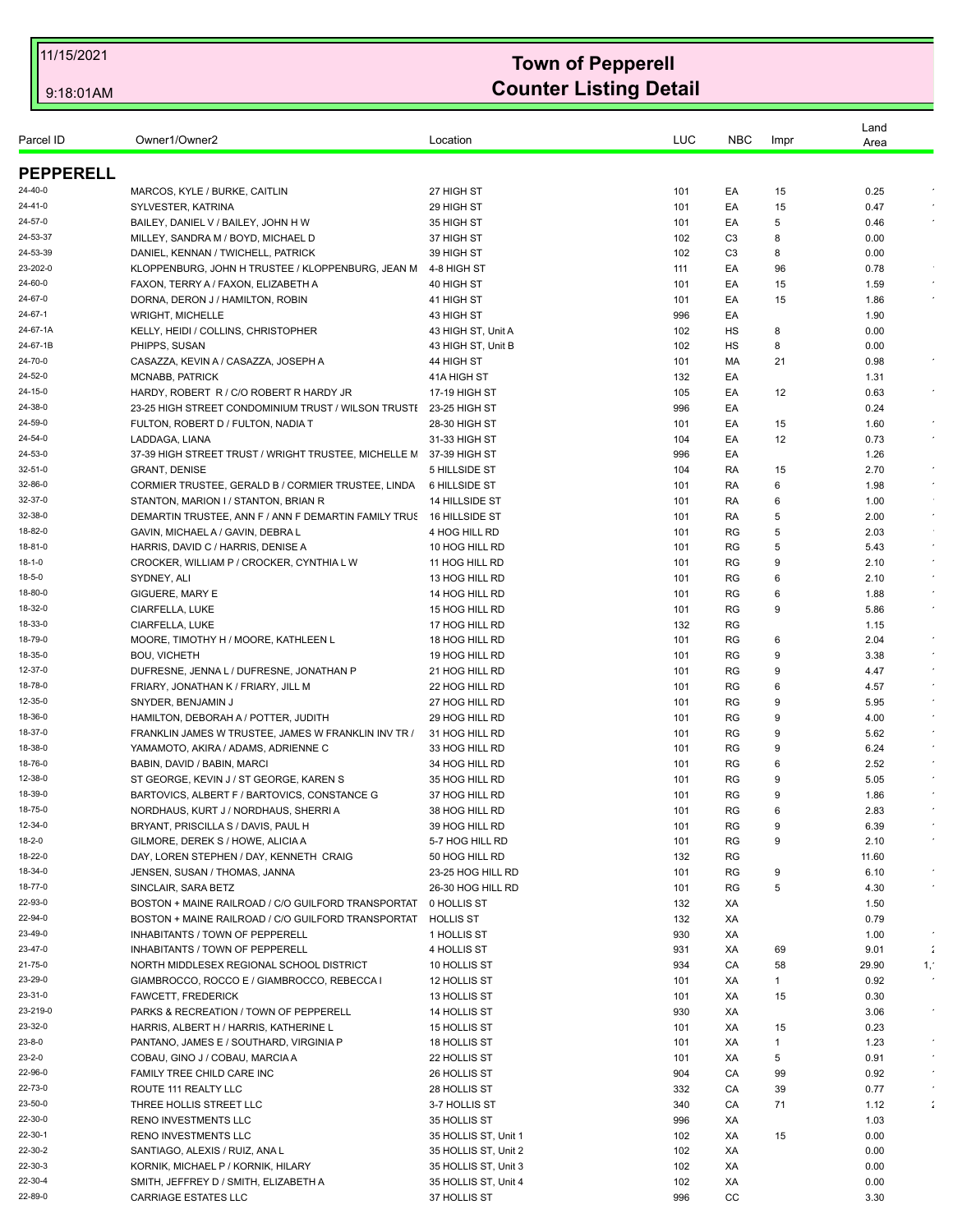| Parcel ID        | Owner1/Owner2                                                      | Location             | LUC  | <b>NBC</b> | Impr | Land<br>Area |           |
|------------------|--------------------------------------------------------------------|----------------------|------|------------|------|--------------|-----------|
| <b>PEPPERELL</b> |                                                                    |                      |      |            |      |              |           |
| 22-89-A          | <b>CARRIAGE ESTATES LLC</b>                                        | 37 HOLLIS ST, Unit A | 102  | СC         | 8    | 0.00         |           |
| 22-89-B          | <b>CARRIAGE ESTATES LLC</b>                                        | 37 HOLLIS ST, Unit B | 102  | CC         | 8    | 0.00         |           |
| 22-89-C          | <b>CARRIAGE ESTATES LLC</b>                                        | 37 HOLLIS ST, Unit C | 102  | CC         | 8    | 0.00         |           |
| 22-89-D          | <b>CARRIAGE ESTATES LLC</b>                                        | 37 HOLLIS ST, Unit D | 102  | СC         | 8    | 0.00         |           |
| 22-89-E          | <b>CARRIAGE ESTATES LLC</b>                                        | 37 HOLLIS ST, Unit E | 102  | CC         | 8    | 0.00         |           |
| 22-89-F          | <b>CARRIAGE ESTATES LLC</b>                                        | 37 HOLLIS ST, Unit F | 102  | CC         | 8    | 0.00         |           |
| 22-89-G          | <b>CARRIAGE ESTATES LLC</b>                                        | 37 HOLLIS ST. Unit G | 102  | CC         | 8    | 0.00         |           |
| 22-89-H          | <b>CARRIAGE ESTATES LLC</b>                                        | 37 HOLLIS ST, Unit H | 102  | СC         | 8    | 0.00         |           |
| 22-89-l          | <b>CARRIAGE ESTATES LLC</b>                                        | 37 HOLLIS ST, Unit I | 102  | CC         | 8    | 0.00         |           |
| 22-89-J          | <b>CARRIAGE ESTATES LLC</b>                                        |                      | 102  | CC         | 8    | 0.00         |           |
| 22-89-K          | <b>CARRIAGE ESTATES LLC</b>                                        | 37 HOLLIS ST, Unit J | 102  | СC         | 8    | 0.00         |           |
| 22-89-L          |                                                                    | 37 HOLLIS ST, Unit K |      | cc         | 8    |              |           |
| 22-89-M          | <b>CARRIAGE ESTATES LLC</b>                                        | 37 HOLLIS ST, Unit L | 102  |            |      | 0.00         |           |
|                  | <b>CARRIAGE ESTATES LLC</b>                                        | 37 HOLLIS ST, Unit M | 102  | CC         | 8    | 0.00         |           |
| 22-89-N          | <b>CARRIAGE ESTATES LLC</b>                                        | 37 HOLLIS ST, Unit N | 102  | СC         | 8    | 0.00         |           |
| 22-31-0          | 39 HOLLIS STREET CONDOMINIUM ASSOCIATION / CROTEAU                 | 39 HOLLIS ST         | 996  | ХA         |      | 1.04         |           |
| 22-31-A          | MCFARLAND, MATTHEW J / MCFARLAND, HEATHER B                        | 39 HOLLIS ST, Unit A | 102  | C6         | 8    | 0.00         |           |
| 22-31-B          | NARBONNE, ROBERT S                                                 | 39 HOLLIS ST, Unit B | 102  | C6         | 8    | 0.00         |           |
| 22-29-0          | HEILNER, TRUSTEE, JAKE T / 40 HOLLIS STREET REALTY TRI             | 40 HOLLIS ST         | 104  | XA         | 15   | 1.40         |           |
| 22-32-0          | GREENE, TIMOTHY D / GREENE, ADAM W                                 | 41 HOLLIS ST         | 101  | XA         | 19   | 1.00         |           |
| 22-28-0          | WOODWARD, SCOTT J / WOODWARD, LAUREN P                             | 42 HOLLIS ST         | 101  | ХA         | 6    | 0.43         |           |
| 22-27-0          | CHASE, MICHAEL R / CHASE, JOLEE A                                  | 44 HOLLIS ST         | 130  | ХA         |      | 0.63         |           |
| 22-26-0          | CHASE, MICHAEL R / CHASE, JOLEE A                                  | 46 HOLLIS ST         | 104  | XA         | 12   | 0.71         |           |
| 22-92-0          | GOTHAM, JAMES H / GOTHAM, YOUNG A                                  | 47 HOLLIS ST         | 101  | ХA         | 15   | 0.34         |           |
| 22-34-0          | DIVISION OF FISHERIES & WILDLIFE / COMMONWEALTH OF N               | 49 HOLLIS ST         | 911  | ХA         |      | 3.85         |           |
| 22-22-0          | MELENDY TRUSTEE, LAURIE A / MELENDY REALTY TRUST                   | 54 HOLLIS ST         | 104  | XA         | 12   | 0.46         |           |
| 15-40-0          | DEPARTMENT OF FISH AND GAME / COMMONWEALTH OF MA                   | 56 HOLLIS ST         | 911  | EA         |      | 17.29        |           |
| 15-42-0          | EZZIO TRUSTEE, TRACIE G / EZZIO TRUSTEE, LOUIS A                   | 60 HOLLIS ST         | 104  | EA         | 1    | 0.62         |           |
| 15-44-0          | SHUBLEY TRUSTEE, GEORGE R / THE GEORGE R SHUBLEY I                 | 62 HOLLIS ST         | 104  | EA         | 12   | 1.60         |           |
| 15-70-0          | PEPPERELL AID FROM COMMUNITY TO HOME OUTREACH IN                   | 66 HOLLIS ST         | 957  | CA         | 71   | 0.93         |           |
| 15-29-0          | GRAVES, WILLIAM P / DEE, JOHN F III                                | 67 HOLLIS ST         | 326  | CA         | 80   | 0.45         |           |
| 15-30-0          | GRAVES TRUSTEE, WILLIAM P III / WPG REALTY TRUST                   | 69 HOLLIS ST         | 101  | RG         | 19   | 0.45         |           |
| 15-142-0         | SULLIVAN, ROBERT T / SULLIVAN, DONNA M                             | 71 HOLLIS ST         | 101  | <b>RG</b>  | 6    | 1.84         |           |
| 15-11-0          | FERGUSON TRUSTEE, GILLIAN J / SPRAGUE TRUSTEE, DANI                | 73 HOLLIS ST         | 101  | RG         | 15   | 1.84         |           |
| 15-31-0          | MCGRATH TRUSTEE, PAUL K / RAM REALTY TRUST                         | 74 HOLLIS ST         | 101  | EA         | 15   | 1.84         |           |
| 15-33-11         | PATENAUDE CONSTRUCTION AND DEVELOPMENT LLC                         | 76 HOLLIS ST         | 130  | EA         |      | 1.11         |           |
| 15-83-0          | MCMASTER, CHARLES B / MCMASTER, DEBORAH W                          | 77 HOLLIS ST         | 101  | RG         | 6    | 1.91         |           |
| 15-33-12         | DEPARTMENT OF FISH AND GAME / COMMONWEALTH OF MA                   | 78 HOLLIS ST         | 911  | EA         |      | 2.04         |           |
| 15-81-0          | MYERS, MATTHEW J / MYERS, AMANDA J                                 | 79 HOLLIS ST         | 101  | RG         | 6    | 1.96         |           |
| 15-80-0          | PARENTE, PETER J / PARENTE, ELIZABETH C                            | 81 HOLLIS ST         | 101  | RG         | 6    | 3.97         |           |
| 15-8-0           | LYNCH TRUSTEE, LORI A / LYNCHTRUSTEE, THOMAS H III                 | 82 HOLLIS ST         | 104  | RG         | 15   | 3.30         |           |
| 15-10-0          | VIEIRA, ROBERT D / KENNEALLY, PATRICIA                             | 83 HOLLIS ST         | 013  | <b>RG</b>  | 1    | 2.23         |           |
| 10-20-0          | VIEIRA, ROBERT D / KENNEALLY, PATRICIA                             | 89 HOLLIS ST         | 101  | RG         | 5    | 1.15         |           |
| 15-73-0          |                                                                    |                      |      |            |      |              |           |
|                  | BOETTCHER TRUSTEE, CRAIG W / TWIN BROOKS REAL ESTA                 | 90 HOLLIS ST         | 0187 | RG         | 12   | 23.00        |           |
| 10-32-0          | HASKINS, BRUCE E / HASKINS, ELIZABETH A                            | 91 HOLLIS ST         | 101  | RG         | 6    | 4.56         |           |
| 10-21-0          | VOLPE, ALBERT V / VOLPE, THERESA M                                 | 93 HOLLIS ST         | 101  | RG         | 19   | 0.92         |           |
| 10-19-A          | PAQUETTE, VICTOR R / BRAMI, ELISABETH L                            | 94 HOLLIS ST         | 101  | RG         | 6    | 3.05         |           |
| 10-180-0         | DAVIES, FRANK J / DAVIES-KENNEDY, HOLLY ANN                        | 108 HOLLIS ST        | 101  | RG         | 19   | 0.92         |           |
| 10-181-0         | GERVAIS TRUSTEE, ROBERT A / GERVAIS TRUSTEE, PAULINE 110 HOLLIS ST |                      | 101  | RG         | 6    | 1.98         |           |
| 10-902-0         | HUNT, RYAN J                                                       | 121 HOLLIS ST        | 101  | RG         | 6    | 2.35         |           |
| 10-2-0           | DEJONGE TRUSTEE, ALICE G / GRAVES ESTATE REALTY TRL 133 HOLLIS ST  |                      | 601  | RG         |      | 17.80        |           |
| 10-25-0          | MALOUIN JAN A TRUSTEE, JAN A MALOUIN INVESTMENT TRU                | 137 HOLLIS ST        | 720  | RG         |      | 4.50         |           |
| 10-40-0          | <b>GRAVES III ADM, WILLIAM P</b>                                   | 139 HOLLIS ST        | 130  | RG         |      | 3.65         |           |
| 5-27-1           | BARBINI, RYAN P / BARBINI, CHELSEA B                               | 147 HOLLIS ST        | 101  | RG         | 5    | 5.58         |           |
| 5-27-0           | BRUNEAU, WILLIAM TRUSTEE / BRUNEAU, MELINDA TRUSTE                 | 149 HOLLIS ST        | 101  | RG         | 6    | 2.27         |           |
| 5-16-0           | KEY, WILLIAM S / KEY, MARILYN Z                                    | 151 HOLLIS ST        | 101  | RG         | 1    | 1.24         |           |
| 5-36-0           | FERRIS, ANDREW C / FERRIS, SUZANNE M                               | 153 HOLLIS ST        | 101  | RG         | 6    | 12.70        | $\bullet$ |
| 5-15-0           | PALMISANO, FRANK / PALMISANO, STEPHANIE                            | 155 HOLLIS ST        | 101  | RG         | 1    | 1.84         |           |
| 5-38-0           | POWERS, THOMAS R / POWERS, CYNTHIA M                               | 157 HOLLIS ST        | 101  | RG         | 6    | 5.24         |           |
| 5-14-0           | HARRISON, R WAYNE                                                  | 159 HOLLIS ST        | 101  | RG         | 6    | 0.77         |           |
| 5-13-0           | FOLEY, NANCY J                                                     | 161 HOLLIS ST        | 101  | RG         | 15   | 0.86         |           |
| 5-12-1           | GRAVES TRUSTEE, WILLIAM P III / GRAVES ESTATE REALTY 1             | 162 HOLLIS ST        | 712  | RG         |      | 1.84         |           |
| 5-12-2           | GRAVES TRUSTEE, WILLIAM P III / GRAVES ESTATE REALTY 1             | 166 HOLLIS ST        |      | <b>RG</b>  | 6    |              |           |
|                  |                                                                    |                      | 101  |            |      | 4.79         |           |
| 5-10-0           | HAUFF RONALD R. TRUSTEE, HAUFF TRUST / HAUFF RONAL                 | 169 HOLLIS ST        | 017  | RG         | 1    | 10.22        |           |
| 5-29-0           | GRECO, FRANKLIN L / GRECO, SUZANNE                                 | 174 HOLLIS ST        | 101  | RG         | 5    | 2.01         |           |
| 5-30-0           | CYR, RUSSELL J / CYR, RENEE M                                      | 176 HOLLIS ST        | 101  | RG         | 6    | 3.95         |           |
| 5-26-0           | VOGEL TRUSTEE, KARLA E / CANNATA TRUSTEE, ROBERT M 177 HOLLIS ST   |                      | 132  | RG         |      | 0.12         |           |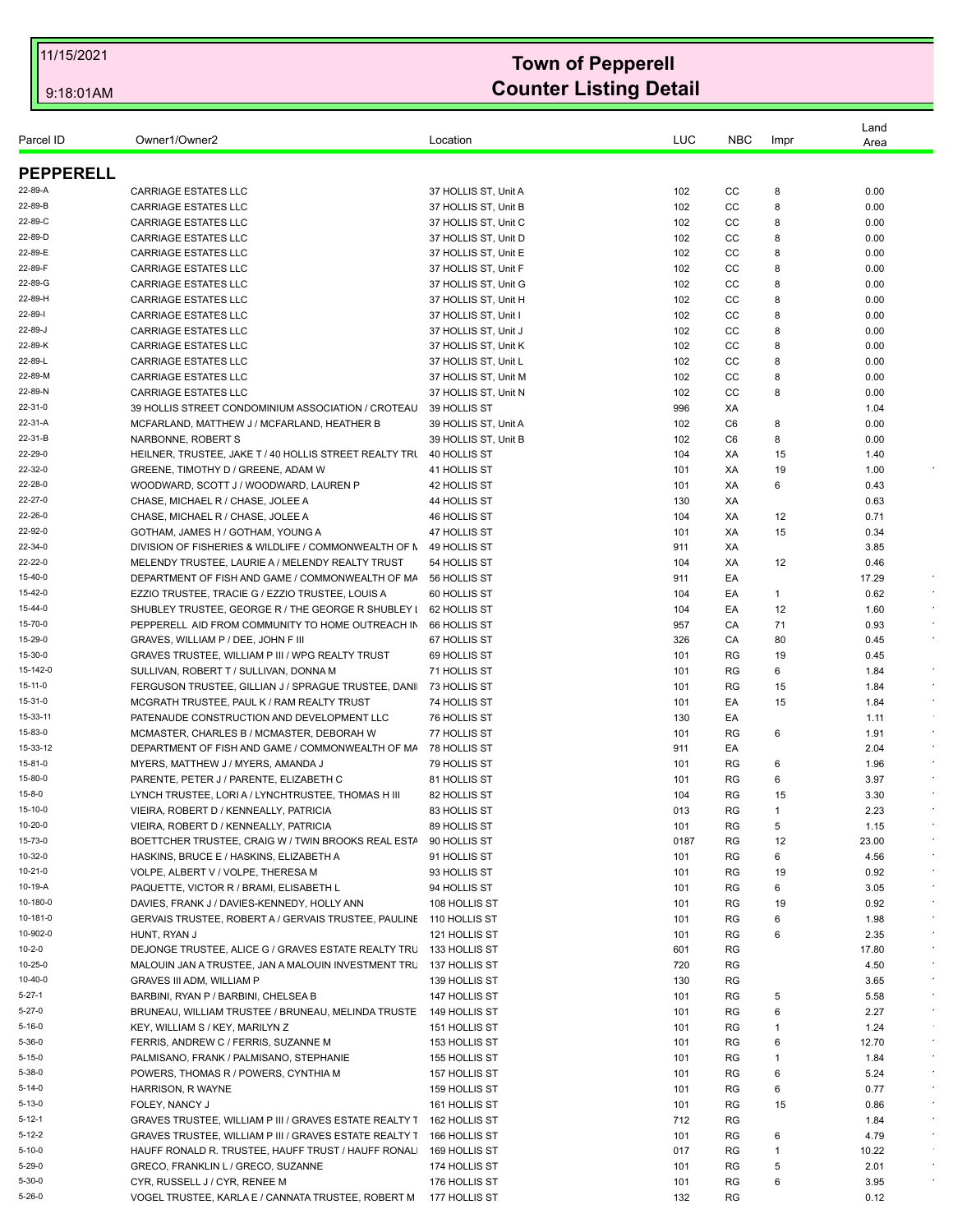| Parcel ID        | Owner1/Owner2                                         | Location             | LUC  | <b>NBC</b> | Impr | Land<br>Area |                      |
|------------------|-------------------------------------------------------|----------------------|------|------------|------|--------------|----------------------|
| <b>PEPPERELL</b> |                                                       |                      |      |            |      |              |                      |
| 15-40-1          | DEPARTMENT OF FISH AND GAME / COMMONWEALTH OF MA      | 56A HOLLIS ST        | 911  | EA         |      | 0.47         |                      |
| 15-41-0          | OWNER UNKNOWN / C/O TAX COLLECTOR                     | <b>60A HOLLIS ST</b> | 132  | EA         |      | 0.28         |                      |
| 15-25-0          | GRAVES, WILLIAM P / DEE, JOHN F III                   | 67A HOLLIS ST        | 101  | RG         | 15   | 5.72         | $\epsilon$           |
| 15-84-0          | WILSON, PAUL E R / WILSON, PATRICIA A                 | 75A HOLLIS ST        | 101  | RG         | 6    | 3.88         |                      |
| 15-82-0          | CROMBIE LANE, BETSY L / LANE, RICHARD N               | 77A HOLLIS ST        | 101  | RG         | 6    | 3.88         |                      |
| 10-31-0          | BABIN, JANET M / BABIN, DAVID J                       | 93A HOLLIS ST        | 101  | RG         | 6    | 5.83         |                      |
| 5-37-0           | SCHRADER, MICHAEL R / SCHRADER, CYNTHIA L             | 153A HOLLIS ST       | 101  | RG         | 19   | 6.98         |                      |
| $5 - 17 - 0$     | FERRIS TRUSTEE, ANDREW C / FERRIS FAMILY TRUST        | 153B HOLLIS ST       | 131  | RG         |      | 11.42        |                      |
| 4-1-0            | DIVISION OF FISHERIES & WILDLFE / COMMONWEALTH OF M   | 169B HOLLIS ST       | 911  | <b>RG</b>  |      | 23.79        |                      |
| 5-11-0           | HILLS, CARL B / HILLS, MARIE L                        | 171A HOLLIS ST       | 714  | RG         |      | 102.50       | $\ddot{\phantom{a}}$ |
| 4-45-0           | MCELROY, JAMES B / MCELROY, ROISIN K                  | 186A HOLLIS ST       | 132  | RA         |      | 0.90         |                      |
| 22-95-0          | WOODLANDS HOLDING GROUP LLC                           | 27-29 HOLLIS ST      | 325  | CA         | 24   | 1.83         | $\ddot{\phantom{a}}$ |
| 22-33-0          | SMITH TRUSTEE, KRISTIN S / COYOTE REALTY TRUST        | 43-45 HOLLIS ST      | 112  | AA         | 83   | 0.87         | $\ddot{\phantom{a}}$ |
| 22-21-0          | FARMER, JAMES E JR                                    | 50-52 HOLLIS ST      | 101  | XA         | 1    | 2.20         |                      |
| 22-36-0          | HARRIS EXECUTRIX, BARBARA ANN / EST HARRIS EDWARD /   | 53-55 HOLLIS ST      | 101  | XA         | 15   | 2.10         |                      |
| 15-69-0          | LYNCH, JOANNE M                                       | 57-61 HOLLIS ST      | 101  | EA         | 19   | 1.13         |                      |
| 15-7-0           | CONLON, MATTHEW J / BOETTCHER, KATIE D                | 84-88 HOLLIS ST      | 101  | <b>RG</b>  | 19   | 3.82         |                      |
| 15-86-0          | VIEIRA, ROBERT D / KENNEALLY, PATRICIA                | 85-87 HOLLIS ST      | 130  | RG         |      | 3.83         | $\epsilon$           |
| 10-17-0          | JAMES J SOLKA & SUSAN SHIROCK DEPAOLA TRUSTEES / AS   | 95-99 HOLLIS ST      | 017  | RG         | 1    | 10.00        | $\star$              |
| 10-19-0          | SOLKA TRUSTEE, JAMES J / BARNARD TRUSTEE, NATALIE TA  | 96-102 HOLLIS ST     | 017  | RG         |      | 11.00        |                      |
| 10-11-0          | MALOUIN JAN A, JAN A MALOUIN INVESTMENT / MALOUIN VIF | 101-117 HOLLIS ST    | 071  | RG         |      | 15.00        |                      |
| 10-18-0          | HEATH, DEREK T / HEATH, CHRISTINA                     | 104-106 HOLLIS ST    | 101  | RG         | 5    | 3.89         | $\sim$               |
| 10-9-0           | GILMORE, DARRELL                                      | 119-131 HOLLIS ST    | 101  | RG         | 5    | 2.48         |                      |
| 10-901-0         | <b>BRENNAN, JENIFER</b>                               | 123-129 HOLLIS ST    | 101  | RG         | 21   | 1.86         | $\bullet$            |
| $10 - 1 - 0$     | MALOUIN JAN A, JAN A MALOUIN INVESTMENT / MALOUIN VIF | 128-140 HOLLIS ST    | 017  | <b>RG</b>  | 1    | 46.59        | $\ddot{\phantom{a}}$ |
| 5-22-0           | LAVENDER, RICHARD S JR                                | 141-145 HOLLIS ST    | 017  | RG         | 21   | 41.50        | $\ddot{\phantom{a}}$ |
| $5 - 9 - 0$      | NICHOLS, FLORENCE MARIE                               | 163-167 HOLLIS ST    | 017  | RG         | 5    | 16.50        |                      |
| 5-8-0            | BONNELL, TAMI G / BONNELL, EDWARD                     | 170-172 HOLLIS ST    | 101  | RG         | 6    | 3.24         |                      |
| 5-2-0            | HILLS, CARL B / HILLS, MARIE L                        | 171-175 HOLLIS ST    | 714  | RG         |      | 20.80        |                      |
| 5-31-0           | HAGAN, MICHAEL J / HAGAN, MARY ANN                    | 178-180 HOLLIS ST    | 101  | RG         | 19   | 2.06         |                      |
| 5-1-0            | HILLS, CARL B / HILLS, MARIE L                        | 182-186 HOLLIS ST    | 0317 | RG         | 78   | 50.60        | $\ddot{\phantom{a}}$ |
| 26-93-0          | RAIL TRAIL CROSSING LLC                               | 1 HOTEL PL           | 112  | AA         | 83   | 0.24         |                      |
| 26-96-0          | RAIL TRAIL SQUARE LLC                                 | 3 HOTEL PL           | 316  | CA         | 44   | 0.51         |                      |
| 26-97-0          | 4 HOTEL PLACE LLC                                     | 4 HOTEL PL           | 325  | CA         | 78   | 0.29         |                      |
| 26-95-0          | 5 HOTEL PLACE LLC                                     | 5 HOTEL PL           | 101  | EF         | 15   | 0.19         |                      |
| 26-90-0          | 6 HOTEL PLACE LLC                                     | <b>6 HOTEL PL</b>    | 101  | EF         | 15   | 0.66         |                      |
| 26-92-0          | LORDEN TRUSTEE, DAVID C / COTTAGE PLACE REALTY TRUS   | 7 HOTEL PL           | 104  | EF         | 12   | 0.17         |                      |
| 26-91-0          | LORDEN TRUSTEE, DAVID C / SEVENTY EIGHT HARBOR STRI   | 9 HOTEL PL           | 101  | EF         | 15   | 0.32         |                      |
| 26-106-0         | 4 HOTEL PLACE LLC                                     | 4A HOTEL PL          | 131  | EF.        |      | 0.38         |                      |
| 9-122-0          | DIONNE, GREGG / GLYNN, BARBARA J                      | 1 HUNT CLUB WAY      | 101  | RG         | 5    | 1.84         |                      |
| 9-123-8          | EWANE, LINDA / EWANE, DANIELLE                        | 2 HUNT CLUB WAY      | 101  | <b>RG</b>  | 6    | 2.13         |                      |
| 9-123-9          | TURGEON, CHERYL A / EVANS, DAVID L                    | 3 HUNT CLUB WAY      | 101  | RG         | 6    | 3.96         |                      |
| 9-123-0          | FORD, JOSEPH J / FORD JR, JOHN E                      | 4 HUNT CLUB WAY      | 101  | RG         | 9    | 3.35         |                      |
| 17-42-1          | <b>REGAN, TIMOTHY</b>                                 | 3 HYACINTH DR        | 101  | ХA         | 6    | 0.94         | $\epsilon$           |
| 17-95-0          | SPENCER, BRIAN                                        | 4 HYACINTH DR        | 104  | NA.        | 6    | 1.25         | $\cdot$              |
| 17-94-0          | CARNEY, DAVID / CARNEY, MARY                          | 5 HYACINTH DR        | 101  | NA.        | 19   | 0.99         |                      |
| 17-96-0          | DESROSIERS, THOMAS J / DESROSIERS, DEBRA L            | 6 HYACINTH DR        | 101  | NA.        | 18   | 0.92         |                      |
| 17-93-0          | SCOTT, WAYNE J / SCOTT, MAUREEN E                     | 7 HYACINTH DR        | 101  | <b>NA</b>  | 6    | 0.92         | $\sim$               |
| 17-97-0          | GILLIS, RANDY SCOTT                                   | 8 HYACINTH DR        | 101  | NA.        | 6    | 0.94         | $\sim$               |
| 17-92-0          | HULSLANDER, RALPH J / HULSLANDER, MARILYN F           | 9 HYACINTH DR        | 101  | NA.        | 6    | 0.95         |                      |
| 17-98-0          | COLLINS TRUSTEE, KEVIN M / COLLINS TRUSTEE, SARAH M   | 10 HYACINTH DR       | 101  | <b>NA</b>  | 6    | 0.96         | $\sim$               |
| 17-91-0          | PATRONICK, JOHN J / PATRONICK, KIMBERLY A             | 11 HYACINTH DR       | 101  | NA.        | 6    | 1.07         |                      |
| 17-99-0          | UNDERWOOD, CHRISTOPHER M / UNDERWOOD, ASTRID F.P      | 12 HYACINTH DR       | 101  | NA.        | 18   | 4.04         | $\epsilon$           |
| 17-90-0          | SIMARD, COURTNEY E / MACDONALD, STEPHEN N             | 13 HYACINTH DR       | 101  | <b>NA</b>  | 18   | 1.58         | $\sim$               |
| 17-100-0         | DAVIDSON, ERIC / DAVIDSON, JOAN E                     | 14 HYACINTH DR       | 101  | NA.        | 6    | 0.99         | $\sim$               |
| 17-89-0          | LANE, JONATHAN S / SHEEHAN, JENNEFER A                | 15 HYACINTH DR       | 101  | NA.        | 6    | 1.74         | $\epsilon$           |
| 17-101-0         | HORTON, THOMAS                                        | 16 HYACINTH DR       | 101  | NA.        | 18   | 0.97         |                      |
| 17-88-0          | CAMPBELL, DONALD I / RODRIQUEZ, ALMA R                | 17 HYACINTH DR       | 101  | NA.        | 18   | 1.14         | $\sim$               |
| 17-102-0         | DINSMORE, MATTHEW R                                   | 18 HYACINTH DR       | 101  | NA.        | 6    | 0.92         |                      |
| 17-87-0          | KIMBALL, LARRY B / KIMBALL, DENISE J                  | 19 HYACINTH DR       | 101  | <b>NA</b>  | 18   | 1.00         | $\sim$               |
| 17-103-0         | NORFTILL, RAYMOND R / NORFTILL, LOU ANN               | 20 HYACINTH DR       | 101  | NA.        | 6    | 0.92         | $\sim$               |
| 17-86-0          | LABRECQUE, DEBORAH E                                  | 21 HYACINTH DR       | 101  | NA         | 6    | 0.92         |                      |
| 17-104-0         | CORREIA, KEVIN M JR / COLON, ANA LISA                 | 22 HYACINTH DR       | 101  | NA.        | 18   | 0.92         | $\sim$               |
| 17-85-0          | MEYER TRUSTEE, LINORE A / LINORE A. MEYER LIVING TRUS | 23 HYACINTH DR       | 101  | NA.        | 6    | 0.92         | $\sim$               |
| 17-105-0         | SANTOS, CYNTHIA A / SANTOS, GEORGE E                  | 24 HYACINTH DR       | 101  | <b>NA</b>  | 18   | 0.92         |                      |
| 17-84-0          | SWANSON, KARL L / SWANSON, STACY                      | 25 HYACINTH DR       | 101  | <b>NA</b>  | 6    | 0.92         |                      |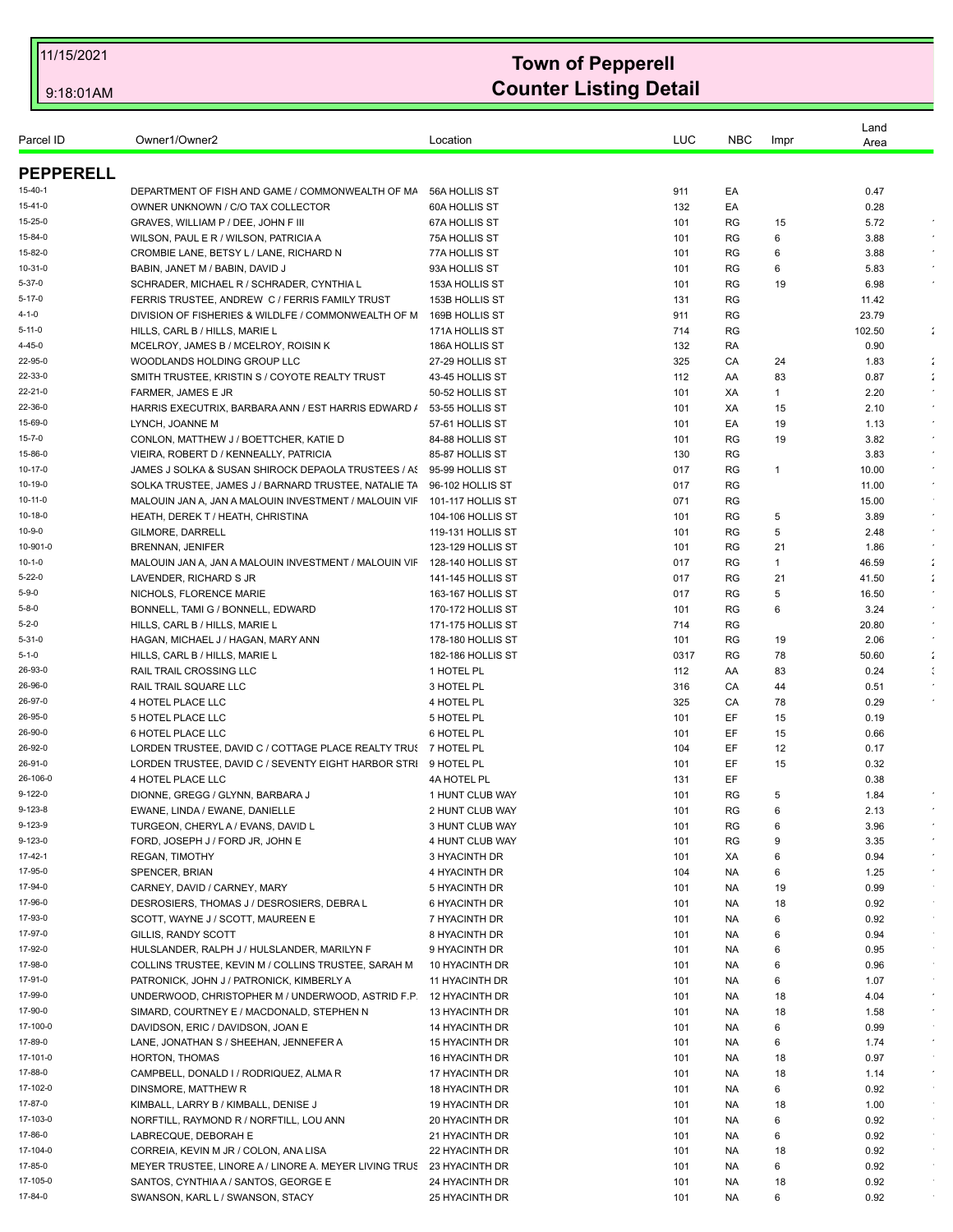|                      |                                                       |                                           |            |                        |        | Land          |                      |
|----------------------|-------------------------------------------------------|-------------------------------------------|------------|------------------------|--------|---------------|----------------------|
| Parcel ID            | Owner1/Owner2                                         | Location                                  | LUC        | <b>NBC</b>             | Impr   | Area          |                      |
| <b>PEPPERELL</b>     |                                                       |                                           |            |                        |        |               |                      |
| 17-83-0              | REARDON, JAMES / REARDON, SUSAN G                     | 27 HYACINTH DR                            | 101        | NA.                    | 18     | 0.92          |                      |
| 17-37-0              | <b>GARDNER, LISA M</b>                                | 2 IDAL ST                                 | 101        | MF                     | 19     | 0.36          |                      |
| 17-31-0              | PECUKONIS, STEPHEN / PECUKONIS, ROSEMARY              | 3 IDAL ST                                 | 101        | MF                     | 19     | 0.36          |                      |
| 17-30-0              | DENAULT, RICHARD G / DENAULT, YURIKO                  | 4 IDAL ST                                 | 101        | MF                     | 19     | 0.36          |                      |
| 17-28-0              | MULLAN LE, ROBERT I / PAKUS, JANICE                   | 5 IDAL ST                                 | 101        | MF                     | 19     | 0.36          |                      |
| 17-29-0              | PALANSKI, ROBIN A                                     | 6 IDAL ST                                 | 101        | MF                     | 19     | 0.36          |                      |
| 17-23-0              | SABATINO, ANGELA M / SABATINO, COSMO V                | 7 IDAL ST                                 | 101        | MF                     | 19     | 0.36          |                      |
| 17-22-0              | JOHN WILLIAMS POWERS, ELLEN M LEE / BARBARA A MURPI   | 8 IDAL ST                                 | 101        | MF                     | 19     | 0.36          |                      |
| 17-20-0              | DAY, RONALD D / DAY, ROBIN A                          | 9 IDAL ST                                 | 104        | MF                     | 19     | 0.36          |                      |
| 17-21-0              | MCGOVERN, HUGH E / MCGOVERN, GEORGE R JR              | 10 IDAL ST                                | 104        | MF                     | 14     | 0.36          |                      |
| 17-15-0              | RYAN, JAMES ANDREW JR / ROSS, PATRICIA                | 11 IDAL ST                                | 101        | MF                     | 19     | 0.36          |                      |
| 17-14-0              | MILANAZZO, DOMINIC A / MILANAZZO, KAREN A             | 12 IDAL ST                                | 101        | MF                     | 19     | 0.36          |                      |
| 20-135-0             | BILODEAU, SHERRI A                                    | 1 INDEPENDENCE RD                         | 101        | <b>NE</b>              | 6      | 0.37          |                      |
| 20-136-0             | NEWLON, JOHN L / ROTHSTEIN, LYNNE                     | 2 INDEPENDENCE RD                         | 101        | <b>NE</b>              | 5      | 0.38          |                      |
| 20-137-0             | WARSHAUER, STEVEN B / WARSHAUER, ERIN                 | 3 INDEPENDENCE RD                         | 101        | <b>NE</b>              | 6      | 0.59          | $\sim$               |
| 20-138-0             | MONTIBELLO, STEPHEN J / MONTIBELLO, DONNA R           | 4 INDEPENDENCE RD                         | 101        | <b>NE</b>              | 6      | 0.41          | $\epsilon$           |
| 20-139-0             | NADEAU, SCOTT A / NADEAU, JULIE E                     | 5 INDEPENDENCE RD                         | 101        | <b>NE</b>              | 6      | 0.36          |                      |
| 20-140-0             | ST AMAND, CHARLES j / ST AMAND, PAMELA j              | 6 INDEPENDENCE RD                         | 101        | <b>NE</b>              | 6      | 0.36          |                      |
| 20-141-0             | WOOD, JOHN I III / WOOD, LISA Z                       | 7 INDEPENDENCE RD                         | 101        | <b>NE</b>              | 6      | 0.36          |                      |
| 20-142-0             | ANDERSON, GEORGE L / ANDERSON, PATRICIA C             | 8 INDEPENDENCE RD                         | 101        | <b>NE</b>              | 5      | 0.39          |                      |
| 20-143-0             | RICHARDSON, OWEN / COLLINS, AMDREA M                  | 9 INDEPENDENCE RD                         | 101        | <b>NE</b>              | 6      | 0.60          |                      |
| 20-144-0             | MENARD, JARRETT D                                     | 10 INDEPENDENCE RD                        | 101        | <b>NE</b>              | 5      | 0.59          | $\bullet$            |
| 20-145-0             | FOX, CHAD                                             | 11 INDEPENDENCE RD                        | 101        | NE                     | 6      | 0.63          | $\epsilon$           |
| 20-125-0             | ERICSON, DOUGLAS / ERICSON, ELEANOR B                 | 12 INDEPENDENCE RD                        | 101        | <b>NE</b>              | 6      | 1.38          |                      |
| 20-113-0             | THIBODEAU, RYAN                                       | 13 INDEPENDENCE RD                        | 101        | <b>NE</b>              | 6      | 1.92          | $\sim$               |
| 20-112-0             | BIBBO, JOSEPH E / BIBBO, SUSAN J                      | 14 INDEPENDENCE RD                        | 101        | <b>NE</b>              | 6      | 2.13          | $\epsilon$           |
| 20-126-0             | DA CUNHA, CHRISTOPHER MARK II                         | 15 INDEPENDENCE RD                        | 101        | <b>NE</b>              | 6      | 1.76          | $\epsilon$           |
| 20-129-0             | GATH, DOUGLAS G / GATH, AMY M                         | 16 INDEPENDENCE RD                        | 101        | <b>NE</b>              | 5      | 0.48          | $\bullet$            |
| 20-130-0             | DESJARDINS, BRYAN D / DESJARDINS, KELLY A             | 17 INDEPENDENCE RD                        | 101        | <b>NE</b>              | 6      | 0.43          | $\star$              |
| 20-131-0             | BOUCHER, JEFFREY E / BOUCHER, KATHLEEN M              | 18 INDEPENDENCE RD                        | 101        | <b>NE</b>              | 6      | 0.37          | $\sim$               |
| 20-132-0             | HELFTER, JOSEPH A / HELFTER, ELIZABETH K              | 19 INDEPENDENCE RD                        | 101        | <b>NE</b>              | 6      | 0.37          |                      |
| 20-133-0<br>20-134-0 | KEENEY, DENNIS G / KEENEY, BETSY N                    | 20 INDEPENDENCE RD<br>21 INDEPENDENCE RD  | 101<br>101 | <b>NE</b><br><b>NE</b> | 6<br>5 | 0.38<br>0.43  |                      |
| 20-146-0             | BREWER, GLENN / BREWER, KATHERINE                     |                                           | 132        | <b>NE</b>              |        |               |                      |
| 20-128-0             | INDEPENDENCE ROAD TRUST<br>WOOLTOP CONSERVATION TRUST | 22 INDEPENDENCE RD<br>15A INDEPENDENCE RD | 132        | CL                     |        | 4.20<br>17.24 |                      |
| 31-81-0              | PARIS, JOHN M / PARIS, DONNA M                        | 3 JAMES CIR                               | 104        | NA.                    | 6      | 0.93          |                      |
| 31-85-0              | DUPUIS, MARK R / DUPUIS, TAMMY                        | 4 JAMES CIR                               | 101        | NA.                    | 6      | 3.53          | $\epsilon$           |
| 31-82-0              | FRANCIS, KEITH L / FRANCIS, ELLEN T                   | 5 JAMES CIR                               | 101        | NA.                    | 6      | 0.98          |                      |
| 31-84-0              | PIETROFORTE, MARTA L                                  | 6 JAMES CIR                               | 101        | NA.                    | 18     | 0.93          |                      |
| 31-30-0              | SANDMAN, ROBERT C / SANDMAN, LINDA J                  | 8 JAMES CIR                               | 104        | NA                     | 6      | 4.03          |                      |
| 31-33-0              | CALDWELL, ROXANNE S                                   | 4A JAMES CIR                              | 132        | МA                     |        | 1.60          |                      |
| 31-32-0              | ENGLISH, GARY / ENGLISH, KIM                          | 4B JAMES CIR                              | 132        | МA                     |        | 0.76          |                      |
| 31-31-0              | REEVES, ELIZABETH L                                   | <b>4C JAMES CIR</b>                       | 132        | МA                     |        | 1.10          |                      |
| 31-15-0              | ROMAN CATHOLIC CHURCH / C/0 ST JOSEPHS CHURCH         | 7 JERSEY ST                               | 962        | МA                     |        | 14.60         | $\ddot{\phantom{a}}$ |
| 29-153-0             | PERRY, STEVEN M / PERRY, KIMBERLY ANN                 | 8 JERSEY ST                               | 101        | МA                     | 19     | 0.61          | $\epsilon$           |
| 31-73-0              | PARKS & RECREATION / TOWN OF PEPPERELL                | 9 JERSEY ST                               | 931        | МA                     |        | 0.92          |                      |
| 29-152-0             | <b>ROPER, RICHARD</b>                                 | 10 JERSEY ST                              | 101        | МA                     | 6      | 0.56          | $\bullet$            |
| 31-14-0              | INHABITANTS OF (PARKS & REC) / TOWN OF PEPPERELL      | 11 JERSEY ST                              | 931        | МA                     |        | 6.58          |                      |
| 31-14-A              | WATER DEPARTMENT / TOWN OF PEPPERELL                  | 13 JERSEY ST                              | 931        | МA                     |        | 17.24         |                      |
| 31-29-A              | CAISSIE, JANICE / CAISSIE, DANIELLE M                 | 14 JERSEY ST                              | 101        | МA                     | 6      | 0.92          |                      |
| 31-44-19             | HARRISON, ELIZABETH                                   | 15 JERSEY ST                              | 101        | МA                     | 6      | 0.39          | $\bullet$            |
| 31-29-B              | WATERHOUSE, SCOTT                                     | 16 JERSEY ST                              | 101        | МA                     | 19     | 0.92          |                      |
| 31-25-0              | PEARCE, MICHAEL C / PEARCE, VIENGSAVANH               | 17 JERSEY ST                              | 101        | МA                     | 19     | 1.00          |                      |
| 31-29-C              | NEVALA, MARTHA                                        | 18 JERSEY ST                              | 101        | МA                     | 18     | 0.92          |                      |
| 31-26-0              | MURPHY, FREDRICK P                                    | 19 JERSEY ST                              | 101        | МA                     | 22     | 0.67          |                      |
| 31-29-D              | PAGE, BARBARA M / PAGE, MARGARET A                    | 20 JERSEY ST                              | 101        | МA                     | 6      | 0.92          |                      |
| 31-29-E              | DIETTE, JONATHAN TRUSTEE / DIETTE, KELLY A TRUSTEE    | 22 JERSEY ST                              | 101        | МA                     | 18     | 0.92          |                      |
| 31-27-0              | BLOOD, NOREEN A / HELMAN, LONNIE                      | 23 JERSEY ST                              | 104        | МA                     | 12     | 1.00          |                      |
| 31-29-F              | WANKEL, JAMES D / WANKEL, LAURA S                     | 24 JERSEY ST                              | 101        | МA                     | 19     | 0.92          |                      |
| 31-28-0              | DAMOURAS, KEITH G / DAMOURAS, CHERYL L                | 25 JERSEY ST                              | 101        | МA                     | 19     | 1.00          |                      |
| 31-29-G              | FOTINO, STEVEN JAMES                                  | 26 JERSEY ST                              | 101        | МA                     | 18     | 0.92          |                      |
| 31-45-0              | POULIN, ROGER A                                       | 27 JERSEY ST                              | 104        | МA                     | 6      | 1.23          | $\epsilon$           |
| 31-29-H              | AZAROWSKI, JOHN A / AZAROWSKI, JUDITH M               | 28 JERSEY ST                              | 101        | MA                     | 19     | 0.92          |                      |
| 31-42-0              | <b>EKENGREN, LEIF</b>                                 | 29 JERSEY ST                              | 101        | МA                     | 19     | 1.36          | $\sim$               |
| $31 - 29 - 1$        | DAY, KRISTOFFER J / DAY, STEPHANIE A                  | 30 JERSEY ST                              | 101        | МA                     | 18     | 0.92          |                      |
| 31-29-J              | IANNUCCI, PATRICIA M                                  | 32 JERSEY ST                              | 101        | МA                     | 6      | 0.92          |                      |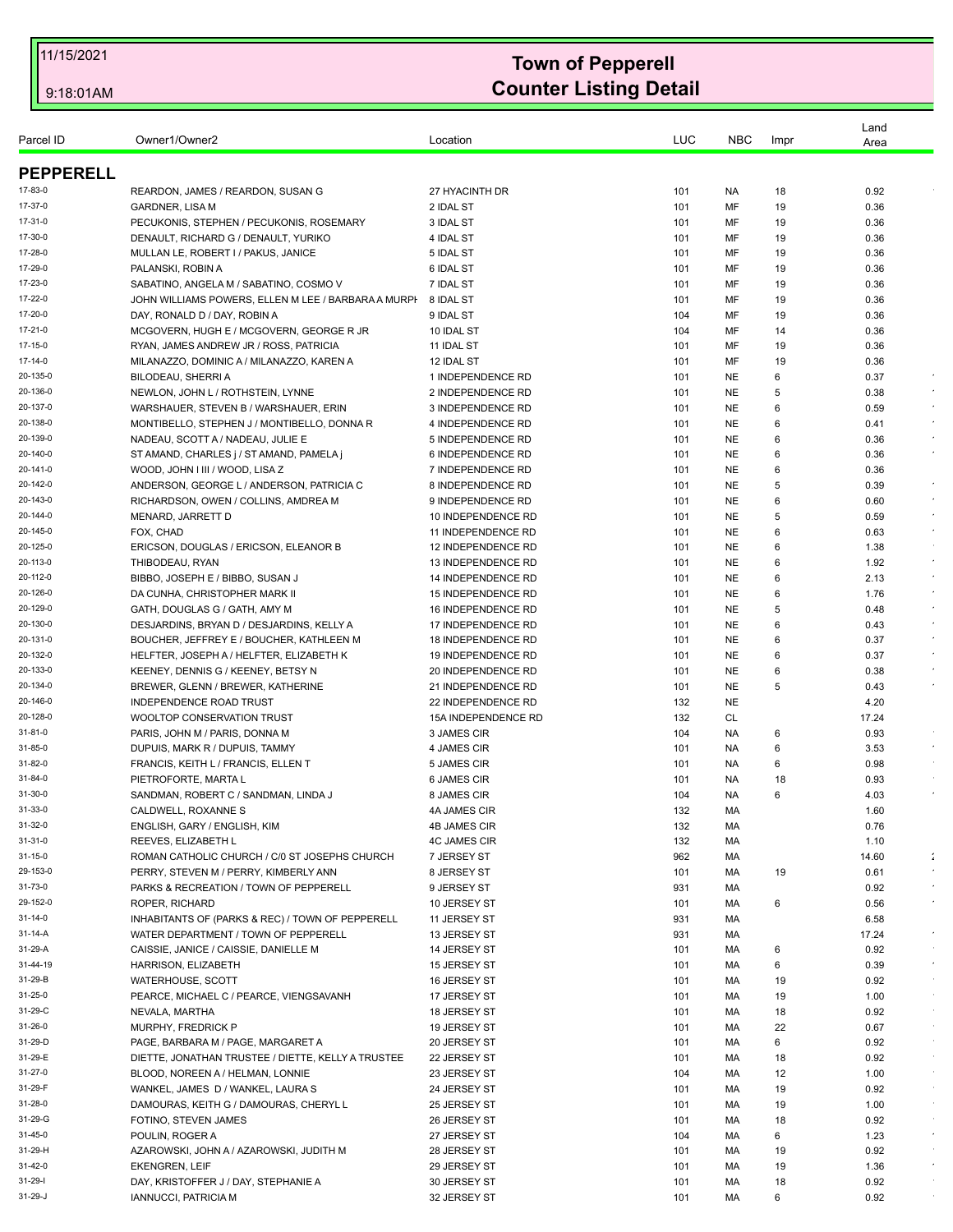| Owner1/Owner2<br>LUC<br><b>NBC</b><br>Location<br>Impr<br>Area<br><b>PEPPERELL</b><br>0.99<br>31-41-0<br>NUTT, JEREMY W / NUTT, LAUREN E<br>33 JERSEY ST<br>101<br>МA<br>6<br>35 JERSEY ST<br>19<br>1.42<br>31-39-C<br>FLETCHER, JENNIFER S / FLETCHER, TRAVIS<br>101<br>МA<br>31-39-A<br>37 JERSEY ST<br>18<br>0.97<br>MAHER, RAYMOND J JR / MAHER, JOAN<br>101<br>МA<br>STRAITIFF, SHAWN M / STRAITIFF, KIRSTEN M<br>40 JERSEY ST<br>6<br>31-75-0<br>101<br>МA<br>1.22<br>31-47-0<br>ORTIZ, JOSE JR / ORTIZ, GINA M<br>42 JERSEY ST, Unit A & B<br>104<br>МA<br>14<br>0.43<br>31-44-0<br>CONSERVATION COMMISSION / TOWN OF PEPPERELL<br>13A JERSEY ST<br>932<br>0.25<br>МA<br>31-23-0<br>13B JERSEY ST<br>930<br>44.22<br>WATER DEPARTMENT / TOWN OF PEPPERELL<br>XA<br>31-36-0<br>DOLIBER TRUSTEE, EARL WILBURT / THE EARL WILBURT DO<br>44A JERSEY ST<br>132<br>МA<br>7.76<br>31-35-0<br>SAVAGE, STEVEN M / SAVAGE, ERICA J<br>132<br>0.78<br>44B JERSEY ST<br>МA<br>RODRIGUES, CARL E / DENARO, JOAN W<br>XG<br>1.70<br>20-31-0<br>1 JEWETT ST<br>101<br>19<br>FINOCCHIARO, THOMAS M / FINOCCHIARO, MARIANNE<br>2.54<br>$\sim$<br>5 JEWETT ST<br>101<br>RA<br>5<br><b>BEEK, THOMAS G</b><br>6 JEWETT ST<br>104<br>RA<br>19<br>1.10<br>6<br>WADE, JENNIFER A<br>8 JEWETT ST<br>101<br>RA<br>1.93<br>5<br>SCHOUTEN TRUSTEE ARNOLD J, ARNOLD J SCHOUTHEN IN<br>11 JEWETT ST<br>101<br>RA<br>4.33<br>$\epsilon$<br>DAVID J WADE TRUSTEE, DAVID J WADE REVOCABLE TR / KA<br>12 JEWETT ST<br>101<br>RA<br>21<br>3.57<br>101<br>21<br>1.93<br>$\epsilon$<br>MCDOWELL, CHAD G<br>14 JEWETT ST<br>RA<br>BATCHELDER, ROY G / BATCHELDER, KATHY A<br>6<br>12.15<br>16 JEWETT ST<br>101<br>RA<br>5<br>16.67<br>HAMILTON TRUSTEE, GARY B / GARY B HAMILTON REVOCAB<br>17 JEWETT ST<br>101<br>RA<br>WOOLSEY, SHELLEY A<br>101<br>1.85<br>$\epsilon$<br>18 JEWETT ST<br>RA<br>5<br>WILLIAMS, CRAIG R / WILLIAMS, MARY L<br>XG<br>6<br>1.33<br>2-4 JEWETT ST<br>101<br>JOHNSON, SARAH / JOHNSON, CLARE<br>RA<br>19<br>3.20<br>23 JEWETT ST<br>101<br>FORSHER, BETH<br>24 JEWETT ST<br>101<br>5<br>1.89<br>$\epsilon$<br>RA<br>SCHULTZ, TOM H / SCHULTZ, CATHERINE I<br>9<br>25 JEWETT ST<br>101<br>NG.<br>4.38<br><b>NG</b><br>8.09<br>EBERIEL, JOSHUA D / EBERIEL, HARMONY C<br>27 JEWETT ST<br>101<br>6<br>YOUNG, RANDY M / YOUNG, KIMBERLY A<br>RA<br>0.75<br>29 JEWETT ST<br>101<br>6<br>$\epsilon$<br>BODNAR, ALEXANDRA C / YAMANISHI, T MIKE<br>31 JEWETT ST<br>101<br>RA<br>6<br>1.84<br>19<br>1.87<br>HAMILTON, RITA A / FORSHER, BETH<br>32 JEWETT ST<br>101<br>RA<br>RIELLY, MICHAEL / RIELLY, ERICA J<br><b>NG</b><br>6<br>33 JEWETT ST<br>101<br>1.84<br><b>NG</b><br>6<br>JENKINS, DERRICK K / JENKINS, TAYLA V<br>35 JEWETT ST<br>101<br>4.19<br>19-59-0<br>LOWERY, DENNIS T / LOWERY, NICOLE<br><b>NG</b><br>3.86<br>37 JEWETT ST<br>101<br>5<br>10<br>$\epsilon$<br>ROSE TRUSTEE, JOHN T / ROSE TRUSTEE, MARY ELLEN<br>39 JEWETT ST<br>109<br>RA<br>8.68<br>19-60-0<br><b>NG</b><br>6<br>MULLANE, DANIEL / MULLANE, TAYA DIXON<br>41 JEWETT ST<br>101<br>4.81<br>19-61-0<br>FITZGERALD, RACHAEL L / FITZGERALD, LAWRENCE BRIAN<br>6.03<br>43 JEWETT ST<br>101<br>ΝG<br>6<br>$\epsilon$<br>19-62-0<br><b>OWENS, KYLE THOMAS</b><br>45 JEWETT ST<br>101<br>NG.<br>5<br>4.56<br>19-36-A<br>5<br>7.57<br>CERULLO TRUSTEE, CARL / DIANE L CERULLO TRUST-2011<br>46 JEWETT ST<br>101<br>RA<br>19-361-0<br>CERULLO TRUSTEE, CARL J / CERULLO TRUSTEE, DIANE L<br>9<br>3.20<br>54 JEWETT ST<br>101<br>RA<br>19-35-0<br>19<br>CERULLO, TRUSTEE, CARL J / RYNA REALTY TRUST<br>56 JEWETT ST<br>101<br>RA<br>1.55<br>19-362-0<br>CERULLO TRUSTEE, CARL J / DIANE L CERULLO TRUST-2011<br>101<br>RA<br>5<br>6.06<br>58 JEWETT ST<br>19-33-0<br>SANDERSON, CHRISTOPHER G SR / SANDERSON, MICHELLE<br>1.80<br>82 JEWETT ST<br>103<br>RA<br>11<br>33-4-0<br>017<br>SEARS, T DAVID<br>84 JEWETT ST<br>RA<br>6.64<br>-1<br>19-45-0<br>GILBERT LE, DAVID T / GILBERT LE, GAYLIN J<br>87 JEWETT ST<br>101<br>RA<br>2.41<br>6<br>20-122-0<br>WADE, JENNIFER A<br>130<br>RA<br>4.52<br>8A JEWETT ST<br>RA<br>TOWNSEND, RICHARD S JR TRUSTEE / THE RICHARD S TOW<br>93 JEWETT ST<br>101<br>6<br>4.80<br>RA<br>6<br>2.02<br>LELLEH, MOHAMED / BARRIE, KADIATU<br>95 JEWETT ST<br>101<br><b>ISABELLE, RICHARD J</b><br>3.34<br>97 JEWETT ST<br>101<br>RG<br>6<br>ENWRIGHT, MARK J JR<br>RG<br>9<br>99 JEWETT ST<br>101<br>5.04<br>JETTE TRUSTEE, JEAN-GUY L / JETTE TRUSTEE, CATHERINE<br>RG<br>4.98<br>101 JEWETT ST<br>101<br>19<br>CHARLTON, JAMES / CHARLTON, ROXANNE<br>RG<br>6<br>103 JEWETT ST<br>101<br>2.74<br>KELLOGG, VERNON S / KELLOG, SUZANNE H<br>RG<br>105 JEWETT ST<br>101<br>6<br>3.30<br><b>KELLOGG, VERNON S</b><br>RG<br>2.45<br>107 JEWETT ST<br>131<br>$\epsilon$<br>RG<br>MACPHEE TRUSTEE, CRAIG W / MACPHEE TRUSTEE, ROSEN<br>111 JEWETT ST<br>101<br>6<br>1.84<br>HOLLERAN, JEFFREY / HOLLERAN, LINDSAY<br>RG<br>6<br>$\star$<br>113 JEWETT ST<br>101<br>1.84<br><b>RG</b><br>5<br>2.07<br>KACAVAS LE, JAMES M & LINDA J / KACAVAS TRUSTEE, STEP<br>114 JEWETT ST<br>101<br>$\epsilon$<br>SPINDLER, CHRISTOPHER A / SPINDLER, PATRICIA F<br>RG<br>9<br>122 JEWETT ST<br>101<br>1.39<br>DITULLIO, DAVID P / DITULLIO, LILLIA<br>RG<br>6<br>124 JEWETT ST<br>101<br>1.32<br>CASSERLY, JAMES L / CASSERLY, SUSAN<br>$\sim$<br>125 JEWETT ST<br>101<br>RG<br>6<br>1.85<br>KOWALSKI, ROBERT M / SPAULDING, SHERRY L<br>101<br>RG<br>1.26<br>126 JEWETT ST<br>6<br>RIPORTELLA, LEONARD J / RIPORTELLA, ALICE K<br>RG<br>6<br>0.92<br>$\sim$<br>128 JEWETT ST<br>101<br>CONSERVATION COMMISSION / TOWN OF PEPPERELL<br>932<br>RG<br>10.26<br>129 JEWETT ST<br>MCGOWAN, JAMES F III / MCGOWAN, JENNIFER V<br>101<br>RG<br>21<br>0.92<br>$\bullet$<br>130 JEWETT ST<br>RG<br>9<br>5.27<br>$\bullet$<br>PALMER, SUSAN C<br>131 JEWETT ST<br>101<br>$\bullet$<br>RANKIN, D SCOTT / RANKIN, CATHY J<br><b>RG</b><br>19<br>0.92<br>132 JEWETT ST<br>101<br>RG<br>9<br>WU, MIN<br>133 JEWETT ST<br>101<br>1.84<br>RG<br>5<br>0.92<br>$\star$<br>MCLEOD TRUSTEE, DANIEL E III / MCLEOD TRUSTEE, NANC<br>134 JEWETT ST<br>101<br>BLACKBURN TRUSTEE, SCOTT N / BLACKBURN TRUSTEE, ST<br>RG<br>9<br>135 JEWETT ST<br>101<br>4.89<br>HODDER, THOMAS R / HODDER, SUSAN L<br>136 JEWETT ST<br>RG<br>6<br>$\epsilon$<br>101<br>0.92 |           |  |  | Land |  |
|----------------------------------------------------------------------------------------------------------------------------------------------------------------------------------------------------------------------------------------------------------------------------------------------------------------------------------------------------------------------------------------------------------------------------------------------------------------------------------------------------------------------------------------------------------------------------------------------------------------------------------------------------------------------------------------------------------------------------------------------------------------------------------------------------------------------------------------------------------------------------------------------------------------------------------------------------------------------------------------------------------------------------------------------------------------------------------------------------------------------------------------------------------------------------------------------------------------------------------------------------------------------------------------------------------------------------------------------------------------------------------------------------------------------------------------------------------------------------------------------------------------------------------------------------------------------------------------------------------------------------------------------------------------------------------------------------------------------------------------------------------------------------------------------------------------------------------------------------------------------------------------------------------------------------------------------------------------------------------------------------------------------------------------------------------------------------------------------------------------------------------------------------------------------------------------------------------------------------------------------------------------------------------------------------------------------------------------------------------------------------------------------------------------------------------------------------------------------------------------------------------------------------------------------------------------------------------------------------------------------------------------------------------------------------------------------------------------------------------------------------------------------------------------------------------------------------------------------------------------------------------------------------------------------------------------------------------------------------------------------------------------------------------------------------------------------------------------------------------------------------------------------------------------------------------------------------------------------------------------------------------------------------------------------------------------------------------------------------------------------------------------------------------------------------------------------------------------------------------------------------------------------------------------------------------------------------------------------------------------------------------------------------------------------------------------------------------------------------------------------------------------------------------------------------------------------------------------------------------------------------------------------------------------------------------------------------------------------------------------------------------------------------------------------------------------------------------------------------------------------------------------------------------------------------------------------------------------------------------------------------------------------------------------------------------------------------------------------------------------------------------------------------------------------------------------------------------------------------------------------------------------------------------------------------------------------------------------------------------------------------------------------------------------------------------------------------------------------------------------------------------------------------------------------------------------------------------------------------------------------------------------------------------------------------------------------------------------------------------------------------------------------------------------------------------------------------------------------------------------------------------------------------------------------------------------------------------------------------------------------------------------------------------------------------------------------------------------------------------------------------------------------------------------------------------------------------------------------------------------------------------------------------------------------------------------------------------------------------------------------------------------------------------------------------------------------------------------------------------------------------------------------------------------------------------------------------------------------------------------------------------------------------------------------------------------------------------------------------------------------------------------------------------------------------------------------------------------------------------------------------------------------------------------------------------------------------------------------------------------------------------------------------------------------------------------------|-----------|--|--|------|--|
|                                                                                                                                                                                                                                                                                                                                                                                                                                                                                                                                                                                                                                                                                                                                                                                                                                                                                                                                                                                                                                                                                                                                                                                                                                                                                                                                                                                                                                                                                                                                                                                                                                                                                                                                                                                                                                                                                                                                                                                                                                                                                                                                                                                                                                                                                                                                                                                                                                                                                                                                                                                                                                                                                                                                                                                                                                                                                                                                                                                                                                                                                                                                                                                                                                                                                                                                                                                                                                                                                                                                                                                                                                                                                                                                                                                                                                                                                                                                                                                                                                                                                                                                                                                                                                                                                                                                                                                                                                                                                                                                                                                                                                                                                                                                                                                                                                                                                                                                                                                                                                                                                                                                                                                                                                                                                                                                                                                                                                                                                                                                                                                                                                                                                                                                                                                                                                                                                                                                                                                                                                                                                                                                                                                                                                                                                                                      | Parcel ID |  |  |      |  |
|                                                                                                                                                                                                                                                                                                                                                                                                                                                                                                                                                                                                                                                                                                                                                                                                                                                                                                                                                                                                                                                                                                                                                                                                                                                                                                                                                                                                                                                                                                                                                                                                                                                                                                                                                                                                                                                                                                                                                                                                                                                                                                                                                                                                                                                                                                                                                                                                                                                                                                                                                                                                                                                                                                                                                                                                                                                                                                                                                                                                                                                                                                                                                                                                                                                                                                                                                                                                                                                                                                                                                                                                                                                                                                                                                                                                                                                                                                                                                                                                                                                                                                                                                                                                                                                                                                                                                                                                                                                                                                                                                                                                                                                                                                                                                                                                                                                                                                                                                                                                                                                                                                                                                                                                                                                                                                                                                                                                                                                                                                                                                                                                                                                                                                                                                                                                                                                                                                                                                                                                                                                                                                                                                                                                                                                                                                                      |           |  |  |      |  |
|                                                                                                                                                                                                                                                                                                                                                                                                                                                                                                                                                                                                                                                                                                                                                                                                                                                                                                                                                                                                                                                                                                                                                                                                                                                                                                                                                                                                                                                                                                                                                                                                                                                                                                                                                                                                                                                                                                                                                                                                                                                                                                                                                                                                                                                                                                                                                                                                                                                                                                                                                                                                                                                                                                                                                                                                                                                                                                                                                                                                                                                                                                                                                                                                                                                                                                                                                                                                                                                                                                                                                                                                                                                                                                                                                                                                                                                                                                                                                                                                                                                                                                                                                                                                                                                                                                                                                                                                                                                                                                                                                                                                                                                                                                                                                                                                                                                                                                                                                                                                                                                                                                                                                                                                                                                                                                                                                                                                                                                                                                                                                                                                                                                                                                                                                                                                                                                                                                                                                                                                                                                                                                                                                                                                                                                                                                                      |           |  |  |      |  |
|                                                                                                                                                                                                                                                                                                                                                                                                                                                                                                                                                                                                                                                                                                                                                                                                                                                                                                                                                                                                                                                                                                                                                                                                                                                                                                                                                                                                                                                                                                                                                                                                                                                                                                                                                                                                                                                                                                                                                                                                                                                                                                                                                                                                                                                                                                                                                                                                                                                                                                                                                                                                                                                                                                                                                                                                                                                                                                                                                                                                                                                                                                                                                                                                                                                                                                                                                                                                                                                                                                                                                                                                                                                                                                                                                                                                                                                                                                                                                                                                                                                                                                                                                                                                                                                                                                                                                                                                                                                                                                                                                                                                                                                                                                                                                                                                                                                                                                                                                                                                                                                                                                                                                                                                                                                                                                                                                                                                                                                                                                                                                                                                                                                                                                                                                                                                                                                                                                                                                                                                                                                                                                                                                                                                                                                                                                                      |           |  |  |      |  |
|                                                                                                                                                                                                                                                                                                                                                                                                                                                                                                                                                                                                                                                                                                                                                                                                                                                                                                                                                                                                                                                                                                                                                                                                                                                                                                                                                                                                                                                                                                                                                                                                                                                                                                                                                                                                                                                                                                                                                                                                                                                                                                                                                                                                                                                                                                                                                                                                                                                                                                                                                                                                                                                                                                                                                                                                                                                                                                                                                                                                                                                                                                                                                                                                                                                                                                                                                                                                                                                                                                                                                                                                                                                                                                                                                                                                                                                                                                                                                                                                                                                                                                                                                                                                                                                                                                                                                                                                                                                                                                                                                                                                                                                                                                                                                                                                                                                                                                                                                                                                                                                                                                                                                                                                                                                                                                                                                                                                                                                                                                                                                                                                                                                                                                                                                                                                                                                                                                                                                                                                                                                                                                                                                                                                                                                                                                                      |           |  |  |      |  |
|                                                                                                                                                                                                                                                                                                                                                                                                                                                                                                                                                                                                                                                                                                                                                                                                                                                                                                                                                                                                                                                                                                                                                                                                                                                                                                                                                                                                                                                                                                                                                                                                                                                                                                                                                                                                                                                                                                                                                                                                                                                                                                                                                                                                                                                                                                                                                                                                                                                                                                                                                                                                                                                                                                                                                                                                                                                                                                                                                                                                                                                                                                                                                                                                                                                                                                                                                                                                                                                                                                                                                                                                                                                                                                                                                                                                                                                                                                                                                                                                                                                                                                                                                                                                                                                                                                                                                                                                                                                                                                                                                                                                                                                                                                                                                                                                                                                                                                                                                                                                                                                                                                                                                                                                                                                                                                                                                                                                                                                                                                                                                                                                                                                                                                                                                                                                                                                                                                                                                                                                                                                                                                                                                                                                                                                                                                                      |           |  |  |      |  |
|                                                                                                                                                                                                                                                                                                                                                                                                                                                                                                                                                                                                                                                                                                                                                                                                                                                                                                                                                                                                                                                                                                                                                                                                                                                                                                                                                                                                                                                                                                                                                                                                                                                                                                                                                                                                                                                                                                                                                                                                                                                                                                                                                                                                                                                                                                                                                                                                                                                                                                                                                                                                                                                                                                                                                                                                                                                                                                                                                                                                                                                                                                                                                                                                                                                                                                                                                                                                                                                                                                                                                                                                                                                                                                                                                                                                                                                                                                                                                                                                                                                                                                                                                                                                                                                                                                                                                                                                                                                                                                                                                                                                                                                                                                                                                                                                                                                                                                                                                                                                                                                                                                                                                                                                                                                                                                                                                                                                                                                                                                                                                                                                                                                                                                                                                                                                                                                                                                                                                                                                                                                                                                                                                                                                                                                                                                                      |           |  |  |      |  |
|                                                                                                                                                                                                                                                                                                                                                                                                                                                                                                                                                                                                                                                                                                                                                                                                                                                                                                                                                                                                                                                                                                                                                                                                                                                                                                                                                                                                                                                                                                                                                                                                                                                                                                                                                                                                                                                                                                                                                                                                                                                                                                                                                                                                                                                                                                                                                                                                                                                                                                                                                                                                                                                                                                                                                                                                                                                                                                                                                                                                                                                                                                                                                                                                                                                                                                                                                                                                                                                                                                                                                                                                                                                                                                                                                                                                                                                                                                                                                                                                                                                                                                                                                                                                                                                                                                                                                                                                                                                                                                                                                                                                                                                                                                                                                                                                                                                                                                                                                                                                                                                                                                                                                                                                                                                                                                                                                                                                                                                                                                                                                                                                                                                                                                                                                                                                                                                                                                                                                                                                                                                                                                                                                                                                                                                                                                                      |           |  |  |      |  |
|                                                                                                                                                                                                                                                                                                                                                                                                                                                                                                                                                                                                                                                                                                                                                                                                                                                                                                                                                                                                                                                                                                                                                                                                                                                                                                                                                                                                                                                                                                                                                                                                                                                                                                                                                                                                                                                                                                                                                                                                                                                                                                                                                                                                                                                                                                                                                                                                                                                                                                                                                                                                                                                                                                                                                                                                                                                                                                                                                                                                                                                                                                                                                                                                                                                                                                                                                                                                                                                                                                                                                                                                                                                                                                                                                                                                                                                                                                                                                                                                                                                                                                                                                                                                                                                                                                                                                                                                                                                                                                                                                                                                                                                                                                                                                                                                                                                                                                                                                                                                                                                                                                                                                                                                                                                                                                                                                                                                                                                                                                                                                                                                                                                                                                                                                                                                                                                                                                                                                                                                                                                                                                                                                                                                                                                                                                                      |           |  |  |      |  |
|                                                                                                                                                                                                                                                                                                                                                                                                                                                                                                                                                                                                                                                                                                                                                                                                                                                                                                                                                                                                                                                                                                                                                                                                                                                                                                                                                                                                                                                                                                                                                                                                                                                                                                                                                                                                                                                                                                                                                                                                                                                                                                                                                                                                                                                                                                                                                                                                                                                                                                                                                                                                                                                                                                                                                                                                                                                                                                                                                                                                                                                                                                                                                                                                                                                                                                                                                                                                                                                                                                                                                                                                                                                                                                                                                                                                                                                                                                                                                                                                                                                                                                                                                                                                                                                                                                                                                                                                                                                                                                                                                                                                                                                                                                                                                                                                                                                                                                                                                                                                                                                                                                                                                                                                                                                                                                                                                                                                                                                                                                                                                                                                                                                                                                                                                                                                                                                                                                                                                                                                                                                                                                                                                                                                                                                                                                                      |           |  |  |      |  |
|                                                                                                                                                                                                                                                                                                                                                                                                                                                                                                                                                                                                                                                                                                                                                                                                                                                                                                                                                                                                                                                                                                                                                                                                                                                                                                                                                                                                                                                                                                                                                                                                                                                                                                                                                                                                                                                                                                                                                                                                                                                                                                                                                                                                                                                                                                                                                                                                                                                                                                                                                                                                                                                                                                                                                                                                                                                                                                                                                                                                                                                                                                                                                                                                                                                                                                                                                                                                                                                                                                                                                                                                                                                                                                                                                                                                                                                                                                                                                                                                                                                                                                                                                                                                                                                                                                                                                                                                                                                                                                                                                                                                                                                                                                                                                                                                                                                                                                                                                                                                                                                                                                                                                                                                                                                                                                                                                                                                                                                                                                                                                                                                                                                                                                                                                                                                                                                                                                                                                                                                                                                                                                                                                                                                                                                                                                                      |           |  |  |      |  |
|                                                                                                                                                                                                                                                                                                                                                                                                                                                                                                                                                                                                                                                                                                                                                                                                                                                                                                                                                                                                                                                                                                                                                                                                                                                                                                                                                                                                                                                                                                                                                                                                                                                                                                                                                                                                                                                                                                                                                                                                                                                                                                                                                                                                                                                                                                                                                                                                                                                                                                                                                                                                                                                                                                                                                                                                                                                                                                                                                                                                                                                                                                                                                                                                                                                                                                                                                                                                                                                                                                                                                                                                                                                                                                                                                                                                                                                                                                                                                                                                                                                                                                                                                                                                                                                                                                                                                                                                                                                                                                                                                                                                                                                                                                                                                                                                                                                                                                                                                                                                                                                                                                                                                                                                                                                                                                                                                                                                                                                                                                                                                                                                                                                                                                                                                                                                                                                                                                                                                                                                                                                                                                                                                                                                                                                                                                                      |           |  |  |      |  |
|                                                                                                                                                                                                                                                                                                                                                                                                                                                                                                                                                                                                                                                                                                                                                                                                                                                                                                                                                                                                                                                                                                                                                                                                                                                                                                                                                                                                                                                                                                                                                                                                                                                                                                                                                                                                                                                                                                                                                                                                                                                                                                                                                                                                                                                                                                                                                                                                                                                                                                                                                                                                                                                                                                                                                                                                                                                                                                                                                                                                                                                                                                                                                                                                                                                                                                                                                                                                                                                                                                                                                                                                                                                                                                                                                                                                                                                                                                                                                                                                                                                                                                                                                                                                                                                                                                                                                                                                                                                                                                                                                                                                                                                                                                                                                                                                                                                                                                                                                                                                                                                                                                                                                                                                                                                                                                                                                                                                                                                                                                                                                                                                                                                                                                                                                                                                                                                                                                                                                                                                                                                                                                                                                                                                                                                                                                                      | 20-115-0  |  |  |      |  |
|                                                                                                                                                                                                                                                                                                                                                                                                                                                                                                                                                                                                                                                                                                                                                                                                                                                                                                                                                                                                                                                                                                                                                                                                                                                                                                                                                                                                                                                                                                                                                                                                                                                                                                                                                                                                                                                                                                                                                                                                                                                                                                                                                                                                                                                                                                                                                                                                                                                                                                                                                                                                                                                                                                                                                                                                                                                                                                                                                                                                                                                                                                                                                                                                                                                                                                                                                                                                                                                                                                                                                                                                                                                                                                                                                                                                                                                                                                                                                                                                                                                                                                                                                                                                                                                                                                                                                                                                                                                                                                                                                                                                                                                                                                                                                                                                                                                                                                                                                                                                                                                                                                                                                                                                                                                                                                                                                                                                                                                                                                                                                                                                                                                                                                                                                                                                                                                                                                                                                                                                                                                                                                                                                                                                                                                                                                                      | 20-70-0   |  |  |      |  |
|                                                                                                                                                                                                                                                                                                                                                                                                                                                                                                                                                                                                                                                                                                                                                                                                                                                                                                                                                                                                                                                                                                                                                                                                                                                                                                                                                                                                                                                                                                                                                                                                                                                                                                                                                                                                                                                                                                                                                                                                                                                                                                                                                                                                                                                                                                                                                                                                                                                                                                                                                                                                                                                                                                                                                                                                                                                                                                                                                                                                                                                                                                                                                                                                                                                                                                                                                                                                                                                                                                                                                                                                                                                                                                                                                                                                                                                                                                                                                                                                                                                                                                                                                                                                                                                                                                                                                                                                                                                                                                                                                                                                                                                                                                                                                                                                                                                                                                                                                                                                                                                                                                                                                                                                                                                                                                                                                                                                                                                                                                                                                                                                                                                                                                                                                                                                                                                                                                                                                                                                                                                                                                                                                                                                                                                                                                                      | 20-71-0   |  |  |      |  |
|                                                                                                                                                                                                                                                                                                                                                                                                                                                                                                                                                                                                                                                                                                                                                                                                                                                                                                                                                                                                                                                                                                                                                                                                                                                                                                                                                                                                                                                                                                                                                                                                                                                                                                                                                                                                                                                                                                                                                                                                                                                                                                                                                                                                                                                                                                                                                                                                                                                                                                                                                                                                                                                                                                                                                                                                                                                                                                                                                                                                                                                                                                                                                                                                                                                                                                                                                                                                                                                                                                                                                                                                                                                                                                                                                                                                                                                                                                                                                                                                                                                                                                                                                                                                                                                                                                                                                                                                                                                                                                                                                                                                                                                                                                                                                                                                                                                                                                                                                                                                                                                                                                                                                                                                                                                                                                                                                                                                                                                                                                                                                                                                                                                                                                                                                                                                                                                                                                                                                                                                                                                                                                                                                                                                                                                                                                                      | 20-30-0   |  |  |      |  |
|                                                                                                                                                                                                                                                                                                                                                                                                                                                                                                                                                                                                                                                                                                                                                                                                                                                                                                                                                                                                                                                                                                                                                                                                                                                                                                                                                                                                                                                                                                                                                                                                                                                                                                                                                                                                                                                                                                                                                                                                                                                                                                                                                                                                                                                                                                                                                                                                                                                                                                                                                                                                                                                                                                                                                                                                                                                                                                                                                                                                                                                                                                                                                                                                                                                                                                                                                                                                                                                                                                                                                                                                                                                                                                                                                                                                                                                                                                                                                                                                                                                                                                                                                                                                                                                                                                                                                                                                                                                                                                                                                                                                                                                                                                                                                                                                                                                                                                                                                                                                                                                                                                                                                                                                                                                                                                                                                                                                                                                                                                                                                                                                                                                                                                                                                                                                                                                                                                                                                                                                                                                                                                                                                                                                                                                                                                                      | 20-123-0  |  |  |      |  |
|                                                                                                                                                                                                                                                                                                                                                                                                                                                                                                                                                                                                                                                                                                                                                                                                                                                                                                                                                                                                                                                                                                                                                                                                                                                                                                                                                                                                                                                                                                                                                                                                                                                                                                                                                                                                                                                                                                                                                                                                                                                                                                                                                                                                                                                                                                                                                                                                                                                                                                                                                                                                                                                                                                                                                                                                                                                                                                                                                                                                                                                                                                                                                                                                                                                                                                                                                                                                                                                                                                                                                                                                                                                                                                                                                                                                                                                                                                                                                                                                                                                                                                                                                                                                                                                                                                                                                                                                                                                                                                                                                                                                                                                                                                                                                                                                                                                                                                                                                                                                                                                                                                                                                                                                                                                                                                                                                                                                                                                                                                                                                                                                                                                                                                                                                                                                                                                                                                                                                                                                                                                                                                                                                                                                                                                                                                                      | 20-124-0  |  |  |      |  |
|                                                                                                                                                                                                                                                                                                                                                                                                                                                                                                                                                                                                                                                                                                                                                                                                                                                                                                                                                                                                                                                                                                                                                                                                                                                                                                                                                                                                                                                                                                                                                                                                                                                                                                                                                                                                                                                                                                                                                                                                                                                                                                                                                                                                                                                                                                                                                                                                                                                                                                                                                                                                                                                                                                                                                                                                                                                                                                                                                                                                                                                                                                                                                                                                                                                                                                                                                                                                                                                                                                                                                                                                                                                                                                                                                                                                                                                                                                                                                                                                                                                                                                                                                                                                                                                                                                                                                                                                                                                                                                                                                                                                                                                                                                                                                                                                                                                                                                                                                                                                                                                                                                                                                                                                                                                                                                                                                                                                                                                                                                                                                                                                                                                                                                                                                                                                                                                                                                                                                                                                                                                                                                                                                                                                                                                                                                                      | 20-69-0   |  |  |      |  |
|                                                                                                                                                                                                                                                                                                                                                                                                                                                                                                                                                                                                                                                                                                                                                                                                                                                                                                                                                                                                                                                                                                                                                                                                                                                                                                                                                                                                                                                                                                                                                                                                                                                                                                                                                                                                                                                                                                                                                                                                                                                                                                                                                                                                                                                                                                                                                                                                                                                                                                                                                                                                                                                                                                                                                                                                                                                                                                                                                                                                                                                                                                                                                                                                                                                                                                                                                                                                                                                                                                                                                                                                                                                                                                                                                                                                                                                                                                                                                                                                                                                                                                                                                                                                                                                                                                                                                                                                                                                                                                                                                                                                                                                                                                                                                                                                                                                                                                                                                                                                                                                                                                                                                                                                                                                                                                                                                                                                                                                                                                                                                                                                                                                                                                                                                                                                                                                                                                                                                                                                                                                                                                                                                                                                                                                                                                                      | 19-17-A   |  |  |      |  |
|                                                                                                                                                                                                                                                                                                                                                                                                                                                                                                                                                                                                                                                                                                                                                                                                                                                                                                                                                                                                                                                                                                                                                                                                                                                                                                                                                                                                                                                                                                                                                                                                                                                                                                                                                                                                                                                                                                                                                                                                                                                                                                                                                                                                                                                                                                                                                                                                                                                                                                                                                                                                                                                                                                                                                                                                                                                                                                                                                                                                                                                                                                                                                                                                                                                                                                                                                                                                                                                                                                                                                                                                                                                                                                                                                                                                                                                                                                                                                                                                                                                                                                                                                                                                                                                                                                                                                                                                                                                                                                                                                                                                                                                                                                                                                                                                                                                                                                                                                                                                                                                                                                                                                                                                                                                                                                                                                                                                                                                                                                                                                                                                                                                                                                                                                                                                                                                                                                                                                                                                                                                                                                                                                                                                                                                                                                                      | 19-40-0   |  |  |      |  |
|                                                                                                                                                                                                                                                                                                                                                                                                                                                                                                                                                                                                                                                                                                                                                                                                                                                                                                                                                                                                                                                                                                                                                                                                                                                                                                                                                                                                                                                                                                                                                                                                                                                                                                                                                                                                                                                                                                                                                                                                                                                                                                                                                                                                                                                                                                                                                                                                                                                                                                                                                                                                                                                                                                                                                                                                                                                                                                                                                                                                                                                                                                                                                                                                                                                                                                                                                                                                                                                                                                                                                                                                                                                                                                                                                                                                                                                                                                                                                                                                                                                                                                                                                                                                                                                                                                                                                                                                                                                                                                                                                                                                                                                                                                                                                                                                                                                                                                                                                                                                                                                                                                                                                                                                                                                                                                                                                                                                                                                                                                                                                                                                                                                                                                                                                                                                                                                                                                                                                                                                                                                                                                                                                                                                                                                                                                                      | 20-117-0  |  |  |      |  |
|                                                                                                                                                                                                                                                                                                                                                                                                                                                                                                                                                                                                                                                                                                                                                                                                                                                                                                                                                                                                                                                                                                                                                                                                                                                                                                                                                                                                                                                                                                                                                                                                                                                                                                                                                                                                                                                                                                                                                                                                                                                                                                                                                                                                                                                                                                                                                                                                                                                                                                                                                                                                                                                                                                                                                                                                                                                                                                                                                                                                                                                                                                                                                                                                                                                                                                                                                                                                                                                                                                                                                                                                                                                                                                                                                                                                                                                                                                                                                                                                                                                                                                                                                                                                                                                                                                                                                                                                                                                                                                                                                                                                                                                                                                                                                                                                                                                                                                                                                                                                                                                                                                                                                                                                                                                                                                                                                                                                                                                                                                                                                                                                                                                                                                                                                                                                                                                                                                                                                                                                                                                                                                                                                                                                                                                                                                                      | 19-17-C   |  |  |      |  |
|                                                                                                                                                                                                                                                                                                                                                                                                                                                                                                                                                                                                                                                                                                                                                                                                                                                                                                                                                                                                                                                                                                                                                                                                                                                                                                                                                                                                                                                                                                                                                                                                                                                                                                                                                                                                                                                                                                                                                                                                                                                                                                                                                                                                                                                                                                                                                                                                                                                                                                                                                                                                                                                                                                                                                                                                                                                                                                                                                                                                                                                                                                                                                                                                                                                                                                                                                                                                                                                                                                                                                                                                                                                                                                                                                                                                                                                                                                                                                                                                                                                                                                                                                                                                                                                                                                                                                                                                                                                                                                                                                                                                                                                                                                                                                                                                                                                                                                                                                                                                                                                                                                                                                                                                                                                                                                                                                                                                                                                                                                                                                                                                                                                                                                                                                                                                                                                                                                                                                                                                                                                                                                                                                                                                                                                                                                                      | 19-38-0   |  |  |      |  |
|                                                                                                                                                                                                                                                                                                                                                                                                                                                                                                                                                                                                                                                                                                                                                                                                                                                                                                                                                                                                                                                                                                                                                                                                                                                                                                                                                                                                                                                                                                                                                                                                                                                                                                                                                                                                                                                                                                                                                                                                                                                                                                                                                                                                                                                                                                                                                                                                                                                                                                                                                                                                                                                                                                                                                                                                                                                                                                                                                                                                                                                                                                                                                                                                                                                                                                                                                                                                                                                                                                                                                                                                                                                                                                                                                                                                                                                                                                                                                                                                                                                                                                                                                                                                                                                                                                                                                                                                                                                                                                                                                                                                                                                                                                                                                                                                                                                                                                                                                                                                                                                                                                                                                                                                                                                                                                                                                                                                                                                                                                                                                                                                                                                                                                                                                                                                                                                                                                                                                                                                                                                                                                                                                                                                                                                                                                                      | 19-17-0   |  |  |      |  |
|                                                                                                                                                                                                                                                                                                                                                                                                                                                                                                                                                                                                                                                                                                                                                                                                                                                                                                                                                                                                                                                                                                                                                                                                                                                                                                                                                                                                                                                                                                                                                                                                                                                                                                                                                                                                                                                                                                                                                                                                                                                                                                                                                                                                                                                                                                                                                                                                                                                                                                                                                                                                                                                                                                                                                                                                                                                                                                                                                                                                                                                                                                                                                                                                                                                                                                                                                                                                                                                                                                                                                                                                                                                                                                                                                                                                                                                                                                                                                                                                                                                                                                                                                                                                                                                                                                                                                                                                                                                                                                                                                                                                                                                                                                                                                                                                                                                                                                                                                                                                                                                                                                                                                                                                                                                                                                                                                                                                                                                                                                                                                                                                                                                                                                                                                                                                                                                                                                                                                                                                                                                                                                                                                                                                                                                                                                                      | 19-52-0   |  |  |      |  |
|                                                                                                                                                                                                                                                                                                                                                                                                                                                                                                                                                                                                                                                                                                                                                                                                                                                                                                                                                                                                                                                                                                                                                                                                                                                                                                                                                                                                                                                                                                                                                                                                                                                                                                                                                                                                                                                                                                                                                                                                                                                                                                                                                                                                                                                                                                                                                                                                                                                                                                                                                                                                                                                                                                                                                                                                                                                                                                                                                                                                                                                                                                                                                                                                                                                                                                                                                                                                                                                                                                                                                                                                                                                                                                                                                                                                                                                                                                                                                                                                                                                                                                                                                                                                                                                                                                                                                                                                                                                                                                                                                                                                                                                                                                                                                                                                                                                                                                                                                                                                                                                                                                                                                                                                                                                                                                                                                                                                                                                                                                                                                                                                                                                                                                                                                                                                                                                                                                                                                                                                                                                                                                                                                                                                                                                                                                                      | 19-19-0   |  |  |      |  |
|                                                                                                                                                                                                                                                                                                                                                                                                                                                                                                                                                                                                                                                                                                                                                                                                                                                                                                                                                                                                                                                                                                                                                                                                                                                                                                                                                                                                                                                                                                                                                                                                                                                                                                                                                                                                                                                                                                                                                                                                                                                                                                                                                                                                                                                                                                                                                                                                                                                                                                                                                                                                                                                                                                                                                                                                                                                                                                                                                                                                                                                                                                                                                                                                                                                                                                                                                                                                                                                                                                                                                                                                                                                                                                                                                                                                                                                                                                                                                                                                                                                                                                                                                                                                                                                                                                                                                                                                                                                                                                                                                                                                                                                                                                                                                                                                                                                                                                                                                                                                                                                                                                                                                                                                                                                                                                                                                                                                                                                                                                                                                                                                                                                                                                                                                                                                                                                                                                                                                                                                                                                                                                                                                                                                                                                                                                                      | 19-18-0   |  |  |      |  |
|                                                                                                                                                                                                                                                                                                                                                                                                                                                                                                                                                                                                                                                                                                                                                                                                                                                                                                                                                                                                                                                                                                                                                                                                                                                                                                                                                                                                                                                                                                                                                                                                                                                                                                                                                                                                                                                                                                                                                                                                                                                                                                                                                                                                                                                                                                                                                                                                                                                                                                                                                                                                                                                                                                                                                                                                                                                                                                                                                                                                                                                                                                                                                                                                                                                                                                                                                                                                                                                                                                                                                                                                                                                                                                                                                                                                                                                                                                                                                                                                                                                                                                                                                                                                                                                                                                                                                                                                                                                                                                                                                                                                                                                                                                                                                                                                                                                                                                                                                                                                                                                                                                                                                                                                                                                                                                                                                                                                                                                                                                                                                                                                                                                                                                                                                                                                                                                                                                                                                                                                                                                                                                                                                                                                                                                                                                                      | 19-65-0   |  |  |      |  |
|                                                                                                                                                                                                                                                                                                                                                                                                                                                                                                                                                                                                                                                                                                                                                                                                                                                                                                                                                                                                                                                                                                                                                                                                                                                                                                                                                                                                                                                                                                                                                                                                                                                                                                                                                                                                                                                                                                                                                                                                                                                                                                                                                                                                                                                                                                                                                                                                                                                                                                                                                                                                                                                                                                                                                                                                                                                                                                                                                                                                                                                                                                                                                                                                                                                                                                                                                                                                                                                                                                                                                                                                                                                                                                                                                                                                                                                                                                                                                                                                                                                                                                                                                                                                                                                                                                                                                                                                                                                                                                                                                                                                                                                                                                                                                                                                                                                                                                                                                                                                                                                                                                                                                                                                                                                                                                                                                                                                                                                                                                                                                                                                                                                                                                                                                                                                                                                                                                                                                                                                                                                                                                                                                                                                                                                                                                                      | 19-56-0   |  |  |      |  |
|                                                                                                                                                                                                                                                                                                                                                                                                                                                                                                                                                                                                                                                                                                                                                                                                                                                                                                                                                                                                                                                                                                                                                                                                                                                                                                                                                                                                                                                                                                                                                                                                                                                                                                                                                                                                                                                                                                                                                                                                                                                                                                                                                                                                                                                                                                                                                                                                                                                                                                                                                                                                                                                                                                                                                                                                                                                                                                                                                                                                                                                                                                                                                                                                                                                                                                                                                                                                                                                                                                                                                                                                                                                                                                                                                                                                                                                                                                                                                                                                                                                                                                                                                                                                                                                                                                                                                                                                                                                                                                                                                                                                                                                                                                                                                                                                                                                                                                                                                                                                                                                                                                                                                                                                                                                                                                                                                                                                                                                                                                                                                                                                                                                                                                                                                                                                                                                                                                                                                                                                                                                                                                                                                                                                                                                                                                                      | 19-57-0   |  |  |      |  |
|                                                                                                                                                                                                                                                                                                                                                                                                                                                                                                                                                                                                                                                                                                                                                                                                                                                                                                                                                                                                                                                                                                                                                                                                                                                                                                                                                                                                                                                                                                                                                                                                                                                                                                                                                                                                                                                                                                                                                                                                                                                                                                                                                                                                                                                                                                                                                                                                                                                                                                                                                                                                                                                                                                                                                                                                                                                                                                                                                                                                                                                                                                                                                                                                                                                                                                                                                                                                                                                                                                                                                                                                                                                                                                                                                                                                                                                                                                                                                                                                                                                                                                                                                                                                                                                                                                                                                                                                                                                                                                                                                                                                                                                                                                                                                                                                                                                                                                                                                                                                                                                                                                                                                                                                                                                                                                                                                                                                                                                                                                                                                                                                                                                                                                                                                                                                                                                                                                                                                                                                                                                                                                                                                                                                                                                                                                                      |           |  |  |      |  |
|                                                                                                                                                                                                                                                                                                                                                                                                                                                                                                                                                                                                                                                                                                                                                                                                                                                                                                                                                                                                                                                                                                                                                                                                                                                                                                                                                                                                                                                                                                                                                                                                                                                                                                                                                                                                                                                                                                                                                                                                                                                                                                                                                                                                                                                                                                                                                                                                                                                                                                                                                                                                                                                                                                                                                                                                                                                                                                                                                                                                                                                                                                                                                                                                                                                                                                                                                                                                                                                                                                                                                                                                                                                                                                                                                                                                                                                                                                                                                                                                                                                                                                                                                                                                                                                                                                                                                                                                                                                                                                                                                                                                                                                                                                                                                                                                                                                                                                                                                                                                                                                                                                                                                                                                                                                                                                                                                                                                                                                                                                                                                                                                                                                                                                                                                                                                                                                                                                                                                                                                                                                                                                                                                                                                                                                                                                                      | 19-20-0   |  |  |      |  |
|                                                                                                                                                                                                                                                                                                                                                                                                                                                                                                                                                                                                                                                                                                                                                                                                                                                                                                                                                                                                                                                                                                                                                                                                                                                                                                                                                                                                                                                                                                                                                                                                                                                                                                                                                                                                                                                                                                                                                                                                                                                                                                                                                                                                                                                                                                                                                                                                                                                                                                                                                                                                                                                                                                                                                                                                                                                                                                                                                                                                                                                                                                                                                                                                                                                                                                                                                                                                                                                                                                                                                                                                                                                                                                                                                                                                                                                                                                                                                                                                                                                                                                                                                                                                                                                                                                                                                                                                                                                                                                                                                                                                                                                                                                                                                                                                                                                                                                                                                                                                                                                                                                                                                                                                                                                                                                                                                                                                                                                                                                                                                                                                                                                                                                                                                                                                                                                                                                                                                                                                                                                                                                                                                                                                                                                                                                                      |           |  |  |      |  |
|                                                                                                                                                                                                                                                                                                                                                                                                                                                                                                                                                                                                                                                                                                                                                                                                                                                                                                                                                                                                                                                                                                                                                                                                                                                                                                                                                                                                                                                                                                                                                                                                                                                                                                                                                                                                                                                                                                                                                                                                                                                                                                                                                                                                                                                                                                                                                                                                                                                                                                                                                                                                                                                                                                                                                                                                                                                                                                                                                                                                                                                                                                                                                                                                                                                                                                                                                                                                                                                                                                                                                                                                                                                                                                                                                                                                                                                                                                                                                                                                                                                                                                                                                                                                                                                                                                                                                                                                                                                                                                                                                                                                                                                                                                                                                                                                                                                                                                                                                                                                                                                                                                                                                                                                                                                                                                                                                                                                                                                                                                                                                                                                                                                                                                                                                                                                                                                                                                                                                                                                                                                                                                                                                                                                                                                                                                                      |           |  |  |      |  |
|                                                                                                                                                                                                                                                                                                                                                                                                                                                                                                                                                                                                                                                                                                                                                                                                                                                                                                                                                                                                                                                                                                                                                                                                                                                                                                                                                                                                                                                                                                                                                                                                                                                                                                                                                                                                                                                                                                                                                                                                                                                                                                                                                                                                                                                                                                                                                                                                                                                                                                                                                                                                                                                                                                                                                                                                                                                                                                                                                                                                                                                                                                                                                                                                                                                                                                                                                                                                                                                                                                                                                                                                                                                                                                                                                                                                                                                                                                                                                                                                                                                                                                                                                                                                                                                                                                                                                                                                                                                                                                                                                                                                                                                                                                                                                                                                                                                                                                                                                                                                                                                                                                                                                                                                                                                                                                                                                                                                                                                                                                                                                                                                                                                                                                                                                                                                                                                                                                                                                                                                                                                                                                                                                                                                                                                                                                                      |           |  |  |      |  |
|                                                                                                                                                                                                                                                                                                                                                                                                                                                                                                                                                                                                                                                                                                                                                                                                                                                                                                                                                                                                                                                                                                                                                                                                                                                                                                                                                                                                                                                                                                                                                                                                                                                                                                                                                                                                                                                                                                                                                                                                                                                                                                                                                                                                                                                                                                                                                                                                                                                                                                                                                                                                                                                                                                                                                                                                                                                                                                                                                                                                                                                                                                                                                                                                                                                                                                                                                                                                                                                                                                                                                                                                                                                                                                                                                                                                                                                                                                                                                                                                                                                                                                                                                                                                                                                                                                                                                                                                                                                                                                                                                                                                                                                                                                                                                                                                                                                                                                                                                                                                                                                                                                                                                                                                                                                                                                                                                                                                                                                                                                                                                                                                                                                                                                                                                                                                                                                                                                                                                                                                                                                                                                                                                                                                                                                                                                                      |           |  |  |      |  |
|                                                                                                                                                                                                                                                                                                                                                                                                                                                                                                                                                                                                                                                                                                                                                                                                                                                                                                                                                                                                                                                                                                                                                                                                                                                                                                                                                                                                                                                                                                                                                                                                                                                                                                                                                                                                                                                                                                                                                                                                                                                                                                                                                                                                                                                                                                                                                                                                                                                                                                                                                                                                                                                                                                                                                                                                                                                                                                                                                                                                                                                                                                                                                                                                                                                                                                                                                                                                                                                                                                                                                                                                                                                                                                                                                                                                                                                                                                                                                                                                                                                                                                                                                                                                                                                                                                                                                                                                                                                                                                                                                                                                                                                                                                                                                                                                                                                                                                                                                                                                                                                                                                                                                                                                                                                                                                                                                                                                                                                                                                                                                                                                                                                                                                                                                                                                                                                                                                                                                                                                                                                                                                                                                                                                                                                                                                                      |           |  |  |      |  |
|                                                                                                                                                                                                                                                                                                                                                                                                                                                                                                                                                                                                                                                                                                                                                                                                                                                                                                                                                                                                                                                                                                                                                                                                                                                                                                                                                                                                                                                                                                                                                                                                                                                                                                                                                                                                                                                                                                                                                                                                                                                                                                                                                                                                                                                                                                                                                                                                                                                                                                                                                                                                                                                                                                                                                                                                                                                                                                                                                                                                                                                                                                                                                                                                                                                                                                                                                                                                                                                                                                                                                                                                                                                                                                                                                                                                                                                                                                                                                                                                                                                                                                                                                                                                                                                                                                                                                                                                                                                                                                                                                                                                                                                                                                                                                                                                                                                                                                                                                                                                                                                                                                                                                                                                                                                                                                                                                                                                                                                                                                                                                                                                                                                                                                                                                                                                                                                                                                                                                                                                                                                                                                                                                                                                                                                                                                                      |           |  |  |      |  |
|                                                                                                                                                                                                                                                                                                                                                                                                                                                                                                                                                                                                                                                                                                                                                                                                                                                                                                                                                                                                                                                                                                                                                                                                                                                                                                                                                                                                                                                                                                                                                                                                                                                                                                                                                                                                                                                                                                                                                                                                                                                                                                                                                                                                                                                                                                                                                                                                                                                                                                                                                                                                                                                                                                                                                                                                                                                                                                                                                                                                                                                                                                                                                                                                                                                                                                                                                                                                                                                                                                                                                                                                                                                                                                                                                                                                                                                                                                                                                                                                                                                                                                                                                                                                                                                                                                                                                                                                                                                                                                                                                                                                                                                                                                                                                                                                                                                                                                                                                                                                                                                                                                                                                                                                                                                                                                                                                                                                                                                                                                                                                                                                                                                                                                                                                                                                                                                                                                                                                                                                                                                                                                                                                                                                                                                                                                                      |           |  |  |      |  |
|                                                                                                                                                                                                                                                                                                                                                                                                                                                                                                                                                                                                                                                                                                                                                                                                                                                                                                                                                                                                                                                                                                                                                                                                                                                                                                                                                                                                                                                                                                                                                                                                                                                                                                                                                                                                                                                                                                                                                                                                                                                                                                                                                                                                                                                                                                                                                                                                                                                                                                                                                                                                                                                                                                                                                                                                                                                                                                                                                                                                                                                                                                                                                                                                                                                                                                                                                                                                                                                                                                                                                                                                                                                                                                                                                                                                                                                                                                                                                                                                                                                                                                                                                                                                                                                                                                                                                                                                                                                                                                                                                                                                                                                                                                                                                                                                                                                                                                                                                                                                                                                                                                                                                                                                                                                                                                                                                                                                                                                                                                                                                                                                                                                                                                                                                                                                                                                                                                                                                                                                                                                                                                                                                                                                                                                                                                                      |           |  |  |      |  |
|                                                                                                                                                                                                                                                                                                                                                                                                                                                                                                                                                                                                                                                                                                                                                                                                                                                                                                                                                                                                                                                                                                                                                                                                                                                                                                                                                                                                                                                                                                                                                                                                                                                                                                                                                                                                                                                                                                                                                                                                                                                                                                                                                                                                                                                                                                                                                                                                                                                                                                                                                                                                                                                                                                                                                                                                                                                                                                                                                                                                                                                                                                                                                                                                                                                                                                                                                                                                                                                                                                                                                                                                                                                                                                                                                                                                                                                                                                                                                                                                                                                                                                                                                                                                                                                                                                                                                                                                                                                                                                                                                                                                                                                                                                                                                                                                                                                                                                                                                                                                                                                                                                                                                                                                                                                                                                                                                                                                                                                                                                                                                                                                                                                                                                                                                                                                                                                                                                                                                                                                                                                                                                                                                                                                                                                                                                                      |           |  |  |      |  |
|                                                                                                                                                                                                                                                                                                                                                                                                                                                                                                                                                                                                                                                                                                                                                                                                                                                                                                                                                                                                                                                                                                                                                                                                                                                                                                                                                                                                                                                                                                                                                                                                                                                                                                                                                                                                                                                                                                                                                                                                                                                                                                                                                                                                                                                                                                                                                                                                                                                                                                                                                                                                                                                                                                                                                                                                                                                                                                                                                                                                                                                                                                                                                                                                                                                                                                                                                                                                                                                                                                                                                                                                                                                                                                                                                                                                                                                                                                                                                                                                                                                                                                                                                                                                                                                                                                                                                                                                                                                                                                                                                                                                                                                                                                                                                                                                                                                                                                                                                                                                                                                                                                                                                                                                                                                                                                                                                                                                                                                                                                                                                                                                                                                                                                                                                                                                                                                                                                                                                                                                                                                                                                                                                                                                                                                                                                                      |           |  |  |      |  |
|                                                                                                                                                                                                                                                                                                                                                                                                                                                                                                                                                                                                                                                                                                                                                                                                                                                                                                                                                                                                                                                                                                                                                                                                                                                                                                                                                                                                                                                                                                                                                                                                                                                                                                                                                                                                                                                                                                                                                                                                                                                                                                                                                                                                                                                                                                                                                                                                                                                                                                                                                                                                                                                                                                                                                                                                                                                                                                                                                                                                                                                                                                                                                                                                                                                                                                                                                                                                                                                                                                                                                                                                                                                                                                                                                                                                                                                                                                                                                                                                                                                                                                                                                                                                                                                                                                                                                                                                                                                                                                                                                                                                                                                                                                                                                                                                                                                                                                                                                                                                                                                                                                                                                                                                                                                                                                                                                                                                                                                                                                                                                                                                                                                                                                                                                                                                                                                                                                                                                                                                                                                                                                                                                                                                                                                                                                                      | 19-47-0   |  |  |      |  |
|                                                                                                                                                                                                                                                                                                                                                                                                                                                                                                                                                                                                                                                                                                                                                                                                                                                                                                                                                                                                                                                                                                                                                                                                                                                                                                                                                                                                                                                                                                                                                                                                                                                                                                                                                                                                                                                                                                                                                                                                                                                                                                                                                                                                                                                                                                                                                                                                                                                                                                                                                                                                                                                                                                                                                                                                                                                                                                                                                                                                                                                                                                                                                                                                                                                                                                                                                                                                                                                                                                                                                                                                                                                                                                                                                                                                                                                                                                                                                                                                                                                                                                                                                                                                                                                                                                                                                                                                                                                                                                                                                                                                                                                                                                                                                                                                                                                                                                                                                                                                                                                                                                                                                                                                                                                                                                                                                                                                                                                                                                                                                                                                                                                                                                                                                                                                                                                                                                                                                                                                                                                                                                                                                                                                                                                                                                                      | 19-46-0   |  |  |      |  |
|                                                                                                                                                                                                                                                                                                                                                                                                                                                                                                                                                                                                                                                                                                                                                                                                                                                                                                                                                                                                                                                                                                                                                                                                                                                                                                                                                                                                                                                                                                                                                                                                                                                                                                                                                                                                                                                                                                                                                                                                                                                                                                                                                                                                                                                                                                                                                                                                                                                                                                                                                                                                                                                                                                                                                                                                                                                                                                                                                                                                                                                                                                                                                                                                                                                                                                                                                                                                                                                                                                                                                                                                                                                                                                                                                                                                                                                                                                                                                                                                                                                                                                                                                                                                                                                                                                                                                                                                                                                                                                                                                                                                                                                                                                                                                                                                                                                                                                                                                                                                                                                                                                                                                                                                                                                                                                                                                                                                                                                                                                                                                                                                                                                                                                                                                                                                                                                                                                                                                                                                                                                                                                                                                                                                                                                                                                                      | 18-13-A   |  |  |      |  |
|                                                                                                                                                                                                                                                                                                                                                                                                                                                                                                                                                                                                                                                                                                                                                                                                                                                                                                                                                                                                                                                                                                                                                                                                                                                                                                                                                                                                                                                                                                                                                                                                                                                                                                                                                                                                                                                                                                                                                                                                                                                                                                                                                                                                                                                                                                                                                                                                                                                                                                                                                                                                                                                                                                                                                                                                                                                                                                                                                                                                                                                                                                                                                                                                                                                                                                                                                                                                                                                                                                                                                                                                                                                                                                                                                                                                                                                                                                                                                                                                                                                                                                                                                                                                                                                                                                                                                                                                                                                                                                                                                                                                                                                                                                                                                                                                                                                                                                                                                                                                                                                                                                                                                                                                                                                                                                                                                                                                                                                                                                                                                                                                                                                                                                                                                                                                                                                                                                                                                                                                                                                                                                                                                                                                                                                                                                                      | 18-13-B   |  |  |      |  |
|                                                                                                                                                                                                                                                                                                                                                                                                                                                                                                                                                                                                                                                                                                                                                                                                                                                                                                                                                                                                                                                                                                                                                                                                                                                                                                                                                                                                                                                                                                                                                                                                                                                                                                                                                                                                                                                                                                                                                                                                                                                                                                                                                                                                                                                                                                                                                                                                                                                                                                                                                                                                                                                                                                                                                                                                                                                                                                                                                                                                                                                                                                                                                                                                                                                                                                                                                                                                                                                                                                                                                                                                                                                                                                                                                                                                                                                                                                                                                                                                                                                                                                                                                                                                                                                                                                                                                                                                                                                                                                                                                                                                                                                                                                                                                                                                                                                                                                                                                                                                                                                                                                                                                                                                                                                                                                                                                                                                                                                                                                                                                                                                                                                                                                                                                                                                                                                                                                                                                                                                                                                                                                                                                                                                                                                                                                                      | 18-13-C   |  |  |      |  |
|                                                                                                                                                                                                                                                                                                                                                                                                                                                                                                                                                                                                                                                                                                                                                                                                                                                                                                                                                                                                                                                                                                                                                                                                                                                                                                                                                                                                                                                                                                                                                                                                                                                                                                                                                                                                                                                                                                                                                                                                                                                                                                                                                                                                                                                                                                                                                                                                                                                                                                                                                                                                                                                                                                                                                                                                                                                                                                                                                                                                                                                                                                                                                                                                                                                                                                                                                                                                                                                                                                                                                                                                                                                                                                                                                                                                                                                                                                                                                                                                                                                                                                                                                                                                                                                                                                                                                                                                                                                                                                                                                                                                                                                                                                                                                                                                                                                                                                                                                                                                                                                                                                                                                                                                                                                                                                                                                                                                                                                                                                                                                                                                                                                                                                                                                                                                                                                                                                                                                                                                                                                                                                                                                                                                                                                                                                                      | 18-13-D   |  |  |      |  |
|                                                                                                                                                                                                                                                                                                                                                                                                                                                                                                                                                                                                                                                                                                                                                                                                                                                                                                                                                                                                                                                                                                                                                                                                                                                                                                                                                                                                                                                                                                                                                                                                                                                                                                                                                                                                                                                                                                                                                                                                                                                                                                                                                                                                                                                                                                                                                                                                                                                                                                                                                                                                                                                                                                                                                                                                                                                                                                                                                                                                                                                                                                                                                                                                                                                                                                                                                                                                                                                                                                                                                                                                                                                                                                                                                                                                                                                                                                                                                                                                                                                                                                                                                                                                                                                                                                                                                                                                                                                                                                                                                                                                                                                                                                                                                                                                                                                                                                                                                                                                                                                                                                                                                                                                                                                                                                                                                                                                                                                                                                                                                                                                                                                                                                                                                                                                                                                                                                                                                                                                                                                                                                                                                                                                                                                                                                                      | 18-13-E   |  |  |      |  |
|                                                                                                                                                                                                                                                                                                                                                                                                                                                                                                                                                                                                                                                                                                                                                                                                                                                                                                                                                                                                                                                                                                                                                                                                                                                                                                                                                                                                                                                                                                                                                                                                                                                                                                                                                                                                                                                                                                                                                                                                                                                                                                                                                                                                                                                                                                                                                                                                                                                                                                                                                                                                                                                                                                                                                                                                                                                                                                                                                                                                                                                                                                                                                                                                                                                                                                                                                                                                                                                                                                                                                                                                                                                                                                                                                                                                                                                                                                                                                                                                                                                                                                                                                                                                                                                                                                                                                                                                                                                                                                                                                                                                                                                                                                                                                                                                                                                                                                                                                                                                                                                                                                                                                                                                                                                                                                                                                                                                                                                                                                                                                                                                                                                                                                                                                                                                                                                                                                                                                                                                                                                                                                                                                                                                                                                                                                                      | 18-13-F   |  |  |      |  |
|                                                                                                                                                                                                                                                                                                                                                                                                                                                                                                                                                                                                                                                                                                                                                                                                                                                                                                                                                                                                                                                                                                                                                                                                                                                                                                                                                                                                                                                                                                                                                                                                                                                                                                                                                                                                                                                                                                                                                                                                                                                                                                                                                                                                                                                                                                                                                                                                                                                                                                                                                                                                                                                                                                                                                                                                                                                                                                                                                                                                                                                                                                                                                                                                                                                                                                                                                                                                                                                                                                                                                                                                                                                                                                                                                                                                                                                                                                                                                                                                                                                                                                                                                                                                                                                                                                                                                                                                                                                                                                                                                                                                                                                                                                                                                                                                                                                                                                                                                                                                                                                                                                                                                                                                                                                                                                                                                                                                                                                                                                                                                                                                                                                                                                                                                                                                                                                                                                                                                                                                                                                                                                                                                                                                                                                                                                                      | 18-90-0   |  |  |      |  |
|                                                                                                                                                                                                                                                                                                                                                                                                                                                                                                                                                                                                                                                                                                                                                                                                                                                                                                                                                                                                                                                                                                                                                                                                                                                                                                                                                                                                                                                                                                                                                                                                                                                                                                                                                                                                                                                                                                                                                                                                                                                                                                                                                                                                                                                                                                                                                                                                                                                                                                                                                                                                                                                                                                                                                                                                                                                                                                                                                                                                                                                                                                                                                                                                                                                                                                                                                                                                                                                                                                                                                                                                                                                                                                                                                                                                                                                                                                                                                                                                                                                                                                                                                                                                                                                                                                                                                                                                                                                                                                                                                                                                                                                                                                                                                                                                                                                                                                                                                                                                                                                                                                                                                                                                                                                                                                                                                                                                                                                                                                                                                                                                                                                                                                                                                                                                                                                                                                                                                                                                                                                                                                                                                                                                                                                                                                                      | 18-91-0   |  |  |      |  |
|                                                                                                                                                                                                                                                                                                                                                                                                                                                                                                                                                                                                                                                                                                                                                                                                                                                                                                                                                                                                                                                                                                                                                                                                                                                                                                                                                                                                                                                                                                                                                                                                                                                                                                                                                                                                                                                                                                                                                                                                                                                                                                                                                                                                                                                                                                                                                                                                                                                                                                                                                                                                                                                                                                                                                                                                                                                                                                                                                                                                                                                                                                                                                                                                                                                                                                                                                                                                                                                                                                                                                                                                                                                                                                                                                                                                                                                                                                                                                                                                                                                                                                                                                                                                                                                                                                                                                                                                                                                                                                                                                                                                                                                                                                                                                                                                                                                                                                                                                                                                                                                                                                                                                                                                                                                                                                                                                                                                                                                                                                                                                                                                                                                                                                                                                                                                                                                                                                                                                                                                                                                                                                                                                                                                                                                                                                                      | 32-8-1    |  |  |      |  |
|                                                                                                                                                                                                                                                                                                                                                                                                                                                                                                                                                                                                                                                                                                                                                                                                                                                                                                                                                                                                                                                                                                                                                                                                                                                                                                                                                                                                                                                                                                                                                                                                                                                                                                                                                                                                                                                                                                                                                                                                                                                                                                                                                                                                                                                                                                                                                                                                                                                                                                                                                                                                                                                                                                                                                                                                                                                                                                                                                                                                                                                                                                                                                                                                                                                                                                                                                                                                                                                                                                                                                                                                                                                                                                                                                                                                                                                                                                                                                                                                                                                                                                                                                                                                                                                                                                                                                                                                                                                                                                                                                                                                                                                                                                                                                                                                                                                                                                                                                                                                                                                                                                                                                                                                                                                                                                                                                                                                                                                                                                                                                                                                                                                                                                                                                                                                                                                                                                                                                                                                                                                                                                                                                                                                                                                                                                                      | 18-167-0  |  |  |      |  |
|                                                                                                                                                                                                                                                                                                                                                                                                                                                                                                                                                                                                                                                                                                                                                                                                                                                                                                                                                                                                                                                                                                                                                                                                                                                                                                                                                                                                                                                                                                                                                                                                                                                                                                                                                                                                                                                                                                                                                                                                                                                                                                                                                                                                                                                                                                                                                                                                                                                                                                                                                                                                                                                                                                                                                                                                                                                                                                                                                                                                                                                                                                                                                                                                                                                                                                                                                                                                                                                                                                                                                                                                                                                                                                                                                                                                                                                                                                                                                                                                                                                                                                                                                                                                                                                                                                                                                                                                                                                                                                                                                                                                                                                                                                                                                                                                                                                                                                                                                                                                                                                                                                                                                                                                                                                                                                                                                                                                                                                                                                                                                                                                                                                                                                                                                                                                                                                                                                                                                                                                                                                                                                                                                                                                                                                                                                                      | 18-166-0  |  |  |      |  |
|                                                                                                                                                                                                                                                                                                                                                                                                                                                                                                                                                                                                                                                                                                                                                                                                                                                                                                                                                                                                                                                                                                                                                                                                                                                                                                                                                                                                                                                                                                                                                                                                                                                                                                                                                                                                                                                                                                                                                                                                                                                                                                                                                                                                                                                                                                                                                                                                                                                                                                                                                                                                                                                                                                                                                                                                                                                                                                                                                                                                                                                                                                                                                                                                                                                                                                                                                                                                                                                                                                                                                                                                                                                                                                                                                                                                                                                                                                                                                                                                                                                                                                                                                                                                                                                                                                                                                                                                                                                                                                                                                                                                                                                                                                                                                                                                                                                                                                                                                                                                                                                                                                                                                                                                                                                                                                                                                                                                                                                                                                                                                                                                                                                                                                                                                                                                                                                                                                                                                                                                                                                                                                                                                                                                                                                                                                                      | 18-92-0   |  |  |      |  |
|                                                                                                                                                                                                                                                                                                                                                                                                                                                                                                                                                                                                                                                                                                                                                                                                                                                                                                                                                                                                                                                                                                                                                                                                                                                                                                                                                                                                                                                                                                                                                                                                                                                                                                                                                                                                                                                                                                                                                                                                                                                                                                                                                                                                                                                                                                                                                                                                                                                                                                                                                                                                                                                                                                                                                                                                                                                                                                                                                                                                                                                                                                                                                                                                                                                                                                                                                                                                                                                                                                                                                                                                                                                                                                                                                                                                                                                                                                                                                                                                                                                                                                                                                                                                                                                                                                                                                                                                                                                                                                                                                                                                                                                                                                                                                                                                                                                                                                                                                                                                                                                                                                                                                                                                                                                                                                                                                                                                                                                                                                                                                                                                                                                                                                                                                                                                                                                                                                                                                                                                                                                                                                                                                                                                                                                                                                                      | 18-165-0  |  |  |      |  |
|                                                                                                                                                                                                                                                                                                                                                                                                                                                                                                                                                                                                                                                                                                                                                                                                                                                                                                                                                                                                                                                                                                                                                                                                                                                                                                                                                                                                                                                                                                                                                                                                                                                                                                                                                                                                                                                                                                                                                                                                                                                                                                                                                                                                                                                                                                                                                                                                                                                                                                                                                                                                                                                                                                                                                                                                                                                                                                                                                                                                                                                                                                                                                                                                                                                                                                                                                                                                                                                                                                                                                                                                                                                                                                                                                                                                                                                                                                                                                                                                                                                                                                                                                                                                                                                                                                                                                                                                                                                                                                                                                                                                                                                                                                                                                                                                                                                                                                                                                                                                                                                                                                                                                                                                                                                                                                                                                                                                                                                                                                                                                                                                                                                                                                                                                                                                                                                                                                                                                                                                                                                                                                                                                                                                                                                                                                                      | 18-164-0  |  |  |      |  |
|                                                                                                                                                                                                                                                                                                                                                                                                                                                                                                                                                                                                                                                                                                                                                                                                                                                                                                                                                                                                                                                                                                                                                                                                                                                                                                                                                                                                                                                                                                                                                                                                                                                                                                                                                                                                                                                                                                                                                                                                                                                                                                                                                                                                                                                                                                                                                                                                                                                                                                                                                                                                                                                                                                                                                                                                                                                                                                                                                                                                                                                                                                                                                                                                                                                                                                                                                                                                                                                                                                                                                                                                                                                                                                                                                                                                                                                                                                                                                                                                                                                                                                                                                                                                                                                                                                                                                                                                                                                                                                                                                                                                                                                                                                                                                                                                                                                                                                                                                                                                                                                                                                                                                                                                                                                                                                                                                                                                                                                                                                                                                                                                                                                                                                                                                                                                                                                                                                                                                                                                                                                                                                                                                                                                                                                                                                                      | 18-10-0   |  |  |      |  |
|                                                                                                                                                                                                                                                                                                                                                                                                                                                                                                                                                                                                                                                                                                                                                                                                                                                                                                                                                                                                                                                                                                                                                                                                                                                                                                                                                                                                                                                                                                                                                                                                                                                                                                                                                                                                                                                                                                                                                                                                                                                                                                                                                                                                                                                                                                                                                                                                                                                                                                                                                                                                                                                                                                                                                                                                                                                                                                                                                                                                                                                                                                                                                                                                                                                                                                                                                                                                                                                                                                                                                                                                                                                                                                                                                                                                                                                                                                                                                                                                                                                                                                                                                                                                                                                                                                                                                                                                                                                                                                                                                                                                                                                                                                                                                                                                                                                                                                                                                                                                                                                                                                                                                                                                                                                                                                                                                                                                                                                                                                                                                                                                                                                                                                                                                                                                                                                                                                                                                                                                                                                                                                                                                                                                                                                                                                                      | 18-163-0  |  |  |      |  |
|                                                                                                                                                                                                                                                                                                                                                                                                                                                                                                                                                                                                                                                                                                                                                                                                                                                                                                                                                                                                                                                                                                                                                                                                                                                                                                                                                                                                                                                                                                                                                                                                                                                                                                                                                                                                                                                                                                                                                                                                                                                                                                                                                                                                                                                                                                                                                                                                                                                                                                                                                                                                                                                                                                                                                                                                                                                                                                                                                                                                                                                                                                                                                                                                                                                                                                                                                                                                                                                                                                                                                                                                                                                                                                                                                                                                                                                                                                                                                                                                                                                                                                                                                                                                                                                                                                                                                                                                                                                                                                                                                                                                                                                                                                                                                                                                                                                                                                                                                                                                                                                                                                                                                                                                                                                                                                                                                                                                                                                                                                                                                                                                                                                                                                                                                                                                                                                                                                                                                                                                                                                                                                                                                                                                                                                                                                                      | 18-42-0   |  |  |      |  |
|                                                                                                                                                                                                                                                                                                                                                                                                                                                                                                                                                                                                                                                                                                                                                                                                                                                                                                                                                                                                                                                                                                                                                                                                                                                                                                                                                                                                                                                                                                                                                                                                                                                                                                                                                                                                                                                                                                                                                                                                                                                                                                                                                                                                                                                                                                                                                                                                                                                                                                                                                                                                                                                                                                                                                                                                                                                                                                                                                                                                                                                                                                                                                                                                                                                                                                                                                                                                                                                                                                                                                                                                                                                                                                                                                                                                                                                                                                                                                                                                                                                                                                                                                                                                                                                                                                                                                                                                                                                                                                                                                                                                                                                                                                                                                                                                                                                                                                                                                                                                                                                                                                                                                                                                                                                                                                                                                                                                                                                                                                                                                                                                                                                                                                                                                                                                                                                                                                                                                                                                                                                                                                                                                                                                                                                                                                                      | 18-162-0  |  |  |      |  |
|                                                                                                                                                                                                                                                                                                                                                                                                                                                                                                                                                                                                                                                                                                                                                                                                                                                                                                                                                                                                                                                                                                                                                                                                                                                                                                                                                                                                                                                                                                                                                                                                                                                                                                                                                                                                                                                                                                                                                                                                                                                                                                                                                                                                                                                                                                                                                                                                                                                                                                                                                                                                                                                                                                                                                                                                                                                                                                                                                                                                                                                                                                                                                                                                                                                                                                                                                                                                                                                                                                                                                                                                                                                                                                                                                                                                                                                                                                                                                                                                                                                                                                                                                                                                                                                                                                                                                                                                                                                                                                                                                                                                                                                                                                                                                                                                                                                                                                                                                                                                                                                                                                                                                                                                                                                                                                                                                                                                                                                                                                                                                                                                                                                                                                                                                                                                                                                                                                                                                                                                                                                                                                                                                                                                                                                                                                                      | 18-41-0   |  |  |      |  |
|                                                                                                                                                                                                                                                                                                                                                                                                                                                                                                                                                                                                                                                                                                                                                                                                                                                                                                                                                                                                                                                                                                                                                                                                                                                                                                                                                                                                                                                                                                                                                                                                                                                                                                                                                                                                                                                                                                                                                                                                                                                                                                                                                                                                                                                                                                                                                                                                                                                                                                                                                                                                                                                                                                                                                                                                                                                                                                                                                                                                                                                                                                                                                                                                                                                                                                                                                                                                                                                                                                                                                                                                                                                                                                                                                                                                                                                                                                                                                                                                                                                                                                                                                                                                                                                                                                                                                                                                                                                                                                                                                                                                                                                                                                                                                                                                                                                                                                                                                                                                                                                                                                                                                                                                                                                                                                                                                                                                                                                                                                                                                                                                                                                                                                                                                                                                                                                                                                                                                                                                                                                                                                                                                                                                                                                                                                                      | 18-161-0  |  |  |      |  |
|                                                                                                                                                                                                                                                                                                                                                                                                                                                                                                                                                                                                                                                                                                                                                                                                                                                                                                                                                                                                                                                                                                                                                                                                                                                                                                                                                                                                                                                                                                                                                                                                                                                                                                                                                                                                                                                                                                                                                                                                                                                                                                                                                                                                                                                                                                                                                                                                                                                                                                                                                                                                                                                                                                                                                                                                                                                                                                                                                                                                                                                                                                                                                                                                                                                                                                                                                                                                                                                                                                                                                                                                                                                                                                                                                                                                                                                                                                                                                                                                                                                                                                                                                                                                                                                                                                                                                                                                                                                                                                                                                                                                                                                                                                                                                                                                                                                                                                                                                                                                                                                                                                                                                                                                                                                                                                                                                                                                                                                                                                                                                                                                                                                                                                                                                                                                                                                                                                                                                                                                                                                                                                                                                                                                                                                                                                                      | 18-13-0   |  |  |      |  |
|                                                                                                                                                                                                                                                                                                                                                                                                                                                                                                                                                                                                                                                                                                                                                                                                                                                                                                                                                                                                                                                                                                                                                                                                                                                                                                                                                                                                                                                                                                                                                                                                                                                                                                                                                                                                                                                                                                                                                                                                                                                                                                                                                                                                                                                                                                                                                                                                                                                                                                                                                                                                                                                                                                                                                                                                                                                                                                                                                                                                                                                                                                                                                                                                                                                                                                                                                                                                                                                                                                                                                                                                                                                                                                                                                                                                                                                                                                                                                                                                                                                                                                                                                                                                                                                                                                                                                                                                                                                                                                                                                                                                                                                                                                                                                                                                                                                                                                                                                                                                                                                                                                                                                                                                                                                                                                                                                                                                                                                                                                                                                                                                                                                                                                                                                                                                                                                                                                                                                                                                                                                                                                                                                                                                                                                                                                                      | 18-160-0  |  |  |      |  |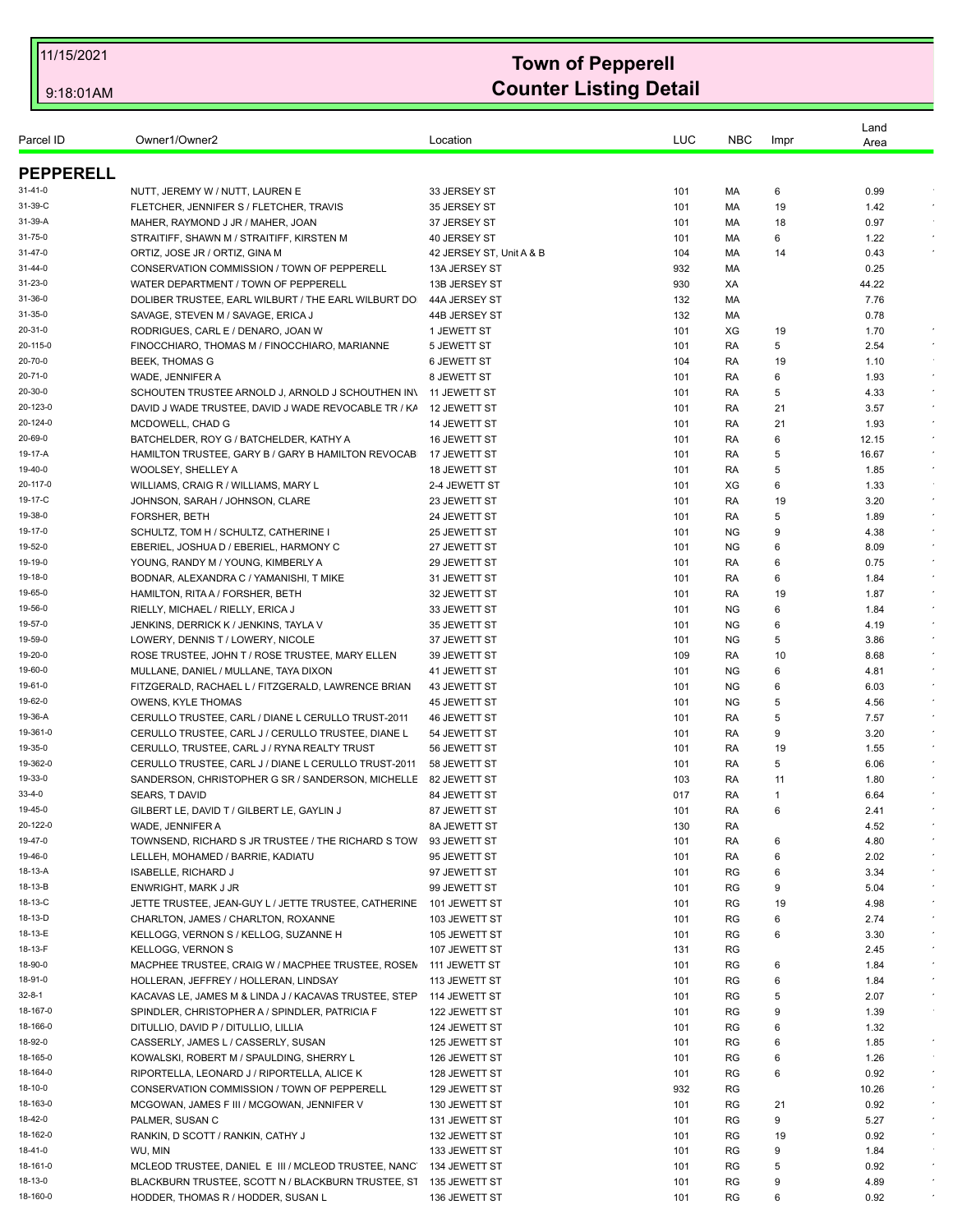| Parcel ID            | Owner1/Owner2                                                                               | Location                       | LUC        | <b>NBC</b>             | Impr    | Land<br>Area  |                            |
|----------------------|---------------------------------------------------------------------------------------------|--------------------------------|------------|------------------------|---------|---------------|----------------------------|
| <b>PEPPERELL</b>     |                                                                                             |                                |            |                        |         |               |                            |
| 18-17-0              |                                                                                             |                                | 950        | RG                     |         |               |                            |
| 18-17-4              | NASHOBA CONSERVATION TRUST<br>SIMON, LAURA A                                                | 138 JEWETT ST<br>140 JEWETT ST | 101        | RG                     | 6       | 23.94<br>1.95 |                            |
| 18-17-3              | LYNCH, CHELSEA LYN / LYNCH, BRIDGET TARA                                                    | 142 JEWETT ST                  | 101        | RG                     | 6       | 3.85          |                            |
| 18-12-0              | TILTON, SCOTT R / TILTON, NANCY E                                                           | 143 JEWETT ST                  | 101        | RG                     | 6       | 1.84          | $\epsilon$                 |
| 18-17-1              | AGGOTT, GEORGE R / AGGOTT, SUSAN C                                                          | 144 JEWETT ST                  | 101        | RG                     | 6       | 1.86          |                            |
| 18-17-2              | WOOLDRIDGE, JOHN R / WOOLDRIDGE, JENNIFER A                                                 | 148 JEWETT ST                  | 101        | RG                     | 6       | 1.96          |                            |
| 18-18-A              | WANDKE, JONATHAN / CARMICHAEL, SARAH L                                                      | 154 JEWETT ST                  | 101        | RG                     | 9       | 2.20          | $\star$                    |
| 18-55-0              | PATON, ROBERT A                                                                             | 160 JEWETT ST                  | 101        | <b>RG</b>              | 5       | 3.09          |                            |
| 19-16-0              | TOWN FOREST / TOWN OF PEPPERELL                                                             | 17A JEWETT ST                  | 930        | RA                     |         | 9.30          |                            |
| 19-53-0              | SAPP, ANDREW / SAPP, ANN LOUISE                                                             | 27A JEWETT ST                  | 101        | <b>NG</b>              | 6       | 7.75          | $\bullet$                  |
| 19-55-0              | HARKINS, ROBERT R / HARKINS, LINDA M                                                        | 31A JEWETT ST                  | 101        | ΝG                     | 5       | 3.90          | $\epsilon$                 |
| 19-58-0              | FLOURNOY, RICHARD D / FLOURNOY, LORI J                                                      | 35A JEWETT ST                  | 101        | <b>NG</b>              | 6       | 2.17          | $\epsilon$                 |
| 19-1-0               | CONSERVATION COMMISSION / TOWN OF PEPPERELL                                                 | 85A JEWETT ST                  | 932        | RA                     |         | 24.00         |                            |
| 20-116-0             | PAYER, ROBERT L / PAYER, PATRICIA A                                                         | 13-15 JEWETT ST                | 101        | RA                     | 9       | 1.94          |                            |
| 19-39-0              | HAMILTON TRUSTEE, GARY B / HAMILTON FAMILY IRREVOCA                                         | 20-22 JEWETT ST                | 101        | RA                     | 19      | 1.85          | $\epsilon$                 |
| 19-37-0              | TYLER, EDWARD III / TYLER, CATHERINE W                                                      | 34-36 JEWETT ST                | 104        | RA                     | 12      | 7.71          | $\sim$                     |
| 19-36-0              | VAN LENNEP, WILLIAM B / VAN LENNEP, SUSAN A                                                 | 40-42 JEWETT ST                | 101        | RA                     | 5       | 17.68         |                            |
| 19-23-0              | PENTLAND, LOIS J / PENTLAND, ROBERT M                                                       | 55-65 JEWETT ST                | 101        | RA                     | 19      | 8.80          |                            |
| 19-29-0              | DUKE FAMILY LIMITED PARTNERSHIP                                                             | 67-85 JEWETT ST                | 071        | RA                     | 15      | 97.05         | $\boldsymbol{\epsilon}$    |
| 19-34-0              | CERULLO TRUSTEE, CARL J / DIANE L CERULLO TRUST-2011                                        | 72-80 JEWETT ST                | 131        | RA                     |         | 2.85          |                            |
| 19-30-0              | PUTNAM, BILLY G / PUTNAM, ROBERTA JANET                                                     | 89-91 JEWETT ST                | 101        | RA                     | 12      | 2.20          | $\bullet$                  |
| 33-6-0               | DUKE FAMILY LIMITED PARTNERSHI                                                              | 84-112 JEWETT ST               | 717        | XG                     |         | 123.16        | $\mathcal{L}_{\mathbf{r}}$ |
| $32 - 8 - 6$         | MC NAMARA, DANIEL                                                                           | 116-120 JEWETT ST              | 101        | RG                     | 6       | 2.49          | $\bullet$                  |
| 16-20-0              | WELLWOOD, VIRGINIA E                                                                        | 2 JOAN ST                      | 101        | <b>NG</b>              | 6       | 0.93          |                            |
| 16-47-0              | GORANSON, RICHARD K / GORANSON, JOCEYLN W                                                   | 3 JOAN ST                      | 101        | <b>NG</b>              | 6       | 0.92          | $\sim$                     |
| 16-56-0              | CASEY, THOMAS R / CASEY, KIMBERLY L                                                         | 4 JOAN ST                      | 101        | <b>NG</b>              | 5       | 1.76          |                            |
| 16-48-0<br>16-55-0   | MUTNANSKY, DANIEL R / MUTNANSKY, ELLEN P                                                    | 5 JOAN ST                      | 101        | <b>NG</b>              | 5       | 0.92          | $\bullet$                  |
| 16-49-0              | HOVANNISIAN, PAUL M / CONZA, CELESTE M<br>MURPHY TRUSTEE, WILLIAM M / MASSET TRUSTEE, DIANE | 6 JOAN ST<br>7 JOAN ST         | 101<br>101 | <b>NG</b><br><b>NG</b> | 6<br>21 | 1.81<br>1.03  |                            |
| 16-54-0              | BUCKLEY, NEIL E / BUCKLEY, MARILYN                                                          | 8 JOAN ST                      | 101        | NG.                    | 6       | 1.47          | $\epsilon$                 |
| 16-50-0              | SPINELLO, JOHN                                                                              | 9 JOAN ST                      | 101        | <b>NG</b>              | 6       | 1.14          | $\star$                    |
| 16-53-0              | PEARSON, ERIC / PEARSON, MELISSA                                                            | 10 JOAN ST                     | 101        | <b>NG</b>              | 6       | 1.62          | $\sim$                     |
| 16-41-0              | PRICE, DIANE E                                                                              | 11 JOAN ST                     | 101        | <b>NG</b>              | 6       | 0.92          |                            |
| 16-52-0              | ROTELLI, MICHAEL R / ROTELLI, MARYANNE L                                                    | 12 JOAN ST                     | 101        | <b>NG</b>              | 6       | 1.63          | $\epsilon$                 |
| 16-51-0              | O'DONNELL, JESSICA / O'DONNELL, MICHAEL                                                     | 14 JOAN ST                     | 101        | <b>NG</b>              | 6       | 1.35          | $\sim$                     |
| 16-40-0              | LADIK TRUSTEE, JOHN F / LADIK TRUSTEE, JOAN P                                               | 16 JOAN ST                     | 101        | <b>NG</b>              | 6       | 0.92          |                            |
| 15-134-0             | ESTRELLA TRUSTEE, LISA A / LISA A ESTRELLA REVOCABLE                                        | 1 JULIA LN                     | 101        | HE                     | 6       | 1.84          | $\bullet$                  |
| 15-133-0             | CARLINO, ANTHONY / CARLINO, LOREN                                                           | 3 JULIA LN                     | 101        | HE                     | 6       | 1.93          | $\star$                    |
| 15-136-0             | POWERS, YELENA V                                                                            | 4 JULIA LN                     | 101        | HE                     | 6       | 1.84          |                            |
| 15-132-0             | DIPANO, MIRNA M                                                                             | 5 JULIA LN                     | 101        | HE                     | 6       | 1.94          |                            |
| 15-137-0             | DODOR, DMITRI / DODOR, KARINA                                                               | 6 JULIA LN                     | 101        | <b>HE</b>              | 6       | 2.01          |                            |
| 15-131-0             | SCANLON, WILLIAM J III / SCANLON, JESSICA                                                   | 7 JULIA LN                     | 101        | HE                     | 6       | 1.87          |                            |
| 10-16-18             | SINGH, VIJAE RAJ / KAUR, SUPREET                                                            | 8 JULIA LN                     | 101        | HE                     | 6       | 2.11          |                            |
| 10-16-12             | FANELLI, ANTHONY / COSKIE, CAROLINE                                                         | 9 JULIA LN                     | 101        | HE                     | 6       | 1.91          |                            |
| 10-16-19             | WALSH, DAVID THOMAS / WALSH, KATHERINE R                                                    | 10 JULIA LN                    | 101        | HE                     | 6       | 1.85          | $\epsilon$                 |
| 10-16-11             | BOURBEAU, KEVIN / BOURBEAU, DEANNA                                                          | 11 JULIA LN                    | 101        | HE                     | 6       | 1.85          |                            |
| 10-16-10             | STINSON TRUSTEE, SEAN D / O DONOGHUE TRUSTEE, NAN                                           | 13 JULIA LN                    | 101        | HE                     | 6       | 1.85          |                            |
| 10-16-9              | FRITH, STEVEN M / FRITH, MYLA E                                                             | 15 JULIA LN                    | 101        | HE                     | 6       | 2.54          | $\bullet$                  |
| 10-16-8              | MORBELLI, NICOLA                                                                            | 17 JULIA LN                    | 101        | HE                     | 6       | 1.89          |                            |
| 10-16-21             | SYLVESTER, WILLIAM J JR / MARTIN, LISA                                                      | 18 JULIA LN                    | 101        | HE                     | 6       | 1.88          | $\bullet$                  |
| 10-16-22             | MENDEL, SCOTT M / MENDEL, RENA C                                                            | 20 JULIA LN                    | 101        | HE                     | 6       | 1.84          |                            |
| 10-16-23<br>10-16-24 | CAFFERTY, MICHAEL E / CAFFERTY, DIANNE B                                                    | 22 JULIA LN                    | 101        | HE<br>HE               | 6<br>6  | 1.84          | $\epsilon$                 |
| 10-16-20             | JELLEY, JOHN P / JELLEY, ANDREA M                                                           | 24 JULIA LN                    | 101        |                        |         | 1.84          | $\sim$                     |
| 16-23-0              | HOFFER, DOUGLAS J / HOFFER, ANDREA M<br>COHEN, ELLIOT S                                     | 14-16 JULIA LN<br>2 JUNE ST    | 101<br>101 | HE<br>NG               | 6<br>6  | 1.84<br>0.92  | $\sim$                     |
| 16-25-0              | PATTEN, CAROLYN M / DESANCTIS, DANIEL D                                                     | 3 JUNE ST                      | 101        | NG                     | 21      | 0.92          | $\epsilon$                 |
| 16-46-0              | GIROUARD, CARL                                                                              | 4 JUNE ST                      | 101        | NG                     | 6       | 0.92          | $\sim$                     |
| 16-26-0              | MAILMAN, MITCHELL D                                                                         | 5 JUNE ST                      | 101        | NG                     | 5       | 0.92          | $\sim$                     |
| 16-45-0              | NORTHROP, ROBERT P / NORTHROP, JO ANN                                                       | 6 JUNE ST                      | 101        | NG                     | 6       | 0.92          | $\sim$                     |
| 16-27-0              | BUCHHOLZ, BRYAN O / BUCHHOLZ, ANNE E                                                        | 7 JUNE ST                      | 101        | NG                     | 6       | 0.92          | $\sim$                     |
| 16-44-0              | CAVICCHI, MATTHEW C / BILOSKIRKA-CONLEY, LYDIA                                              | 8 JUNE ST                      | 101        | NG                     | 6       | 0.92          | $\sim$                     |
| 16-28-0              | GREEN, MICHAEL L / GREEN, KIMBERLY C S                                                      | 9 JUNE ST                      | 101        | NG                     | 6       | 0.92          | $\sim$                     |
| 16-43-0              | RECCO TRUSTEE, MICHAEL J JR / RECCO TRUSTEE, TARYN                                          | 10 JUNE ST                     | 101        | <b>NG</b>              | 5       | 0.92          | $\sim$                     |
| 16-29-0              | COPSON, JEFFREY T / COPSON, ROBERTA                                                         | 11 JUNE ST                     | 101        | NG                     | 6       | 0.92          | $\sim$                     |
| 16-42-0              | FLAMMIA, ROBERT JR                                                                          | 12 JUNE ST                     | 101        | NG                     | 21      | 0.92          |                            |
| 16-30-0              | HAYES, MARK                                                                                 | 13 JUNE ST                     | 101        | <b>NG</b>              | 5       | 0.92          |                            |
|                      |                                                                                             |                                |            |                        |         |               |                            |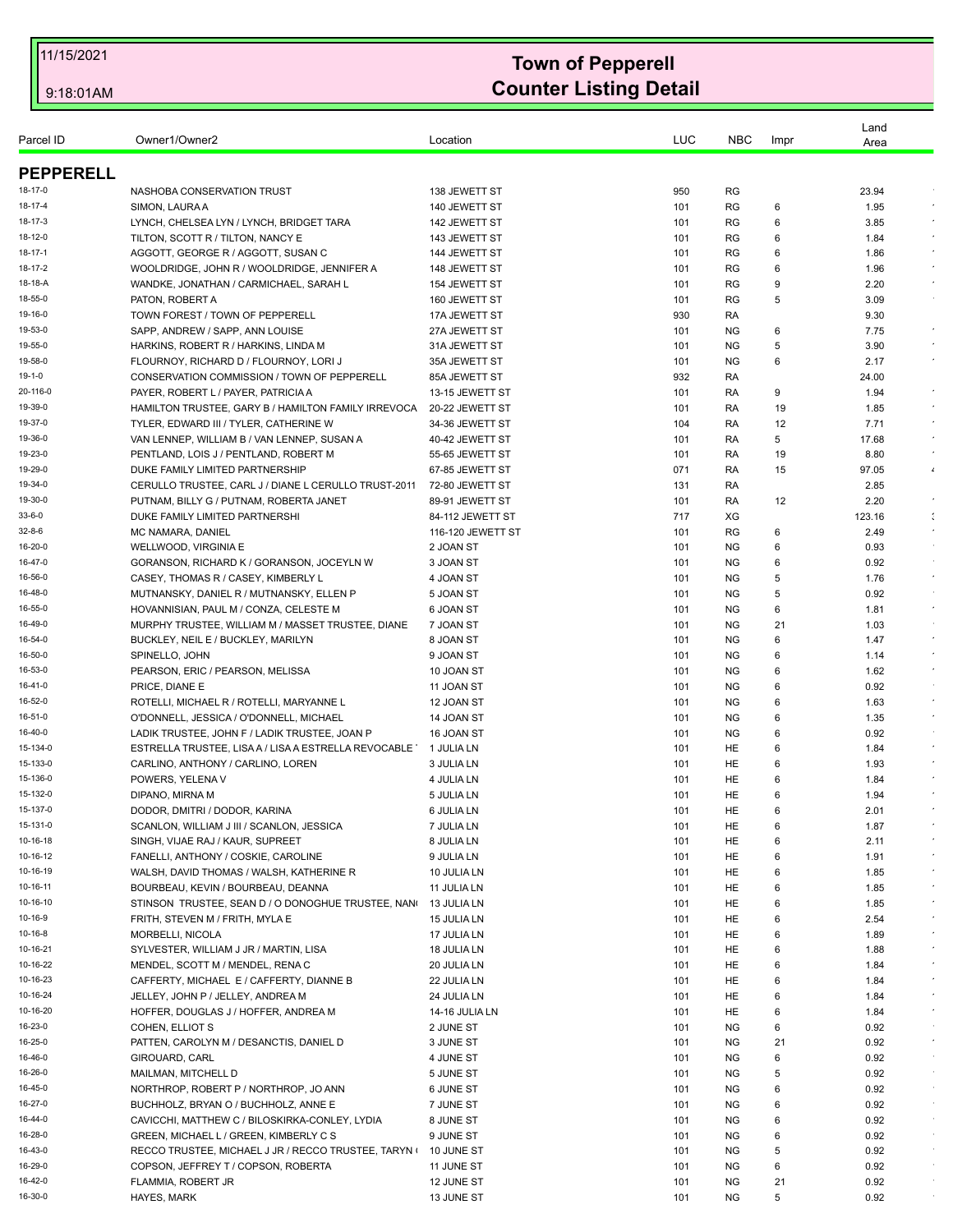| <b>PEPPERELL</b><br>GALVIN, JAMES / GALVIN, MICHELLE L<br>15 JUNE ST<br>101<br>ΝG<br>6<br>1.41<br>LUTKEVICH, CHRISTINA B / LANIER, ROBERT S<br>17 JUNE ST<br>101<br>ΝG<br>6<br>1.08<br>BOOTH, FRANK L / BOOTH, LINDA M<br><b>NG</b><br>0.92<br>18 JUNE ST<br>101<br>6<br>LESSARD, JOHN W / LESSARD, LAURIAN T<br><b>NG</b><br>0.93<br>19 JUNE ST<br>101<br>6<br><b>HAJEDEMOS, BETSY</b><br>20 JUNE ST<br>101<br>ΝG<br>6<br>0.95<br>LARSSON, CLIFFORD C TRUSTEE / LARSSON, MARIE T TRUS<br><b>NG</b><br>0.92<br>21 JUNE ST<br>101<br>6<br>TIEZZI, KATHRYN A / MARCOTTE, MICHAEL R<br>1.74<br>22 JUNE ST<br>101<br>ΝG<br>6<br>DIXON, LATHAN / DIXON, CHRISTINA<br>23 JUNE ST<br><b>NG</b><br>6<br>0.92<br>101<br>SMITH, GARM M / SMITH, ANN M<br>25 JUNE ST<br>101<br><b>NG</b><br>6<br>1.80<br>CONSERVATION COMMISSION / TOWN OF PEPPERELL<br>27 JUNE ST<br>932<br><b>NG</b><br>9.51<br>DEPARTMENT OF FISH AND GAME / COMMONWEALTH OF MA<br>27B JUNE ST<br>911<br>44.20<br>NA.<br>BOSTON AND MAINE RR / C/O GUILFORD TRANSPORTATION<br>OFF JUNE ST<br>132<br>8.00<br>NA.<br>LEVEILLE, PAUL E / LEVEILLE, CLAIRE M<br>0.24<br>1 JUNIPER RD<br>101<br>NA.<br>6<br>POWELL, JOHN G / POWELL, KATHLEEN A<br>2 JUNIPER RD<br>101<br>0.28<br>NA.<br>6<br>ELLISON, MICHAEL M / BERGAN, AMY J<br>3 JUNIPER RD<br>0.24<br>101<br>NA.<br>6<br>4 JUNIPER RD<br>0.29<br>FLANIGAN, RICHARD T / FLANIGAN, LYNNE J<br>101<br>NA.<br>6<br>ADAMS, DANIEL R / ADAMS, ALICIA M<br>6 JUNIPER RD<br>101<br>1.93<br>NA.<br>6<br>LAMARCHE, AMANDA RHIANNON / LAMARCHE, COREY MICH.<br>1 KAYLA LN<br>101<br>ΝG<br>6<br>8.25<br>FLAVIN, STEPHEN P / FLAVIN, CAROL A<br>6.25<br>2 KAYLA LN<br>101<br>NG.<br>6<br>FAGUNDES, EMANUEL J / FAGUNDES, LARISSA L<br>101<br><b>NG</b><br>13.40<br>3 KAYLA LN<br>6<br>5.00<br>NEWMAN, PAUL F / NEWMAN, LAURA C<br>4 KAYLA LN<br>101<br>ΝG<br>6<br>KING, MICHAEL J / KING, ANDREA L<br>5 KAYLA LN<br><b>NG</b><br>101<br>6<br>6.05<br>RILEY, GLENN A / RILEY, CHRIS A<br>6 KAYLA LN<br>101<br><b>NG</b><br>5.99<br>6<br>1 KIRIN KROSSING<br>XG<br>BROWN, KEVIN F / BROWN, KIM M<br>101<br>6<br>3.98<br>VALLERAND TRUSTEE, JOHN I / VALLERAND TRUSTEE, ROBII 2 KIRIN KROSSING<br>XG<br>1.96<br>101<br>18<br>KLAYS, MATTHEW J / KLAYS, NICOLE<br>3 KIRIN KROSSING<br>XG<br>6<br>4.07<br>101<br>XG<br>LUTHER KENNETH W TRUSTEE, KENNETH W LUTHER TRUST<br>4 KIRIN KROSSING<br>19<br>4.92<br>101<br>NASHOBA CONSERVATION TRUST<br>6 KIRIN KROSSING<br>950<br>XG<br>5.31<br>COTE, PHILIP E / COTE, HELEN M<br>1 LAKIN ST<br>101<br>XA<br>6<br>0.36<br>COLE, BRIAN J<br><b>NG</b><br>5<br>0.69<br>3 LAKIN ST<br>101<br>4 LAKIN ST<br>2.86<br>MCLEAN, TROY / MCLEAN, CHRISTINE<br>101<br>ΝG<br>6<br>HODDER, DAVID G / HODDER, MICHELLE<br>5 LAKIN ST<br>101<br>XA<br>6<br>1.00<br>CANNING, JAMES T / CANNING, CAROL J<br>101<br><b>NG</b><br>12.93<br>6 LAKIN ST<br>6<br>DUMONT, CHARLES E / DUMONT, DIANE M<br>8 LAKIN ST<br>5.71<br>101<br>ΝG<br>6<br><b>NG</b><br>SMITH, PAMELA K<br>10 LAKIN ST<br>101<br>6<br>3.97<br>101<br><b>NG</b><br>3.58<br>MATHIEN, RICHARD P / MATHIEN, MATTHEW<br>12 LAKIN ST<br>6<br>MURRAY, KATHRYN J / GLOWACKI, MICHAEL P III<br>14 LAKIN ST<br>101<br>ΝG<br>6<br>4.13<br>DISTEFANO, JOSEPH / DISTEFANO, SHANNON<br><b>NG</b><br>6<br><b>16 LAKIN ST</b><br>101<br>2.86<br>CELONA, STEPHEN L / WARREN, GARRY W<br>101<br><b>NG</b><br>4.72<br>18 LAKIN ST<br>6<br>SKORSKI, RICHARD R JR / SKORSKI, ELISABETH G<br>3.23<br>20 LAKIN ST<br>101<br>ΝG<br>6<br>BERO, GEORGE C / BERO, OLGA P<br>22 LAKIN ST<br>101<br><b>NG</b><br>6<br>3.84<br>WILLEY, CHRISTINE A / WILLEY, ALLAN O<br>23 LAKIN ST<br>101<br>NG<br>19<br>5.40<br>TORPEY, MARK A / TORPEY, REBECCA A<br>9<br>2.83<br>24 LAKIN ST<br>101<br>ΝG<br>CALLBECK, ANGELA W<br>31 LAKIN ST<br>101<br>19<br>NA<br>1.84<br>PENNY, THOMAS L / PENNY, DAWN C<br>33 LAKIN ST<br>9<br>2.76<br>101<br>NA.<br>STOLTENBERG, NORMAN F<br>35 LAKIN ST<br>19<br>2.67<br>101<br>NA.<br>LAW TRUSTEE, RICKY M / LAW TRUSTEE, DENISE E<br>101<br>5<br>1.90<br>37 LAKIN ST<br>NA<br>TSENG, ANGELA / KORETSKY, DOUGLAS<br>39 LAKIN ST<br>101<br>NA.<br>9<br>2.27<br>DAVOLIO, JOSEPH / DAVOLIO, JOANN M<br>2.27<br>41 LAKIN ST<br>101<br>NA.<br>21<br>BERENS, TREVOR K / BERENS, JESSICA T<br>9<br>2.84<br>43 LAKIN ST<br>101<br>NA<br>HOWARD, DANEIL J<br><b>45 LAKIN ST</b><br>101<br>NA.<br>19<br>2.13<br>2.20<br>KILROY, MICHAEL F<br>47 LAKIN ST<br>101<br>NA.<br>18<br>FIRST BAPTIST CHURCH<br>49 LAKIN ST<br>961<br>NA.<br>18<br>1.50<br>MILLER, BRIAN J / MILLER, KATHERINE E<br>51 LAKIN ST<br>101<br>NA.<br>6<br>1.55<br>CAPPUCCI, THOMAS P / CAPPUCCI, DEBORAH A<br>53 LAKIN ST<br>101<br>NA.<br>6<br>1.84<br>BLACK, JONATHAN D<br>12A LAKIN ST<br>101<br>ΝG<br>6<br>3.84<br>HUNTINGTON PRECISION LLC<br>24A LAKIN ST<br>101<br>ΝG<br>6<br>3.21<br>803<br>NG<br>26.59<br>MCBEE, JOHN R<br>7-21 LAKIN ST<br>MCBEE, JOHN R<br><b>NG</b><br>26-28 LAKIN ST<br>803<br>6.49<br>HIESTER, EDWIN L / HIESTER, MARYANNA<br>1 LAUREL ST<br>101<br>NA.<br>18<br>0.25<br>DEMERS, RICHARD / DEMERS, MAUREEN<br>2 LAUREL ST<br>21<br>101<br>NA.<br>0.40<br>VASAPOLLI, MARK A / VASAPOLLI, SUSAN R<br>3 LAUREL ST<br>101<br>NA.<br>18<br>0.25<br>LIVADAS, NIKOLAOS / LIVADAS, DORIS E<br>4 LAUREL ST<br>18<br>0.38<br>101<br>NA.<br>MARCO, CHARLES A / STAIRS, ELAINE S<br>5 LAUREL ST<br>18<br>101<br>NA.<br>0.25<br>LS<br>LAUREL STREET CONDO<br><b>6 LAUREL ST</b><br>996<br>0.70<br>WALSH, WILLIAM J JR<br>6 LAUREL ST, Unit A<br>102<br>LS<br>8<br>0.00 | Parcel ID | Owner1/Owner2 | Location | LUC | <b>NBC</b> | Impr | Land<br>Area |            |
|----------------------------------------------------------------------------------------------------------------------------------------------------------------------------------------------------------------------------------------------------------------------------------------------------------------------------------------------------------------------------------------------------------------------------------------------------------------------------------------------------------------------------------------------------------------------------------------------------------------------------------------------------------------------------------------------------------------------------------------------------------------------------------------------------------------------------------------------------------------------------------------------------------------------------------------------------------------------------------------------------------------------------------------------------------------------------------------------------------------------------------------------------------------------------------------------------------------------------------------------------------------------------------------------------------------------------------------------------------------------------------------------------------------------------------------------------------------------------------------------------------------------------------------------------------------------------------------------------------------------------------------------------------------------------------------------------------------------------------------------------------------------------------------------------------------------------------------------------------------------------------------------------------------------------------------------------------------------------------------------------------------------------------------------------------------------------------------------------------------------------------------------------------------------------------------------------------------------------------------------------------------------------------------------------------------------------------------------------------------------------------------------------------------------------------------------------------------------------------------------------------------------------------------------------------------------------------------------------------------------------------------------------------------------------------------------------------------------------------------------------------------------------------------------------------------------------------------------------------------------------------------------------------------------------------------------------------------------------------------------------------------------------------------------------------------------------------------------------------------------------------------------------------------------------------------------------------------------------------------------------------------------------------------------------------------------------------------------------------------------------------------------------------------------------------------------------------------------------------------------------------------------------------------------------------------------------------------------------------------------------------------------------------------------------------------------------------------------------------------------------------------------------------------------------------------------------------------------------------------------------------------------------------------------------------------------------------------------------------------------------------------------------------------------------------------------------------------------------------------------------------------------------------------------------------------------------------------------------------------------------------------------------------------------------------------------------------------------------------------------------------------------------------------------------------------------------------------------------------------------------------------------------------------------------------------------------------------------------------------------------------------------------------------------------------------------------------------------------------------------------------------------------------------------------------------------------------------------------------------------------------------------------------------------------------------------------------------------------------------------------------------------------------------------------------------------------------------------------------------------------------------------------------------------------------------------------------------------------------------------------------------------------------------------------------------------------------------------------------------------------------------------------------------------------------------------------------------------------------------------------------------------------------|-----------|---------------|----------|-----|------------|------|--------------|------------|
| 16-31-0<br>16-32-0<br>16-39-0<br>16-33-0<br>16-38-0<br>16-34-0<br>16-37-0<br>16-35-0<br>16-36-0<br>16-12-0<br>16-8-0<br>16-11-1<br>14-169-0<br>14-166-0<br>14-168-0<br>14-167-0<br>14-36-0<br>32-95-0<br>32-94-0<br>32-90-0<br>32-93-0<br>32-92-0<br>32-91-0<br>20-53-0<br>20-84-0<br>20-156-0<br>20-157-0<br>20-158-0<br>36-10-0<br>36-9-0<br>36-26-0<br>36-8-0<br>36-17-0<br>36-133-0<br>36-124-0<br>36-126-0<br>36-127-0<br>36-128-0<br>36-129-0<br>36-130-0<br>36-131-0<br>36-5-0<br>36-132-0<br>36-42-0<br>36-41-0<br>36-4-0<br>36-103-0<br>36-102-0<br>36-101-0<br>36-100-0<br>36-104-0<br>36-105-0<br>36-106-0<br>36-107-0<br>32-28-0<br>36-125-0<br>36-19-0<br>36-25-0<br>36-18-0<br>14-150-0<br>14-149-0<br>14-155-0<br>14-157-0<br>14-156-0<br>14-158-0<br>14-158-B                                                                                                                                                                                                                                                                                                                                                                                                                                                                                                                                                                                                                                                                                                                                                                                                                                                                                                                                                                                                                                                                                                                                                                                                                                                                                                                                                                                                                                                                                                                                                                                                                                                                                                                                                                                                                                                                                                                                                                                                                                                                                                                                                                                                                                                                                                                                                                                                                                                                                                                                                                                                                                                                                                                                                                                                                                                                                                                                                                                                                                                                                                                                                                                                                                                                                                                                                                                                                                                                                                                                                                                                                                                                                                                                                                                                                                                                                                                                                                                                                                                                                                                                                                                                                                                                                                                                                                                                                                                                                                                                                                                                                                                                                                                                                    |           |               |          |     |            |      |              |            |
|                                                                                                                                                                                                                                                                                                                                                                                                                                                                                                                                                                                                                                                                                                                                                                                                                                                                                                                                                                                                                                                                                                                                                                                                                                                                                                                                                                                                                                                                                                                                                                                                                                                                                                                                                                                                                                                                                                                                                                                                                                                                                                                                                                                                                                                                                                                                                                                                                                                                                                                                                                                                                                                                                                                                                                                                                                                                                                                                                                                                                                                                                                                                                                                                                                                                                                                                                                                                                                                                                                                                                                                                                                                                                                                                                                                                                                                                                                                                                                                                                                                                                                                                                                                                                                                                                                                                                                                                                                                                                                                                                                                                                                                                                                                                                                                                                                                                                                                                                                                                                                                                                                                                                                                                                                                                                                                                                                                                                                                                                                                                  |           |               |          |     |            |      |              |            |
|                                                                                                                                                                                                                                                                                                                                                                                                                                                                                                                                                                                                                                                                                                                                                                                                                                                                                                                                                                                                                                                                                                                                                                                                                                                                                                                                                                                                                                                                                                                                                                                                                                                                                                                                                                                                                                                                                                                                                                                                                                                                                                                                                                                                                                                                                                                                                                                                                                                                                                                                                                                                                                                                                                                                                                                                                                                                                                                                                                                                                                                                                                                                                                                                                                                                                                                                                                                                                                                                                                                                                                                                                                                                                                                                                                                                                                                                                                                                                                                                                                                                                                                                                                                                                                                                                                                                                                                                                                                                                                                                                                                                                                                                                                                                                                                                                                                                                                                                                                                                                                                                                                                                                                                                                                                                                                                                                                                                                                                                                                                                  |           |               |          |     |            |      |              |            |
|                                                                                                                                                                                                                                                                                                                                                                                                                                                                                                                                                                                                                                                                                                                                                                                                                                                                                                                                                                                                                                                                                                                                                                                                                                                                                                                                                                                                                                                                                                                                                                                                                                                                                                                                                                                                                                                                                                                                                                                                                                                                                                                                                                                                                                                                                                                                                                                                                                                                                                                                                                                                                                                                                                                                                                                                                                                                                                                                                                                                                                                                                                                                                                                                                                                                                                                                                                                                                                                                                                                                                                                                                                                                                                                                                                                                                                                                                                                                                                                                                                                                                                                                                                                                                                                                                                                                                                                                                                                                                                                                                                                                                                                                                                                                                                                                                                                                                                                                                                                                                                                                                                                                                                                                                                                                                                                                                                                                                                                                                                                                  |           |               |          |     |            |      |              |            |
|                                                                                                                                                                                                                                                                                                                                                                                                                                                                                                                                                                                                                                                                                                                                                                                                                                                                                                                                                                                                                                                                                                                                                                                                                                                                                                                                                                                                                                                                                                                                                                                                                                                                                                                                                                                                                                                                                                                                                                                                                                                                                                                                                                                                                                                                                                                                                                                                                                                                                                                                                                                                                                                                                                                                                                                                                                                                                                                                                                                                                                                                                                                                                                                                                                                                                                                                                                                                                                                                                                                                                                                                                                                                                                                                                                                                                                                                                                                                                                                                                                                                                                                                                                                                                                                                                                                                                                                                                                                                                                                                                                                                                                                                                                                                                                                                                                                                                                                                                                                                                                                                                                                                                                                                                                                                                                                                                                                                                                                                                                                                  |           |               |          |     |            |      |              |            |
|                                                                                                                                                                                                                                                                                                                                                                                                                                                                                                                                                                                                                                                                                                                                                                                                                                                                                                                                                                                                                                                                                                                                                                                                                                                                                                                                                                                                                                                                                                                                                                                                                                                                                                                                                                                                                                                                                                                                                                                                                                                                                                                                                                                                                                                                                                                                                                                                                                                                                                                                                                                                                                                                                                                                                                                                                                                                                                                                                                                                                                                                                                                                                                                                                                                                                                                                                                                                                                                                                                                                                                                                                                                                                                                                                                                                                                                                                                                                                                                                                                                                                                                                                                                                                                                                                                                                                                                                                                                                                                                                                                                                                                                                                                                                                                                                                                                                                                                                                                                                                                                                                                                                                                                                                                                                                                                                                                                                                                                                                                                                  |           |               |          |     |            |      |              |            |
|                                                                                                                                                                                                                                                                                                                                                                                                                                                                                                                                                                                                                                                                                                                                                                                                                                                                                                                                                                                                                                                                                                                                                                                                                                                                                                                                                                                                                                                                                                                                                                                                                                                                                                                                                                                                                                                                                                                                                                                                                                                                                                                                                                                                                                                                                                                                                                                                                                                                                                                                                                                                                                                                                                                                                                                                                                                                                                                                                                                                                                                                                                                                                                                                                                                                                                                                                                                                                                                                                                                                                                                                                                                                                                                                                                                                                                                                                                                                                                                                                                                                                                                                                                                                                                                                                                                                                                                                                                                                                                                                                                                                                                                                                                                                                                                                                                                                                                                                                                                                                                                                                                                                                                                                                                                                                                                                                                                                                                                                                                                                  |           |               |          |     |            |      |              |            |
|                                                                                                                                                                                                                                                                                                                                                                                                                                                                                                                                                                                                                                                                                                                                                                                                                                                                                                                                                                                                                                                                                                                                                                                                                                                                                                                                                                                                                                                                                                                                                                                                                                                                                                                                                                                                                                                                                                                                                                                                                                                                                                                                                                                                                                                                                                                                                                                                                                                                                                                                                                                                                                                                                                                                                                                                                                                                                                                                                                                                                                                                                                                                                                                                                                                                                                                                                                                                                                                                                                                                                                                                                                                                                                                                                                                                                                                                                                                                                                                                                                                                                                                                                                                                                                                                                                                                                                                                                                                                                                                                                                                                                                                                                                                                                                                                                                                                                                                                                                                                                                                                                                                                                                                                                                                                                                                                                                                                                                                                                                                                  |           |               |          |     |            |      |              | $\sim$     |
|                                                                                                                                                                                                                                                                                                                                                                                                                                                                                                                                                                                                                                                                                                                                                                                                                                                                                                                                                                                                                                                                                                                                                                                                                                                                                                                                                                                                                                                                                                                                                                                                                                                                                                                                                                                                                                                                                                                                                                                                                                                                                                                                                                                                                                                                                                                                                                                                                                                                                                                                                                                                                                                                                                                                                                                                                                                                                                                                                                                                                                                                                                                                                                                                                                                                                                                                                                                                                                                                                                                                                                                                                                                                                                                                                                                                                                                                                                                                                                                                                                                                                                                                                                                                                                                                                                                                                                                                                                                                                                                                                                                                                                                                                                                                                                                                                                                                                                                                                                                                                                                                                                                                                                                                                                                                                                                                                                                                                                                                                                                                  |           |               |          |     |            |      |              |            |
|                                                                                                                                                                                                                                                                                                                                                                                                                                                                                                                                                                                                                                                                                                                                                                                                                                                                                                                                                                                                                                                                                                                                                                                                                                                                                                                                                                                                                                                                                                                                                                                                                                                                                                                                                                                                                                                                                                                                                                                                                                                                                                                                                                                                                                                                                                                                                                                                                                                                                                                                                                                                                                                                                                                                                                                                                                                                                                                                                                                                                                                                                                                                                                                                                                                                                                                                                                                                                                                                                                                                                                                                                                                                                                                                                                                                                                                                                                                                                                                                                                                                                                                                                                                                                                                                                                                                                                                                                                                                                                                                                                                                                                                                                                                                                                                                                                                                                                                                                                                                                                                                                                                                                                                                                                                                                                                                                                                                                                                                                                                                  |           |               |          |     |            |      |              |            |
|                                                                                                                                                                                                                                                                                                                                                                                                                                                                                                                                                                                                                                                                                                                                                                                                                                                                                                                                                                                                                                                                                                                                                                                                                                                                                                                                                                                                                                                                                                                                                                                                                                                                                                                                                                                                                                                                                                                                                                                                                                                                                                                                                                                                                                                                                                                                                                                                                                                                                                                                                                                                                                                                                                                                                                                                                                                                                                                                                                                                                                                                                                                                                                                                                                                                                                                                                                                                                                                                                                                                                                                                                                                                                                                                                                                                                                                                                                                                                                                                                                                                                                                                                                                                                                                                                                                                                                                                                                                                                                                                                                                                                                                                                                                                                                                                                                                                                                                                                                                                                                                                                                                                                                                                                                                                                                                                                                                                                                                                                                                                  |           |               |          |     |            |      |              |            |
|                                                                                                                                                                                                                                                                                                                                                                                                                                                                                                                                                                                                                                                                                                                                                                                                                                                                                                                                                                                                                                                                                                                                                                                                                                                                                                                                                                                                                                                                                                                                                                                                                                                                                                                                                                                                                                                                                                                                                                                                                                                                                                                                                                                                                                                                                                                                                                                                                                                                                                                                                                                                                                                                                                                                                                                                                                                                                                                                                                                                                                                                                                                                                                                                                                                                                                                                                                                                                                                                                                                                                                                                                                                                                                                                                                                                                                                                                                                                                                                                                                                                                                                                                                                                                                                                                                                                                                                                                                                                                                                                                                                                                                                                                                                                                                                                                                                                                                                                                                                                                                                                                                                                                                                                                                                                                                                                                                                                                                                                                                                                  |           |               |          |     |            |      |              |            |
|                                                                                                                                                                                                                                                                                                                                                                                                                                                                                                                                                                                                                                                                                                                                                                                                                                                                                                                                                                                                                                                                                                                                                                                                                                                                                                                                                                                                                                                                                                                                                                                                                                                                                                                                                                                                                                                                                                                                                                                                                                                                                                                                                                                                                                                                                                                                                                                                                                                                                                                                                                                                                                                                                                                                                                                                                                                                                                                                                                                                                                                                                                                                                                                                                                                                                                                                                                                                                                                                                                                                                                                                                                                                                                                                                                                                                                                                                                                                                                                                                                                                                                                                                                                                                                                                                                                                                                                                                                                                                                                                                                                                                                                                                                                                                                                                                                                                                                                                                                                                                                                                                                                                                                                                                                                                                                                                                                                                                                                                                                                                  |           |               |          |     |            |      |              | $\epsilon$ |
|                                                                                                                                                                                                                                                                                                                                                                                                                                                                                                                                                                                                                                                                                                                                                                                                                                                                                                                                                                                                                                                                                                                                                                                                                                                                                                                                                                                                                                                                                                                                                                                                                                                                                                                                                                                                                                                                                                                                                                                                                                                                                                                                                                                                                                                                                                                                                                                                                                                                                                                                                                                                                                                                                                                                                                                                                                                                                                                                                                                                                                                                                                                                                                                                                                                                                                                                                                                                                                                                                                                                                                                                                                                                                                                                                                                                                                                                                                                                                                                                                                                                                                                                                                                                                                                                                                                                                                                                                                                                                                                                                                                                                                                                                                                                                                                                                                                                                                                                                                                                                                                                                                                                                                                                                                                                                                                                                                                                                                                                                                                                  |           |               |          |     |            |      |              |            |
|                                                                                                                                                                                                                                                                                                                                                                                                                                                                                                                                                                                                                                                                                                                                                                                                                                                                                                                                                                                                                                                                                                                                                                                                                                                                                                                                                                                                                                                                                                                                                                                                                                                                                                                                                                                                                                                                                                                                                                                                                                                                                                                                                                                                                                                                                                                                                                                                                                                                                                                                                                                                                                                                                                                                                                                                                                                                                                                                                                                                                                                                                                                                                                                                                                                                                                                                                                                                                                                                                                                                                                                                                                                                                                                                                                                                                                                                                                                                                                                                                                                                                                                                                                                                                                                                                                                                                                                                                                                                                                                                                                                                                                                                                                                                                                                                                                                                                                                                                                                                                                                                                                                                                                                                                                                                                                                                                                                                                                                                                                                                  |           |               |          |     |            |      |              |            |
|                                                                                                                                                                                                                                                                                                                                                                                                                                                                                                                                                                                                                                                                                                                                                                                                                                                                                                                                                                                                                                                                                                                                                                                                                                                                                                                                                                                                                                                                                                                                                                                                                                                                                                                                                                                                                                                                                                                                                                                                                                                                                                                                                                                                                                                                                                                                                                                                                                                                                                                                                                                                                                                                                                                                                                                                                                                                                                                                                                                                                                                                                                                                                                                                                                                                                                                                                                                                                                                                                                                                                                                                                                                                                                                                                                                                                                                                                                                                                                                                                                                                                                                                                                                                                                                                                                                                                                                                                                                                                                                                                                                                                                                                                                                                                                                                                                                                                                                                                                                                                                                                                                                                                                                                                                                                                                                                                                                                                                                                                                                                  |           |               |          |     |            |      |              |            |
|                                                                                                                                                                                                                                                                                                                                                                                                                                                                                                                                                                                                                                                                                                                                                                                                                                                                                                                                                                                                                                                                                                                                                                                                                                                                                                                                                                                                                                                                                                                                                                                                                                                                                                                                                                                                                                                                                                                                                                                                                                                                                                                                                                                                                                                                                                                                                                                                                                                                                                                                                                                                                                                                                                                                                                                                                                                                                                                                                                                                                                                                                                                                                                                                                                                                                                                                                                                                                                                                                                                                                                                                                                                                                                                                                                                                                                                                                                                                                                                                                                                                                                                                                                                                                                                                                                                                                                                                                                                                                                                                                                                                                                                                                                                                                                                                                                                                                                                                                                                                                                                                                                                                                                                                                                                                                                                                                                                                                                                                                                                                  |           |               |          |     |            |      |              | $\epsilon$ |
|                                                                                                                                                                                                                                                                                                                                                                                                                                                                                                                                                                                                                                                                                                                                                                                                                                                                                                                                                                                                                                                                                                                                                                                                                                                                                                                                                                                                                                                                                                                                                                                                                                                                                                                                                                                                                                                                                                                                                                                                                                                                                                                                                                                                                                                                                                                                                                                                                                                                                                                                                                                                                                                                                                                                                                                                                                                                                                                                                                                                                                                                                                                                                                                                                                                                                                                                                                                                                                                                                                                                                                                                                                                                                                                                                                                                                                                                                                                                                                                                                                                                                                                                                                                                                                                                                                                                                                                                                                                                                                                                                                                                                                                                                                                                                                                                                                                                                                                                                                                                                                                                                                                                                                                                                                                                                                                                                                                                                                                                                                                                  |           |               |          |     |            |      |              |            |
|                                                                                                                                                                                                                                                                                                                                                                                                                                                                                                                                                                                                                                                                                                                                                                                                                                                                                                                                                                                                                                                                                                                                                                                                                                                                                                                                                                                                                                                                                                                                                                                                                                                                                                                                                                                                                                                                                                                                                                                                                                                                                                                                                                                                                                                                                                                                                                                                                                                                                                                                                                                                                                                                                                                                                                                                                                                                                                                                                                                                                                                                                                                                                                                                                                                                                                                                                                                                                                                                                                                                                                                                                                                                                                                                                                                                                                                                                                                                                                                                                                                                                                                                                                                                                                                                                                                                                                                                                                                                                                                                                                                                                                                                                                                                                                                                                                                                                                                                                                                                                                                                                                                                                                                                                                                                                                                                                                                                                                                                                                                                  |           |               |          |     |            |      |              |            |
|                                                                                                                                                                                                                                                                                                                                                                                                                                                                                                                                                                                                                                                                                                                                                                                                                                                                                                                                                                                                                                                                                                                                                                                                                                                                                                                                                                                                                                                                                                                                                                                                                                                                                                                                                                                                                                                                                                                                                                                                                                                                                                                                                                                                                                                                                                                                                                                                                                                                                                                                                                                                                                                                                                                                                                                                                                                                                                                                                                                                                                                                                                                                                                                                                                                                                                                                                                                                                                                                                                                                                                                                                                                                                                                                                                                                                                                                                                                                                                                                                                                                                                                                                                                                                                                                                                                                                                                                                                                                                                                                                                                                                                                                                                                                                                                                                                                                                                                                                                                                                                                                                                                                                                                                                                                                                                                                                                                                                                                                                                                                  |           |               |          |     |            |      |              |            |
|                                                                                                                                                                                                                                                                                                                                                                                                                                                                                                                                                                                                                                                                                                                                                                                                                                                                                                                                                                                                                                                                                                                                                                                                                                                                                                                                                                                                                                                                                                                                                                                                                                                                                                                                                                                                                                                                                                                                                                                                                                                                                                                                                                                                                                                                                                                                                                                                                                                                                                                                                                                                                                                                                                                                                                                                                                                                                                                                                                                                                                                                                                                                                                                                                                                                                                                                                                                                                                                                                                                                                                                                                                                                                                                                                                                                                                                                                                                                                                                                                                                                                                                                                                                                                                                                                                                                                                                                                                                                                                                                                                                                                                                                                                                                                                                                                                                                                                                                                                                                                                                                                                                                                                                                                                                                                                                                                                                                                                                                                                                                  |           |               |          |     |            |      |              |            |
|                                                                                                                                                                                                                                                                                                                                                                                                                                                                                                                                                                                                                                                                                                                                                                                                                                                                                                                                                                                                                                                                                                                                                                                                                                                                                                                                                                                                                                                                                                                                                                                                                                                                                                                                                                                                                                                                                                                                                                                                                                                                                                                                                                                                                                                                                                                                                                                                                                                                                                                                                                                                                                                                                                                                                                                                                                                                                                                                                                                                                                                                                                                                                                                                                                                                                                                                                                                                                                                                                                                                                                                                                                                                                                                                                                                                                                                                                                                                                                                                                                                                                                                                                                                                                                                                                                                                                                                                                                                                                                                                                                                                                                                                                                                                                                                                                                                                                                                                                                                                                                                                                                                                                                                                                                                                                                                                                                                                                                                                                                                                  |           |               |          |     |            |      |              |            |
|                                                                                                                                                                                                                                                                                                                                                                                                                                                                                                                                                                                                                                                                                                                                                                                                                                                                                                                                                                                                                                                                                                                                                                                                                                                                                                                                                                                                                                                                                                                                                                                                                                                                                                                                                                                                                                                                                                                                                                                                                                                                                                                                                                                                                                                                                                                                                                                                                                                                                                                                                                                                                                                                                                                                                                                                                                                                                                                                                                                                                                                                                                                                                                                                                                                                                                                                                                                                                                                                                                                                                                                                                                                                                                                                                                                                                                                                                                                                                                                                                                                                                                                                                                                                                                                                                                                                                                                                                                                                                                                                                                                                                                                                                                                                                                                                                                                                                                                                                                                                                                                                                                                                                                                                                                                                                                                                                                                                                                                                                                                                  |           |               |          |     |            |      |              | $\bullet$  |
|                                                                                                                                                                                                                                                                                                                                                                                                                                                                                                                                                                                                                                                                                                                                                                                                                                                                                                                                                                                                                                                                                                                                                                                                                                                                                                                                                                                                                                                                                                                                                                                                                                                                                                                                                                                                                                                                                                                                                                                                                                                                                                                                                                                                                                                                                                                                                                                                                                                                                                                                                                                                                                                                                                                                                                                                                                                                                                                                                                                                                                                                                                                                                                                                                                                                                                                                                                                                                                                                                                                                                                                                                                                                                                                                                                                                                                                                                                                                                                                                                                                                                                                                                                                                                                                                                                                                                                                                                                                                                                                                                                                                                                                                                                                                                                                                                                                                                                                                                                                                                                                                                                                                                                                                                                                                                                                                                                                                                                                                                                                                  |           |               |          |     |            |      |              |            |
|                                                                                                                                                                                                                                                                                                                                                                                                                                                                                                                                                                                                                                                                                                                                                                                                                                                                                                                                                                                                                                                                                                                                                                                                                                                                                                                                                                                                                                                                                                                                                                                                                                                                                                                                                                                                                                                                                                                                                                                                                                                                                                                                                                                                                                                                                                                                                                                                                                                                                                                                                                                                                                                                                                                                                                                                                                                                                                                                                                                                                                                                                                                                                                                                                                                                                                                                                                                                                                                                                                                                                                                                                                                                                                                                                                                                                                                                                                                                                                                                                                                                                                                                                                                                                                                                                                                                                                                                                                                                                                                                                                                                                                                                                                                                                                                                                                                                                                                                                                                                                                                                                                                                                                                                                                                                                                                                                                                                                                                                                                                                  |           |               |          |     |            |      |              |            |
|                                                                                                                                                                                                                                                                                                                                                                                                                                                                                                                                                                                                                                                                                                                                                                                                                                                                                                                                                                                                                                                                                                                                                                                                                                                                                                                                                                                                                                                                                                                                                                                                                                                                                                                                                                                                                                                                                                                                                                                                                                                                                                                                                                                                                                                                                                                                                                                                                                                                                                                                                                                                                                                                                                                                                                                                                                                                                                                                                                                                                                                                                                                                                                                                                                                                                                                                                                                                                                                                                                                                                                                                                                                                                                                                                                                                                                                                                                                                                                                                                                                                                                                                                                                                                                                                                                                                                                                                                                                                                                                                                                                                                                                                                                                                                                                                                                                                                                                                                                                                                                                                                                                                                                                                                                                                                                                                                                                                                                                                                                                                  |           |               |          |     |            |      |              |            |
|                                                                                                                                                                                                                                                                                                                                                                                                                                                                                                                                                                                                                                                                                                                                                                                                                                                                                                                                                                                                                                                                                                                                                                                                                                                                                                                                                                                                                                                                                                                                                                                                                                                                                                                                                                                                                                                                                                                                                                                                                                                                                                                                                                                                                                                                                                                                                                                                                                                                                                                                                                                                                                                                                                                                                                                                                                                                                                                                                                                                                                                                                                                                                                                                                                                                                                                                                                                                                                                                                                                                                                                                                                                                                                                                                                                                                                                                                                                                                                                                                                                                                                                                                                                                                                                                                                                                                                                                                                                                                                                                                                                                                                                                                                                                                                                                                                                                                                                                                                                                                                                                                                                                                                                                                                                                                                                                                                                                                                                                                                                                  |           |               |          |     |            |      |              |            |
|                                                                                                                                                                                                                                                                                                                                                                                                                                                                                                                                                                                                                                                                                                                                                                                                                                                                                                                                                                                                                                                                                                                                                                                                                                                                                                                                                                                                                                                                                                                                                                                                                                                                                                                                                                                                                                                                                                                                                                                                                                                                                                                                                                                                                                                                                                                                                                                                                                                                                                                                                                                                                                                                                                                                                                                                                                                                                                                                                                                                                                                                                                                                                                                                                                                                                                                                                                                                                                                                                                                                                                                                                                                                                                                                                                                                                                                                                                                                                                                                                                                                                                                                                                                                                                                                                                                                                                                                                                                                                                                                                                                                                                                                                                                                                                                                                                                                                                                                                                                                                                                                                                                                                                                                                                                                                                                                                                                                                                                                                                                                  |           |               |          |     |            |      |              |            |
|                                                                                                                                                                                                                                                                                                                                                                                                                                                                                                                                                                                                                                                                                                                                                                                                                                                                                                                                                                                                                                                                                                                                                                                                                                                                                                                                                                                                                                                                                                                                                                                                                                                                                                                                                                                                                                                                                                                                                                                                                                                                                                                                                                                                                                                                                                                                                                                                                                                                                                                                                                                                                                                                                                                                                                                                                                                                                                                                                                                                                                                                                                                                                                                                                                                                                                                                                                                                                                                                                                                                                                                                                                                                                                                                                                                                                                                                                                                                                                                                                                                                                                                                                                                                                                                                                                                                                                                                                                                                                                                                                                                                                                                                                                                                                                                                                                                                                                                                                                                                                                                                                                                                                                                                                                                                                                                                                                                                                                                                                                                                  |           |               |          |     |            |      |              |            |
|                                                                                                                                                                                                                                                                                                                                                                                                                                                                                                                                                                                                                                                                                                                                                                                                                                                                                                                                                                                                                                                                                                                                                                                                                                                                                                                                                                                                                                                                                                                                                                                                                                                                                                                                                                                                                                                                                                                                                                                                                                                                                                                                                                                                                                                                                                                                                                                                                                                                                                                                                                                                                                                                                                                                                                                                                                                                                                                                                                                                                                                                                                                                                                                                                                                                                                                                                                                                                                                                                                                                                                                                                                                                                                                                                                                                                                                                                                                                                                                                                                                                                                                                                                                                                                                                                                                                                                                                                                                                                                                                                                                                                                                                                                                                                                                                                                                                                                                                                                                                                                                                                                                                                                                                                                                                                                                                                                                                                                                                                                                                  |           |               |          |     |            |      |              |            |
|                                                                                                                                                                                                                                                                                                                                                                                                                                                                                                                                                                                                                                                                                                                                                                                                                                                                                                                                                                                                                                                                                                                                                                                                                                                                                                                                                                                                                                                                                                                                                                                                                                                                                                                                                                                                                                                                                                                                                                                                                                                                                                                                                                                                                                                                                                                                                                                                                                                                                                                                                                                                                                                                                                                                                                                                                                                                                                                                                                                                                                                                                                                                                                                                                                                                                                                                                                                                                                                                                                                                                                                                                                                                                                                                                                                                                                                                                                                                                                                                                                                                                                                                                                                                                                                                                                                                                                                                                                                                                                                                                                                                                                                                                                                                                                                                                                                                                                                                                                                                                                                                                                                                                                                                                                                                                                                                                                                                                                                                                                                                  |           |               |          |     |            |      |              | $\epsilon$ |
|                                                                                                                                                                                                                                                                                                                                                                                                                                                                                                                                                                                                                                                                                                                                                                                                                                                                                                                                                                                                                                                                                                                                                                                                                                                                                                                                                                                                                                                                                                                                                                                                                                                                                                                                                                                                                                                                                                                                                                                                                                                                                                                                                                                                                                                                                                                                                                                                                                                                                                                                                                                                                                                                                                                                                                                                                                                                                                                                                                                                                                                                                                                                                                                                                                                                                                                                                                                                                                                                                                                                                                                                                                                                                                                                                                                                                                                                                                                                                                                                                                                                                                                                                                                                                                                                                                                                                                                                                                                                                                                                                                                                                                                                                                                                                                                                                                                                                                                                                                                                                                                                                                                                                                                                                                                                                                                                                                                                                                                                                                                                  |           |               |          |     |            |      |              | $\star$    |
|                                                                                                                                                                                                                                                                                                                                                                                                                                                                                                                                                                                                                                                                                                                                                                                                                                                                                                                                                                                                                                                                                                                                                                                                                                                                                                                                                                                                                                                                                                                                                                                                                                                                                                                                                                                                                                                                                                                                                                                                                                                                                                                                                                                                                                                                                                                                                                                                                                                                                                                                                                                                                                                                                                                                                                                                                                                                                                                                                                                                                                                                                                                                                                                                                                                                                                                                                                                                                                                                                                                                                                                                                                                                                                                                                                                                                                                                                                                                                                                                                                                                                                                                                                                                                                                                                                                                                                                                                                                                                                                                                                                                                                                                                                                                                                                                                                                                                                                                                                                                                                                                                                                                                                                                                                                                                                                                                                                                                                                                                                                                  |           |               |          |     |            |      |              |            |
|                                                                                                                                                                                                                                                                                                                                                                                                                                                                                                                                                                                                                                                                                                                                                                                                                                                                                                                                                                                                                                                                                                                                                                                                                                                                                                                                                                                                                                                                                                                                                                                                                                                                                                                                                                                                                                                                                                                                                                                                                                                                                                                                                                                                                                                                                                                                                                                                                                                                                                                                                                                                                                                                                                                                                                                                                                                                                                                                                                                                                                                                                                                                                                                                                                                                                                                                                                                                                                                                                                                                                                                                                                                                                                                                                                                                                                                                                                                                                                                                                                                                                                                                                                                                                                                                                                                                                                                                                                                                                                                                                                                                                                                                                                                                                                                                                                                                                                                                                                                                                                                                                                                                                                                                                                                                                                                                                                                                                                                                                                                                  |           |               |          |     |            |      |              |            |
|                                                                                                                                                                                                                                                                                                                                                                                                                                                                                                                                                                                                                                                                                                                                                                                                                                                                                                                                                                                                                                                                                                                                                                                                                                                                                                                                                                                                                                                                                                                                                                                                                                                                                                                                                                                                                                                                                                                                                                                                                                                                                                                                                                                                                                                                                                                                                                                                                                                                                                                                                                                                                                                                                                                                                                                                                                                                                                                                                                                                                                                                                                                                                                                                                                                                                                                                                                                                                                                                                                                                                                                                                                                                                                                                                                                                                                                                                                                                                                                                                                                                                                                                                                                                                                                                                                                                                                                                                                                                                                                                                                                                                                                                                                                                                                                                                                                                                                                                                                                                                                                                                                                                                                                                                                                                                                                                                                                                                                                                                                                                  |           |               |          |     |            |      |              | $\epsilon$ |
|                                                                                                                                                                                                                                                                                                                                                                                                                                                                                                                                                                                                                                                                                                                                                                                                                                                                                                                                                                                                                                                                                                                                                                                                                                                                                                                                                                                                                                                                                                                                                                                                                                                                                                                                                                                                                                                                                                                                                                                                                                                                                                                                                                                                                                                                                                                                                                                                                                                                                                                                                                                                                                                                                                                                                                                                                                                                                                                                                                                                                                                                                                                                                                                                                                                                                                                                                                                                                                                                                                                                                                                                                                                                                                                                                                                                                                                                                                                                                                                                                                                                                                                                                                                                                                                                                                                                                                                                                                                                                                                                                                                                                                                                                                                                                                                                                                                                                                                                                                                                                                                                                                                                                                                                                                                                                                                                                                                                                                                                                                                                  |           |               |          |     |            |      |              |            |
|                                                                                                                                                                                                                                                                                                                                                                                                                                                                                                                                                                                                                                                                                                                                                                                                                                                                                                                                                                                                                                                                                                                                                                                                                                                                                                                                                                                                                                                                                                                                                                                                                                                                                                                                                                                                                                                                                                                                                                                                                                                                                                                                                                                                                                                                                                                                                                                                                                                                                                                                                                                                                                                                                                                                                                                                                                                                                                                                                                                                                                                                                                                                                                                                                                                                                                                                                                                                                                                                                                                                                                                                                                                                                                                                                                                                                                                                                                                                                                                                                                                                                                                                                                                                                                                                                                                                                                                                                                                                                                                                                                                                                                                                                                                                                                                                                                                                                                                                                                                                                                                                                                                                                                                                                                                                                                                                                                                                                                                                                                                                  |           |               |          |     |            |      |              |            |
|                                                                                                                                                                                                                                                                                                                                                                                                                                                                                                                                                                                                                                                                                                                                                                                                                                                                                                                                                                                                                                                                                                                                                                                                                                                                                                                                                                                                                                                                                                                                                                                                                                                                                                                                                                                                                                                                                                                                                                                                                                                                                                                                                                                                                                                                                                                                                                                                                                                                                                                                                                                                                                                                                                                                                                                                                                                                                                                                                                                                                                                                                                                                                                                                                                                                                                                                                                                                                                                                                                                                                                                                                                                                                                                                                                                                                                                                                                                                                                                                                                                                                                                                                                                                                                                                                                                                                                                                                                                                                                                                                                                                                                                                                                                                                                                                                                                                                                                                                                                                                                                                                                                                                                                                                                                                                                                                                                                                                                                                                                                                  |           |               |          |     |            |      |              |            |
|                                                                                                                                                                                                                                                                                                                                                                                                                                                                                                                                                                                                                                                                                                                                                                                                                                                                                                                                                                                                                                                                                                                                                                                                                                                                                                                                                                                                                                                                                                                                                                                                                                                                                                                                                                                                                                                                                                                                                                                                                                                                                                                                                                                                                                                                                                                                                                                                                                                                                                                                                                                                                                                                                                                                                                                                                                                                                                                                                                                                                                                                                                                                                                                                                                                                                                                                                                                                                                                                                                                                                                                                                                                                                                                                                                                                                                                                                                                                                                                                                                                                                                                                                                                                                                                                                                                                                                                                                                                                                                                                                                                                                                                                                                                                                                                                                                                                                                                                                                                                                                                                                                                                                                                                                                                                                                                                                                                                                                                                                                                                  |           |               |          |     |            |      |              |            |
|                                                                                                                                                                                                                                                                                                                                                                                                                                                                                                                                                                                                                                                                                                                                                                                                                                                                                                                                                                                                                                                                                                                                                                                                                                                                                                                                                                                                                                                                                                                                                                                                                                                                                                                                                                                                                                                                                                                                                                                                                                                                                                                                                                                                                                                                                                                                                                                                                                                                                                                                                                                                                                                                                                                                                                                                                                                                                                                                                                                                                                                                                                                                                                                                                                                                                                                                                                                                                                                                                                                                                                                                                                                                                                                                                                                                                                                                                                                                                                                                                                                                                                                                                                                                                                                                                                                                                                                                                                                                                                                                                                                                                                                                                                                                                                                                                                                                                                                                                                                                                                                                                                                                                                                                                                                                                                                                                                                                                                                                                                                                  |           |               |          |     |            |      |              |            |
|                                                                                                                                                                                                                                                                                                                                                                                                                                                                                                                                                                                                                                                                                                                                                                                                                                                                                                                                                                                                                                                                                                                                                                                                                                                                                                                                                                                                                                                                                                                                                                                                                                                                                                                                                                                                                                                                                                                                                                                                                                                                                                                                                                                                                                                                                                                                                                                                                                                                                                                                                                                                                                                                                                                                                                                                                                                                                                                                                                                                                                                                                                                                                                                                                                                                                                                                                                                                                                                                                                                                                                                                                                                                                                                                                                                                                                                                                                                                                                                                                                                                                                                                                                                                                                                                                                                                                                                                                                                                                                                                                                                                                                                                                                                                                                                                                                                                                                                                                                                                                                                                                                                                                                                                                                                                                                                                                                                                                                                                                                                                  |           |               |          |     |            |      |              |            |
|                                                                                                                                                                                                                                                                                                                                                                                                                                                                                                                                                                                                                                                                                                                                                                                                                                                                                                                                                                                                                                                                                                                                                                                                                                                                                                                                                                                                                                                                                                                                                                                                                                                                                                                                                                                                                                                                                                                                                                                                                                                                                                                                                                                                                                                                                                                                                                                                                                                                                                                                                                                                                                                                                                                                                                                                                                                                                                                                                                                                                                                                                                                                                                                                                                                                                                                                                                                                                                                                                                                                                                                                                                                                                                                                                                                                                                                                                                                                                                                                                                                                                                                                                                                                                                                                                                                                                                                                                                                                                                                                                                                                                                                                                                                                                                                                                                                                                                                                                                                                                                                                                                                                                                                                                                                                                                                                                                                                                                                                                                                                  |           |               |          |     |            |      |              |            |
|                                                                                                                                                                                                                                                                                                                                                                                                                                                                                                                                                                                                                                                                                                                                                                                                                                                                                                                                                                                                                                                                                                                                                                                                                                                                                                                                                                                                                                                                                                                                                                                                                                                                                                                                                                                                                                                                                                                                                                                                                                                                                                                                                                                                                                                                                                                                                                                                                                                                                                                                                                                                                                                                                                                                                                                                                                                                                                                                                                                                                                                                                                                                                                                                                                                                                                                                                                                                                                                                                                                                                                                                                                                                                                                                                                                                                                                                                                                                                                                                                                                                                                                                                                                                                                                                                                                                                                                                                                                                                                                                                                                                                                                                                                                                                                                                                                                                                                                                                                                                                                                                                                                                                                                                                                                                                                                                                                                                                                                                                                                                  |           |               |          |     |            |      |              |            |
|                                                                                                                                                                                                                                                                                                                                                                                                                                                                                                                                                                                                                                                                                                                                                                                                                                                                                                                                                                                                                                                                                                                                                                                                                                                                                                                                                                                                                                                                                                                                                                                                                                                                                                                                                                                                                                                                                                                                                                                                                                                                                                                                                                                                                                                                                                                                                                                                                                                                                                                                                                                                                                                                                                                                                                                                                                                                                                                                                                                                                                                                                                                                                                                                                                                                                                                                                                                                                                                                                                                                                                                                                                                                                                                                                                                                                                                                                                                                                                                                                                                                                                                                                                                                                                                                                                                                                                                                                                                                                                                                                                                                                                                                                                                                                                                                                                                                                                                                                                                                                                                                                                                                                                                                                                                                                                                                                                                                                                                                                                                                  |           |               |          |     |            |      |              | $\bullet$  |
|                                                                                                                                                                                                                                                                                                                                                                                                                                                                                                                                                                                                                                                                                                                                                                                                                                                                                                                                                                                                                                                                                                                                                                                                                                                                                                                                                                                                                                                                                                                                                                                                                                                                                                                                                                                                                                                                                                                                                                                                                                                                                                                                                                                                                                                                                                                                                                                                                                                                                                                                                                                                                                                                                                                                                                                                                                                                                                                                                                                                                                                                                                                                                                                                                                                                                                                                                                                                                                                                                                                                                                                                                                                                                                                                                                                                                                                                                                                                                                                                                                                                                                                                                                                                                                                                                                                                                                                                                                                                                                                                                                                                                                                                                                                                                                                                                                                                                                                                                                                                                                                                                                                                                                                                                                                                                                                                                                                                                                                                                                                                  |           |               |          |     |            |      |              |            |
|                                                                                                                                                                                                                                                                                                                                                                                                                                                                                                                                                                                                                                                                                                                                                                                                                                                                                                                                                                                                                                                                                                                                                                                                                                                                                                                                                                                                                                                                                                                                                                                                                                                                                                                                                                                                                                                                                                                                                                                                                                                                                                                                                                                                                                                                                                                                                                                                                                                                                                                                                                                                                                                                                                                                                                                                                                                                                                                                                                                                                                                                                                                                                                                                                                                                                                                                                                                                                                                                                                                                                                                                                                                                                                                                                                                                                                                                                                                                                                                                                                                                                                                                                                                                                                                                                                                                                                                                                                                                                                                                                                                                                                                                                                                                                                                                                                                                                                                                                                                                                                                                                                                                                                                                                                                                                                                                                                                                                                                                                                                                  |           |               |          |     |            |      |              | $\epsilon$ |
|                                                                                                                                                                                                                                                                                                                                                                                                                                                                                                                                                                                                                                                                                                                                                                                                                                                                                                                                                                                                                                                                                                                                                                                                                                                                                                                                                                                                                                                                                                                                                                                                                                                                                                                                                                                                                                                                                                                                                                                                                                                                                                                                                                                                                                                                                                                                                                                                                                                                                                                                                                                                                                                                                                                                                                                                                                                                                                                                                                                                                                                                                                                                                                                                                                                                                                                                                                                                                                                                                                                                                                                                                                                                                                                                                                                                                                                                                                                                                                                                                                                                                                                                                                                                                                                                                                                                                                                                                                                                                                                                                                                                                                                                                                                                                                                                                                                                                                                                                                                                                                                                                                                                                                                                                                                                                                                                                                                                                                                                                                                                  |           |               |          |     |            |      |              | $\epsilon$ |
|                                                                                                                                                                                                                                                                                                                                                                                                                                                                                                                                                                                                                                                                                                                                                                                                                                                                                                                                                                                                                                                                                                                                                                                                                                                                                                                                                                                                                                                                                                                                                                                                                                                                                                                                                                                                                                                                                                                                                                                                                                                                                                                                                                                                                                                                                                                                                                                                                                                                                                                                                                                                                                                                                                                                                                                                                                                                                                                                                                                                                                                                                                                                                                                                                                                                                                                                                                                                                                                                                                                                                                                                                                                                                                                                                                                                                                                                                                                                                                                                                                                                                                                                                                                                                                                                                                                                                                                                                                                                                                                                                                                                                                                                                                                                                                                                                                                                                                                                                                                                                                                                                                                                                                                                                                                                                                                                                                                                                                                                                                                                  |           |               |          |     |            |      |              |            |
|                                                                                                                                                                                                                                                                                                                                                                                                                                                                                                                                                                                                                                                                                                                                                                                                                                                                                                                                                                                                                                                                                                                                                                                                                                                                                                                                                                                                                                                                                                                                                                                                                                                                                                                                                                                                                                                                                                                                                                                                                                                                                                                                                                                                                                                                                                                                                                                                                                                                                                                                                                                                                                                                                                                                                                                                                                                                                                                                                                                                                                                                                                                                                                                                                                                                                                                                                                                                                                                                                                                                                                                                                                                                                                                                                                                                                                                                                                                                                                                                                                                                                                                                                                                                                                                                                                                                                                                                                                                                                                                                                                                                                                                                                                                                                                                                                                                                                                                                                                                                                                                                                                                                                                                                                                                                                                                                                                                                                                                                                                                                  |           |               |          |     |            |      |              | $\epsilon$ |
|                                                                                                                                                                                                                                                                                                                                                                                                                                                                                                                                                                                                                                                                                                                                                                                                                                                                                                                                                                                                                                                                                                                                                                                                                                                                                                                                                                                                                                                                                                                                                                                                                                                                                                                                                                                                                                                                                                                                                                                                                                                                                                                                                                                                                                                                                                                                                                                                                                                                                                                                                                                                                                                                                                                                                                                                                                                                                                                                                                                                                                                                                                                                                                                                                                                                                                                                                                                                                                                                                                                                                                                                                                                                                                                                                                                                                                                                                                                                                                                                                                                                                                                                                                                                                                                                                                                                                                                                                                                                                                                                                                                                                                                                                                                                                                                                                                                                                                                                                                                                                                                                                                                                                                                                                                                                                                                                                                                                                                                                                                                                  |           |               |          |     |            |      |              | $\star$    |
|                                                                                                                                                                                                                                                                                                                                                                                                                                                                                                                                                                                                                                                                                                                                                                                                                                                                                                                                                                                                                                                                                                                                                                                                                                                                                                                                                                                                                                                                                                                                                                                                                                                                                                                                                                                                                                                                                                                                                                                                                                                                                                                                                                                                                                                                                                                                                                                                                                                                                                                                                                                                                                                                                                                                                                                                                                                                                                                                                                                                                                                                                                                                                                                                                                                                                                                                                                                                                                                                                                                                                                                                                                                                                                                                                                                                                                                                                                                                                                                                                                                                                                                                                                                                                                                                                                                                                                                                                                                                                                                                                                                                                                                                                                                                                                                                                                                                                                                                                                                                                                                                                                                                                                                                                                                                                                                                                                                                                                                                                                                                  |           |               |          |     |            |      |              |            |
|                                                                                                                                                                                                                                                                                                                                                                                                                                                                                                                                                                                                                                                                                                                                                                                                                                                                                                                                                                                                                                                                                                                                                                                                                                                                                                                                                                                                                                                                                                                                                                                                                                                                                                                                                                                                                                                                                                                                                                                                                                                                                                                                                                                                                                                                                                                                                                                                                                                                                                                                                                                                                                                                                                                                                                                                                                                                                                                                                                                                                                                                                                                                                                                                                                                                                                                                                                                                                                                                                                                                                                                                                                                                                                                                                                                                                                                                                                                                                                                                                                                                                                                                                                                                                                                                                                                                                                                                                                                                                                                                                                                                                                                                                                                                                                                                                                                                                                                                                                                                                                                                                                                                                                                                                                                                                                                                                                                                                                                                                                                                  |           |               |          |     |            |      |              | $\bullet$  |
|                                                                                                                                                                                                                                                                                                                                                                                                                                                                                                                                                                                                                                                                                                                                                                                                                                                                                                                                                                                                                                                                                                                                                                                                                                                                                                                                                                                                                                                                                                                                                                                                                                                                                                                                                                                                                                                                                                                                                                                                                                                                                                                                                                                                                                                                                                                                                                                                                                                                                                                                                                                                                                                                                                                                                                                                                                                                                                                                                                                                                                                                                                                                                                                                                                                                                                                                                                                                                                                                                                                                                                                                                                                                                                                                                                                                                                                                                                                                                                                                                                                                                                                                                                                                                                                                                                                                                                                                                                                                                                                                                                                                                                                                                                                                                                                                                                                                                                                                                                                                                                                                                                                                                                                                                                                                                                                                                                                                                                                                                                                                  |           |               |          |     |            |      |              | $\bullet$  |
|                                                                                                                                                                                                                                                                                                                                                                                                                                                                                                                                                                                                                                                                                                                                                                                                                                                                                                                                                                                                                                                                                                                                                                                                                                                                                                                                                                                                                                                                                                                                                                                                                                                                                                                                                                                                                                                                                                                                                                                                                                                                                                                                                                                                                                                                                                                                                                                                                                                                                                                                                                                                                                                                                                                                                                                                                                                                                                                                                                                                                                                                                                                                                                                                                                                                                                                                                                                                                                                                                                                                                                                                                                                                                                                                                                                                                                                                                                                                                                                                                                                                                                                                                                                                                                                                                                                                                                                                                                                                                                                                                                                                                                                                                                                                                                                                                                                                                                                                                                                                                                                                                                                                                                                                                                                                                                                                                                                                                                                                                                                                  |           |               |          |     |            |      |              |            |
|                                                                                                                                                                                                                                                                                                                                                                                                                                                                                                                                                                                                                                                                                                                                                                                                                                                                                                                                                                                                                                                                                                                                                                                                                                                                                                                                                                                                                                                                                                                                                                                                                                                                                                                                                                                                                                                                                                                                                                                                                                                                                                                                                                                                                                                                                                                                                                                                                                                                                                                                                                                                                                                                                                                                                                                                                                                                                                                                                                                                                                                                                                                                                                                                                                                                                                                                                                                                                                                                                                                                                                                                                                                                                                                                                                                                                                                                                                                                                                                                                                                                                                                                                                                                                                                                                                                                                                                                                                                                                                                                                                                                                                                                                                                                                                                                                                                                                                                                                                                                                                                                                                                                                                                                                                                                                                                                                                                                                                                                                                                                  |           |               |          |     |            |      |              | $\bullet$  |
|                                                                                                                                                                                                                                                                                                                                                                                                                                                                                                                                                                                                                                                                                                                                                                                                                                                                                                                                                                                                                                                                                                                                                                                                                                                                                                                                                                                                                                                                                                                                                                                                                                                                                                                                                                                                                                                                                                                                                                                                                                                                                                                                                                                                                                                                                                                                                                                                                                                                                                                                                                                                                                                                                                                                                                                                                                                                                                                                                                                                                                                                                                                                                                                                                                                                                                                                                                                                                                                                                                                                                                                                                                                                                                                                                                                                                                                                                                                                                                                                                                                                                                                                                                                                                                                                                                                                                                                                                                                                                                                                                                                                                                                                                                                                                                                                                                                                                                                                                                                                                                                                                                                                                                                                                                                                                                                                                                                                                                                                                                                                  |           |               |          |     |            |      |              | $\bullet$  |
|                                                                                                                                                                                                                                                                                                                                                                                                                                                                                                                                                                                                                                                                                                                                                                                                                                                                                                                                                                                                                                                                                                                                                                                                                                                                                                                                                                                                                                                                                                                                                                                                                                                                                                                                                                                                                                                                                                                                                                                                                                                                                                                                                                                                                                                                                                                                                                                                                                                                                                                                                                                                                                                                                                                                                                                                                                                                                                                                                                                                                                                                                                                                                                                                                                                                                                                                                                                                                                                                                                                                                                                                                                                                                                                                                                                                                                                                                                                                                                                                                                                                                                                                                                                                                                                                                                                                                                                                                                                                                                                                                                                                                                                                                                                                                                                                                                                                                                                                                                                                                                                                                                                                                                                                                                                                                                                                                                                                                                                                                                                                  |           |               |          |     |            |      |              | $\epsilon$ |
|                                                                                                                                                                                                                                                                                                                                                                                                                                                                                                                                                                                                                                                                                                                                                                                                                                                                                                                                                                                                                                                                                                                                                                                                                                                                                                                                                                                                                                                                                                                                                                                                                                                                                                                                                                                                                                                                                                                                                                                                                                                                                                                                                                                                                                                                                                                                                                                                                                                                                                                                                                                                                                                                                                                                                                                                                                                                                                                                                                                                                                                                                                                                                                                                                                                                                                                                                                                                                                                                                                                                                                                                                                                                                                                                                                                                                                                                                                                                                                                                                                                                                                                                                                                                                                                                                                                                                                                                                                                                                                                                                                                                                                                                                                                                                                                                                                                                                                                                                                                                                                                                                                                                                                                                                                                                                                                                                                                                                                                                                                                                  |           |               |          |     |            |      |              | $\bullet$  |
|                                                                                                                                                                                                                                                                                                                                                                                                                                                                                                                                                                                                                                                                                                                                                                                                                                                                                                                                                                                                                                                                                                                                                                                                                                                                                                                                                                                                                                                                                                                                                                                                                                                                                                                                                                                                                                                                                                                                                                                                                                                                                                                                                                                                                                                                                                                                                                                                                                                                                                                                                                                                                                                                                                                                                                                                                                                                                                                                                                                                                                                                                                                                                                                                                                                                                                                                                                                                                                                                                                                                                                                                                                                                                                                                                                                                                                                                                                                                                                                                                                                                                                                                                                                                                                                                                                                                                                                                                                                                                                                                                                                                                                                                                                                                                                                                                                                                                                                                                                                                                                                                                                                                                                                                                                                                                                                                                                                                                                                                                                                                  |           |               |          |     |            |      |              |            |
|                                                                                                                                                                                                                                                                                                                                                                                                                                                                                                                                                                                                                                                                                                                                                                                                                                                                                                                                                                                                                                                                                                                                                                                                                                                                                                                                                                                                                                                                                                                                                                                                                                                                                                                                                                                                                                                                                                                                                                                                                                                                                                                                                                                                                                                                                                                                                                                                                                                                                                                                                                                                                                                                                                                                                                                                                                                                                                                                                                                                                                                                                                                                                                                                                                                                                                                                                                                                                                                                                                                                                                                                                                                                                                                                                                                                                                                                                                                                                                                                                                                                                                                                                                                                                                                                                                                                                                                                                                                                                                                                                                                                                                                                                                                                                                                                                                                                                                                                                                                                                                                                                                                                                                                                                                                                                                                                                                                                                                                                                                                                  |           |               |          |     |            |      |              | $\bullet$  |
|                                                                                                                                                                                                                                                                                                                                                                                                                                                                                                                                                                                                                                                                                                                                                                                                                                                                                                                                                                                                                                                                                                                                                                                                                                                                                                                                                                                                                                                                                                                                                                                                                                                                                                                                                                                                                                                                                                                                                                                                                                                                                                                                                                                                                                                                                                                                                                                                                                                                                                                                                                                                                                                                                                                                                                                                                                                                                                                                                                                                                                                                                                                                                                                                                                                                                                                                                                                                                                                                                                                                                                                                                                                                                                                                                                                                                                                                                                                                                                                                                                                                                                                                                                                                                                                                                                                                                                                                                                                                                                                                                                                                                                                                                                                                                                                                                                                                                                                                                                                                                                                                                                                                                                                                                                                                                                                                                                                                                                                                                                                                  |           |               |          |     |            |      |              | $\bullet$  |
|                                                                                                                                                                                                                                                                                                                                                                                                                                                                                                                                                                                                                                                                                                                                                                                                                                                                                                                                                                                                                                                                                                                                                                                                                                                                                                                                                                                                                                                                                                                                                                                                                                                                                                                                                                                                                                                                                                                                                                                                                                                                                                                                                                                                                                                                                                                                                                                                                                                                                                                                                                                                                                                                                                                                                                                                                                                                                                                                                                                                                                                                                                                                                                                                                                                                                                                                                                                                                                                                                                                                                                                                                                                                                                                                                                                                                                                                                                                                                                                                                                                                                                                                                                                                                                                                                                                                                                                                                                                                                                                                                                                                                                                                                                                                                                                                                                                                                                                                                                                                                                                                                                                                                                                                                                                                                                                                                                                                                                                                                                                                  |           |               |          |     |            |      |              |            |
|                                                                                                                                                                                                                                                                                                                                                                                                                                                                                                                                                                                                                                                                                                                                                                                                                                                                                                                                                                                                                                                                                                                                                                                                                                                                                                                                                                                                                                                                                                                                                                                                                                                                                                                                                                                                                                                                                                                                                                                                                                                                                                                                                                                                                                                                                                                                                                                                                                                                                                                                                                                                                                                                                                                                                                                                                                                                                                                                                                                                                                                                                                                                                                                                                                                                                                                                                                                                                                                                                                                                                                                                                                                                                                                                                                                                                                                                                                                                                                                                                                                                                                                                                                                                                                                                                                                                                                                                                                                                                                                                                                                                                                                                                                                                                                                                                                                                                                                                                                                                                                                                                                                                                                                                                                                                                                                                                                                                                                                                                                                                  |           |               |          |     |            |      |              |            |
|                                                                                                                                                                                                                                                                                                                                                                                                                                                                                                                                                                                                                                                                                                                                                                                                                                                                                                                                                                                                                                                                                                                                                                                                                                                                                                                                                                                                                                                                                                                                                                                                                                                                                                                                                                                                                                                                                                                                                                                                                                                                                                                                                                                                                                                                                                                                                                                                                                                                                                                                                                                                                                                                                                                                                                                                                                                                                                                                                                                                                                                                                                                                                                                                                                                                                                                                                                                                                                                                                                                                                                                                                                                                                                                                                                                                                                                                                                                                                                                                                                                                                                                                                                                                                                                                                                                                                                                                                                                                                                                                                                                                                                                                                                                                                                                                                                                                                                                                                                                                                                                                                                                                                                                                                                                                                                                                                                                                                                                                                                                                  |           |               |          |     |            |      |              |            |
|                                                                                                                                                                                                                                                                                                                                                                                                                                                                                                                                                                                                                                                                                                                                                                                                                                                                                                                                                                                                                                                                                                                                                                                                                                                                                                                                                                                                                                                                                                                                                                                                                                                                                                                                                                                                                                                                                                                                                                                                                                                                                                                                                                                                                                                                                                                                                                                                                                                                                                                                                                                                                                                                                                                                                                                                                                                                                                                                                                                                                                                                                                                                                                                                                                                                                                                                                                                                                                                                                                                                                                                                                                                                                                                                                                                                                                                                                                                                                                                                                                                                                                                                                                                                                                                                                                                                                                                                                                                                                                                                                                                                                                                                                                                                                                                                                                                                                                                                                                                                                                                                                                                                                                                                                                                                                                                                                                                                                                                                                                                                  |           |               |          |     |            |      |              |            |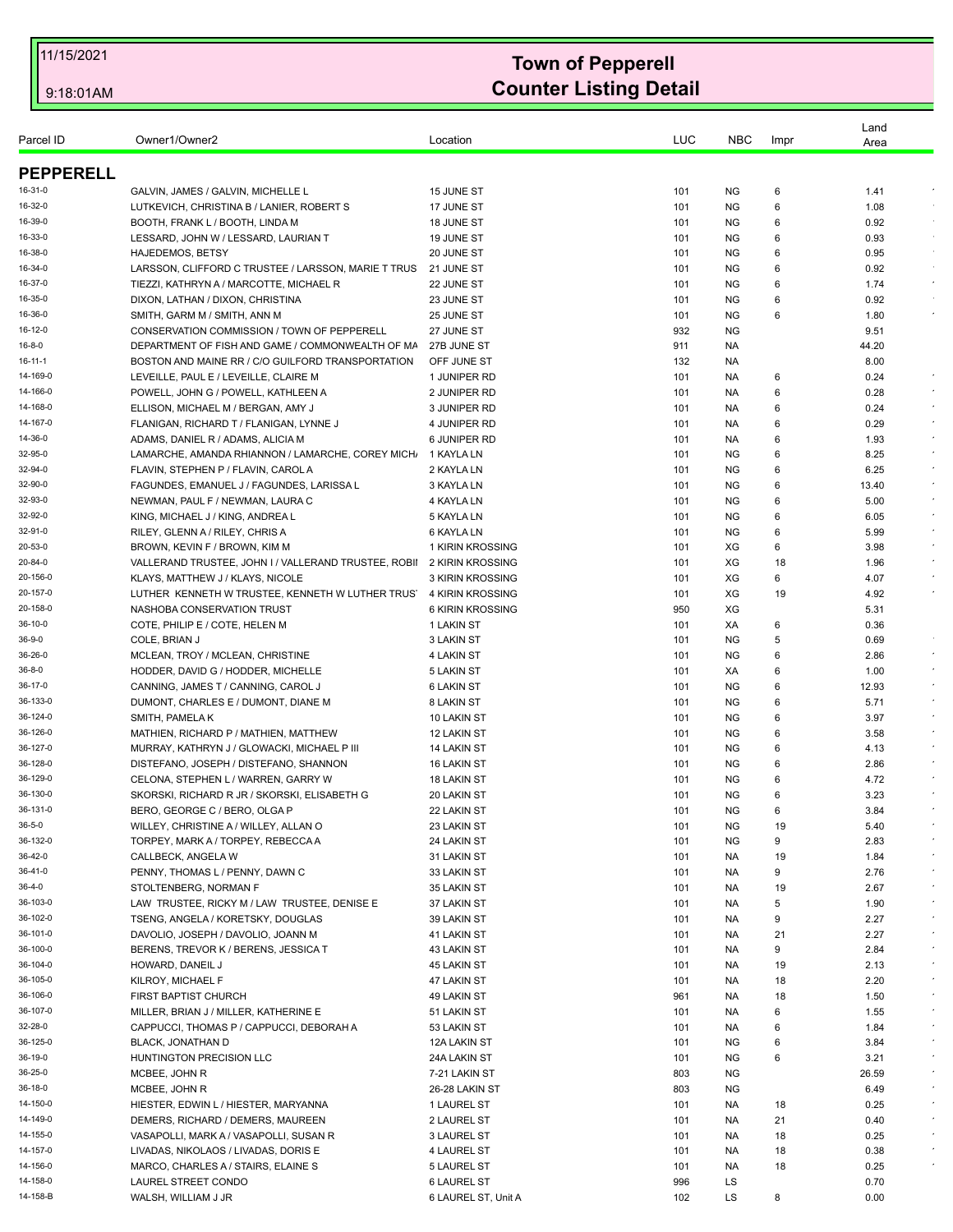| Parcel ID        | Owner1/Owner2                                                                                                | Location              | LUC        | <b>NBC</b> | Impr | Land<br>Area  |                     |
|------------------|--------------------------------------------------------------------------------------------------------------|-----------------------|------------|------------|------|---------------|---------------------|
| <b>PEPPERELL</b> |                                                                                                              |                       |            |            |      |               |                     |
| 14-158-A         | CASSIDY, COLLEEN D / CAMPBELL, JASON A                                                                       | 6 LAUREL ST, Unit B   | 102        | LS         | 8    | 0.00          |                     |
| 8-70-0           | BOLDUC, STEVEN V / BOLDUC, KRISTEEN E                                                                        | <b>3 LAWRENCE ST</b>  | 101        | RA         | 5    | 1.31          |                     |
| 8-71-0           | BRADY, PATRICK G / BRADY, MONICA                                                                             | <b>5 LAWRENCE ST</b>  | 101        | RA         | 6    | 2.10          |                     |
| 8-56-0           | LAWRENCE, LAURA J                                                                                            | 7 LAWRENCE ST         | 101        | RA         | 18   | 0.96          |                     |
| 8-22-0           | WALSH TRUSTEE, MELISSA W / RICHARD B WALSH TRUST                                                             | 8 LAWRENCE ST         | 130        | RA         |      | 2.07          | $\sim$              |
| 8-19-0           | BURLEY TRUSTEE, PAUL M / DONNA M BURLEY IRREVOCABL                                                           | 9 LAWRENCE ST         | 101        | RA         | 6    | 4.15          |                     |
| 8-55-0           | MUNROE, CINDY L / MUNROE, CHRISTOPHER M                                                                      | 11 LAWRENCE ST        | 101        | RA         | 6    | 0.97          | $\sim$              |
| 8-23-0           | WALSH TRUSTEE, MELISSA W / PATRICIA WYATT WALSH TRU                                                          | <b>12 LAWRENCE ST</b> | 101        | RA         | 15   | 11.82         | $\bullet$           |
| 8-14-0           | BLOOD, SANDRA JEAN / BLOOD, MICHAEL                                                                          | <b>13 LAWRENCE ST</b> | 101        | RF         | 6    | 8.65          |                     |
| 8-21-0           | <b>WILSON, TRUDAS</b>                                                                                        | <b>14 LAWRENCE ST</b> | 101        | RA         | 15   | 1.20          |                     |
| 8-17-0           | JAMES REGAN LIVING TRUST, JAMES M REGAN TRUSTEE / N 15 LAWRENCE ST                                           |                       | 101        | RA         | 1    | 4.85          | $\bullet$           |
| 8-16-0           | MCNAMARA, MARK J / HYDE, CARRIE E                                                                            | 17 LAWRENCE ST        | 101        | RA         | 6    | 3.94          | $\star$             |
| 8-62-0           | CARNEY, JOHN J / CARNEY, BARBARA                                                                             | <b>18 LAWRENCE ST</b> | 101        | RA         | 6    | 19.49         |                     |
| 8-26-0           | ROSOFF, SHERRILL L                                                                                           | 2-6 LAWRENCE ST       | 101        | RA         | 1    | 5.10          |                     |
| 8-18-0           | WATER DEPARTMENT / TOWN OF PEPPERELL                                                                         | 20 LAWRENCE ST        | 930        | RA         |      | 19.49         | $\epsilon$          |
| 8-6-A            | LIVESEY, ANDREW D / LIVESEY, ANN M                                                                           | 21 LAWRENCE ST        | 101        | RA         | 6    | 1.75          |                     |
| 8-182-0          | NEPHEW, THOMAS A / BARRY, MARY                                                                               | 22 LAWRENCE ST        | 101        | RA         | 18   | 2.50          | $\sim$              |
| 8-181-0<br>8-6-0 | WARREN VFA INC / C/O ROBERT TROTTER                                                                          | 24 LAWRENCE ST        | 954        | CF         | 30   | 1.84          | $\epsilon$          |
| 8-2-A            | COFFEY TRUSTEE, MICHAEL T / COFFEY TRUSTEE, ANNETTI 25 LAWRENCE ST<br>BOARD OF SELECTMEN / TOWN OF PEPPERELL | 26 LAWRENCE ST        | 101<br>930 | RA<br>RA   | 1    | 3.75          |                     |
| 8-91-0           | MISAIL, VAUGHN C / MISAIL, CATHERINE                                                                         | <b>34 LAWRENCE ST</b> | 101        | RA         | 6    | 11.80<br>5.10 | $\sim$              |
| 8-3-0            | PIKE, JONATHAN R / GRANFORS, MARGO M                                                                         | 36 LAWRENCE ST        | 101        | RA         | 19   | 2.00          | $\epsilon$          |
| 3-34-0           | BALBONI, DAVID E / BALBONI, LAURIE J                                                                         | 37 LAWRENCE ST        | 101        | RA         | 19   | 4.20          | $\sim$              |
| 8-92-0           | MCPHERSON, BENJAMIN                                                                                          | 38 LAWRENCE ST        | 101        | RA         | 6    | 5.44          |                     |
| 3-33-0           | ALGER, DEBORAH J                                                                                             | 39 LAWRENCE ST        | 101        | RA         | 18   | 1.00          |                     |
| 8-2-0            | <b>BABIN, KEITH</b>                                                                                          | <b>40 LAWRENCE ST</b> | 101        | RA         | 5    | 2.05          | $\sim$              |
| 3-256-0          | TETREAULT KIMBALL TRUSTEE, AMY R / TETREAULT FAMILY                                                          | <b>43 LAWRENCE ST</b> | 101        | RA         | 6    | 1.84          | $\sim$              |
| 3-25-0           | KOIVU TRUSTEE, RONALD E / WESTWOODS REALTY TRUST                                                             | <b>45 LAWRENCE ST</b> | 101        | RA         | 6    | 33.47         |                     |
| 3-105-0          | DESROCHES, RICHARD A                                                                                         | 47 LAWRENCE ST        | 101        | RA         | 19   | 3.84          |                     |
| 3-106-0          | DANFORTH, RAYMOND E / DANFORTH, JULIE                                                                        | <b>49 LAWRENCE ST</b> | 101        | RA         | 6    | 1.94          | $\sim$              |
| 3-32-0           | ROBINSON TRUSTEE, RAYMOND E / ROBINSON TRUSTEE, D( 51 LAWRENCE ST                                            |                       | 109        | RA         | 15   | 1.96          | $\epsilon$          |
| $8 - 1 - 0$      | WATER DEPARTMENT / TOWN OF PEPPERELL                                                                         | 54 LAWRENCE ST        | 930        | RA         |      | 23.40         |                     |
| 2-20-0           | WATER DEPARTMENT / TOWN OF PEPPERELL                                                                         | 56 LAWRENCE ST        | 930        | RA         |      | 1.60          |                     |
| 2-7-0            | DAVEY, PAUL / DAVEY, EVELYN L                                                                                | 66 LAWRENCE ST        | 109        | RA         | 6    | 1.87          |                     |
| 2-18-0           | CRONIN TRUSTEE, JOHN T / JOHN T CRONIN TRUST                                                                 | 68 LAWRENCE ST        | 101        | RA         | 6    | 4.69          |                     |
| 2-11-5           | JAMES S. GARRETSON LIVING TRUS. JAMES & DIANE TR`S /                                                         | 71 LAWRENCE ST        | 101        | RA         | 6    | 2.02          | $\epsilon$          |
| 2-11-4           | MARYLAND, DALE / FANNING, TANYA                                                                              | <b>73 LAWRENCE ST</b> | 101        | RA         | 6    | 2.01          | $\sim$              |
| 2-11-3           | MARR, DAVID B / GILES-MARR, NAOMI SUZANNE                                                                    | <b>75 LAWRENCE ST</b> | 101        | RA         | 6    | 2.01          | $\sim$              |
| 2-11-2           | <b>MORRIS, PAUL F</b>                                                                                        | 77 LAWRENCE ST        | 101        | RA         | 19   | 4.22          |                     |
| 2-11-1           | VESPUCCI JR TRUSTEE, ANTHONY J / VESPUCCI TRUSTEE, (                                                         | <b>81 LAWRENCE ST</b> | 101        | RA         | 6    | 2.19          |                     |
| 2-11-8           | HARTWELL TRUSTEE, ROBERT E / HARTWELL TRUSTEE, MAI                                                           | <b>83 LAWRENCE ST</b> | 101        | RA         | 5    | 4.13          |                     |
| 2-11-0           | WYATT, LEO R / ROMANOWICZ, DOMINIQUE J                                                                       | 85 LAWRENCE ST        | 101        | RA         | 1    | 5.26          |                     |
| 2-11-9           | LUST, DONALD L / LUST, SHARON M                                                                              | 87 LAWRENCE ST        | 101        | RA         | 5    | 3.69          | $\epsilon$          |
| 2-52-0           | PARENT, DANIEL J / ULLMANN-PARENT, SUSAN                                                                     | 89 LAWRENCE ST        | 101        | RA         | 15   | 1.11          |                     |
| 2-51-0           | CUNNIFF, JAKE R                                                                                              | 91 LAWRENCE ST        | 101        | RA         | 18   | 2.10          |                     |
| 2-35-0           | FUCHS TRUSTEE, ROBERT J / THE ROBERT J FUCHS REVOC                                                           | 92 LAWRENCE ST        | 101        | RA         | 9    | 1.84          | $\star$             |
| 2-50-0           | CHOE, DAVID                                                                                                  | 93 LAWRENCE ST        | 101        | RA         | 18   | 3.55          |                     |
| 2-36-0           | DUNCANSON, JAMES C / DUNCANSON, ALISON                                                                       | 94 LAWRENCE ST        | 101        | RA         | 9    | 1.84          | $\bullet$           |
| 2-49-0           | CHURCH, BRIAN A / CHURCH, DEBORAH A                                                                          | 95 LAWRENCE ST        | 101        | RA         | 6    | 4.87          | $\epsilon$          |
| 2-48-0           | JACKSON, WALTER H / BELLEROSE, LAURA                                                                         | 97 LAWRENCE ST        | 101        | RA         | 21   | 6.07          | $\epsilon$          |
| 2-5-0            | GORDON, TODD H                                                                                               | 98 LAWRENCE ST        | 132        | RA         |      | 8.78          |                     |
| 2-47-0           | HEATLEY, ROGER T / HEATLEY, JENNIFER L                                                                       | 99 LAWRENCE ST        | 101        | RA         | 18   | 7.53          |                     |
| 8-68-0           | SWEZEY, WILLIAM R                                                                                            | 9A LAWRENCE ST        | 101        | RA         | 2    | 4.95          | $\sim$<br>$\bullet$ |
| 2-46-0           | HARBOUR, RICHARD W / HARBOUR, PAMELA J                                                                       | 101 LAWRENCE ST       | 101        | RA         | 18   | 7.12          | $\bullet$           |
| 2-45-0<br>2-44-0 | TOWART, GEOFFREY S / TOWART, LISA B                                                                          | 103 LAWRENCE ST       | 101        | RA         | 6    | 6.03          | $\sim$              |
| 2-60-0           | BABINEAU, MICHAEL J / BABINEAU, CYNTHIA                                                                      | 105 LAWRENCE ST       | 101        | RA         | 6    | 4.22          | $\star$             |
|                  | LEBRASSEUR, MARY HELENA / COLEMAN, CHRISTOPHER JA                                                            | 106 LAWRENCE ST       | 101        | RA         | 6    | 1.85          | $\bullet$           |
| 2-43-0           | DINSMORE, TIMOTHY P / DINSMORE, BONNIE S                                                                     | 107 LAWRENCE ST       | 101        | RA         | 18   | 3.47          | $\epsilon$          |
| 2-4-0            | GIKAS, WILLIAM A / GIKAS, CHRISTINA                                                                          | 108 LAWRENCE ST       | 101        | RA         | 6    | 1.86          |                     |
| 2-42-0           | SCOFIELD, LEONARD E / SCOFIELD, MARCIA JEAN                                                                  | 109 LAWRENCE ST       | 101        | RA         | 18   | 1.88          | $\sim$              |
| 2-41-0           | NINTEAU, TAMMY J                                                                                             | 111 LAWRENCE ST       | 101        | RA         | 18   | 1.16          |                     |
| 2-24-0           | BRANN TRUSTEE, WILLIAM R / WILLIAM R BRANN TRUST                                                             | 112 LAWRENCE ST       | 101        | RA         | 6    | 4.13          | $\sim$              |
| 2-3-0            | <b>WELCH, PAULA</b>                                                                                          | 114 LAWRENCE ST       | 101        | RA         | 6    | 6.77          |                     |
| 2-2-0            | RICHARDS, MAUREEN A / RICHARDS, PAUL S III                                                                   | 116 LAWRENCE ST       | 101        | RA         | 9    | 5.71          | $\sim$              |
| 2-1-0            | SIMMONS, KAREN M                                                                                             | 118 LAWRENCE ST       | 101        | RA         | 6    | 4.01          |                     |
| 8-2-F            | WATER DEPARTMENT / TOWN OF PEPPERELL                                                                         | 34A LAWRENCE ST       | 930        | RA         |      | 19.93         |                     |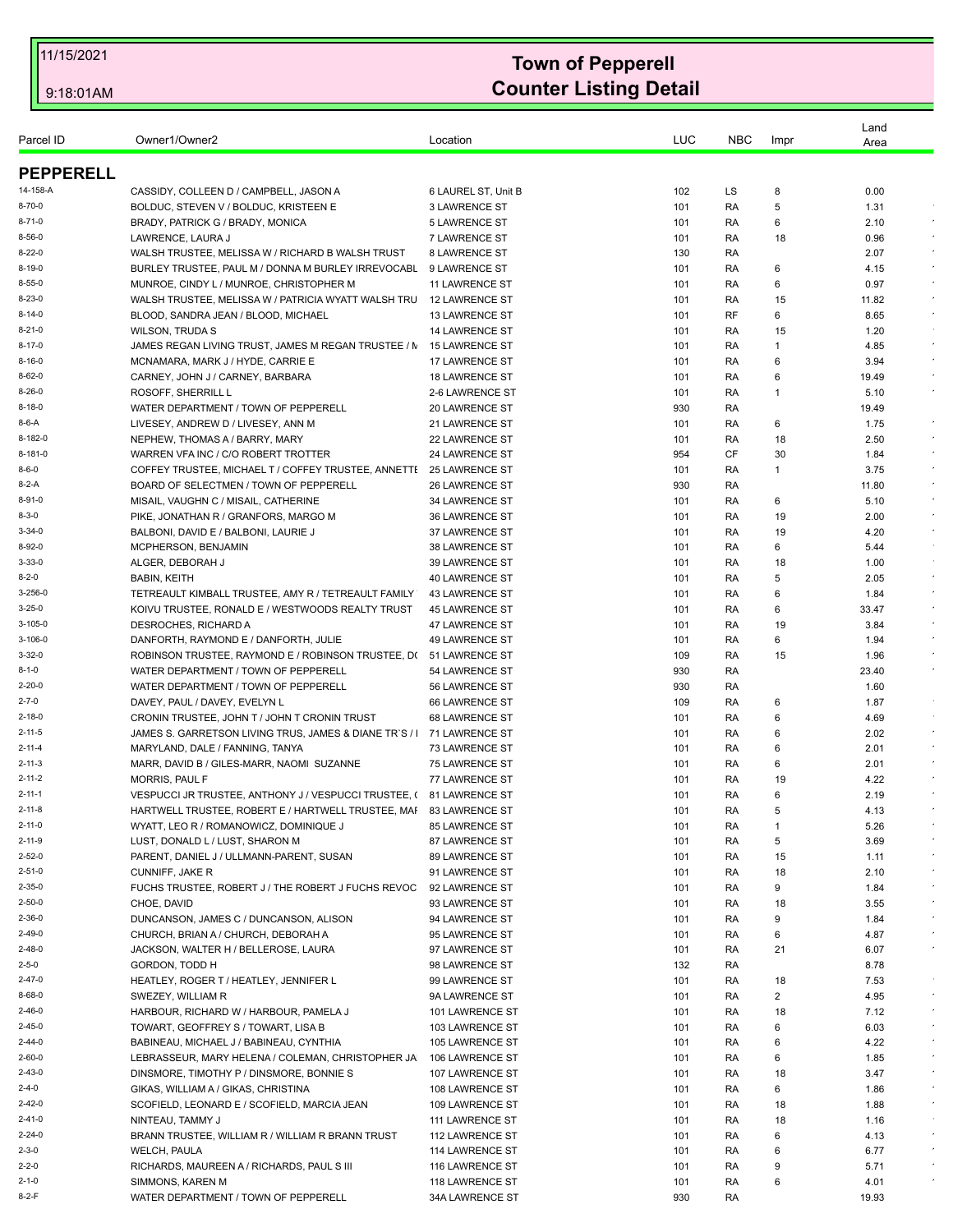| Parcel ID            | Owner1/Owner2                                                                    | Location                                       | LUC        | <b>NBC</b> | Impr     | Land<br>Area |            |
|----------------------|----------------------------------------------------------------------------------|------------------------------------------------|------------|------------|----------|--------------|------------|
| <b>PEPPERELL</b>     |                                                                                  |                                                |            |            |          |              |            |
| $7 - 14 - 0$         | CONSERVATION COMMISSION / TOWN OF PEPPERELL                                      | 34B LAWRENCE ST                                | 932        | RA         |          | 6.30         |            |
| $3-32-A$             | KOIVU, RONALD / KOIVU, DEBRA                                                     | <b>45A LAWRENCE ST</b>                         | 132        | RA         |          | 0.18         |            |
| $3-42-0$             | WATER DEPARTMENT / TOWN OF PEPPERELL                                             | 54a LAWRENCE ST                                | 930        | RA         |          | 1.88         |            |
| $2 - 21 - 0$         | NASHOBA CONSERVATION TRUST                                                       | 68A LAWRENCE ST                                | 950        | RA         |          | 11.90        |            |
| $7 - 12 - 0$         | WATER DEPARTMENT / TOWN OF PEPPERELL                                             | 68B LAWRENCE ST                                | 930        | RA         |          | 10.29        |            |
| $2 - 22 - 0$         | CONSERVATION COMMISSION / TOWN OF PEPPERELL                                      | <b>68C LAWRENCE ST</b>                         | 932        | RA         |          | 28.90        |            |
| 2-8-0                | CONSERVATION COMMISSION / TOWN OF PEPPERELL                                      | 75A LAWRENCE ST                                | 932        | RA         |          | 19.90        |            |
| 2-11-10              | <b>MORRIS, PAUL F</b>                                                            | 87A LAWRENCE ST                                | 803        | RA         |          | 12.03        |            |
| $2 - 54 - 0$         | BRANN TRUSTEE, WILLIAM R / WILLIAM R BRANN TRUST                                 | 110A LAWRENCE ST                               | 131        | RA         |          | 4.73         |            |
| 2-39-0               | GORDON, WILLIAM                                                                  | 114A LAWRENCE ST                               | 132        | RA         |          | 25.28        |            |
| 8-5-0                | WILTON LE, NORMA / WILTON, WENDY                                                 | 29-35 LAWRENCE ST                              | 101        | RA         | -1       | 13.60        |            |
| $3 - 31 - 0$         | DURANT, DONALD L                                                                 | 50-52 LAWRENCE ST                              | 104        | RA         | 12       | 1.00         |            |
| 3-28-0               | NASHOBA CONSERVATION TRUST                                                       | 55-57 LAWRENCE ST                              | 950        | RA         |          | 17.90        | $\sim$     |
| 2-9-0                | NASHOBA CONSERVATION TRUST                                                       | 59-67 LAWRENCE ST                              | 950        | RA         |          | 15.00        |            |
| 2-19-0               | NASHOBA CONSERVATION TRUST                                                       | 60-64 LAWRENCE ST                              | 950        | RA         |          | 2.80         |            |
| 2-17-0               | LAURITZEN, MICHAEL E / LAURITZEN, SONYA C                                        | 82-88 LAWRENCE ST                              | 101        | RA         | 6        | 2.00         |            |
| 26-169-0             | SEARLE, KENNETH E / SEARLE, CHRISTINE A                                          | <b>4 LEIGHTON ST</b>                           | 101        | EF         | 15       | 0.36         |            |
| 26-164-0             | OROURKE, KENNETH WILLIAM                                                         | <b>6 LEIGHTON ST</b>                           | 101        | EF         | 15       | 0.24         |            |
| 26-174-0             | FOSTER. JONATHAN A / WRY. NICOLE K                                               | 9 LEIGHTON ST                                  | 101        | EF         | 15       | 0.51         |            |
| 26-175-0             | 11 LEIGHTON ST CONDOMINIUM TRUST / MORINE DEVELOPN                               | 11 LEIGHTON ST                                 | 996        | EF         |          | 1.58         |            |
| 26-175-A             | SOTO, PAUL / SOTO, YESSENIA                                                      | 11 LEIGHTON ST, Unit A                         | 102        | C5         | 8        | 0.00         |            |
| 26-175-B             | JOHNSON, ELISE D                                                                 | 11 LEIGHTON ST, Unit B                         | 102        | C5         | 8        | 0.00         |            |
| 26-176-0             | BROOKS, MICHAEL J / BROOKS, SAMANTHA                                             | 13 LEIGHTON ST                                 | 101        | EF         | 15       | 0.47         |            |
| 26-160-0             | MARKHAM, MICHAEL J / MARKHAM, CECILY A                                           | <b>14 LEIGHTON ST</b>                          | 104        | EF         | 12       | 0.26         |            |
| 26-177-0             | <b>15 LEIGHTON STREET LLC</b>                                                    | <b>15 LEIGHTON ST</b>                          | 105        | EF         | 12       | 0.36         |            |
| 26-153-0<br>26-178-0 | MURPHY, COLLEEN M / CORRADO, ANGELO                                              | <b>18 LEIGHTON ST</b><br><b>19 LEIGHTON ST</b> | 101<br>101 | EF<br>EF   | 15<br>15 | 0.48<br>0.32 |            |
| 26-152-0             | KEANEY, KEVIN M / KEANEY, LESLEY A<br>LORDEN TRUSTEE, DAVID C / DCL REALTY TRUST | 20 LEIGHTON ST                                 | 101        | EF         | 15       | 0.29         |            |
| 26-151-0             | BROUGHTON, MYSTALA SAGE                                                          | 22 LEIGHTON ST                                 | 101        | EF         | 15       | 0.59         |            |
| 26-148-0             | <b>WHEELER, KELLEY A</b>                                                         | 24 LEIGHTON ST                                 | 101        | EF         | 15       | 0.26         |            |
| 26-147-0             | ACKERMAN-PEPPER, LYNN A                                                          | 26 LEIGHTON ST                                 | 101        | EF         | 15       | 0.31         |            |
| 26-182-0             | PERCOCO, DONNA / PERCOCO, ERIN                                                   | 27 LEIGHTON ST                                 | 104        | EF         | 15       | 0.41         |            |
| 26-173-0             | CLARK TRUSTEE, WILLIAM R / CLARK TRUSTEE, LINNEA N                               | 3-7 LEIGHTON ST                                | 111        | EF         | 96       | 0.89         |            |
| 26-183-0             | <b>BLOOD, MICHAEL</b>                                                            | 31 LEIGHTON ST                                 | 111        | EF         | 96       | 0.10         |            |
| 26-139-0             | WILLIAMS, WILLIAM B / WILLIAMS, PAMELA J                                         | 32 LEIGHTON ST                                 | 101        | EF         | 6        | 0.54         |            |
| 26-184-0             | PETKUS, ALFREDAS / PETKUS, CHRISTINA                                             | 33 LEIGHTON ST                                 | 101        | EF         | 6        | 0.12         |            |
| 29-173-0             | DEROCHE. THOMAS W / DEROCHE. MARGARET E                                          | 34 LEIGHTON ST                                 | 101        | EF         | 2        | 0.52         |            |
| 26-213-0             | MOUNCE, GARY L / MOUNCE, ANN-MARIE                                               | 35 LEIGHTON ST                                 | 103        | EF         | 11       | 0.15         |            |
| 29-169-0             | <b>FARESE. THOMAS</b>                                                            | 36 LEIGHTON ST                                 | 101        | EF         | 15       | 0.56         |            |
| 26-186-0             | PRIMUS, BARBARA B                                                                | 37 LEIGHTON ST                                 | 103        | EF         | 11       | 0.12         |            |
| 29-166-0             | <b>BLOOD, SANDRA J</b>                                                           | 38 LEIGHTON ST                                 | 104        | EF         | 12       | 0.16         |            |
| 26-188-0             | DORION LE, EVELYN / DORION, MAUREEN A                                            | 39 LEIGHTON ST                                 | 101        | EF         | 15       | 0.34         |            |
| 29-161-0             | DUMONT, WILLIAM A                                                                | <b>40 LEIGHTON ST</b>                          | 104        | EF         | 12       | 0.49         |            |
| 26-189-0             | CARR, MATTHEW                                                                    | 41 LEIGHTON ST                                 | 101        | EF         | 15       | 0.95         |            |
| 29-160-0             | ANDREWS, REBECCA F                                                               | 42 LEIGHTON ST                                 | 104        | ХA<br>EF   | 18       | 0.45         |            |
| 29-174-0<br>29-175-0 | <b>BERGES, MARINA</b><br>CARR. FRANCIS J JR                                      | <b>43 LEIGHTON ST</b>                          | 101        | EF.        | 15       | 0.18         |            |
| 29-176-0             | LEVESQUE TRUSTEE, SUSAN M / SUSAN M LEVESQUE REVC                                | <b>45 LEIGHTON ST</b><br><b>47 LEIGHTON ST</b> | 101<br>101 | EF         | 15<br>15 | 0.18<br>0.31 |            |
| 29-177-0             | CORRENTY, PAUL S                                                                 | <b>49 LEIGHTON ST</b>                          | 101        | EF         | 15       | 0.24         |            |
| 29-179-0             | TAX TITLE / TOWN OF PEPPERELL                                                    | 53 LEIGHTON ST                                 | 936        | EF.        |          | 0.30         |            |
| 29-158-1             | LORDEN, JOHN J / LORDEN, JEAN P                                                  | 59 LEIGHTON ST                                 | 132        | ХA         |          | 1.60         |            |
| 29-162-0             | DUMONT, WILLIAM A                                                                | 40A LEIGHTON ST                                | 104        | EF         | 12       | 0.29         |            |
| 26-163-0             | TROWBRIDGE, ANN M                                                                | 8-12 LEIGHTON ST                               | 105        | EF         | 12       | 0.47         |            |
| 26-180-0             | MARICOCHI, S VIRGINIA                                                            | 21-25 LEIGHTON ST                              | 105        | EF         | 12       | 0.21         |            |
| 29-158-0             | PEPPERELL POST NO 3291 / VFW OF THE US INC                                       | 55-57 LEIGHTON ST                              | 954        | CF         | 69       | 3.30         |            |
| $2 - 57 - 0$         | HAROUTUNIAN, TIMOTHY                                                             | 1 LINDEN LN                                    | 101        | NG         | 6        | 1.87         | $\epsilon$ |
| $2 - 55 - 0$         | SYMONDS, AARON D.B.                                                              | 2 LINDEN LN                                    | 101        | ΝG         | 5        | 2.02         | $\epsilon$ |
| 33-22-0              | CASWELL TRUSTEE, GLEN B / CASWELL TRUSTEE, SANDRA                                | 1 LIRYC LN                                     | 101        | NA.        | 6        | 6.00         |            |
| 33-120-0             | Faust, LINDA / FAUST, STEPHEN R                                                  | 2 LIRYC LN                                     | 101        | NA.        | 6        | 3.26         |            |
| 33-121-0             | STENSON, ANNETTE / KUHN, ROBERT S                                                | 3 LIRYC LN                                     | 101        | NA         | 6        | 5.36         | $\epsilon$ |
| 15-63-0              | <b>FAITH WORSHIP CENTER</b>                                                      | 2 LOMAR PARK DR                                | 960        | IA         | 33       | 3.15         |            |
| $16 - 3 - 0$         | 4 LOMAR PARK REALTY LLC                                                          | 4 LOMAR PARK DR                                | 400        | IA         | 33       | 4.04         | ÷          |
| 15-74-0              | LOMAR INDUSTRIAL CONDO#7                                                         | 7 LOMAR PARK DR                                | 996        | <b>CL</b>  |          | 3.36         |            |
| 15-74-A              | CALAWA, MICHAEL S                                                                | 7 LOMAR PARK DR, Unit 1                        | 445        | IA         | 28       | 0.00         |            |
| 15-74-B              | JALE LLC                                                                         | 7 LOMAR PARK DR, Unit 2                        | 445        | IA         | 28       | 0.00         |            |
| 15-74-C              | ANTOSH, PETER / ANTOSH, BARBARA                                                  | 7 LOMAR PARK DR, Unit 3                        | 445        | IA         | 28       | 0.00         |            |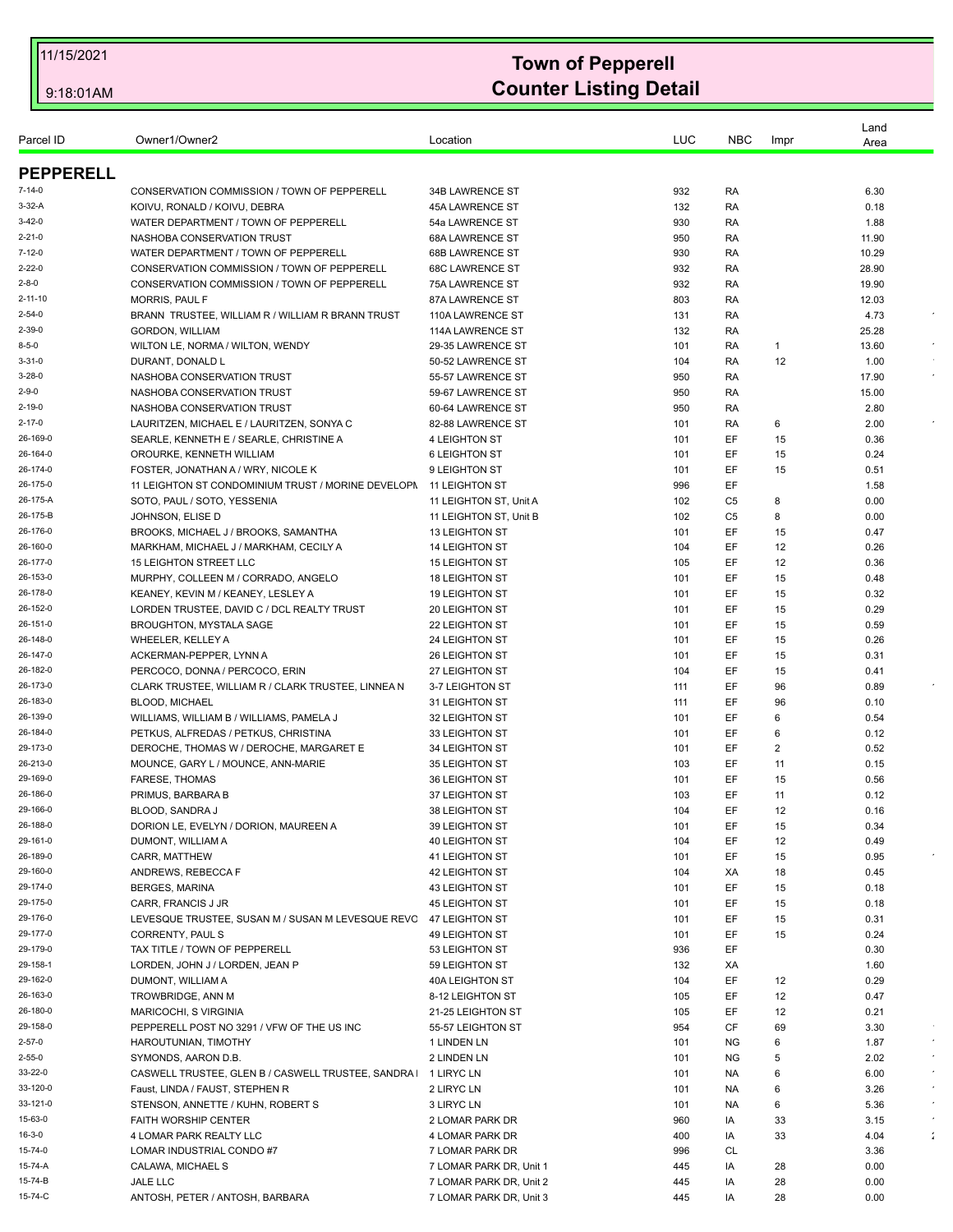| <b>KEVMAC PROPERTIES LLC</b><br>7 LOMAR PARK DR, Unit 4<br>445<br>0.00<br>IA<br>28<br>SHEA TRUSTEE, FRANCIS H / FIRST PSD REALTY TRUST<br>28<br>7 LOMAR PARK DR. Unit 5<br>445<br>IA<br>0.00<br><b>JULIAN REALTY LLC</b><br>445<br>IA<br>28<br>0.00<br>7 LOMAR PARK DR, Unit 6<br>RANCO MACHINE LLC<br>28<br>0.00<br>7 LOMAR PARK DR, Unit 7<br>445<br>IA<br>28<br>CHARTER COMMUNICATIONS / ATTN: TAX DEPARTMENT<br>7 LOMAR PARK DR, Unit 8<br>445<br>IA<br>0.00<br>LOMAR INDUSTRIAL CONDO #10<br>10 LOMAR PARK DR<br>996<br><b>CL</b><br>2.91<br><b>JALE LLC</b><br>10 LOMAR PARK DR, Unit 1<br>0.00<br>445<br>IA<br>28<br>MASIELLO, JOHN / MASIELLO, LAURA<br>28<br>0.00<br>10 LOMAR PARK DR, Unit 10<br>445<br>IA<br>JALE LLC<br>10 LOMAR PARK DR, Unit 2<br>445<br>IA<br>28<br>0.00<br>JALE LLC<br>10 LOMAR PARK DR, Unit 3<br>IA<br>28<br>0.00<br>445<br>16-64-4<br>JALE LLC<br>10 LOMAR PARK DR. Unit 4<br>28<br>445<br>IA<br>0.00<br>16-64-5<br>JALE LLC<br>10 LOMAR PARK DR, Unit 5 & 6<br>IA<br>28<br>0.00<br>445<br>16-64-7<br>JALE LLC<br>10 LOMAR PARK DR, Unit 7<br>0.00<br>445<br>IA<br>28<br>16-64-8<br>JALE LLC<br>10 LOMAR PARK DR, Unit 8<br>IA<br>28<br>0.00<br>445<br>16-64-9<br>JALE LLC<br>10 LOMAR PARK DR, Unit 9<br>IA<br>28<br>0.00<br>445<br>16-78-0<br>12 LOMAR PARK DR<br>3.24<br>LORDEN TRUSTEE, DAVID CHARLES / LORDEN TRUSTEE, CH<br>401<br>IA<br>44<br>16-74-0<br>LOMAR INDUSTRIAL CONDO #14<br>14 LOMAR PARK DR<br>996<br><b>CL</b><br>1.93<br>16-74-A<br>MURPHY, DAVID E / MURPHY, LORRAINE M<br>14 LOMAR PARK DR, Unit 1<br>445<br>IA<br>28<br>0.00<br>16-74-J<br>DEVAN REALTY LLC / C/O DAVID MURPHY<br>14 LOMAR PARK DR, Unit 10<br>28<br>0.00<br>445<br>IA<br>16-74-K<br>DEVAN REALTY LLC / C/O DAVID MURPHY<br>14 LOMAR PARK DR, Unit 11<br>IA<br>28<br>0.00<br>445<br>16-74-L<br>0.00<br>DEVAN REALTY LLC / C/O DAVID MURPHY<br>14 LOMAR PARK DR, Unit 12<br>445<br>IA<br>28<br>16-74-M<br>DEVAN REALTY LLC / C/O DAVID MURPHY<br>14 LOMAR PARK DR. Unit 14<br>28<br>0.00<br>445<br>IA<br>16-74-B<br>MURPHY, DAVID / MURPHY, LORRAINE M<br>14 LOMAR PARK DR, Unit 2<br>IA<br>28<br>0.00<br>445<br>16-74-C<br>DEVAN REALTY LLC / C/O DAVID MURPHY<br>14 LOMAR PARK DR, Unit 3<br>445<br>IA<br>28<br>0.00<br>16-74-D<br>DEVAN REALTY LLC / C/O DAVID MURPHY<br>14 LOMAR PARK DR, Unit 4<br>445<br>IA<br>28<br>0.00<br><b>B &amp; M PROPERTIES LLC</b><br>14 LOMAR PARK DR, Unit 5<br>445<br>IA<br>28<br>0.00<br><b>B &amp; M PROPERTIES LLC</b><br>14 LOMAR PARK DR, Unit 6<br>IA<br>28<br>0.00<br>445<br>DEVAN REALTY LLC / C/O DAVID MURPHY<br>14 LOMAR PARK DR, Unit 7<br>445<br>IA<br>28<br>0.00<br>DEVAN REALTY LLC / C/O DAVID MURPHY<br>14 LOMAR PARK DR, Unit 8<br>0.00<br>445<br>IA<br>28<br>DEVAN REALTY LLC / C/O DAVID MURPHY<br>14 LOMAR PARK DR, Unit 9<br>28<br>0.00<br>445<br>IA<br>LOMAR INDUSTRIAL CONDO #16<br>16 LOMAR PARK DR<br>996<br><b>CL</b><br>1.86<br><b>GILSON REALTY TRUST LLC</b><br>0.00<br>16 LOMAR PARK DR, Unit 1<br>445<br>IA<br>28<br><b>GILSON REALTY TRUST</b><br>16 LOMAR PARK DR, Unit 2<br>IA<br>28<br>0.00<br>445<br>KPE REAL ESTATE LLC<br>16 LOMAR PARK DR, Unit 3<br>28<br>0.00<br>445<br>IA<br><b>KPE REAL ESTATE LLC</b><br>16 LOMAR PARK DR, Unit 4-A<br>445<br>IA<br>28<br>0.00<br><b>KPE REAL ESTATE LLC</b><br>16 LOMAR PARK DR, Unit 4-B<br>IA<br>28<br>0.00<br>445<br><b>KPE REAL ESTATE LLC</b><br>16 LOMAR PARK DR, Unit 5<br>28<br>0.00<br>445<br>IA<br>LOISELLE, RYAN<br>28<br>0.00<br>16 LOMAR PARK DR, Unit 6<br>445<br>IA<br><b>BRIN LLC</b><br>16 LOMAR PARK DR, Unit 7<br>IA<br>28<br>0.00<br>445<br>16-72-H<br>28<br>DL ASSOCIATES INC<br>16 LOMAR PARK DR, Unit 8<br>445<br>IA<br>0.00<br>16-71-0<br>18 LOMAR PARK DR<br>402<br>MCQUAIDE ENTERPRISES LLC<br>IA<br>71<br>1.91<br>16-69-0<br>KEYSTONE REAL ESTATE LLC<br>20 LOMAR PARK DR<br>400<br>IA<br>33<br>2.15<br>16-66-0<br>÷<br>IA<br>33<br>3.21<br>POLMANARI TRUSTEE, AL / JADE REALTY TRUST<br>21 LOMAR PARK DR<br>400<br>16-77-0<br>LOCAPO TRUSTEE, DANIEL / SANDY HILL CONDOMINIUM TRU<br>24 LOMAR PARK DR<br>996<br>IA<br>1.53<br>16-77-1<br>MARTELL, LEONARD JR<br>24 LOMAR PARK DR, Unit 1<br>445<br>IA<br>28<br>0.00<br>16-77-2<br>28<br>0.00<br>MARTELL, LEONARD JR<br>24 LOMAR PARK DR, Unit 2<br>445<br>IA<br>16-77-3<br>HELLER, OLIVER<br>24 LOMAR PARK DR, Unit 3<br>445<br>IA<br>28<br>0.00<br>16-77-4<br><b>CYRIOUS LIVING LLC</b><br>IA<br>0.00<br>24 LOMAR PARK DR, Unit 4<br>445<br>28<br>16-77-5<br><b>CYRIOUS LIVING LLC</b><br>24 LOMAR PARK DR, Unit 5<br>28<br>445<br>IA<br>0.00<br>16-77-6<br><b>CYRIOUS LIVING LLC</b><br>24 LOMAR PARK DR, Unit 6<br>445<br>IA<br>28<br>0.00<br>16-68-0<br>CROWN ATLANTIC COMPANY LLC / C/O CROWN COMMUNICA<br>25 LOMAR PARK DR<br>432<br>IA<br>59<br>3.20<br>16-67-0<br>MASIELLO, JOHN C / MASIELLO, LAURA J<br>33<br>$\ddot{\phantom{a}}$<br>27 LOMAR PARK DR<br>400<br>IA<br>9.30<br>16-76-0<br>PEPPERELL LLC<br>400<br>IA<br>33<br>$\ddot{\phantom{a}}$<br>28 LOMAR PARK DR<br>1.75<br>16-70-0<br>43<br><b>DESTINY LLC</b><br>30 LOMAR PARK DR<br>401<br>IA<br>4.40<br>16-4-2<br>IA<br>SOMMA TRUSTEE, AL / STUMP N' STONE REALTY TRUST<br>31 LOMAR PARK DR<br>440<br>1.17<br>16-75-0<br><b>DESTINY LLC</b><br>32 LOMAR PARK DR<br>441<br>IA<br>1.10<br>16-73-0<br>LOMAR PARK LLC / C/O PHYLLIS GERVAIS<br>33 LOMAR PARK DR<br>996<br>CL<br>4.26<br>16-73-31<br>MEIJER, ROLAND<br>445<br>IA<br>0.00<br>33 LOMAR PARK DR, Unit 1<br>28<br>16-73-310<br>CC LOMAR REALTY LLC<br>IA<br>28<br>0.00<br>33 LOMAR PARK DR, Unit 10<br>445<br>16-73-311<br>CC LOMAR REALTY, LLC<br>33 LOMAR PARK DR, Unit 11<br>28<br>0.00<br>445<br>IA<br>16-73-312<br>CC LOMAR REALTY LLC<br>33 LOMAR PARK DR, Unit 12<br>IA<br>28<br>0.00<br>445<br>16-73-314<br>CC LOMAR REALTY, LLC<br>33 LOMAR PARK DR, Unit 14<br>0.00<br>445<br>IA<br>28<br>16-73-32<br>BURNHAM, ADAM<br>33 LOMAR PARK DR, Unit 2<br>IA<br>28<br>0.00<br>445<br>16-73-33<br><b>CTB HOLDINGS LLC</b><br>33 LOMAR PARK DR, Unit 3<br>445<br>IA<br>28<br>0.00<br>16-73-34<br><b>CBK PROPERTIES LLC</b><br>33 LOMAR PARK DR, Unit 4<br>IA<br>28<br>0.00<br>445 | Parcel ID        | Owner1/Owner2                                | Location                 | LUC | <b>NBC</b> | Impr | Land |  |
|--------------------------------------------------------------------------------------------------------------------------------------------------------------------------------------------------------------------------------------------------------------------------------------------------------------------------------------------------------------------------------------------------------------------------------------------------------------------------------------------------------------------------------------------------------------------------------------------------------------------------------------------------------------------------------------------------------------------------------------------------------------------------------------------------------------------------------------------------------------------------------------------------------------------------------------------------------------------------------------------------------------------------------------------------------------------------------------------------------------------------------------------------------------------------------------------------------------------------------------------------------------------------------------------------------------------------------------------------------------------------------------------------------------------------------------------------------------------------------------------------------------------------------------------------------------------------------------------------------------------------------------------------------------------------------------------------------------------------------------------------------------------------------------------------------------------------------------------------------------------------------------------------------------------------------------------------------------------------------------------------------------------------------------------------------------------------------------------------------------------------------------------------------------------------------------------------------------------------------------------------------------------------------------------------------------------------------------------------------------------------------------------------------------------------------------------------------------------------------------------------------------------------------------------------------------------------------------------------------------------------------------------------------------------------------------------------------------------------------------------------------------------------------------------------------------------------------------------------------------------------------------------------------------------------------------------------------------------------------------------------------------------------------------------------------------------------------------------------------------------------------------------------------------------------------------------------------------------------------------------------------------------------------------------------------------------------------------------------------------------------------------------------------------------------------------------------------------------------------------------------------------------------------------------------------------------------------------------------------------------------------------------------------------------------------------------------------------------------------------------------------------------------------------------------------------------------------------------------------------------------------------------------------------------------------------------------------------------------------------------------------------------------------------------------------------------------------------------------------------------------------------------------------------------------------------------------------------------------------------------------------------------------------------------------------------------------------------------------------------------------------------------------------------------------------------------------------------------------------------------------------------------------------------------------------------------------------------------------------------------------------------------------------------------------------------------------------------------------------------------------------------------------------------------------------------------------------------------------------------------------------------------------------------------------------------------------------------------------------------------------------------------------------------------------------------------------------------------------------------------------------------------------------------------------------------------------------------------------------------------------------------------------------------------------------------------------------------------------------------------------------------------------------------------------------------------------------------------------------------------------------------------------------------------------------------------------------------------------------------------------------------------------------------------------------------------------------------------------------------------------------------------------------------------------------------------------------------------------------------------------------------------------------------------------------------------------------------------------------------------------------------------------------------------------------------------------------------------------------------------------------------|------------------|----------------------------------------------|--------------------------|-----|------------|------|------|--|
|                                                                                                                                                                                                                                                                                                                                                                                                                                                                                                                                                                                                                                                                                                                                                                                                                                                                                                                                                                                                                                                                                                                                                                                                                                                                                                                                                                                                                                                                                                                                                                                                                                                                                                                                                                                                                                                                                                                                                                                                                                                                                                                                                                                                                                                                                                                                                                                                                                                                                                                                                                                                                                                                                                                                                                                                                                                                                                                                                                                                                                                                                                                                                                                                                                                                                                                                                                                                                                                                                                                                                                                                                                                                                                                                                                                                                                                                                                                                                                                                                                                                                                                                                                                                                                                                                                                                                                                                                                                                                                                                                                                                                                                                                                                                                                                                                                                                                                                                                                                                                                                                                                                                                                                                                                                                                                                                                                                                                                                                                                                                                                                                                                                                                                                                                                                                                                                                                                                                                                                                                                                                                                                                      |                  |                                              |                          |     |            |      | Area |  |
|                                                                                                                                                                                                                                                                                                                                                                                                                                                                                                                                                                                                                                                                                                                                                                                                                                                                                                                                                                                                                                                                                                                                                                                                                                                                                                                                                                                                                                                                                                                                                                                                                                                                                                                                                                                                                                                                                                                                                                                                                                                                                                                                                                                                                                                                                                                                                                                                                                                                                                                                                                                                                                                                                                                                                                                                                                                                                                                                                                                                                                                                                                                                                                                                                                                                                                                                                                                                                                                                                                                                                                                                                                                                                                                                                                                                                                                                                                                                                                                                                                                                                                                                                                                                                                                                                                                                                                                                                                                                                                                                                                                                                                                                                                                                                                                                                                                                                                                                                                                                                                                                                                                                                                                                                                                                                                                                                                                                                                                                                                                                                                                                                                                                                                                                                                                                                                                                                                                                                                                                                                                                                                                                      | <b>PEPPERELL</b> |                                              |                          |     |            |      |      |  |
|                                                                                                                                                                                                                                                                                                                                                                                                                                                                                                                                                                                                                                                                                                                                                                                                                                                                                                                                                                                                                                                                                                                                                                                                                                                                                                                                                                                                                                                                                                                                                                                                                                                                                                                                                                                                                                                                                                                                                                                                                                                                                                                                                                                                                                                                                                                                                                                                                                                                                                                                                                                                                                                                                                                                                                                                                                                                                                                                                                                                                                                                                                                                                                                                                                                                                                                                                                                                                                                                                                                                                                                                                                                                                                                                                                                                                                                                                                                                                                                                                                                                                                                                                                                                                                                                                                                                                                                                                                                                                                                                                                                                                                                                                                                                                                                                                                                                                                                                                                                                                                                                                                                                                                                                                                                                                                                                                                                                                                                                                                                                                                                                                                                                                                                                                                                                                                                                                                                                                                                                                                                                                                                                      | 15-74-D          |                                              |                          |     |            |      |      |  |
|                                                                                                                                                                                                                                                                                                                                                                                                                                                                                                                                                                                                                                                                                                                                                                                                                                                                                                                                                                                                                                                                                                                                                                                                                                                                                                                                                                                                                                                                                                                                                                                                                                                                                                                                                                                                                                                                                                                                                                                                                                                                                                                                                                                                                                                                                                                                                                                                                                                                                                                                                                                                                                                                                                                                                                                                                                                                                                                                                                                                                                                                                                                                                                                                                                                                                                                                                                                                                                                                                                                                                                                                                                                                                                                                                                                                                                                                                                                                                                                                                                                                                                                                                                                                                                                                                                                                                                                                                                                                                                                                                                                                                                                                                                                                                                                                                                                                                                                                                                                                                                                                                                                                                                                                                                                                                                                                                                                                                                                                                                                                                                                                                                                                                                                                                                                                                                                                                                                                                                                                                                                                                                                                      | 15-74-E          |                                              |                          |     |            |      |      |  |
|                                                                                                                                                                                                                                                                                                                                                                                                                                                                                                                                                                                                                                                                                                                                                                                                                                                                                                                                                                                                                                                                                                                                                                                                                                                                                                                                                                                                                                                                                                                                                                                                                                                                                                                                                                                                                                                                                                                                                                                                                                                                                                                                                                                                                                                                                                                                                                                                                                                                                                                                                                                                                                                                                                                                                                                                                                                                                                                                                                                                                                                                                                                                                                                                                                                                                                                                                                                                                                                                                                                                                                                                                                                                                                                                                                                                                                                                                                                                                                                                                                                                                                                                                                                                                                                                                                                                                                                                                                                                                                                                                                                                                                                                                                                                                                                                                                                                                                                                                                                                                                                                                                                                                                                                                                                                                                                                                                                                                                                                                                                                                                                                                                                                                                                                                                                                                                                                                                                                                                                                                                                                                                                                      | 15-74-F          |                                              |                          |     |            |      |      |  |
|                                                                                                                                                                                                                                                                                                                                                                                                                                                                                                                                                                                                                                                                                                                                                                                                                                                                                                                                                                                                                                                                                                                                                                                                                                                                                                                                                                                                                                                                                                                                                                                                                                                                                                                                                                                                                                                                                                                                                                                                                                                                                                                                                                                                                                                                                                                                                                                                                                                                                                                                                                                                                                                                                                                                                                                                                                                                                                                                                                                                                                                                                                                                                                                                                                                                                                                                                                                                                                                                                                                                                                                                                                                                                                                                                                                                                                                                                                                                                                                                                                                                                                                                                                                                                                                                                                                                                                                                                                                                                                                                                                                                                                                                                                                                                                                                                                                                                                                                                                                                                                                                                                                                                                                                                                                                                                                                                                                                                                                                                                                                                                                                                                                                                                                                                                                                                                                                                                                                                                                                                                                                                                                                      | 15-74-G          |                                              |                          |     |            |      |      |  |
|                                                                                                                                                                                                                                                                                                                                                                                                                                                                                                                                                                                                                                                                                                                                                                                                                                                                                                                                                                                                                                                                                                                                                                                                                                                                                                                                                                                                                                                                                                                                                                                                                                                                                                                                                                                                                                                                                                                                                                                                                                                                                                                                                                                                                                                                                                                                                                                                                                                                                                                                                                                                                                                                                                                                                                                                                                                                                                                                                                                                                                                                                                                                                                                                                                                                                                                                                                                                                                                                                                                                                                                                                                                                                                                                                                                                                                                                                                                                                                                                                                                                                                                                                                                                                                                                                                                                                                                                                                                                                                                                                                                                                                                                                                                                                                                                                                                                                                                                                                                                                                                                                                                                                                                                                                                                                                                                                                                                                                                                                                                                                                                                                                                                                                                                                                                                                                                                                                                                                                                                                                                                                                                                      | 15-74-H          |                                              |                          |     |            |      |      |  |
|                                                                                                                                                                                                                                                                                                                                                                                                                                                                                                                                                                                                                                                                                                                                                                                                                                                                                                                                                                                                                                                                                                                                                                                                                                                                                                                                                                                                                                                                                                                                                                                                                                                                                                                                                                                                                                                                                                                                                                                                                                                                                                                                                                                                                                                                                                                                                                                                                                                                                                                                                                                                                                                                                                                                                                                                                                                                                                                                                                                                                                                                                                                                                                                                                                                                                                                                                                                                                                                                                                                                                                                                                                                                                                                                                                                                                                                                                                                                                                                                                                                                                                                                                                                                                                                                                                                                                                                                                                                                                                                                                                                                                                                                                                                                                                                                                                                                                                                                                                                                                                                                                                                                                                                                                                                                                                                                                                                                                                                                                                                                                                                                                                                                                                                                                                                                                                                                                                                                                                                                                                                                                                                                      | 16-64-0          |                                              |                          |     |            |      |      |  |
|                                                                                                                                                                                                                                                                                                                                                                                                                                                                                                                                                                                                                                                                                                                                                                                                                                                                                                                                                                                                                                                                                                                                                                                                                                                                                                                                                                                                                                                                                                                                                                                                                                                                                                                                                                                                                                                                                                                                                                                                                                                                                                                                                                                                                                                                                                                                                                                                                                                                                                                                                                                                                                                                                                                                                                                                                                                                                                                                                                                                                                                                                                                                                                                                                                                                                                                                                                                                                                                                                                                                                                                                                                                                                                                                                                                                                                                                                                                                                                                                                                                                                                                                                                                                                                                                                                                                                                                                                                                                                                                                                                                                                                                                                                                                                                                                                                                                                                                                                                                                                                                                                                                                                                                                                                                                                                                                                                                                                                                                                                                                                                                                                                                                                                                                                                                                                                                                                                                                                                                                                                                                                                                                      | 16-64-1          |                                              |                          |     |            |      |      |  |
|                                                                                                                                                                                                                                                                                                                                                                                                                                                                                                                                                                                                                                                                                                                                                                                                                                                                                                                                                                                                                                                                                                                                                                                                                                                                                                                                                                                                                                                                                                                                                                                                                                                                                                                                                                                                                                                                                                                                                                                                                                                                                                                                                                                                                                                                                                                                                                                                                                                                                                                                                                                                                                                                                                                                                                                                                                                                                                                                                                                                                                                                                                                                                                                                                                                                                                                                                                                                                                                                                                                                                                                                                                                                                                                                                                                                                                                                                                                                                                                                                                                                                                                                                                                                                                                                                                                                                                                                                                                                                                                                                                                                                                                                                                                                                                                                                                                                                                                                                                                                                                                                                                                                                                                                                                                                                                                                                                                                                                                                                                                                                                                                                                                                                                                                                                                                                                                                                                                                                                                                                                                                                                                                      | 16-64-10         |                                              |                          |     |            |      |      |  |
|                                                                                                                                                                                                                                                                                                                                                                                                                                                                                                                                                                                                                                                                                                                                                                                                                                                                                                                                                                                                                                                                                                                                                                                                                                                                                                                                                                                                                                                                                                                                                                                                                                                                                                                                                                                                                                                                                                                                                                                                                                                                                                                                                                                                                                                                                                                                                                                                                                                                                                                                                                                                                                                                                                                                                                                                                                                                                                                                                                                                                                                                                                                                                                                                                                                                                                                                                                                                                                                                                                                                                                                                                                                                                                                                                                                                                                                                                                                                                                                                                                                                                                                                                                                                                                                                                                                                                                                                                                                                                                                                                                                                                                                                                                                                                                                                                                                                                                                                                                                                                                                                                                                                                                                                                                                                                                                                                                                                                                                                                                                                                                                                                                                                                                                                                                                                                                                                                                                                                                                                                                                                                                                                      | 16-64-2          |                                              |                          |     |            |      |      |  |
|                                                                                                                                                                                                                                                                                                                                                                                                                                                                                                                                                                                                                                                                                                                                                                                                                                                                                                                                                                                                                                                                                                                                                                                                                                                                                                                                                                                                                                                                                                                                                                                                                                                                                                                                                                                                                                                                                                                                                                                                                                                                                                                                                                                                                                                                                                                                                                                                                                                                                                                                                                                                                                                                                                                                                                                                                                                                                                                                                                                                                                                                                                                                                                                                                                                                                                                                                                                                                                                                                                                                                                                                                                                                                                                                                                                                                                                                                                                                                                                                                                                                                                                                                                                                                                                                                                                                                                                                                                                                                                                                                                                                                                                                                                                                                                                                                                                                                                                                                                                                                                                                                                                                                                                                                                                                                                                                                                                                                                                                                                                                                                                                                                                                                                                                                                                                                                                                                                                                                                                                                                                                                                                                      | 16-64-3          |                                              |                          |     |            |      |      |  |
|                                                                                                                                                                                                                                                                                                                                                                                                                                                                                                                                                                                                                                                                                                                                                                                                                                                                                                                                                                                                                                                                                                                                                                                                                                                                                                                                                                                                                                                                                                                                                                                                                                                                                                                                                                                                                                                                                                                                                                                                                                                                                                                                                                                                                                                                                                                                                                                                                                                                                                                                                                                                                                                                                                                                                                                                                                                                                                                                                                                                                                                                                                                                                                                                                                                                                                                                                                                                                                                                                                                                                                                                                                                                                                                                                                                                                                                                                                                                                                                                                                                                                                                                                                                                                                                                                                                                                                                                                                                                                                                                                                                                                                                                                                                                                                                                                                                                                                                                                                                                                                                                                                                                                                                                                                                                                                                                                                                                                                                                                                                                                                                                                                                                                                                                                                                                                                                                                                                                                                                                                                                                                                                                      |                  |                                              |                          |     |            |      |      |  |
|                                                                                                                                                                                                                                                                                                                                                                                                                                                                                                                                                                                                                                                                                                                                                                                                                                                                                                                                                                                                                                                                                                                                                                                                                                                                                                                                                                                                                                                                                                                                                                                                                                                                                                                                                                                                                                                                                                                                                                                                                                                                                                                                                                                                                                                                                                                                                                                                                                                                                                                                                                                                                                                                                                                                                                                                                                                                                                                                                                                                                                                                                                                                                                                                                                                                                                                                                                                                                                                                                                                                                                                                                                                                                                                                                                                                                                                                                                                                                                                                                                                                                                                                                                                                                                                                                                                                                                                                                                                                                                                                                                                                                                                                                                                                                                                                                                                                                                                                                                                                                                                                                                                                                                                                                                                                                                                                                                                                                                                                                                                                                                                                                                                                                                                                                                                                                                                                                                                                                                                                                                                                                                                                      |                  |                                              |                          |     |            |      |      |  |
|                                                                                                                                                                                                                                                                                                                                                                                                                                                                                                                                                                                                                                                                                                                                                                                                                                                                                                                                                                                                                                                                                                                                                                                                                                                                                                                                                                                                                                                                                                                                                                                                                                                                                                                                                                                                                                                                                                                                                                                                                                                                                                                                                                                                                                                                                                                                                                                                                                                                                                                                                                                                                                                                                                                                                                                                                                                                                                                                                                                                                                                                                                                                                                                                                                                                                                                                                                                                                                                                                                                                                                                                                                                                                                                                                                                                                                                                                                                                                                                                                                                                                                                                                                                                                                                                                                                                                                                                                                                                                                                                                                                                                                                                                                                                                                                                                                                                                                                                                                                                                                                                                                                                                                                                                                                                                                                                                                                                                                                                                                                                                                                                                                                                                                                                                                                                                                                                                                                                                                                                                                                                                                                                      |                  |                                              |                          |     |            |      |      |  |
|                                                                                                                                                                                                                                                                                                                                                                                                                                                                                                                                                                                                                                                                                                                                                                                                                                                                                                                                                                                                                                                                                                                                                                                                                                                                                                                                                                                                                                                                                                                                                                                                                                                                                                                                                                                                                                                                                                                                                                                                                                                                                                                                                                                                                                                                                                                                                                                                                                                                                                                                                                                                                                                                                                                                                                                                                                                                                                                                                                                                                                                                                                                                                                                                                                                                                                                                                                                                                                                                                                                                                                                                                                                                                                                                                                                                                                                                                                                                                                                                                                                                                                                                                                                                                                                                                                                                                                                                                                                                                                                                                                                                                                                                                                                                                                                                                                                                                                                                                                                                                                                                                                                                                                                                                                                                                                                                                                                                                                                                                                                                                                                                                                                                                                                                                                                                                                                                                                                                                                                                                                                                                                                                      |                  |                                              |                          |     |            |      |      |  |
|                                                                                                                                                                                                                                                                                                                                                                                                                                                                                                                                                                                                                                                                                                                                                                                                                                                                                                                                                                                                                                                                                                                                                                                                                                                                                                                                                                                                                                                                                                                                                                                                                                                                                                                                                                                                                                                                                                                                                                                                                                                                                                                                                                                                                                                                                                                                                                                                                                                                                                                                                                                                                                                                                                                                                                                                                                                                                                                                                                                                                                                                                                                                                                                                                                                                                                                                                                                                                                                                                                                                                                                                                                                                                                                                                                                                                                                                                                                                                                                                                                                                                                                                                                                                                                                                                                                                                                                                                                                                                                                                                                                                                                                                                                                                                                                                                                                                                                                                                                                                                                                                                                                                                                                                                                                                                                                                                                                                                                                                                                                                                                                                                                                                                                                                                                                                                                                                                                                                                                                                                                                                                                                                      |                  |                                              |                          |     |            |      |      |  |
|                                                                                                                                                                                                                                                                                                                                                                                                                                                                                                                                                                                                                                                                                                                                                                                                                                                                                                                                                                                                                                                                                                                                                                                                                                                                                                                                                                                                                                                                                                                                                                                                                                                                                                                                                                                                                                                                                                                                                                                                                                                                                                                                                                                                                                                                                                                                                                                                                                                                                                                                                                                                                                                                                                                                                                                                                                                                                                                                                                                                                                                                                                                                                                                                                                                                                                                                                                                                                                                                                                                                                                                                                                                                                                                                                                                                                                                                                                                                                                                                                                                                                                                                                                                                                                                                                                                                                                                                                                                                                                                                                                                                                                                                                                                                                                                                                                                                                                                                                                                                                                                                                                                                                                                                                                                                                                                                                                                                                                                                                                                                                                                                                                                                                                                                                                                                                                                                                                                                                                                                                                                                                                                                      |                  |                                              |                          |     |            |      |      |  |
|                                                                                                                                                                                                                                                                                                                                                                                                                                                                                                                                                                                                                                                                                                                                                                                                                                                                                                                                                                                                                                                                                                                                                                                                                                                                                                                                                                                                                                                                                                                                                                                                                                                                                                                                                                                                                                                                                                                                                                                                                                                                                                                                                                                                                                                                                                                                                                                                                                                                                                                                                                                                                                                                                                                                                                                                                                                                                                                                                                                                                                                                                                                                                                                                                                                                                                                                                                                                                                                                                                                                                                                                                                                                                                                                                                                                                                                                                                                                                                                                                                                                                                                                                                                                                                                                                                                                                                                                                                                                                                                                                                                                                                                                                                                                                                                                                                                                                                                                                                                                                                                                                                                                                                                                                                                                                                                                                                                                                                                                                                                                                                                                                                                                                                                                                                                                                                                                                                                                                                                                                                                                                                                                      |                  |                                              |                          |     |            |      |      |  |
|                                                                                                                                                                                                                                                                                                                                                                                                                                                                                                                                                                                                                                                                                                                                                                                                                                                                                                                                                                                                                                                                                                                                                                                                                                                                                                                                                                                                                                                                                                                                                                                                                                                                                                                                                                                                                                                                                                                                                                                                                                                                                                                                                                                                                                                                                                                                                                                                                                                                                                                                                                                                                                                                                                                                                                                                                                                                                                                                                                                                                                                                                                                                                                                                                                                                                                                                                                                                                                                                                                                                                                                                                                                                                                                                                                                                                                                                                                                                                                                                                                                                                                                                                                                                                                                                                                                                                                                                                                                                                                                                                                                                                                                                                                                                                                                                                                                                                                                                                                                                                                                                                                                                                                                                                                                                                                                                                                                                                                                                                                                                                                                                                                                                                                                                                                                                                                                                                                                                                                                                                                                                                                                                      |                  |                                              |                          |     |            |      |      |  |
|                                                                                                                                                                                                                                                                                                                                                                                                                                                                                                                                                                                                                                                                                                                                                                                                                                                                                                                                                                                                                                                                                                                                                                                                                                                                                                                                                                                                                                                                                                                                                                                                                                                                                                                                                                                                                                                                                                                                                                                                                                                                                                                                                                                                                                                                                                                                                                                                                                                                                                                                                                                                                                                                                                                                                                                                                                                                                                                                                                                                                                                                                                                                                                                                                                                                                                                                                                                                                                                                                                                                                                                                                                                                                                                                                                                                                                                                                                                                                                                                                                                                                                                                                                                                                                                                                                                                                                                                                                                                                                                                                                                                                                                                                                                                                                                                                                                                                                                                                                                                                                                                                                                                                                                                                                                                                                                                                                                                                                                                                                                                                                                                                                                                                                                                                                                                                                                                                                                                                                                                                                                                                                                                      |                  |                                              |                          |     |            |      |      |  |
|                                                                                                                                                                                                                                                                                                                                                                                                                                                                                                                                                                                                                                                                                                                                                                                                                                                                                                                                                                                                                                                                                                                                                                                                                                                                                                                                                                                                                                                                                                                                                                                                                                                                                                                                                                                                                                                                                                                                                                                                                                                                                                                                                                                                                                                                                                                                                                                                                                                                                                                                                                                                                                                                                                                                                                                                                                                                                                                                                                                                                                                                                                                                                                                                                                                                                                                                                                                                                                                                                                                                                                                                                                                                                                                                                                                                                                                                                                                                                                                                                                                                                                                                                                                                                                                                                                                                                                                                                                                                                                                                                                                                                                                                                                                                                                                                                                                                                                                                                                                                                                                                                                                                                                                                                                                                                                                                                                                                                                                                                                                                                                                                                                                                                                                                                                                                                                                                                                                                                                                                                                                                                                                                      |                  |                                              |                          |     |            |      |      |  |
|                                                                                                                                                                                                                                                                                                                                                                                                                                                                                                                                                                                                                                                                                                                                                                                                                                                                                                                                                                                                                                                                                                                                                                                                                                                                                                                                                                                                                                                                                                                                                                                                                                                                                                                                                                                                                                                                                                                                                                                                                                                                                                                                                                                                                                                                                                                                                                                                                                                                                                                                                                                                                                                                                                                                                                                                                                                                                                                                                                                                                                                                                                                                                                                                                                                                                                                                                                                                                                                                                                                                                                                                                                                                                                                                                                                                                                                                                                                                                                                                                                                                                                                                                                                                                                                                                                                                                                                                                                                                                                                                                                                                                                                                                                                                                                                                                                                                                                                                                                                                                                                                                                                                                                                                                                                                                                                                                                                                                                                                                                                                                                                                                                                                                                                                                                                                                                                                                                                                                                                                                                                                                                                                      |                  |                                              |                          |     |            |      |      |  |
|                                                                                                                                                                                                                                                                                                                                                                                                                                                                                                                                                                                                                                                                                                                                                                                                                                                                                                                                                                                                                                                                                                                                                                                                                                                                                                                                                                                                                                                                                                                                                                                                                                                                                                                                                                                                                                                                                                                                                                                                                                                                                                                                                                                                                                                                                                                                                                                                                                                                                                                                                                                                                                                                                                                                                                                                                                                                                                                                                                                                                                                                                                                                                                                                                                                                                                                                                                                                                                                                                                                                                                                                                                                                                                                                                                                                                                                                                                                                                                                                                                                                                                                                                                                                                                                                                                                                                                                                                                                                                                                                                                                                                                                                                                                                                                                                                                                                                                                                                                                                                                                                                                                                                                                                                                                                                                                                                                                                                                                                                                                                                                                                                                                                                                                                                                                                                                                                                                                                                                                                                                                                                                                                      |                  |                                              |                          |     |            |      |      |  |
|                                                                                                                                                                                                                                                                                                                                                                                                                                                                                                                                                                                                                                                                                                                                                                                                                                                                                                                                                                                                                                                                                                                                                                                                                                                                                                                                                                                                                                                                                                                                                                                                                                                                                                                                                                                                                                                                                                                                                                                                                                                                                                                                                                                                                                                                                                                                                                                                                                                                                                                                                                                                                                                                                                                                                                                                                                                                                                                                                                                                                                                                                                                                                                                                                                                                                                                                                                                                                                                                                                                                                                                                                                                                                                                                                                                                                                                                                                                                                                                                                                                                                                                                                                                                                                                                                                                                                                                                                                                                                                                                                                                                                                                                                                                                                                                                                                                                                                                                                                                                                                                                                                                                                                                                                                                                                                                                                                                                                                                                                                                                                                                                                                                                                                                                                                                                                                                                                                                                                                                                                                                                                                                                      |                  |                                              |                          |     |            |      |      |  |
|                                                                                                                                                                                                                                                                                                                                                                                                                                                                                                                                                                                                                                                                                                                                                                                                                                                                                                                                                                                                                                                                                                                                                                                                                                                                                                                                                                                                                                                                                                                                                                                                                                                                                                                                                                                                                                                                                                                                                                                                                                                                                                                                                                                                                                                                                                                                                                                                                                                                                                                                                                                                                                                                                                                                                                                                                                                                                                                                                                                                                                                                                                                                                                                                                                                                                                                                                                                                                                                                                                                                                                                                                                                                                                                                                                                                                                                                                                                                                                                                                                                                                                                                                                                                                                                                                                                                                                                                                                                                                                                                                                                                                                                                                                                                                                                                                                                                                                                                                                                                                                                                                                                                                                                                                                                                                                                                                                                                                                                                                                                                                                                                                                                                                                                                                                                                                                                                                                                                                                                                                                                                                                                                      |                  |                                              |                          |     |            |      |      |  |
|                                                                                                                                                                                                                                                                                                                                                                                                                                                                                                                                                                                                                                                                                                                                                                                                                                                                                                                                                                                                                                                                                                                                                                                                                                                                                                                                                                                                                                                                                                                                                                                                                                                                                                                                                                                                                                                                                                                                                                                                                                                                                                                                                                                                                                                                                                                                                                                                                                                                                                                                                                                                                                                                                                                                                                                                                                                                                                                                                                                                                                                                                                                                                                                                                                                                                                                                                                                                                                                                                                                                                                                                                                                                                                                                                                                                                                                                                                                                                                                                                                                                                                                                                                                                                                                                                                                                                                                                                                                                                                                                                                                                                                                                                                                                                                                                                                                                                                                                                                                                                                                                                                                                                                                                                                                                                                                                                                                                                                                                                                                                                                                                                                                                                                                                                                                                                                                                                                                                                                                                                                                                                                                                      | 16-74-E          |                                              |                          |     |            |      |      |  |
|                                                                                                                                                                                                                                                                                                                                                                                                                                                                                                                                                                                                                                                                                                                                                                                                                                                                                                                                                                                                                                                                                                                                                                                                                                                                                                                                                                                                                                                                                                                                                                                                                                                                                                                                                                                                                                                                                                                                                                                                                                                                                                                                                                                                                                                                                                                                                                                                                                                                                                                                                                                                                                                                                                                                                                                                                                                                                                                                                                                                                                                                                                                                                                                                                                                                                                                                                                                                                                                                                                                                                                                                                                                                                                                                                                                                                                                                                                                                                                                                                                                                                                                                                                                                                                                                                                                                                                                                                                                                                                                                                                                                                                                                                                                                                                                                                                                                                                                                                                                                                                                                                                                                                                                                                                                                                                                                                                                                                                                                                                                                                                                                                                                                                                                                                                                                                                                                                                                                                                                                                                                                                                                                      | 16-74-F          |                                              |                          |     |            |      |      |  |
|                                                                                                                                                                                                                                                                                                                                                                                                                                                                                                                                                                                                                                                                                                                                                                                                                                                                                                                                                                                                                                                                                                                                                                                                                                                                                                                                                                                                                                                                                                                                                                                                                                                                                                                                                                                                                                                                                                                                                                                                                                                                                                                                                                                                                                                                                                                                                                                                                                                                                                                                                                                                                                                                                                                                                                                                                                                                                                                                                                                                                                                                                                                                                                                                                                                                                                                                                                                                                                                                                                                                                                                                                                                                                                                                                                                                                                                                                                                                                                                                                                                                                                                                                                                                                                                                                                                                                                                                                                                                                                                                                                                                                                                                                                                                                                                                                                                                                                                                                                                                                                                                                                                                                                                                                                                                                                                                                                                                                                                                                                                                                                                                                                                                                                                                                                                                                                                                                                                                                                                                                                                                                                                                      | 16-74-G          |                                              |                          |     |            |      |      |  |
|                                                                                                                                                                                                                                                                                                                                                                                                                                                                                                                                                                                                                                                                                                                                                                                                                                                                                                                                                                                                                                                                                                                                                                                                                                                                                                                                                                                                                                                                                                                                                                                                                                                                                                                                                                                                                                                                                                                                                                                                                                                                                                                                                                                                                                                                                                                                                                                                                                                                                                                                                                                                                                                                                                                                                                                                                                                                                                                                                                                                                                                                                                                                                                                                                                                                                                                                                                                                                                                                                                                                                                                                                                                                                                                                                                                                                                                                                                                                                                                                                                                                                                                                                                                                                                                                                                                                                                                                                                                                                                                                                                                                                                                                                                                                                                                                                                                                                                                                                                                                                                                                                                                                                                                                                                                                                                                                                                                                                                                                                                                                                                                                                                                                                                                                                                                                                                                                                                                                                                                                                                                                                                                                      | 16-74-H          |                                              |                          |     |            |      |      |  |
|                                                                                                                                                                                                                                                                                                                                                                                                                                                                                                                                                                                                                                                                                                                                                                                                                                                                                                                                                                                                                                                                                                                                                                                                                                                                                                                                                                                                                                                                                                                                                                                                                                                                                                                                                                                                                                                                                                                                                                                                                                                                                                                                                                                                                                                                                                                                                                                                                                                                                                                                                                                                                                                                                                                                                                                                                                                                                                                                                                                                                                                                                                                                                                                                                                                                                                                                                                                                                                                                                                                                                                                                                                                                                                                                                                                                                                                                                                                                                                                                                                                                                                                                                                                                                                                                                                                                                                                                                                                                                                                                                                                                                                                                                                                                                                                                                                                                                                                                                                                                                                                                                                                                                                                                                                                                                                                                                                                                                                                                                                                                                                                                                                                                                                                                                                                                                                                                                                                                                                                                                                                                                                                                      | 16-74-l          |                                              |                          |     |            |      |      |  |
|                                                                                                                                                                                                                                                                                                                                                                                                                                                                                                                                                                                                                                                                                                                                                                                                                                                                                                                                                                                                                                                                                                                                                                                                                                                                                                                                                                                                                                                                                                                                                                                                                                                                                                                                                                                                                                                                                                                                                                                                                                                                                                                                                                                                                                                                                                                                                                                                                                                                                                                                                                                                                                                                                                                                                                                                                                                                                                                                                                                                                                                                                                                                                                                                                                                                                                                                                                                                                                                                                                                                                                                                                                                                                                                                                                                                                                                                                                                                                                                                                                                                                                                                                                                                                                                                                                                                                                                                                                                                                                                                                                                                                                                                                                                                                                                                                                                                                                                                                                                                                                                                                                                                                                                                                                                                                                                                                                                                                                                                                                                                                                                                                                                                                                                                                                                                                                                                                                                                                                                                                                                                                                                                      | 16-72-0          |                                              |                          |     |            |      |      |  |
|                                                                                                                                                                                                                                                                                                                                                                                                                                                                                                                                                                                                                                                                                                                                                                                                                                                                                                                                                                                                                                                                                                                                                                                                                                                                                                                                                                                                                                                                                                                                                                                                                                                                                                                                                                                                                                                                                                                                                                                                                                                                                                                                                                                                                                                                                                                                                                                                                                                                                                                                                                                                                                                                                                                                                                                                                                                                                                                                                                                                                                                                                                                                                                                                                                                                                                                                                                                                                                                                                                                                                                                                                                                                                                                                                                                                                                                                                                                                                                                                                                                                                                                                                                                                                                                                                                                                                                                                                                                                                                                                                                                                                                                                                                                                                                                                                                                                                                                                                                                                                                                                                                                                                                                                                                                                                                                                                                                                                                                                                                                                                                                                                                                                                                                                                                                                                                                                                                                                                                                                                                                                                                                                      | 16-72-A          |                                              |                          |     |            |      |      |  |
|                                                                                                                                                                                                                                                                                                                                                                                                                                                                                                                                                                                                                                                                                                                                                                                                                                                                                                                                                                                                                                                                                                                                                                                                                                                                                                                                                                                                                                                                                                                                                                                                                                                                                                                                                                                                                                                                                                                                                                                                                                                                                                                                                                                                                                                                                                                                                                                                                                                                                                                                                                                                                                                                                                                                                                                                                                                                                                                                                                                                                                                                                                                                                                                                                                                                                                                                                                                                                                                                                                                                                                                                                                                                                                                                                                                                                                                                                                                                                                                                                                                                                                                                                                                                                                                                                                                                                                                                                                                                                                                                                                                                                                                                                                                                                                                                                                                                                                                                                                                                                                                                                                                                                                                                                                                                                                                                                                                                                                                                                                                                                                                                                                                                                                                                                                                                                                                                                                                                                                                                                                                                                                                                      | 16-72-B          |                                              |                          |     |            |      |      |  |
|                                                                                                                                                                                                                                                                                                                                                                                                                                                                                                                                                                                                                                                                                                                                                                                                                                                                                                                                                                                                                                                                                                                                                                                                                                                                                                                                                                                                                                                                                                                                                                                                                                                                                                                                                                                                                                                                                                                                                                                                                                                                                                                                                                                                                                                                                                                                                                                                                                                                                                                                                                                                                                                                                                                                                                                                                                                                                                                                                                                                                                                                                                                                                                                                                                                                                                                                                                                                                                                                                                                                                                                                                                                                                                                                                                                                                                                                                                                                                                                                                                                                                                                                                                                                                                                                                                                                                                                                                                                                                                                                                                                                                                                                                                                                                                                                                                                                                                                                                                                                                                                                                                                                                                                                                                                                                                                                                                                                                                                                                                                                                                                                                                                                                                                                                                                                                                                                                                                                                                                                                                                                                                                                      | 16-72-C          |                                              |                          |     |            |      |      |  |
|                                                                                                                                                                                                                                                                                                                                                                                                                                                                                                                                                                                                                                                                                                                                                                                                                                                                                                                                                                                                                                                                                                                                                                                                                                                                                                                                                                                                                                                                                                                                                                                                                                                                                                                                                                                                                                                                                                                                                                                                                                                                                                                                                                                                                                                                                                                                                                                                                                                                                                                                                                                                                                                                                                                                                                                                                                                                                                                                                                                                                                                                                                                                                                                                                                                                                                                                                                                                                                                                                                                                                                                                                                                                                                                                                                                                                                                                                                                                                                                                                                                                                                                                                                                                                                                                                                                                                                                                                                                                                                                                                                                                                                                                                                                                                                                                                                                                                                                                                                                                                                                                                                                                                                                                                                                                                                                                                                                                                                                                                                                                                                                                                                                                                                                                                                                                                                                                                                                                                                                                                                                                                                                                      | 16-72-D          |                                              |                          |     |            |      |      |  |
|                                                                                                                                                                                                                                                                                                                                                                                                                                                                                                                                                                                                                                                                                                                                                                                                                                                                                                                                                                                                                                                                                                                                                                                                                                                                                                                                                                                                                                                                                                                                                                                                                                                                                                                                                                                                                                                                                                                                                                                                                                                                                                                                                                                                                                                                                                                                                                                                                                                                                                                                                                                                                                                                                                                                                                                                                                                                                                                                                                                                                                                                                                                                                                                                                                                                                                                                                                                                                                                                                                                                                                                                                                                                                                                                                                                                                                                                                                                                                                                                                                                                                                                                                                                                                                                                                                                                                                                                                                                                                                                                                                                                                                                                                                                                                                                                                                                                                                                                                                                                                                                                                                                                                                                                                                                                                                                                                                                                                                                                                                                                                                                                                                                                                                                                                                                                                                                                                                                                                                                                                                                                                                                                      | 16-72-l          |                                              |                          |     |            |      |      |  |
|                                                                                                                                                                                                                                                                                                                                                                                                                                                                                                                                                                                                                                                                                                                                                                                                                                                                                                                                                                                                                                                                                                                                                                                                                                                                                                                                                                                                                                                                                                                                                                                                                                                                                                                                                                                                                                                                                                                                                                                                                                                                                                                                                                                                                                                                                                                                                                                                                                                                                                                                                                                                                                                                                                                                                                                                                                                                                                                                                                                                                                                                                                                                                                                                                                                                                                                                                                                                                                                                                                                                                                                                                                                                                                                                                                                                                                                                                                                                                                                                                                                                                                                                                                                                                                                                                                                                                                                                                                                                                                                                                                                                                                                                                                                                                                                                                                                                                                                                                                                                                                                                                                                                                                                                                                                                                                                                                                                                                                                                                                                                                                                                                                                                                                                                                                                                                                                                                                                                                                                                                                                                                                                                      | 16-72-E          |                                              |                          |     |            |      |      |  |
|                                                                                                                                                                                                                                                                                                                                                                                                                                                                                                                                                                                                                                                                                                                                                                                                                                                                                                                                                                                                                                                                                                                                                                                                                                                                                                                                                                                                                                                                                                                                                                                                                                                                                                                                                                                                                                                                                                                                                                                                                                                                                                                                                                                                                                                                                                                                                                                                                                                                                                                                                                                                                                                                                                                                                                                                                                                                                                                                                                                                                                                                                                                                                                                                                                                                                                                                                                                                                                                                                                                                                                                                                                                                                                                                                                                                                                                                                                                                                                                                                                                                                                                                                                                                                                                                                                                                                                                                                                                                                                                                                                                                                                                                                                                                                                                                                                                                                                                                                                                                                                                                                                                                                                                                                                                                                                                                                                                                                                                                                                                                                                                                                                                                                                                                                                                                                                                                                                                                                                                                                                                                                                                                      | 16-72-F          |                                              |                          |     |            |      |      |  |
|                                                                                                                                                                                                                                                                                                                                                                                                                                                                                                                                                                                                                                                                                                                                                                                                                                                                                                                                                                                                                                                                                                                                                                                                                                                                                                                                                                                                                                                                                                                                                                                                                                                                                                                                                                                                                                                                                                                                                                                                                                                                                                                                                                                                                                                                                                                                                                                                                                                                                                                                                                                                                                                                                                                                                                                                                                                                                                                                                                                                                                                                                                                                                                                                                                                                                                                                                                                                                                                                                                                                                                                                                                                                                                                                                                                                                                                                                                                                                                                                                                                                                                                                                                                                                                                                                                                                                                                                                                                                                                                                                                                                                                                                                                                                                                                                                                                                                                                                                                                                                                                                                                                                                                                                                                                                                                                                                                                                                                                                                                                                                                                                                                                                                                                                                                                                                                                                                                                                                                                                                                                                                                                                      | 16-72-G          |                                              |                          |     |            |      |      |  |
|                                                                                                                                                                                                                                                                                                                                                                                                                                                                                                                                                                                                                                                                                                                                                                                                                                                                                                                                                                                                                                                                                                                                                                                                                                                                                                                                                                                                                                                                                                                                                                                                                                                                                                                                                                                                                                                                                                                                                                                                                                                                                                                                                                                                                                                                                                                                                                                                                                                                                                                                                                                                                                                                                                                                                                                                                                                                                                                                                                                                                                                                                                                                                                                                                                                                                                                                                                                                                                                                                                                                                                                                                                                                                                                                                                                                                                                                                                                                                                                                                                                                                                                                                                                                                                                                                                                                                                                                                                                                                                                                                                                                                                                                                                                                                                                                                                                                                                                                                                                                                                                                                                                                                                                                                                                                                                                                                                                                                                                                                                                                                                                                                                                                                                                                                                                                                                                                                                                                                                                                                                                                                                                                      |                  |                                              |                          |     |            |      |      |  |
|                                                                                                                                                                                                                                                                                                                                                                                                                                                                                                                                                                                                                                                                                                                                                                                                                                                                                                                                                                                                                                                                                                                                                                                                                                                                                                                                                                                                                                                                                                                                                                                                                                                                                                                                                                                                                                                                                                                                                                                                                                                                                                                                                                                                                                                                                                                                                                                                                                                                                                                                                                                                                                                                                                                                                                                                                                                                                                                                                                                                                                                                                                                                                                                                                                                                                                                                                                                                                                                                                                                                                                                                                                                                                                                                                                                                                                                                                                                                                                                                                                                                                                                                                                                                                                                                                                                                                                                                                                                                                                                                                                                                                                                                                                                                                                                                                                                                                                                                                                                                                                                                                                                                                                                                                                                                                                                                                                                                                                                                                                                                                                                                                                                                                                                                                                                                                                                                                                                                                                                                                                                                                                                                      |                  |                                              |                          |     |            |      |      |  |
|                                                                                                                                                                                                                                                                                                                                                                                                                                                                                                                                                                                                                                                                                                                                                                                                                                                                                                                                                                                                                                                                                                                                                                                                                                                                                                                                                                                                                                                                                                                                                                                                                                                                                                                                                                                                                                                                                                                                                                                                                                                                                                                                                                                                                                                                                                                                                                                                                                                                                                                                                                                                                                                                                                                                                                                                                                                                                                                                                                                                                                                                                                                                                                                                                                                                                                                                                                                                                                                                                                                                                                                                                                                                                                                                                                                                                                                                                                                                                                                                                                                                                                                                                                                                                                                                                                                                                                                                                                                                                                                                                                                                                                                                                                                                                                                                                                                                                                                                                                                                                                                                                                                                                                                                                                                                                                                                                                                                                                                                                                                                                                                                                                                                                                                                                                                                                                                                                                                                                                                                                                                                                                                                      |                  |                                              |                          |     |            |      |      |  |
|                                                                                                                                                                                                                                                                                                                                                                                                                                                                                                                                                                                                                                                                                                                                                                                                                                                                                                                                                                                                                                                                                                                                                                                                                                                                                                                                                                                                                                                                                                                                                                                                                                                                                                                                                                                                                                                                                                                                                                                                                                                                                                                                                                                                                                                                                                                                                                                                                                                                                                                                                                                                                                                                                                                                                                                                                                                                                                                                                                                                                                                                                                                                                                                                                                                                                                                                                                                                                                                                                                                                                                                                                                                                                                                                                                                                                                                                                                                                                                                                                                                                                                                                                                                                                                                                                                                                                                                                                                                                                                                                                                                                                                                                                                                                                                                                                                                                                                                                                                                                                                                                                                                                                                                                                                                                                                                                                                                                                                                                                                                                                                                                                                                                                                                                                                                                                                                                                                                                                                                                                                                                                                                                      |                  |                                              |                          |     |            |      |      |  |
|                                                                                                                                                                                                                                                                                                                                                                                                                                                                                                                                                                                                                                                                                                                                                                                                                                                                                                                                                                                                                                                                                                                                                                                                                                                                                                                                                                                                                                                                                                                                                                                                                                                                                                                                                                                                                                                                                                                                                                                                                                                                                                                                                                                                                                                                                                                                                                                                                                                                                                                                                                                                                                                                                                                                                                                                                                                                                                                                                                                                                                                                                                                                                                                                                                                                                                                                                                                                                                                                                                                                                                                                                                                                                                                                                                                                                                                                                                                                                                                                                                                                                                                                                                                                                                                                                                                                                                                                                                                                                                                                                                                                                                                                                                                                                                                                                                                                                                                                                                                                                                                                                                                                                                                                                                                                                                                                                                                                                                                                                                                                                                                                                                                                                                                                                                                                                                                                                                                                                                                                                                                                                                                                      |                  |                                              |                          |     |            |      |      |  |
|                                                                                                                                                                                                                                                                                                                                                                                                                                                                                                                                                                                                                                                                                                                                                                                                                                                                                                                                                                                                                                                                                                                                                                                                                                                                                                                                                                                                                                                                                                                                                                                                                                                                                                                                                                                                                                                                                                                                                                                                                                                                                                                                                                                                                                                                                                                                                                                                                                                                                                                                                                                                                                                                                                                                                                                                                                                                                                                                                                                                                                                                                                                                                                                                                                                                                                                                                                                                                                                                                                                                                                                                                                                                                                                                                                                                                                                                                                                                                                                                                                                                                                                                                                                                                                                                                                                                                                                                                                                                                                                                                                                                                                                                                                                                                                                                                                                                                                                                                                                                                                                                                                                                                                                                                                                                                                                                                                                                                                                                                                                                                                                                                                                                                                                                                                                                                                                                                                                                                                                                                                                                                                                                      |                  |                                              |                          |     |            |      |      |  |
|                                                                                                                                                                                                                                                                                                                                                                                                                                                                                                                                                                                                                                                                                                                                                                                                                                                                                                                                                                                                                                                                                                                                                                                                                                                                                                                                                                                                                                                                                                                                                                                                                                                                                                                                                                                                                                                                                                                                                                                                                                                                                                                                                                                                                                                                                                                                                                                                                                                                                                                                                                                                                                                                                                                                                                                                                                                                                                                                                                                                                                                                                                                                                                                                                                                                                                                                                                                                                                                                                                                                                                                                                                                                                                                                                                                                                                                                                                                                                                                                                                                                                                                                                                                                                                                                                                                                                                                                                                                                                                                                                                                                                                                                                                                                                                                                                                                                                                                                                                                                                                                                                                                                                                                                                                                                                                                                                                                                                                                                                                                                                                                                                                                                                                                                                                                                                                                                                                                                                                                                                                                                                                                                      |                  |                                              |                          |     |            |      |      |  |
|                                                                                                                                                                                                                                                                                                                                                                                                                                                                                                                                                                                                                                                                                                                                                                                                                                                                                                                                                                                                                                                                                                                                                                                                                                                                                                                                                                                                                                                                                                                                                                                                                                                                                                                                                                                                                                                                                                                                                                                                                                                                                                                                                                                                                                                                                                                                                                                                                                                                                                                                                                                                                                                                                                                                                                                                                                                                                                                                                                                                                                                                                                                                                                                                                                                                                                                                                                                                                                                                                                                                                                                                                                                                                                                                                                                                                                                                                                                                                                                                                                                                                                                                                                                                                                                                                                                                                                                                                                                                                                                                                                                                                                                                                                                                                                                                                                                                                                                                                                                                                                                                                                                                                                                                                                                                                                                                                                                                                                                                                                                                                                                                                                                                                                                                                                                                                                                                                                                                                                                                                                                                                                                                      |                  |                                              |                          |     |            |      |      |  |
|                                                                                                                                                                                                                                                                                                                                                                                                                                                                                                                                                                                                                                                                                                                                                                                                                                                                                                                                                                                                                                                                                                                                                                                                                                                                                                                                                                                                                                                                                                                                                                                                                                                                                                                                                                                                                                                                                                                                                                                                                                                                                                                                                                                                                                                                                                                                                                                                                                                                                                                                                                                                                                                                                                                                                                                                                                                                                                                                                                                                                                                                                                                                                                                                                                                                                                                                                                                                                                                                                                                                                                                                                                                                                                                                                                                                                                                                                                                                                                                                                                                                                                                                                                                                                                                                                                                                                                                                                                                                                                                                                                                                                                                                                                                                                                                                                                                                                                                                                                                                                                                                                                                                                                                                                                                                                                                                                                                                                                                                                                                                                                                                                                                                                                                                                                                                                                                                                                                                                                                                                                                                                                                                      |                  |                                              |                          |     |            |      |      |  |
|                                                                                                                                                                                                                                                                                                                                                                                                                                                                                                                                                                                                                                                                                                                                                                                                                                                                                                                                                                                                                                                                                                                                                                                                                                                                                                                                                                                                                                                                                                                                                                                                                                                                                                                                                                                                                                                                                                                                                                                                                                                                                                                                                                                                                                                                                                                                                                                                                                                                                                                                                                                                                                                                                                                                                                                                                                                                                                                                                                                                                                                                                                                                                                                                                                                                                                                                                                                                                                                                                                                                                                                                                                                                                                                                                                                                                                                                                                                                                                                                                                                                                                                                                                                                                                                                                                                                                                                                                                                                                                                                                                                                                                                                                                                                                                                                                                                                                                                                                                                                                                                                                                                                                                                                                                                                                                                                                                                                                                                                                                                                                                                                                                                                                                                                                                                                                                                                                                                                                                                                                                                                                                                                      |                  |                                              |                          |     |            |      |      |  |
|                                                                                                                                                                                                                                                                                                                                                                                                                                                                                                                                                                                                                                                                                                                                                                                                                                                                                                                                                                                                                                                                                                                                                                                                                                                                                                                                                                                                                                                                                                                                                                                                                                                                                                                                                                                                                                                                                                                                                                                                                                                                                                                                                                                                                                                                                                                                                                                                                                                                                                                                                                                                                                                                                                                                                                                                                                                                                                                                                                                                                                                                                                                                                                                                                                                                                                                                                                                                                                                                                                                                                                                                                                                                                                                                                                                                                                                                                                                                                                                                                                                                                                                                                                                                                                                                                                                                                                                                                                                                                                                                                                                                                                                                                                                                                                                                                                                                                                                                                                                                                                                                                                                                                                                                                                                                                                                                                                                                                                                                                                                                                                                                                                                                                                                                                                                                                                                                                                                                                                                                                                                                                                                                      |                  |                                              |                          |     |            |      |      |  |
|                                                                                                                                                                                                                                                                                                                                                                                                                                                                                                                                                                                                                                                                                                                                                                                                                                                                                                                                                                                                                                                                                                                                                                                                                                                                                                                                                                                                                                                                                                                                                                                                                                                                                                                                                                                                                                                                                                                                                                                                                                                                                                                                                                                                                                                                                                                                                                                                                                                                                                                                                                                                                                                                                                                                                                                                                                                                                                                                                                                                                                                                                                                                                                                                                                                                                                                                                                                                                                                                                                                                                                                                                                                                                                                                                                                                                                                                                                                                                                                                                                                                                                                                                                                                                                                                                                                                                                                                                                                                                                                                                                                                                                                                                                                                                                                                                                                                                                                                                                                                                                                                                                                                                                                                                                                                                                                                                                                                                                                                                                                                                                                                                                                                                                                                                                                                                                                                                                                                                                                                                                                                                                                                      |                  |                                              |                          |     |            |      |      |  |
|                                                                                                                                                                                                                                                                                                                                                                                                                                                                                                                                                                                                                                                                                                                                                                                                                                                                                                                                                                                                                                                                                                                                                                                                                                                                                                                                                                                                                                                                                                                                                                                                                                                                                                                                                                                                                                                                                                                                                                                                                                                                                                                                                                                                                                                                                                                                                                                                                                                                                                                                                                                                                                                                                                                                                                                                                                                                                                                                                                                                                                                                                                                                                                                                                                                                                                                                                                                                                                                                                                                                                                                                                                                                                                                                                                                                                                                                                                                                                                                                                                                                                                                                                                                                                                                                                                                                                                                                                                                                                                                                                                                                                                                                                                                                                                                                                                                                                                                                                                                                                                                                                                                                                                                                                                                                                                                                                                                                                                                                                                                                                                                                                                                                                                                                                                                                                                                                                                                                                                                                                                                                                                                                      |                  |                                              |                          |     |            |      |      |  |
|                                                                                                                                                                                                                                                                                                                                                                                                                                                                                                                                                                                                                                                                                                                                                                                                                                                                                                                                                                                                                                                                                                                                                                                                                                                                                                                                                                                                                                                                                                                                                                                                                                                                                                                                                                                                                                                                                                                                                                                                                                                                                                                                                                                                                                                                                                                                                                                                                                                                                                                                                                                                                                                                                                                                                                                                                                                                                                                                                                                                                                                                                                                                                                                                                                                                                                                                                                                                                                                                                                                                                                                                                                                                                                                                                                                                                                                                                                                                                                                                                                                                                                                                                                                                                                                                                                                                                                                                                                                                                                                                                                                                                                                                                                                                                                                                                                                                                                                                                                                                                                                                                                                                                                                                                                                                                                                                                                                                                                                                                                                                                                                                                                                                                                                                                                                                                                                                                                                                                                                                                                                                                                                                      |                  |                                              |                          |     |            |      |      |  |
|                                                                                                                                                                                                                                                                                                                                                                                                                                                                                                                                                                                                                                                                                                                                                                                                                                                                                                                                                                                                                                                                                                                                                                                                                                                                                                                                                                                                                                                                                                                                                                                                                                                                                                                                                                                                                                                                                                                                                                                                                                                                                                                                                                                                                                                                                                                                                                                                                                                                                                                                                                                                                                                                                                                                                                                                                                                                                                                                                                                                                                                                                                                                                                                                                                                                                                                                                                                                                                                                                                                                                                                                                                                                                                                                                                                                                                                                                                                                                                                                                                                                                                                                                                                                                                                                                                                                                                                                                                                                                                                                                                                                                                                                                                                                                                                                                                                                                                                                                                                                                                                                                                                                                                                                                                                                                                                                                                                                                                                                                                                                                                                                                                                                                                                                                                                                                                                                                                                                                                                                                                                                                                                                      |                  |                                              |                          |     |            |      |      |  |
|                                                                                                                                                                                                                                                                                                                                                                                                                                                                                                                                                                                                                                                                                                                                                                                                                                                                                                                                                                                                                                                                                                                                                                                                                                                                                                                                                                                                                                                                                                                                                                                                                                                                                                                                                                                                                                                                                                                                                                                                                                                                                                                                                                                                                                                                                                                                                                                                                                                                                                                                                                                                                                                                                                                                                                                                                                                                                                                                                                                                                                                                                                                                                                                                                                                                                                                                                                                                                                                                                                                                                                                                                                                                                                                                                                                                                                                                                                                                                                                                                                                                                                                                                                                                                                                                                                                                                                                                                                                                                                                                                                                                                                                                                                                                                                                                                                                                                                                                                                                                                                                                                                                                                                                                                                                                                                                                                                                                                                                                                                                                                                                                                                                                                                                                                                                                                                                                                                                                                                                                                                                                                                                                      |                  |                                              |                          |     |            |      |      |  |
|                                                                                                                                                                                                                                                                                                                                                                                                                                                                                                                                                                                                                                                                                                                                                                                                                                                                                                                                                                                                                                                                                                                                                                                                                                                                                                                                                                                                                                                                                                                                                                                                                                                                                                                                                                                                                                                                                                                                                                                                                                                                                                                                                                                                                                                                                                                                                                                                                                                                                                                                                                                                                                                                                                                                                                                                                                                                                                                                                                                                                                                                                                                                                                                                                                                                                                                                                                                                                                                                                                                                                                                                                                                                                                                                                                                                                                                                                                                                                                                                                                                                                                                                                                                                                                                                                                                                                                                                                                                                                                                                                                                                                                                                                                                                                                                                                                                                                                                                                                                                                                                                                                                                                                                                                                                                                                                                                                                                                                                                                                                                                                                                                                                                                                                                                                                                                                                                                                                                                                                                                                                                                                                                      |                  |                                              |                          |     |            |      |      |  |
|                                                                                                                                                                                                                                                                                                                                                                                                                                                                                                                                                                                                                                                                                                                                                                                                                                                                                                                                                                                                                                                                                                                                                                                                                                                                                                                                                                                                                                                                                                                                                                                                                                                                                                                                                                                                                                                                                                                                                                                                                                                                                                                                                                                                                                                                                                                                                                                                                                                                                                                                                                                                                                                                                                                                                                                                                                                                                                                                                                                                                                                                                                                                                                                                                                                                                                                                                                                                                                                                                                                                                                                                                                                                                                                                                                                                                                                                                                                                                                                                                                                                                                                                                                                                                                                                                                                                                                                                                                                                                                                                                                                                                                                                                                                                                                                                                                                                                                                                                                                                                                                                                                                                                                                                                                                                                                                                                                                                                                                                                                                                                                                                                                                                                                                                                                                                                                                                                                                                                                                                                                                                                                                                      |                  |                                              |                          |     |            |      |      |  |
|                                                                                                                                                                                                                                                                                                                                                                                                                                                                                                                                                                                                                                                                                                                                                                                                                                                                                                                                                                                                                                                                                                                                                                                                                                                                                                                                                                                                                                                                                                                                                                                                                                                                                                                                                                                                                                                                                                                                                                                                                                                                                                                                                                                                                                                                                                                                                                                                                                                                                                                                                                                                                                                                                                                                                                                                                                                                                                                                                                                                                                                                                                                                                                                                                                                                                                                                                                                                                                                                                                                                                                                                                                                                                                                                                                                                                                                                                                                                                                                                                                                                                                                                                                                                                                                                                                                                                                                                                                                                                                                                                                                                                                                                                                                                                                                                                                                                                                                                                                                                                                                                                                                                                                                                                                                                                                                                                                                                                                                                                                                                                                                                                                                                                                                                                                                                                                                                                                                                                                                                                                                                                                                                      |                  |                                              |                          |     |            |      |      |  |
|                                                                                                                                                                                                                                                                                                                                                                                                                                                                                                                                                                                                                                                                                                                                                                                                                                                                                                                                                                                                                                                                                                                                                                                                                                                                                                                                                                                                                                                                                                                                                                                                                                                                                                                                                                                                                                                                                                                                                                                                                                                                                                                                                                                                                                                                                                                                                                                                                                                                                                                                                                                                                                                                                                                                                                                                                                                                                                                                                                                                                                                                                                                                                                                                                                                                                                                                                                                                                                                                                                                                                                                                                                                                                                                                                                                                                                                                                                                                                                                                                                                                                                                                                                                                                                                                                                                                                                                                                                                                                                                                                                                                                                                                                                                                                                                                                                                                                                                                                                                                                                                                                                                                                                                                                                                                                                                                                                                                                                                                                                                                                                                                                                                                                                                                                                                                                                                                                                                                                                                                                                                                                                                                      |                  |                                              |                          |     |            |      |      |  |
|                                                                                                                                                                                                                                                                                                                                                                                                                                                                                                                                                                                                                                                                                                                                                                                                                                                                                                                                                                                                                                                                                                                                                                                                                                                                                                                                                                                                                                                                                                                                                                                                                                                                                                                                                                                                                                                                                                                                                                                                                                                                                                                                                                                                                                                                                                                                                                                                                                                                                                                                                                                                                                                                                                                                                                                                                                                                                                                                                                                                                                                                                                                                                                                                                                                                                                                                                                                                                                                                                                                                                                                                                                                                                                                                                                                                                                                                                                                                                                                                                                                                                                                                                                                                                                                                                                                                                                                                                                                                                                                                                                                                                                                                                                                                                                                                                                                                                                                                                                                                                                                                                                                                                                                                                                                                                                                                                                                                                                                                                                                                                                                                                                                                                                                                                                                                                                                                                                                                                                                                                                                                                                                                      |                  |                                              |                          |     |            |      |      |  |
|                                                                                                                                                                                                                                                                                                                                                                                                                                                                                                                                                                                                                                                                                                                                                                                                                                                                                                                                                                                                                                                                                                                                                                                                                                                                                                                                                                                                                                                                                                                                                                                                                                                                                                                                                                                                                                                                                                                                                                                                                                                                                                                                                                                                                                                                                                                                                                                                                                                                                                                                                                                                                                                                                                                                                                                                                                                                                                                                                                                                                                                                                                                                                                                                                                                                                                                                                                                                                                                                                                                                                                                                                                                                                                                                                                                                                                                                                                                                                                                                                                                                                                                                                                                                                                                                                                                                                                                                                                                                                                                                                                                                                                                                                                                                                                                                                                                                                                                                                                                                                                                                                                                                                                                                                                                                                                                                                                                                                                                                                                                                                                                                                                                                                                                                                                                                                                                                                                                                                                                                                                                                                                                                      |                  |                                              |                          |     |            |      |      |  |
|                                                                                                                                                                                                                                                                                                                                                                                                                                                                                                                                                                                                                                                                                                                                                                                                                                                                                                                                                                                                                                                                                                                                                                                                                                                                                                                                                                                                                                                                                                                                                                                                                                                                                                                                                                                                                                                                                                                                                                                                                                                                                                                                                                                                                                                                                                                                                                                                                                                                                                                                                                                                                                                                                                                                                                                                                                                                                                                                                                                                                                                                                                                                                                                                                                                                                                                                                                                                                                                                                                                                                                                                                                                                                                                                                                                                                                                                                                                                                                                                                                                                                                                                                                                                                                                                                                                                                                                                                                                                                                                                                                                                                                                                                                                                                                                                                                                                                                                                                                                                                                                                                                                                                                                                                                                                                                                                                                                                                                                                                                                                                                                                                                                                                                                                                                                                                                                                                                                                                                                                                                                                                                                                      |                  |                                              |                          |     |            |      |      |  |
|                                                                                                                                                                                                                                                                                                                                                                                                                                                                                                                                                                                                                                                                                                                                                                                                                                                                                                                                                                                                                                                                                                                                                                                                                                                                                                                                                                                                                                                                                                                                                                                                                                                                                                                                                                                                                                                                                                                                                                                                                                                                                                                                                                                                                                                                                                                                                                                                                                                                                                                                                                                                                                                                                                                                                                                                                                                                                                                                                                                                                                                                                                                                                                                                                                                                                                                                                                                                                                                                                                                                                                                                                                                                                                                                                                                                                                                                                                                                                                                                                                                                                                                                                                                                                                                                                                                                                                                                                                                                                                                                                                                                                                                                                                                                                                                                                                                                                                                                                                                                                                                                                                                                                                                                                                                                                                                                                                                                                                                                                                                                                                                                                                                                                                                                                                                                                                                                                                                                                                                                                                                                                                                                      |                  |                                              |                          |     |            |      |      |  |
|                                                                                                                                                                                                                                                                                                                                                                                                                                                                                                                                                                                                                                                                                                                                                                                                                                                                                                                                                                                                                                                                                                                                                                                                                                                                                                                                                                                                                                                                                                                                                                                                                                                                                                                                                                                                                                                                                                                                                                                                                                                                                                                                                                                                                                                                                                                                                                                                                                                                                                                                                                                                                                                                                                                                                                                                                                                                                                                                                                                                                                                                                                                                                                                                                                                                                                                                                                                                                                                                                                                                                                                                                                                                                                                                                                                                                                                                                                                                                                                                                                                                                                                                                                                                                                                                                                                                                                                                                                                                                                                                                                                                                                                                                                                                                                                                                                                                                                                                                                                                                                                                                                                                                                                                                                                                                                                                                                                                                                                                                                                                                                                                                                                                                                                                                                                                                                                                                                                                                                                                                                                                                                                                      |                  |                                              |                          |     |            |      |      |  |
|                                                                                                                                                                                                                                                                                                                                                                                                                                                                                                                                                                                                                                                                                                                                                                                                                                                                                                                                                                                                                                                                                                                                                                                                                                                                                                                                                                                                                                                                                                                                                                                                                                                                                                                                                                                                                                                                                                                                                                                                                                                                                                                                                                                                                                                                                                                                                                                                                                                                                                                                                                                                                                                                                                                                                                                                                                                                                                                                                                                                                                                                                                                                                                                                                                                                                                                                                                                                                                                                                                                                                                                                                                                                                                                                                                                                                                                                                                                                                                                                                                                                                                                                                                                                                                                                                                                                                                                                                                                                                                                                                                                                                                                                                                                                                                                                                                                                                                                                                                                                                                                                                                                                                                                                                                                                                                                                                                                                                                                                                                                                                                                                                                                                                                                                                                                                                                                                                                                                                                                                                                                                                                                                      | 16-73-35         | KINGSBURY, MICHAEL S / KINGSBURY, JENNIFER L | 33 LOMAR PARK DR, Unit 5 | 445 | IA         | 28   | 0.00 |  |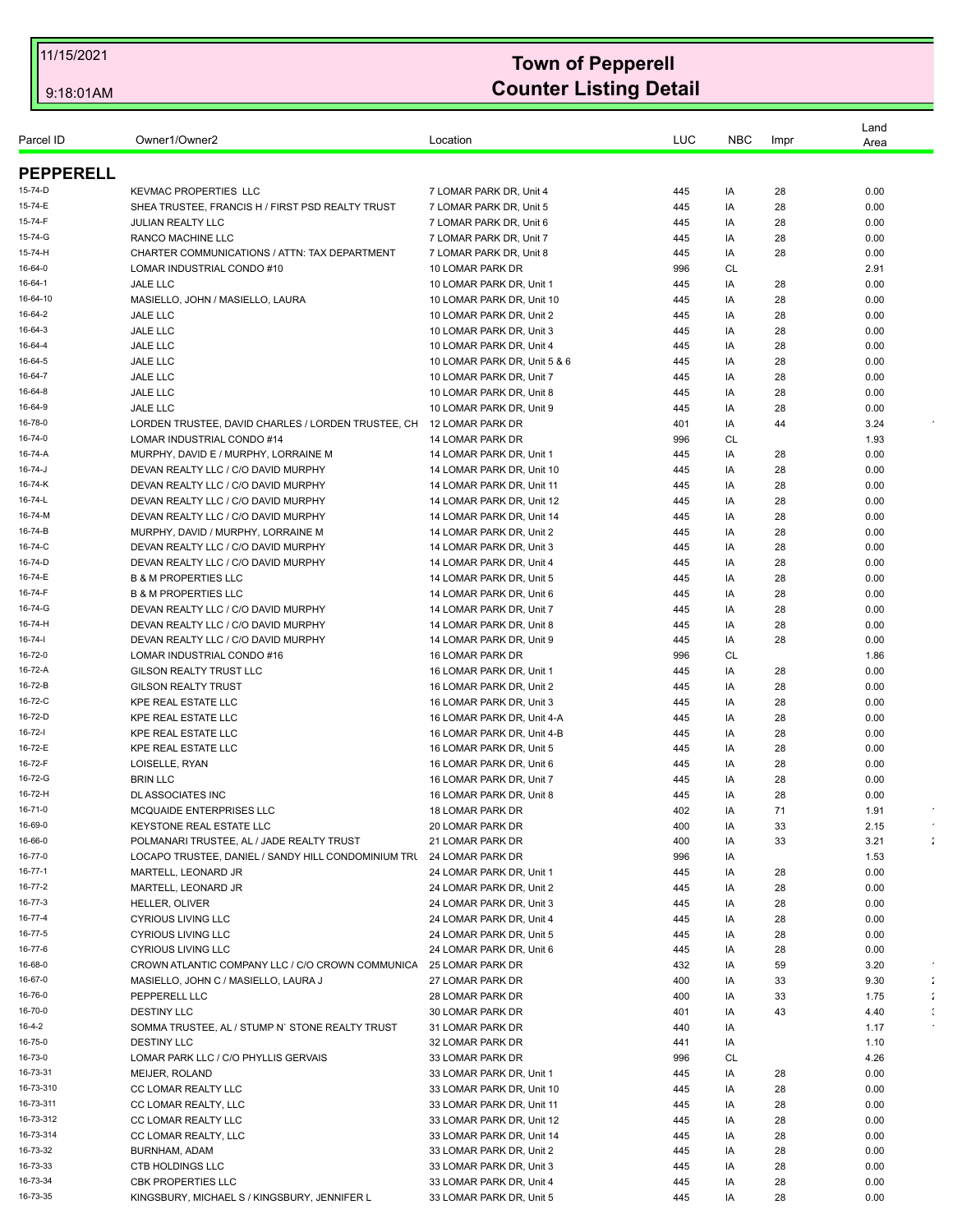|                  |                                                                                           |                                    |            |                        |        | Land         |        |
|------------------|-------------------------------------------------------------------------------------------|------------------------------------|------------|------------------------|--------|--------------|--------|
| Parcel ID        | Owner1/Owner2                                                                             | Location                           | LUC        | <b>NBC</b>             | Impr   | Area         |        |
| <b>PEPPERELL</b> |                                                                                           |                                    |            |                        |        |              |        |
| 16-73-36         | JSK AUTOMOTIVE LLC / KOZACKA, STEPHANIE                                                   | 33 LOMAR PARK DR, Unit 6           | 445        | IA                     | 28     | 0.00         |        |
| 16-73-37         | CC LOMAR REALTY, LLC                                                                      | 33 LOMAR PARK DR, Unit 7           | 445        | IA                     | 28     | 0.00         |        |
| 16-73-38         | CC LOMAR REALTY, LLC                                                                      | 33 LOMAR PARK DR, Unit 8           | 445        | IA                     | 28     | 0.00         |        |
| 16-73-39         | CC LOMAR REALTY, LLC                                                                      | 33 LOMAR PARK DR, Unit 9           | 445        | IA                     | 28     | 0.00         |        |
| 16-4-1           | WILSON TRUSTEE, THOMAS R / WPB REALTY TRUST                                               | 35 LOMAR PARK DR                   | 996        | <b>CL</b>              |        | 4.79         |        |
| 16-4-11          | WILSON TRUSTEE, THOMAS R / PTJ REALTY TRUST                                               | 35 LOMAR PARK DR, Unit A           | 445        | IA                     | 28     | 0.00         |        |
| 16-4-12          | BENNETT, DAVID J                                                                          | 35 LOMAR PARK DR, Unit B           | 445        | IA                     | 28     | 0.00         |        |
| 16-4-13          | PENTEDEMOS, CHARLES G JR                                                                  | 35 LOMAR PARK DR. Unit C           | 445        | IA                     | 28     | 0.00         |        |
| 16-73-41         | ANDERSON, CHARLES W                                                                       | 41 LOMAR PARK DR, Unit 1           | 445        | IA                     | 28     | 0.00         |        |
| 16-73-41011      | KOZUBAL TRUSTEE, MICHAEL J JR / KPC REALTY TRUST                                          | 41 LOMAR PARK DR, Unit 10-11       | 445        | IA                     | 28     | 0.00         |        |
| 16-73-41214      | KOZUBAL TRUSTEE, MICHAEL J JR / KPA REALTY TRUST                                          | 41 LOMAR PARK DR, Unit 12-14       | 445        | IA                     | 28     | 0.00         |        |
| 16-73-42         | PENTEDEMOS, CHARLES G JR                                                                  | 41 LOMAR PARK DR, Unit 2           | 445        | IA                     | 28     | 0.00         |        |
| 16-73-43         | <b>TFT HOLDINGS LLC</b>                                                                   | 41 LOMAR PARK DR, Unit 3           | 445        | IA                     | 28     | 0.00         |        |
| 16-73-44         | PEPPERELL SIDING MODEL RAIL                                                               | 41 LOMAR PARK DR, Unit 4           | 957        | IA                     | 28     | 0.00         |        |
| 16-73-45         | <b>TFT HOLDINGS LLC</b>                                                                   | 41 LOMAR PARK DR, Unit 5           | 445        | IA                     | 28     | 0.00         |        |
| 16-73-46         | PENTEDEMOS, CHARLES G                                                                     | 41 LOMAR PARK DR. Unit 6           | 445        | IA                     | 28     | 0.00         |        |
| 16-73-47         | JUST IN STONE DESIGN INC                                                                  | 41 LOMAR PARK DR, Unit 7           | 445        | IA                     | 28     | 0.00         |        |
| 16-73-48         | MORINE, LON H                                                                             | 41 LOMAR PARK DR, Unit 8           | 445        | IA                     | 28     | 0.00         |        |
| 16-73-49         | MORINE, LON                                                                               | 41 LOMAR PARK DR, Unit 9           | 445        | IA                     | 28     | 0.00         |        |
| 16-93-0          | LOMAR ENTERPRISES INC                                                                     | ROW LOMAR PARK DR                  | 440        | IA                     |        | 0.52         |        |
| 6-33-0           | TARANTINO, ROBERT J / TARANTINO, ANITA M                                                  | 1 LONGMEADOW LN                    | 101        | ΝG                     | 6      | 0.93         |        |
| 6-66-0           | <b>HEALD, CHRISTINA M</b>                                                                 | <b>2 LONGMEADOW LN</b>             | 101        | ΝG                     | 6      | 0.94         | $\sim$ |
| 6-34-0           | BUTHMANN TRUSTEE, LAWRENCE D / BUTHMANN TRUSTEE,                                          | 3 LONGMEADOW LN                    | 101        | <b>NG</b>              | 6      | 0.92         |        |
| 6-65-0           | LEWIS, LYNN                                                                               | 4 LONGMEADOW LN                    | 101        | ΝG                     | 6      | 1.00         | $\sim$ |
| 6-35-0<br>6-64-0 | HANSEN, CRAIG R / STACKPOLE, LEANNE M                                                     | <b>5 LONGMEADOW LN</b>             | 101        | ΝG                     | 6      | 0.93         |        |
| 6-36-0           | PHOENIX, TIMOTHY J / PHOENIX, LEEANN<br>GREAVES TRUSTEE, ROY A / GREAVES TRUSTEE, DEBRA A | 6 LONGMEADOW LN<br>7 LONGMEADOW LN | 101<br>101 | <b>NG</b><br><b>NG</b> | 6<br>6 | 0.92<br>0.98 |        |
| 6-63-0           | HAMANDI, SHARON M                                                                         | 8 LONGMEADOW LN                    | 101        | ΝG                     | 6      | 0.95         |        |
| 6-37-0           | CONSERVATION COMMISSION / TOWN OF PEPPERELL                                               | 9 LONGMEADOW LN                    | 932        | <b>NG</b>              |        | 0.85         |        |
| 6-38-0           | CONSERVATION COMMISSION / TOWN OF PEPPERELL                                               | 11 LONGMEADOW LN                   | 932        | ΝG                     |        | 0.67         |        |
| 3-30-12          | LORDEN, JOHN J, HEIRS AND DEVISEES OF                                                     | 1 LORDEN LN                        | 130        | RA                     |        | 5.24         |        |
| 3-30-21          | LORDEN, JOHN J, HEIRS AND DEVISEES OF                                                     | 2 LORDEN LN                        | 130        | RA                     |        | 2.07         |        |
| 3-30-11          | LORDEN, JOHN J, HEIRS AND DEVISEES OF                                                     | 3 LORDEN LN                        | 130        | <b>RG</b>              |        | 1.84         |        |
| 3-30-20          | LORDEN, JOHN J, HEIRS AND DEVISEES OF                                                     | 4 LORDEN LN                        | 130        | <b>RG</b>              |        | 1.84         |        |
| $3 - 30 - 10$    | LORDEN, JOHN J, HEIRS AND DEVISEES OF                                                     | <b>5 LORDEN LN</b>                 | 130        | RG                     |        | 1.84         |        |
| 3-30-19          | LORDEN, JOHN J, HEIRS AND DEVISEES OF                                                     | 6 LORDEN LN                        | 130        | RA                     |        | 1.84         |        |
| 3-30-9           | LORDEN, JOHN J, HEIRS AND DEVISEES OF                                                     | 7 LORDEN LN                        | 130        | <b>RG</b>              |        | 1.84         |        |
| 3-30-18          | LORDEN, JOHN J, HEIRS AND DEVISEES OF                                                     | 8 LORDEN LN                        | 130        | RA                     |        | 1.84         |        |
| 3-30-8           | LORDEN. JOHN J. HEIRS AND DEVISEES OF                                                     | 9 LORDEN LN                        | 130        | <b>RG</b>              |        | 1.84         |        |
| 3-30-17          | LORDEN, JOHN J, HEIRS AND DEVISEES OF                                                     | 10 LORDEN LN                       | 130        | RG                     |        | 1.84         |        |
| 3-30-7           | LORDEN. JOHN J. HEIRS AND DEVISEES OF                                                     | 11 LORDEN LN                       | 130        | <b>RG</b>              |        | 3.84         |        |
| 3-30-16          | LORDEN, JOHN J, HEIRS AND DEVISEES OF                                                     | 12 LORDEN LN                       | 130        | RA                     |        | 1.84         |        |
| 3-30-6           | LORDEN, JOHN J, HEIRS AND DEVISEES OF                                                     | 13 LORDEN LN                       | 130        | RA                     |        | 1.84         |        |
| 3-30-15          | LORDEN, JOHN J, HEIRS AND DEVISEES OF                                                     | 14 LORDEN LN                       | 130        | <b>RG</b>              |        | 1.84         |        |
| 3-30-5           | LORDEN, JOHN J, HEIRS AND DEVISEES OF                                                     | 15 LORDEN LN                       | 130        | RG                     |        | 1.84         |        |
| 3-30-4           | LORDEN, JOHN J, HEIRS AND DEVISEES OF                                                     | 17 LORDEN LN                       | 130        | RG                     |        | 1.84         |        |
| 3-30-14          | LORDEN, JOHN J, HEIRS AND DEVISEES OF                                                     | 18 LORDEN LN                       | 130        | <b>RG</b>              |        | 1.84         |        |
| 3-30-3           | LORDEN, JOHN J, HEIRS AND DEVISEES OF                                                     | 19 LORDEN LN                       | 130        | RG                     |        | 1.84         |        |
| 3-30-13          | LORDEN, JOHN J, HEIRS AND DEVISEES OF                                                     | 20 LORDEN LN                       | 130        | RA                     |        | 1.84         |        |
| 3-30-2           | LORDEN, JOHN J, HEIRS AND DEVISEES OF                                                     | 21 LORDEN LN                       | 130        | <b>RG</b>              |        | 1.84         |        |
| 3-30-1           | LORDEN, JOHN J, HEIRS AND DEVISEES OF                                                     | 23 LORDEN LN                       | 130        | RG                     |        | 1.84         |        |
| 26-11-0          | LECLERC LE, JENNY / LECLERC, RUSSELL A                                                    | 24 LOWELL RD                       | 101        | XF                     | 19     | 0.44         |        |
| 26-10-0          | CHULADA, SUSAN                                                                            | 26 LOWELL RD                       | 101        | XF                     | 19     | 0.33         |        |
| 29-5-0           | LORREY, HELEN F / LORREY, ELIZABETH                                                       | 28 LOWELL RD                       | 101        | XF                     | 19     | 0.31         |        |
| 29-6-0           | KEALY, JOSEPH A / KEALY, SANDRA M                                                         | 30 LOWELL RD                       | 101        | XF                     | 19     | 0.32         |        |
| 29-164-0         | SOUTHWICK, SCOTT                                                                          | 33 LOWELL RD                       | 109        | ХA                     | 12     | 0.56         |        |
| 29-12-0          | <b>BERKSHIRE ESTATES</b>                                                                  | 34 LOWELL RD                       | 996        | BE                     |        | 4.30         |        |
| 29-121-A         | <b>KEATING, BRIAN J</b>                                                                   | 34 LOWELL RD, Unit 1               | 102        | BE                     | 8      | 0.00         |        |
| 29-122-D         | KIM, SUNNY                                                                                | 34 LOWELL RD, Unit 10              | 102        | BE                     | 8      | 0.00         |        |
| 29-122-E         | UPPERMAN, CHRISTOPHER P / UPPERMAN, IRENE                                                 | 34 LOWELL RD, Unit 11              | 102        | BE                     | 8      | 0.00         |        |
| 29-122-F         | DEMARCO, STEPHANIE M                                                                      | 34 LOWELL RD, Unit 12              | 102        | BE                     | 8      | 0.00         |        |
| 29-123-A         | FRY, SUSAN E / WOODS, BRIAN D                                                             | 34 LOWELL RD, Unit 13              | 102        | BE                     | 8      | 0.00         |        |
| 29-123-B         | VERBEEK, PETER C                                                                          | 34 LOWELL RD, Unit 14              | 102        | BE                     | 8      | 0.00         |        |
| 29-123-C         | DESMOND, ERIK F                                                                           | 34 LOWELL RD, Unit 15              | 102        | BE                     | 8      | 0.00         |        |
| 29-123-D         | FARMER, MAUREEN                                                                           | 34 LOWELL RD, Unit 16              | 102        | BE                     | 8      | 0.00         |        |
| 29-123-E         | RUSSELL, ANGELIA F                                                                        | 34 LOWELL RD, Unit 17              | 102        | BE                     | 8      | 0.00         |        |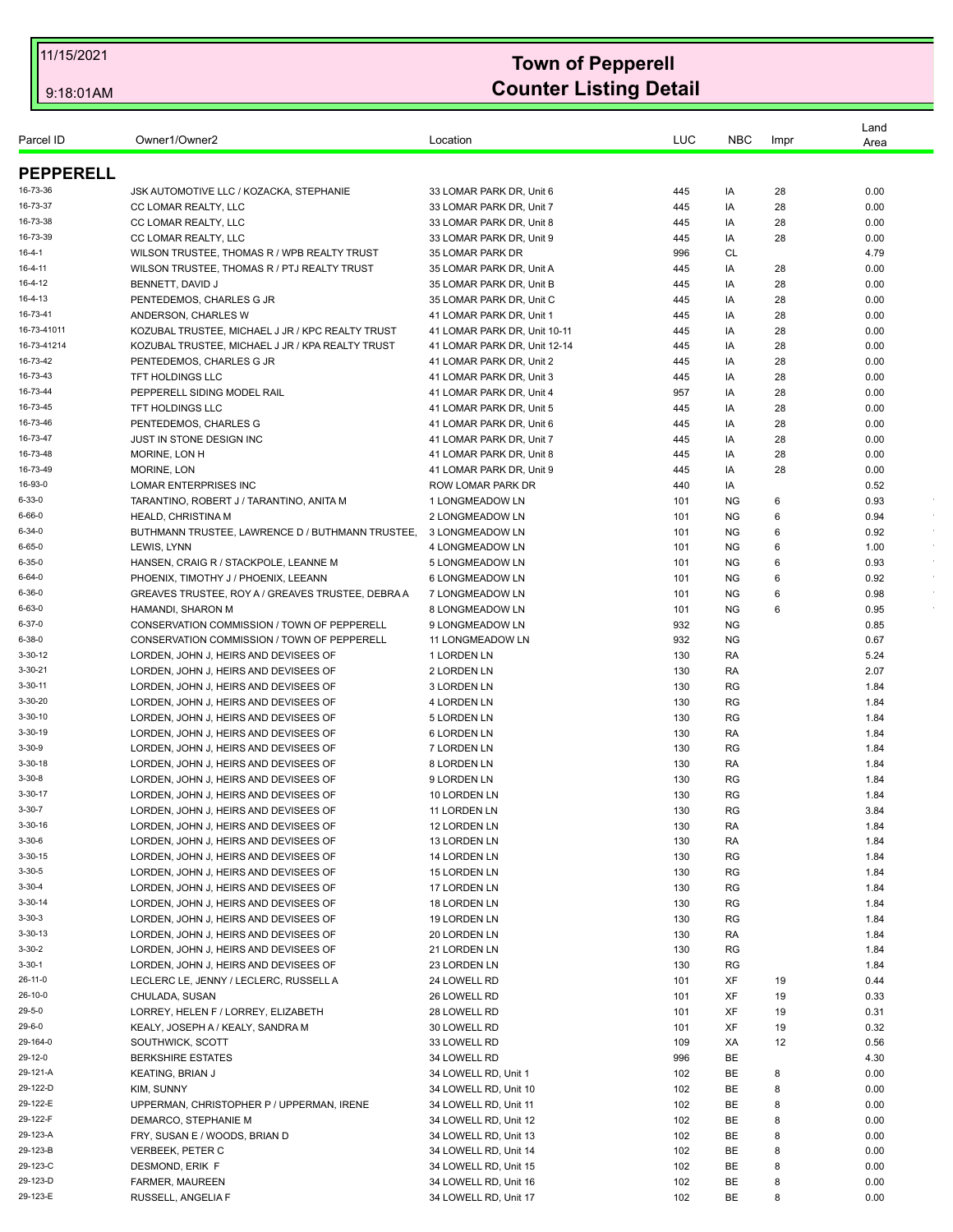| Parcel ID            | Owner1/Owner2                                                                                   | Location                                       | LUC        | <b>NBC</b> | Impr    | Land<br>Area |           |
|----------------------|-------------------------------------------------------------------------------------------------|------------------------------------------------|------------|------------|---------|--------------|-----------|
| <b>PEPPERELL</b>     |                                                                                                 |                                                |            |            |         |              |           |
| 29-123-F             | BREEN, ROBERT DENNIS / BREEN, THERESA                                                           | 34 LOWELL RD, Unit 18                          | 102        | BE         | 8       | 0.00         |           |
| 29-124-A             | GIBBONS, KEVIN                                                                                  | 34 LOWELL RD, Unit 19                          | 102        | BE         | 8       | 0.00         |           |
| 29-121-B             | AHEARN, JOHN                                                                                    | 34 LOWELL RD, Unit 2                           | 102        | BE         | 8       | 0.00         |           |
| 29-124-B             | HASSAN, ALI / FENJAN, SUNDES                                                                    | 34 LOWELL RD, Unit 20                          | 102        | BE         | 8       | 0.00         |           |
| 29-124-C             | DOYLE, JOANNE                                                                                   | 34 LOWELL RD, Unit 21                          | 102        | BE         | 8       | 0.00         |           |
| 29-124-D             | MORRISSETTE, JEFFREY P / MORRISSETTE, THERESA A                                                 | 34 LOWELL RD, Unit 22                          | 102        | BE         | 8       | 0.00         |           |
| 29-124-E             | MACDOUGALL, ANDREW W                                                                            | 34 LOWELL RD, Unit 23                          | 102        | BE         | 8       | 0.00         |           |
| 29-124-F             | <b>SEILER, MARY LYNN</b>                                                                        | 34 LOWELL RD, Unit 24                          | 102        | BE         | 8       | 0.00         |           |
| 29-125-A             | COHEN, ERIC / TROMBLEY, JULIE                                                                   | 34 LOWELL RD, Unit 25                          | 102        | BE         | 8       | 0.00         |           |
| 29-125-B             | FLEMING, ARTHUR J / FLEMING, LISA M                                                             | 34 LOWELL RD, Unit 26                          | 102        | <b>BE</b>  | 8       | 0.00         |           |
| 29-125-C             | STEINBERG TRUSTEE, JANE S / JANE S STEINBERG REVOCA                                             | 34 LOWELL RD. Unit 27                          | 102        | <b>BE</b>  | 8       | 0.00         |           |
| 29-125-D             | LANDELL, CLAUDIA                                                                                | 34 LOWELL RD, Unit 28                          | 102        | BE         | 8       | 0.00         |           |
| 29-125-E             | SHUGRUE, PATRICK STANLEY / SHUGRUE, CARLA MARIE                                                 | 34 LOWELL RD, Unit 29                          | 102        | <b>BE</b>  | 8       | 0.00         |           |
| 29-121-C             | MORGAN, JO ANN TRUSTEE / MORGAN FAMILY REVOCABLE                                                | 34 LOWELL RD, Unit 3                           | 102        | BE         | 8       | 0.00         |           |
| 29-125-F             | ARAUJO, DILLON J / FRATTURELLI, LAUREN A                                                        | 34 LOWELL RD, Unit 30                          | 102        | BE         | 8       | 0.00         |           |
| 29-126-A             | MCARDLE, ELIZABETH A                                                                            | 34 LOWELL RD, Unit 31                          | 102        | BE         | 8       | 0.00         |           |
| 29-126-B<br>29-126-C | AIELLO, KAREN M                                                                                 | 34 LOWELL RD, Unit 32                          | 102        | BE<br>BE   | 8<br>8  | 0.00<br>0.00 |           |
| 29-126-D             | MORICONI, GIUSEPPINA TRUSTEE / GIUSEPPINA MORICONI "<br>RUSSELL, ANDREA S / HOPPEL, DAVID V     | 34 LOWELL RD, Unit 33<br>34 LOWELL RD, Unit 34 | 102<br>102 | BE         | 8       | 0.00         |           |
| 29-126-E             | MURPHY, MICHAEL D                                                                               | 34 LOWELL RD, Unit 35                          | 102        | BE         | 8       | 0.00         |           |
| 29-126-F             | SHEPHERD, MELANEE / DEMIRGIAN, JERTY                                                            | 34 LOWELL RD, Unit 36                          | 102        | BE         | 8       | 0.00         |           |
| 29-121-D             | HAYWARD TR P EDWARD. GUTEKUNST TR KIMBERLY H / TUL                                              | 34 LOWELL RD, Unit 4                           | 102        | BE         | 8       | 0.00         |           |
| 29-121-E             | GARGAN, SANDRA                                                                                  | 34 LOWELL RD, Unit 5                           | 102        | BE         | 8       | 0.00         |           |
| 29-121-F             | GOGUEN TRUSTEE, RACHEL M / GOGUEN IRREVOCABLE TR 34 LOWELL RD, Unit 6                           |                                                | 102        | BE         | 8       | 0.00         |           |
| 29-122-A             | LOANGO SOSA, YERMAN ANDRES                                                                      | 34 LOWELL RD, Unit 7                           | 102        | BE         | 8       | 0.00         |           |
| 29-122-B             | FULLER TRUSTEE, BARRY R / FULLER TRUSTEE, BARBARA /                                             | 34 LOWELL RD, Unit 8                           | 102        | BE         | 8       | 0.00         |           |
| 29-122-C             | ACQUAVIVA TRUSTEE, STEVEN M / ACQUAVIVA TRUSTEE, JU                                             | 34 LOWELL RD, Unit 9                           | 102        | BE         | 8       | 0.00         |           |
| 29-24-0              | FLEMING, JOHN / FLEMING, BARBARA                                                                | 40 LOWELL RD                                   | 104        | XA         | 14      | 0.54         |           |
| 29-26-0              | RAZZABONI, WARREN A SR                                                                          | 42 LOWELL RD                                   | 101        | XA.        | 19      | 0.99         |           |
| 29-25-0              | BLANCHARD TRUSTEE, STEVEN C / BLANCHARD TRUSTEE, [ 44 LOWELL RD                                 |                                                | 101        | ХA         | 19      | 0.38         |           |
| 31-17-0              | INHABITANTS OF (HIGHWAY) / TOWN OF PEPPERELL                                                    | 45 LOWELL RD                                   | 931        | ХA         | 30      | 10.40        |           |
| 29-120-0             | BELANGER, MICHAEL R / BELANGER, ERICA L                                                         | 46 LOWELL RD                                   | 101        | ХA         | 19      | 0.38         |           |
| 31-16-0              | FIRE STATION / TOWN OF PEPPERELL                                                                | 47 LOWELL RD                                   | 935        | XA         | 48      | 1.80         |           |
| 29-121-0             | WATERMAN, KELLY A                                                                               | 48 LOWELL RD                                   | 101        | ХA         | 19      | 0.40         |           |
| 29-188-0             | CHOI TRUSTEE, CHANG OK / LOWELL ROAD TRUST                                                      | 49 LOWELL RD                                   | 101        | ХA         | 18      | 1.48         |           |
| 29-122-0             | SPELLENBERG, KEITH / SPELLENBERG, CYNTHIA                                                       | 50 LOWELL RD                                   | 101        | ХA         | 19      | 0.34         |           |
| 29-159-0             | REIS, NUNO                                                                                      | 51 LOWELL RD                                   | 101        | ХA         | 18      | 1.11         |           |
| 29-123-0             | WATERHOUSE, SCOTT / WATERHOUSE, RENEE                                                           | 52 LOWELL RD                                   | 104        | ХA         | 19      | 0.34         |           |
| 29-124-0             | LEDDY LE, IRENE F / LEDDY LE, GEORGE W JR                                                       | 54 LOWELL RD                                   | 101        | XA         | 6       | 0.34         |           |
| 29-125-0             | CUMMINGS, LISA A / CUMMINGS, CHARLES J                                                          | 56 LOWELL RD                                   | 101        | XA.        | 19      | 0.34         |           |
| 29-126-0             | STUMPF TRUSTEE, CHARLEYNE A / CHARLEYNE A STUMPF F 58 LOWELL RD                                 |                                                | 101        | XA.        | 6       | 0.34         |           |
| 29-155-0             | MARIANO, BRIAN P / MARIANO, ELEANOR F                                                           | 59 LOWELL RD                                   | 104        | ХA         | 12      | 1.30         |           |
| 29-127-0             | ASKEW, FRANCINE                                                                                 | 60 LOWELL RD                                   | 101        | ХA         | 6       | 0.34         |           |
| 29-128-0             | LARSON, DEBRA A / CARL & DEBRA LARSON REVOCABLE TR 62 LOWELL RD                                 |                                                | 101        | XA         | 19      | 0.34         |           |
| 29-147-0<br>29-129-0 | PEREZ, ROBERT / PEREZ, SANTOS F                                                                 | 63 LOWELL RD                                   | 101        | ХA         | 5       | 0.57         |           |
| 29-146-0             | MARIANO, ANTHONY R / MARIANO, PATRICIA M<br>SCHOLEFIELD, HEATHER / SCHOLEFIELD, JOSEPH          | 64 LOWELL RD<br>65 LOWELL RD                   | 101        | ХA         | 19      | 0.34         |           |
| 29-130-0             | DOHERTY, MICHAEL P JR                                                                           | 66 LOWELL RD                                   | 101<br>101 | XA<br>ХA   | 5<br>19 | 0.46<br>0.34 |           |
| 29-145-0             | DESBOIS, BERNARD C / DESBOIS, GAIL M                                                            | 67 LOWELL RD                                   | 101        | ХA         | 5       | 0.53         |           |
| 29-131-0             | JOHNSON, ERIC                                                                                   | 68 LOWELL RD                                   | 101        | XA         | 19      | 0.34         |           |
| 29-132-0             | WOELFEL, MARGO                                                                                  | 70 LOWELL RD                                   | 101        | ХA         | 19      | 0.34         |           |
| 29-133-0             | KEHOE, NICHOLAS / KEHOE, ASHLEE                                                                 | 72 LOWELL RD                                   | 104        | ХA         | 14      | 0.52         |           |
| 29-137-0             | PARK, DOUGLAS J / RICKER, LAURA A                                                               | 73 LOWELL RD                                   | 101        | ХA         | 5       | 0.65         |           |
| 29-134-0             | JAFFARIAN, MICHAEL R / JAFFARIAN, SHARON E                                                      | 74 LOWELL RD                                   | 101        | ХA         | 19      | 0.52         |           |
| 29-135-0             | SCHKUTA, GEORGE                                                                                 | 76 LOWELL RD                                   | 101        | ХA         | 5       | 0.34         |           |
| 30-42-0              | KEINS, SCOTT E                                                                                  | 78 LOWELL RD                                   | 101        | ХA         | 19      | 0.34         |           |
| 30-43-0              | NOVELLO, ROBERT L / HANSON, PATRICIA A                                                          | 80 LOWELL RD                                   | 101        | ХA         | 19      | 0.65         |           |
| 30-45-0              | LAMPRON, JASON                                                                                  | 82 LOWELL RD                                   | 101        | ХA         | 18      | 0.92         |           |
| 31-51-0              | MCCARTHY, MARK F / LARKIN, SUSAN K                                                              | 83 LOWELL RD                                   | 101        | ХA         | 18      | 0.92         |           |
| 30-46-0              | COYLE TRUSTEE, JOHN J / COYLE TRUSTEE, DIANE M                                                  | 84 LOWELL RD                                   | 101        | ХA         | 18      | 2.92         |           |
| 31-52-0              | CORREIA, ANNA M                                                                                 | 85 LOWELL RD                                   | 101        | ХA         | 18      | 0.92         | $\bullet$ |
| 30-47-0              | MORINE, LON H / MORINE, MAUREEN P                                                               | 86 LOWELL RD                                   | 101        | ХA         | 18      | 0.92         |           |
| 31-13-0              | BAKER, HOWARD S                                                                                 | 87 LOWELL RD                                   | 996        | 87L        |         | 0.43         |           |
|                      |                                                                                                 |                                                |            |            |         |              |           |
| 31-13-A              |                                                                                                 |                                                |            |            |         |              |           |
| 31-13-B              | HAYWARD, KRISTEN<br>LOVIS TRUSTEE, PETER S / 2019 PETER S LOVIS FAMILY TRL 87 LOWELL RD, Unit B | 87 LOWELL RD, Unit A                           | 102<br>102 | 87L<br>87L | 8<br>8  | 0.43<br>0.43 |           |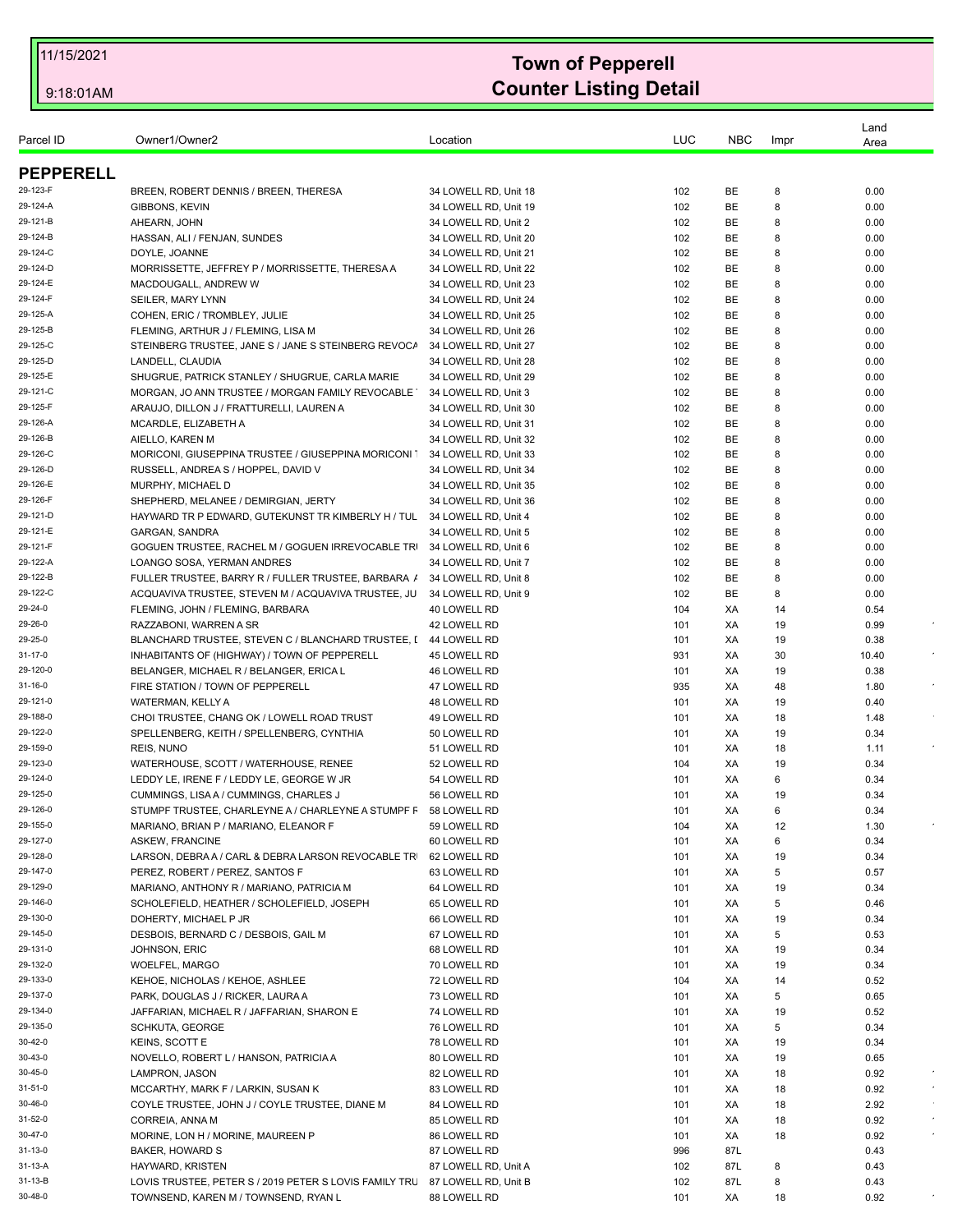| Parcel ID               | Owner1/Owner2                                                                      | Location                       | LUC        | <b>NBC</b> | Impr     | Land<br>Area |                      |
|-------------------------|------------------------------------------------------------------------------------|--------------------------------|------------|------------|----------|--------------|----------------------|
| <b>PEPPERELL</b>        |                                                                                    |                                |            |            |          |              |                      |
| 30-49-0                 | MEDEIROS LE, WAYNE A TRUSTEE / WAYNE A MEDEIROS NO                                 | 90 LOWELL RD                   | 101        | XA         | 18       | 0.92         |                      |
| 31-49-4                 | STANTON TRUSTEE, BRIAN / BRIMAR REALTY TRUST                                       | 91 LOWELL RD                   | 996        | XA         |          | 2.96         |                      |
| 31-49-41                | NAMATOVU, ETHEL / KALANZI, ABDUSALAAM                                              | 91 LOWELL RD, Unit 1           | 102        | C8         |          | 0.00         |                      |
| 31-49-42                | YEROV, OLEG / YEROVA, HAILEY NICOLE                                                | 91 LOWELL RD, Unit 2           | 102        | C8         |          | 0.00         |                      |
| 30-50-0                 | PROAN, RAVUTH                                                                      | 92 LOWELL RD                   | 101        | XA         | 18       | 0.92         |                      |
| 31-12-0                 | 93 LOWELL ROAD CONDOMINIUM TRUST                                                   | 93 LOWELL RD                   | 996        | XA         |          | 0.73         |                      |
| 31-12-1                 | SMILAITE, SANDRA                                                                   | 93 LOWELL RD, Unit 1           | 102        | XA         |          | 0.00         |                      |
| 31-12-2                 | TSYGANKOV, PAVEL / SCHERBAK, VICTORIA                                              | 93 LOWELL RD, Unit 2           | 102        | ХA         |          | 0.00         |                      |
| 30-51-0                 | HARKINS, JAMES E III / HARKINS, CHRISTINE M                                        | 94 LOWELL RD                   | 101        | XA         | 18       | 0.94         |                      |
| 31-11-0                 | 95 LOWELL ROAD CONDOMINIUM TRUST                                                   | 95 LOWELL RD                   | 996        | XA         |          | 0.69         |                      |
| 31-11-1                 | LAM, ERIC                                                                          | 95 LOWELL RD, Unit 1           | 102        | C8         |          | 0.00         |                      |
| 31-11-2<br>30-52-0      | WU, DI / HUANG, MARIA H                                                            | 95 LOWELL RD, Unit 2           | 102        | C8         |          | 0.00         |                      |
| 30-53-0                 | BOVILL, THOMAS R JR / STOTT, DEBORAH J<br>CARTAGENA CAPITAL LLC                    | 96 LOWELL RD<br>98 LOWELL RD   | 101<br>104 | ХA<br>XA   | 18<br>14 | 0.95<br>1.17 |                      |
| 31-10-0                 | NELSON, JON A / NELSON, DIANE L                                                    | 99 LOWELL RD                   | 101        | XA         | 19       | 0.73         |                      |
| 30-54-0                 | MARTIN TRUSTEE, MARY S / MARY S. MARTIN FAMILY TRUST                               | 100 LOWELL RD                  | 131        | XA         |          | 0.92         |                      |
| 31-49-5                 | LEARY, AMY                                                                         | 101 LOWELL RD                  | 101        | XA         | 6        | 0.96         |                      |
| $31 - 7 - 0$            | FIELD TRUSTEE, RICHARD H SR / FIELD TRUSTEE, RACHEL L                              | 102 LOWELL RD                  | 101        | XA         | 6        | 1.68         |                      |
| 31-9-0                  | BACON, BRENDA S / BARKER, DAVID G                                                  | 103 LOWELL RD                  | 101        | XA         | 19       | 0.92         |                      |
| 31-58-0                 | RUSSELL, JASON ADAM / RUSSELL, KRISTEN NOEL                                        | 104 LOWELL RD                  | 101        | XA         | 6        | 0.92         |                      |
| 31-6-0                  | NEE, EDWARD J / NEE, MICHELLE T                                                    | 106 LOWELL RD                  | 101        | XA         | 19       | 1.00         |                      |
| 31-30-J                 | STEEVES, PETER A/STEEVES, NANCY                                                    | 107 LOWELL RD                  | 101        | XA         | 19       | 0.92         |                      |
| $31 - 5 - 0$            | FECTEAU, NORMAN L / FECTEAU, ALICE T                                               | 108 LOWELL RD                  | 101        | XA         | 19       | 1.10         |                      |
| 31-30-K                 | PRICE, KEITH T                                                                     | 109 LOWELL RD                  | 101        | XA         | 18       | 0.92         |                      |
| 31-4-0                  | MANUEL TRUSTEE, ANNMARIE / MANUEL TRUSTEE, JOHN TH                                 | 110 LOWELL RD                  | 101        | XA         | 18       | 1.00         |                      |
| 31-30-L                 | FINN, CHRISTOPHER                                                                  | 111 LOWELL RD                  | 101        | XA         | 6        | 0.92         |                      |
| 17-42-0                 | <b>KELLY, JAY PATRICK</b>                                                          | 113 LOWELL RD                  | 101        | XA         | 19       | 1.46         |                      |
| 17-36-0                 | KIELY, JOHN K                                                                      | 114 LOWELL RD                  | 101        | XA         | 19       | 0.36         |                      |
| 17-35-0                 | PERRY, MARILYN                                                                     | 116 LOWELL RD                  | 101        | XA         | 19       | 0.36         |                      |
| 17-38-0                 | HILDRETH, TAMMY / ROACH, LESLIE A                                                  | 117 LOWELL RD                  | 101        | XA         | 19       | 0.54         |                      |
| 17-34-0                 | DOHERTY, GAYLE MARIE                                                               | 118 LOWELL RD                  | 101        | XA         | 5        | 0.36         |                      |
| 17-39-0                 | CARDOOS, LISA / CARDOOS, MICHAEL K                                                 | 119 LOWELL RD                  | 101        | XA         | 19       | 0.60         |                      |
| 17-69-0                 | WARE, JERILYN J                                                                    | 120 LOWELL RD                  | 104        | XA         | 14       | 0.92         |                      |
| 17-40-0                 | FERNANDEZ, VINCENT E / FERNANDEZ, AMY M                                            | 121 LOWELL RD                  | 101        | XA         | 18       | 0.78         |                      |
| 17-68-0                 | LAPOINTE, JEFFREY P / LAPOINTE, CHRISTINE A                                        | 122 LOWELL RD                  | 104        | XA         | 14       | 0.92         |                      |
| 17-41-0                 | BLANCHETTE, CHARLES M / BLANCHETTE, SUSAN M                                        | 123 LOWELL RD                  | 101        | XA         | 6        | 1.80         |                      |
| 17-9-0                  | GARNEAU, JASON                                                                     | 124 LOWELL RD                  | 101        | XA         | 19       | 0.35         |                      |
| $17 - 8 - 0$            | COTTON, JOHN P / COTTON, JOANNE B                                                  | 126 LOWELL RD                  | 101        | XA         | 5        | 0.32         |                      |
| 17-70-0                 | TOUPIN, REBECCA C / TOUPIN, LEO T                                                  | 127 LOWELL RD                  | 101        | XA         | 18       | 1.20         |                      |
| $17 - 7 - 0$<br>17-43-0 | JOHNSON, MAUREEN                                                                   | 128 LOWELL RD                  | 101        | XA         | 18       | 4.19         |                      |
| 17-116-0                | SULLIVAN, TRAVIS                                                                   | 129 LOWELL RD                  | 103        | XA         | 11       | 0.46         | $\epsilon$           |
| 17-6-0                  | POLCARI, JOSEPH A JR / POLCARI, LINDA B<br>COLONIAL GAS CO / DBA NATIONAL GRID CO. | 130 LOWELL RD<br>132 LOWELL RD | 101<br>428 | XA<br>CA   | 18       | 7.24<br>0.99 | $\ddot{\phantom{a}}$ |
| 17-71-0                 | SOM, NARITH                                                                        | 133 LOWELL RD                  | 101        | XA         | 18       | 0.92         | $\cdot$              |
| $17 - 5 - 0$            | KEARNEY, AVRIL L / JACINTO, ELOI L                                                 | 134 LOWELL RD                  | 101        | XA         | 9        | 1.33         |                      |
| 17-72-0                 | RINGER, DIANE                                                                      | 135 LOWELL RD                  | 101        | XA         | 6        | 0.92         | $\bullet$            |
| 17-61-0                 | MACCARTY, PAULA A / MACCARTY, MICHAEL I                                            | 136 LOWELL RD                  | 101        | XA         | 18       | 0.96         |                      |
| 17-46-0                 | FOURNIER, JENNIFER M / FOURNIER, MICHAEL                                           | 137 LOWELL RD                  | 101        | XA         | 5        | 1.40         |                      |
| 17-62-0                 | HUGHES, DONNA M                                                                    | 138 LOWELL RD                  | 101        | XA         | 18       | 0.93         | $\bullet$            |
| 17-47-0                 | CUTTS, ROBERT W / CUTTS, JANE E                                                    | 139 LOWELL RD                  | 101        | XA         | 6        | 0.83         |                      |
| 17-63-0                 | CARTEE TRUSTEE, RICHARD C / CARTEE TRUSTEE, GAIL M                                 | 140 LOWELL RD                  | 101        | XA         | 18       | 0.93         |                      |
| 17-48-0                 | ST LAURENT, MATTHEW / ST LAURENT, SAMANTHA                                         | 141 LOWELL RD                  | 101        | XA         | 19       | 1.40         |                      |
| 17-4-0                  | CHAMBERS, KELLY L / CHAMBERS, CHRISTOPHER                                          | 142 LOWELL RD                  | 101        | XA         | 19       | 0.60         |                      |
| 17-49-0                 | MCMENIMAN, DONNA L                                                                 | 143 LOWELL RD                  | 101        | XA         | 4        | 0.50         |                      |
| 17-3-0                  | LAMPHIER, LOIS A / LAMPHIER, JOHN H                                                | 144 LOWELL RD                  | 101        | XA         | 5        | 1.88         |                      |
| 17-50-0                 | BLAUVELT, KEITH B / BLAUVELT, PAMELA L                                             | 145 LOWELL RD                  | 101        | XA         | 5        | 1.00         |                      |
| 17-118-0                | LUNDSTROM, KENNETH R TRUSTEE / LUNDSTROM, EILEEN I                                 | 146 LOWELL RD                  | 101        | XA         | 6        | 4.54         |                      |
| 17-51-0                 | COPPINGER, RICHARD J / COPPINGER, CHERYL M                                         | 147 LOWELL RD                  | 104        | XA         | 6        | 1.00         |                      |
| 17-119-0                | CONSERVATION COMMISSION / TOWN OF PEPPERELL                                        | 148 LOWELL RD                  | 932        | XA         |          | 4.30         |                      |
| 17-52-0                 | HILLS TRUSTEE, JOHN J / 149 LOWELL ROAD CONDOMINIUM                                | 149 LOWELL RD                  | 996        | 149L       |          | 0.99         |                      |
| 17-52-1                 | <b>KCONE LLC</b>                                                                   | 149 LOWELL RD, Unit 1          | 102        | 149L       | 8        | 0.00         |                      |
| 17-52-2                 | <b>KCONE LLC</b>                                                                   | 149 LOWELL RD, Unit 2          | 102        | 149L       | 8        | 0.00         |                      |
| 17-52-3                 | <b>KCONE LLC</b>                                                                   | 149 LOWELL RD, Unit 3          | 102        | 149L       | 8        | 0.00         |                      |
| 17-52-4                 | HILLS, JOHN J                                                                      | 149 LOWELL RD, Unit 4          | 102        | 149L       | 8        | 0.00         |                      |
| 17-53-0                 | MCLAUGHLIN, REBECCA J / CARR, MICHAEL J                                            | 151 LOWELL RD                  | 101        | XA         | 18       | 0.52         |                      |
| 17-54-0                 | PALMER, SUSAN                                                                      | 153 LOWELL RD                  | 101        | XA         | 6        | 0.90         |                      |
|                         |                                                                                    |                                |            |            |          |              |                      |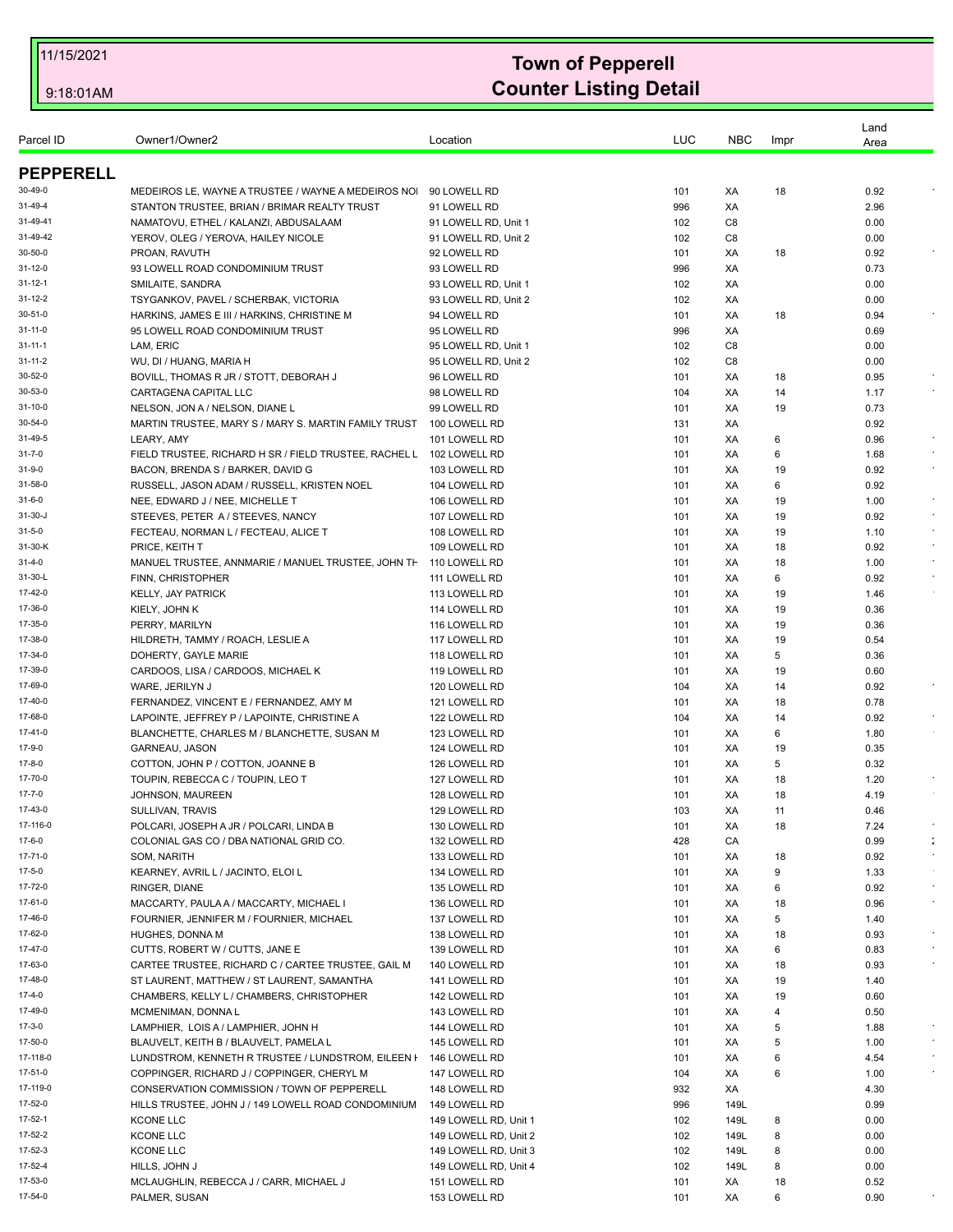| Parcel ID          | Owner1/Owner2                                                                | Location                       | LUC        | <b>NBC</b> | Impr           | Land<br>Area  |                            |
|--------------------|------------------------------------------------------------------------------|--------------------------------|------------|------------|----------------|---------------|----------------------------|
|                    |                                                                              |                                |            |            |                |               |                            |
| <b>PEPPERELL</b>   |                                                                              |                                |            |            |                |               |                            |
| 17-55-0            | STRAITIFF TRUSTEE, PAUL / ADAMS TRUSTEE, PAULA                               | 155 LOWELL RD                  | 101        | XA         | 5              | 0.45          |                            |
| 17-56-0            | BERNELLA, DAVID J                                                            | 157 LOWELL RD                  | 101        | XA         | $\overline{4}$ | 1.10          |                            |
| 17-57-0<br>17-58-0 | MURRAY-KOSTAN, MEGHAN ANNE                                                   | 159 LOWELL RD                  | 101        | XA         | 6              | 0.93          |                            |
| 17-59-0            | DIMASSINO, DOMINICK JR / DIMASSINO, ELEANOR                                  | 161 LOWELL RD                  | 101        | XA         | 19             | 1.06          |                            |
| 31-18-0            | TAX TITLE / TOWN OF PEPPERELL<br>LORDEN, JOHN J                              | 163 LOWELL RD<br>41A LOWELL RD | 936<br>132 | XA<br>XA   |                | 0.24<br>15.34 |                            |
| 29-187-0           | LORDEN, JOHN J                                                               | 59A LOWELL RD                  | 132        | XA         |                | 2.50          |                            |
| 30-58-0            | KENISTON, RICHARD C / KENISTON, NONAH                                        | 92A LOWELL RD                  | 101        | XA         | 18             | 2.90          |                            |
| 30-57-0            | RIVARD, DENNIS R / NOELLA, RIVARD A                                          | 94A LOWELL RD                  | 101        | XA         | 18             | 2.00          |                            |
| 31-57-0            | MACKINNON, PETER / MACKINNON, ELIZABETH                                      | 102A LOWELL RD                 | 101        | XA         | 6              | 1.44          |                            |
| 17-45-0            | CONSERVATION COMMISSION / TOWN OF PEPPERELL                                  | 137A LOWELL RD                 | 932        | XA         |                | 2.58          |                            |
| 17-111-0           | CEASER, PRYNIECE R / CEASER, MARY C                                          | 139A LOWELL RD                 | 101        | XA         | 18             | 8.58          | $\bullet$                  |
| 17-2-0             | DEPARTMENT FISH AND GAME / COMMONWEALTH OF MASS.                             | 148A LOWELL RD                 | 921        | XA         |                | 10.40         |                            |
| 17-112-0           | MARCHANT, BENJAMIN C / MARCHANT, KRISTINA                                    | 149A LOWELL RD                 | 101        | XA         | 6              | 3.32          |                            |
| 16-15-0            | CONSERVATION COMMISSION / TOWN OF PEPPERELL                                  | 172A LOWELL RD                 | 932        | IA         |                | 16.10         |                            |
| 29-157-0           | 320 8TH AVE CORPORATION / 262-264 W 26TH MGT LLC                             | 41-43 LOWELL RD                | 350        | CA         | 56             | 1.75          | : $\overline{\phantom{a}}$ |
| 29-138-0           | DUBE, SANDRA G / DUBE, ALFRED P                                              | 69-71 LOWELL RD                | 104        | XA         | 12             | 1.07          |                            |
| 29-136-0           | YOUNG, JANICE M                                                              | 75-77 LOWELL RD                | 101        | XA         | 19             | 0.20          |                            |
| 17-10-0            | PERRY, WARREN A / PERRY, ELIZABETH J                                         | 120-1/2 LOWELL RD              | 996        | JL         |                | 2.90          |                            |
| 17-10-1            | PERRY TRUSTEE, WARREN A / PERRY TRUSTEE, ELIZABETH                           | 120-1/2 LOWELL RD, Unit A      | 102        | JL         | 8              | 0.00          |                            |
| 17-10-2            | PERRY, MELANIE R                                                             | 120-1/2 LOWELL RD, Unit B      | 102        | JL         | 8              | 0.00          |                            |
| 17-66-0            | GAGNON, JOHN / GAGNON, CHERYL                                                | 122-1/2 LOWELL RD              | 101        | ХA         | 5              | 2.94          |                            |
| 17-117-0           | LECORNEE, JON W / LECORNEE, PATRICIA                                         | 128-1/2 LOWELL RD              | 101        | XA         | 5              | 7.26          | $\star$                    |
| 17-115-0           | <b>WALTON, THOMAS C</b>                                                      | 130-1/2 LOWELL RD              | 101        | XA         | 5              | 7.09          | $\sim$                     |
| 17-114-0           | JOYCE, HOLLY A                                                               | 132-1/2 LOWELL RD              | 101        | XA         | 18             | 7.10          |                            |
| 17-60-0            | <b>BURRIS, CHARLES</b>                                                       | 138-1/2 LOWELL RD              | 101        | XA         | 5              | 6.92          | $\sim$                     |
| 17-65-0            | SMITH, KEVIN G / SMITH, ANNETTE M                                            | 140-1/2 LOWELL RD              | 101        | XA         | 18             | 0.92          |                            |
| 17-64-0            | RICH, CHARLES H JR / RICH, NANCY A                                           | 140-1/4 LOWELL RD              | 101        | XA         | 18             | 0.94          |                            |
| $26 - 3 - 0$       | DIVISION OF FISHERIES & WILDLIFE / COMMONWEALTH OF N 2 LOWELL ST             |                                | 921        | XF         |                | 3.60          |                            |
| 26-22-0            | HENSON, JAMES W / HENSON, MARYANN                                            | 3 LOWELL ST                    | 101        | XF         | 15             | 0.62          |                            |
| 26-21-0            | ROCHE, MATTHEW E / ROCHE, KIMBERLEY A                                        | 5 LOWELL ST                    | 101        | XF         | 15             | 0.42          |                            |
| 26-17-0            | FERNANDEZ STOUPIS, KAMI                                                      | 7 LOWELL ST                    | 101        | XF         | 15             | 0.15          |                            |
| 26-4-0             | SHIBLES, RUSSELL A / BEDFORD, CAROL L                                        | 8 LOWELL ST                    | 101        | XF         | 15             | 1.80          |                            |
| 26-16-0            | SILVA, EDWARD / MANICK SILVA, LORI A                                         | 9 LOWELL ST                    | 101        | XF         | 15             | 0.15          |                            |
| 26-4-A<br>26-15-0  | KEINS, STEVEN / KEINS, BRIDGET<br>TIMPANI, RICHARD R JR                      | 10 LOWELL ST                   | 101        | XF<br>XF   | 6              | 1.07          |                            |
| 26-4-B             |                                                                              | 11 LOWELL ST                   | 101<br>101 | XF         | 15<br>6        | 0.15<br>1.30  |                            |
| $26 - 5 - 0$       | ADAMS, CHRISTINE A / ADAMS, JONATHAN D<br>BREBNER, DONALD / BREBNER, MARIA D | 12 LOWELL ST<br>14 LOWELL ST   | 101        | XF         | 15             | 0.86          |                            |
| $26 - 6 - 0$       | MCLAUGHLIN, PHILLIP J / MCCLAUGHLIN, LESLIE                                  | 16 LOWELL ST                   | 104        | XF         | 12             | 0.35          |                            |
| $26 - 7 - 0$       | FREDIANI TRUSTEE, MARK SR / FREDIANI TRUSTEE, REBEC                          | <b>18 LOWELL ST</b>            | 111        | XF         | 12             | 0.86          |                            |
| $26 - 8 - 0$       | PAGEAU, STEVEN JEREMIAH / PAGEAU, ANDREA JOAN                                | 20 LOWELL ST                   | 101        | XF         | 18             | 2.70          |                            |
| 26-64-0            | NICOLI TRUSTEE, JOHN / NICOLI FAMILY TRUST                                   | 21 LOWELL ST                   | 101        | XF         | 19             | 0.29          |                            |
| 26-12-0            | SLIVINSKI, WILLIAM P / PEPPERELL BRAIDING CO                                 | 22 LOWELL ST                   | 400        | IA         | 32             | 1.02          |                            |
| 26-131-0           | ST JOSEPHS CHURCH / ROMAN CATHOLIC ARCHBISHOP                                | 25 LOWELL ST                   | 962        | XF         |                | 0.85          |                            |
| 26-19-0            | CURT, GEORGE A / CURT, EILAINE M                                             | 5A LOWELL ST                   | 104        | XF         | 12             | 0.35          |                            |
| 26-18-0            | CURT, GEORGE A / CURT, ELAINE M                                              | 7A LOWELL ST                   | 132        | XF         |                | 0.05          |                            |
| 26-14-0            | PILLSBURY, SHAUN M                                                           | 13-15 LOWELL ST                | 104        | XF         | 12             | 1.80          |                            |
| 16-11-0            | DEPARTMENT OF ENVIRONMENTAL MANAGEMENT / COMMO                               | 2-1/2 LOWELL ST                | 910        | XF         |                | 30.11         |                            |
| 21-47-0            | TOWN OF PEPPERELL                                                            | 1 MAIN ST                      | 931        | XG         | 50             | 0.48          |                            |
| 21-24-0            | <b>TOWN OF PEPPERELL</b>                                                     | 4 MAIN ST                      | 931        | XG         | 1              | 1.40          |                            |
| 21-22-0            | ZINK, KRISTIN E / ZINK, JUSTIN                                               | 6 MAIN ST                      | 101        | XG         | 5              | 0.48          |                            |
| 21-21-0            | KEATING, ARIANA A / FLYNN, LUCAS G                                           | 8 MAIN ST                      | 111        | XG         | 96             | 0.52          | $\bullet$                  |
| 21-20-0            | MITCHELL, WILLIAM M / MITCHELL, KRISTEN W                                    | 10 MAIN ST                     | 101        | XG         | $\mathbf{1}$   | 0.88          |                            |
| 21-19-0            | BOCCELLI, PAUL A / BOCCELLI, JESSICA B                                       | 12 MAIN ST                     | 101        | XG         | 6              | 0.74          |                            |
| 21-18-0            | LEAO, ALAN O                                                                 | 14 MAIN ST                     | 101        | XG         | 5              | 0.80          |                            |
| 21-51-0            | LAWRENCE LIBRARY / TOWN OF PEPPERELL                                         | 15 MAIN ST                     | 931        | XG         | 53             | 1.60          |                            |
| 21-15-0            | <b>BOB-O-LINK FARM</b>                                                       | 16 MAIN ST                     | 996        | BL         |                | 1.01          |                            |
| 21-15-A            | SACCO, MARIA C                                                               | 16 MAIN ST, Unit 1             | 102        | <b>BL</b>  | 8              | 0.00          |                            |
| 21-15-B            | HOLWECH TRUSTEE, ELISABETH / HOLWECH INVESTMENT T                            | 16 MAIN ST, Unit 2             | 102        | BL         | 8              | 0.00          |                            |
| 21-15-C            | HAYES, DEBORAH A                                                             | 16 MAIN ST, Unit 3             | 102        | BL         | 8              | 0.00          |                            |
| 21-53-0            | PEPPERELL CHRISTIAN FELLOWSHIP                                               | 17 MAIN ST                     | 960        | CF         | 46             | 1.31          |                            |
| 21-14-0            | DUFAULT, PETER J / GLENN, JANET E                                            | 18 MAIN ST                     | 101        | XG         | 1              | 1.87          |                            |
| 21-13-0            | GUARNIERI, JOHN / GUARNIERI, LORRAINE                                        | 20 MAIN ST                     | 104        | XG         | 12             | 1.88          |                            |
| 21-55-0            | KIMBALL, RICHARD / KIMBALL, DEBORAH                                          | 21 MAIN ST                     | 101        | XG         | 1              | 1.90          |                            |
| 21-76-0            | RINDO, JAMES D / RINDO, PATRICIA P                                           | 22 MAIN ST                     | 101        | XG         | 6              | 2.22          |                            |
| 21-56-0            | BELGIRA, MA GINYBEL CHO                                                      | 23 MAIN ST                     | 109        | XG         | 1              | 1.92          |                            |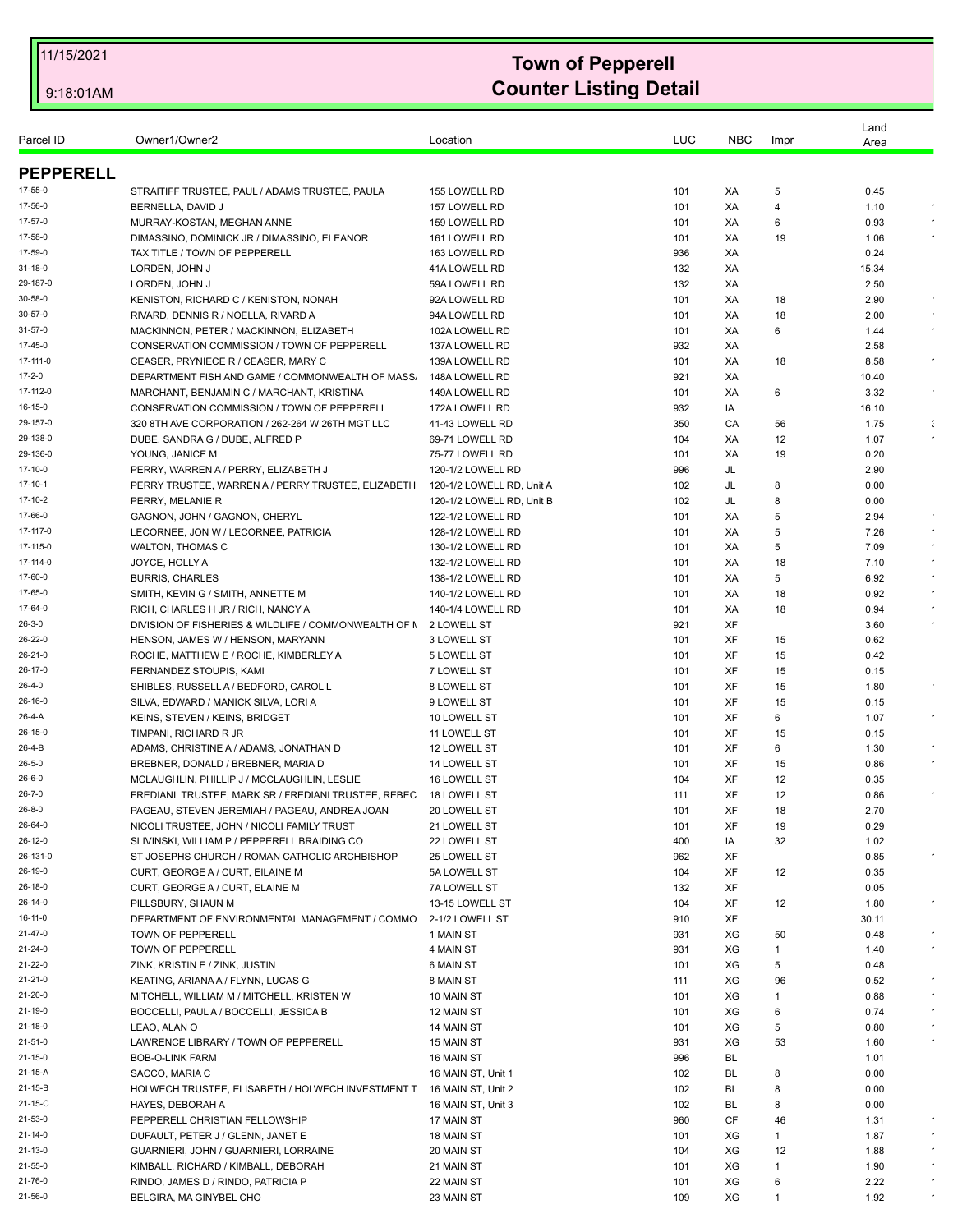| Area<br><b>PEPPERELL</b><br>RUPRECHT, GARY F / BABBITT, APRIL H<br>24 MAIN ST<br>XG<br>3.93<br>21-12-0<br>101<br>9<br>21-57-0<br>CARROLL, MICHAEL J / PETERSON, JOAN K<br>25 MAIN ST<br>XG<br>101<br>15<br>0.55<br>$21 - 11 - 0$<br>SHIRK, STEVEN D / MITCHELL, MEGHAN B<br>26 MAIN ST<br>101<br>XG<br>1.60<br>15<br>21-9-0<br>CASEY, NITA<br>28 MAIN ST<br>XG<br>101<br>15<br>1.72<br>21-60-0<br>KIMBALL, BONNIE L<br>29 MAIN ST<br>XG<br>19<br>101<br>1.42<br>21-49-0<br><b>GREATER LOWELL HOLDINGS LLC</b><br>3-9 MAIN ST<br>109<br>XG<br>12<br>0.83<br>$\sim$<br>$21 - 8 - 0$<br>HARTWELL, CHARLES WILFRED / HARTWELL, KRISTINE ESTI<br>30 MAIN ST<br>XG<br>2.00<br>101<br>15<br>21-62-0<br>TALMER, DILLON M<br>31 MAIN ST<br>101<br>XG<br>19<br>0.68<br>21-7-0<br>DAVIS, RONALD<br>32 MAIN ST<br>101<br>XG<br>0.79<br>15<br>MAKELA TRUSTEE, K WANDA / GILLOGLY FAMILY TRUST<br>33 MAIN ST<br>XG<br>5<br>21-63-0<br>101<br>0.68<br>23-48-0<br>MURPHY, WILLIAM D SR / MURPHY, STEPHANIE J<br>34 MAIN ST<br>104<br>XA<br>12<br>1.70<br>37 MAIN ST<br>XG<br>$\epsilon$<br>21-64-0<br>MCGAFFIGAN FUNERAL HOMES LLC<br>031<br>12<br>2.11<br>23-56-0<br>THEMELIS TRUSTEE, STEPHEN C / THEMELIS TRUSTEE, JOY<br>96<br>0.33<br>38 MAIN ST<br>013<br>XA<br>21-65-0<br>XG<br>5<br>MCGAFFIGAN, JOHN F JR / MCGAFFIGAN, PATRICIA A<br>41 MAIN ST<br>101<br>1.96<br>23-73-0<br>12 MT LLC<br>42 MAIN ST<br>111<br>XA<br>96<br>0.18<br>21-66-0<br>GIGUERE, WILLIAM G<br>43 MAIN ST<br>101<br>XG<br>19<br>1.20<br>23-147-0<br>TOWN OF PEPPERELL<br>931<br>XG<br>2.60<br>45 MAIN ST<br>58<br>23-83-0<br>XA<br>0.25<br>MCMAHON, WILLIAM K / MCMAHON, MARILYN P<br>48 MAIN ST<br>101<br>15<br>23-151-0<br>49 MAIN STREET LLC<br>49 MAIN ST<br>334<br>CG<br>75<br>0.15<br>21-75-A<br>INHABITANTS OF TOWN OF PEPPERELL<br>930<br>XA<br>4A MAIN ST<br>1.24<br>23-85-0<br><b>MORAN, LISA</b><br>58 MAIN ST<br>XA<br>0.29<br>104<br>12<br>23-157-0<br>PUBLIC SAFETY COMPLEX / TOWN OF PEPPERELL<br>59 MAIN ST<br>935<br>XA<br>50<br>1.00<br>23-86-0<br>MCCALL, STEPHEN T / MCCALL, LISA<br>0.32<br>60 MAIN ST<br>101<br>XA<br>6<br>23-95-0<br>KING, DAVID GEORGE / KING, CHARLOTTE F<br>62 MAIN ST<br>105<br>0.09<br>XA<br>12<br>SAMANTHAS REALTY LLC<br>63 MAIN ST<br>326<br>CG<br>0.77<br>23-164-0<br>67<br>$\ddot{\phantom{a}}$<br>23-165-0<br>RONDEAU, GEORGE R / RONDEAU, CAROL L<br>0.39<br>65 MAIN ST<br>104<br>XA<br>12<br>23-167-0<br>BISSON, BLAKE T / BISSON, DOREEN J<br>67 MAIN ST<br>XA<br>22<br>0.15<br>101<br>23-92-0<br>SOUTHERN NEW HAMPSHIRE MEDICAL CENTER<br>68 MAIN ST<br>342<br>XA<br>72<br>2.80<br>23-214-0<br>BOSTON + MAINE RAILROAD / C/O GUILFORD TRANSPORTAT<br>132<br>3.50<br>72 MAIN ST<br>ХA<br>23-125-0<br>PEPPERELL PHARMACY INC<br>74 MAIN ST<br>325<br>CG<br>0.39<br>78<br>23-127-0<br>CG<br>71<br>EZZIO TRUSTEE, LOUIS A / EZZIO TRUSTEE, TRACIE G<br>76 MAIN ST<br>031<br>0.29<br>CG<br>23-128-0<br>78 MAIN ST<br><b>MAIN STREET BANK</b><br>340<br>71<br>0.49<br>23-129-0<br><b>MAIN STREET BANK</b><br>80 MAIN ST<br>341<br>CG<br>0.49<br>45<br>23-172-0<br>PIZZA PIZZAZZ INC<br>81 MAIN ST<br>101<br>XA<br>15<br>0.73<br>23-173-0<br>MCPARTLAN, ROBERT F / MCPARTLAN, DIANE B<br>83 MAIN ST<br>0.77<br>101<br>ХA<br>15<br>23-175-0<br>TZITZENIKOS TRUSTEE, MILTIADES / TZITZENIKOS TRUSTEE 85 MAIN ST<br>132<br>0.74<br>XA<br>23-133-0<br>RAMM REAL ESTATE INVESTMENT LLC<br>86 MAIN ST<br>101<br>XA<br>19<br>0.27<br>23-176-0<br>DOUGLAS, RICHARD M<br>87 MAIN ST<br>340<br>CG<br>71<br>0.17<br>23-135-0<br>RAMM REAL ESTATE INVESTMENT LLC<br>88 MAIN ST<br>XA<br>0.33<br>101<br>15<br>23-184-0<br>89 MAIN ST<br>031<br>CG<br>78<br>YUN, HYON / YUN, SUN D<br>0.28<br>23-136-0<br><b>MASS AVE RENTALS LLC</b><br>90 MAIN ST<br>109<br>XA<br>12<br>0.21<br>23-192-0<br>SMITH TRUSTEE, KRISTIN S / COYOTE REALTY TRUST<br>031<br>СG<br>0.20<br>101 MAIN ST<br>12<br>23-193-0<br>BF<br>996<br>2.70<br>BUTTERFIELD FARMS CONDO / C/O LINEAR PROPERTY MAN.<br>103 MAIN ST<br>23-193-A<br>102<br>BF<br>0.00<br>REED, RICHARD D / REED, JOYCE E<br>103 MAIN ST, Unit 1<br>8<br>23-193-J<br>BIZUP, LINDA JANE<br>103 MAIN ST, Unit 10<br>102<br>ΒF<br>8<br>0.00<br>23-193-K<br>0.00<br>KOBS TRUSTEE, FREDERICK E / KOBS TRUSTEE, JANICE M<br>103 MAIN ST, Unit 11<br>102<br>ΒF<br>8<br>23-193-L<br>BF<br>0.00<br>MCGUANE, KATHLEEN<br>103 MAIN ST, Unit 12<br>102<br>8<br>23-193-M<br>ΒF<br>DE SOUZA, FABIANE<br>103 MAIN ST, Unit 13<br>102<br>8<br>0.00<br>23-193-N<br>ROYAL TRUSTEE, SHELDON C / KORYAK TRUSTEE, NATALYA<br>103 MAIN ST, Unit 14<br>102<br>ΒF<br>8<br>0.00<br>23-193-O<br>0.00<br>ATTAR, LAILA / ATTAR, ETHEL<br>103 MAIN ST, Unit 15<br>102<br>BF<br>8<br>23-193-P<br>ΒF<br>RICHARDSON, CHELSEY M<br>103 MAIN ST, Unit 16<br>102<br>8<br>0.00<br>23-193-Q<br>ΒF<br>WENTWORTH, WAYNE E / WENTWORTH, DEBORAH L<br>103 MAIN ST, Unit 17<br>102<br>8<br>0.00<br>23-193-R<br>WILLIAMSON, THOMAS J<br>103 MAIN ST, Unit 18<br>102<br>BF<br>8<br>0.00<br>23-193-S<br>RUSSES, RICHARD P / RUSSES, MARY D<br>ΒF<br>0.00<br>103 MAIN ST, Unit 19<br>102<br>8<br>23-193-B<br>BF<br>0.00<br>PASTOR, ANTONIA<br>103 MAIN ST, Unit 2<br>102<br>8<br>23-193-T<br>BURGOON, ANNA M<br>103 MAIN ST, Unit 20<br>102<br>BF<br>0.00<br>8<br>23-193-U<br>LACOMBE II, ROBERT J<br>102<br>ΒF<br>0.00<br>103 MAIN ST, Unit 21<br>8<br>23-193-V<br>VANCE, PAMELA L<br>BF<br>0.00<br>103 MAIN ST, Unit 22<br>102<br>8<br>23-193-W<br>KRAMER, ELIZABETH L / STEINER, BEVERLY A<br>ΒF<br>0.00<br>103 MAIN ST, Unit 23<br>102<br>8<br>23-193-C<br>CRAMB TRUSTEE, LISA A / MINER TRUSTEE, JANINE R<br>102<br>ΒF<br>0.00<br>103 MAIN ST, Unit 3<br>8<br>23-193-D<br>HANSON, WILLIAM H / HANSON, SANDRA I<br>103 MAIN ST, Unit 4<br>102<br>ΒF<br>8<br>0.00<br>23-193-E<br>ΒF<br>CASALE, KRISTI L<br>103 MAIN ST, Unit 5<br>102<br>0.00<br>8<br>23-193-F<br>TESTA TRUSTEE, JOSEPHINE / JOSEPHINE TESTA FAMILY TR<br>103 MAIN ST, Unit 6<br>102<br>ВF<br>8<br>0.00<br>23-193-G<br>HOERMANN, REBECCA A<br>103 MAIN ST, Unit 7<br>102<br>ΒF<br>8<br>0.00<br>23-193-H<br>DEHOYOS, MARIO F / DEHOYOS, PATRICIA A<br>102<br>ΒF<br>0.00<br>103 MAIN ST, Unit 8<br>8<br>23-193-l<br>FOLEY TRUSTEE, MARIMARGARET S / BUTTERFIELD RENTAL<br>ΒF<br>103 MAIN ST, Unit 9<br>102<br>8<br>0.00 |           |               |          |     |            |      | Land |  |
|----------------------------------------------------------------------------------------------------------------------------------------------------------------------------------------------------------------------------------------------------------------------------------------------------------------------------------------------------------------------------------------------------------------------------------------------------------------------------------------------------------------------------------------------------------------------------------------------------------------------------------------------------------------------------------------------------------------------------------------------------------------------------------------------------------------------------------------------------------------------------------------------------------------------------------------------------------------------------------------------------------------------------------------------------------------------------------------------------------------------------------------------------------------------------------------------------------------------------------------------------------------------------------------------------------------------------------------------------------------------------------------------------------------------------------------------------------------------------------------------------------------------------------------------------------------------------------------------------------------------------------------------------------------------------------------------------------------------------------------------------------------------------------------------------------------------------------------------------------------------------------------------------------------------------------------------------------------------------------------------------------------------------------------------------------------------------------------------------------------------------------------------------------------------------------------------------------------------------------------------------------------------------------------------------------------------------------------------------------------------------------------------------------------------------------------------------------------------------------------------------------------------------------------------------------------------------------------------------------------------------------------------------------------------------------------------------------------------------------------------------------------------------------------------------------------------------------------------------------------------------------------------------------------------------------------------------------------------------------------------------------------------------------------------------------------------------------------------------------------------------------------------------------------------------------------------------------------------------------------------------------------------------------------------------------------------------------------------------------------------------------------------------------------------------------------------------------------------------------------------------------------------------------------------------------------------------------------------------------------------------------------------------------------------------------------------------------------------------------------------------------------------------------------------------------------------------------------------------------------------------------------------------------------------------------------------------------------------------------------------------------------------------------------------------------------------------------------------------------------------------------------------------------------------------------------------------------------------------------------------------------------------------------------------------------------------------------------------------------------------------------------------------------------------------------------------------------------------------------------------------------------------------------------------------------------------------------------------------------------------------------------------------------------------------------------------------------------------------------------------------------------------------------------------------------------------------------------------------------------------------------------------------------------------------------------------------------------------------------------------------------------------------------------------------------------------------------------------------------------------------------------------------------------------------------------------------------------------------------------------------------------------------------------------------------------------------------------------------------------------------------------------------------------------------------------------------------------------------------------------------------------------------------------------------------------------------------------------------------------------------------------------------------------------------------------------------------------------------------------------------------------------------------------------------------------------------------------------------------------------------------------------------------------------------------------------------------------------------------------------------------------------------------------------------------------------------------------------------------------------------------------------------------------------------------------------------------------------------------------------------------------------------------|-----------|---------------|----------|-----|------------|------|------|--|
|                                                                                                                                                                                                                                                                                                                                                                                                                                                                                                                                                                                                                                                                                                                                                                                                                                                                                                                                                                                                                                                                                                                                                                                                                                                                                                                                                                                                                                                                                                                                                                                                                                                                                                                                                                                                                                                                                                                                                                                                                                                                                                                                                                                                                                                                                                                                                                                                                                                                                                                                                                                                                                                                                                                                                                                                                                                                                                                                                                                                                                                                                                                                                                                                                                                                                                                                                                                                                                                                                                                                                                                                                                                                                                                                                                                                                                                                                                                                                                                                                                                                                                                                                                                                                                                                                                                                                                                                                                                                                                                                                                                                                                                                                                                                                                                                                                                                                                                                                                                                                                                                                                                                                                                                                                                                                                                                                                                                                                                                                                                                                                                                                                                                                                                                                                                                                                                                                                                                                                                                                                                                                                                                                                                                                                                                                  | Parcel ID | Owner1/Owner2 | Location | LUC | <b>NBC</b> | Impr |      |  |
|                                                                                                                                                                                                                                                                                                                                                                                                                                                                                                                                                                                                                                                                                                                                                                                                                                                                                                                                                                                                                                                                                                                                                                                                                                                                                                                                                                                                                                                                                                                                                                                                                                                                                                                                                                                                                                                                                                                                                                                                                                                                                                                                                                                                                                                                                                                                                                                                                                                                                                                                                                                                                                                                                                                                                                                                                                                                                                                                                                                                                                                                                                                                                                                                                                                                                                                                                                                                                                                                                                                                                                                                                                                                                                                                                                                                                                                                                                                                                                                                                                                                                                                                                                                                                                                                                                                                                                                                                                                                                                                                                                                                                                                                                                                                                                                                                                                                                                                                                                                                                                                                                                                                                                                                                                                                                                                                                                                                                                                                                                                                                                                                                                                                                                                                                                                                                                                                                                                                                                                                                                                                                                                                                                                                                                                                                  |           |               |          |     |            |      |      |  |
|                                                                                                                                                                                                                                                                                                                                                                                                                                                                                                                                                                                                                                                                                                                                                                                                                                                                                                                                                                                                                                                                                                                                                                                                                                                                                                                                                                                                                                                                                                                                                                                                                                                                                                                                                                                                                                                                                                                                                                                                                                                                                                                                                                                                                                                                                                                                                                                                                                                                                                                                                                                                                                                                                                                                                                                                                                                                                                                                                                                                                                                                                                                                                                                                                                                                                                                                                                                                                                                                                                                                                                                                                                                                                                                                                                                                                                                                                                                                                                                                                                                                                                                                                                                                                                                                                                                                                                                                                                                                                                                                                                                                                                                                                                                                                                                                                                                                                                                                                                                                                                                                                                                                                                                                                                                                                                                                                                                                                                                                                                                                                                                                                                                                                                                                                                                                                                                                                                                                                                                                                                                                                                                                                                                                                                                                                  |           |               |          |     |            |      |      |  |
|                                                                                                                                                                                                                                                                                                                                                                                                                                                                                                                                                                                                                                                                                                                                                                                                                                                                                                                                                                                                                                                                                                                                                                                                                                                                                                                                                                                                                                                                                                                                                                                                                                                                                                                                                                                                                                                                                                                                                                                                                                                                                                                                                                                                                                                                                                                                                                                                                                                                                                                                                                                                                                                                                                                                                                                                                                                                                                                                                                                                                                                                                                                                                                                                                                                                                                                                                                                                                                                                                                                                                                                                                                                                                                                                                                                                                                                                                                                                                                                                                                                                                                                                                                                                                                                                                                                                                                                                                                                                                                                                                                                                                                                                                                                                                                                                                                                                                                                                                                                                                                                                                                                                                                                                                                                                                                                                                                                                                                                                                                                                                                                                                                                                                                                                                                                                                                                                                                                                                                                                                                                                                                                                                                                                                                                                                  |           |               |          |     |            |      |      |  |
|                                                                                                                                                                                                                                                                                                                                                                                                                                                                                                                                                                                                                                                                                                                                                                                                                                                                                                                                                                                                                                                                                                                                                                                                                                                                                                                                                                                                                                                                                                                                                                                                                                                                                                                                                                                                                                                                                                                                                                                                                                                                                                                                                                                                                                                                                                                                                                                                                                                                                                                                                                                                                                                                                                                                                                                                                                                                                                                                                                                                                                                                                                                                                                                                                                                                                                                                                                                                                                                                                                                                                                                                                                                                                                                                                                                                                                                                                                                                                                                                                                                                                                                                                                                                                                                                                                                                                                                                                                                                                                                                                                                                                                                                                                                                                                                                                                                                                                                                                                                                                                                                                                                                                                                                                                                                                                                                                                                                                                                                                                                                                                                                                                                                                                                                                                                                                                                                                                                                                                                                                                                                                                                                                                                                                                                                                  |           |               |          |     |            |      |      |  |
|                                                                                                                                                                                                                                                                                                                                                                                                                                                                                                                                                                                                                                                                                                                                                                                                                                                                                                                                                                                                                                                                                                                                                                                                                                                                                                                                                                                                                                                                                                                                                                                                                                                                                                                                                                                                                                                                                                                                                                                                                                                                                                                                                                                                                                                                                                                                                                                                                                                                                                                                                                                                                                                                                                                                                                                                                                                                                                                                                                                                                                                                                                                                                                                                                                                                                                                                                                                                                                                                                                                                                                                                                                                                                                                                                                                                                                                                                                                                                                                                                                                                                                                                                                                                                                                                                                                                                                                                                                                                                                                                                                                                                                                                                                                                                                                                                                                                                                                                                                                                                                                                                                                                                                                                                                                                                                                                                                                                                                                                                                                                                                                                                                                                                                                                                                                                                                                                                                                                                                                                                                                                                                                                                                                                                                                                                  |           |               |          |     |            |      |      |  |
|                                                                                                                                                                                                                                                                                                                                                                                                                                                                                                                                                                                                                                                                                                                                                                                                                                                                                                                                                                                                                                                                                                                                                                                                                                                                                                                                                                                                                                                                                                                                                                                                                                                                                                                                                                                                                                                                                                                                                                                                                                                                                                                                                                                                                                                                                                                                                                                                                                                                                                                                                                                                                                                                                                                                                                                                                                                                                                                                                                                                                                                                                                                                                                                                                                                                                                                                                                                                                                                                                                                                                                                                                                                                                                                                                                                                                                                                                                                                                                                                                                                                                                                                                                                                                                                                                                                                                                                                                                                                                                                                                                                                                                                                                                                                                                                                                                                                                                                                                                                                                                                                                                                                                                                                                                                                                                                                                                                                                                                                                                                                                                                                                                                                                                                                                                                                                                                                                                                                                                                                                                                                                                                                                                                                                                                                                  |           |               |          |     |            |      |      |  |
|                                                                                                                                                                                                                                                                                                                                                                                                                                                                                                                                                                                                                                                                                                                                                                                                                                                                                                                                                                                                                                                                                                                                                                                                                                                                                                                                                                                                                                                                                                                                                                                                                                                                                                                                                                                                                                                                                                                                                                                                                                                                                                                                                                                                                                                                                                                                                                                                                                                                                                                                                                                                                                                                                                                                                                                                                                                                                                                                                                                                                                                                                                                                                                                                                                                                                                                                                                                                                                                                                                                                                                                                                                                                                                                                                                                                                                                                                                                                                                                                                                                                                                                                                                                                                                                                                                                                                                                                                                                                                                                                                                                                                                                                                                                                                                                                                                                                                                                                                                                                                                                                                                                                                                                                                                                                                                                                                                                                                                                                                                                                                                                                                                                                                                                                                                                                                                                                                                                                                                                                                                                                                                                                                                                                                                                                                  |           |               |          |     |            |      |      |  |
|                                                                                                                                                                                                                                                                                                                                                                                                                                                                                                                                                                                                                                                                                                                                                                                                                                                                                                                                                                                                                                                                                                                                                                                                                                                                                                                                                                                                                                                                                                                                                                                                                                                                                                                                                                                                                                                                                                                                                                                                                                                                                                                                                                                                                                                                                                                                                                                                                                                                                                                                                                                                                                                                                                                                                                                                                                                                                                                                                                                                                                                                                                                                                                                                                                                                                                                                                                                                                                                                                                                                                                                                                                                                                                                                                                                                                                                                                                                                                                                                                                                                                                                                                                                                                                                                                                                                                                                                                                                                                                                                                                                                                                                                                                                                                                                                                                                                                                                                                                                                                                                                                                                                                                                                                                                                                                                                                                                                                                                                                                                                                                                                                                                                                                                                                                                                                                                                                                                                                                                                                                                                                                                                                                                                                                                                                  |           |               |          |     |            |      |      |  |
|                                                                                                                                                                                                                                                                                                                                                                                                                                                                                                                                                                                                                                                                                                                                                                                                                                                                                                                                                                                                                                                                                                                                                                                                                                                                                                                                                                                                                                                                                                                                                                                                                                                                                                                                                                                                                                                                                                                                                                                                                                                                                                                                                                                                                                                                                                                                                                                                                                                                                                                                                                                                                                                                                                                                                                                                                                                                                                                                                                                                                                                                                                                                                                                                                                                                                                                                                                                                                                                                                                                                                                                                                                                                                                                                                                                                                                                                                                                                                                                                                                                                                                                                                                                                                                                                                                                                                                                                                                                                                                                                                                                                                                                                                                                                                                                                                                                                                                                                                                                                                                                                                                                                                                                                                                                                                                                                                                                                                                                                                                                                                                                                                                                                                                                                                                                                                                                                                                                                                                                                                                                                                                                                                                                                                                                                                  |           |               |          |     |            |      |      |  |
|                                                                                                                                                                                                                                                                                                                                                                                                                                                                                                                                                                                                                                                                                                                                                                                                                                                                                                                                                                                                                                                                                                                                                                                                                                                                                                                                                                                                                                                                                                                                                                                                                                                                                                                                                                                                                                                                                                                                                                                                                                                                                                                                                                                                                                                                                                                                                                                                                                                                                                                                                                                                                                                                                                                                                                                                                                                                                                                                                                                                                                                                                                                                                                                                                                                                                                                                                                                                                                                                                                                                                                                                                                                                                                                                                                                                                                                                                                                                                                                                                                                                                                                                                                                                                                                                                                                                                                                                                                                                                                                                                                                                                                                                                                                                                                                                                                                                                                                                                                                                                                                                                                                                                                                                                                                                                                                                                                                                                                                                                                                                                                                                                                                                                                                                                                                                                                                                                                                                                                                                                                                                                                                                                                                                                                                                                  |           |               |          |     |            |      |      |  |
|                                                                                                                                                                                                                                                                                                                                                                                                                                                                                                                                                                                                                                                                                                                                                                                                                                                                                                                                                                                                                                                                                                                                                                                                                                                                                                                                                                                                                                                                                                                                                                                                                                                                                                                                                                                                                                                                                                                                                                                                                                                                                                                                                                                                                                                                                                                                                                                                                                                                                                                                                                                                                                                                                                                                                                                                                                                                                                                                                                                                                                                                                                                                                                                                                                                                                                                                                                                                                                                                                                                                                                                                                                                                                                                                                                                                                                                                                                                                                                                                                                                                                                                                                                                                                                                                                                                                                                                                                                                                                                                                                                                                                                                                                                                                                                                                                                                                                                                                                                                                                                                                                                                                                                                                                                                                                                                                                                                                                                                                                                                                                                                                                                                                                                                                                                                                                                                                                                                                                                                                                                                                                                                                                                                                                                                                                  |           |               |          |     |            |      |      |  |
|                                                                                                                                                                                                                                                                                                                                                                                                                                                                                                                                                                                                                                                                                                                                                                                                                                                                                                                                                                                                                                                                                                                                                                                                                                                                                                                                                                                                                                                                                                                                                                                                                                                                                                                                                                                                                                                                                                                                                                                                                                                                                                                                                                                                                                                                                                                                                                                                                                                                                                                                                                                                                                                                                                                                                                                                                                                                                                                                                                                                                                                                                                                                                                                                                                                                                                                                                                                                                                                                                                                                                                                                                                                                                                                                                                                                                                                                                                                                                                                                                                                                                                                                                                                                                                                                                                                                                                                                                                                                                                                                                                                                                                                                                                                                                                                                                                                                                                                                                                                                                                                                                                                                                                                                                                                                                                                                                                                                                                                                                                                                                                                                                                                                                                                                                                                                                                                                                                                                                                                                                                                                                                                                                                                                                                                                                  |           |               |          |     |            |      |      |  |
|                                                                                                                                                                                                                                                                                                                                                                                                                                                                                                                                                                                                                                                                                                                                                                                                                                                                                                                                                                                                                                                                                                                                                                                                                                                                                                                                                                                                                                                                                                                                                                                                                                                                                                                                                                                                                                                                                                                                                                                                                                                                                                                                                                                                                                                                                                                                                                                                                                                                                                                                                                                                                                                                                                                                                                                                                                                                                                                                                                                                                                                                                                                                                                                                                                                                                                                                                                                                                                                                                                                                                                                                                                                                                                                                                                                                                                                                                                                                                                                                                                                                                                                                                                                                                                                                                                                                                                                                                                                                                                                                                                                                                                                                                                                                                                                                                                                                                                                                                                                                                                                                                                                                                                                                                                                                                                                                                                                                                                                                                                                                                                                                                                                                                                                                                                                                                                                                                                                                                                                                                                                                                                                                                                                                                                                                                  |           |               |          |     |            |      |      |  |
|                                                                                                                                                                                                                                                                                                                                                                                                                                                                                                                                                                                                                                                                                                                                                                                                                                                                                                                                                                                                                                                                                                                                                                                                                                                                                                                                                                                                                                                                                                                                                                                                                                                                                                                                                                                                                                                                                                                                                                                                                                                                                                                                                                                                                                                                                                                                                                                                                                                                                                                                                                                                                                                                                                                                                                                                                                                                                                                                                                                                                                                                                                                                                                                                                                                                                                                                                                                                                                                                                                                                                                                                                                                                                                                                                                                                                                                                                                                                                                                                                                                                                                                                                                                                                                                                                                                                                                                                                                                                                                                                                                                                                                                                                                                                                                                                                                                                                                                                                                                                                                                                                                                                                                                                                                                                                                                                                                                                                                                                                                                                                                                                                                                                                                                                                                                                                                                                                                                                                                                                                                                                                                                                                                                                                                                                                  |           |               |          |     |            |      |      |  |
|                                                                                                                                                                                                                                                                                                                                                                                                                                                                                                                                                                                                                                                                                                                                                                                                                                                                                                                                                                                                                                                                                                                                                                                                                                                                                                                                                                                                                                                                                                                                                                                                                                                                                                                                                                                                                                                                                                                                                                                                                                                                                                                                                                                                                                                                                                                                                                                                                                                                                                                                                                                                                                                                                                                                                                                                                                                                                                                                                                                                                                                                                                                                                                                                                                                                                                                                                                                                                                                                                                                                                                                                                                                                                                                                                                                                                                                                                                                                                                                                                                                                                                                                                                                                                                                                                                                                                                                                                                                                                                                                                                                                                                                                                                                                                                                                                                                                                                                                                                                                                                                                                                                                                                                                                                                                                                                                                                                                                                                                                                                                                                                                                                                                                                                                                                                                                                                                                                                                                                                                                                                                                                                                                                                                                                                                                  |           |               |          |     |            |      |      |  |
|                                                                                                                                                                                                                                                                                                                                                                                                                                                                                                                                                                                                                                                                                                                                                                                                                                                                                                                                                                                                                                                                                                                                                                                                                                                                                                                                                                                                                                                                                                                                                                                                                                                                                                                                                                                                                                                                                                                                                                                                                                                                                                                                                                                                                                                                                                                                                                                                                                                                                                                                                                                                                                                                                                                                                                                                                                                                                                                                                                                                                                                                                                                                                                                                                                                                                                                                                                                                                                                                                                                                                                                                                                                                                                                                                                                                                                                                                                                                                                                                                                                                                                                                                                                                                                                                                                                                                                                                                                                                                                                                                                                                                                                                                                                                                                                                                                                                                                                                                                                                                                                                                                                                                                                                                                                                                                                                                                                                                                                                                                                                                                                                                                                                                                                                                                                                                                                                                                                                                                                                                                                                                                                                                                                                                                                                                  |           |               |          |     |            |      |      |  |
|                                                                                                                                                                                                                                                                                                                                                                                                                                                                                                                                                                                                                                                                                                                                                                                                                                                                                                                                                                                                                                                                                                                                                                                                                                                                                                                                                                                                                                                                                                                                                                                                                                                                                                                                                                                                                                                                                                                                                                                                                                                                                                                                                                                                                                                                                                                                                                                                                                                                                                                                                                                                                                                                                                                                                                                                                                                                                                                                                                                                                                                                                                                                                                                                                                                                                                                                                                                                                                                                                                                                                                                                                                                                                                                                                                                                                                                                                                                                                                                                                                                                                                                                                                                                                                                                                                                                                                                                                                                                                                                                                                                                                                                                                                                                                                                                                                                                                                                                                                                                                                                                                                                                                                                                                                                                                                                                                                                                                                                                                                                                                                                                                                                                                                                                                                                                                                                                                                                                                                                                                                                                                                                                                                                                                                                                                  |           |               |          |     |            |      |      |  |
|                                                                                                                                                                                                                                                                                                                                                                                                                                                                                                                                                                                                                                                                                                                                                                                                                                                                                                                                                                                                                                                                                                                                                                                                                                                                                                                                                                                                                                                                                                                                                                                                                                                                                                                                                                                                                                                                                                                                                                                                                                                                                                                                                                                                                                                                                                                                                                                                                                                                                                                                                                                                                                                                                                                                                                                                                                                                                                                                                                                                                                                                                                                                                                                                                                                                                                                                                                                                                                                                                                                                                                                                                                                                                                                                                                                                                                                                                                                                                                                                                                                                                                                                                                                                                                                                                                                                                                                                                                                                                                                                                                                                                                                                                                                                                                                                                                                                                                                                                                                                                                                                                                                                                                                                                                                                                                                                                                                                                                                                                                                                                                                                                                                                                                                                                                                                                                                                                                                                                                                                                                                                                                                                                                                                                                                                                  |           |               |          |     |            |      |      |  |
|                                                                                                                                                                                                                                                                                                                                                                                                                                                                                                                                                                                                                                                                                                                                                                                                                                                                                                                                                                                                                                                                                                                                                                                                                                                                                                                                                                                                                                                                                                                                                                                                                                                                                                                                                                                                                                                                                                                                                                                                                                                                                                                                                                                                                                                                                                                                                                                                                                                                                                                                                                                                                                                                                                                                                                                                                                                                                                                                                                                                                                                                                                                                                                                                                                                                                                                                                                                                                                                                                                                                                                                                                                                                                                                                                                                                                                                                                                                                                                                                                                                                                                                                                                                                                                                                                                                                                                                                                                                                                                                                                                                                                                                                                                                                                                                                                                                                                                                                                                                                                                                                                                                                                                                                                                                                                                                                                                                                                                                                                                                                                                                                                                                                                                                                                                                                                                                                                                                                                                                                                                                                                                                                                                                                                                                                                  |           |               |          |     |            |      |      |  |
|                                                                                                                                                                                                                                                                                                                                                                                                                                                                                                                                                                                                                                                                                                                                                                                                                                                                                                                                                                                                                                                                                                                                                                                                                                                                                                                                                                                                                                                                                                                                                                                                                                                                                                                                                                                                                                                                                                                                                                                                                                                                                                                                                                                                                                                                                                                                                                                                                                                                                                                                                                                                                                                                                                                                                                                                                                                                                                                                                                                                                                                                                                                                                                                                                                                                                                                                                                                                                                                                                                                                                                                                                                                                                                                                                                                                                                                                                                                                                                                                                                                                                                                                                                                                                                                                                                                                                                                                                                                                                                                                                                                                                                                                                                                                                                                                                                                                                                                                                                                                                                                                                                                                                                                                                                                                                                                                                                                                                                                                                                                                                                                                                                                                                                                                                                                                                                                                                                                                                                                                                                                                                                                                                                                                                                                                                  |           |               |          |     |            |      |      |  |
|                                                                                                                                                                                                                                                                                                                                                                                                                                                                                                                                                                                                                                                                                                                                                                                                                                                                                                                                                                                                                                                                                                                                                                                                                                                                                                                                                                                                                                                                                                                                                                                                                                                                                                                                                                                                                                                                                                                                                                                                                                                                                                                                                                                                                                                                                                                                                                                                                                                                                                                                                                                                                                                                                                                                                                                                                                                                                                                                                                                                                                                                                                                                                                                                                                                                                                                                                                                                                                                                                                                                                                                                                                                                                                                                                                                                                                                                                                                                                                                                                                                                                                                                                                                                                                                                                                                                                                                                                                                                                                                                                                                                                                                                                                                                                                                                                                                                                                                                                                                                                                                                                                                                                                                                                                                                                                                                                                                                                                                                                                                                                                                                                                                                                                                                                                                                                                                                                                                                                                                                                                                                                                                                                                                                                                                                                  |           |               |          |     |            |      |      |  |
|                                                                                                                                                                                                                                                                                                                                                                                                                                                                                                                                                                                                                                                                                                                                                                                                                                                                                                                                                                                                                                                                                                                                                                                                                                                                                                                                                                                                                                                                                                                                                                                                                                                                                                                                                                                                                                                                                                                                                                                                                                                                                                                                                                                                                                                                                                                                                                                                                                                                                                                                                                                                                                                                                                                                                                                                                                                                                                                                                                                                                                                                                                                                                                                                                                                                                                                                                                                                                                                                                                                                                                                                                                                                                                                                                                                                                                                                                                                                                                                                                                                                                                                                                                                                                                                                                                                                                                                                                                                                                                                                                                                                                                                                                                                                                                                                                                                                                                                                                                                                                                                                                                                                                                                                                                                                                                                                                                                                                                                                                                                                                                                                                                                                                                                                                                                                                                                                                                                                                                                                                                                                                                                                                                                                                                                                                  |           |               |          |     |            |      |      |  |
|                                                                                                                                                                                                                                                                                                                                                                                                                                                                                                                                                                                                                                                                                                                                                                                                                                                                                                                                                                                                                                                                                                                                                                                                                                                                                                                                                                                                                                                                                                                                                                                                                                                                                                                                                                                                                                                                                                                                                                                                                                                                                                                                                                                                                                                                                                                                                                                                                                                                                                                                                                                                                                                                                                                                                                                                                                                                                                                                                                                                                                                                                                                                                                                                                                                                                                                                                                                                                                                                                                                                                                                                                                                                                                                                                                                                                                                                                                                                                                                                                                                                                                                                                                                                                                                                                                                                                                                                                                                                                                                                                                                                                                                                                                                                                                                                                                                                                                                                                                                                                                                                                                                                                                                                                                                                                                                                                                                                                                                                                                                                                                                                                                                                                                                                                                                                                                                                                                                                                                                                                                                                                                                                                                                                                                                                                  |           |               |          |     |            |      |      |  |
|                                                                                                                                                                                                                                                                                                                                                                                                                                                                                                                                                                                                                                                                                                                                                                                                                                                                                                                                                                                                                                                                                                                                                                                                                                                                                                                                                                                                                                                                                                                                                                                                                                                                                                                                                                                                                                                                                                                                                                                                                                                                                                                                                                                                                                                                                                                                                                                                                                                                                                                                                                                                                                                                                                                                                                                                                                                                                                                                                                                                                                                                                                                                                                                                                                                                                                                                                                                                                                                                                                                                                                                                                                                                                                                                                                                                                                                                                                                                                                                                                                                                                                                                                                                                                                                                                                                                                                                                                                                                                                                                                                                                                                                                                                                                                                                                                                                                                                                                                                                                                                                                                                                                                                                                                                                                                                                                                                                                                                                                                                                                                                                                                                                                                                                                                                                                                                                                                                                                                                                                                                                                                                                                                                                                                                                                                  |           |               |          |     |            |      |      |  |
|                                                                                                                                                                                                                                                                                                                                                                                                                                                                                                                                                                                                                                                                                                                                                                                                                                                                                                                                                                                                                                                                                                                                                                                                                                                                                                                                                                                                                                                                                                                                                                                                                                                                                                                                                                                                                                                                                                                                                                                                                                                                                                                                                                                                                                                                                                                                                                                                                                                                                                                                                                                                                                                                                                                                                                                                                                                                                                                                                                                                                                                                                                                                                                                                                                                                                                                                                                                                                                                                                                                                                                                                                                                                                                                                                                                                                                                                                                                                                                                                                                                                                                                                                                                                                                                                                                                                                                                                                                                                                                                                                                                                                                                                                                                                                                                                                                                                                                                                                                                                                                                                                                                                                                                                                                                                                                                                                                                                                                                                                                                                                                                                                                                                                                                                                                                                                                                                                                                                                                                                                                                                                                                                                                                                                                                                                  |           |               |          |     |            |      |      |  |
|                                                                                                                                                                                                                                                                                                                                                                                                                                                                                                                                                                                                                                                                                                                                                                                                                                                                                                                                                                                                                                                                                                                                                                                                                                                                                                                                                                                                                                                                                                                                                                                                                                                                                                                                                                                                                                                                                                                                                                                                                                                                                                                                                                                                                                                                                                                                                                                                                                                                                                                                                                                                                                                                                                                                                                                                                                                                                                                                                                                                                                                                                                                                                                                                                                                                                                                                                                                                                                                                                                                                                                                                                                                                                                                                                                                                                                                                                                                                                                                                                                                                                                                                                                                                                                                                                                                                                                                                                                                                                                                                                                                                                                                                                                                                                                                                                                                                                                                                                                                                                                                                                                                                                                                                                                                                                                                                                                                                                                                                                                                                                                                                                                                                                                                                                                                                                                                                                                                                                                                                                                                                                                                                                                                                                                                                                  |           |               |          |     |            |      |      |  |
|                                                                                                                                                                                                                                                                                                                                                                                                                                                                                                                                                                                                                                                                                                                                                                                                                                                                                                                                                                                                                                                                                                                                                                                                                                                                                                                                                                                                                                                                                                                                                                                                                                                                                                                                                                                                                                                                                                                                                                                                                                                                                                                                                                                                                                                                                                                                                                                                                                                                                                                                                                                                                                                                                                                                                                                                                                                                                                                                                                                                                                                                                                                                                                                                                                                                                                                                                                                                                                                                                                                                                                                                                                                                                                                                                                                                                                                                                                                                                                                                                                                                                                                                                                                                                                                                                                                                                                                                                                                                                                                                                                                                                                                                                                                                                                                                                                                                                                                                                                                                                                                                                                                                                                                                                                                                                                                                                                                                                                                                                                                                                                                                                                                                                                                                                                                                                                                                                                                                                                                                                                                                                                                                                                                                                                                                                  |           |               |          |     |            |      |      |  |
|                                                                                                                                                                                                                                                                                                                                                                                                                                                                                                                                                                                                                                                                                                                                                                                                                                                                                                                                                                                                                                                                                                                                                                                                                                                                                                                                                                                                                                                                                                                                                                                                                                                                                                                                                                                                                                                                                                                                                                                                                                                                                                                                                                                                                                                                                                                                                                                                                                                                                                                                                                                                                                                                                                                                                                                                                                                                                                                                                                                                                                                                                                                                                                                                                                                                                                                                                                                                                                                                                                                                                                                                                                                                                                                                                                                                                                                                                                                                                                                                                                                                                                                                                                                                                                                                                                                                                                                                                                                                                                                                                                                                                                                                                                                                                                                                                                                                                                                                                                                                                                                                                                                                                                                                                                                                                                                                                                                                                                                                                                                                                                                                                                                                                                                                                                                                                                                                                                                                                                                                                                                                                                                                                                                                                                                                                  |           |               |          |     |            |      |      |  |
|                                                                                                                                                                                                                                                                                                                                                                                                                                                                                                                                                                                                                                                                                                                                                                                                                                                                                                                                                                                                                                                                                                                                                                                                                                                                                                                                                                                                                                                                                                                                                                                                                                                                                                                                                                                                                                                                                                                                                                                                                                                                                                                                                                                                                                                                                                                                                                                                                                                                                                                                                                                                                                                                                                                                                                                                                                                                                                                                                                                                                                                                                                                                                                                                                                                                                                                                                                                                                                                                                                                                                                                                                                                                                                                                                                                                                                                                                                                                                                                                                                                                                                                                                                                                                                                                                                                                                                                                                                                                                                                                                                                                                                                                                                                                                                                                                                                                                                                                                                                                                                                                                                                                                                                                                                                                                                                                                                                                                                                                                                                                                                                                                                                                                                                                                                                                                                                                                                                                                                                                                                                                                                                                                                                                                                                                                  |           |               |          |     |            |      |      |  |
|                                                                                                                                                                                                                                                                                                                                                                                                                                                                                                                                                                                                                                                                                                                                                                                                                                                                                                                                                                                                                                                                                                                                                                                                                                                                                                                                                                                                                                                                                                                                                                                                                                                                                                                                                                                                                                                                                                                                                                                                                                                                                                                                                                                                                                                                                                                                                                                                                                                                                                                                                                                                                                                                                                                                                                                                                                                                                                                                                                                                                                                                                                                                                                                                                                                                                                                                                                                                                                                                                                                                                                                                                                                                                                                                                                                                                                                                                                                                                                                                                                                                                                                                                                                                                                                                                                                                                                                                                                                                                                                                                                                                                                                                                                                                                                                                                                                                                                                                                                                                                                                                                                                                                                                                                                                                                                                                                                                                                                                                                                                                                                                                                                                                                                                                                                                                                                                                                                                                                                                                                                                                                                                                                                                                                                                                                  |           |               |          |     |            |      |      |  |
|                                                                                                                                                                                                                                                                                                                                                                                                                                                                                                                                                                                                                                                                                                                                                                                                                                                                                                                                                                                                                                                                                                                                                                                                                                                                                                                                                                                                                                                                                                                                                                                                                                                                                                                                                                                                                                                                                                                                                                                                                                                                                                                                                                                                                                                                                                                                                                                                                                                                                                                                                                                                                                                                                                                                                                                                                                                                                                                                                                                                                                                                                                                                                                                                                                                                                                                                                                                                                                                                                                                                                                                                                                                                                                                                                                                                                                                                                                                                                                                                                                                                                                                                                                                                                                                                                                                                                                                                                                                                                                                                                                                                                                                                                                                                                                                                                                                                                                                                                                                                                                                                                                                                                                                                                                                                                                                                                                                                                                                                                                                                                                                                                                                                                                                                                                                                                                                                                                                                                                                                                                                                                                                                                                                                                                                                                  |           |               |          |     |            |      |      |  |
|                                                                                                                                                                                                                                                                                                                                                                                                                                                                                                                                                                                                                                                                                                                                                                                                                                                                                                                                                                                                                                                                                                                                                                                                                                                                                                                                                                                                                                                                                                                                                                                                                                                                                                                                                                                                                                                                                                                                                                                                                                                                                                                                                                                                                                                                                                                                                                                                                                                                                                                                                                                                                                                                                                                                                                                                                                                                                                                                                                                                                                                                                                                                                                                                                                                                                                                                                                                                                                                                                                                                                                                                                                                                                                                                                                                                                                                                                                                                                                                                                                                                                                                                                                                                                                                                                                                                                                                                                                                                                                                                                                                                                                                                                                                                                                                                                                                                                                                                                                                                                                                                                                                                                                                                                                                                                                                                                                                                                                                                                                                                                                                                                                                                                                                                                                                                                                                                                                                                                                                                                                                                                                                                                                                                                                                                                  |           |               |          |     |            |      |      |  |
|                                                                                                                                                                                                                                                                                                                                                                                                                                                                                                                                                                                                                                                                                                                                                                                                                                                                                                                                                                                                                                                                                                                                                                                                                                                                                                                                                                                                                                                                                                                                                                                                                                                                                                                                                                                                                                                                                                                                                                                                                                                                                                                                                                                                                                                                                                                                                                                                                                                                                                                                                                                                                                                                                                                                                                                                                                                                                                                                                                                                                                                                                                                                                                                                                                                                                                                                                                                                                                                                                                                                                                                                                                                                                                                                                                                                                                                                                                                                                                                                                                                                                                                                                                                                                                                                                                                                                                                                                                                                                                                                                                                                                                                                                                                                                                                                                                                                                                                                                                                                                                                                                                                                                                                                                                                                                                                                                                                                                                                                                                                                                                                                                                                                                                                                                                                                                                                                                                                                                                                                                                                                                                                                                                                                                                                                                  |           |               |          |     |            |      |      |  |
|                                                                                                                                                                                                                                                                                                                                                                                                                                                                                                                                                                                                                                                                                                                                                                                                                                                                                                                                                                                                                                                                                                                                                                                                                                                                                                                                                                                                                                                                                                                                                                                                                                                                                                                                                                                                                                                                                                                                                                                                                                                                                                                                                                                                                                                                                                                                                                                                                                                                                                                                                                                                                                                                                                                                                                                                                                                                                                                                                                                                                                                                                                                                                                                                                                                                                                                                                                                                                                                                                                                                                                                                                                                                                                                                                                                                                                                                                                                                                                                                                                                                                                                                                                                                                                                                                                                                                                                                                                                                                                                                                                                                                                                                                                                                                                                                                                                                                                                                                                                                                                                                                                                                                                                                                                                                                                                                                                                                                                                                                                                                                                                                                                                                                                                                                                                                                                                                                                                                                                                                                                                                                                                                                                                                                                                                                  |           |               |          |     |            |      |      |  |
|                                                                                                                                                                                                                                                                                                                                                                                                                                                                                                                                                                                                                                                                                                                                                                                                                                                                                                                                                                                                                                                                                                                                                                                                                                                                                                                                                                                                                                                                                                                                                                                                                                                                                                                                                                                                                                                                                                                                                                                                                                                                                                                                                                                                                                                                                                                                                                                                                                                                                                                                                                                                                                                                                                                                                                                                                                                                                                                                                                                                                                                                                                                                                                                                                                                                                                                                                                                                                                                                                                                                                                                                                                                                                                                                                                                                                                                                                                                                                                                                                                                                                                                                                                                                                                                                                                                                                                                                                                                                                                                                                                                                                                                                                                                                                                                                                                                                                                                                                                                                                                                                                                                                                                                                                                                                                                                                                                                                                                                                                                                                                                                                                                                                                                                                                                                                                                                                                                                                                                                                                                                                                                                                                                                                                                                                                  |           |               |          |     |            |      |      |  |
|                                                                                                                                                                                                                                                                                                                                                                                                                                                                                                                                                                                                                                                                                                                                                                                                                                                                                                                                                                                                                                                                                                                                                                                                                                                                                                                                                                                                                                                                                                                                                                                                                                                                                                                                                                                                                                                                                                                                                                                                                                                                                                                                                                                                                                                                                                                                                                                                                                                                                                                                                                                                                                                                                                                                                                                                                                                                                                                                                                                                                                                                                                                                                                                                                                                                                                                                                                                                                                                                                                                                                                                                                                                                                                                                                                                                                                                                                                                                                                                                                                                                                                                                                                                                                                                                                                                                                                                                                                                                                                                                                                                                                                                                                                                                                                                                                                                                                                                                                                                                                                                                                                                                                                                                                                                                                                                                                                                                                                                                                                                                                                                                                                                                                                                                                                                                                                                                                                                                                                                                                                                                                                                                                                                                                                                                                  |           |               |          |     |            |      |      |  |
|                                                                                                                                                                                                                                                                                                                                                                                                                                                                                                                                                                                                                                                                                                                                                                                                                                                                                                                                                                                                                                                                                                                                                                                                                                                                                                                                                                                                                                                                                                                                                                                                                                                                                                                                                                                                                                                                                                                                                                                                                                                                                                                                                                                                                                                                                                                                                                                                                                                                                                                                                                                                                                                                                                                                                                                                                                                                                                                                                                                                                                                                                                                                                                                                                                                                                                                                                                                                                                                                                                                                                                                                                                                                                                                                                                                                                                                                                                                                                                                                                                                                                                                                                                                                                                                                                                                                                                                                                                                                                                                                                                                                                                                                                                                                                                                                                                                                                                                                                                                                                                                                                                                                                                                                                                                                                                                                                                                                                                                                                                                                                                                                                                                                                                                                                                                                                                                                                                                                                                                                                                                                                                                                                                                                                                                                                  |           |               |          |     |            |      |      |  |
|                                                                                                                                                                                                                                                                                                                                                                                                                                                                                                                                                                                                                                                                                                                                                                                                                                                                                                                                                                                                                                                                                                                                                                                                                                                                                                                                                                                                                                                                                                                                                                                                                                                                                                                                                                                                                                                                                                                                                                                                                                                                                                                                                                                                                                                                                                                                                                                                                                                                                                                                                                                                                                                                                                                                                                                                                                                                                                                                                                                                                                                                                                                                                                                                                                                                                                                                                                                                                                                                                                                                                                                                                                                                                                                                                                                                                                                                                                                                                                                                                                                                                                                                                                                                                                                                                                                                                                                                                                                                                                                                                                                                                                                                                                                                                                                                                                                                                                                                                                                                                                                                                                                                                                                                                                                                                                                                                                                                                                                                                                                                                                                                                                                                                                                                                                                                                                                                                                                                                                                                                                                                                                                                                                                                                                                                                  |           |               |          |     |            |      |      |  |
|                                                                                                                                                                                                                                                                                                                                                                                                                                                                                                                                                                                                                                                                                                                                                                                                                                                                                                                                                                                                                                                                                                                                                                                                                                                                                                                                                                                                                                                                                                                                                                                                                                                                                                                                                                                                                                                                                                                                                                                                                                                                                                                                                                                                                                                                                                                                                                                                                                                                                                                                                                                                                                                                                                                                                                                                                                                                                                                                                                                                                                                                                                                                                                                                                                                                                                                                                                                                                                                                                                                                                                                                                                                                                                                                                                                                                                                                                                                                                                                                                                                                                                                                                                                                                                                                                                                                                                                                                                                                                                                                                                                                                                                                                                                                                                                                                                                                                                                                                                                                                                                                                                                                                                                                                                                                                                                                                                                                                                                                                                                                                                                                                                                                                                                                                                                                                                                                                                                                                                                                                                                                                                                                                                                                                                                                                  |           |               |          |     |            |      |      |  |
|                                                                                                                                                                                                                                                                                                                                                                                                                                                                                                                                                                                                                                                                                                                                                                                                                                                                                                                                                                                                                                                                                                                                                                                                                                                                                                                                                                                                                                                                                                                                                                                                                                                                                                                                                                                                                                                                                                                                                                                                                                                                                                                                                                                                                                                                                                                                                                                                                                                                                                                                                                                                                                                                                                                                                                                                                                                                                                                                                                                                                                                                                                                                                                                                                                                                                                                                                                                                                                                                                                                                                                                                                                                                                                                                                                                                                                                                                                                                                                                                                                                                                                                                                                                                                                                                                                                                                                                                                                                                                                                                                                                                                                                                                                                                                                                                                                                                                                                                                                                                                                                                                                                                                                                                                                                                                                                                                                                                                                                                                                                                                                                                                                                                                                                                                                                                                                                                                                                                                                                                                                                                                                                                                                                                                                                                                  |           |               |          |     |            |      |      |  |
|                                                                                                                                                                                                                                                                                                                                                                                                                                                                                                                                                                                                                                                                                                                                                                                                                                                                                                                                                                                                                                                                                                                                                                                                                                                                                                                                                                                                                                                                                                                                                                                                                                                                                                                                                                                                                                                                                                                                                                                                                                                                                                                                                                                                                                                                                                                                                                                                                                                                                                                                                                                                                                                                                                                                                                                                                                                                                                                                                                                                                                                                                                                                                                                                                                                                                                                                                                                                                                                                                                                                                                                                                                                                                                                                                                                                                                                                                                                                                                                                                                                                                                                                                                                                                                                                                                                                                                                                                                                                                                                                                                                                                                                                                                                                                                                                                                                                                                                                                                                                                                                                                                                                                                                                                                                                                                                                                                                                                                                                                                                                                                                                                                                                                                                                                                                                                                                                                                                                                                                                                                                                                                                                                                                                                                                                                  |           |               |          |     |            |      |      |  |
|                                                                                                                                                                                                                                                                                                                                                                                                                                                                                                                                                                                                                                                                                                                                                                                                                                                                                                                                                                                                                                                                                                                                                                                                                                                                                                                                                                                                                                                                                                                                                                                                                                                                                                                                                                                                                                                                                                                                                                                                                                                                                                                                                                                                                                                                                                                                                                                                                                                                                                                                                                                                                                                                                                                                                                                                                                                                                                                                                                                                                                                                                                                                                                                                                                                                                                                                                                                                                                                                                                                                                                                                                                                                                                                                                                                                                                                                                                                                                                                                                                                                                                                                                                                                                                                                                                                                                                                                                                                                                                                                                                                                                                                                                                                                                                                                                                                                                                                                                                                                                                                                                                                                                                                                                                                                                                                                                                                                                                                                                                                                                                                                                                                                                                                                                                                                                                                                                                                                                                                                                                                                                                                                                                                                                                                                                  |           |               |          |     |            |      |      |  |
|                                                                                                                                                                                                                                                                                                                                                                                                                                                                                                                                                                                                                                                                                                                                                                                                                                                                                                                                                                                                                                                                                                                                                                                                                                                                                                                                                                                                                                                                                                                                                                                                                                                                                                                                                                                                                                                                                                                                                                                                                                                                                                                                                                                                                                                                                                                                                                                                                                                                                                                                                                                                                                                                                                                                                                                                                                                                                                                                                                                                                                                                                                                                                                                                                                                                                                                                                                                                                                                                                                                                                                                                                                                                                                                                                                                                                                                                                                                                                                                                                                                                                                                                                                                                                                                                                                                                                                                                                                                                                                                                                                                                                                                                                                                                                                                                                                                                                                                                                                                                                                                                                                                                                                                                                                                                                                                                                                                                                                                                                                                                                                                                                                                                                                                                                                                                                                                                                                                                                                                                                                                                                                                                                                                                                                                                                  |           |               |          |     |            |      |      |  |
|                                                                                                                                                                                                                                                                                                                                                                                                                                                                                                                                                                                                                                                                                                                                                                                                                                                                                                                                                                                                                                                                                                                                                                                                                                                                                                                                                                                                                                                                                                                                                                                                                                                                                                                                                                                                                                                                                                                                                                                                                                                                                                                                                                                                                                                                                                                                                                                                                                                                                                                                                                                                                                                                                                                                                                                                                                                                                                                                                                                                                                                                                                                                                                                                                                                                                                                                                                                                                                                                                                                                                                                                                                                                                                                                                                                                                                                                                                                                                                                                                                                                                                                                                                                                                                                                                                                                                                                                                                                                                                                                                                                                                                                                                                                                                                                                                                                                                                                                                                                                                                                                                                                                                                                                                                                                                                                                                                                                                                                                                                                                                                                                                                                                                                                                                                                                                                                                                                                                                                                                                                                                                                                                                                                                                                                                                  |           |               |          |     |            |      |      |  |
|                                                                                                                                                                                                                                                                                                                                                                                                                                                                                                                                                                                                                                                                                                                                                                                                                                                                                                                                                                                                                                                                                                                                                                                                                                                                                                                                                                                                                                                                                                                                                                                                                                                                                                                                                                                                                                                                                                                                                                                                                                                                                                                                                                                                                                                                                                                                                                                                                                                                                                                                                                                                                                                                                                                                                                                                                                                                                                                                                                                                                                                                                                                                                                                                                                                                                                                                                                                                                                                                                                                                                                                                                                                                                                                                                                                                                                                                                                                                                                                                                                                                                                                                                                                                                                                                                                                                                                                                                                                                                                                                                                                                                                                                                                                                                                                                                                                                                                                                                                                                                                                                                                                                                                                                                                                                                                                                                                                                                                                                                                                                                                                                                                                                                                                                                                                                                                                                                                                                                                                                                                                                                                                                                                                                                                                                                  |           |               |          |     |            |      |      |  |
|                                                                                                                                                                                                                                                                                                                                                                                                                                                                                                                                                                                                                                                                                                                                                                                                                                                                                                                                                                                                                                                                                                                                                                                                                                                                                                                                                                                                                                                                                                                                                                                                                                                                                                                                                                                                                                                                                                                                                                                                                                                                                                                                                                                                                                                                                                                                                                                                                                                                                                                                                                                                                                                                                                                                                                                                                                                                                                                                                                                                                                                                                                                                                                                                                                                                                                                                                                                                                                                                                                                                                                                                                                                                                                                                                                                                                                                                                                                                                                                                                                                                                                                                                                                                                                                                                                                                                                                                                                                                                                                                                                                                                                                                                                                                                                                                                                                                                                                                                                                                                                                                                                                                                                                                                                                                                                                                                                                                                                                                                                                                                                                                                                                                                                                                                                                                                                                                                                                                                                                                                                                                                                                                                                                                                                                                                  |           |               |          |     |            |      |      |  |
|                                                                                                                                                                                                                                                                                                                                                                                                                                                                                                                                                                                                                                                                                                                                                                                                                                                                                                                                                                                                                                                                                                                                                                                                                                                                                                                                                                                                                                                                                                                                                                                                                                                                                                                                                                                                                                                                                                                                                                                                                                                                                                                                                                                                                                                                                                                                                                                                                                                                                                                                                                                                                                                                                                                                                                                                                                                                                                                                                                                                                                                                                                                                                                                                                                                                                                                                                                                                                                                                                                                                                                                                                                                                                                                                                                                                                                                                                                                                                                                                                                                                                                                                                                                                                                                                                                                                                                                                                                                                                                                                                                                                                                                                                                                                                                                                                                                                                                                                                                                                                                                                                                                                                                                                                                                                                                                                                                                                                                                                                                                                                                                                                                                                                                                                                                                                                                                                                                                                                                                                                                                                                                                                                                                                                                                                                  |           |               |          |     |            |      |      |  |
|                                                                                                                                                                                                                                                                                                                                                                                                                                                                                                                                                                                                                                                                                                                                                                                                                                                                                                                                                                                                                                                                                                                                                                                                                                                                                                                                                                                                                                                                                                                                                                                                                                                                                                                                                                                                                                                                                                                                                                                                                                                                                                                                                                                                                                                                                                                                                                                                                                                                                                                                                                                                                                                                                                                                                                                                                                                                                                                                                                                                                                                                                                                                                                                                                                                                                                                                                                                                                                                                                                                                                                                                                                                                                                                                                                                                                                                                                                                                                                                                                                                                                                                                                                                                                                                                                                                                                                                                                                                                                                                                                                                                                                                                                                                                                                                                                                                                                                                                                                                                                                                                                                                                                                                                                                                                                                                                                                                                                                                                                                                                                                                                                                                                                                                                                                                                                                                                                                                                                                                                                                                                                                                                                                                                                                                                                  |           |               |          |     |            |      |      |  |
|                                                                                                                                                                                                                                                                                                                                                                                                                                                                                                                                                                                                                                                                                                                                                                                                                                                                                                                                                                                                                                                                                                                                                                                                                                                                                                                                                                                                                                                                                                                                                                                                                                                                                                                                                                                                                                                                                                                                                                                                                                                                                                                                                                                                                                                                                                                                                                                                                                                                                                                                                                                                                                                                                                                                                                                                                                                                                                                                                                                                                                                                                                                                                                                                                                                                                                                                                                                                                                                                                                                                                                                                                                                                                                                                                                                                                                                                                                                                                                                                                                                                                                                                                                                                                                                                                                                                                                                                                                                                                                                                                                                                                                                                                                                                                                                                                                                                                                                                                                                                                                                                                                                                                                                                                                                                                                                                                                                                                                                                                                                                                                                                                                                                                                                                                                                                                                                                                                                                                                                                                                                                                                                                                                                                                                                                                  |           |               |          |     |            |      |      |  |
|                                                                                                                                                                                                                                                                                                                                                                                                                                                                                                                                                                                                                                                                                                                                                                                                                                                                                                                                                                                                                                                                                                                                                                                                                                                                                                                                                                                                                                                                                                                                                                                                                                                                                                                                                                                                                                                                                                                                                                                                                                                                                                                                                                                                                                                                                                                                                                                                                                                                                                                                                                                                                                                                                                                                                                                                                                                                                                                                                                                                                                                                                                                                                                                                                                                                                                                                                                                                                                                                                                                                                                                                                                                                                                                                                                                                                                                                                                                                                                                                                                                                                                                                                                                                                                                                                                                                                                                                                                                                                                                                                                                                                                                                                                                                                                                                                                                                                                                                                                                                                                                                                                                                                                                                                                                                                                                                                                                                                                                                                                                                                                                                                                                                                                                                                                                                                                                                                                                                                                                                                                                                                                                                                                                                                                                                                  |           |               |          |     |            |      |      |  |
|                                                                                                                                                                                                                                                                                                                                                                                                                                                                                                                                                                                                                                                                                                                                                                                                                                                                                                                                                                                                                                                                                                                                                                                                                                                                                                                                                                                                                                                                                                                                                                                                                                                                                                                                                                                                                                                                                                                                                                                                                                                                                                                                                                                                                                                                                                                                                                                                                                                                                                                                                                                                                                                                                                                                                                                                                                                                                                                                                                                                                                                                                                                                                                                                                                                                                                                                                                                                                                                                                                                                                                                                                                                                                                                                                                                                                                                                                                                                                                                                                                                                                                                                                                                                                                                                                                                                                                                                                                                                                                                                                                                                                                                                                                                                                                                                                                                                                                                                                                                                                                                                                                                                                                                                                                                                                                                                                                                                                                                                                                                                                                                                                                                                                                                                                                                                                                                                                                                                                                                                                                                                                                                                                                                                                                                                                  |           |               |          |     |            |      |      |  |
|                                                                                                                                                                                                                                                                                                                                                                                                                                                                                                                                                                                                                                                                                                                                                                                                                                                                                                                                                                                                                                                                                                                                                                                                                                                                                                                                                                                                                                                                                                                                                                                                                                                                                                                                                                                                                                                                                                                                                                                                                                                                                                                                                                                                                                                                                                                                                                                                                                                                                                                                                                                                                                                                                                                                                                                                                                                                                                                                                                                                                                                                                                                                                                                                                                                                                                                                                                                                                                                                                                                                                                                                                                                                                                                                                                                                                                                                                                                                                                                                                                                                                                                                                                                                                                                                                                                                                                                                                                                                                                                                                                                                                                                                                                                                                                                                                                                                                                                                                                                                                                                                                                                                                                                                                                                                                                                                                                                                                                                                                                                                                                                                                                                                                                                                                                                                                                                                                                                                                                                                                                                                                                                                                                                                                                                                                  |           |               |          |     |            |      |      |  |
|                                                                                                                                                                                                                                                                                                                                                                                                                                                                                                                                                                                                                                                                                                                                                                                                                                                                                                                                                                                                                                                                                                                                                                                                                                                                                                                                                                                                                                                                                                                                                                                                                                                                                                                                                                                                                                                                                                                                                                                                                                                                                                                                                                                                                                                                                                                                                                                                                                                                                                                                                                                                                                                                                                                                                                                                                                                                                                                                                                                                                                                                                                                                                                                                                                                                                                                                                                                                                                                                                                                                                                                                                                                                                                                                                                                                                                                                                                                                                                                                                                                                                                                                                                                                                                                                                                                                                                                                                                                                                                                                                                                                                                                                                                                                                                                                                                                                                                                                                                                                                                                                                                                                                                                                                                                                                                                                                                                                                                                                                                                                                                                                                                                                                                                                                                                                                                                                                                                                                                                                                                                                                                                                                                                                                                                                                  |           |               |          |     |            |      |      |  |
|                                                                                                                                                                                                                                                                                                                                                                                                                                                                                                                                                                                                                                                                                                                                                                                                                                                                                                                                                                                                                                                                                                                                                                                                                                                                                                                                                                                                                                                                                                                                                                                                                                                                                                                                                                                                                                                                                                                                                                                                                                                                                                                                                                                                                                                                                                                                                                                                                                                                                                                                                                                                                                                                                                                                                                                                                                                                                                                                                                                                                                                                                                                                                                                                                                                                                                                                                                                                                                                                                                                                                                                                                                                                                                                                                                                                                                                                                                                                                                                                                                                                                                                                                                                                                                                                                                                                                                                                                                                                                                                                                                                                                                                                                                                                                                                                                                                                                                                                                                                                                                                                                                                                                                                                                                                                                                                                                                                                                                                                                                                                                                                                                                                                                                                                                                                                                                                                                                                                                                                                                                                                                                                                                                                                                                                                                  |           |               |          |     |            |      |      |  |
|                                                                                                                                                                                                                                                                                                                                                                                                                                                                                                                                                                                                                                                                                                                                                                                                                                                                                                                                                                                                                                                                                                                                                                                                                                                                                                                                                                                                                                                                                                                                                                                                                                                                                                                                                                                                                                                                                                                                                                                                                                                                                                                                                                                                                                                                                                                                                                                                                                                                                                                                                                                                                                                                                                                                                                                                                                                                                                                                                                                                                                                                                                                                                                                                                                                                                                                                                                                                                                                                                                                                                                                                                                                                                                                                                                                                                                                                                                                                                                                                                                                                                                                                                                                                                                                                                                                                                                                                                                                                                                                                                                                                                                                                                                                                                                                                                                                                                                                                                                                                                                                                                                                                                                                                                                                                                                                                                                                                                                                                                                                                                                                                                                                                                                                                                                                                                                                                                                                                                                                                                                                                                                                                                                                                                                                                                  |           |               |          |     |            |      |      |  |
|                                                                                                                                                                                                                                                                                                                                                                                                                                                                                                                                                                                                                                                                                                                                                                                                                                                                                                                                                                                                                                                                                                                                                                                                                                                                                                                                                                                                                                                                                                                                                                                                                                                                                                                                                                                                                                                                                                                                                                                                                                                                                                                                                                                                                                                                                                                                                                                                                                                                                                                                                                                                                                                                                                                                                                                                                                                                                                                                                                                                                                                                                                                                                                                                                                                                                                                                                                                                                                                                                                                                                                                                                                                                                                                                                                                                                                                                                                                                                                                                                                                                                                                                                                                                                                                                                                                                                                                                                                                                                                                                                                                                                                                                                                                                                                                                                                                                                                                                                                                                                                                                                                                                                                                                                                                                                                                                                                                                                                                                                                                                                                                                                                                                                                                                                                                                                                                                                                                                                                                                                                                                                                                                                                                                                                                                                  |           |               |          |     |            |      |      |  |
|                                                                                                                                                                                                                                                                                                                                                                                                                                                                                                                                                                                                                                                                                                                                                                                                                                                                                                                                                                                                                                                                                                                                                                                                                                                                                                                                                                                                                                                                                                                                                                                                                                                                                                                                                                                                                                                                                                                                                                                                                                                                                                                                                                                                                                                                                                                                                                                                                                                                                                                                                                                                                                                                                                                                                                                                                                                                                                                                                                                                                                                                                                                                                                                                                                                                                                                                                                                                                                                                                                                                                                                                                                                                                                                                                                                                                                                                                                                                                                                                                                                                                                                                                                                                                                                                                                                                                                                                                                                                                                                                                                                                                                                                                                                                                                                                                                                                                                                                                                                                                                                                                                                                                                                                                                                                                                                                                                                                                                                                                                                                                                                                                                                                                                                                                                                                                                                                                                                                                                                                                                                                                                                                                                                                                                                                                  |           |               |          |     |            |      |      |  |
|                                                                                                                                                                                                                                                                                                                                                                                                                                                                                                                                                                                                                                                                                                                                                                                                                                                                                                                                                                                                                                                                                                                                                                                                                                                                                                                                                                                                                                                                                                                                                                                                                                                                                                                                                                                                                                                                                                                                                                                                                                                                                                                                                                                                                                                                                                                                                                                                                                                                                                                                                                                                                                                                                                                                                                                                                                                                                                                                                                                                                                                                                                                                                                                                                                                                                                                                                                                                                                                                                                                                                                                                                                                                                                                                                                                                                                                                                                                                                                                                                                                                                                                                                                                                                                                                                                                                                                                                                                                                                                                                                                                                                                                                                                                                                                                                                                                                                                                                                                                                                                                                                                                                                                                                                                                                                                                                                                                                                                                                                                                                                                                                                                                                                                                                                                                                                                                                                                                                                                                                                                                                                                                                                                                                                                                                                  |           |               |          |     |            |      |      |  |
|                                                                                                                                                                                                                                                                                                                                                                                                                                                                                                                                                                                                                                                                                                                                                                                                                                                                                                                                                                                                                                                                                                                                                                                                                                                                                                                                                                                                                                                                                                                                                                                                                                                                                                                                                                                                                                                                                                                                                                                                                                                                                                                                                                                                                                                                                                                                                                                                                                                                                                                                                                                                                                                                                                                                                                                                                                                                                                                                                                                                                                                                                                                                                                                                                                                                                                                                                                                                                                                                                                                                                                                                                                                                                                                                                                                                                                                                                                                                                                                                                                                                                                                                                                                                                                                                                                                                                                                                                                                                                                                                                                                                                                                                                                                                                                                                                                                                                                                                                                                                                                                                                                                                                                                                                                                                                                                                                                                                                                                                                                                                                                                                                                                                                                                                                                                                                                                                                                                                                                                                                                                                                                                                                                                                                                                                                  |           |               |          |     |            |      |      |  |
|                                                                                                                                                                                                                                                                                                                                                                                                                                                                                                                                                                                                                                                                                                                                                                                                                                                                                                                                                                                                                                                                                                                                                                                                                                                                                                                                                                                                                                                                                                                                                                                                                                                                                                                                                                                                                                                                                                                                                                                                                                                                                                                                                                                                                                                                                                                                                                                                                                                                                                                                                                                                                                                                                                                                                                                                                                                                                                                                                                                                                                                                                                                                                                                                                                                                                                                                                                                                                                                                                                                                                                                                                                                                                                                                                                                                                                                                                                                                                                                                                                                                                                                                                                                                                                                                                                                                                                                                                                                                                                                                                                                                                                                                                                                                                                                                                                                                                                                                                                                                                                                                                                                                                                                                                                                                                                                                                                                                                                                                                                                                                                                                                                                                                                                                                                                                                                                                                                                                                                                                                                                                                                                                                                                                                                                                                  |           |               |          |     |            |      |      |  |
|                                                                                                                                                                                                                                                                                                                                                                                                                                                                                                                                                                                                                                                                                                                                                                                                                                                                                                                                                                                                                                                                                                                                                                                                                                                                                                                                                                                                                                                                                                                                                                                                                                                                                                                                                                                                                                                                                                                                                                                                                                                                                                                                                                                                                                                                                                                                                                                                                                                                                                                                                                                                                                                                                                                                                                                                                                                                                                                                                                                                                                                                                                                                                                                                                                                                                                                                                                                                                                                                                                                                                                                                                                                                                                                                                                                                                                                                                                                                                                                                                                                                                                                                                                                                                                                                                                                                                                                                                                                                                                                                                                                                                                                                                                                                                                                                                                                                                                                                                                                                                                                                                                                                                                                                                                                                                                                                                                                                                                                                                                                                                                                                                                                                                                                                                                                                                                                                                                                                                                                                                                                                                                                                                                                                                                                                                  |           |               |          |     |            |      |      |  |
|                                                                                                                                                                                                                                                                                                                                                                                                                                                                                                                                                                                                                                                                                                                                                                                                                                                                                                                                                                                                                                                                                                                                                                                                                                                                                                                                                                                                                                                                                                                                                                                                                                                                                                                                                                                                                                                                                                                                                                                                                                                                                                                                                                                                                                                                                                                                                                                                                                                                                                                                                                                                                                                                                                                                                                                                                                                                                                                                                                                                                                                                                                                                                                                                                                                                                                                                                                                                                                                                                                                                                                                                                                                                                                                                                                                                                                                                                                                                                                                                                                                                                                                                                                                                                                                                                                                                                                                                                                                                                                                                                                                                                                                                                                                                                                                                                                                                                                                                                                                                                                                                                                                                                                                                                                                                                                                                                                                                                                                                                                                                                                                                                                                                                                                                                                                                                                                                                                                                                                                                                                                                                                                                                                                                                                                                                  |           |               |          |     |            |      |      |  |
|                                                                                                                                                                                                                                                                                                                                                                                                                                                                                                                                                                                                                                                                                                                                                                                                                                                                                                                                                                                                                                                                                                                                                                                                                                                                                                                                                                                                                                                                                                                                                                                                                                                                                                                                                                                                                                                                                                                                                                                                                                                                                                                                                                                                                                                                                                                                                                                                                                                                                                                                                                                                                                                                                                                                                                                                                                                                                                                                                                                                                                                                                                                                                                                                                                                                                                                                                                                                                                                                                                                                                                                                                                                                                                                                                                                                                                                                                                                                                                                                                                                                                                                                                                                                                                                                                                                                                                                                                                                                                                                                                                                                                                                                                                                                                                                                                                                                                                                                                                                                                                                                                                                                                                                                                                                                                                                                                                                                                                                                                                                                                                                                                                                                                                                                                                                                                                                                                                                                                                                                                                                                                                                                                                                                                                                                                  |           |               |          |     |            |      |      |  |
|                                                                                                                                                                                                                                                                                                                                                                                                                                                                                                                                                                                                                                                                                                                                                                                                                                                                                                                                                                                                                                                                                                                                                                                                                                                                                                                                                                                                                                                                                                                                                                                                                                                                                                                                                                                                                                                                                                                                                                                                                                                                                                                                                                                                                                                                                                                                                                                                                                                                                                                                                                                                                                                                                                                                                                                                                                                                                                                                                                                                                                                                                                                                                                                                                                                                                                                                                                                                                                                                                                                                                                                                                                                                                                                                                                                                                                                                                                                                                                                                                                                                                                                                                                                                                                                                                                                                                                                                                                                                                                                                                                                                                                                                                                                                                                                                                                                                                                                                                                                                                                                                                                                                                                                                                                                                                                                                                                                                                                                                                                                                                                                                                                                                                                                                                                                                                                                                                                                                                                                                                                                                                                                                                                                                                                                                                  |           |               |          |     |            |      |      |  |
|                                                                                                                                                                                                                                                                                                                                                                                                                                                                                                                                                                                                                                                                                                                                                                                                                                                                                                                                                                                                                                                                                                                                                                                                                                                                                                                                                                                                                                                                                                                                                                                                                                                                                                                                                                                                                                                                                                                                                                                                                                                                                                                                                                                                                                                                                                                                                                                                                                                                                                                                                                                                                                                                                                                                                                                                                                                                                                                                                                                                                                                                                                                                                                                                                                                                                                                                                                                                                                                                                                                                                                                                                                                                                                                                                                                                                                                                                                                                                                                                                                                                                                                                                                                                                                                                                                                                                                                                                                                                                                                                                                                                                                                                                                                                                                                                                                                                                                                                                                                                                                                                                                                                                                                                                                                                                                                                                                                                                                                                                                                                                                                                                                                                                                                                                                                                                                                                                                                                                                                                                                                                                                                                                                                                                                                                                  |           |               |          |     |            |      |      |  |
|                                                                                                                                                                                                                                                                                                                                                                                                                                                                                                                                                                                                                                                                                                                                                                                                                                                                                                                                                                                                                                                                                                                                                                                                                                                                                                                                                                                                                                                                                                                                                                                                                                                                                                                                                                                                                                                                                                                                                                                                                                                                                                                                                                                                                                                                                                                                                                                                                                                                                                                                                                                                                                                                                                                                                                                                                                                                                                                                                                                                                                                                                                                                                                                                                                                                                                                                                                                                                                                                                                                                                                                                                                                                                                                                                                                                                                                                                                                                                                                                                                                                                                                                                                                                                                                                                                                                                                                                                                                                                                                                                                                                                                                                                                                                                                                                                                                                                                                                                                                                                                                                                                                                                                                                                                                                                                                                                                                                                                                                                                                                                                                                                                                                                                                                                                                                                                                                                                                                                                                                                                                                                                                                                                                                                                                                                  |           |               |          |     |            |      |      |  |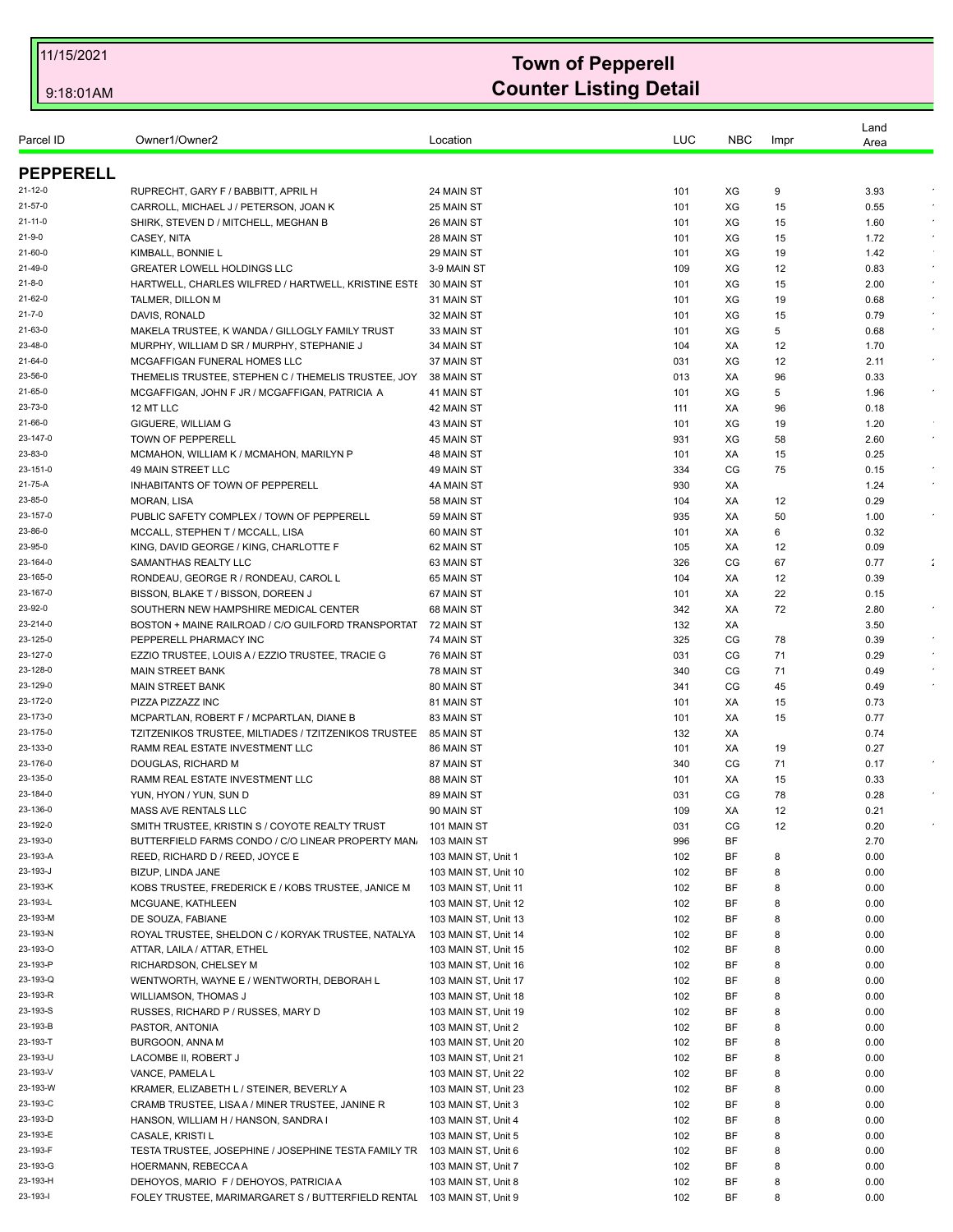| Parcel ID        | Owner1/Owner2                                         | Location             | LUC | <b>NBC</b> | Impr   | Land<br>Area |                      |
|------------------|-------------------------------------------------------|----------------------|-----|------------|--------|--------------|----------------------|
| <b>PEPPERELL</b> |                                                       |                      |     |            |        |              |                      |
| 23-194-0         | IAWL REAL EXSTATE HOLDING LLC                         | 105 MAIN ST          | 326 | CG         | 74     | 0.45         |                      |
| 23-200-0         | PATENAUDE CONSTRUCTION & DEVELOPMENT LLC              | 111 MAIN ST          | 031 | CG         | 71     | 0.30         |                      |
| 23-207-0         | PEPPERELL COLLISION AND AUTO                          | 117 MAIN ST          | 334 | CG         | 75     | 0.22         |                      |
| 23-212-0         | CFI PROPCO 2 LLC                                      | 121 MAIN ST          | 325 | CG         | 78     | 0.36         |                      |
| 26-32-0          | GREEN 1A INVESTMENTS LLC / C/O 1A AUTO PARTS          | 128 MAIN ST          | 440 | IA         |        | 9.36         | $\ddot{\cdot}$       |
| 26-77-0          | BLOOD TEAM REALTY GROUP LLC                           | 129 MAIN ST          | 340 | CG         | 71     | 0.46         |                      |
| 26-76-0          | PEPPERELL HYDRO COMPANY LLC / C/O EAGLE CREEK REN     | 131 MAIN ST          | 336 | CG         | 30     | 0.34         |                      |
| 26-75-0          | PEPPERELL HYDRO COMPANY LLC / C/O EAGLE CREEK REN     | 133 MAIN ST          | 450 | CG         |        | 4.20         | ÷                    |
| 26-44-0          | PELLIZZARI, ROBERTO / PELLIZZARI, ROSEMARY LYNCH      |                      |     | CG         |        |              |                      |
|                  |                                                       | 138 MAIN ST          | 340 |            | 71     | 0.52         |                      |
| 26-45-0          | BAIK, YI TEA / BAIK, SONG                             | 146 MAIN ST          | 325 | CG         | 78     | 0.09         |                      |
| 26-49-0          | REAGAN, ROBERT E / REAGAN, NANCY                      | 156 MAIN ST          | 325 | CG         | 78     | 0.02         |                      |
| 26-50-0          | TZITZENIKOS TRUSTEE, MILTIADES / TZITZENIKOS TRUSTEE  | 158 MAIN ST          | 031 | CG         | 62     | 0.22         |                      |
| 21-52-0          | <b>TOWN OF PEPPERELL</b>                              | <b>15A MAIN ST</b>   | 930 | XG         |        | 4.50         | $\epsilon$           |
| 26-51-0          | BABINEAU TRUSTEE, CHESTER E / CHESTER E BABINEAU RI   | 162 MAIN ST          | 031 | CG         | 62     | 0.18         |                      |
| 21-61-0          | SEIDL, STEPHANIE / SEIDL, ROBERT G                    | 16A MAIN ST          | 101 | XG         | 6      | 12.23        |                      |
| 21-6-0           | HAMILTON-GOSCOMBE TRUSTEE, LISA A / HAMILTON-GOSCO    | 20A MAIN ST          | 101 | XG         | 5      | 3.87         |                      |
| 21-77-0          | NASHOBA CONSERVATION TRUST                            | 21A MAIN ST          | 950 | XG         |        | 4.00         |                      |
| 21-78-0          | MORROW, JOHN / MORROW, JOYCE A                        | 23A MAIN ST          | 101 | XG         | 5      | 4.04         |                      |
| 20-48-0          | TOWN OF PEPPERELL                                     | 45A MAIN ST          | 930 | XG         |        | 13.00        |                      |
| 21-50-0          | VISHNU REAL ESTATE LLC                                | <b>11-13 MAIN ST</b> | 340 | CF         | 71     | 1.00         |                      |
| 23-84-0          | DEGMAR DEVELOPMENT CORPORATION                        | 50-52 MAIN ST        | 111 | XA         | 96     | 0.33         |                      |
| 23-152-0         | LORDEN, WILLIAM S JR / LORDEN PLAZA TRUST             | 51-53 MAIN ST        | 325 | CG         | 78     | 0.80         | $\ddot{\phantom{a}}$ |
| 23-94-0          | BOZICAS, CONSTANTINE / BOZICAS, NANCY                 | 64-66 MAIN ST        | 104 | XA         | 12     | 0.25         |                      |
| 23-166-0         | BLASCHKE TRUSTEE, LINDA M / LOTUS REALTY TRUST        | 69-71 MAIN ST        | 104 | XA         | 12     | 0.20         |                      |
| 23-170-0         | BLASCHKE TRUSTEE, LINDA M / LOTUS REALTY TRUST        | 73-79 MAIN ST        | 031 | CG         | 78     | 2.73         |                      |
| 23-131-0         | RAMM REAL ESTATE INVESTMENT LLC                       | 82-84 MAIN ST        | 109 | XA         | 12     | 0.19         |                      |
| 23-191-0         | SMITH TRUSTEE, KRISTIN S / COYOTE REALTY TRUST        | 93-99 MAIN ST        | 105 | XA         | 12     | 0.29         |                      |
| 23-139-0         | MASS AVE RENTALS LLC                                  | 102-110 MAIN ST      | 111 | XA         | 96     | 0.37         |                      |
| 23-141-0         | PEPPERELL MALL LLC                                    | 112-114 MAIN ST      | 323 | CG         | 76     | 0.95         | $\ddot{\phantom{a}}$ |
| 23-201-0         | CRAMB, JANET M TRUSTEE / CRAMB FAMILY REVOCABLE TR    | 113-115 MAIN ST      | 013 | XA         | 96     | 0.19         |                      |
| 23-144-0         | <b>KAB PROPERTIES LLC</b>                             | 116-118 MAIN ST      | 326 | CG         | 67     | 0.39         |                      |
| 26-39-0          | SANOSSIAN, CRAIG / SANOSSIAN, ANDREA                  | 120-126 MAIN ST      | 111 | XF         | 96     | 0.35         |                      |
| 23-213-0         | MCNABB + KELLEY                                       | 123-127 MAIN ST      | 013 | CA         | 62     | 0.63         |                      |
| 26-43-0          | ALBERT FAYE CORP                                      | 140-142 MAIN ST      | 326 | CG         | 74     | 0.19         |                      |
| 26-47-0          | GARGAS TRUSTEE, GREGORY F / CAMILI REALTY TRUST       | 148-150 MAIN ST      | 325 | CG         | 78     | 0.17         |                      |
| 26-48-0          | BABINEAU TRUSTEE, CHESTER E / CHESTER E BABINEAU R    | 152-154 MAIN ST      | 325 | CG         | 78     | 0.22         |                      |
| 26-52-0          | NJR PROPERTY MANAGEMENT LLC                           | 166-170 MAIN ST      | 325 | CG         | 62     | 0.13         |                      |
| 13-110-0         | COUPER, GERALD S / MACPHERSON, ROBERTA L              | 1 MAPLE ST           | 101 | RA         | 6      | 1.89         |                      |
| 13-111-0         | HIGGINSON, JEFFREY L / HIGGINSON, MICHELE C           | 3 MAPLE ST           | 101 | RA         | 6      | 1.85         |                      |
| 13-77-0          | OCALLAHAN, DANIEL F / OCALLAHAN, NESHA M              | 4 MAPLE ST           | 101 | RA         | 6      | 1.84         |                      |
| 13-115-0         | ROUSH. JOHN FOREST / ROUSH. ANDREA LEE                | 5 MAPLE ST           | 101 | RA         | 6      | 2.32         |                      |
| 13-113-0         | HOUDE, ANDREW / HOUDE, ELIZABETH                      | 7 MAPLE ST           | 101 | RA         | 6      | 1.84         |                      |
| 13-31-0          | NORTON, BETH-ANN                                      | 8 MAPLE ST           | 101 | RA         | 5      | 3.49         |                      |
| 13-112-1         | FITZGERALD, DONALD / FITZGERALD, LAUREN               | 9 MAPLE ST           | 101 | RA         | 6      | 3.85         |                      |
| 13-32-0          | LIPOVSEK, DASA / KWONG, ANN D                         | 13 MAPLE ST          | 101 | RA         | 5      | 4.17         | $\epsilon$           |
| 13-29-0          | HAY TRUSTEE, KENNETH C / KENNETH C HAY INVESTMENT     | 14 MAPLE ST          | 101 | RA         | 19     | 2.02         |                      |
| 13-112-0         | LIPOVSEK, DASA / KWONG, ANN D                         | 15 MAPLE ST          | 718 | RA         |        | 15.81        |                      |
| 13-81-0          | CUNIO, BRIAN / CUNIO, MICHELE                         | 22 MAPLE ST          | 101 | RA         | 6      | 1.95         | $\bullet$            |
| 13-10-0          | LINDERMUTH, JOHN E / LINDERMUTH, MARY P               | 23 MAPLE ST          | 031 | RA         | 15     | 1.87         |                      |
| 13-82-0          | SCHOLEFIELD TRUSTEE, ADELINE P / SCHOLEFIELD TRUSTI   | 24 MAPLE ST          | 101 | RA         | 19     | 2.06         |                      |
| 13-10-1          | LINDERMUTH, JOHN E / LINDERMUTH, MARY P               | 25 MAPLE ST          | 101 | RA         | 2      | 12.34        | $\sim$               |
| 13-12-0          | CONSERVATION COMMISSION / TOWN OF PEPPERELL           |                      | 932 | RA         |        | 10.60        |                      |
| 13-11-0          |                                                       | 26 MAPLE ST          |     |            |        |              | $\star$              |
| 13-90-0          | LAFLEUR, DAVID W / LAFLEUR, MARGIE L<br>MARLEY, ROBIN | 27 MAPLE ST          | 013 | RA         | 5      | 1.88         |                      |
| 13-92-0          |                                                       | 29 MAPLE ST          | 101 | RA         | 6<br>6 | 1.84         | $\sim$               |
|                  | HATTWICK, PHILIP N / HATTWICK, TAMARA S               | 31 MAPLE ST          | 101 | RA         |        | 2.00         | $\sim$               |
| 13-93-0          | ULANDAY, JOSEPH / ULANDAY, ROSITA                     | 33 MAPLE ST          | 101 | RA         | 5      | 1.98         | $\sim$               |
| 13-75-0          | CERNESE, DANIEL H / CERNESE, BETTYANN                 | 35 MAPLE ST          | 109 | RA         | 5      | 9.02         |                      |
| 13-5-0           | HARDY, JAMES J / HARDY, JENNIFER C                    | 41 MAPLE ST          | 101 | RA         | 6      | 1.29         |                      |
| 13-4-0           | TRIEHY TRUSTEE, JAMES R / TRIEHY TRUSTEE, JACQUELYN   | 43 MAPLE ST          | 101 | RA         | 5      | 1.80         | $\bullet$            |
| 13-116-0         | FENTON, JASON / FENTON, SHANNON                       | 5A MAPLE ST          | 130 | RA         |        | 16.72        | $\epsilon$           |
| 13-117-0         | DUTTON TRUSTEE, MICKE L / DUTTON REALTY TRUST         | 5B MAPLE ST          | 132 | RA         |        | 0.77         |                      |
| 13-26-0          | MCHUGH RICHARD C JR / DUSEY ANITA M                   | 15-21 MAPLE ST       | 101 | RA         | 1      | 3.33         |                      |
| 13-13-0          | CASELLA, DAVID J                                      | 37-39 MAPLE ST       | 101 | RA         | 19     | 1.29         |                      |
| 8-49-0           | TRIEHY, JUDY A / TRIEHY 2021 TRUST                    | 44-56 MAPLE ST       | 101 | RA         | 6      | 13.50        | $\star$              |
| 8-51-0           | SPEAR, ROBERT / SPEAR, JENNIFER                       | 45-49 MAPLE ST       | 101 | RA         | 6      | 4.60         |                      |
| 8-50-0           | MARCH, PETER C / MARCH, NOELEEN A                     | 51-55 MAPLE ST       | 101 | RA         | 15     | 4.70         | $\epsilon$           |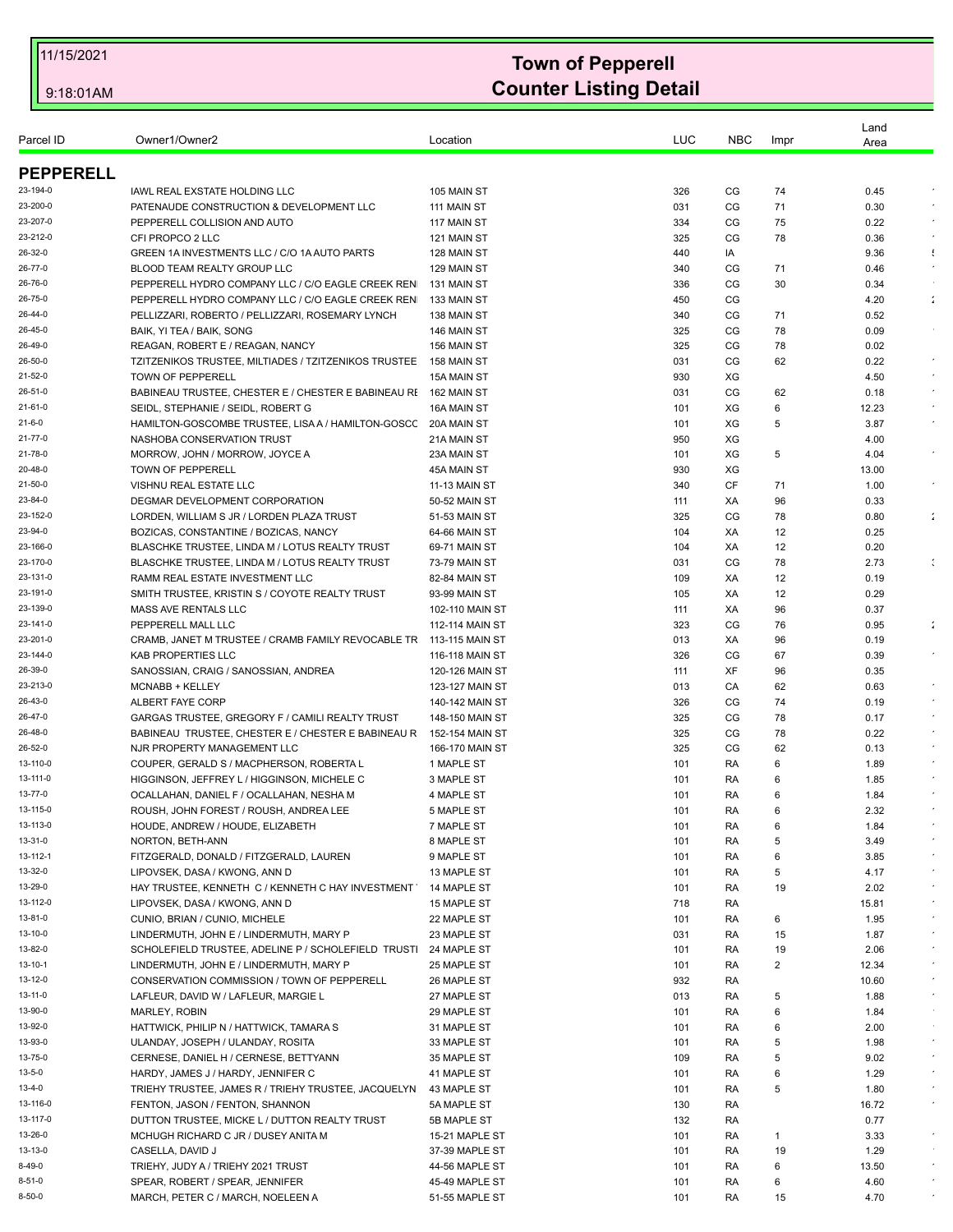| Parcel ID            | Owner1/Owner2                                                            | Location                 | LUC        | <b>NBC</b>      | Impr   | Land<br>Area  |            |
|----------------------|--------------------------------------------------------------------------|--------------------------|------------|-----------------|--------|---------------|------------|
| <b>PEPPERELL</b>     |                                                                          |                          |            |                 |        |               |            |
| 8-43-0               | HOLLINS, STEPHEN / BILODEAU, LISA                                        | 57-59 MAPLE ST           | 101        | RA              | 1      | 1.30          |            |
| 20-101-0             | PAGE, ANDREW J / GAFFNY, JOCELYN C                                       | 1 MASON ST               | 101        | XG              | 5      | 0.57          | $\epsilon$ |
| 20-100-0             | <b>CLARK'S RETIREMENT PARK LLC</b>                                       | 4 MASON ST               | 103        | IA              | 15     | 38.15         | ÷          |
| 34-5-0               | DOUTY, ROSEMARY T / JANGRAW, JAMES E                                     | 9 MASON ST               | 101        | RA              | 18     | 1.70          |            |
| 34-9-0               | BLOOD TRUSTEE, JOHN C / BLOOD TRUSTEE, KIM M                             | 11 MASON ST              | 101        | RA              | 15     | 0.45          |            |
| 20-99-0              | WATER DEPARTMENT / TOWN OF PEPPERELL                                     | 12 MASON ST              | 931        | МG              |        | 1.00          |            |
| 34-13-0              | BLOOD TRUSTEE, ROBERT / BLOOD TRUSTEE, JOHN C                            | 13 MASON ST              | 017        | RA              | 15     | 51.21         | ÷          |
| 34-6-0               | BLOOD TRUSTEE, JOHN C / BLOOD TRUSTEE, KIM M                             | 14 MASON ST              | 101        | RA              | 5      | 2.80          | $\bullet$  |
| 34-8-0               | BLOOD TRUSTEE, JOHN C / JOHN C BLOOD INVESTMENT TR                       | 16 MASON ST              | 101        | RA              | 5      | 2.12          |            |
| 34-15-0              | CLARK, PETER M / CLARK, JUDITH S                                         | 24 MASON ST              | 101        | RA              | 19     | 2.06          | $\epsilon$ |
| 34-16-0              | GRAY, WILLIS B / GRAY, DEBRA H                                           | 26 MASON ST              | 101        | RA              | 5      | 7.08          | $\star$    |
| 34-16-D              | HARGRAVE, DAVID J / HARGRAVE, CHRISTINE E                                | 28 MASON ST              | 101        | RA              | 6      | 1.41          |            |
| 20-103-0             | MERCADO, JOSE E                                                          | 3-7 MASON ST             | 101        | МG              | 1      | 6.09          | $\sim$     |
| 34-16-E              | WHITTIER, WESLEY N / WHITTIER, KATHRYN                                   | 30 MASON ST              | 101        | RA              | 18     | 1.00          |            |
| 34-16-F              | NICHOLS, KRISTA M / GIANGREGORIO, NICHOLAS J                             | 32 MASON ST              | 101        | RA              | 18     | 1.37          |            |
| 34-16-G              | BAKER TRUSTEE, HOWARD S / 367 THR REVOCABLE TRUST                        | 34 MASON ST              | 101        | RA              | 6      | 1.00          | $\sim$     |
| 20-81-0              | WATER DEPARTMENT / TOWN OF PEPPERELL                                     | 4A MASON ST              | 930        | XG              |        | 7.75          |            |
| 34-14-0              | BLOOD TRUSTEE, ROBERT / BLOOD TRUSTEE, JOHN C                            | 18-22 MASON ST           | 720        | RA              |        | 1.40          | $\epsilon$ |
| 38-12-6<br>38-12-2   | MUELLER, RONALD W / MUELLER, ELISE A                                     | 2 MAURA LN               | 101        | ΝG              | 6      | 4.41          | $\bullet$  |
| 38-12-5              | MURPHY, JAMES E / MURPHY, SHARON A<br>SAMMARCO, LESLEY / COVELL, JAMES F | 3 MAURA LN               | 101        | <b>NG</b>       | 6      | 1.84          | $\sim$     |
| 38-12-3              |                                                                          | 4 MAURA LN               | 101        | <b>NG</b>       | 6      | 4.02          | $\sim$     |
| 38-12-4              | <b>GLANTZ, JOEL P</b><br>MCGARRY, DAVID C / MCGARRY, KATHLEEN            | 5 MAURA LN<br>6 MAURA LN | 101<br>101 | ΝG<br><b>NG</b> | 6<br>6 | 12.21<br>2.44 | $\sim$     |
| 41-1-8               | DERANIAN, DERREK G                                                       | 1 MAUREENS WAY           | 101        | NA.             | 6      | 0.82          |            |
| 41-1-1               | FRECHETTE, TERRENCE E / FRECHETTE, ROBERTA                               | 2 MAUREENS WAY           | 130        | NA.             |        | 0.71          |            |
| 41-1-7               | MASUCCI, DAVID / SAITOW, KATHLEEN                                        | 3 MAUREENS WAY           | 101        | NA.             | 6      | 0.76          |            |
| 41-1-2               | MARONEY, ANDREW J / MARONEY, KATHERINE H                                 | 4 MAUREENS WAY           | 130        | NA.             |        | 0.88          | $\sim$     |
| 41-1-6               | <b>MARTIN, SEAN</b>                                                      | 5 MAUREENS WAY           | 101        | NA.             | 6      | 1.06          | $\sim$     |
| 41-1-3               | MALSBURY, LEANNE / BRAMAN, RYAN                                          | 6 MAUREENS WAY           | 101        | NA.             | 6      | 0.81          |            |
| 41-1-5               | DEPARIS, NATHANIEL P / DEPARIS, JENNIFER ELIZABETH                       | 7 MAUREENS WAY           | 101        | NA.             | 6      | 0.93          | $\sim$     |
| 41-1-19              | NOTINI, ANDREW R / NOTINI, MEGHAN M                                      | 8 MAUREENS WAY           | 101        | NA.             | 6      | 0.92          | $\sim$     |
| 41-1-4               | STENZEL, ROBERT A / STENZEL, AMANDA LEE                                  | 10 MAUREENS WAY          | 101        | NA.             | 6      | 0.92          |            |
| 11-111-0             | ANDERSON, JEREMY M / ANDERSON, TAMMY C                                   | 1 MERRIMAC DR            | 101        | <b>NG</b>       | 6      | 0.76          |            |
| 11-139-0             | ROBINSON, WAYNE F / ROBINSON, JODI A                                     | 2 MERRIMAC DR            | 101        | <b>NG</b>       | 6      | 0.55          | $\sim$     |
| 11-112-0             | MERCADO, CARLOS M / HOBBS, KERRIE                                        | 3 MERRIMAC DR            | 101        | NG.             | 6      | 0.72          |            |
| 11-140-0             | STEWARD, PHILIP E JR / STEWARD DEBRA C, DEBRA C                          | 4 MERRIMAC DR            | 101        | <b>NG</b>       | 6      | 0.55          | $\cdot$    |
| 11-113-0             | MANNION, JASON MICHAEL / KIRKLAND, AMY                                   | 5 MERRIMAC DR            | 101        | <b>NG</b>       | 18     | 0.53          | $\star$    |
| 11-141-0             | AUGUSTUS, DONALD JR / AUGUSTUS, EILEEN P                                 | 6 MERRIMAC DR            | 101        | ΝG              | 6      | 0.55          | $\sim$     |
| 16-114-0             | MARQUIS, RICHARD M / MARQUIS, CATHERINE M                                | 7 MERRIMAC DR            | 101        | <b>NG</b>       | 6      | 0.58          |            |
| 16-142-0             | DRAHUSZ, DANIEL V / DRAHUSZ, STACEY M                                    | 8 MERRIMAC DR            | 101        | <b>NG</b>       | 6      | 0.63          |            |
| 16-115-0             | BLAIS, DANIEL F / BLAIS, LAURA B                                         | 9 MERRIMAC DR            | 101        | NG              | 6      | 0.57          |            |
| 16-143-0             | ASAMOAH, GEORGE A                                                        | 10 MERRIMAC DR           | 101        | ΝG              | 16     | 0.55          |            |
| 16-116-0             | LEBLANC, RALPH E JR / LEBLANC, JEANNE P                                  | 11 MERRIMAC DR           | 101        | <b>NG</b>       | 6      | 0.63          | $\epsilon$ |
| 16-144-0             | WRIGHT, LESLIE G / WRIGHT, MARK J                                        | 12 MERRIMAC DR           | 101        | <b>NG</b>       | 5      | 0.64          |            |
| 16-117-0             | BRIERE, MARC A / BRIERE, ELAINE M                                        | 13 MERRIMAC DR           | 101        | <b>NG</b>       | 5      | 0.62          |            |
| 16-145-0             | HALLISEY, JOSEPH M III / HALLISEY, JENNIFER                              | 14 MERRIMAC DR           | 101        | <b>NG</b>       | 6      | 0.56          | $\star$    |
| 16-118-0             | WITTS, PAUL F / WITTS, KAREN F                                           | 15 MERRIMAC DR           | 101        | <b>NG</b>       | 6      | 0.53          |            |
| 16-146-0             | SWARTZ, STEVEN T / SWARTZ, CHRISTINE T                                   | 16 MERRIMAC DR           | 101        | NG              | 6      | 0.59          | $\bullet$  |
| 16-119-0             | BOUDREAU, CRAIG / BOUDREAU, JENNIFER A                                   | 17 MERRIMAC DR           | 101        | <b>NG</b>       | 6      | 0.59          | $\epsilon$ |
| 16-147-0             | NASH, ROBERT F JR / FULLER, MONICA E                                     | 18 MERRIMAC DR           | 101        | <b>NG</b>       | 5      | 0.57          | $\cdot$    |
| 16-121-0             | PALMER, ROBERT J / PALMER, JODY L                                        | 19 MERRIMAC DR           | 101        | NG              | 6      | 0.60          | $\bullet$  |
| 16-148-0             | DEVITO, ANDREW J / DEVITO, DEBBIE A                                      | 20 MERRIMAC DR           | 101        | <b>NG</b>       | 6      | 0.78          |            |
| 16-122-0             | TALBOT, WILLIAM J / TALBOT, ALICIA A                                     | 21 MERRIMAC DR           | 101        | NG              | 6      | 0.56          | $\sim$     |
| 16-149-0             | DYER, DANIEL G / DYER, MARION A                                          | 22 MERRIMAC DR           | 101        | NG              | 6      | 0.72          | $\epsilon$ |
| 16-120-0             | SANTOS, MICHAEL / SANTOS, CYNTHIA                                        | 23 MERRIMAC DR           | 101        | <b>NG</b>       | 6      | 0.60          | $\star$    |
| 11-150-0             | METRAS, WILLIAM A / METRAS, SHARON P                                     | 24 MERRIMAC DR           | 101        | <b>NG</b>       | 6      | 0.62          | $\star$    |
| 16-123-0<br>11-151-0 | LABERGE, RONALD / LABERGE, BETH J                                        | 25 MERRIMAC DR           | 101        | NG.             | 6      | 0.57          | $\epsilon$ |
|                      | ST VIL, CLELIE / EDMOND, PIERRE                                          | 26 MERRIMAC DR           | 101        | <b>NG</b>       | 6      | 0.55          | $\bullet$  |
| 16-124-0             | KIMBALL, THOMAS J / KIMBALL, JANIS M                                     | 27 MERRIMAC DR           | 101        | NG              | 6      | 0.58          | $\epsilon$ |
| 11-152-0             | LOBUONO, JOSEPH G / LOBUONO, KATIE E                                     | 28 MERRIMAC DR           | 101        | NG.             | 6      | 0.55          | $\epsilon$ |
| 16-125-0             | PENN, LOUIS R / PENN, ANN W                                              | 29 MERRIMAC DR           | 101        | ΝG              | 6      | 0.54          | $\sim$     |
| 11-153-0             | KANGAS, HOWARD S                                                         | 30 MERRIMAC DR           | 101        | NG              | 6      | 0.55          |            |
| 16-126-0             | FITZMAURICE, ROBERT P / FITZMAURICE, SARAH F                             | 31 MERRIMAC DR           | 101        | <b>NG</b>       | 6      | 0.52          | $\star$    |
| 11-154-0             | MAYLE, ROBERT KYLE / MAYLE, SANDRA J                                     | 32 MERRIMAC DR           | 101        | ΝG              | 6      | 0.53          |            |
| 11-127-0             | FERRAINA, NICHOLAS / FERRAINA, VERONICA HELEN                            | 33 MERRIMAC DR           | 101        | NG              | 6      | 0.67          | $\cdot$    |
| 11-137-0             | REARDON, SEAN P / REARDON, VIKKI A                                       | 34 MERRIMAC DR           | 101        | <b>NG</b>       | 6      | 0.61          |            |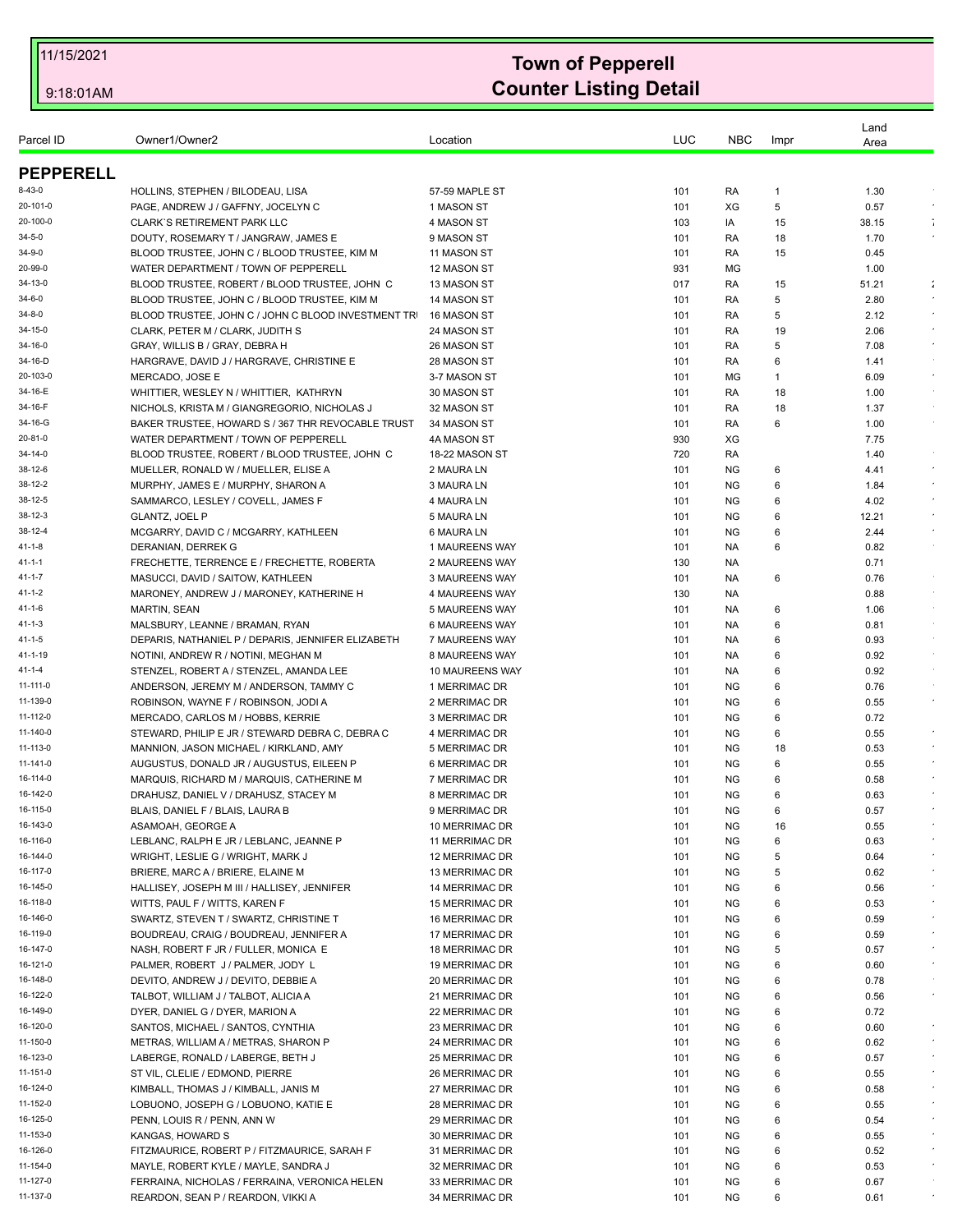|                     |                                                                                     |                          |            |                 |          | Land         |                |
|---------------------|-------------------------------------------------------------------------------------|--------------------------|------------|-----------------|----------|--------------|----------------|
| Parcel ID           | Owner1/Owner2                                                                       | Location                 | LUC        | <b>NBC</b>      | Impr     | Area         |                |
|                     |                                                                                     |                          |            |                 |          |              |                |
| <b>PEPPERELL</b>    |                                                                                     |                          |            |                 |          |              |                |
| 11-128-0            | MESSINA, VINCENT JR / MESSINA, SANDRA D W                                           | 35 MERRIMAC DR           | 101        | ΝG              | 6        | 0.58         |                |
| 11-138-0            | PENNEY, MICHAEL P / PENNEY, DEBORAH J                                               | 36 MERRIMAC DR           | 101        | <b>NG</b>       | 6        | 0.53         |                |
| 11-129-0            | CARIGLIA, STEVEN J / GONCHARENKO, LARISA P                                          | 37 MERRIMAC DR           | 101        | <b>NG</b>       | 6        | 0.58         |                |
| 11-130-0            | MURPHY, RYAN / MURPHY, CRYSTAL                                                      | 39 MERRIMAC DR           | 101        | ΝG              | 6        | 0.58         |                |
| 11-131-0            | <b>TWOMEY, JASON M</b>                                                              | 41 MERRIMAC DR           | 101        | <b>NG</b>       | 6        | 0.67         |                |
| 11-136-0<br>26-38-0 | MCELWAIN, DAVID P / MCELWAIN, ELIZABETH J                                           | 45 MERRIMAC DR           | 101        | <b>NG</b>       | 6        | 0.61         |                |
| 26-37-B             | DELISLE, PERRY F / DELISLE, JEAN L<br>WINTON, BRENNDEN SCOTT / WINTON, BRITTANY MAE | 3 MILL ST<br>5 MILL ST   | 101<br>101 | XF<br>XF        | 15<br>15 | 0.10<br>0.13 |                |
| 23-124-0            | GCB PROPERTY MANAGEMENT LLC                                                         | 6 MILL ST                | 111        | XF              | 96       | 0.20         |                |
| 26-37-A             | YOUNG, ALAN C                                                                       | 7 MILL ST                | 101        | XF              | 15       | 0.06         |                |
| 26-36-0             | WILLIAMS, AQUIL / WILLIAMS, MIRACLE                                                 | 9 MILL ST                | 101        | XF              | 15       | 0.13         |                |
| 26-35-0             | <b>WALL, KATHLEEN F</b>                                                             | 11 MILL ST               | 101        | XF              | 15       | 0.29         |                |
| 26-34-0             | BRITTAIN, STEVEN H / BRITTAIN, SHANNON L                                            | 13 MILL ST               | 101        | XF              | 15       | 0.63         |                |
| 26-33-0             | JUNE, KATHLEEN A                                                                    | 15 MILL ST               | 101        | XF              | 15       | 0.30         |                |
| 23-102-0            | UNITED METHODIST CHURCH                                                             | 16 MILL ST               | 962        | XF              |          | 1.30         |                |
| 23-100-0            | GREEN 1A INVESTMENTS LLC / C/O 1A AUTO PARTS                                        | 18 MILL ST               | 441        | IA              |          | 0.55         |                |
| 23-104-0            | LEXVEST CHAPEL LLC                                                                  | 20 MILL ST               | 400        | IA              | 33       | 10.94        | 1, 0           |
| 23-216-0            | MCCARTHY, EDWARD J / MCCARTHY, SANDRA J                                             | 22 MILL ST               | 101        | XF              | 15       | 0.76         |                |
| 26-206-0            | GREEN 1A INVESTMENTS LLC / C/O 1A AUTO PARTS                                        | 23 MILL ST               | 441        | IA              |          | 2.70         | $\ddot{\cdot}$ |
| 23-215-0            | GILL, SETSUKA A TRUSTEE / THE SETSUKO A GILL LIVING TR                              | 24 MILL ST               | 101        | XF              | 15       | 0.23         |                |
| 23-46-0             | <b>D&amp;B ENTERPRISES LLC</b>                                                      | 26 MILL ST               | 104        | XF              | 14       | 0.53         |                |
| 23-45-0             | WALSH, DAVID I III                                                                  | 28 MILL ST               | 101        | XF              | 15       | 0.24         |                |
| 25-52-0             | <b>SKINNER, STEVEN</b>                                                              | 30 MILL ST               | 104        | XF              | 12       | 0.27         |                |
| 25-49-0             | HASAN, SYED / HASAN, CHARLENE                                                       | 31 MILL ST               | 111        | XF              | 96       | 0.30         |                |
| 26-1-0              | CONSERVATION COMMISSION / TOWN OF PEPPERELL                                         | 33 MILL ST               | 932        | IA              |          | 3.38         |                |
| 22-54-0             | CLARK WILLIAM R TRUSTEE, WILLIAM R CLARK INVEST TR / (                              | 38 MILL ST               | 105        | XA              | 12       | 0.36         |                |
| 25-30-0             | DEPARTMENT OF FISH AND GAME / COMMONWEALTH OF MA                                    | 40 MILL ST               | 911        | XA              |          | 2.30         |                |
| 25-29-1             | MILL CLERK CONDOMINIUM / BAKER, HOWARD TRUSTEE                                      | 42 MILL ST               | 996        | XA              |          | 1.84         |                |
| 25-29-11            | MACHADO, MARCIO / MACHADO, MARLI                                                    | 42 MILL ST, Unit 1       | 102        | C11             | 8        | 0.00         |                |
| 25-29-12            | MACHADO, JULIANA / DEOLIVEIRA AMORIM, CHARLISON                                     | 42 MILL ST, Unit 2       | 102        | C <sub>11</sub> | 8        | 0.00         |                |
| 25-29-0             | CRAMB, MATTHEW / CRAMB, TIALYNN                                                     | 44 MILL ST               | 101        | XA              | 1        | 2.16         |                |
| 25-39-0             | WATSON, ALFRED S                                                                    | 49 MILL ST               | 101        | ХA              | 19       | 1.40         |                |
| 25-40-0             | WILLETT, JEFFREY C / WILLETT, SUZANNE C                                             | 51 MILL ST               | 101        | XA              | 15       | 1.31         |                |
| 25-5-0              | VODZAK, LESLIE ANN                                                                  | 52 MILL ST               | 101        | EA              | 15       | 0.16         |                |
| 25-4-0              | SPAULDING, BETH                                                                     | 54 MILL ST               | 101        | EA              | 15       | 0.15         |                |
| 25-2-0              | DEE, FLORENCE J TRUSTEE / FLORENCE J DEE LIVING TRUS                                | 56 MILL ST               | 101        | EA              | 15       | 0.56         |                |
| 25-12-0             | HAMILTON, RUSSELL WILSON / HAMILTON, RICHARD WILLIAN 57 MILL ST                     |                          | 101        | EA              | 15       | 0.51         |                |
| 25-1-0<br>25-10-0   | FARMER, JAMES E<br>ROLFE. MICHEAL W / ROLFE. ROSEANN M                              | 58 MILL ST<br>59 MILL ST | 101        | EA<br>EA        | 15       | 0.75<br>0.13 |                |
| 15-67-0             | LARAMEE TRUSTEE, BENJAMIN E / LARAMEE TRUSTEE, JOA                                  | 60 MILL ST               | 101<br>101 | EA              | 15<br>15 | 1.44         |                |
| 25-9-0              | KUZMITCH, JOSEPH P                                                                  | 61 MILL ST               | 101        | EA              | 15       | 1.12         |                |
| 15-46-0             | METCALF, MELVYN E / METCALF, NELLIE R                                               | 62 MILL ST               | 101        | EA              | 2        | 0.45         |                |
| 15-47-0             | TONES, HUGH SMITH                                                                   | 64 MILL ST               | 111        | EA              | 96       | 0.33         |                |
| 25-7-0              | MEDEIROS, PAMELA J / MEDEIROS, ROY G                                                | 65 MILL ST               | 101        | EA              | 5        | 1.42         | $\bullet$      |
| 15-55-0             | <b>MARCH, DEREK</b>                                                                 | 67 MILL ST               | 104        | EA              | 12       | 0.89         |                |
| 15-54-0             | LARIVIERE TRUSTEE, LISA / LARIVIERE TRUSTEE, DAVID                                  | 69 MILL ST               | 101        | EA              | 15       | 0.54         | $\star$        |
| 15-53-0             | <b>GRANDE, AMALIA T</b>                                                             | 71 MILL ST               | 101        | EA              | 15       | 0.54         | $\bullet$      |
| 15-52-0             | BURNHAM, JANINE                                                                     | 73 MILL ST               | 104        | EA              | 12       | 1.60         |                |
| 15-51-0             | LYNCH, JOHN M / LYNCH, PATRICIA J                                                   | 75 MILL ST               | 101        | EA              | 15       | 5.40         |                |
| 15-50-0             | LYNCH, JOANNE                                                                       | 77 MILL ST               | 132        | EA              |          | 0.56         |                |
| 15-49-0             | KUZNETSOV, ANDREY M                                                                 | 79 MILL ST               | 101        | EA              | 5        | 0.53         |                |
| 23-99-0             | UNITED METHODIST CHURCH                                                             | 18A MILL ST              | 962        | XF              |          | 0.29         |                |
| 23-28-0             | WALSH TRUSTEE, DAVID I JR / WALSH TRUSTEE, CATHLEEN.                                | 28A MILL ST              | 332        | IA              | 30       | 0.53         |                |
| 15-45-0             | THISTLE, RICHARD T SR                                                               | 62A MILL ST              | 104        | EA              | 6        | 1.07         |                |
| 15-48-0             | LYNCH, SUSAN L                                                                      | 79A MILL ST              | 104        | EA              | 12       | 0.50         | $\bullet$      |
| 25-35-0             | CAMPBELL, HEATHER                                                                   | 45-47 MILL ST            | 101        | XA              | 19       | 5.22         | $\sim$         |
| 31-3-17             | TZELIAS, GEORGE D / MAKEVICH, ASHLEY D                                              | 3 MINIGEL CIR            | 101        | NV              | 6        | 1.28         |                |
| 31-3-14             | MCGOVERN, GEORGE R JR / MCGOVERN, HUGH E                                            | 4 MINIGEL CIR            | 131        | NV              |          | 1.13         |                |
| 31-3-16             | METCALFE, MARK / METCALFE, JOY                                                      | 5 MINIGEL CIR            | 101        | NV              | 6        | 1.16         |                |
| 31-3-15             | MCGOVERN, GEORGE R JR / MCGOVERN, HUGH E                                            | 6 MINIGEL CIR            | 131        | NV              |          | 1.39         |                |
| 13-37-0             | HEARD TRUSTEE, FRANK R JR / HEARD TRUSTEE, KARYN                                    | 2 MOONLIGHT WAY          | 101        | МA              | 6        | 2.47         | $\epsilon$     |
| 13-37-1             | SUMMERS, FRANCIS P JR / SUMMERS, KATHLEEN H                                         | 3 MOONLIGHT WAY          | 101        | МA              | 6        | 4.10         |                |
| 13-37-2             | DOOLEY TRUSTEE, GAIL H / GAIL H DOOLEY REVOCABLE TR                                 | 4 MOONLIGHT WAY          | 101        | МA              | 6        | 2.25         |                |
| 34-1-0              | GREEN, MERLE E / GREEN, JANICE K                                                    | 4 MT LEBANON ST          | 101        | RG              | 5        | 2.40         |                |
| 34-2-0              | FORBES, PETER J / FORBES, LISA A                                                    | 6 MT LEBANON ST          | 109        | RG              | 5        | 1.00         |                |
| 34-3-0              | DEFREITAS, DANA / DEFREITAS, MURIEL                                                 | 8 MT LEBANON ST          | 101        | RG              | 15       | 1.00         |                |
|                     |                                                                                     |                          |            |                 |          |              |                |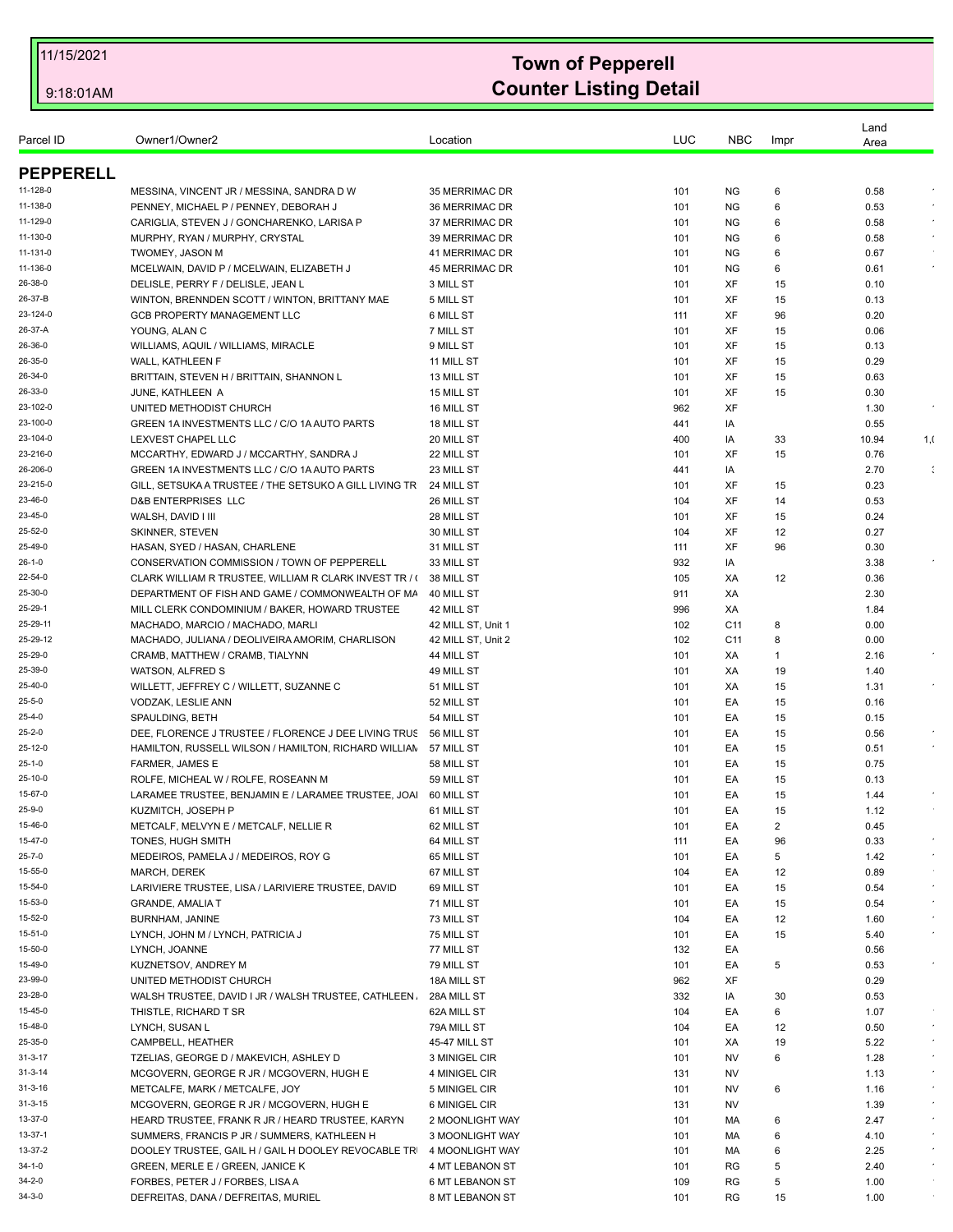| Parcel ID        | Owner1/Owner2                                                                            | Location                | LUC | <b>NBC</b> | Impr | Land<br>Area  |            |
|------------------|------------------------------------------------------------------------------------------|-------------------------|-----|------------|------|---------------|------------|
| <b>PEPPERELL</b> |                                                                                          |                         |     |            |      |               |            |
| 34-4-0           | BLOOD LE, PAUL W / WILSON, TERESA D                                                      | 10 MT LEBANON ST        | 103 | RG         | 11   | 0.49          |            |
| 34-10-0          | <b>ILSLEY, BURT</b>                                                                      | 12 MT LEBANON ST        | 109 | RG         | 30   | 0.66          |            |
| 33-51-B          | KRAMER TRUSTEE, DAVID A / KRAMER TRUSTEE, RUTH A                                         | 13 MT LEBANON ST        | 101 | RG         | 19   | 0.92          |            |
| 34-11-0          | BARRY LE, KATHERINE L / BARRY, HEATHER                                                   | <b>14 MT LEBANON ST</b> | 104 | RG         | 15   | 0.71          | $\epsilon$ |
| 33-51-A          | ST PIERRE, DARLENE S / ST PIERRE, DANIELLE S                                             | <b>15 MT LEBANON ST</b> | 101 | RG         | 18   | 0.92          |            |
| 34-12-0          | <b>BLOOD, TIMOTHY C</b>                                                                  | <b>16 MT LEBANON ST</b> | 101 | RG         | 15   | 2.49          |            |
| 33-86-0          | VOCE, JUSTIN MICHAEL / VOCE, EMILY MARIE                                                 | 17 MT LEBANON ST        | 101 | RG         | 6    | 1.03          |            |
| 33-85-0          | CONLEY TRUSTEE, RONALD J / CONLEY TRUSTEE, SUZANNE                                       | 19 MT LEBANON ST        | 101 | NA.        | 5    | 1.05          |            |
| 34-25-0          |                                                                                          |                         | 713 | <b>RG</b>  |      |               | $\sim$     |
| 33-84-0          | BLOOD TRUSTEE, ROBERT / BLOOD TRUSTEE, JOHN C<br>LUDWIG, RICHARD R / RACICOT, SAMANTHA J | 20 MT LEBANON ST        | 101 |            |      | 18.00<br>1.03 |            |
|                  |                                                                                          | 21 MT LEBANON ST        |     | NA.        | 21   |               | $\star$    |
| 34-26-0          | RONDEAU, NICHOLAS / RONDEAU, RACHEL MARIE-LILLIAN                                        | 22 MT LEBANON ST        | 101 | RG         | 19   | 0.54          | $\star$    |
| 33-83-0          | YOUNG, STEVEN E / YOUNG, ALAN C                                                          | 23 MT LEBANON ST        | 101 | NA.        | 6    | 2.99          |            |
| 34-28-0          | STRAIT, DAVID B / BOWLER, KATHLEEN T                                                     | 24 MT LEBANON ST        | 101 | RG         | 5    | 0.79          |            |
| 34-29-0          | <b>SCHILLING, CARL</b>                                                                   | <b>26 MT LEBANON ST</b> | 101 | RG         | 6    | 2.14          |            |
| 33-53-0          | BRAMLETT, BILLY D / BRAMLETT, WINNIFRED A                                                | <b>29 MT LEBANON ST</b> | 101 | RG         | 19   | 2.48          | $\sim$     |
| 34-30-0          | MC DONOUGH, MARK                                                                         | 30 MT LEBANON ST        | 101 | RG         | 19   | 1.59          |            |
| 33-54-0          | BRAMLETT JR, BILLY D / BRAMLETT, KIMBERLY A                                              | 31 MT LEBANON ST        | 101 | <b>RG</b>  | 6    | 3.15          |            |
| 33-55-0          | ROBBINS, CHRISTINE J                                                                     | 33 MT LEBANON ST        | 101 | RG         | 6    | 1.63          |            |
| 33-56-0          | ARCHAMBAULT, LYNNE E                                                                     | 35 MT LEBANON ST        | 101 | RG         | 6    | 3.47          | $\epsilon$ |
| 34-51-0          | STROMSTED, BARBARA Z                                                                     | 36 MT LEBANON ST        | 101 | RG         | -1   | 1.84          |            |
| 34-51-B          | STROMSTED, BARBARA Z                                                                     | 38 MT LEBANON ST        | 106 | RG         |      | 1.84          |            |
| 33-64-0          | DEERY, JOHN M / DEERY, HOLLY L                                                           | 39 MT LEBANON ST        | 101 | RG         | 5    | 2.10          | $\epsilon$ |
| 34-50-0          | DOHERTY, MELISSA / DOHERTY, MICHAEL JR                                                   | 40 MT LEBANON ST        | 101 | ΝG         |      | 1.84          | $\epsilon$ |
| 33-63-0          | EGAN, JAMES E / EGAN, PAULINE M                                                          | 41 MT LEBANON ST        | 101 | <b>RG</b>  | 9    | 2.01          |            |
| 34-50-B          | NASHOBA CONSERVATION TRUST                                                               | 42 MT LEBANON ST        | 950 | RG         |      | 1.31          |            |
| 33-57-0          | <b>GARBER, MARY K</b>                                                                    | 43 MT LEBANON ST        | 104 | RG         | 5    | 3.60          | $\star$    |
| 33-65-0          | MARPLE, MATTHEW D / MARPLE, JANET W                                                      | 45 MT LEBANON ST        | 101 | RG         | 9    | 2.00          | $\sim$     |
| 34-31-0          | NASHOBA CONSERVATION TRUST                                                               | <b>46 MT LEBANON ST</b> | 950 | <b>NG</b>  |      | 7.91          | $\epsilon$ |
| 33-56-A          | BLEIWEISS, SCOTT / BLEIWEISS, SUSAN M                                                    | 47 MT LEBANON ST        | 101 | RG         | 6    | 4.10          |            |
| 34-59-0          | NASHOBA CONSERVATION TRUST                                                               | <b>48 MT LEBANON ST</b> | 950 | <b>NG</b>  |      | 2.31          | $\epsilon$ |
| 34-61-0          | VARGAS, SAMUEL / VARGAS, SUE                                                             | 50 MT LEBANON ST        | 101 | <b>NG</b>  | 9    | 1.49          | $\sim$     |
| 34-63-0          | GEDDES, ROBERT L / GEDDES, TERESA W                                                      | 52 MT LEBANON ST        | 101 | <b>NG</b>  | 5    | 1.42          |            |
| 34-65-0          | <b>MEDINA, ROY</b>                                                                       | 54 MT LEBANON ST        | 101 | ΝG         | 9    | 3.19          |            |
|                  |                                                                                          |                         |     |            |      |               |            |
| 37-6-2           | NASHOBA CONSERVATION TRUST                                                               | 55 MT LEBANON ST        | 950 | RA         |      | 5.08          |            |
| 34-67-0          | MCDERMOTT, SEAN / MCDERMOTT, ERIN                                                        | 56 MT LEBANON ST        | 101 | <b>NG</b>  | 9    | 2.73          | $\epsilon$ |
| 34-68-0          | NASHOBA CONSERVATION TRUST                                                               | 58 MT LEBANON ST        | 950 | <b>NG</b>  |      | 11.57         |            |
| 38-2-1           | TOWN OF PEPPERELL                                                                        | 61 MT LEBANON ST        | 930 | RA         |      | 0.15          |            |
| 38-12-0          | ALVES, DOUGLAS / DALRYMPLE, JOY A                                                        | 63 MT LEBANON ST        | 101 | RA         | 5    | 1.84          |            |
| 38-99-0          | HECKLEY LE, GRACE M / HECKLEY, MANUEL K                                                  | 64 MT LEBANON ST        | 101 | RA         | 5    | 1.86          |            |
| 38-12-1          | MACDONALD, MICHAEL F                                                                     | 65 MT LEBANON ST        | 101 | RA         | 19   | 1.84          |            |
| 38-98-0          | MATTISON TRUSTEE, SHARON L / WONONE REALTY TRUST                                         | 66 MT LEBANON ST        | 101 | RA         | 5    | 2.25          |            |
| 38-56-0          | RIORDAN, PATRICK D / CLARK-RIORDAN, PAMELA                                               | 67 MT LEBANON ST        | 101 | RA         | 5    | 1.16          |            |
| 38-21-0          | WOODS, HOLLY A / WOODS, JOSEPH M                                                         | 68 MT LEBANON ST        | 101 | RA         | 9    | 2.08          |            |
| 38-55-0          | BRINKMAN, PAUL / BRINKMAN, KIMBERLY A                                                    | 69 MT LEBANON ST        | 101 | RA         | 6    | 1.00          |            |
| 38-46-0          | NOEL, DEBRA A / NOEL, KENNETH R                                                          | 71 MT LEBANON ST        | 101 | RA         | 5    | 2.86          | $\star$    |
| 38-45-0          | RICKER, EDWARD / RICKER, MARGARET                                                        | 73 MT LEBANON ST        | 101 | RA         | 18   | 0.97          | $\star$    |
| 38-75-0          | LEES, MICHAEL R / LEES, JESSICA                                                          | 74 MT LEBANON ST        | 101 | RA         | 6    | 2.79          | $\sim$     |
| 38-13-0          | MALOY, JAMES B / TORIGIAN, CHRISTINE M                                                   | 75 MT LEBANON ST        | 101 | RA         | 6    | 4.77          | $\cdot$    |
| 38-43-0          | HOLLOWAY, ROBERT L III / HOLLOWAY, MAURA M                                               | 77 MT LEBANON ST        | 101 | RA         | 6    | 1.21          |            |
| 38-59-0          | MARGRAF TRUSTEE, CHRISTOPHER / KARP TRUSTEE, ARTH 79 MT LEBANON ST                       |                         | 101 | RA         | 5    | 1.02          |            |
| 38-18-0          | DALIA TRUSTEE, ALBERT A / ALBERT DALIA FAMILY TRUST                                      | 84 MT LEBANON ST        | 101 | ΝG         | 6    | 3.53          | $\cdot$    |
| 38-18-2          | FIORE TRUSTEE, LAWRENCE G / FIORE TRUSTEE, CHERYL A                                      | 86 MT LEBANON ST        | 101 | ΝG         | 6    | 3.84          | $\epsilon$ |
| 38-18-3          | SURRETTE, JEFFREY M / SURRETTE, DARLENE H                                                | 88 MT LEBANON ST        | 101 | ΝG         | 6    | 1.89          | $\epsilon$ |
| 38-16-0          | NEWCOMBE TRUSTEE, RICHARD / NEWCOMBE TRUSTEE, K/                                         | 89 MT LEBANON ST        | 101 | RA         | 1    | 0.41          |            |
| 38-18-4          | FUREY, JOSEPH W / FUREY, KATHLEEN V                                                      | 90 MT LEBANON ST        | 101 | ΝG         | 6    | 2.06          | $\bullet$  |
| 38-25-0          |                                                                                          |                         |     |            |      |               | $\epsilon$ |
|                  | ERNST, REED B                                                                            | 91 MT LEBANON ST        | 101 | RA         | -1   | 5.09          | $\star$    |
| 38-18-5          | BULKOW, DAVID / BULKOW, LAURIE                                                           | 92 MT LEBANON ST        | 101 | <b>NG</b>  | 6    | 2.10          |            |
| 38-88-0          | GEORGE T O'BRIEN FAMILY TRUST, GEORGE T OBRIEN TRU! 93 MT LEBANON ST                     |                         | 101 | RA         | 6    | 1.84          | $\bullet$  |
| 38-18-6          | GILLEENY, SARAH J / GILLEENY, JOHN R                                                     | 94 MT LEBANON ST        | 101 | <b>NG</b>  | 6    | 2.29          |            |
| 33-51-0          | THOM, DAVID R / BLOOD, SHERLEY E                                                         | 1-11 MT LEBANON ST      | 101 | RG         | 1    | 1.37          |            |
| 38-25-A          | VENEZIANO, VINITA J / MARTIN, DONALD J                                                   | 103 MT LEBANON ST       | 101 | RA         | 6    | 0.92          | $\sim$     |
| 38-29-A          | NEVARD, KENNETH E / NEVARD, JEANNE M                                                     | 105 MT LEBANON ST       | 101 | RA         | 9    | 2.85          | $\cdot$    |
| 38-29-0          | DUBOIS, RICHARD J / DUBOIS, SUSAN J                                                      | 107 MT LEBANON ST       | 101 | RA         | 19   | 1.84          | $\sim$     |
| 38-30-2          | BANCROFT TRUSTEE ALLAN G, ALLAN G BANCROFT REVOC                                         | 113 MT LEBANON ST       | 130 | RA         |      | 2.01          |            |
| 40-78-0          | BALA, KRISTEN S / BALA, GREGORY E                                                        | 119 MT LEBANON ST       | 101 | RG         | 6    | 2.01          |            |
| 33-98-0          | ST PIERRE DARLENE S, ST PIERRE CHRISTOPHER J / ST PIE 15A MT LEBANON ST                  |                         | 132 | XG         |      | 0.83          |            |
|                  |                                                                                          |                         |     |            |      |               |            |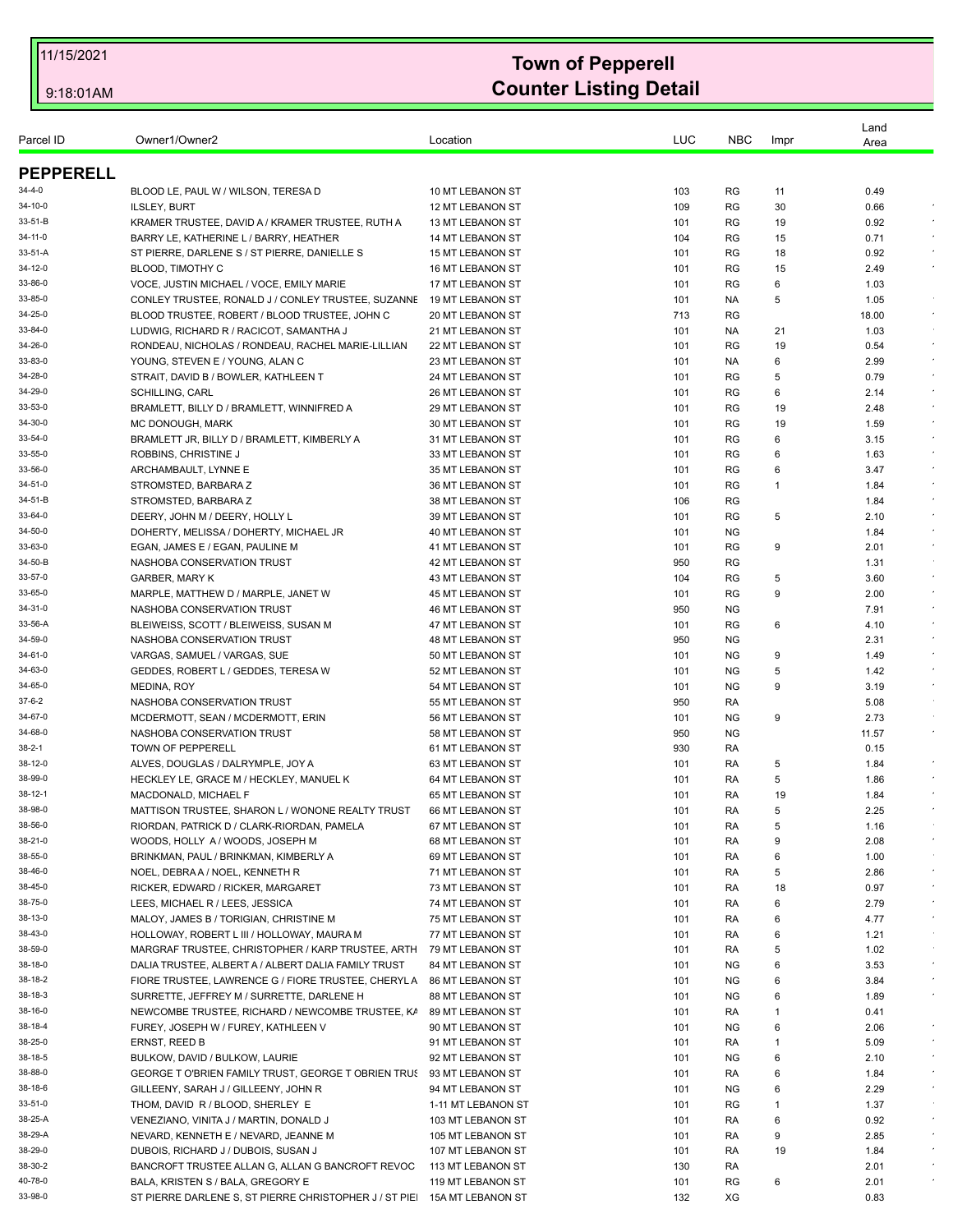| Parcel ID                              | Owner1/Owner2                                                                   | Location                                      | LUC        | <b>NBC</b> | Impr     | Land         |                      |
|----------------------------------------|---------------------------------------------------------------------------------|-----------------------------------------------|------------|------------|----------|--------------|----------------------|
|                                        |                                                                                 |                                               |            |            |          | Area         |                      |
| <b>PEPPERELL</b>                       |                                                                                 |                                               |            |            |          |              |                      |
| 33-81-0                                | BIJOUX, CHRISTIAN H / CAMBRIDGE, DOLETTE K                                      | 17A MT LEBANON ST                             | 101        | NA.        | 6        | 3.24         |                      |
| 33-82-0                                | PICARD, STEPHEN                                                                 | 19A MT LEBANON ST                             | 101        | NA.        | 6        | 3.04         |                      |
| 34-53-0                                | PEAVEY, PAUL RUSSELL / PEAVEY, PATRICIA ANN                                     | 26A MT LEBANON ST                             | 101        | RG         | 6        | 2.93         |                      |
| 34-60-0                                | SEEGER, JEFFREY / SEEGER, BARBARA L                                             | 48A MT LEBANON ST                             | 101        | ΝG         | 9        | 3.25         |                      |
| 34-62-0                                | MSB FAMILY TRUST, MAUREEN BOLGER & JOHN BOLGER TR                               | 50A MT LEBANON ST                             | 101        | <b>NG</b>  | 9        | 5.27         |                      |
| 34-64-0                                | SIERRA, BRIAN / SIERRA, VANESSA MURIEL                                          | 52A MT LEBANON ST                             | 101        | ΝG         | 5        | 3.29         |                      |
| 34-66-0                                | PARRISH, MICHAEL A / PARRISH, ISAURA L                                          | 54A MT LEBANON ST                             | 101        | ΝG         | 9        | 3.22         |                      |
| 37-6-0                                 | NASHOBA CONSERVATION TRUST                                                      | 55A MT LEBANON ST                             | 950        | RA         |          | 7.35         |                      |
| 38-56-1                                | RIORDAN, PATRICK D / CLARK-RIORDAN, PAMELA                                      | 67A MT LEBANON ST                             | 132        | RA         |          | 0.10         |                      |
| 34-49-0                                | NASHOBA CONSERVATION TRUST                                                      | 32-34 MT LEBANON ST                           | 950        | <b>RG</b>  |          | 17.50        |                      |
| 34-45-0                                | BLOOD TRUSTEE, ROBERT / BLOOD, JOHN C                                           | 51-53 MT LEBANON ST                           | 713        | RG         |          | 3.60         |                      |
| 38-2-0                                 | BEAUBIEN, DEBORAH ANN / BEAUBIEN, ALLAN J SR                                    | 60-62 MT LEBANON ST                           | 104        | RA         | 12       | 1.93         |                      |
| 38-54-0                                | POUTRY, DONALD W / POUTRY, LINDA J                                              | 83-85 MT LEBANON ST                           | 101        | RA         | 6        | 2.03         |                      |
| 38-24-0                                | RATTA, JEFFREY L                                                                | 96-104 MT LEBANON ST                          | 017        | RA         | 1        | 12.00        |                      |
| 38-30-0                                | BANCROFT TRUSTEE, ALLAN G / BANCROFT TRUSTEE, DOR(                              | 115-117 MT LEBANON ST                         | 101        | RA         | 15       | 9.04         |                      |
| 34-1-A                                 | LAKE, WILLIAM MARTIN / LAKE, PUTHEARIN C                                        | 4-1/2-6-1/2 MT LEBANON ST                     | 101        | RG         | 19       | 5.33         |                      |
| 22-35-0<br>22-42-0                     | LORANCE, ADAM S / LORANCE, HEIFY M                                              | 1 NASHUA RD<br>3 NASHUA RD                    | 101<br>101 | XA<br>XA   | 5<br>5   | 0.31<br>0.30 |                      |
| 22-41-0                                | PHILLIPS, NANCY A                                                               | 4 NASHUA RD                                   | 111        |            | 96       |              | $\epsilon$           |
| 22-43-0                                | SARTELLE, JOHN E / NASHUA ROAD REALTY TRUST<br>CROSS, JOHN L / CROSS, CONSTANCE | 5 NASHUA RD                                   | 101        | XA<br>XA   | 6        | 1.00<br>0.53 |                      |
| 22-44-0                                | HUNTER, ELBERT B JR / NELOMS, NETINA F                                          | 7 NASHUA RD                                   | 101        | XA         | 15       | 1.10         |                      |
| 22-45-0                                | DEPARTMENT OF FISH AND GAME / COMMONWEALTH OF MA                                | 9 NASHUA RD                                   | 911        | XA         |          | 3.50         |                      |
| 22-40-0                                | <b>BULWINKLE, SARAH A</b>                                                       | 10 NASHUA RD                                  | 101        | XA         | 19       | 2.57         |                      |
| 22-38-0                                | PECUKONIS, NICHOLAS S / SCOTT, KEVIN J                                          | 14 NASHUA RD                                  | 332        | CF         | 39       | 0.38         |                      |
| 25-3-0                                 | PECUKONIS, NICHOLAS S / SCOTT, KEVIN J                                          | 16 NASHUA RD                                  | 101        | ХA         | 15       | 0.51         |                      |
| 25-27-0                                | MURPHY, WILLIAM D                                                               | 17 NASHUA RD                                  | 332        | CF         | 39       | 1.72         |                      |
| 25-6-0                                 | ALBERGHINI, DAWN I                                                              | 18 NASHUA RD                                  | 101        | XA         | 15       | 1.00         |                      |
| 25-13-0                                | NELSON, DANIEL P / NELSON, MATTHEW J                                            | 20 NASHUA RD                                  | 388        | CF         | 39       | 0.16         |                      |
| 25-41-0                                | GHOULS PASTURE REALTY CORP                                                      | 21 NASHUA RD                                  | 101        | XA         | 15       | 2.54         |                      |
| 25-14-0                                | NELSON, DANIEL P / NELSON, MATTHEW J                                            | 22 NASHUA RD                                  | 104        | XA         | 14       | 0.21         |                      |
| 25-26-0                                | GHOULS PASTURE REALTY CORP                                                      | 23 NASHUA RD                                  | 130        | XA         |          | 3.97         |                      |
| 25-15-0                                | THERIAULT, DAVID E                                                              | 24 NASHUA RD                                  | 101        | XA         | 15       | 1.23         |                      |
| 25-25-0                                | HOLDEN, DAVID / CAMARILLO, DENISE                                               | 25 NASHUA RD                                  | 101        | XA         | 15       | 0.73         |                      |
| 25-17-0                                | BURNHAM TRUSTEE, CHARLES P / BURNHAM TRUSTEE, JOA                               | 26 NASHUA RD                                  | 104        | XA         | 12       | 3.90         |                      |
| 25-24-0                                | BELLEMARE, GERALD R / SULLIVAN-BELLEMARE, TARA J                                | 27 NASHUA RD                                  | 101        | XA         | 15       | 0.75         |                      |
| 25-18-0                                | LAGOY, JANE L                                                                   | 28 NASHUA RD                                  | 101        | XA         | 5        | 0.92         |                      |
| 25-23-0                                | JOHNSON LYNDON B + KANDACE / POKRAKA KARL + DONNA                               | 29 NASHUA RD                                  | 104        | XA         | 12       | 1.60         |                      |
| 25-19-0                                | DEE TRUSTEE, JOHN F JR / DEE TRUSTEE, FLORENCE J                                | 30 NASHUA RD                                  | 101        | XA         | 19       | 3.84         |                      |
| 25-20-0                                | DEE TRUSTEE, JOHN F JR / DEE TRUSTEE, FLORENCE J                                | 32 NASHUA RD                                  | 101        | XA         | 4        | 0.36         |                      |
| 25-21-0                                | AMES, JEFFREY / AQUINO, CESAR                                                   | 34 NASHUA RD                                  | 101        | XA         | 5        | 1.00         |                      |
| 25-22-11                               | DEPARTMENT OF FISH AND GAME / COMMONWEALTH OF MA                                | 35 NASHUA RD                                  | 930        | XA         |          | 15.50        |                      |
| 15-56-0                                | CONSTANTINE, JEAN T / HAMILTON, KATHLEEN T                                      | 36 NASHUA RD                                  | 104        | ХA         | 15       | 1.84         |                      |
| 25-22-1                                | BOARD OF SELECTMEN / TOWN OF PEPPERELL                                          | 37 NASHUA RD                                  | 931        | XA         | 69       | 5.34         |                      |
| 25-22-0<br>15-60-0                     | MORTON, MEREDITH J TRUSTEE / MEREDITH J MORTON REV                              | 39 NASHUA RD                                  | 101        | XA         | 1        | 1.84         |                      |
| 15-65-0                                | <b>BAKER, JAMIE</b>                                                             | 42 NASHUA RD                                  | 013        | XA         | 15       | 2.24         |                      |
| 15-65-1                                | <b>KB PROPERTIES LLC</b><br><b>KB PROPERTIES LLC</b>                            | 43 NASHUA RD                                  | 996<br>445 | CL<br>IA   | 28       | 3.19<br>0.00 |                      |
| 15-65-10                               | <b>KB PROPERTIES LLC</b>                                                        | 43 NASHUA RD, Unit 1<br>43 NASHUA RD, Unit 10 | 445        | IA         | 29       | 0.00         |                      |
| 15-65-2                                | DREW'S POWDER COATING LLC                                                       | 43 NASHUA RD, Unit 2                          | 445        | IA         | 28       | 0.00         |                      |
| 15-65-3                                | <b>KB PROPERTIES LLC</b>                                                        | 43 NASHUA RD. Unit 3                          | 445        | IA         | 28       | 0.00         |                      |
| 15-65-4                                | 43 NASHUA ROAD, LLC                                                             | 43 NASHUA RD, Unit 4                          | 445        | IA         | 28       | 0.00         |                      |
| 15-65-5                                | <b>BARONS CUSTOM HOMES LLC</b>                                                  | 43 NASHUA RD, Unit 5                          | 445        | IA         | 28       | 0.00         |                      |
| 15-65-6                                | <b>KB PROPERTIES LLC</b>                                                        | 43 NASHUA RD, Unit 6                          | 445        | IA         | 28       | 0.00         |                      |
| 15-65-7                                | ASSESSMENT SERVICES INC                                                         | 43 NASHUA RD, Unit 7                          | 445        | IA         | 28       | 0.00         |                      |
| 15-65-8                                | ASSESSMENT SERVICES INC                                                         | 43 NASHUA RD, Unit 8                          | 445        | IA         | 28       | 0.00         |                      |
| 15-65-9                                | ASSESSMENT SERVICES INC                                                         | 43 NASHUA RD, Unit 9                          | 445        | IA         | 28       | 0.00         |                      |
|                                        |                                                                                 |                                               | 101        | ХA         | 2        | 1.75         |                      |
|                                        |                                                                                 |                                               |            |            |          |              |                      |
|                                        | COUTU, DONALD J / COUTU, DARLENE S                                              | 45 NASHUA RD                                  |            |            |          |              |                      |
|                                        | SEWERAGE PLANT / TOWN OF PEPPERELL                                              | 47 NASHUA RD                                  | 985        | IA         | 43       | 9.16         |                      |
| 15-64-0<br>16-17-0<br>16-7-0<br>16-6-0 | CASEY TRUSTEE, TIMOTHY F JR / CASEY TRUSTEE, KIMBEF                             | 51 NASHUA RD                                  | 101        | XA         | 1        | 1.93         |                      |
| 16-5-0                                 | ROSSI, DAVID P / ROSSI, ELIZABETH N                                             | 53 NASHUA RD                                  | 101        | ХA         | 6        | 0.54         |                      |
|                                        | MURPHY, WILLIAM DAVID JR                                                        | 55 NASHUA RD                                  | 101        | XA         | 18       | 1.13         |                      |
| 15-19-0                                | FARRAR TRUSTEE, JAMES L / FARRAR REALTY TRUST                                   | 56 NASHUA RD                                  | 104        | XA         | 6        | 0.67         |                      |
|                                        | SOMMA TRUSTEE, AL / STUMP N' STONE REALTY TRUST                                 | 57 NASHUA RD                                  | 440        | IA         |          | 21.61        | $\ddot{\phantom{a}}$ |
| 16-4-0<br>15-18-0<br>16-16-0           | RUSSELL, BRYAN P<br>DOHERTY, JEAN L                                             | 58 NASHUA RD<br>59 NASHUA RD                  | 101<br>325 | XA<br>CF   | 19<br>78 | 0.55<br>1.10 |                      |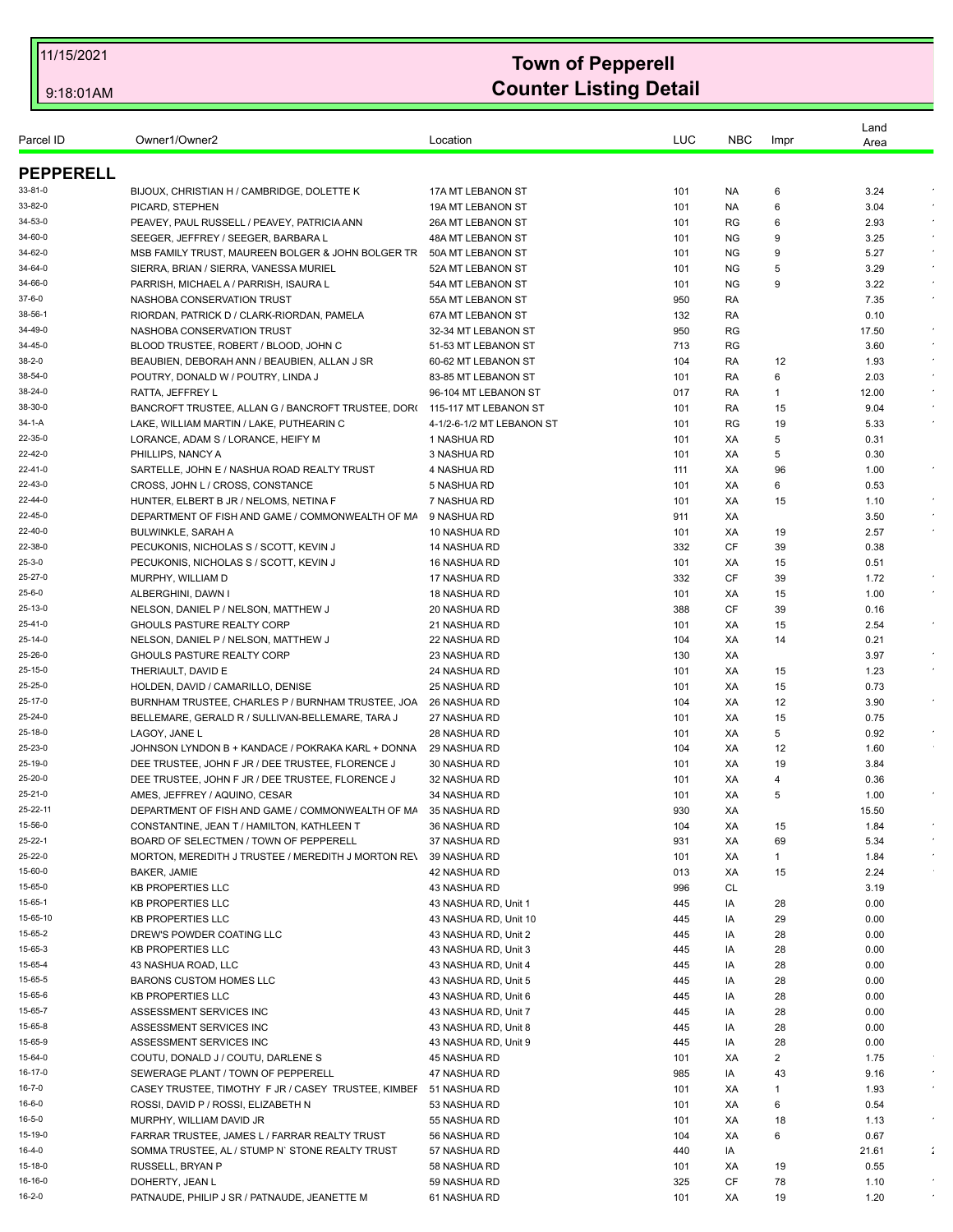|                      |                                                                                         |                                |            |            |        | Land         |                    |
|----------------------|-----------------------------------------------------------------------------------------|--------------------------------|------------|------------|--------|--------------|--------------------|
| Parcel ID            | Owner1/Owner2                                                                           | Location                       | LUC        | <b>NBC</b> | Impr   | Area         |                    |
| <b>PEPPERELL</b>     |                                                                                         |                                |            |            |        |              |                    |
| $16 - 1 - 0$         |                                                                                         | 63 NASHUA RD                   | 101        | XA         | 1      | 0.92         |                    |
| 16-63-0              | GAETA, SUSAN M<br>CHUISA, WILLIAM M JR                                                  | 67 NASHUA RD                   | 101        | XA         | 18     | 1.09         |                    |
| 16-62-0              | <b>CUNNINGHAM, RICHARD J</b>                                                            | 69 NASHUA RD                   | 101        | XA         | 18     | 1.15         |                    |
| 15-15-0              | REID, ROBIN L                                                                           | 70 NASHUA RD                   | 101        | XA         | 6      | 0.92         |                    |
| $11 - 24 - 0$        | CLEVELAND, MARYALYCE                                                                    | 71 NASHUA RD                   | 101        | XA         | 18     | 0.99         |                    |
| 15-26-0              | MORIN, JOHN / CASTAGNA, NADIA                                                           | 72 NASHUA RD                   | 101        | XA         | 6      | 1.05         |                    |
| 11-25-0              | BATTLE, JOHN T / BATTLE, MARY ANNE                                                      | 73 NASHUA RD                   | 101        | XA         | 18     | 1.00         | $\epsilon$         |
| 15-24-0              | BEEDE, LOUISE S                                                                         | 74 NASHUA RD                   | 018        | ХA         | 6      | 9.74         |                    |
| 16-113-0             | AHDAB TRUSTEE, CAROLINE / RIVERSIDE TRUST                                               | 75 NASHUA RD                   | 132        | CL         |        | 10.00        |                    |
| 15-23-0              | REIDY, GEORGE D / REIDY, JENNIFER L                                                     | 76 NASHUA RD                   | 101        | XA         | 6      | 1.07         | $\bullet$          |
| 15-13-0              | LAKOUI, RADOUANE SKHAR / DOUA, HANAA                                                    | 78 NASHUA RD                   | 101        | ХA         | 18     | 1.00         | $\epsilon$         |
| 11-28-0              | MURPHY, JOHN R / MURPHY, DIANE M                                                        | 79 NASHUA RD                   | 101        | XA         | 6      | 1.04         | $\epsilon$         |
| 15-43-0              | HEIN, JAMES                                                                             | 80 NASHUA RD                   | 101        | ХA         | 18     | 0.93         | $\epsilon$         |
| 11-29-0              | THOMAS, FREDERICK R / THOMAS, SUSANNA M G                                               | 81 NASHUA RD                   | 101        | XA         | 6      | 0.92         |                    |
| $15 - 71 - 0$        | NOCELLA, RICHARD / NOCELLA, DEBORAH A                                                   | 82 NASHUA RD                   | 101        | XA         | 18     | 0.92         |                    |
| 11-20-0              | BJORK, WILLIAM C / BJORK, MARGARET A                                                    | 84 NASHUA RD                   | 101        | XA         | 19     | 0.52         |                    |
| 11-30-0              | SALINAS, GERARDO J / SALINAS, TAMARA M                                                  | 85 NASHUA RD                   | 101        | ХA         | 6      | 1.04         |                    |
| 11-19-0              | SMITH, TIMOTHY / POULIN, KERRI                                                          | 86 NASHUA RD                   | 101        | XA         | 15     | 0.69         |                    |
| $11 - 31 - 0$        | DELORGE, JESSICA A / DELORGE, KYLE R                                                    | 87 NASHUA RD                   | 101        | XA         | 6      | 1.04         | $\star$            |
| 10-26-0              | BELLIVEAU, DAVID J / BELLIVEAU, KATHRYN J                                               | 88 NASHUA RD                   | 101        | <b>NG</b>  | 9      | 12.96        |                    |
| 11-32-0              | HENDERSON, SANDRA / HENDERSON, ALAN                                                     | 89 NASHUA RD                   | 101        | XA         | 6      | 0.98         | $\epsilon$         |
| 10-27-0              | SCARSDALE, JAMES K / SCARSDALE, MARGARET                                                | 90 NASHUA RD                   | 101        | <b>NG</b>  | 5      | 10.80        | $\star$            |
| 11-33-0              | MORGAN, JUSTIN P                                                                        | 91 NASHUA RD                   | 101        | XA         | 6      | 0.96         | $\bullet$          |
| 10-29-0              | GUARINO TRUSTEE, ROBERT E / GUARINO TRUSTEE, SILVIA                                     | 92 NASHUA RD                   | 101        | <b>NG</b>  | 9      | 14.57        | $\bullet$          |
| 11-34-0              | JOHNSON, DEAN A / STEVENS, LAURIE A                                                     | 93 NASHUA RD                   | 101        | XA         | 6      | 0.92         |                    |
| 11-14-0              | RASTAS, JONATHAN / RASTAS, MARIA LOUISA                                                 | 94 NASHUA RD                   | 101        | XA         | 15     | 1.36         |                    |
| 11-35-0              | SANTOS, DAVID DELGADO / DELGADO, KAREN M                                                | 95 NASHUA RD                   | 101        | ХA         | 6      | 0.97         | $\bullet$          |
| 11-106-0             | AUGER, GERARD M / AUGER, PATRICIA A                                                     | 96 NASHUA RD                   | 101        | XA         | 18     | 3.25         |                    |
| 11-36-0              | BUTTS TRUSTEE, WILLIAM A / BUTTS TRUSTEE, MARIANNE                                      | 97 NASHUA RD                   | 101        | XA         | 6      | 0.96         | $\sim$             |
| 11-105-0             | GALBRAITH, NICHOLAS / GALBRAITH, KATHRYN                                                | 98 NASHUA RD                   | 101        | ХA         | 15     | 2.56         | $\star$<br>$\star$ |
| 11-12-0              | ARPIN, SARAH L / ARPIN, MATHEW A                                                        | 99 NASHUA RD                   | 712        | XA         |        | 8.60         |                    |
| 11-104-0             | OLIVEIRA, ELIONAI SANTOS / GOMES, SHEILA A                                              | 100 NASHUA RD                  | 101        | XA         | 6      | 2.60         | $\sim$             |
| 11-11-0              | ARPIN, SARAH L / ARPIN, MATHEW A                                                        | 101 NASHUA RD                  | 101        | XA         | 22     | 1.60         |                    |
| 11-103-0<br>11-102-0 | KHEMMALAY, PHET / BOUALAPHANH, MANI                                                     | 102 NASHUA RD                  | 101        | XA         | 6      | 1.49         | $\sim$             |
| 11-101-0             | TELLIER, DANIEL / TELLIER, JESSICA<br>SMALDONE TRUSTEE, ROBERT C / SMALDONE TRUSTEE, JE | 104 NASHUA RD                  | 101<br>101 | XA<br>ХA   | 5<br>6 | 1.46<br>1.56 | $\sim$             |
| $11 - 7 - 0$         | GOODWIN, JASON M / SHAW, CHRISTINE                                                      | 106 NASHUA RD<br>107 NASHUA RD | 101        | XA         | 5      | 3.90         | $\sim$             |
| $11 - 8 - 0$         | AYOTTE, EDWIN H / AYOTTE, GLORIA A                                                      | 108 NASHUA RD                  | 101        | XA         | 15     | 4.30         | $\star$            |
| $11 - 4 - 0$         | NASHOBA CONSERVATION TRUST                                                              | 109 NASHUA RD                  | 950        | XA         |        | 1.84         |                    |
| 11-37-0              | FENTON, DAVID J JR / FENTON, LINDA J                                                    | 111 NASHUA RD                  | 101        | XA         | 6      | 1.84         |                    |
| 11-38-0              | SHERWOOD, LYLE E                                                                        | 113 NASHUA RD                  | 101        | ХA         | 6      | 1.86         |                    |
| 11-40-0              | MCGEE, MICHAEL B / MCGEE, TOBI J                                                        | 115 NASHUA RD                  | 101        | XA         | 6      | 3.80         |                    |
| $11 - 6 - 0$         | GILL, MARTIN A                                                                          | 116 NASHUA RD                  | 131        | ХA         |        | 1.40         |                    |
| 11-39-0              | ROCHA MARTINS, THIAGO L / MARTINS, SARAH                                                | 117 NASHUA RD                  | 101        | XA         | 6      | 2.00         |                    |
| 11-41-0              | BELL, DAVID K                                                                           | 119 NASHUA RD                  | 101        | XA         | 6      | 3.80         |                    |
| 11-3-0               | GILL, MARTIN A                                                                          | 120 NASHUA RD                  | 131        | ХA         |        | 3.00         |                    |
| 11-42-0              | WINNETT. WILLIAM G / WINNETT. LYNNE M                                                   | 121 NASHUA RD                  | 101        | XA         | 6      | 1.92         | $\epsilon$         |
| 11-43-0              | MENEZES, COLIN J / MENEZES, JUNE E                                                      | 123 NASHUA RD                  | 101        | XA         | 6      | 3.90         | $\bullet$          |
| 11-44-0              | CORRIVEAU, MICHAEL A / CORRIVEAU, PATTY L                                               | 125 NASHUA RD                  | 101        | XA         | 6      | 1.86         | $\star$            |
| 11-45-0              | MARSTON, MONA L / LOPRINZE, CHRISTOPHER J                                               | 127 NASHUA RD                  | 101        | ХA         | 6      | 3.90         |                    |
| 11-46-0              | SCHLITTLER, PATRICIA A / SCHLITTLER, HEIDI                                              | 129 NASHUA RD                  | 101        | XA         | 6      | 1.84         | $\sim$             |
| 11-47-0              | NAPLES JR TRUSTEE, NICHOLAS N / MAGIC REALTY TRUST                                      | 131 NASHUA RD                  | 131        | ХA         |        | 3.90         |                    |
| 11-48-0              | DZUBINSKI, PHILLIP M / DZUBINSKI, ROSEANNE                                              | 133 NASHUA RD                  | 101        | XA         | 6      | 1.84         | $\bullet$          |
| 11-49-0              | NAPLES JR TRUSTEE, NICHOLAS N / MAGIC REALTY TRUST                                      | 135 NASHUA RD                  | 131        | XA         |        | 4.30         | $\bullet$          |
| 11-50-0              | HOLLY P RIST REVOCABLE TRUST OF 2021, HOLLY P & DEAN                                    | 137 NASHUA RD                  | 101        | XA         | 6      | 1.84         | $\bullet$          |
| 11-51-0              | NAPLES JR TRUSTEE, NICHOLAS N / MAGIC REALTY TRUST                                      | 139 NASHUA RD                  | 131        | XA         |        | 5.10         |                    |
| 6-20-1               | MASS COMPOSTING GROUP / c/o DAVID BURTON                                                | 141 NASHUA RD                  | 440        | IA         |        | 7.01         | $\sim$             |
| $6 - 70 - 0$         | LEON SHATTUCK TRUST / C/O CITIZENS WEALTH MANAGEME                                      | 147 NASHUA RD                  | 440        | IA         |        | 3.33         | $\bullet$          |
| $6 - 18 - 0$         | SHATTUCK TRUSTEE, DAVID ALLEN / IRON WOODS REALTY T                                     | 150 NASHUA RD                  | 106        | RG         | 69     | 60.00        | ÷                  |
| $6 - 18 - 1$         | SHATTUCK TRUSTEE, DAVID ALLEN / IRON WOODS REALTY T                                     | 152 NASHUA RD                  | 431        | IA         |        | 0.06         |                    |
| $6 - 24 - 0$         | LIVINGSTON, ROBERT M / LIVINGSTON, KATHY J                                              | 154 NASHUA RD                  | 101        | XA         | 6      | 1.05         | $\epsilon$         |
| $6 - 25 - 0$         | HUTCHINSON, BRIAN J / HUTCHINSON, KRISTINA S                                            | 156 NASHUA RD                  | 101        | XA         | 6      | 1.01         | $\bullet$          |
| $6 - 26 - 0$         | CORDEIRO, ROBERT P / CORDEIRO, KATHLEEN M                                               | 158 NASHUA RD                  | 101        | ХA         | 6      | 0.93         | $\bullet$          |
| $6 - 27 - 0$         | BROWN, DONALD A / BROWN, ELLEN M                                                        | 160 NASHUA RD                  | 101        | XA         | 6      | 1.09         | $\epsilon$         |
| $6 - 28 - 0$         | DELEGGE, LAURETTA A                                                                     | 162 NASHUA RD                  | 101        | XA         | 6      | 1.03         |                    |
| 6-29-0               | NAJJENGO, REHEMA / MUDOLA, EMMANUEL ROBERTS                                             | 164 NASHUA RD                  | 101        | XA         | 6      | 1.43         |                    |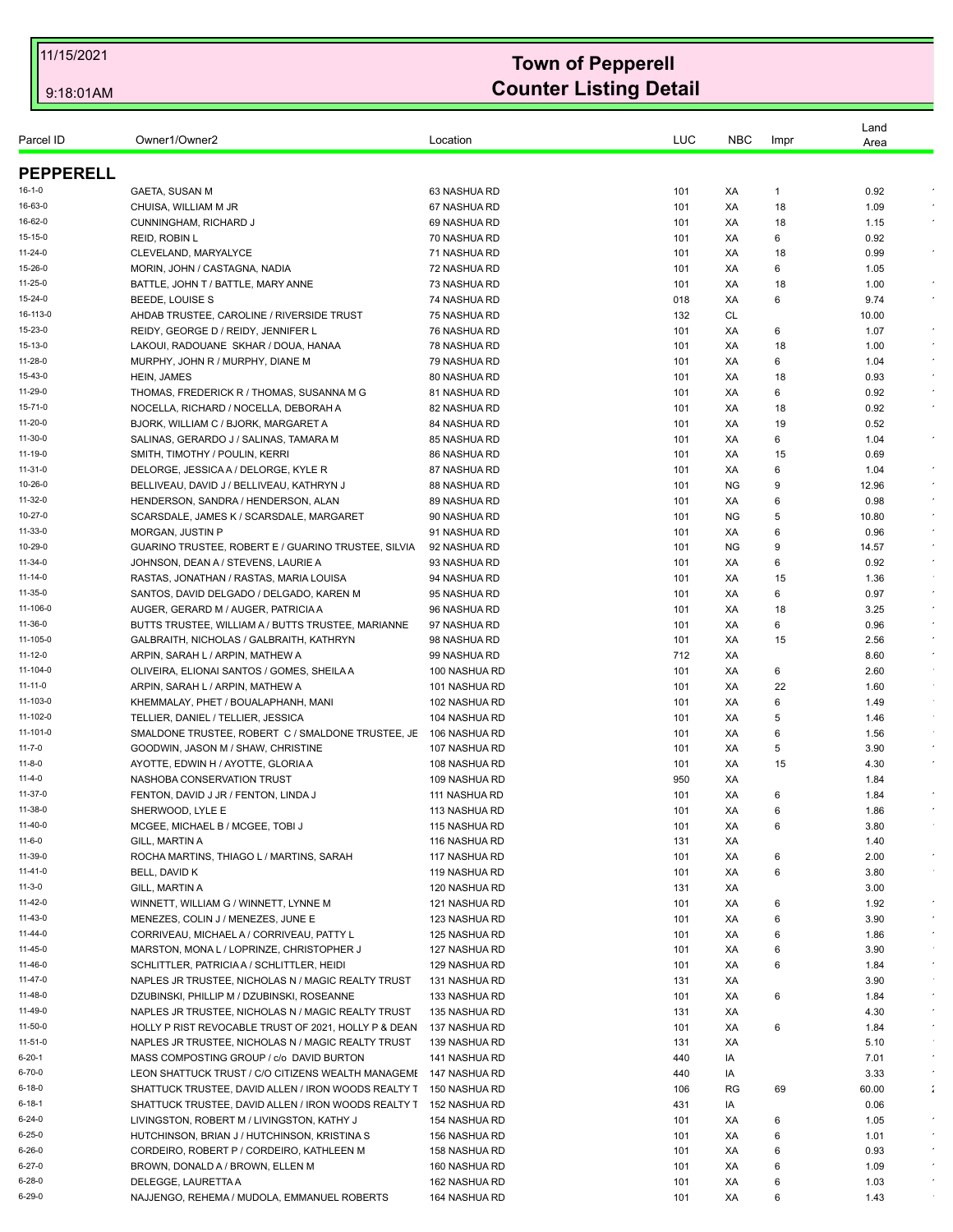| Parcel ID          | Owner1/Owner2                                                                                          | Location                       | LUC        | <b>NBC</b> | Impr     | Land<br>Area  |                      |
|--------------------|--------------------------------------------------------------------------------------------------------|--------------------------------|------------|------------|----------|---------------|----------------------|
| <b>PEPPERELL</b>   |                                                                                                        |                                |            |            |          |               |                      |
| 6-79-0             | STRIMENOS, ATHENA FRAN                                                                                 | 165 NASHUA RD                  | 034        | IA         | 31       | 33.91         | $\epsilon$           |
| $6 - 17 - 0$       | SHATTUCK, DAVID A / SHATTUCK, GAIL W                                                                   | 167 NASHUA RD                  | 440        | IA         |          | 7.72          | $\bullet$            |
| $6 - 22 - 0$       | SHATTUCK, DAVID A / SHATTUCK, GAIL WINONA                                                              | 169 NASHUA RD                  | 101        | IA         | 15       | 2.07          | $\sim$               |
| $6 - 10 - 0$       | <b>LINMARK PROPERTIES LLC</b>                                                                          | 170 NASHUA RD                  | 111        | XA         | 96       | 6.00          |                      |
| $6 - 80 - 0$       | SHATTUCK, DAVID A / SHATTUCK, GAIL W                                                                   | 171 NASHUA RD                  | 101        | IA         | 15       | 6.02          |                      |
| 6-83-0             | ASM STORAGE LLC / DBA STATELINE SELF STORAGE                                                           | 173 NASHUA RD, Unit BLDG C     | 401        | IA         | 44       | 5.47          | $\ddot{\phantom{a}}$ |
| $6 - 47 - 0$       | MILLETT. JOSEPH / MILLETT. LYNNE                                                                       | 174 NASHUA RD                  | 101        | <b>NG</b>  | 6        | 0.92          |                      |
| $6 - 48 - 0$       | GETEK LE, ALEXANDER F & JOANNE E / GETEK TRUSTEES, F                                                   | 176 NASHUA RD                  | 101        | <b>NG</b>  | 6        | 0.92          |                      |
| 6-50-0             | CONNELLY, RICHARD D / CONNELLY, BETTY J                                                                | 180 NASHUA RD                  | 101        | <b>NG</b>  | 6        | 0.95          |                      |
| 6-51-0             | PAPPAS, LORI / LITTLE, MARK                                                                            | 182 NASHUA RD                  | 101        | <b>NG</b>  | 6        | 0.93          |                      |
| 6-12-0             | DEARDEN, CHAD / MCGINNESS, AUBREY                                                                      | 183 NASHUA RD                  | 101        | XA         | 19       | 0.35          |                      |
| 6-9-0              | KELLEHER, JAMES F SR / GARRASI, MARIA                                                                  | 184 NASHUA RD                  | 101        | XA         | 6        | 5.39          |                      |
| 6-109-0            | TERRELL-HOLT TRUSTEE, PATRICIA E / TERRELL-HOLT FAMIL                                                  | 185 NASHUA RD                  | 132        | XA         |          | 0.15          |                      |
| 6-14-0             | SMITH, JOHN M / SMITH, DIANE L                                                                         | 186 NASHUA RD                  | 101        | XA         | 6        | 5.81          |                      |
| 6-8-0              | TAX TITLE / TOWN OF PEPPERELL                                                                          | 188 NASHUA RD                  | 936        | XA         |          | 1.88          |                      |
| 25-19-1            | DEE, THOMAS / DEE, LINDA                                                                               | 30A NASHUA RD                  | 101        | XA         | 5        | 3.60          |                      |
| 15-20-1            | PETALES, DAVID E / WHITE, JEANNA L                                                                     | 60A NASHUA RD                  | 101        | XA         | 18       | 1.84          |                      |
| 15-14-0<br>15-27-0 | MERCADO, MELISSA J / MERCADO, JOSE E<br>MISCH, STEVEN J                                                | 76A NASHUA RD<br>78A NASHUA RD | 101        | XA<br>XA   | 18       | 3.82<br>3.82  |                      |
| 15-66-0            | CONNORS, ROSEMARY D                                                                                    | 80A NASHUA RD                  | 101<br>101 | XA         | 18<br>18 | 3.70          |                      |
| 15-72-0            | CASSIDY, DARRELL M / CASSIDY, KAREN                                                                    | 82A NASHUA RD                  | 101        | XA         | 18       | 3.10          |                      |
| 11-20-A            | BJORK, WILLIAM C / BJORK, MARGARET A                                                                   | 84A NASHUA RD                  | 132        | XA         |          | 0.52          |                      |
| 10-23-0            | ATTAR, LAILA                                                                                           | 86A NASHUA RD                  | 101        | <b>NG</b>  | 19       | 17.46         |                      |
| 10-22-0            | CLEARY TRUSTEE, BETTY H / BETTY H CLEARY REVOCABLE                                                     | 88A NASHUA RD                  | 131        | <b>NG</b>  |          | 2.93          | $\star$              |
| 10-28-0            | BARRON TRUSTEE, EDWARD J II / I HAVE A REVOCABLE TRU                                                   | 90A NASHUA RD                  | 101        | ΝG         | 9        | 10.02         | $\bullet$            |
| 10-30-0            | DELLACANONICA TRUSTEE, DEBRA / NISSITISSIT HILL REALT                                                  | 92A NASHUA RD                  | 101        | <b>NG</b>  | 6        | 12.74         |                      |
| 11-10-0            | POLAK, NICHOLAS M / GAISSL, STEPHANIE B                                                                | 102A NASHUA RD                 | 101        | XA         | 6        | 3.09          |                      |
| 11-107-0           | MISCOVITCH, REX L TRUSTEE / MISCOVITCH, ELAINE D TRUS                                                  | 104A NASHUA RD                 | 101        | XA         | 18       | 4.50          |                      |
| 11-108-0           | CASPER, PETER J / CASPER, KAREN L                                                                      | 106A NASHUA RD                 | 101        | XA         | 6        | 3.56          | $\sim$               |
| 11-23-0            | TAX TITLE / TOWN OF PEPPERELL                                                                          | 108A NASHUA RD                 | 936        | ХA         |          | 2.70          |                      |
| $6 - 18 - 2$       | SHATTUCK TRUSTEE, DAVID ALLEN / MATUWES REALTY TRU                                                     | 150A NASHUA RD                 | 131        | RG         |          | 9.54          |                      |
| 6-81-0             | SHATTUCK, DAVID A / SHATTUCK, GAIL W                                                                   | 171A NASHUA RD                 | 440        | IA         |          | 4.08          | $\bullet$            |
| 6-82-0             | SHATTUCK, DAVID A / SHATTUCK, GAIL W                                                                   | 171B NASHUA RD                 | 440        | IA         |          | 4.27          | $\star$              |
| 15-61-0            | MURPHY, FREDERICK P                                                                                    | 46-50 NASHUA RD                | 101        | XA         | 15       | 1.34          |                      |
| 15-20-0            | LEWIS, GAYLE S                                                                                         | 60-62 NASHUA RD                | 101        | XA         | 18       | 2.11          |                      |
| 15-16-0            | <b>BANKUTI, FRANK L</b>                                                                                | 64-68 NASHUA RD                | 101        | XA         | 19       | 2.31          | $\sim$               |
| 11-27-0            | AHDAB TRUSTEE, CAROLINE / RIVERSIDE TRUST                                                              | 77-83 NASHUA RD                | 132        | CL         |          | 7.10          |                      |
| $11 - 1 - 0$       | GILL, MARTIN A                                                                                         | 128-148 NASHUA RD              | 101        | XA         | 15       | 25.80         | $\bullet$            |
| 6-20-0             | MASS COMPOSTING GROUP / c/o DAVID BURTON                                                               | 149-163 NASHUA RD              | 034        | IA         | 12       | 42.06         | ÷                    |
| $6 - 16 - 0$       | <b>TULLY FARMS INC</b>                                                                                 | 175-185 NASHUA RD              | 440        | IA         |          | 69.15         |                      |
| 11-61-0            | MOREY TRUSTEE, GEORGE / MCLAUGHLIN TRUSTEE, JAMES 1 NISSITISSIT LN                                     |                                | 132        | XA         |          | 0.19          |                      |
| $11 - 5 - 0$       | MONTESANTI, PETER D / WEMLINGER, BRYNN C                                                               | 8 NISSITISSIT LN               | 109        | МA         | 6        | 1.84          |                      |
| $11 - 1 - 2$       | BRIAN R BEEK REVOCABLE TRUST, BRIAN R & CELESTE M B                                                    | 22 NISSITISSIT LN              | 101        | XA         | 19       | 1.85          | $\epsilon$           |
| 4-41-0             | HILLMAN, ERIN C                                                                                        | 21 NORTH ST                    | 101        | RA         | 19       | 1.88          | $\epsilon$           |
| 4-17-0             | BOUCHARD, PETER J / BOUCHARD RUTH W, RUTH W                                                            | 24 NORTH ST                    | 101        | RA         | 19       | 1.21          | $\epsilon$           |
| 4-42-0             | BOZICAS, MARK P / BOZICAS, MELISSA L                                                                   | 27 NORTH ST                    | 130        | RA         |          | 1.87          |                      |
| 4-44-0             | WILLSON DAVID A & ROBERTA M T, ROBERTA M WILLSON RE                                                    | 29 NORTH ST                    | 101        | RA         | 6        | 1.85          |                      |
| $4 - 43 - 0$       | WILLSON DAVID A & ROBERTA M TR, ROBERTA M WILLSON R                                                    | 31 NORTH ST                    | 132        | RA         |          | 1.38          | $\bullet$            |
| 4-11-0             | GRAVES. WILLIAM P III ADM / DEJONGE ALICE G TR ET AL                                                   | 33 NORTH ST                    | 601        | RA         |          | 13.20         |                      |
| 4-10-0             | MURPHY TRUSTEE, LAWRENCE J/MURPHY TRUSTEE, ANNI<br>WILLSON DAVID A & ROBERTA M TR, ROBERTA M WILLSON R | 41 NORTH ST                    | 017        | RA         | 6        | 41.00         |                      |
| 4-8-0<br>4-7-0     | MCGOVERN, HUGH E & ROBERTA A / MCGOVERN, GEORGE F                                                      | 46 NORTH ST                    | 101        | RA         | 11       | 0.50          |                      |
| 4-2-0              | WALSH TRUSTEE, DAVID I JR / WALSH TRUSTEE, CATHLEEN.                                                   | 48 NORTH ST<br>55 NORTH ST     | 078<br>101 | RA<br>RA   | 5        | 74.43<br>2.85 |                      |
| 4-30-0             | STAHL TRUSTEE, RICHARD A / RICHARD A STAHL LIVING TRU                                                  | 57 NORTH ST                    | 132        | RA         |          | 0.22          |                      |
| 4-32-0             | WRIGHT, WILLIAM W / TRAVERS-WRIGHT, BARBARA E                                                          | 33A NORTH ST                   | 601        | RA         |          | 17.20         |                      |
| 4-3-0              | WILLSON DAVID A & ROBERTA M T, ROBERTA M WILLSON RE                                                    | 38A NORTH ST                   | 332        | RA         |          | 8.42          |                      |
| 4-25-0             | DIVISION OF FISHERIES AND WILDLIFE / COMMONWEALTH O                                                    | 4-14 NORTH ST                  | 921        | <b>RAS</b> |          | 12.30         |                      |
| 4-34-0             | TATE, JONATHAN M / TATE, ERIN V                                                                        | 59A NORTH ST                   | 132        | RA         |          | 0.17          |                      |
| 4-35-0             | WILSON, JONATHAN / WILSON, DIANE                                                                       | 59B NORTH ST                   | 132        | RA         |          | 0.16          |                      |
| 4-31-0             | POMERANZ, LEONARD A / POMERANZ, JOANNE C                                                               | 59C NORTH ST                   | 132        |            |          | 0.21          |                      |
| 4-36-0             | CRAMTON, STEPHEN C / CRAMTON, KAREN P                                                                  | 59D NORTH ST                   | 132        | RA<br>RA   |          | 0.20          |                      |
| 4-37-0             |                                                                                                        |                                |            |            |          | 0.17          |                      |
| 4-38-0             | WERTHEIMER, PETER / WERTHEIMER, MEGHAN<br>TAX TITLE / TOWN OF PEPPERELL                                | 59E NORTH ST<br>59F NORTH ST   | 132<br>936 | RA<br>RA   |          | 0.14          |                      |
| 4-39-0             |                                                                                                        |                                |            |            |          |               |                      |
| 4-40-0             | FORD, JOHN E / FORD, PATRICIA A                                                                        | 59G NORTH ST                   | 132        | RA         |          | 0.18          |                      |
|                    | SMITH TRUSTEE, PHILLIP MILES / SMITH TRUSTEE, GINA MAI                                                 | 59H NORTH ST                   | 132        | RA         |          | 0.26          |                      |
| 4-18-0             | FAIRWEATHER, TOBY / FAIRWEATHER, MELISSA                                                               | 16-22 NORTH ST                 | 101        | RA         | 6        | 1.90          |                      |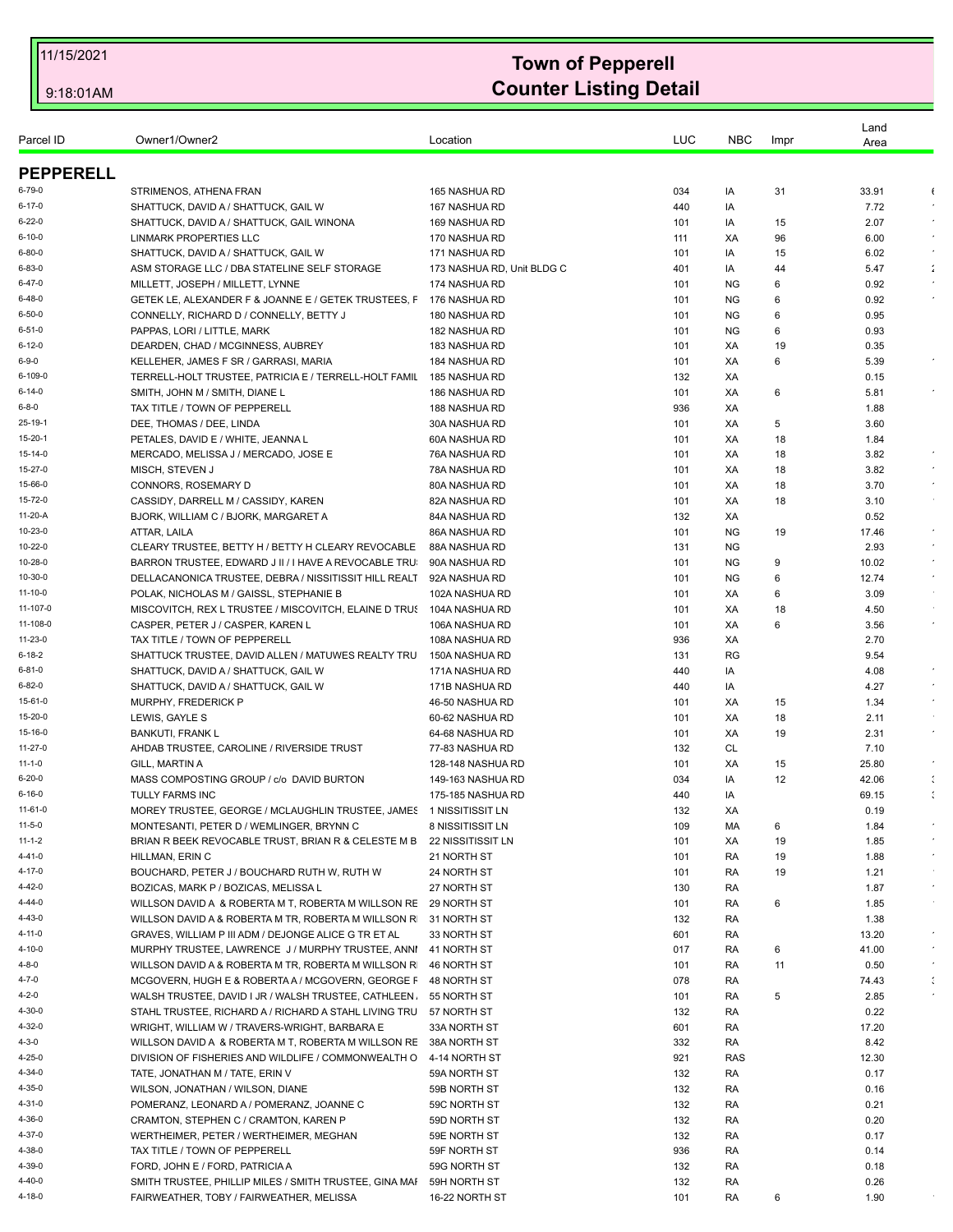| <b>PEPPERELL</b><br>SMITH, CURTIS BRUCE / SMITH, LAURIE ANN<br>17-19 NORTH ST<br>4-19-0<br>101<br>RA<br>6<br>1.80<br>2.12<br>4-26-0<br>BOZICAS, MARK P / BUXTON, MELISSA L<br>23-25 NORTH ST<br>101<br>RA<br>5<br>4-9-0<br>WILLSON DAVID A & ROBERTA M TR. ROBERTA M WILLSON R<br>38-44 NORTH ST<br>013<br>CA<br>7.04<br>6<br>31-50-0<br>BRUNELLE TRUSTEE, ROBERT R / BRUNELLE TRUSTEE, KEN<br>1 NOVA DR<br>0.92<br>101<br>XA<br>18<br>31-63-0<br>MYRON, ARTHUR R / MYRON, DONNA J<br>3 NOVA DR<br>101<br>МA<br>18<br>0.92<br>31-53-0<br>PEPPERELL CONDO XXII<br>4 NOVA DR<br>996<br><b>NS</b><br>0.92<br>31-53-A<br>HIGGINS, SARA<br>0.00<br>4 NOVA DR, Unit A<br>102<br>ΝS<br>8<br>31-53-B<br>TERPENING, DEVON B / HAYES, MARY K<br>102<br><b>NS</b><br>0.00<br>4 NOVA DR, Unit B<br>8<br>31-64-0<br>PEPPERELL CONDO XI<br>5 NOVA DR<br>996<br><b>NS</b><br>0.92<br>HOLWAY-HANSEN, JULIE ELLEN / HANSEN, STEPHEN L<br>0.00<br>31-64-A<br>5 NOVA DR, Unit A<br>102<br>ΝS<br>8<br>31-64-B<br>FROST, JESSICA ANN<br>5 NOVA DR, Unit B<br>102<br><b>NS</b><br>8<br>0.00<br>31-54-0<br>PEPPERELL CONDO XXI<br>6 NOVA DR<br>996<br><b>NS</b><br>1.23<br>31-54-A<br>RENKAS, DONALD M<br>0.00<br>6 NOVA DR, Unit A<br>102<br>ΝS<br>8<br>31-54-B<br>YOUNG, STEVEN R / YOUNG, CYNTHIA L<br>6 NOVA DR, Unit B<br>102<br><b>NS</b><br>0.00<br>8<br>31-65-0<br>PEPPERELL CONDO XII<br>7 NOVA DR<br>996<br><b>NS</b><br>0.92<br>31-65-A<br>PETELLE, RICHARD E<br><b>NS</b><br>0.00<br>7 NOVA DR, Unit A<br>102<br>8<br>31-65-B<br>FISHER, SHANNON E<br>7 NOVA DR, Unit B<br>102<br><b>NS</b><br>0.00<br>8<br>31-550-0<br>PEPPERELL CONDO XX<br>3.19<br>8 NOVA DR<br>996<br>ΝS<br>DERDERIAN, MICHAEL L / DERDERIAN, CATHERINE<br><b>NS</b><br>0.00<br>31-55-A<br>8 NOVA DR, Unit A<br>102<br>8<br>31-55-B<br>DERDERIAN, MICHAEL J / DERDERIAN, CATHERINE<br>8 NOVA DR, Unit B<br>102<br><b>NS</b><br>0.00<br>8<br>PEPPERELL CONDO XIII<br>9 NOVA DR<br>0.92<br>31-66-0<br>996<br>ΝS<br>31-66-A<br><b>ESTES, SANDRA T</b><br><b>NS</b><br>0.00<br>9 NOVA DR, Unit A<br>102<br>8<br>31-66-B<br>GALLAGHER, RAYMOND P<br>9 NOVA DR, Unit B<br>102<br><b>NS</b><br>0.00<br>8<br>31-560-0<br>PEPPERELL CONDO XX1X<br>10 NOVA DR<br>996<br>ΝS<br>1.22<br>31-56-A<br>SILVA, PAUL M / SILVA, MICHELLE D<br>10 NOVA DR, Unit A<br>102<br><b>NS</b><br>0.00<br>8<br>31-56-B<br>PELLETIER, JESSICA C<br>10 NOVA DR, Unit B<br>102<br>0.00<br>ΝS<br>8<br>0.92<br>31-67-0<br>PEPPERELL CONDO XIV<br>11 NOVA DR<br>996<br><b>NS</b><br>31-67-A<br>VISNASKAS, JOHN A<br>11 NOVA DR, Unit A<br>102<br><b>NS</b><br>0.00<br>8<br>31-67-B<br>BOUCHARD, JOSEPH G / BOUCHARD, BICH T<br>11 NOVA DR, Unit B<br>0.00<br>102<br>ΝS<br>8<br>31-570-0<br>CONDOMINIUM XVIII TRUST<br>12 NOVA DR<br>996<br>1.07<br>ΝS<br>31-57-A<br>12 A&B NOVA DR. LLC<br>12 NOVA DR, Unit A<br>102<br><b>NS</b><br>0.00<br>8<br>31-57-B<br>12 NOVA DR, Unit B<br>0.00<br>12 A&B NOVA DR. LLC<br>102<br>ΝS<br>8<br>31-68-0<br>PEPPERELL CONDO XV<br>13 NOVA DR<br>996<br>0.92<br>ΝS<br>31-68-A<br>GONCALVES, ALCEU JR / GONCALVES, EDELVIRA T<br>13 NOVA DR, Unit A<br><b>NS</b><br>0.00<br>102<br>8<br>31-68-B<br>MCSWEENEY, BRIAN / GAFFNEY, MEGHAN<br>13 NOVA DR, Unit B<br>102<br>ΝS<br>8<br>0.00<br>31-580-0<br>PEPPERELL CONDO XVII<br>14 NOVA DR<br>996<br>1.13<br>ΝS<br>31-58-A<br>FARRINGTON LE, LEO F / FARRINGTON, MAUREEN E<br>0.00<br>14 NOVA DR, Unit A<br>102<br>ΝS<br>8<br>31-58-B<br>14 NOVA DR, Unit B<br>102<br><b>NS</b><br>0.00<br>GELINAS (CONNELL), AMY B<br>8<br>31-59-0<br>PEPPERELL CONDO XVI<br>16 NOVA DR<br>996<br>1.26<br>ΝS<br>GINGRAS, ROLAND A<br>31-59-A<br>16 NOVA DR, Unit A<br>102<br><b>NS</b><br>0.00<br>8<br>31-59-B<br>102<br><b>HERBST, ABIGAIL</b><br>16 NOVA DR, Unit B<br><b>NS</b><br>8<br>0.00<br>11-9-0<br>FERRANTE TRUSTEE, MARJORIE V / MELASH IRREVOCABLE 1 NURSERY RD<br>101<br>ΝG<br>6<br>0.92<br>11-56-0<br>NG<br>19<br>$\bullet$<br>LOPEZ, FLOR ALBA / LOPEZ, ANA JULIA<br>2 NURSERY RD<br>101<br>0.92<br>11-52-0<br>MAKROS, DAVID / MAKROS, SUSAN<br>3 NURSERY RD<br>101<br>NG<br>0.92<br>6<br>11-57-0<br>CORMIER, KATHLEEN D / CORMIER, PAUL J<br>4 NURSERY RD<br>0.92<br>101<br>ΝG<br>6<br>11-53-0<br>ROBERTSON TRUSTEE, BRADFORD P / ROBERTSON TRUSTE<br><b>NG</b><br>6<br>0.92<br>5 NURSERY RD<br>101<br>11-58-0<br>MCGRATH, ROBERT / MCGRATH, MICHELLE<br><b>6 NURSERY RD</b><br>101<br>NG<br>1.03<br>6<br>$\epsilon$<br>MOREY TRUSTEE, GEORGE / MCLAUGHLIN TRUSTEE, JAME<br>11-54-0<br>7 NURSERY RD<br>130<br>ΝG<br>6.30<br>$\bullet$<br>11-59-0<br>SEPE TRUSTEE, LORI E / SEPE TRUSTEE, GARY A<br>NG<br>6<br>8 NURSERY RD<br>101<br>1.90<br>11-55-0<br>MURRAY, CHRISTOPHER A / MURRAY, SUSAN J<br>9 NURSERY RD<br>101<br>NG<br>6<br>1.09<br>MOREY TRUSTEE, GEORGE / MCLAUGHLIN, JAMES M<br>$\sim$<br>11-60-0<br>10 NURSERY RD<br>130<br>ΝG<br>7.10<br>14-83-0<br>CURRAO, TINO / CURRAO, MICHELLE K<br>1 OAK HILL ST<br>101<br>МA<br>19<br>0.36<br>14-85-0<br>HANNA, DAVID P / HANNA LINDA D, LINDA D<br>2 OAK HILL ST<br>101<br>МA<br>18<br>1.01<br>14-82-0<br>MANSEAU, JAMES R / MANSEAU, CINDY<br>4 OAK HILL ST<br>101<br>МA<br>18<br>1.04<br>14-76-0<br>COREY, MELISSA E<br>6 OAK HILL ST<br>101<br>МA<br>6<br>1.04<br>14-74-0<br>3.40<br>$\sim$<br>MIKLAS, JAY / MIKLAS, KATHRYN R<br>7 OAK HILL ST<br>101<br>МA<br>15<br>14-73-0<br>KELLEY, MICHAEL S<br>8 OAK HILL ST<br>101<br>МA<br>18<br>1.23<br>14-72-0<br>CURTIS, CARLTON H JR<br>18<br>10 OAK HILL ST<br>101<br>МA<br>1.30<br>PENNEY, THOMAS / PENNEY, ELIZABETH<br>9-156-0<br>11 OAK HILL ST<br>101<br>МA<br>6<br>1.06<br>14-61-0<br>VALENTINE, SANDRA L<br>1.20<br>$\sim$<br>12 OAK HILL ST<br>101<br>МA<br>18<br>9-167-0<br>GAGLIARDI, BRENDYN<br>6<br>$\epsilon$<br>13 OAK HILL ST<br>101<br>МA<br>1.85<br>2.56<br>14-59-0<br>BUCKEN, THOMAS W / BUCKEN, ANNETTE M<br>14 OAK HILL ST<br>101<br>МA<br>6<br>$\sim$<br>MELDON, SETH / GADBOIS, CHELSEA<br>$\star$<br>9-168-0<br>15 OAK HILL ST<br>101<br>МA<br>6<br>1.85<br>9-169-0<br>GAVRICHEV, PAVEL / GAVRICHEV, JENNIFER RAE<br>6<br>17 OAK HILL ST<br>101<br>МA<br>1.92<br>$\bullet$<br>14-20-0<br>GAUDETTE, CAROLYN M<br>20 OAK HILL ST<br>2.12<br>101<br>МA<br>6<br>$\bullet$<br>14-32-0<br><b>BROOKS, SAMANTHA L</b><br>24 OAK HILL ST<br>101<br>$\epsilon$<br>МA<br>6<br>0.31 |           |               |          |     |            |      | Land |  |
|-------------------------------------------------------------------------------------------------------------------------------------------------------------------------------------------------------------------------------------------------------------------------------------------------------------------------------------------------------------------------------------------------------------------------------------------------------------------------------------------------------------------------------------------------------------------------------------------------------------------------------------------------------------------------------------------------------------------------------------------------------------------------------------------------------------------------------------------------------------------------------------------------------------------------------------------------------------------------------------------------------------------------------------------------------------------------------------------------------------------------------------------------------------------------------------------------------------------------------------------------------------------------------------------------------------------------------------------------------------------------------------------------------------------------------------------------------------------------------------------------------------------------------------------------------------------------------------------------------------------------------------------------------------------------------------------------------------------------------------------------------------------------------------------------------------------------------------------------------------------------------------------------------------------------------------------------------------------------------------------------------------------------------------------------------------------------------------------------------------------------------------------------------------------------------------------------------------------------------------------------------------------------------------------------------------------------------------------------------------------------------------------------------------------------------------------------------------------------------------------------------------------------------------------------------------------------------------------------------------------------------------------------------------------------------------------------------------------------------------------------------------------------------------------------------------------------------------------------------------------------------------------------------------------------------------------------------------------------------------------------------------------------------------------------------------------------------------------------------------------------------------------------------------------------------------------------------------------------------------------------------------------------------------------------------------------------------------------------------------------------------------------------------------------------------------------------------------------------------------------------------------------------------------------------------------------------------------------------------------------------------------------------------------------------------------------------------------------------------------------------------------------------------------------------------------------------------------------------------------------------------------------------------------------------------------------------------------------------------------------------------------------------------------------------------------------------------------------------------------------------------------------------------------------------------------------------------------------------------------------------------------------------------------------------------------------------------------------------------------------------------------------------------------------------------------------------------------------------------------------------------------------------------------------------------------------------------------------------------------------------------------------------------------------------------------------------------------------------------------------------------------------------------------------------------------------------------------------------------------------------------------------------------------------------------------------------------------------------------------------------------------------------------------------------------------------------------------------------------------------------------------------------------------------------------------------------------------------------------------------------------------------------------------------------------------------------------------------------------------------------------------------------------------------------------------------------------------------------------------------------------------------------------------------------------------------------------------------------------------------------------------------------------------------------------------------------------------------------------------------------------------------------------------------------------------------------------------------------------------------------------------------------------------------------------------------------------------------------------------------------------------------------------------------------------------------------------------------------------------------------------------------------------------------------------------------------------------------------------------------------------------------------------------------------------------|-----------|---------------|----------|-----|------------|------|------|--|
|                                                                                                                                                                                                                                                                                                                                                                                                                                                                                                                                                                                                                                                                                                                                                                                                                                                                                                                                                                                                                                                                                                                                                                                                                                                                                                                                                                                                                                                                                                                                                                                                                                                                                                                                                                                                                                                                                                                                                                                                                                                                                                                                                                                                                                                                                                                                                                                                                                                                                                                                                                                                                                                                                                                                                                                                                                                                                                                                                                                                                                                                                                                                                                                                                                                                                                                                                                                                                                                                                                                                                                                                                                                                                                                                                                                                                                                                                                                                                                                                                                                                                                                                                                                                                                                                                                                                                                                                                                                                                                                                                                                                                                                                                                                                                                                                                                                                                                                                                                                                                                                                                                                                                                                                                                                                                                                                                                                                                                                                                                                                                                                                                                                                                                                                                                                                                                                                                                                                                                                                                                                                                                                                                                                                                                                                                                             | Parcel ID | Owner1/Owner2 | Location | LUC | <b>NBC</b> | Impr | Area |  |
|                                                                                                                                                                                                                                                                                                                                                                                                                                                                                                                                                                                                                                                                                                                                                                                                                                                                                                                                                                                                                                                                                                                                                                                                                                                                                                                                                                                                                                                                                                                                                                                                                                                                                                                                                                                                                                                                                                                                                                                                                                                                                                                                                                                                                                                                                                                                                                                                                                                                                                                                                                                                                                                                                                                                                                                                                                                                                                                                                                                                                                                                                                                                                                                                                                                                                                                                                                                                                                                                                                                                                                                                                                                                                                                                                                                                                                                                                                                                                                                                                                                                                                                                                                                                                                                                                                                                                                                                                                                                                                                                                                                                                                                                                                                                                                                                                                                                                                                                                                                                                                                                                                                                                                                                                                                                                                                                                                                                                                                                                                                                                                                                                                                                                                                                                                                                                                                                                                                                                                                                                                                                                                                                                                                                                                                                                                             |           |               |          |     |            |      |      |  |
|                                                                                                                                                                                                                                                                                                                                                                                                                                                                                                                                                                                                                                                                                                                                                                                                                                                                                                                                                                                                                                                                                                                                                                                                                                                                                                                                                                                                                                                                                                                                                                                                                                                                                                                                                                                                                                                                                                                                                                                                                                                                                                                                                                                                                                                                                                                                                                                                                                                                                                                                                                                                                                                                                                                                                                                                                                                                                                                                                                                                                                                                                                                                                                                                                                                                                                                                                                                                                                                                                                                                                                                                                                                                                                                                                                                                                                                                                                                                                                                                                                                                                                                                                                                                                                                                                                                                                                                                                                                                                                                                                                                                                                                                                                                                                                                                                                                                                                                                                                                                                                                                                                                                                                                                                                                                                                                                                                                                                                                                                                                                                                                                                                                                                                                                                                                                                                                                                                                                                                                                                                                                                                                                                                                                                                                                                                             |           |               |          |     |            |      |      |  |
|                                                                                                                                                                                                                                                                                                                                                                                                                                                                                                                                                                                                                                                                                                                                                                                                                                                                                                                                                                                                                                                                                                                                                                                                                                                                                                                                                                                                                                                                                                                                                                                                                                                                                                                                                                                                                                                                                                                                                                                                                                                                                                                                                                                                                                                                                                                                                                                                                                                                                                                                                                                                                                                                                                                                                                                                                                                                                                                                                                                                                                                                                                                                                                                                                                                                                                                                                                                                                                                                                                                                                                                                                                                                                                                                                                                                                                                                                                                                                                                                                                                                                                                                                                                                                                                                                                                                                                                                                                                                                                                                                                                                                                                                                                                                                                                                                                                                                                                                                                                                                                                                                                                                                                                                                                                                                                                                                                                                                                                                                                                                                                                                                                                                                                                                                                                                                                                                                                                                                                                                                                                                                                                                                                                                                                                                                                             |           |               |          |     |            |      |      |  |
|                                                                                                                                                                                                                                                                                                                                                                                                                                                                                                                                                                                                                                                                                                                                                                                                                                                                                                                                                                                                                                                                                                                                                                                                                                                                                                                                                                                                                                                                                                                                                                                                                                                                                                                                                                                                                                                                                                                                                                                                                                                                                                                                                                                                                                                                                                                                                                                                                                                                                                                                                                                                                                                                                                                                                                                                                                                                                                                                                                                                                                                                                                                                                                                                                                                                                                                                                                                                                                                                                                                                                                                                                                                                                                                                                                                                                                                                                                                                                                                                                                                                                                                                                                                                                                                                                                                                                                                                                                                                                                                                                                                                                                                                                                                                                                                                                                                                                                                                                                                                                                                                                                                                                                                                                                                                                                                                                                                                                                                                                                                                                                                                                                                                                                                                                                                                                                                                                                                                                                                                                                                                                                                                                                                                                                                                                                             |           |               |          |     |            |      |      |  |
|                                                                                                                                                                                                                                                                                                                                                                                                                                                                                                                                                                                                                                                                                                                                                                                                                                                                                                                                                                                                                                                                                                                                                                                                                                                                                                                                                                                                                                                                                                                                                                                                                                                                                                                                                                                                                                                                                                                                                                                                                                                                                                                                                                                                                                                                                                                                                                                                                                                                                                                                                                                                                                                                                                                                                                                                                                                                                                                                                                                                                                                                                                                                                                                                                                                                                                                                                                                                                                                                                                                                                                                                                                                                                                                                                                                                                                                                                                                                                                                                                                                                                                                                                                                                                                                                                                                                                                                                                                                                                                                                                                                                                                                                                                                                                                                                                                                                                                                                                                                                                                                                                                                                                                                                                                                                                                                                                                                                                                                                                                                                                                                                                                                                                                                                                                                                                                                                                                                                                                                                                                                                                                                                                                                                                                                                                                             |           |               |          |     |            |      |      |  |
|                                                                                                                                                                                                                                                                                                                                                                                                                                                                                                                                                                                                                                                                                                                                                                                                                                                                                                                                                                                                                                                                                                                                                                                                                                                                                                                                                                                                                                                                                                                                                                                                                                                                                                                                                                                                                                                                                                                                                                                                                                                                                                                                                                                                                                                                                                                                                                                                                                                                                                                                                                                                                                                                                                                                                                                                                                                                                                                                                                                                                                                                                                                                                                                                                                                                                                                                                                                                                                                                                                                                                                                                                                                                                                                                                                                                                                                                                                                                                                                                                                                                                                                                                                                                                                                                                                                                                                                                                                                                                                                                                                                                                                                                                                                                                                                                                                                                                                                                                                                                                                                                                                                                                                                                                                                                                                                                                                                                                                                                                                                                                                                                                                                                                                                                                                                                                                                                                                                                                                                                                                                                                                                                                                                                                                                                                                             |           |               |          |     |            |      |      |  |
|                                                                                                                                                                                                                                                                                                                                                                                                                                                                                                                                                                                                                                                                                                                                                                                                                                                                                                                                                                                                                                                                                                                                                                                                                                                                                                                                                                                                                                                                                                                                                                                                                                                                                                                                                                                                                                                                                                                                                                                                                                                                                                                                                                                                                                                                                                                                                                                                                                                                                                                                                                                                                                                                                                                                                                                                                                                                                                                                                                                                                                                                                                                                                                                                                                                                                                                                                                                                                                                                                                                                                                                                                                                                                                                                                                                                                                                                                                                                                                                                                                                                                                                                                                                                                                                                                                                                                                                                                                                                                                                                                                                                                                                                                                                                                                                                                                                                                                                                                                                                                                                                                                                                                                                                                                                                                                                                                                                                                                                                                                                                                                                                                                                                                                                                                                                                                                                                                                                                                                                                                                                                                                                                                                                                                                                                                                             |           |               |          |     |            |      |      |  |
|                                                                                                                                                                                                                                                                                                                                                                                                                                                                                                                                                                                                                                                                                                                                                                                                                                                                                                                                                                                                                                                                                                                                                                                                                                                                                                                                                                                                                                                                                                                                                                                                                                                                                                                                                                                                                                                                                                                                                                                                                                                                                                                                                                                                                                                                                                                                                                                                                                                                                                                                                                                                                                                                                                                                                                                                                                                                                                                                                                                                                                                                                                                                                                                                                                                                                                                                                                                                                                                                                                                                                                                                                                                                                                                                                                                                                                                                                                                                                                                                                                                                                                                                                                                                                                                                                                                                                                                                                                                                                                                                                                                                                                                                                                                                                                                                                                                                                                                                                                                                                                                                                                                                                                                                                                                                                                                                                                                                                                                                                                                                                                                                                                                                                                                                                                                                                                                                                                                                                                                                                                                                                                                                                                                                                                                                                                             |           |               |          |     |            |      |      |  |
|                                                                                                                                                                                                                                                                                                                                                                                                                                                                                                                                                                                                                                                                                                                                                                                                                                                                                                                                                                                                                                                                                                                                                                                                                                                                                                                                                                                                                                                                                                                                                                                                                                                                                                                                                                                                                                                                                                                                                                                                                                                                                                                                                                                                                                                                                                                                                                                                                                                                                                                                                                                                                                                                                                                                                                                                                                                                                                                                                                                                                                                                                                                                                                                                                                                                                                                                                                                                                                                                                                                                                                                                                                                                                                                                                                                                                                                                                                                                                                                                                                                                                                                                                                                                                                                                                                                                                                                                                                                                                                                                                                                                                                                                                                                                                                                                                                                                                                                                                                                                                                                                                                                                                                                                                                                                                                                                                                                                                                                                                                                                                                                                                                                                                                                                                                                                                                                                                                                                                                                                                                                                                                                                                                                                                                                                                                             |           |               |          |     |            |      |      |  |
|                                                                                                                                                                                                                                                                                                                                                                                                                                                                                                                                                                                                                                                                                                                                                                                                                                                                                                                                                                                                                                                                                                                                                                                                                                                                                                                                                                                                                                                                                                                                                                                                                                                                                                                                                                                                                                                                                                                                                                                                                                                                                                                                                                                                                                                                                                                                                                                                                                                                                                                                                                                                                                                                                                                                                                                                                                                                                                                                                                                                                                                                                                                                                                                                                                                                                                                                                                                                                                                                                                                                                                                                                                                                                                                                                                                                                                                                                                                                                                                                                                                                                                                                                                                                                                                                                                                                                                                                                                                                                                                                                                                                                                                                                                                                                                                                                                                                                                                                                                                                                                                                                                                                                                                                                                                                                                                                                                                                                                                                                                                                                                                                                                                                                                                                                                                                                                                                                                                                                                                                                                                                                                                                                                                                                                                                                                             |           |               |          |     |            |      |      |  |
|                                                                                                                                                                                                                                                                                                                                                                                                                                                                                                                                                                                                                                                                                                                                                                                                                                                                                                                                                                                                                                                                                                                                                                                                                                                                                                                                                                                                                                                                                                                                                                                                                                                                                                                                                                                                                                                                                                                                                                                                                                                                                                                                                                                                                                                                                                                                                                                                                                                                                                                                                                                                                                                                                                                                                                                                                                                                                                                                                                                                                                                                                                                                                                                                                                                                                                                                                                                                                                                                                                                                                                                                                                                                                                                                                                                                                                                                                                                                                                                                                                                                                                                                                                                                                                                                                                                                                                                                                                                                                                                                                                                                                                                                                                                                                                                                                                                                                                                                                                                                                                                                                                                                                                                                                                                                                                                                                                                                                                                                                                                                                                                                                                                                                                                                                                                                                                                                                                                                                                                                                                                                                                                                                                                                                                                                                                             |           |               |          |     |            |      |      |  |
|                                                                                                                                                                                                                                                                                                                                                                                                                                                                                                                                                                                                                                                                                                                                                                                                                                                                                                                                                                                                                                                                                                                                                                                                                                                                                                                                                                                                                                                                                                                                                                                                                                                                                                                                                                                                                                                                                                                                                                                                                                                                                                                                                                                                                                                                                                                                                                                                                                                                                                                                                                                                                                                                                                                                                                                                                                                                                                                                                                                                                                                                                                                                                                                                                                                                                                                                                                                                                                                                                                                                                                                                                                                                                                                                                                                                                                                                                                                                                                                                                                                                                                                                                                                                                                                                                                                                                                                                                                                                                                                                                                                                                                                                                                                                                                                                                                                                                                                                                                                                                                                                                                                                                                                                                                                                                                                                                                                                                                                                                                                                                                                                                                                                                                                                                                                                                                                                                                                                                                                                                                                                                                                                                                                                                                                                                                             |           |               |          |     |            |      |      |  |
|                                                                                                                                                                                                                                                                                                                                                                                                                                                                                                                                                                                                                                                                                                                                                                                                                                                                                                                                                                                                                                                                                                                                                                                                                                                                                                                                                                                                                                                                                                                                                                                                                                                                                                                                                                                                                                                                                                                                                                                                                                                                                                                                                                                                                                                                                                                                                                                                                                                                                                                                                                                                                                                                                                                                                                                                                                                                                                                                                                                                                                                                                                                                                                                                                                                                                                                                                                                                                                                                                                                                                                                                                                                                                                                                                                                                                                                                                                                                                                                                                                                                                                                                                                                                                                                                                                                                                                                                                                                                                                                                                                                                                                                                                                                                                                                                                                                                                                                                                                                                                                                                                                                                                                                                                                                                                                                                                                                                                                                                                                                                                                                                                                                                                                                                                                                                                                                                                                                                                                                                                                                                                                                                                                                                                                                                                                             |           |               |          |     |            |      |      |  |
|                                                                                                                                                                                                                                                                                                                                                                                                                                                                                                                                                                                                                                                                                                                                                                                                                                                                                                                                                                                                                                                                                                                                                                                                                                                                                                                                                                                                                                                                                                                                                                                                                                                                                                                                                                                                                                                                                                                                                                                                                                                                                                                                                                                                                                                                                                                                                                                                                                                                                                                                                                                                                                                                                                                                                                                                                                                                                                                                                                                                                                                                                                                                                                                                                                                                                                                                                                                                                                                                                                                                                                                                                                                                                                                                                                                                                                                                                                                                                                                                                                                                                                                                                                                                                                                                                                                                                                                                                                                                                                                                                                                                                                                                                                                                                                                                                                                                                                                                                                                                                                                                                                                                                                                                                                                                                                                                                                                                                                                                                                                                                                                                                                                                                                                                                                                                                                                                                                                                                                                                                                                                                                                                                                                                                                                                                                             |           |               |          |     |            |      |      |  |
|                                                                                                                                                                                                                                                                                                                                                                                                                                                                                                                                                                                                                                                                                                                                                                                                                                                                                                                                                                                                                                                                                                                                                                                                                                                                                                                                                                                                                                                                                                                                                                                                                                                                                                                                                                                                                                                                                                                                                                                                                                                                                                                                                                                                                                                                                                                                                                                                                                                                                                                                                                                                                                                                                                                                                                                                                                                                                                                                                                                                                                                                                                                                                                                                                                                                                                                                                                                                                                                                                                                                                                                                                                                                                                                                                                                                                                                                                                                                                                                                                                                                                                                                                                                                                                                                                                                                                                                                                                                                                                                                                                                                                                                                                                                                                                                                                                                                                                                                                                                                                                                                                                                                                                                                                                                                                                                                                                                                                                                                                                                                                                                                                                                                                                                                                                                                                                                                                                                                                                                                                                                                                                                                                                                                                                                                                                             |           |               |          |     |            |      |      |  |
|                                                                                                                                                                                                                                                                                                                                                                                                                                                                                                                                                                                                                                                                                                                                                                                                                                                                                                                                                                                                                                                                                                                                                                                                                                                                                                                                                                                                                                                                                                                                                                                                                                                                                                                                                                                                                                                                                                                                                                                                                                                                                                                                                                                                                                                                                                                                                                                                                                                                                                                                                                                                                                                                                                                                                                                                                                                                                                                                                                                                                                                                                                                                                                                                                                                                                                                                                                                                                                                                                                                                                                                                                                                                                                                                                                                                                                                                                                                                                                                                                                                                                                                                                                                                                                                                                                                                                                                                                                                                                                                                                                                                                                                                                                                                                                                                                                                                                                                                                                                                                                                                                                                                                                                                                                                                                                                                                                                                                                                                                                                                                                                                                                                                                                                                                                                                                                                                                                                                                                                                                                                                                                                                                                                                                                                                                                             |           |               |          |     |            |      |      |  |
|                                                                                                                                                                                                                                                                                                                                                                                                                                                                                                                                                                                                                                                                                                                                                                                                                                                                                                                                                                                                                                                                                                                                                                                                                                                                                                                                                                                                                                                                                                                                                                                                                                                                                                                                                                                                                                                                                                                                                                                                                                                                                                                                                                                                                                                                                                                                                                                                                                                                                                                                                                                                                                                                                                                                                                                                                                                                                                                                                                                                                                                                                                                                                                                                                                                                                                                                                                                                                                                                                                                                                                                                                                                                                                                                                                                                                                                                                                                                                                                                                                                                                                                                                                                                                                                                                                                                                                                                                                                                                                                                                                                                                                                                                                                                                                                                                                                                                                                                                                                                                                                                                                                                                                                                                                                                                                                                                                                                                                                                                                                                                                                                                                                                                                                                                                                                                                                                                                                                                                                                                                                                                                                                                                                                                                                                                                             |           |               |          |     |            |      |      |  |
|                                                                                                                                                                                                                                                                                                                                                                                                                                                                                                                                                                                                                                                                                                                                                                                                                                                                                                                                                                                                                                                                                                                                                                                                                                                                                                                                                                                                                                                                                                                                                                                                                                                                                                                                                                                                                                                                                                                                                                                                                                                                                                                                                                                                                                                                                                                                                                                                                                                                                                                                                                                                                                                                                                                                                                                                                                                                                                                                                                                                                                                                                                                                                                                                                                                                                                                                                                                                                                                                                                                                                                                                                                                                                                                                                                                                                                                                                                                                                                                                                                                                                                                                                                                                                                                                                                                                                                                                                                                                                                                                                                                                                                                                                                                                                                                                                                                                                                                                                                                                                                                                                                                                                                                                                                                                                                                                                                                                                                                                                                                                                                                                                                                                                                                                                                                                                                                                                                                                                                                                                                                                                                                                                                                                                                                                                                             |           |               |          |     |            |      |      |  |
|                                                                                                                                                                                                                                                                                                                                                                                                                                                                                                                                                                                                                                                                                                                                                                                                                                                                                                                                                                                                                                                                                                                                                                                                                                                                                                                                                                                                                                                                                                                                                                                                                                                                                                                                                                                                                                                                                                                                                                                                                                                                                                                                                                                                                                                                                                                                                                                                                                                                                                                                                                                                                                                                                                                                                                                                                                                                                                                                                                                                                                                                                                                                                                                                                                                                                                                                                                                                                                                                                                                                                                                                                                                                                                                                                                                                                                                                                                                                                                                                                                                                                                                                                                                                                                                                                                                                                                                                                                                                                                                                                                                                                                                                                                                                                                                                                                                                                                                                                                                                                                                                                                                                                                                                                                                                                                                                                                                                                                                                                                                                                                                                                                                                                                                                                                                                                                                                                                                                                                                                                                                                                                                                                                                                                                                                                                             |           |               |          |     |            |      |      |  |
|                                                                                                                                                                                                                                                                                                                                                                                                                                                                                                                                                                                                                                                                                                                                                                                                                                                                                                                                                                                                                                                                                                                                                                                                                                                                                                                                                                                                                                                                                                                                                                                                                                                                                                                                                                                                                                                                                                                                                                                                                                                                                                                                                                                                                                                                                                                                                                                                                                                                                                                                                                                                                                                                                                                                                                                                                                                                                                                                                                                                                                                                                                                                                                                                                                                                                                                                                                                                                                                                                                                                                                                                                                                                                                                                                                                                                                                                                                                                                                                                                                                                                                                                                                                                                                                                                                                                                                                                                                                                                                                                                                                                                                                                                                                                                                                                                                                                                                                                                                                                                                                                                                                                                                                                                                                                                                                                                                                                                                                                                                                                                                                                                                                                                                                                                                                                                                                                                                                                                                                                                                                                                                                                                                                                                                                                                                             |           |               |          |     |            |      |      |  |
|                                                                                                                                                                                                                                                                                                                                                                                                                                                                                                                                                                                                                                                                                                                                                                                                                                                                                                                                                                                                                                                                                                                                                                                                                                                                                                                                                                                                                                                                                                                                                                                                                                                                                                                                                                                                                                                                                                                                                                                                                                                                                                                                                                                                                                                                                                                                                                                                                                                                                                                                                                                                                                                                                                                                                                                                                                                                                                                                                                                                                                                                                                                                                                                                                                                                                                                                                                                                                                                                                                                                                                                                                                                                                                                                                                                                                                                                                                                                                                                                                                                                                                                                                                                                                                                                                                                                                                                                                                                                                                                                                                                                                                                                                                                                                                                                                                                                                                                                                                                                                                                                                                                                                                                                                                                                                                                                                                                                                                                                                                                                                                                                                                                                                                                                                                                                                                                                                                                                                                                                                                                                                                                                                                                                                                                                                                             |           |               |          |     |            |      |      |  |
|                                                                                                                                                                                                                                                                                                                                                                                                                                                                                                                                                                                                                                                                                                                                                                                                                                                                                                                                                                                                                                                                                                                                                                                                                                                                                                                                                                                                                                                                                                                                                                                                                                                                                                                                                                                                                                                                                                                                                                                                                                                                                                                                                                                                                                                                                                                                                                                                                                                                                                                                                                                                                                                                                                                                                                                                                                                                                                                                                                                                                                                                                                                                                                                                                                                                                                                                                                                                                                                                                                                                                                                                                                                                                                                                                                                                                                                                                                                                                                                                                                                                                                                                                                                                                                                                                                                                                                                                                                                                                                                                                                                                                                                                                                                                                                                                                                                                                                                                                                                                                                                                                                                                                                                                                                                                                                                                                                                                                                                                                                                                                                                                                                                                                                                                                                                                                                                                                                                                                                                                                                                                                                                                                                                                                                                                                                             |           |               |          |     |            |      |      |  |
|                                                                                                                                                                                                                                                                                                                                                                                                                                                                                                                                                                                                                                                                                                                                                                                                                                                                                                                                                                                                                                                                                                                                                                                                                                                                                                                                                                                                                                                                                                                                                                                                                                                                                                                                                                                                                                                                                                                                                                                                                                                                                                                                                                                                                                                                                                                                                                                                                                                                                                                                                                                                                                                                                                                                                                                                                                                                                                                                                                                                                                                                                                                                                                                                                                                                                                                                                                                                                                                                                                                                                                                                                                                                                                                                                                                                                                                                                                                                                                                                                                                                                                                                                                                                                                                                                                                                                                                                                                                                                                                                                                                                                                                                                                                                                                                                                                                                                                                                                                                                                                                                                                                                                                                                                                                                                                                                                                                                                                                                                                                                                                                                                                                                                                                                                                                                                                                                                                                                                                                                                                                                                                                                                                                                                                                                                                             |           |               |          |     |            |      |      |  |
|                                                                                                                                                                                                                                                                                                                                                                                                                                                                                                                                                                                                                                                                                                                                                                                                                                                                                                                                                                                                                                                                                                                                                                                                                                                                                                                                                                                                                                                                                                                                                                                                                                                                                                                                                                                                                                                                                                                                                                                                                                                                                                                                                                                                                                                                                                                                                                                                                                                                                                                                                                                                                                                                                                                                                                                                                                                                                                                                                                                                                                                                                                                                                                                                                                                                                                                                                                                                                                                                                                                                                                                                                                                                                                                                                                                                                                                                                                                                                                                                                                                                                                                                                                                                                                                                                                                                                                                                                                                                                                                                                                                                                                                                                                                                                                                                                                                                                                                                                                                                                                                                                                                                                                                                                                                                                                                                                                                                                                                                                                                                                                                                                                                                                                                                                                                                                                                                                                                                                                                                                                                                                                                                                                                                                                                                                                             |           |               |          |     |            |      |      |  |
|                                                                                                                                                                                                                                                                                                                                                                                                                                                                                                                                                                                                                                                                                                                                                                                                                                                                                                                                                                                                                                                                                                                                                                                                                                                                                                                                                                                                                                                                                                                                                                                                                                                                                                                                                                                                                                                                                                                                                                                                                                                                                                                                                                                                                                                                                                                                                                                                                                                                                                                                                                                                                                                                                                                                                                                                                                                                                                                                                                                                                                                                                                                                                                                                                                                                                                                                                                                                                                                                                                                                                                                                                                                                                                                                                                                                                                                                                                                                                                                                                                                                                                                                                                                                                                                                                                                                                                                                                                                                                                                                                                                                                                                                                                                                                                                                                                                                                                                                                                                                                                                                                                                                                                                                                                                                                                                                                                                                                                                                                                                                                                                                                                                                                                                                                                                                                                                                                                                                                                                                                                                                                                                                                                                                                                                                                                             |           |               |          |     |            |      |      |  |
|                                                                                                                                                                                                                                                                                                                                                                                                                                                                                                                                                                                                                                                                                                                                                                                                                                                                                                                                                                                                                                                                                                                                                                                                                                                                                                                                                                                                                                                                                                                                                                                                                                                                                                                                                                                                                                                                                                                                                                                                                                                                                                                                                                                                                                                                                                                                                                                                                                                                                                                                                                                                                                                                                                                                                                                                                                                                                                                                                                                                                                                                                                                                                                                                                                                                                                                                                                                                                                                                                                                                                                                                                                                                                                                                                                                                                                                                                                                                                                                                                                                                                                                                                                                                                                                                                                                                                                                                                                                                                                                                                                                                                                                                                                                                                                                                                                                                                                                                                                                                                                                                                                                                                                                                                                                                                                                                                                                                                                                                                                                                                                                                                                                                                                                                                                                                                                                                                                                                                                                                                                                                                                                                                                                                                                                                                                             |           |               |          |     |            |      |      |  |
|                                                                                                                                                                                                                                                                                                                                                                                                                                                                                                                                                                                                                                                                                                                                                                                                                                                                                                                                                                                                                                                                                                                                                                                                                                                                                                                                                                                                                                                                                                                                                                                                                                                                                                                                                                                                                                                                                                                                                                                                                                                                                                                                                                                                                                                                                                                                                                                                                                                                                                                                                                                                                                                                                                                                                                                                                                                                                                                                                                                                                                                                                                                                                                                                                                                                                                                                                                                                                                                                                                                                                                                                                                                                                                                                                                                                                                                                                                                                                                                                                                                                                                                                                                                                                                                                                                                                                                                                                                                                                                                                                                                                                                                                                                                                                                                                                                                                                                                                                                                                                                                                                                                                                                                                                                                                                                                                                                                                                                                                                                                                                                                                                                                                                                                                                                                                                                                                                                                                                                                                                                                                                                                                                                                                                                                                                                             |           |               |          |     |            |      |      |  |
|                                                                                                                                                                                                                                                                                                                                                                                                                                                                                                                                                                                                                                                                                                                                                                                                                                                                                                                                                                                                                                                                                                                                                                                                                                                                                                                                                                                                                                                                                                                                                                                                                                                                                                                                                                                                                                                                                                                                                                                                                                                                                                                                                                                                                                                                                                                                                                                                                                                                                                                                                                                                                                                                                                                                                                                                                                                                                                                                                                                                                                                                                                                                                                                                                                                                                                                                                                                                                                                                                                                                                                                                                                                                                                                                                                                                                                                                                                                                                                                                                                                                                                                                                                                                                                                                                                                                                                                                                                                                                                                                                                                                                                                                                                                                                                                                                                                                                                                                                                                                                                                                                                                                                                                                                                                                                                                                                                                                                                                                                                                                                                                                                                                                                                                                                                                                                                                                                                                                                                                                                                                                                                                                                                                                                                                                                                             |           |               |          |     |            |      |      |  |
|                                                                                                                                                                                                                                                                                                                                                                                                                                                                                                                                                                                                                                                                                                                                                                                                                                                                                                                                                                                                                                                                                                                                                                                                                                                                                                                                                                                                                                                                                                                                                                                                                                                                                                                                                                                                                                                                                                                                                                                                                                                                                                                                                                                                                                                                                                                                                                                                                                                                                                                                                                                                                                                                                                                                                                                                                                                                                                                                                                                                                                                                                                                                                                                                                                                                                                                                                                                                                                                                                                                                                                                                                                                                                                                                                                                                                                                                                                                                                                                                                                                                                                                                                                                                                                                                                                                                                                                                                                                                                                                                                                                                                                                                                                                                                                                                                                                                                                                                                                                                                                                                                                                                                                                                                                                                                                                                                                                                                                                                                                                                                                                                                                                                                                                                                                                                                                                                                                                                                                                                                                                                                                                                                                                                                                                                                                             |           |               |          |     |            |      |      |  |
|                                                                                                                                                                                                                                                                                                                                                                                                                                                                                                                                                                                                                                                                                                                                                                                                                                                                                                                                                                                                                                                                                                                                                                                                                                                                                                                                                                                                                                                                                                                                                                                                                                                                                                                                                                                                                                                                                                                                                                                                                                                                                                                                                                                                                                                                                                                                                                                                                                                                                                                                                                                                                                                                                                                                                                                                                                                                                                                                                                                                                                                                                                                                                                                                                                                                                                                                                                                                                                                                                                                                                                                                                                                                                                                                                                                                                                                                                                                                                                                                                                                                                                                                                                                                                                                                                                                                                                                                                                                                                                                                                                                                                                                                                                                                                                                                                                                                                                                                                                                                                                                                                                                                                                                                                                                                                                                                                                                                                                                                                                                                                                                                                                                                                                                                                                                                                                                                                                                                                                                                                                                                                                                                                                                                                                                                                                             |           |               |          |     |            |      |      |  |
|                                                                                                                                                                                                                                                                                                                                                                                                                                                                                                                                                                                                                                                                                                                                                                                                                                                                                                                                                                                                                                                                                                                                                                                                                                                                                                                                                                                                                                                                                                                                                                                                                                                                                                                                                                                                                                                                                                                                                                                                                                                                                                                                                                                                                                                                                                                                                                                                                                                                                                                                                                                                                                                                                                                                                                                                                                                                                                                                                                                                                                                                                                                                                                                                                                                                                                                                                                                                                                                                                                                                                                                                                                                                                                                                                                                                                                                                                                                                                                                                                                                                                                                                                                                                                                                                                                                                                                                                                                                                                                                                                                                                                                                                                                                                                                                                                                                                                                                                                                                                                                                                                                                                                                                                                                                                                                                                                                                                                                                                                                                                                                                                                                                                                                                                                                                                                                                                                                                                                                                                                                                                                                                                                                                                                                                                                                             |           |               |          |     |            |      |      |  |
|                                                                                                                                                                                                                                                                                                                                                                                                                                                                                                                                                                                                                                                                                                                                                                                                                                                                                                                                                                                                                                                                                                                                                                                                                                                                                                                                                                                                                                                                                                                                                                                                                                                                                                                                                                                                                                                                                                                                                                                                                                                                                                                                                                                                                                                                                                                                                                                                                                                                                                                                                                                                                                                                                                                                                                                                                                                                                                                                                                                                                                                                                                                                                                                                                                                                                                                                                                                                                                                                                                                                                                                                                                                                                                                                                                                                                                                                                                                                                                                                                                                                                                                                                                                                                                                                                                                                                                                                                                                                                                                                                                                                                                                                                                                                                                                                                                                                                                                                                                                                                                                                                                                                                                                                                                                                                                                                                                                                                                                                                                                                                                                                                                                                                                                                                                                                                                                                                                                                                                                                                                                                                                                                                                                                                                                                                                             |           |               |          |     |            |      |      |  |
|                                                                                                                                                                                                                                                                                                                                                                                                                                                                                                                                                                                                                                                                                                                                                                                                                                                                                                                                                                                                                                                                                                                                                                                                                                                                                                                                                                                                                                                                                                                                                                                                                                                                                                                                                                                                                                                                                                                                                                                                                                                                                                                                                                                                                                                                                                                                                                                                                                                                                                                                                                                                                                                                                                                                                                                                                                                                                                                                                                                                                                                                                                                                                                                                                                                                                                                                                                                                                                                                                                                                                                                                                                                                                                                                                                                                                                                                                                                                                                                                                                                                                                                                                                                                                                                                                                                                                                                                                                                                                                                                                                                                                                                                                                                                                                                                                                                                                                                                                                                                                                                                                                                                                                                                                                                                                                                                                                                                                                                                                                                                                                                                                                                                                                                                                                                                                                                                                                                                                                                                                                                                                                                                                                                                                                                                                                             |           |               |          |     |            |      |      |  |
|                                                                                                                                                                                                                                                                                                                                                                                                                                                                                                                                                                                                                                                                                                                                                                                                                                                                                                                                                                                                                                                                                                                                                                                                                                                                                                                                                                                                                                                                                                                                                                                                                                                                                                                                                                                                                                                                                                                                                                                                                                                                                                                                                                                                                                                                                                                                                                                                                                                                                                                                                                                                                                                                                                                                                                                                                                                                                                                                                                                                                                                                                                                                                                                                                                                                                                                                                                                                                                                                                                                                                                                                                                                                                                                                                                                                                                                                                                                                                                                                                                                                                                                                                                                                                                                                                                                                                                                                                                                                                                                                                                                                                                                                                                                                                                                                                                                                                                                                                                                                                                                                                                                                                                                                                                                                                                                                                                                                                                                                                                                                                                                                                                                                                                                                                                                                                                                                                                                                                                                                                                                                                                                                                                                                                                                                                                             |           |               |          |     |            |      |      |  |
|                                                                                                                                                                                                                                                                                                                                                                                                                                                                                                                                                                                                                                                                                                                                                                                                                                                                                                                                                                                                                                                                                                                                                                                                                                                                                                                                                                                                                                                                                                                                                                                                                                                                                                                                                                                                                                                                                                                                                                                                                                                                                                                                                                                                                                                                                                                                                                                                                                                                                                                                                                                                                                                                                                                                                                                                                                                                                                                                                                                                                                                                                                                                                                                                                                                                                                                                                                                                                                                                                                                                                                                                                                                                                                                                                                                                                                                                                                                                                                                                                                                                                                                                                                                                                                                                                                                                                                                                                                                                                                                                                                                                                                                                                                                                                                                                                                                                                                                                                                                                                                                                                                                                                                                                                                                                                                                                                                                                                                                                                                                                                                                                                                                                                                                                                                                                                                                                                                                                                                                                                                                                                                                                                                                                                                                                                                             |           |               |          |     |            |      |      |  |
|                                                                                                                                                                                                                                                                                                                                                                                                                                                                                                                                                                                                                                                                                                                                                                                                                                                                                                                                                                                                                                                                                                                                                                                                                                                                                                                                                                                                                                                                                                                                                                                                                                                                                                                                                                                                                                                                                                                                                                                                                                                                                                                                                                                                                                                                                                                                                                                                                                                                                                                                                                                                                                                                                                                                                                                                                                                                                                                                                                                                                                                                                                                                                                                                                                                                                                                                                                                                                                                                                                                                                                                                                                                                                                                                                                                                                                                                                                                                                                                                                                                                                                                                                                                                                                                                                                                                                                                                                                                                                                                                                                                                                                                                                                                                                                                                                                                                                                                                                                                                                                                                                                                                                                                                                                                                                                                                                                                                                                                                                                                                                                                                                                                                                                                                                                                                                                                                                                                                                                                                                                                                                                                                                                                                                                                                                                             |           |               |          |     |            |      |      |  |
|                                                                                                                                                                                                                                                                                                                                                                                                                                                                                                                                                                                                                                                                                                                                                                                                                                                                                                                                                                                                                                                                                                                                                                                                                                                                                                                                                                                                                                                                                                                                                                                                                                                                                                                                                                                                                                                                                                                                                                                                                                                                                                                                                                                                                                                                                                                                                                                                                                                                                                                                                                                                                                                                                                                                                                                                                                                                                                                                                                                                                                                                                                                                                                                                                                                                                                                                                                                                                                                                                                                                                                                                                                                                                                                                                                                                                                                                                                                                                                                                                                                                                                                                                                                                                                                                                                                                                                                                                                                                                                                                                                                                                                                                                                                                                                                                                                                                                                                                                                                                                                                                                                                                                                                                                                                                                                                                                                                                                                                                                                                                                                                                                                                                                                                                                                                                                                                                                                                                                                                                                                                                                                                                                                                                                                                                                                             |           |               |          |     |            |      |      |  |
|                                                                                                                                                                                                                                                                                                                                                                                                                                                                                                                                                                                                                                                                                                                                                                                                                                                                                                                                                                                                                                                                                                                                                                                                                                                                                                                                                                                                                                                                                                                                                                                                                                                                                                                                                                                                                                                                                                                                                                                                                                                                                                                                                                                                                                                                                                                                                                                                                                                                                                                                                                                                                                                                                                                                                                                                                                                                                                                                                                                                                                                                                                                                                                                                                                                                                                                                                                                                                                                                                                                                                                                                                                                                                                                                                                                                                                                                                                                                                                                                                                                                                                                                                                                                                                                                                                                                                                                                                                                                                                                                                                                                                                                                                                                                                                                                                                                                                                                                                                                                                                                                                                                                                                                                                                                                                                                                                                                                                                                                                                                                                                                                                                                                                                                                                                                                                                                                                                                                                                                                                                                                                                                                                                                                                                                                                                             |           |               |          |     |            |      |      |  |
|                                                                                                                                                                                                                                                                                                                                                                                                                                                                                                                                                                                                                                                                                                                                                                                                                                                                                                                                                                                                                                                                                                                                                                                                                                                                                                                                                                                                                                                                                                                                                                                                                                                                                                                                                                                                                                                                                                                                                                                                                                                                                                                                                                                                                                                                                                                                                                                                                                                                                                                                                                                                                                                                                                                                                                                                                                                                                                                                                                                                                                                                                                                                                                                                                                                                                                                                                                                                                                                                                                                                                                                                                                                                                                                                                                                                                                                                                                                                                                                                                                                                                                                                                                                                                                                                                                                                                                                                                                                                                                                                                                                                                                                                                                                                                                                                                                                                                                                                                                                                                                                                                                                                                                                                                                                                                                                                                                                                                                                                                                                                                                                                                                                                                                                                                                                                                                                                                                                                                                                                                                                                                                                                                                                                                                                                                                             |           |               |          |     |            |      |      |  |
|                                                                                                                                                                                                                                                                                                                                                                                                                                                                                                                                                                                                                                                                                                                                                                                                                                                                                                                                                                                                                                                                                                                                                                                                                                                                                                                                                                                                                                                                                                                                                                                                                                                                                                                                                                                                                                                                                                                                                                                                                                                                                                                                                                                                                                                                                                                                                                                                                                                                                                                                                                                                                                                                                                                                                                                                                                                                                                                                                                                                                                                                                                                                                                                                                                                                                                                                                                                                                                                                                                                                                                                                                                                                                                                                                                                                                                                                                                                                                                                                                                                                                                                                                                                                                                                                                                                                                                                                                                                                                                                                                                                                                                                                                                                                                                                                                                                                                                                                                                                                                                                                                                                                                                                                                                                                                                                                                                                                                                                                                                                                                                                                                                                                                                                                                                                                                                                                                                                                                                                                                                                                                                                                                                                                                                                                                                             |           |               |          |     |            |      |      |  |
|                                                                                                                                                                                                                                                                                                                                                                                                                                                                                                                                                                                                                                                                                                                                                                                                                                                                                                                                                                                                                                                                                                                                                                                                                                                                                                                                                                                                                                                                                                                                                                                                                                                                                                                                                                                                                                                                                                                                                                                                                                                                                                                                                                                                                                                                                                                                                                                                                                                                                                                                                                                                                                                                                                                                                                                                                                                                                                                                                                                                                                                                                                                                                                                                                                                                                                                                                                                                                                                                                                                                                                                                                                                                                                                                                                                                                                                                                                                                                                                                                                                                                                                                                                                                                                                                                                                                                                                                                                                                                                                                                                                                                                                                                                                                                                                                                                                                                                                                                                                                                                                                                                                                                                                                                                                                                                                                                                                                                                                                                                                                                                                                                                                                                                                                                                                                                                                                                                                                                                                                                                                                                                                                                                                                                                                                                                             |           |               |          |     |            |      |      |  |
|                                                                                                                                                                                                                                                                                                                                                                                                                                                                                                                                                                                                                                                                                                                                                                                                                                                                                                                                                                                                                                                                                                                                                                                                                                                                                                                                                                                                                                                                                                                                                                                                                                                                                                                                                                                                                                                                                                                                                                                                                                                                                                                                                                                                                                                                                                                                                                                                                                                                                                                                                                                                                                                                                                                                                                                                                                                                                                                                                                                                                                                                                                                                                                                                                                                                                                                                                                                                                                                                                                                                                                                                                                                                                                                                                                                                                                                                                                                                                                                                                                                                                                                                                                                                                                                                                                                                                                                                                                                                                                                                                                                                                                                                                                                                                                                                                                                                                                                                                                                                                                                                                                                                                                                                                                                                                                                                                                                                                                                                                                                                                                                                                                                                                                                                                                                                                                                                                                                                                                                                                                                                                                                                                                                                                                                                                                             |           |               |          |     |            |      |      |  |
|                                                                                                                                                                                                                                                                                                                                                                                                                                                                                                                                                                                                                                                                                                                                                                                                                                                                                                                                                                                                                                                                                                                                                                                                                                                                                                                                                                                                                                                                                                                                                                                                                                                                                                                                                                                                                                                                                                                                                                                                                                                                                                                                                                                                                                                                                                                                                                                                                                                                                                                                                                                                                                                                                                                                                                                                                                                                                                                                                                                                                                                                                                                                                                                                                                                                                                                                                                                                                                                                                                                                                                                                                                                                                                                                                                                                                                                                                                                                                                                                                                                                                                                                                                                                                                                                                                                                                                                                                                                                                                                                                                                                                                                                                                                                                                                                                                                                                                                                                                                                                                                                                                                                                                                                                                                                                                                                                                                                                                                                                                                                                                                                                                                                                                                                                                                                                                                                                                                                                                                                                                                                                                                                                                                                                                                                                                             |           |               |          |     |            |      |      |  |
|                                                                                                                                                                                                                                                                                                                                                                                                                                                                                                                                                                                                                                                                                                                                                                                                                                                                                                                                                                                                                                                                                                                                                                                                                                                                                                                                                                                                                                                                                                                                                                                                                                                                                                                                                                                                                                                                                                                                                                                                                                                                                                                                                                                                                                                                                                                                                                                                                                                                                                                                                                                                                                                                                                                                                                                                                                                                                                                                                                                                                                                                                                                                                                                                                                                                                                                                                                                                                                                                                                                                                                                                                                                                                                                                                                                                                                                                                                                                                                                                                                                                                                                                                                                                                                                                                                                                                                                                                                                                                                                                                                                                                                                                                                                                                                                                                                                                                                                                                                                                                                                                                                                                                                                                                                                                                                                                                                                                                                                                                                                                                                                                                                                                                                                                                                                                                                                                                                                                                                                                                                                                                                                                                                                                                                                                                                             |           |               |          |     |            |      |      |  |
|                                                                                                                                                                                                                                                                                                                                                                                                                                                                                                                                                                                                                                                                                                                                                                                                                                                                                                                                                                                                                                                                                                                                                                                                                                                                                                                                                                                                                                                                                                                                                                                                                                                                                                                                                                                                                                                                                                                                                                                                                                                                                                                                                                                                                                                                                                                                                                                                                                                                                                                                                                                                                                                                                                                                                                                                                                                                                                                                                                                                                                                                                                                                                                                                                                                                                                                                                                                                                                                                                                                                                                                                                                                                                                                                                                                                                                                                                                                                                                                                                                                                                                                                                                                                                                                                                                                                                                                                                                                                                                                                                                                                                                                                                                                                                                                                                                                                                                                                                                                                                                                                                                                                                                                                                                                                                                                                                                                                                                                                                                                                                                                                                                                                                                                                                                                                                                                                                                                                                                                                                                                                                                                                                                                                                                                                                                             |           |               |          |     |            |      |      |  |
|                                                                                                                                                                                                                                                                                                                                                                                                                                                                                                                                                                                                                                                                                                                                                                                                                                                                                                                                                                                                                                                                                                                                                                                                                                                                                                                                                                                                                                                                                                                                                                                                                                                                                                                                                                                                                                                                                                                                                                                                                                                                                                                                                                                                                                                                                                                                                                                                                                                                                                                                                                                                                                                                                                                                                                                                                                                                                                                                                                                                                                                                                                                                                                                                                                                                                                                                                                                                                                                                                                                                                                                                                                                                                                                                                                                                                                                                                                                                                                                                                                                                                                                                                                                                                                                                                                                                                                                                                                                                                                                                                                                                                                                                                                                                                                                                                                                                                                                                                                                                                                                                                                                                                                                                                                                                                                                                                                                                                                                                                                                                                                                                                                                                                                                                                                                                                                                                                                                                                                                                                                                                                                                                                                                                                                                                                                             |           |               |          |     |            |      |      |  |
|                                                                                                                                                                                                                                                                                                                                                                                                                                                                                                                                                                                                                                                                                                                                                                                                                                                                                                                                                                                                                                                                                                                                                                                                                                                                                                                                                                                                                                                                                                                                                                                                                                                                                                                                                                                                                                                                                                                                                                                                                                                                                                                                                                                                                                                                                                                                                                                                                                                                                                                                                                                                                                                                                                                                                                                                                                                                                                                                                                                                                                                                                                                                                                                                                                                                                                                                                                                                                                                                                                                                                                                                                                                                                                                                                                                                                                                                                                                                                                                                                                                                                                                                                                                                                                                                                                                                                                                                                                                                                                                                                                                                                                                                                                                                                                                                                                                                                                                                                                                                                                                                                                                                                                                                                                                                                                                                                                                                                                                                                                                                                                                                                                                                                                                                                                                                                                                                                                                                                                                                                                                                                                                                                                                                                                                                                                             |           |               |          |     |            |      |      |  |
|                                                                                                                                                                                                                                                                                                                                                                                                                                                                                                                                                                                                                                                                                                                                                                                                                                                                                                                                                                                                                                                                                                                                                                                                                                                                                                                                                                                                                                                                                                                                                                                                                                                                                                                                                                                                                                                                                                                                                                                                                                                                                                                                                                                                                                                                                                                                                                                                                                                                                                                                                                                                                                                                                                                                                                                                                                                                                                                                                                                                                                                                                                                                                                                                                                                                                                                                                                                                                                                                                                                                                                                                                                                                                                                                                                                                                                                                                                                                                                                                                                                                                                                                                                                                                                                                                                                                                                                                                                                                                                                                                                                                                                                                                                                                                                                                                                                                                                                                                                                                                                                                                                                                                                                                                                                                                                                                                                                                                                                                                                                                                                                                                                                                                                                                                                                                                                                                                                                                                                                                                                                                                                                                                                                                                                                                                                             |           |               |          |     |            |      |      |  |
|                                                                                                                                                                                                                                                                                                                                                                                                                                                                                                                                                                                                                                                                                                                                                                                                                                                                                                                                                                                                                                                                                                                                                                                                                                                                                                                                                                                                                                                                                                                                                                                                                                                                                                                                                                                                                                                                                                                                                                                                                                                                                                                                                                                                                                                                                                                                                                                                                                                                                                                                                                                                                                                                                                                                                                                                                                                                                                                                                                                                                                                                                                                                                                                                                                                                                                                                                                                                                                                                                                                                                                                                                                                                                                                                                                                                                                                                                                                                                                                                                                                                                                                                                                                                                                                                                                                                                                                                                                                                                                                                                                                                                                                                                                                                                                                                                                                                                                                                                                                                                                                                                                                                                                                                                                                                                                                                                                                                                                                                                                                                                                                                                                                                                                                                                                                                                                                                                                                                                                                                                                                                                                                                                                                                                                                                                                             |           |               |          |     |            |      |      |  |
|                                                                                                                                                                                                                                                                                                                                                                                                                                                                                                                                                                                                                                                                                                                                                                                                                                                                                                                                                                                                                                                                                                                                                                                                                                                                                                                                                                                                                                                                                                                                                                                                                                                                                                                                                                                                                                                                                                                                                                                                                                                                                                                                                                                                                                                                                                                                                                                                                                                                                                                                                                                                                                                                                                                                                                                                                                                                                                                                                                                                                                                                                                                                                                                                                                                                                                                                                                                                                                                                                                                                                                                                                                                                                                                                                                                                                                                                                                                                                                                                                                                                                                                                                                                                                                                                                                                                                                                                                                                                                                                                                                                                                                                                                                                                                                                                                                                                                                                                                                                                                                                                                                                                                                                                                                                                                                                                                                                                                                                                                                                                                                                                                                                                                                                                                                                                                                                                                                                                                                                                                                                                                                                                                                                                                                                                                                             |           |               |          |     |            |      |      |  |
|                                                                                                                                                                                                                                                                                                                                                                                                                                                                                                                                                                                                                                                                                                                                                                                                                                                                                                                                                                                                                                                                                                                                                                                                                                                                                                                                                                                                                                                                                                                                                                                                                                                                                                                                                                                                                                                                                                                                                                                                                                                                                                                                                                                                                                                                                                                                                                                                                                                                                                                                                                                                                                                                                                                                                                                                                                                                                                                                                                                                                                                                                                                                                                                                                                                                                                                                                                                                                                                                                                                                                                                                                                                                                                                                                                                                                                                                                                                                                                                                                                                                                                                                                                                                                                                                                                                                                                                                                                                                                                                                                                                                                                                                                                                                                                                                                                                                                                                                                                                                                                                                                                                                                                                                                                                                                                                                                                                                                                                                                                                                                                                                                                                                                                                                                                                                                                                                                                                                                                                                                                                                                                                                                                                                                                                                                                             |           |               |          |     |            |      |      |  |
|                                                                                                                                                                                                                                                                                                                                                                                                                                                                                                                                                                                                                                                                                                                                                                                                                                                                                                                                                                                                                                                                                                                                                                                                                                                                                                                                                                                                                                                                                                                                                                                                                                                                                                                                                                                                                                                                                                                                                                                                                                                                                                                                                                                                                                                                                                                                                                                                                                                                                                                                                                                                                                                                                                                                                                                                                                                                                                                                                                                                                                                                                                                                                                                                                                                                                                                                                                                                                                                                                                                                                                                                                                                                                                                                                                                                                                                                                                                                                                                                                                                                                                                                                                                                                                                                                                                                                                                                                                                                                                                                                                                                                                                                                                                                                                                                                                                                                                                                                                                                                                                                                                                                                                                                                                                                                                                                                                                                                                                                                                                                                                                                                                                                                                                                                                                                                                                                                                                                                                                                                                                                                                                                                                                                                                                                                                             |           |               |          |     |            |      |      |  |
|                                                                                                                                                                                                                                                                                                                                                                                                                                                                                                                                                                                                                                                                                                                                                                                                                                                                                                                                                                                                                                                                                                                                                                                                                                                                                                                                                                                                                                                                                                                                                                                                                                                                                                                                                                                                                                                                                                                                                                                                                                                                                                                                                                                                                                                                                                                                                                                                                                                                                                                                                                                                                                                                                                                                                                                                                                                                                                                                                                                                                                                                                                                                                                                                                                                                                                                                                                                                                                                                                                                                                                                                                                                                                                                                                                                                                                                                                                                                                                                                                                                                                                                                                                                                                                                                                                                                                                                                                                                                                                                                                                                                                                                                                                                                                                                                                                                                                                                                                                                                                                                                                                                                                                                                                                                                                                                                                                                                                                                                                                                                                                                                                                                                                                                                                                                                                                                                                                                                                                                                                                                                                                                                                                                                                                                                                                             |           |               |          |     |            |      |      |  |
|                                                                                                                                                                                                                                                                                                                                                                                                                                                                                                                                                                                                                                                                                                                                                                                                                                                                                                                                                                                                                                                                                                                                                                                                                                                                                                                                                                                                                                                                                                                                                                                                                                                                                                                                                                                                                                                                                                                                                                                                                                                                                                                                                                                                                                                                                                                                                                                                                                                                                                                                                                                                                                                                                                                                                                                                                                                                                                                                                                                                                                                                                                                                                                                                                                                                                                                                                                                                                                                                                                                                                                                                                                                                                                                                                                                                                                                                                                                                                                                                                                                                                                                                                                                                                                                                                                                                                                                                                                                                                                                                                                                                                                                                                                                                                                                                                                                                                                                                                                                                                                                                                                                                                                                                                                                                                                                                                                                                                                                                                                                                                                                                                                                                                                                                                                                                                                                                                                                                                                                                                                                                                                                                                                                                                                                                                                             |           |               |          |     |            |      |      |  |
|                                                                                                                                                                                                                                                                                                                                                                                                                                                                                                                                                                                                                                                                                                                                                                                                                                                                                                                                                                                                                                                                                                                                                                                                                                                                                                                                                                                                                                                                                                                                                                                                                                                                                                                                                                                                                                                                                                                                                                                                                                                                                                                                                                                                                                                                                                                                                                                                                                                                                                                                                                                                                                                                                                                                                                                                                                                                                                                                                                                                                                                                                                                                                                                                                                                                                                                                                                                                                                                                                                                                                                                                                                                                                                                                                                                                                                                                                                                                                                                                                                                                                                                                                                                                                                                                                                                                                                                                                                                                                                                                                                                                                                                                                                                                                                                                                                                                                                                                                                                                                                                                                                                                                                                                                                                                                                                                                                                                                                                                                                                                                                                                                                                                                                                                                                                                                                                                                                                                                                                                                                                                                                                                                                                                                                                                                                             |           |               |          |     |            |      |      |  |
|                                                                                                                                                                                                                                                                                                                                                                                                                                                                                                                                                                                                                                                                                                                                                                                                                                                                                                                                                                                                                                                                                                                                                                                                                                                                                                                                                                                                                                                                                                                                                                                                                                                                                                                                                                                                                                                                                                                                                                                                                                                                                                                                                                                                                                                                                                                                                                                                                                                                                                                                                                                                                                                                                                                                                                                                                                                                                                                                                                                                                                                                                                                                                                                                                                                                                                                                                                                                                                                                                                                                                                                                                                                                                                                                                                                                                                                                                                                                                                                                                                                                                                                                                                                                                                                                                                                                                                                                                                                                                                                                                                                                                                                                                                                                                                                                                                                                                                                                                                                                                                                                                                                                                                                                                                                                                                                                                                                                                                                                                                                                                                                                                                                                                                                                                                                                                                                                                                                                                                                                                                                                                                                                                                                                                                                                                                             |           |               |          |     |            |      |      |  |
|                                                                                                                                                                                                                                                                                                                                                                                                                                                                                                                                                                                                                                                                                                                                                                                                                                                                                                                                                                                                                                                                                                                                                                                                                                                                                                                                                                                                                                                                                                                                                                                                                                                                                                                                                                                                                                                                                                                                                                                                                                                                                                                                                                                                                                                                                                                                                                                                                                                                                                                                                                                                                                                                                                                                                                                                                                                                                                                                                                                                                                                                                                                                                                                                                                                                                                                                                                                                                                                                                                                                                                                                                                                                                                                                                                                                                                                                                                                                                                                                                                                                                                                                                                                                                                                                                                                                                                                                                                                                                                                                                                                                                                                                                                                                                                                                                                                                                                                                                                                                                                                                                                                                                                                                                                                                                                                                                                                                                                                                                                                                                                                                                                                                                                                                                                                                                                                                                                                                                                                                                                                                                                                                                                                                                                                                                                             |           |               |          |     |            |      |      |  |
|                                                                                                                                                                                                                                                                                                                                                                                                                                                                                                                                                                                                                                                                                                                                                                                                                                                                                                                                                                                                                                                                                                                                                                                                                                                                                                                                                                                                                                                                                                                                                                                                                                                                                                                                                                                                                                                                                                                                                                                                                                                                                                                                                                                                                                                                                                                                                                                                                                                                                                                                                                                                                                                                                                                                                                                                                                                                                                                                                                                                                                                                                                                                                                                                                                                                                                                                                                                                                                                                                                                                                                                                                                                                                                                                                                                                                                                                                                                                                                                                                                                                                                                                                                                                                                                                                                                                                                                                                                                                                                                                                                                                                                                                                                                                                                                                                                                                                                                                                                                                                                                                                                                                                                                                                                                                                                                                                                                                                                                                                                                                                                                                                                                                                                                                                                                                                                                                                                                                                                                                                                                                                                                                                                                                                                                                                                             |           |               |          |     |            |      |      |  |
|                                                                                                                                                                                                                                                                                                                                                                                                                                                                                                                                                                                                                                                                                                                                                                                                                                                                                                                                                                                                                                                                                                                                                                                                                                                                                                                                                                                                                                                                                                                                                                                                                                                                                                                                                                                                                                                                                                                                                                                                                                                                                                                                                                                                                                                                                                                                                                                                                                                                                                                                                                                                                                                                                                                                                                                                                                                                                                                                                                                                                                                                                                                                                                                                                                                                                                                                                                                                                                                                                                                                                                                                                                                                                                                                                                                                                                                                                                                                                                                                                                                                                                                                                                                                                                                                                                                                                                                                                                                                                                                                                                                                                                                                                                                                                                                                                                                                                                                                                                                                                                                                                                                                                                                                                                                                                                                                                                                                                                                                                                                                                                                                                                                                                                                                                                                                                                                                                                                                                                                                                                                                                                                                                                                                                                                                                                             |           |               |          |     |            |      |      |  |
|                                                                                                                                                                                                                                                                                                                                                                                                                                                                                                                                                                                                                                                                                                                                                                                                                                                                                                                                                                                                                                                                                                                                                                                                                                                                                                                                                                                                                                                                                                                                                                                                                                                                                                                                                                                                                                                                                                                                                                                                                                                                                                                                                                                                                                                                                                                                                                                                                                                                                                                                                                                                                                                                                                                                                                                                                                                                                                                                                                                                                                                                                                                                                                                                                                                                                                                                                                                                                                                                                                                                                                                                                                                                                                                                                                                                                                                                                                                                                                                                                                                                                                                                                                                                                                                                                                                                                                                                                                                                                                                                                                                                                                                                                                                                                                                                                                                                                                                                                                                                                                                                                                                                                                                                                                                                                                                                                                                                                                                                                                                                                                                                                                                                                                                                                                                                                                                                                                                                                                                                                                                                                                                                                                                                                                                                                                             |           |               |          |     |            |      |      |  |
|                                                                                                                                                                                                                                                                                                                                                                                                                                                                                                                                                                                                                                                                                                                                                                                                                                                                                                                                                                                                                                                                                                                                                                                                                                                                                                                                                                                                                                                                                                                                                                                                                                                                                                                                                                                                                                                                                                                                                                                                                                                                                                                                                                                                                                                                                                                                                                                                                                                                                                                                                                                                                                                                                                                                                                                                                                                                                                                                                                                                                                                                                                                                                                                                                                                                                                                                                                                                                                                                                                                                                                                                                                                                                                                                                                                                                                                                                                                                                                                                                                                                                                                                                                                                                                                                                                                                                                                                                                                                                                                                                                                                                                                                                                                                                                                                                                                                                                                                                                                                                                                                                                                                                                                                                                                                                                                                                                                                                                                                                                                                                                                                                                                                                                                                                                                                                                                                                                                                                                                                                                                                                                                                                                                                                                                                                                             |           |               |          |     |            |      |      |  |
|                                                                                                                                                                                                                                                                                                                                                                                                                                                                                                                                                                                                                                                                                                                                                                                                                                                                                                                                                                                                                                                                                                                                                                                                                                                                                                                                                                                                                                                                                                                                                                                                                                                                                                                                                                                                                                                                                                                                                                                                                                                                                                                                                                                                                                                                                                                                                                                                                                                                                                                                                                                                                                                                                                                                                                                                                                                                                                                                                                                                                                                                                                                                                                                                                                                                                                                                                                                                                                                                                                                                                                                                                                                                                                                                                                                                                                                                                                                                                                                                                                                                                                                                                                                                                                                                                                                                                                                                                                                                                                                                                                                                                                                                                                                                                                                                                                                                                                                                                                                                                                                                                                                                                                                                                                                                                                                                                                                                                                                                                                                                                                                                                                                                                                                                                                                                                                                                                                                                                                                                                                                                                                                                                                                                                                                                                                             |           |               |          |     |            |      |      |  |
|                                                                                                                                                                                                                                                                                                                                                                                                                                                                                                                                                                                                                                                                                                                                                                                                                                                                                                                                                                                                                                                                                                                                                                                                                                                                                                                                                                                                                                                                                                                                                                                                                                                                                                                                                                                                                                                                                                                                                                                                                                                                                                                                                                                                                                                                                                                                                                                                                                                                                                                                                                                                                                                                                                                                                                                                                                                                                                                                                                                                                                                                                                                                                                                                                                                                                                                                                                                                                                                                                                                                                                                                                                                                                                                                                                                                                                                                                                                                                                                                                                                                                                                                                                                                                                                                                                                                                                                                                                                                                                                                                                                                                                                                                                                                                                                                                                                                                                                                                                                                                                                                                                                                                                                                                                                                                                                                                                                                                                                                                                                                                                                                                                                                                                                                                                                                                                                                                                                                                                                                                                                                                                                                                                                                                                                                                                             |           |               |          |     |            |      |      |  |
|                                                                                                                                                                                                                                                                                                                                                                                                                                                                                                                                                                                                                                                                                                                                                                                                                                                                                                                                                                                                                                                                                                                                                                                                                                                                                                                                                                                                                                                                                                                                                                                                                                                                                                                                                                                                                                                                                                                                                                                                                                                                                                                                                                                                                                                                                                                                                                                                                                                                                                                                                                                                                                                                                                                                                                                                                                                                                                                                                                                                                                                                                                                                                                                                                                                                                                                                                                                                                                                                                                                                                                                                                                                                                                                                                                                                                                                                                                                                                                                                                                                                                                                                                                                                                                                                                                                                                                                                                                                                                                                                                                                                                                                                                                                                                                                                                                                                                                                                                                                                                                                                                                                                                                                                                                                                                                                                                                                                                                                                                                                                                                                                                                                                                                                                                                                                                                                                                                                                                                                                                                                                                                                                                                                                                                                                                                             |           |               |          |     |            |      |      |  |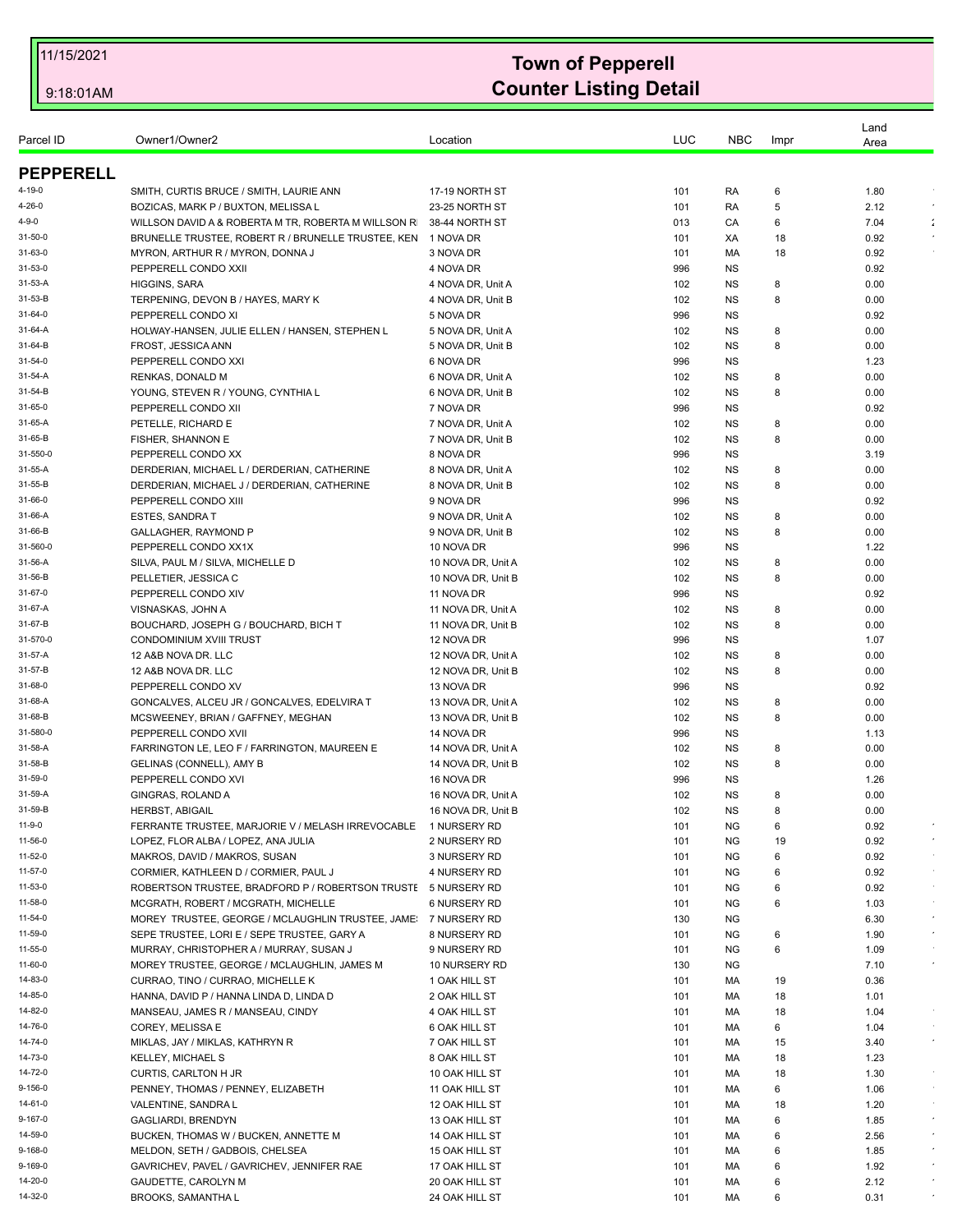| Parcel ID                    | Owner1/Owner2                                                     | Location                         | LUC        | <b>NBC</b> | Impr           | Land<br>Area |                      |
|------------------------------|-------------------------------------------------------------------|----------------------------------|------------|------------|----------------|--------------|----------------------|
| <b>PEPPERELL</b>             |                                                                   |                                  |            |            |                |              |                      |
| 14-31-0                      | ST LAURENT, BERNARD C / ST LAURENT, MARIE M                       | 26 OAK HILL ST                   | 101        | МA         | 19             | 0.32         |                      |
| 14-21-0                      | MCFADDEN, JOSEPH R / MCFADDEN, DEBBIE G                           | 28 OAK HILL ST                   | 101        | MA         | 6              | 2.08         |                      |
| 9-133-A                      | LOCKLIN, THOMAS P / LOCKLIN, ALDIS M                              | 29 OAK HILL ST                   | 101        | МA         | 5              | 6.50         |                      |
| 14-75-0                      | GAVRILOV, LEA G / GAVRILOV, RUSLAN                                | 3-5 OAK HILL ST                  | 101        | МA         | 15             | 2.60         |                      |
| 14-22-0                      | SPINETTO, SANDRA M / DOYLE, PAUL J                                | 30 OAK HILL ST                   | 101        | MA         | 19             | 2.04         | $\epsilon$           |
| $9 - 163 - 0$                | CONSERVATION COMMISSION / TOWN OF PEPPERELL                       | 31 OAK HILL ST                   | 932        | МA         |                | 50.20        | $\ddot{\phantom{a}}$ |
| $9 - 132 - 0$                | HARRINGTON, JOHN PATRICK / HARRINGTON, NORMA JEAN                 | 35 OAK HILL ST                   | 109        | МA         | 15             | 2.96         |                      |
| $9 - 152 - 1$                | CONSERVATION COMMISSION / TOWN OF PEPPERELL                       | 36 OAK HILL ST                   | 932        | МA         |                | 11.96        | $\epsilon$           |
| $9 - 162 - 0$                | AUTH TRUSTEE, STEPHEN E / AUTH TRUSTEE, DORYNDA                   | 37 OAK HILL ST                   | 101        | MA         | 5              | 2.06         | $\epsilon$           |
| 8-33-0                       | WILPOLT, CARRIE A / SPRINGER, KENT H                              | 43 OAK HILL ST                   | 101        | МA         | 1              | 1.98         | $\epsilon$           |
| $8 - 63 - 0$                 | MCLELLAN, ROBERT E / MCLELLAN, ERICA B                            | 55 OAK HILL ST                   | 101        | МA         | 19             | 4.85         | $\epsilon$           |
| $8 - 66 - 0$<br>$8 - 67 - 0$ | SULLIVAN, SEAN P / SULLIVAN, ELIZABETH N                          | 57 OAK HILL ST                   | 101        | МA         | 6              | 1.03         | $\epsilon$           |
| $8 - 57 - 0$                 | SILVA, ARNOLD JR<br>KING, KATHLEEN M / KING, MELVIN E             | 59 OAK HILL ST<br>61 OAK HILL ST | 101<br>101 | МA<br>МA   | 5<br>6         | 4.38<br>0.98 |                      |
| $8 - 39 - 0$                 | SPAULDING, TERENCE K / SPAULDING, CATHLEEN A                      | 64 OAK HILL ST                   | 101        | МA         | $\overline{2}$ | 6.90         | $\bullet$            |
| $8 - 28 - 0$                 | COURNOYER, JEFFREY D / COURNOYER, LISA J                          | 67 OAK HILL ST                   | 101        | МA         | 6              | 0.92         |                      |
| $8 - 27 - 0$                 | PEAVEY-FRASE TRUSTEE, ANDREA M / THE ANDREA M PEAV                | 69 OAK HILL ST                   | 101        | МA         | 15             | 0.47         | $\epsilon$           |
| $8 - 25 - 0$                 | HEINS, NORMA R / CRETELLA, JOSEPH S                               | 77 OAK HILL ST                   | 101        | МA         | 1              | 2.20         | $\star$              |
| $8 - 24 - 0$                 | DONOVAN TRUSTEE, RICHARD A JR / DONOVAN TRUSTEE, M 79 OAK HILL ST |                                  | 101        | MA         | $\mathbf{1}$   | 3.10         |                      |
| 8-42-C                       | <b>CLARK, EDITH</b>                                               | 80 OAK HILL ST                   | 101        | МA         | 18             | 1.80         | $\star$              |
| 8-42-B                       | WYMAN, ROBERT A / WYMAN, LAURA A                                  | 82 OAK HILL ST                   | 101        | МA         | 18             | 1.49         | $\epsilon$           |
| 8-42-A                       | MADERA, JAMES J JR / MADERA, KIM                                  | 84 OAK HILL ST                   | 101        | МA         | 18             | 1.40         | $\bullet$            |
| $8 - 42 - 0$                 | DU, DANNY                                                         | 86 OAK HILL ST                   | 101        | МA         | 18             | 1.10         |                      |
| $9 - 150 - 0$                | MOULTON TRUSTEE, ROBERT F / MOULTON TRUSTEE, NORIN                | 11A OAK HILL ST                  | 101        | MA         | 6              | 5.14         | $\star$              |
| $9 - 157 - 0$                | LYNCH. THOMAS G / MILLETTE. MELISSA L                             | 13A OAK HILL ST                  | 101        | MA         | 6              | 3.10         | $\lambda$            |
| $8 - 11 - 0$                 | DEPARTMENT OF FISH AND GAME / COMMONWEALTH OF MA                  | 43B OAK HILL ST                  | 921        | МA         |                | 14.50        |                      |
| $9 - 155 - 0$                | CENTER, TED A / CENTER, LYNDA D                                   | 19-27 OAK HILL ST                | 101        | МA         | 1              | 2.57         | $\sim$               |
| $9 - 151 - 0$                | DUNN, ROBERT / DUNN, AUDREY                                       | 32-34 OAK HILL ST                | 101        | МA         | 5              | 1.20         | $\epsilon$           |
| $8 - 35 - 0$                 | HEALEY TRUSTEE, MORGAN A / APRIL B HEALEY 2016 IRREV              | 39-41 OAK HILL ST                | 101        | МA         | 1              | 4.17         | $\star$              |
| $9 - 152 - 0$                | BEATTIE, ANTHONY W                                                | 40-62 OAK HILL ST                | 017        | МA         | 5              | 20.46        | $\epsilon$           |
| 8-69-0                       | HORNE, JANICE MARIE / HORNE, BRIAN J                              | 51-53 OAK HILL ST                | 101        | МA         | 6              | 2.91         |                      |
| $8 - 53 - 0$                 | PARKER, JAMES C / PARKER, KATHRYN M                               | 63-65 OAK HILL ST                | 101        | МA         | 1              | 2.90         | $\sim$               |
| $8 - 40 - 0$                 | NASHOBA CONSERVATION TRUST                                        | 66-72 OAK HILL ST                | 950        | МA         |                | 7.20         | $\sim$               |
| $8 - 41 - 0$                 | GRANOFF TRUSTEE, STEVEN M / BERNHARDT TRUSTEE, CO                 | 74-78 OAK HILL ST                | 101        | МA         | 1              | 3.20         |                      |
| $8 - 20 - 0$                 | CONSERVATION COMMISSION / TOWN OF PEPPERELL                       | 81-99 OAK HILL ST                | 932        | МA         |                | 43.90        | ÷                    |
| $8 - 44 - 0$                 | DUNN JAMES E TR, JAMES E DUNN INVESTMENT T / DUNN M               | 90-92 OAK HILL ST                | 106        | МA         |                | 4.70         | $\bullet$            |
| $8 - 46 - 0$                 | CONSERVATION COMMISSION / TOWN OF PEPPERELL                       | 114-116 OAK HILL ST              | 932        | МA         |                | 4.10         |                      |
| 30-19-0                      | BAXTER LE, JAMES R & KATHLEEN M / GREEN TRUSTEE, CO 1 OAKLAND RD  |                                  | 101        | NA.        | 18             | 0.34         |                      |
| 30-18-0                      | DWYER, ROBIN A                                                    | 3 OAKLAND RD                     | 101        | NA.        | 18             | 0.34         |                      |
| 30-26-0<br>30-17-0           | TREMBLAY TRUSTEE, CHERYL A / CHERYL A TREMBLAY REV(               | 4 OAKLAND RD                     | 101        | NA.        | 18             | 0.40         |                      |
| 30-27-0                      | WILLIAMS TRUSTEE, JAMES T SR / WILLIAMS TRUSTEE, GRA 5 OAKLAND RD |                                  | 101        | <b>NA</b>  | 18             | 0.34         |                      |
| 30-16-0                      | PARKER, AMY L / PARKER, SEAN<br>GRANBERG, AMANDA L                | 6 OAKLAND RD<br>7 OAKLAND RD     | 101<br>104 | NA         | 18<br>18       | 0.34<br>0.34 | $\epsilon$           |
| 30-28-0                      | SCOTT TRUSTEE, WERNER P / SCOTT TRUSTEE, HILDEGARI                | 8 OAKLAND RD                     | 101        | NA<br>NA.  | 19             | 0.34         | $\epsilon$           |
| 30-15-0                      | PISCITELLO, VITO J / PISCITELLO, ELJA F                           | 9 OAKLAND RD                     | 101        | NA         | 18             | 0.34         | $\epsilon$           |
| 30-29-0                      | RADWICH TRUSTEE, NORMAN J / RADWICH TRUSTEE, MARY                 | 10 OAKLAND RD                    | 101        | NA         | 18             | 0.34         | $\bullet$            |
| 29-72-0                      | COTE, PATRICK / COTE, CHRISTINE                                   | 11 OAKLAND RD                    | 101        | NA.        | 19             | 0.34         | $\bullet$            |
| 29-73-0                      | BUCKLEY, STEVEN T / MCELROY, CAITLYN P                            | 12 OAKLAND RD                    | 101        | NA         | 19             | 0.34         |                      |
| 29-71-0                      | FERRANTE, CLAIRE                                                  | 13 OAKLAND RD                    | 101        | NA         | 18             | 0.34         | $\bullet$            |
| 29-74-0                      | BRADBROOK, ALAN L / BRADBROOK, NANCY L                            | 14 OAKLAND RD                    | 101        | NA.        | 18             | 0.34         | $\bullet$            |
| 29-70-0                      | GOULD, HERBERT W / GOULD, JOYCE A                                 | 15 OAKLAND RD                    | 101        | NA         | 18             | 0.34         |                      |
| 29-75-0                      | FITZGERALD, CATHERINE A, HEIRS OR DEVISEES OF                     | 16 OAKLAND RD                    | 101        | NA         | 18             | 0.34         | $\bullet$            |
| 29-69-0                      | KEDAIGLE, AMANDA J / KEDAIGLE, ERIC A                             | 17 OAKLAND RD                    | 101        | NA.        | 19             | 0.34         |                      |
| 29-76-0                      | CHAMBERLAIN, ROXANNE YVETTE / CHAMBERLAIN, JOHN                   | 18 OAKLAND RD                    | 101        | NA         | 18             | 0.34         |                      |
| 29-68-0                      | LOISELLE, ALBERT J / LOISELLE, JUDITH                             | 19 OAKLAND RD                    | 101        | NA         | 18             | 0.34         | $\bullet$            |
| 29-77-0                      | CROWLEY, ANNA                                                     | 20 OAKLAND RD                    | 101        | NA.        | 18             | 0.34         |                      |
| 29-67-0                      | TOBIN, RYAN E / TOBIN, KARA L                                     | 21 OAKLAND RD                    | 101        | NA         | 18             | 0.34         | $\bullet$            |
| 29-78-0                      | LUTCZA, CHERYL A / LUTCZA, MICHAEL F                              | 22 OAKLAND RD                    | 101        | NA         | 6              | 0.34         | $\epsilon$           |
| 29-66-0                      | KONING, ROBERT / JAREK, JESSLYN                                   | 23 OAKLAND RD                    | 101        | NA.        | 19             | 0.39         | $\epsilon$           |
| 29-79-0                      | MARQUES, RICHARD JR / MARQUES, EILEEN M                           | 24 OAKLAND RD                    | 101        | NA         | 18             | 0.32         | $\bullet$            |
| 29-63-0                      | CHOJNOWSKI, HENRY J / CHOJNOWSKI, LINDA M                         | 27 OAKLAND RD                    | 101        | NA.        | 18             | 0.34         | $\epsilon$           |
| 29-62-0                      | SWAIN, COLAN S / SWAIN, ELAINE G                                  | 29 OAKLAND RD                    | 101        | NA.        | 18             | 0.34         | $\star$              |
| 29-82-0                      | GALLAGHER, BRIAN T / ROUINE-GALLAGHER, MICHELLE                   | 30 OAKLAND RD                    | 101        | NA.        | 18             | 0.34         | $\epsilon$           |
| 29-61-0                      | MARTIN, PATRICK / MARTIN, HEATHER                                 | 31 OAKLAND RD                    | 101        | NA.        | 19             | 0.34         |                      |
| 29-83-0                      | KNAPP, RICHARD P JR / KNAPP, CONCETTA M                           | 32 OAKLAND RD                    | 101        | <b>NA</b>  | 18             | 0.34         |                      |
| 29-84-0                      | FEATHERSTON, SCOTT A / FEATHERSTON, HOLLY                         | 34 OAKLAND RD                    | 101        | NA         | 18             | 0.34         |                      |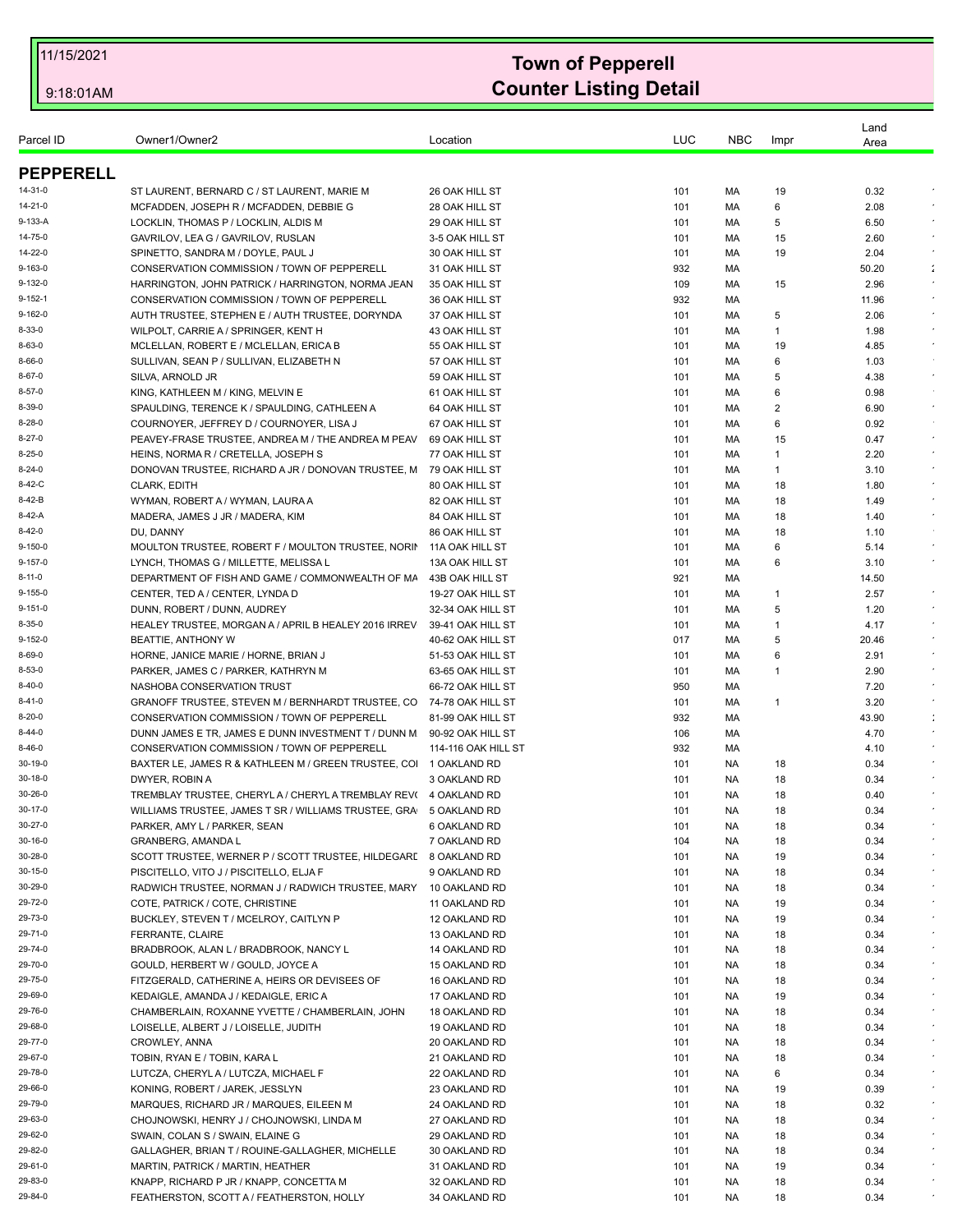| Parcel ID                | Owner1/Owner2                                                                                | Location                         | LUC        | <b>NBC</b>             | Impr     | Land<br>Area  |            |
|--------------------------|----------------------------------------------------------------------------------------------|----------------------------------|------------|------------------------|----------|---------------|------------|
|                          |                                                                                              |                                  |            |                        |          |               |            |
| <b>PEPPERELL</b>         |                                                                                              |                                  |            |                        |          |               |            |
| 29-85-0                  | BARRILA, JOHN M                                                                              | 36 OAKLAND RD                    | 101        | NA.                    | 18       | 0.34          |            |
| 29-86-0<br>16-14-0       | CORMIER, MAURICE R / CORMIER, DEBRA A<br>TULLY ET AL TRUSTEE, GEORGE E / DUNSTABLE RURAL LAN | 38 OAKLAND RD                    | 101<br>950 | NA.<br>MG              | 18       | 0.34<br>21.59 |            |
| 9-123-4                  | BP PROPERTY ENTERPRISES LLC                                                                  | 97A OFF EAST ST<br>1 OLD FARM LN | 101        | RG                     | 15       | 2.11          | $\epsilon$ |
| 9-123-2                  | BP PROPERTY ENTERPRISES LLC                                                                  | 2 OLD FARM LN                    | 106        | RG                     |          | 5.02          |            |
| 9-123-3                  | MC CABE, BRANDON J / MC CABE, JAIME L                                                        | 3 OLD FARM LN                    | 101        | RG                     | 6        | 3.91          | $\bullet$  |
| $9 - 123 - 1$            | BP PROPERTY ENTERPRISES LLC                                                                  | 4 OLD FARM LN                    | 106        | RG                     |          | 6.27          | $\sim$     |
| 9-122-11                 | SPELLENBERG, STEPHEN P / SPELLENBERG, MARLA A                                                | 5 OLD FARM LN                    | 101        | RG                     | 19       | 12.03         |            |
| 33-43-0                  | KOUTROUBA, WILLIAM H / KOUTROUBA, DEBORAH L                                                  | 1 ORION RD                       | 101        | <b>NG</b>              | 6        | 1.84          |            |
| 33-52-0                  | GOUVEIA, DANIEL / GOUVEIA, MEGAN                                                             | 2 ORION RD                       | 101        | <b>NG</b>              | 6        | 1.84          |            |
| 33-100-0                 | HANNON, CHRISTOPHER N / HANNON, JENNIFER L                                                   | 3 ORION RD                       | 101        | <b>NG</b>              | 6        | 1.84          | $\epsilon$ |
| 33-58-0                  | LYNN, ANDREW / LYNN, SARASVATI                                                               | 4 ORION RD                       | 101        | NG.                    | 6        | 1.84          | $\epsilon$ |
| 33-101-0<br>33-119-0     | YENCHO, DOUGLAS P / YENCHO, FRANCINE M<br>SZUM, ROBERT P / SZUM, REBECCA JANE                | 5 ORION RD<br>6 ORION RD         | 101<br>101 | <b>NG</b><br><b>NG</b> | 6<br>6   | 1.84          | $\bullet$  |
| 33-102-0                 | NICKERSON, WILLIAM J / NICKERSON, AMY E                                                      | 7 ORION RD                       | 101        | <b>NG</b>              | 6        | 1.84<br>1.84  |            |
| 33-103-0                 | <b>BOHLING, ROBERT F</b>                                                                     | 9 ORION RD                       | 101        | <b>NG</b>              | 6        | 2.40          | $\epsilon$ |
| 33-132-0                 | PYNE TRUSTEE, PATRICIA P / PATRICIA P PYNE REVOCABLE                                         | 10 ORION RD                      | 101        | <b>NG</b>              | 6        | 1.84          | $\bullet$  |
| 33-126-0                 | FERGUSON, JOSEPH K                                                                           | 11 ORION RD                      | 101        | <b>NG</b>              | 6        | 2.84          |            |
| 33-131-0                 | LORDAN, CRAIG R / TAKENAKA, YURI L                                                           | 12 ORION RD                      | 101        | <b>NG</b>              | 6        | 4.25          | $\bullet$  |
| 33-127-0                 | PARKS, DANIEL J / PARKS, LORETTA                                                             | 13 ORION RD                      | 101        | <b>NG</b>              | 6        | 2.35          | $\bullet$  |
| 33-130-0                 | KEENE, JOHN C / KEENE, MARGARET                                                              | 14 ORION RD                      | 101        | <b>NG</b>              | 6        | 2.06          |            |
| 33-128-0                 | STAPLETON, LAURIE / STAPLETON, MATTHEW                                                       | 15 ORION RD                      | 101        | <b>NG</b>              | 6        | 2.07          | $\bullet$  |
| 33-129-0                 | PARISI TRUSTEE, SAMUEL J / PARISI TRUSTEE, GERALDINE /                                       | 16 ORION RD                      | 101        | <b>NG</b>              | 6        | 4.60          | $\epsilon$ |
| 37-86-0<br>37-63-0       | GANONG, DAVID D / GANONG, SARAH                                                              | 1 OTTADA WAY                     | 101        | NA.                    | 9<br>19  | 6.41          | $\bullet$  |
| 37-85-0                  | FERRERO, RICHARD A / FERRERO, ELEANOR<br>ERNST, STEVEN C / ERNST, ERIN K                     | 3 OTTADA WAY<br>4 OTTADA WAY     | 101<br>101 | NA.<br>NA.             | 6        | 19.20<br>6.70 | $\bullet$  |
| 37-84-0                  | WHITTAKER, MARK R / OLIVER, PAMELA A                                                         | 5 OTTADA WAY                     | 101        | NA.                    | 6        | 9.70          | $\epsilon$ |
| $9 - 31 - 0$             | TERRASI, CHARLES S / TERRASI, JOAN T                                                         | 4 PAIUTE PL                      | 101        | NA.                    | 9        | 2.85          | $\bullet$  |
| $9 - 26 - 0$             | REED, MARCIA / NARDONE, JEFFERY D JR                                                         | 5 PAIUTE PL                      | 101        | NA                     | 5        | 0.66          |            |
| $9 - 30 - 0$             | METREAUD, LEON T / METREAUD, SUPATRA                                                         | 6 PAIUTE PL                      | 101        | NA.                    | 9        | 1.84          | $\star$    |
| 9-24-1                   | CARMICHAEL, ADAM J                                                                           | 7 PAIUTE PL                      | 132        | RA                     |          | 0.10          |            |
| 14-179-0                 | POWELL, KIM A / POWELL, JENNIFER                                                             | 3 PALMER RD                      | 101        | NA.                    | 18       | 0.30          |            |
| 14-154-0                 | FLITER, MICHAEL T / FLITER, SUZANNE T                                                        | 4 PALMER RD                      | 101        | <b>NA</b>              | 18       | 0.25          | $\bullet$  |
| 14-178-0                 | CHOICE CAPITAL PARTNERS LLC                                                                  | 5 PALMER RD                      | 101        | NA.                    | 18       | 0.30          | $\epsilon$ |
| 14-177-0<br>14-176-0     | CRAVER, SCOTT L / CRAVER, NICOLE R<br>HORTON, WILLIAM L II / HORTON, MELISSA                 | 7 PALMER RD<br>9 PALMER RD       | 101<br>101 | NA.<br>NA.             | 18<br>18 | 0.30<br>0.30  | $\sim$     |
| 14-160-0                 | SENNOTT, STEPHEN M / SENNOTT, JACQUELINE                                                     | 10 PALMER RD                     | 101        | NA.                    | 18       | 0.29          |            |
| 14-175-0                 | KELLEY, JON D / KELLEY, RACHEL M                                                             | 11 PALMER RD                     | 101        | NA.                    | 18       | 0.30          | $\bullet$  |
| 14-161-0                 | BAUCH, PAUL E / BAUCH, SARAH J                                                               | 12 PALMER RD                     | 101        | NA.                    | 18       | 0.31          |            |
| 14-174-0                 | MANLEY JR TRUSTEE, DANIEL R / DANIEL R MANLEY JR AND                                         | 13 PALMER RD                     | 101        | NA                     | 6        | 0.31          |            |
| 14-162-0                 | POMPEO, JAMI D                                                                               | 14 PALMER RD                     | 101        | <b>NA</b>              | 21       | 0.32          |            |
| 14-173-0                 | O'LAUGHLIN, JAMES C                                                                          | 15 PALMER RD                     | 101        | NA.                    | 21       | 0.29          | $\bullet$  |
| 14-163-0                 | VENDITTI, PAUL F / VENDITTI, TERESA                                                          | 16 PALMER RD                     | 101        | NA.                    | 6        | 0.31          |            |
| 14-172-0                 | CROCKER, JEFFREY T / JIMENEZ, KELLI                                                          | 17 PALMER RD                     | 101        | <b>NA</b>              | 19       | 0.29          |            |
| 14-164-0<br>14-171-0     | WONKKA, JULIE A                                                                              | 18 PALMER RD                     | 101        | NA.                    | 5<br>5   | 0.29          | $\bullet$  |
| 14-165-0                 | PENTEDEMOS, NICHOLAS E / PENTEDEMOS, RHONDA A<br>READING, CARL L / READING, ROBIN F          | 19 PALMER RD<br>20 PALMER RD     | 101<br>101 | NA.<br>NA.             | 5        | 0.29<br>0.28  | $\bullet$  |
| 14-170-0                 | LAKE, JEFFREY / LAKE, AMIE                                                                   | 21 PALMER RD                     | 101        | NA.                    | 19       | 0.31          |            |
| 14-256-0                 | MATHE, BRIAN J / MATHE, RENAE A                                                              | 26 PALMER RD                     | 101        | NA.                    | 6        | 1.99          | $\epsilon$ |
| 21-16-0                  | WALTON CEMETERY / TOWN OF PEPPERELL                                                          | 1 PARK ST                        | 931        | XG                     |          | 8.60          | ÷          |
| $21 - 5 - 0$             | PEPPERELL CEMETERY ASSOCIATION / C/O ERIC SMITH                                              | 3 PARK ST                        | 953        | EG                     | 59       | 4.30          | ÷          |
| $21 - 4 - 0$             | BURTON, WAYNE D II / BURTON, JESSICA L                                                       | 10 PARK ST                       | 101        | EG                     | 15       | 3.00          | $\epsilon$ |
| $21 - 3 - 0$             | PRESCOTT GRANGE / STARR, MILTON                                                              | 12 PARK ST                       | 954        | CF                     | 69       | 0.17          |            |
| 14-240-0                 | MALLOY, DENNIS ROBERT / MALLOY, JOCELYN                                                      | 13 PARK ST                       | 101        | EG                     | 1        | 2.25          | $\epsilon$ |
| $21 - 2 - 0$             | CLEARY, RUSSELL E                                                                            | 14 PARK ST                       | 101        | EG                     | 6        | 1.00          |            |
| 14-240-A                 | INHABITANTS / TOWN OF PEPPERELL                                                              | 15 PARK ST                       | 930        | EG                     |          | 0.25          | $\epsilon$ |
| $21 - 1 - 0$<br>14-237-0 | <b>GRONDIN, AMY F</b>                                                                        | 18 PARK ST                       | 101        | EG                     | 1<br>6   | 0.57          |            |
| 14-241-0                 | LAYNE, RICHARD K / LAYNE, CHRISTINE A<br>INHABITANTS / TOWN OF PEPPERELL                     | 21 PARK ST<br>23 PARK ST         | 101<br>930 | EG<br>EG               |          | 0.71<br>10.80 |            |
| 14-233-0                 | WINSSER, MARIANNE MANZON                                                                     | 24 PARK ST                       | 101        | EG                     | 15       | 1.50          | $\epsilon$ |
| 14-236-0                 | WARWICK, LYNDA / STILES, JENNIFER                                                            | 25 PARK ST                       | 101        | EG                     | 6        | 1.20          | $\epsilon$ |
| 14-234-0                 | EDDY TRUSTEE, BARBARA S / 26 PARK STREET REALTY TRU                                          | 26 PARK ST                       | 101        | EG                     | 15       | 1.01          |            |
| 14-254-0                 | MOBLEY, JACK A / MOBLEY, SHERRY L                                                            | 27 PARK ST                       | 101        | EG                     | 6        | 3.83          | $\bullet$  |
| 14-300-6                 | HEISLER, TRACEY L                                                                            | 32 PARK ST                       | 101        | EG                     | 6        | 1.84          | $\bullet$  |
| 14-130-0                 | TENNIS, PAUL L / SCOTT, BEVERLY T                                                            | 33 PARK ST                       | 101        | EG                     | 15       | 1.84          |            |
| 14-300-5                 | PORTER, KEVIN W / PORTER, JANICE L                                                           | 34 PARK ST                       | 101        | EG                     | 6        | 1.84          |            |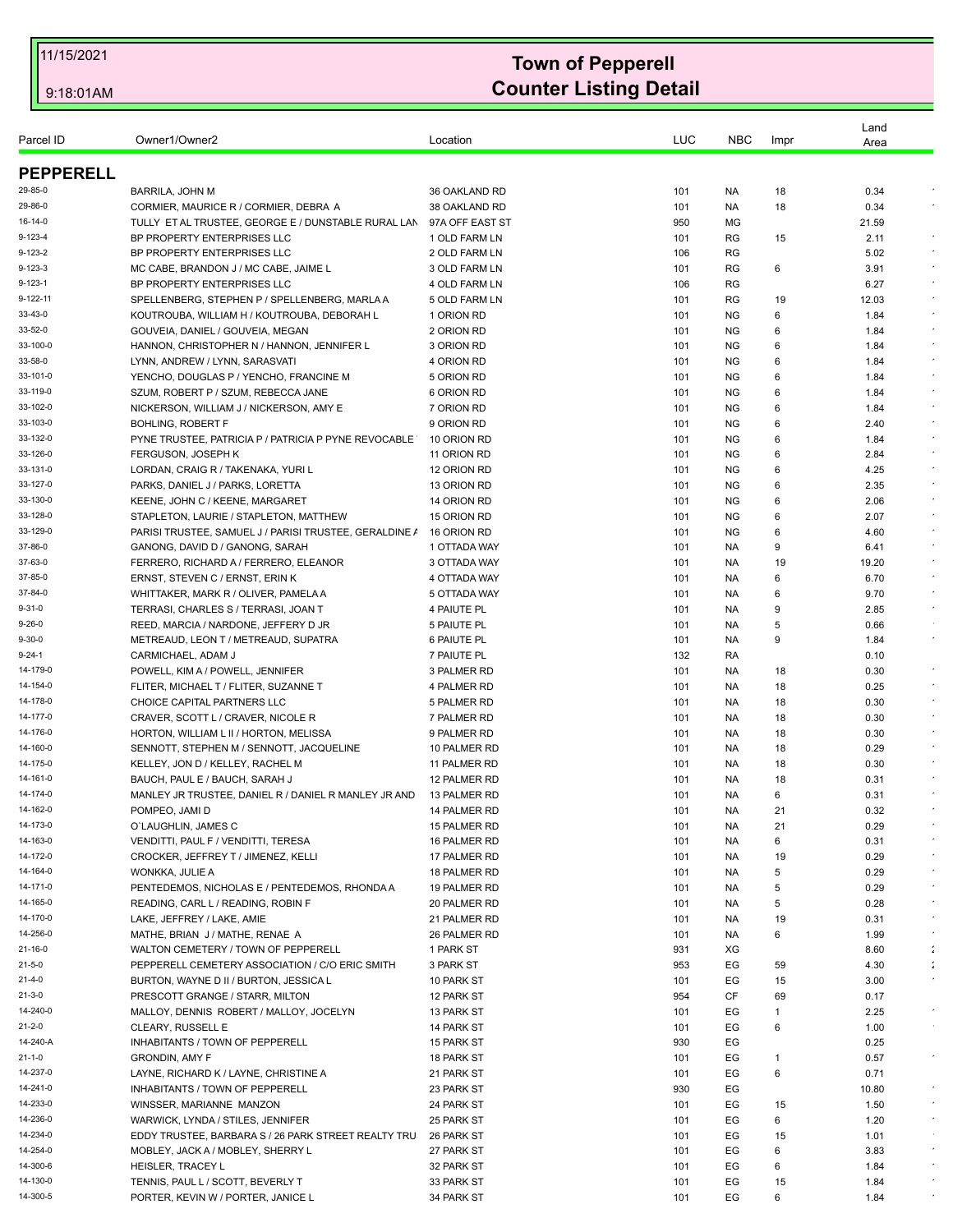| Parcel ID          | Owner1/Owner2                                                               | Location                  | LUC        | <b>NBC</b> | Impr     | Land<br>Area |                          |
|--------------------|-----------------------------------------------------------------------------|---------------------------|------------|------------|----------|--------------|--------------------------|
| <b>PEPPERELL</b>   |                                                                             |                           |            |            |          |              |                          |
| 14-127-0           | PATENAUDE CONSTRUCTION AND DEVELOPMENT LLC                                  | 35 PARK ST                | 101        | EG         | 19       | 2.30         |                          |
| 14-300-4           | THOMAS, JOHN W / THOMAS, MARY L                                             | 36 PARK ST                | 101        | ЕG         | 6        | 3.87         | $\epsilon$               |
| 14-129-0           | PEMBER, JOSPEH M / PEMBER, HILLARY K                                        | 37 PARK ST                | 101        | EG         | 15       | 1.01         |                          |
| 14-159-0           | FIRE DEPARTMENT / TOWN OF PEPPERELL                                         | 38 PARK ST                | 935        | EG         | 48       | 1.46         | $\bullet$                |
| 14-126-0           | BARNEY, MICHAEL GARRETT / BARNEY, ALISON FORSTER                            | 39 PARK ST                | 104        | МA         | 1        | 3.30         | $\star$                  |
| 14-131-0           | ORANGE BLOSSOM PROPERTIES LLC                                               | 42 PARK ST                | 013        | EG         | 15       | 1.10         |                          |
| 14-125-0           | DONAHUE, GRETA L                                                            | 43 PARK ST                | 104        | МA         | 1        | 2.00         | $\bullet$                |
| 14-120-0           | ANTONETTI, JOHN A / ANTONETTI, SHARON                                       | 44 PARK ST                | 101        | МA         | 19       | 1.84         | $\epsilon$               |
| 14-122-0           | SEIFERT, CALVIN JUSTIN                                                      | 48 PARK ST                | 101        | МA         | 1        | 0.74         |                          |
| 14-121-0           | GAUDETTE, LILLIAN P LE / TESSMAN II, JAMES A                                | 50 PARK ST                | 101        | МA         | 22       | 3.84         |                          |
| 14-123-0           | ALBEE, EARL / NEWELL, DIANE                                                 | 51 PARK ST                | 101        | МA         | 15       | 1.84         | $\bullet$                |
| 14-109-0           | PROULX, LISA M                                                              | 53 PARK ST                | 101        | МA         | 19       | 0.54         |                          |
| 14-118-0           | CARIGNAN, YURIDIA A / HARMON, PAUL J                                        | 54 PARK ST                | 101        | МA         | 1        | 1.40         |                          |
| 14-108-0           | RAKIEY, JENNIFER L / CHASE LE, LEONARD P                                    | 55 PARK ST                | 101        | МA         | 19       | 0.38         | $\epsilon$               |
| 21-25-0            | POWELL, ALEX F / POWELL, COLLEEN W                                          | 6-8 PARK ST               | 101        | EG         | 1        | 1.99         |                          |
| 14-297-0           | WHITE, EDWARD M / WHITE, SARA P                                             | 60 PARK ST                | 101        | МA         | 6        | 1.92         |                          |
| 14-91-0            | BOUCHER, ROBERT G / BOUCHER, CHERYL I                                       | 61 PARK ST                | 101        | МA         | 18       | 0.29         | $\epsilon$               |
| 14-298-0           | STOFFOLANO, BRADLEY J / STOFFOLANO, SHAN M                                  | 62 PARK ST                | 101        | МA         | 6        | 1.84         | $\bullet$                |
| 14-92-0            | FREITAS, KEVIN                                                              | 63 PARK ST                | 101        | MA         | 19       | 0.29         | $\epsilon$               |
| 14-90-0            | ASHLEY, JULIE N                                                             | 64 PARK ST                | 101        | MA         | 98       | 0.93         |                          |
| 14-93-0            | WETHERALD, COLIN M / WETHERALD, LYNNE K                                     | 65 PARK ST                | 101        | МA         | 18       | 1.79         | $\sim$                   |
| 14-89-0            | DUTTON, DAVID W LE / DUTTON, CLAIRE M LE                                    | 66 PARK ST                | 101        | MA         | 98       | 0.97         |                          |
| 14-94-0            | MULLETT, DAVID K / MULLETT, MICHELLE                                        | 67 PARK ST                | 101        | МA         | 18       | 1.02         |                          |
| 14-95-0            | SCHROTH, VINCENT T III / SCHROTH, MELISSA C                                 | 69 PARK ST                | 101        | МA         | 18       | 0.29         | $\sim$                   |
| 9-142-0            | AUGIUS, RUTA K / MANOMAITIS, RYMAS                                          | 79 PARK ST                | 101        | МA         | 21       | 1.04         |                          |
| 9-170-0            | BURATO, VANDERLEI                                                           | 80 PARK ST                | 101        | МA         | 6        | 2.57         | $\bullet$                |
| 9-140-0            | <b>GALVIN, TIMOTHY</b>                                                      | 81 PARK ST                | 101        | МA         | 19       | 0.46         | $\sim$                   |
| 9-153-A            | WALSH, MATTHEW J / WALSH, TRYNA                                             | 82 PARK ST                | 101        | МA         | 19       | 2.04         | $\epsilon$<br>$\epsilon$ |
| 9-139-0            | MOUNTAIN, ANDRA M                                                           | 83 PARK ST                | 101        | МA         | 19       | 0.46         | $\sim$                   |
| 9-171-0            | WAITKUS, PAUL G JR / WAITKUS, CAROLE A                                      | 84 PARK ST                | 101        | МA         | 6        | 2.66         |                          |
| 9-138-0<br>9-135-A | HARRINGTON TRUSTEE, JOHN PATRICK / HARRINGTON REAI                          | 85 PARK ST                | 101        | МA         | 19       | 0.46         | $\epsilon$               |
| 9-137-0            | COUTO, DAVID / COUTO, AMANDA<br>WHITE, ALBERT A / HAUGHTON-WHITE, SHERINE L | 86 PARK ST<br>87 PARK ST  | 101<br>101 | МA<br>МA   | 18<br>19 | 2.47<br>0.46 | $\epsilon$               |
| 9-135-B            | CROSBY, JENNIFER                                                            | 88 PARK ST                | 101        | МA         | 6        | 2.73         |                          |
| 9-175-0            | BROOKS, DENNIS L / BROOKS, CHRISTINE T                                      | 89 PARK ST                | 101        | МA         | 6        | 5.22         | $\epsilon$               |
| 9-135-0            | TAX TITLE / TOWN OF PEPPERELL                                               | 90 PARK ST                | 936        | МA         |          | 5.12         | $\sim$                   |
| 9-176-0            | NOWALK, MARIANNA / BROOKS, CHRISTINE T                                      | 91 PARK ST                | 101        | МA         | 5        | 1.84         |                          |
| 9-135-C            | ROBERTS, KENNETH L JR / ROBERTS, VERDELL K                                  | 92 PARK ST                | 101        | MA         | 19       | 0.96         |                          |
| 9-135-D            | BARTELSON, RICHARD T / BARTELSON, CARLA A                                   | 94 PARK ST                | 101        | МA         | 18       | 0.93         |                          |
| 9-136-0            | REID, DOUGLAS S JR / REID, CONSTANCE C                                      | 97 PARK ST                | 101        | МA         | -1       | 2.22         |                          |
| 9-173-0            | MOREHOUSE, BRETT / MOREHOUSE, VICTORIA J                                    | 99 PARK ST                | 101        | MA         | 6        | 1.84         |                          |
| 9-172-0            | CORTESE, STEPHEN T / CORTESE, SARAH K                                       | 101 PARK ST               | 101        | МA         | 6        | 1.84         |                          |
| 9-141-0            | PARKER, RICHARD B                                                           | 103 PARK ST               | 131        | МA         |          | 0.52         |                          |
| 14-239-0           | ROSSER, MICHAEL LEE / KANE, LINDA M                                         | 17A PARK ST               | 101        | EG         | 15       | 1.30         |                          |
| 14-84-0            | SLACK, ROBERT C / SLACK, MICHELLE S                                         | 24A PARK ST               | 101        | EG         | 19       | 2.92         | $\epsilon$               |
| 14-106-0           | NASHOBA CONSERVATION TRUST                                                  | 59A PARK ST               | 950        | МA         |          | 18.80        |                          |
| 14-238-0           | CRAMB, JANET M TRUSTEE / CRAMB FAMILY REVOCABLE TF 17-19 PARK ST            |                           | 121        | EG         | 96       | 2.40         | $\sim$                   |
| 14-232-0           | LOWREY, KEITH A / LOWREY, COURTNEY L                                        | 20-22 PARK ST             | 101        | EG         | 15       | 4.90         | $\epsilon$               |
| 14-133-0           | <b>LACAT LLC</b>                                                            | 28-30 PARK ST             | 111        | EG         | 96       | 5.50         | $\sim$                   |
| 14-124-0           | NASHOBA CONSERVATION TRUST                                                  | 47-49 PARK ST             | 950        | МA         |          | 22.03        |                          |
| 14-110-0           | MARIN TRUSTEE, EDWIN / EDWIN MARIN 2010 REVOCABLE T                         | 56-58 PARK ST             | 101        | МA         | 1        | 3.33         | $\star$                  |
| 14-107-0           | GOODFELLOW, LAUREN                                                          | 57-59 PARK ST             | 104        | МA         | 1        | 3.21         | $\epsilon$               |
| 9-149-0            | COHEN TRUSTEE, DEBORAH K / DEBORAH K COHEN TRUST                            | 76-78 PARK ST             | 101        | MA         | 1        | 2.40         |                          |
| 9-134-0            | PARKER, RICHARD B                                                           | 96-98 PARK ST             | 101        | МA         | 1        | 5.70         |                          |
| 23-23-0            | KELLEY, JOHN J / KELLEY, LORI M                                             | 1 PARKER HILL WAY         | 104        | EA         | 12       | 0.47         |                          |
| 23-24-0            | MORRIS, M BRIDGET / RICHARDS, ROBERT J                                      | 3 PARKER HILL WAY         | 101        | ЕA         | 6        | 0.47         |                          |
| 23-25-0            | PATENAUDE, ALBERT W JR                                                      | 4 PARKER HILL WAY         | 996        | <b>PHW</b> |          | 0.72         |                          |
| 23-25-1            | AVILA, KARYN L                                                              | 4 PARKER HILL WAY, Unit A | 102        | <b>PHW</b> | 8        | 0.72         |                          |
| 23-25-2            | TRINIDAD, CHRISLEN N / BENITEZ, ENNY                                        | 4 PARKER HILL WAY, Unit B | 102        | <b>PHW</b> | 8        | 0.72         |                          |
| 23-25-3            | BECKNER, LAUREN / HAUSER, WILLIAM                                           | 4 PARKER HILL WAY, Unit C | 102        | <b>PHW</b> | 8        | 0.72         |                          |
| 23-39-0            | RAZZABONI, ALICE                                                            | 5 PARKER HILL WAY         | 101        | EA         | 15       | 0.21         |                          |
| 23-43-0            | ROBERTS, BRUCE A                                                            | 6 PARKER HILL WAY         | 101        | ЕA         | 15       | 0.33         |                          |
| 23-41-0            | COSTELLO, PATRICIA A / COSTELLO, MICHAEL J                                  | 7 PARKER HILL WAY         | 101        | EA         | 15       | 0.11         |                          |
| 23-42-0            | GREEN, NICOLE LYNN / ATWOOD, JUSTYN                                         | 9 PARKER HILL WAY         | 101        | EA         | 15       | 0.35         |                          |
| 23-37-0            | RAZZABONI, EDWARD J / RAZZABONI, KATHLEEN P                                 | 5A PARKER HILL WAY        | 101        | EA         | 15       | 0.79         |                          |
| 30-41-0            | DEMERS, MARC A / DEMERS, SAMANTHA L                                         | 1 PARKWOOD DR             | 101        | NA.        | 19       | 0.34         |                          |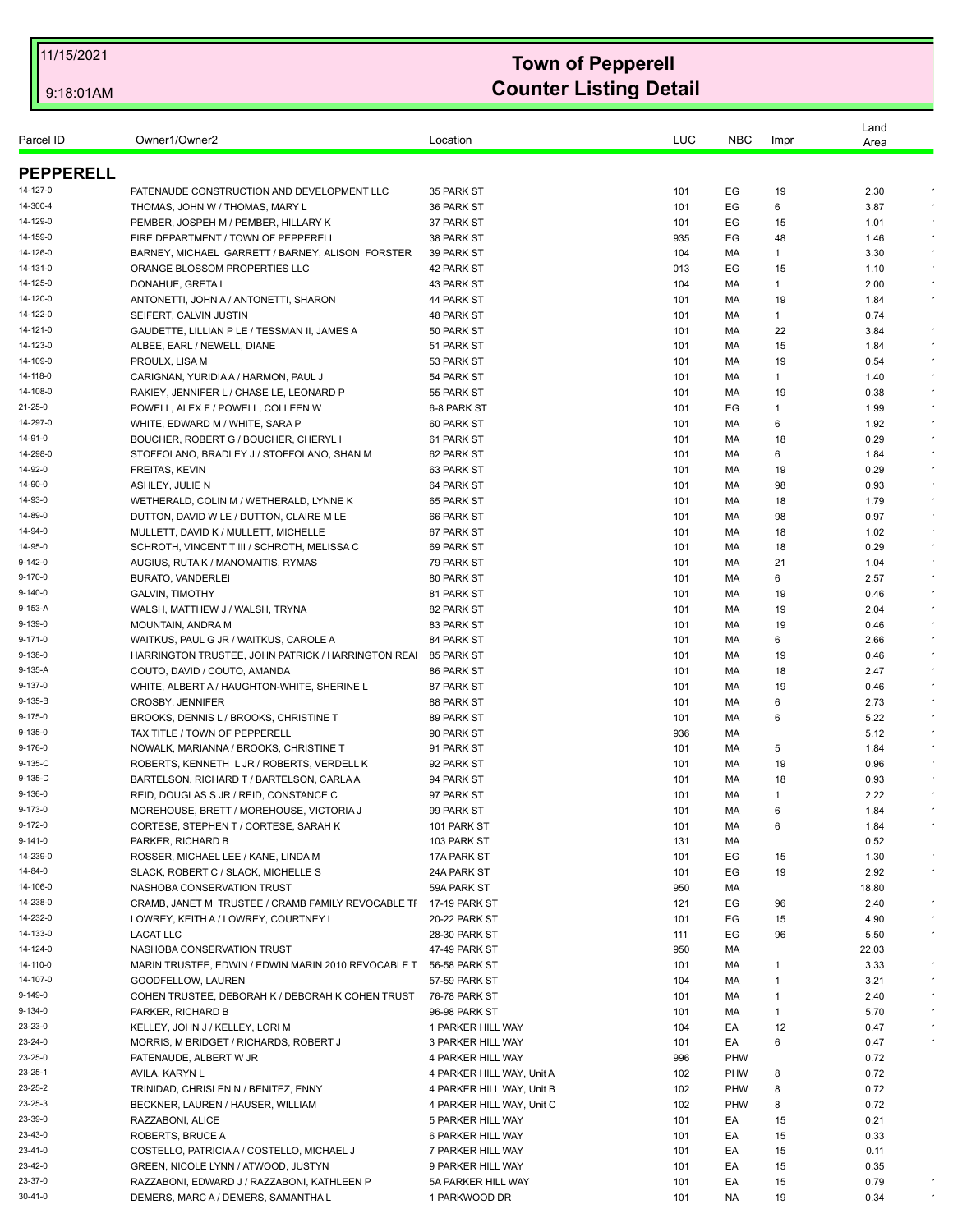| Parcel ID         | Owner1/Owner2                                                          | Location                         | LUC        | <b>NBC</b> | Impr     | Land<br>Area |                    |
|-------------------|------------------------------------------------------------------------|----------------------------------|------------|------------|----------|--------------|--------------------|
| <b>PEPPERELL</b>  |                                                                        |                                  |            |            |          |              |                    |
| 30-30-0           | ARNOLD, AARON N / ARNOLD, ANNE M                                       | 2 PARKWOOD DR                    | 101        | NA.        | 19       | 0.34         |                    |
| 30-40-0           | RICARD, GARRY J / RICARD, SUZANNE M                                    | 3 PARKWOOD DR                    | 101        | NA.        | 19       | 0.34         |                    |
| 30-31-0           | WILLIAMS, ERNEST D / WILLIAMS, JUANITA H                               | 4 PARKWOOD DR                    | 101        | NA.        | 5        | 0.34         |                    |
| 30-39-0           | FORREST LE, GERALDINE T / FORREST, MARK A                              | 5 PARKWOOD DR                    | 101        | NA.        | 19       | 0.37         |                    |
| 30-32-0           | ANDERSON, ROBERT J                                                     | 6 PARKWOOD DR                    | 101        | NA.        | 19       | 0.36         | $\bullet$          |
| 30-38-0           | MCGRATH, MARILYN                                                       | 7 PARKWOOD DR                    | 101        | NA.        | 19       | 0.48         |                    |
| 30-33-0           | <b>GARNHUM, MEGAN</b>                                                  | 8 PARKWOOD DR                    | 101        | NA.        | 19       | 0.46         |                    |
| 30-37-0           | TADDEO, SUSAN JR / MORABITO, ANGELO JR                                 | 9 PARKWOOD DR                    | 101        | NA.        | 18       | 0.34         | $\sim$             |
| 30-25-0           | CRESPO, KIMBERLY M / CRESPO, SALVADOR                                  | 10 PARKWOOD DR                   | 101        | NA.        | 18       | 0.40         |                    |
| 30-36-0           | DUGAS, JAMES A / DUGAS, PATRICIA G                                     | 11 PARKWOOD DR                   | 101        | NA.        | 5        | 0.34         |                    |
| 30-21-0           | CALLINAN LE, ROBERT J / CALLINAN LE, JACQUELINE R                      | 12 PARKWOOD DR                   | 101        | NA.        | 18       | 0.34         | $\epsilon$         |
| 30-35-0           | <b>WAKEHAM, KRISTI</b>                                                 | 13 PARKWOOD DR                   | 101        | NA.        | 19       | 0.34         |                    |
| 30-20-0           | <b>SUTTON, MATTHEW B</b>                                               | 14 PARKWOOD DR                   | 101        | NA.        | 19       | 0.34         |                    |
| 30-34-0           | <b>BEATON, PATRICIA LOUISE</b>                                         | 15 PARKWOOD DR                   | 101        | NA.        | 19       | 0.53         |                    |
| 30-9-0            | BURBA, ERIC S / ARSENAULT, AMIE                                        | 16 PARKWOOD DR                   | 101        | <b>NA</b>  | 18       | 0.34         | $\epsilon$         |
| 30-24-0           | MACLATCHY LE, JACQUELYN L / GRAY, JENNIFER                             | 17 PARKWOOD DR                   | 101        | NA.        | 18       | 0.48         | $\epsilon$         |
| 30-10-0           | PASSERELLO, EDWARD J / PASSERELLO, RUTH A                              | 18 PARKWOOD DR                   | 101        | NA.        | 19       | 0.34         |                    |
| 30-23-0           | DANN, RICHARD J / NORDSTROM, RENEE                                     | 19 PARKWOOD DR                   | 101        | NA.        | 18       | 0.37         | $\sim$             |
| 30-11-0           | BALDINELLI, BARBARA L / BALDINELLI, TONY L                             | 20 PARKWOOD DR                   | 101        | NA.        | 18       | 0.34         | $\epsilon$         |
| 30-22-0           | NOLAN, JAMES J / NOLAN, JUDITH A                                       | 21 PARKWOOD DR                   | 101        | NA.        | 18       | 1.24         | $\bullet$          |
| 30-12-0           | CATALDO, ROBERT M / CATALDO, ELIZABETH E                               | 22 PARKWOOD DR                   | 101        | NA.        | 18       | 0.34         | $\epsilon$         |
| 30-8-0            | <b>GARDNER, STEPHEN</b>                                                | 23 PARKWOOD DR                   | 101        | NA.        | 18       | 0.52         | $\epsilon$         |
| 30-13-0<br>30-7-0 | HARDY, LYNNE R                                                         | 24 PARKWOOD DR                   | 101        | NA.        | 19       | 0.34         | $\sim$             |
| 30-14-0           | CUNHA, PAUL H / CUNHA, MICHELLE J<br>DUMONT, KATHY A / DUMONT, PETER J | 25 PARKWOOD DR<br>26 PARKWOOD DR | 101        | NA.        | 18       | 1.30<br>0.34 |                    |
| 30-6-0            | WILLIAMS, LINDA K                                                      | 27 PARKWOOD DR                   | 101        | NA.        | 19       | 0.50         | $\bullet$          |
| 29-49-0           | BRANDT, ANDREW L / BRANDT, CAITLIN A                                   | 28 PARKWOOD DR                   | 101<br>101 | NA.<br>NA. | 18<br>18 | 0.34         | $\epsilon$         |
| 30-5-0            | GALVIN, JUSTIN NATHANIEL / GALVIN, HANNAH BARBARA                      | 29 PARKWOOD DR                   | 101        | NA.        | 18       | 0.52         |                    |
| 29-50-0           | ROY, WILLIAM A / ROY, MARY ELLEN                                       | 30 PARKWOOD DR                   | 101        | NA.        | 18       | 0.34         |                    |
| 30-4-0            | ANDRE, ALISSA L / ANDRE, JOHN A                                        | 31 PARKWOOD DR                   | 101        | NA.        | 18       | 0.57         | $\sim$             |
| 29-51-0           | HART, WILLIAM E / MELANSON, DIANE ZELIA                                | 32 PARKWOOD DR                   | 101        | NA.        | 18       | 0.34         | $\bullet$          |
| 30-3-0            | LANCOMBE, AURELIO / LANCOMBE, LOVELY THELEMAQUE                        | 33 PARKWOOD DR                   | 101        | NA.        | 18       | 0.62         |                    |
| 29-52-0           | FULLER TRUSTEE, BARRY R / FULLER TRUSTEE, BARBARA A                    | 34 PARKWOOD DR                   | 101        | NA.        | 18       | 0.34         |                    |
| 30-2-0            | CORVINO, PAUL                                                          | 35 PARKWOOD DR                   | 101        | NA.        | 18       | 0.67         |                    |
| 29-53-0           | OSTERBERG, JUANITA L                                                   | 36 PARKWOOD DR                   | 101        | NA.        | 18       | 0.34         | $\sim$             |
| 30-1-0            | JOHN, P STEPHEN / XAIER, GRACE L                                       | 37 PARKWOOD DR                   | 101        | NA.        | 18       | 0.90         |                    |
| 29-54-0           | LIVINGSTONE, GEORGE / LIVINGSTONE, LYNDA M                             | 38 PARKWOOD DR                   | 101        | NA.        | 18       | 0.34         | $\sim$             |
| 29-48-0           | HARDY, STEPHEN J / HARDY, LYNNE R                                      | 39 PARKWOOD DR                   | 101        | NA.        | 19       | 0.94         |                    |
| 29-55-0           | PEASE, AMY E / PEASE, FREDERICK                                        | 40 PARKWOOD DR                   | 101        | NA.        | 18       | 0.38         | $\epsilon$         |
| 29-47-0           | HAMILTON, NICHOLAS P                                                   | 41 PARKWOOD DR                   | 101        | NA.        | 19       | 0.78         |                    |
| 29-46-0           | TRICKETT, BRIAN E / TRICKETT, SUSAN J                                  | 43 PARKWOOD DR                   | 101        | NA         | 19       | 0.80         |                    |
| 29-57-0           | BOLDOG, BALINT / LOMASNEY-BOLDOG, COURTNEY A                           | 44 PARKWOOD DR                   | 101        | NA         | 18       | 0.34         | $\epsilon$         |
| 29-45-0           | WIGHTMAN, MICHELLE L                                                   | 45 PARKWOOD DR                   | 101        | NA         | 18       | 0.83         |                    |
| 29-58-0           | FREDETTE, LAURA L / RIENDEAU, MICHELLE                                 | 46 PARKWOOD DR                   | 101        | NA.        | 18       | 0.34         | $\bullet$          |
| 29-44-0           | GUNNIS, SCOTT M / GUNNIS, TAMARA R                                     | 47 PARKWOOD DR                   | 101        | NA.        | 18       | 0.85         |                    |
| 29-43-0           | ZOGRAFOS, ANDREW                                                       | 49 PARKWOOD DR                   | 101        | NA.        | 18       | 0.88         |                    |
| 29-42-0           | OLEARY, NICOLE                                                         | 51 PARKWOOD DR                   | 101        | NA.        | 18       | 0.41         | $\bullet$          |
| 29-39-0           | MARCHAND, RONALD E / MARCHAND, JUDITH L                                | 53 PARKWOOD DR                   | 101        | NA.        | 18       | 0.34         | $\epsilon$         |
| 29-38-0           | BETTENCOURT, FRANCISCO J / BETTENCOURT, JUDITH                         | 55 PARKWOOD DR                   | 101        | NA.        | 18       | 0.34         | $\star$            |
| 11-2-4            | JOHNSON, RICHARD S / JOHNSON, MARIA G                                  | 2 PIERCE ST                      | 101        | MA         | 6        | 2.05         | $\cdot$            |
| 11-2-3            | MARROQUIN, YANEIRA D / GALVEZ, ERNESTO                                 | 4 PIERCE ST                      | 101        | MA         | 6        | 1.98         |                    |
| 11-62-0           | STAUDINGER, PAUL L / STAUDINGER, MELISSA A                             | 7 PIERCE ST                      | 101        | RG         | 6        | 2.53         | $\sim$             |
| 11-22-0           | HARRIS, ELIZABETH JEANNE                                               | 9 PIERCE ST                      | 101        | RG         | 5        | 2.41         | $\star$            |
| 11-16-0           | BAVAL, ALEXANDER K                                                     | 11 PIERCE ST                     | 101        | RG         | 6        | 2.39         | $\bullet$          |
| 10-15-0           | WOODSIDE, C MICHAEL TRUSTEE / CRAWL REVOCABLE TRU                      | 12 PIERCE ST                     | 101        | RG         | 6        | 11.14        |                    |
| 11-17-0           | CATE, ROBERT J / CATE, ANNETTE M                                       | 13 PIERCE ST                     | 101        | RG         | 5        | 2.11         | $\star$<br>$\star$ |
| 10-15-2           | GUTIERREZ, MIGUEL / GUTIERREZ, FAITH                                   | 14 PIERCE ST                     | 101        | RG         | 6        | 2.57         |                    |
| 10-46-0           | KOZACK, JAY M / KOZACK, JOANNE M                                       | 15 PIERCE ST                     | 101        | RG         | 19       | 2.30         | $\sim$             |
| 10-15-3           | MIKELS, DAVID W JR / MIKELS, ALYCIA R                                  | 16 PIERCE ST                     | 101        | RG         | 6        | 3.32         |                    |
| 10-47-0           | WAGNER, MARK J TRUSTEE / THE MARK JOSEPH WAGNER L 17 PIERCE ST         |                                  | 101        | RG         | 6        | 3.26         | $\star$            |
| 10-53-0           | COLLINS, STEPHEN / COLLINS, DANIELLE                                   | 19 PIERCE ST                     | 101        | RG         | 6        | 2.07         |                    |
| 10-5-8            | MORRISSEY, JOHN GARY / MORRISSEY, PATRICIA C                           | 20 PIERCE ST                     | 101        | RG         | 6        | 2.05         | $\sim$             |
| 10-52-0           | FEINBERG, STEVEN L / FEINBERG, LINDA M                                 | 21 PIERCE ST                     | 101        | RG         | 6        | 2.06         | $\sim$             |
| 10-5-9            | VALENTE, LISA MARIE                                                    | 22 PIERCE ST                     | 101        | RG         | 6        | 1.90         |                    |
| 10-51-0           | CARVALHO, RICARDO REIS DE / CARVALHO, GEOVANA M                        | 23 PIERCE ST                     | 101        | RG         | 6        | 1.87         |                    |
| 10-5-0            | STERLING HOLDINGS LLC                                                  | 25 PIERCE ST                     | 104        | <b>RG</b>  | 12       | 1.91         |                    |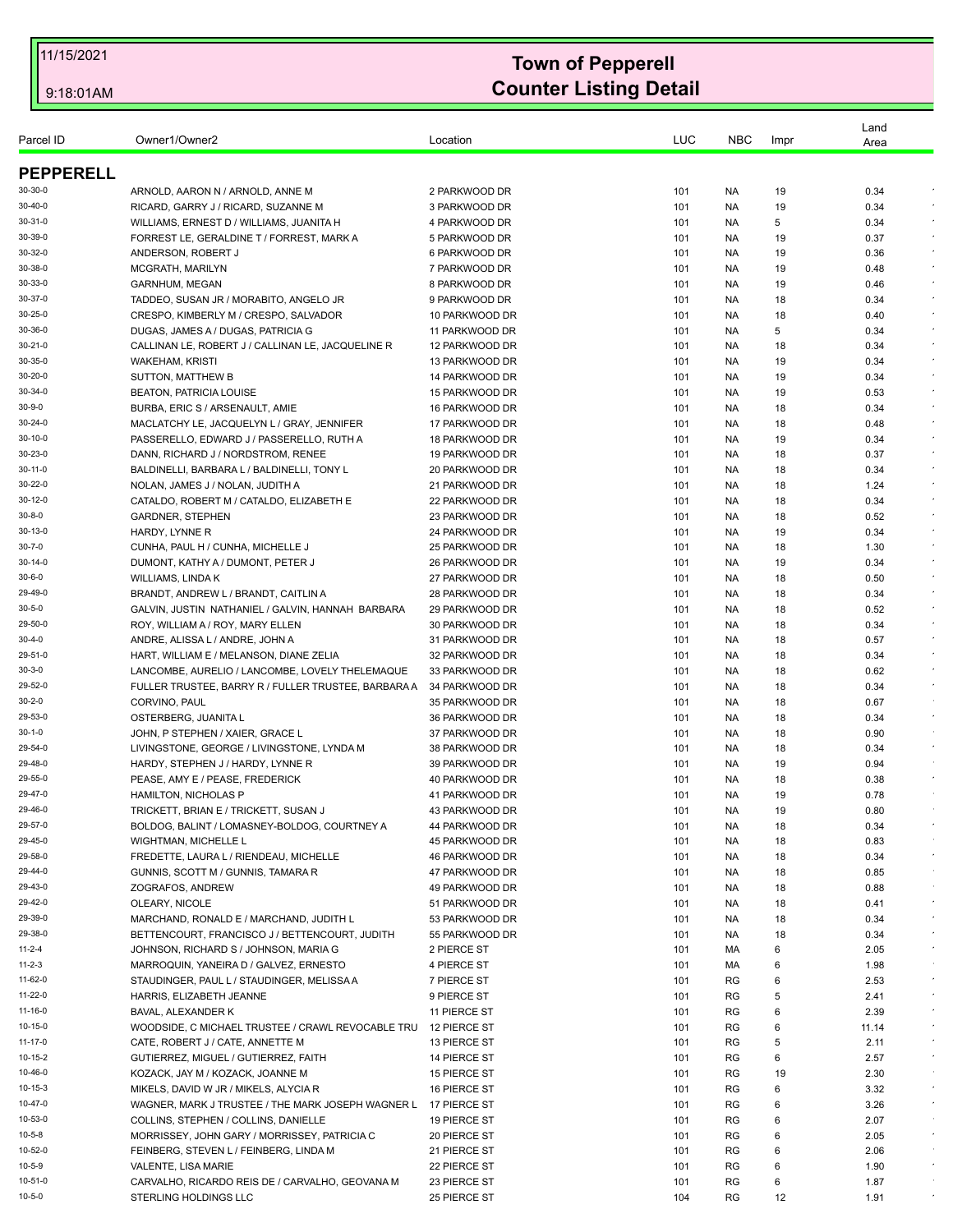| Parcel ID          | Owner1/Owner2                                          | Location                              | LUC        | <b>NBC</b> | Impr     | Land<br>Area |                         |
|--------------------|--------------------------------------------------------|---------------------------------------|------------|------------|----------|--------------|-------------------------|
| <b>PEPPERELL</b>   |                                                        |                                       |            |            |          |              |                         |
| $10 - 5 - 10$      | PATCH, JAMES C JR / PATCH, TINA H                      | 26 PIERCE ST                          | 101        | RG         | 6        | 1.87         |                         |
| 10-5-1             | <b>STERLING HOLDINGS LLC</b>                           | 27 PIERCE ST                          | 803        | RG         |          | 45.30        | ÷                       |
| 10-5-11            | DUNLAY, CHRISTOPHER BURKE / DUNLAY, KATELYN E          | 30 PIERCE ST                          | 101        | RG         | 6        | 1.85         |                         |
| 10-4-0             | BRADLEY, WAYNE J                                       | 23A PIERCE ST                         | 101        | RG         | 6        | 2.32         |                         |
| 29-112-0           | BRUSSARD TRUSTEE LE, SUSAN C / BRUSSARD INVESTMEN      | 4 PINE ST                             | 101        | NA.        | 19       | 0.34         |                         |
| 29-95-0            | STAIRS, DAVID R / STAIRS, HEIDI S                      | 6 PINE ST                             | 101        | NA.        | 18       | 0.34         |                         |
| 29-80-0            | WAITE, JAMES P / WAITE, LOIS A                         | 7 PINE ST                             | 101        | NA.        | 18       | 0.34         |                         |
| 29-81-0            | SURETTE TRUSTEE, LOUISE A / LOUISE A SURETTE 2013 LIVI | 8 PINE ST                             | 101        | NA.        | 18       | 0.34         |                         |
| 29-64-0            | BLAIR, MICHAEL F / TRUST, MONICA L                     | 10 PINE ST                            | 101        | NA.        | 18       | 0.34         |                         |
| 29-65-0            | GAVIN, JULIE A / GAVIN, MICHAEL F                      | 11 PINE ST                            | 101        | NA.        | 19       | 0.40         |                         |
| 29-56-0            | BUCKLEY, ALEXANDRA / BUCKLEY, MARK                     | 12 PINE ST                            | 101        | NA.        | 18       | 0.34         |                         |
| 28-25-0            | WILDER TRUSTEE, LINDA M / LINDA WILDER FAMILY TRUST    | 16 PINE ST                            | 101        | NA.        | 19       | 0.34         |                         |
| 29-41-0            | OBRIEN, PHILLIP / OBRIEN, AMANDA                       | 17 PINE ST                            | 101        | NA.        | 18       | 0.42         | $\epsilon$              |
| 28-27-0            | GALANOS, HELGA                                         | 18 PINE ST                            | 101        | NA.        | 18       | 0.37         |                         |
| 29-40-0            | ANDERSON, EDWARD W / WISE, STEFANIE A                  | 19 PINE ST                            | 101        | NA.        | 18       | 0.42         |                         |
| 28-23-0            | DESTEFANO, WAYNE E                                     | 21 PINE ST                            | 101        | NA.        | 18       | 0.41         |                         |
| 28-22-0            | BABCOCK, KEVIN D / BABCOCK, ROBIN M                    | 23 PINE ST                            | 101        | NA.        | 19       | 0.35         |                         |
| 28-21-0            | MURDOCK, CAROL A                                       | 25 PINE ST                            | 101        | NA.        | 19       | 0.35         |                         |
| 28-20-0            | BAKER TRUSTEE, HOWARD S / 27 PINE STREET CONDOMINIL    | 27 PINE ST                            | 996        | 27P        |          | 1.01         |                         |
| 28-20-1            | FISCHER, ROBERT J / FISCHER, LISA A                    | 27 PINE ST. Unit 1                    | 102        | 27P        | 8        | 0.00         |                         |
| 28-20-2            | MAGURN, ARTHUR R III                                   | 27 PINE ST, Unit 2                    | 102        | 27P        | 8        | 0.00         |                         |
| 14-204-0           | <b>MCGONAGLE, SHIRLEY E</b>                            | 3 PLAINFIELD RD                       | 101        | NA.        | 19       | 0.28         |                         |
| 14-183-0           | GILCHREST, GEORGE / GILCHREST, PATRICIA                | 4 PLAINFIELD RD                       | 101        | NA.        | 6        | 0.30         |                         |
| 14-203-0           | SCHULZ TRUSTEE, BAILEY J / SCHULZ TRUSTEE, JANET L     | 5 PLAINFIELD RD                       | 101        | NA.        | 6        | 0.28         |                         |
| 14-184-0           | PULLIAM, EMMETT / PULLIAM, KATHERINE                   | 6 PLAINFIELD RD                       | 101        | NA.        | 19       | 0.30         |                         |
| 14-202-0           | ALDERMAN, NAT                                          | 7 PLAINFIELD RD                       | 101        | NA.        | 18       | 0.29         |                         |
| 14-185-0           | PENTEDEMOS TRUSTEE, CHARLES G / PENTEDEMOS TRUST       | 8 PLAINFIELD RD                       | 101        | NA.        | 6        | 0.30         |                         |
| 14-201-0           | COSTA, PAUL J / COSTA, SUSAN E                         | 9 PLAINFIELD RD                       | 104        | NA.        | 6        | 0.30         |                         |
| 14-186-0           | PLANTE, LINDA TRUSTEE / PLANTE III, GERARD B TRUSTEE   | 10 PLAINFIELD RD                      | 101        | NA.        | 19       | 0.30         |                         |
| 14-200-0           | MILLER, DANIEL P                                       | 11 PLAINFIELD RD                      | 101        | NA.        | 18       | 0.30         |                         |
| 14-187-0           | ANDERSON, DAVID C / ANDERSON, KELLIE P                 | 12 PLAINFIELD RD                      | 101        | NA.        | 6        | 0.30         |                         |
| 14-198-0           | FOURNIER, SCOTT / FOURNIER, AMANDA                     | 13 PLAINFIELD RD                      | 101        | NA.        | 6        | 0.28         |                         |
| 14-188-0           | MORTON TRUSTEE, KEVIN A / FARRIS TRUSTEE, LESLIE R     | 14 PLAINFIELD RD                      | 101        | NA.        | 19       | 0.31         |                         |
| 14-197-0           | JANKOWSKI, KRISTINE / JANKOWSKI, ANOTINETTE            | <b>15 PLAINFIELD RD</b>               | 101        | NA.        | 18       | 0.28         |                         |
| 14-189-0           | SHAW, JOSPEH P / SHAW, LYNNE A                         | 16 PLAINFIELD RD                      | 101        | NA.        | 5        | 0.29         |                         |
| 14-196-0           | HOWE, ANDREA L / HOWE, WAYNE P                         | 17 PLAINFIELD RD                      | 101        | NA.        | 6        | 0.28         |                         |
| 14-190-0           | <b>KELLEHER, CHRISTINE</b>                             | <b>18 PLAINFIELD RD</b>               | 101        | NA.        | 18       | 0.29         |                         |
| 14-195-0           | SAWYER, MARC A / SAWYER, MARY LOUISE                   | <b>19 PLAINFIELD RD</b>               | 101        | <b>NG</b>  | 5        | 0.28         |                         |
| 14-191-0           | BRENNAN, MICHAEL D / BRENNAN, SUSAN M                  | 20 PLAINFIELD RD                      | 101        | NA.        | 5        | 0.29         |                         |
| 14-194-0           | BOURGEOIS TRUSTEE, MARK P / BOURGEOIS TRUSTEE, MAI     | 21 PLAINFIELD RD                      | 101        | ΝG         | 5        | 0.33         |                         |
| 14-192-0           | DUPONT, NORMAND R / DUPONT, LINDA M                    | <b>22 PLAINFIELD RD</b>               | 101        | <b>NA</b>  | 19       | 0.33         |                         |
| 14-97-0            | PAULIK, RYAN K / PAULIK, JESSICA C                     | 23 PLAINFIELD RD                      | 101        | <b>NG</b>  | 5        | 1.53         |                         |
| 14-193-0           | KADUBOSKI, KENNETH P JR / SELINGER-KADUBOSKI, ELIZAE   | 24 PLAINFIELD RD                      | 101        | ΝG         | 6        | 0.35         |                         |
| 14-88-0            | ANDERSON, DAVID A / ANDERSON, ELAINE                   | <b>25 PLAINFIELD RD</b>               | 101        | <b>NG</b>  | 6        | 1.15         |                         |
| 14-255-0           | <b>GRIFFIN, LOUIS P</b>                                | 26 PLAINFIELD RD                      | 101        | NG         | 6        | 2.00         | $\star$                 |
| 14-87-0            | BARTELSON, KEITH J / BARTELSON, DEBORAH M              | 27 PLAINFIELD RD                      | 101        | ΝG         | 5        | 1.03         |                         |
| 14-86-0            | KATSINES LE. PETER A JR / KATSINES LE. JOAN M          | 28 PLAINFIELD RD                      | 101        | <b>NG</b>  | 6        | 1.52         | $\bullet$<br>$\epsilon$ |
| 14-78-0            | WALSH, EDWARD / WALSH, KERI                            | 29 PLAINFIELD RD                      | 101        | NG         | 6        | 1.26         | $\epsilon$              |
| 14-80-0<br>14-71-0 | PERRY, ROBERT A / PERRY, DEBRA J                       | 30 PLAINFIELD RD                      | 101        | ΝG         | 5        | 1.81         |                         |
|                    | ERB, ELLSWORTH R II / ERB, DIANNE F                    | 31 PLAINFIELD RD                      | 101        | <b>NG</b>  | 6        | 1.04         | $\sim$                  |
| 14-77-0            | GOULDING, JAMES / GOULDING, MANON                      | 32 PLAINFIELD RD                      | 101        | ΝG         | 6        | 1.84         | $\epsilon$              |
| 14-70-0<br>14-99-0 | ROBBINS, JANE<br>NASHOBA CONSERVATION TRUST            | 33 PLAINFIELD RD<br>13A PLAINFIELD RD | 101        | ΝG         | 5        | 1.84         |                         |
| 23-177-0           | 33P LLC                                                |                                       | 950        | NG         |          | 11.55        | $\bullet$               |
| 23-180-0           | ARSENAULT, ROBERT J / ROSZIK, ADRIENNE                 | 1 PLEASANT ST<br>3 PLEASANT ST        | 104<br>101 | EA<br>EA   | 12<br>15 | 0.45<br>0.81 |                         |
| 23-185-0           | WHEELER, AMY C / WHEELER, BRUCE W                      | 4 PLEASANT ST                         | 101        | EA         | 15       | 0.15         |                         |
| 23-181-0           | SECRETARY OF HOUSING & URBAN DEVELOPMENT / C/O INF     | 5 PLEASANT ST                         | 101        | EA         | 15       | 0.26         | $\star$                 |
| 23-186-0           | MANOLIS, MICHELLE L / MANOLIS, ADAM                    | 6 PLEASANT ST                         | 111        | EA         | 96       | 0.19         |                         |
| 23-182-0           | STEFANIK, ROBERT P / STEFANIK, CHARLOTTE A             | 7 PLEASANT ST                         | 101        | EA         | 15       | 0.26         |                         |
| 23-187-0           | MUNSEY, GARY D SR / MUNSEY, JAN I                      | 8 PLEASANT ST                         | 101        | EA         | 15       | 0.19         |                         |
| 23-183-0           | STOTE, ROBERT E II / STOTE, MARSHA J                   | 9 PLEASANT ST                         | 101        | EA         | 15       | 0.44         |                         |
| 23-188-0           | NETO, EDGAR / BAUTZ, ALESSANDRA                        | 10 PLEASANT ST                        | 101        | EA         | 15       | 0.16         |                         |
| 24-5-0             | MORLEY, JAMES P / MORLEY, MARIE L                      | 11 PLEASANT ST                        | 101        | EA         | 15       | 0.30         |                         |
| 23-190-0           | ROSZIK, ADRIENNE / ARSENAULT, ROBERT J                 | 12 PLEASANT ST                        | 104        | EA         | 12       | 0.21         |                         |
| 24-6-0             | WHITE, JOHN                                            | 13 PLEASANT ST                        | 101        | EA         | 15       | 0.27         |                         |
| 24-7-0             | DENAULT, STEPHEN K / DENAULT, SUSAN A                  | <b>14 PLEASANT ST</b>                 | 104        | EA         | 12       | 0.18         |                         |
|                    |                                                        |                                       |            |            |          |              |                         |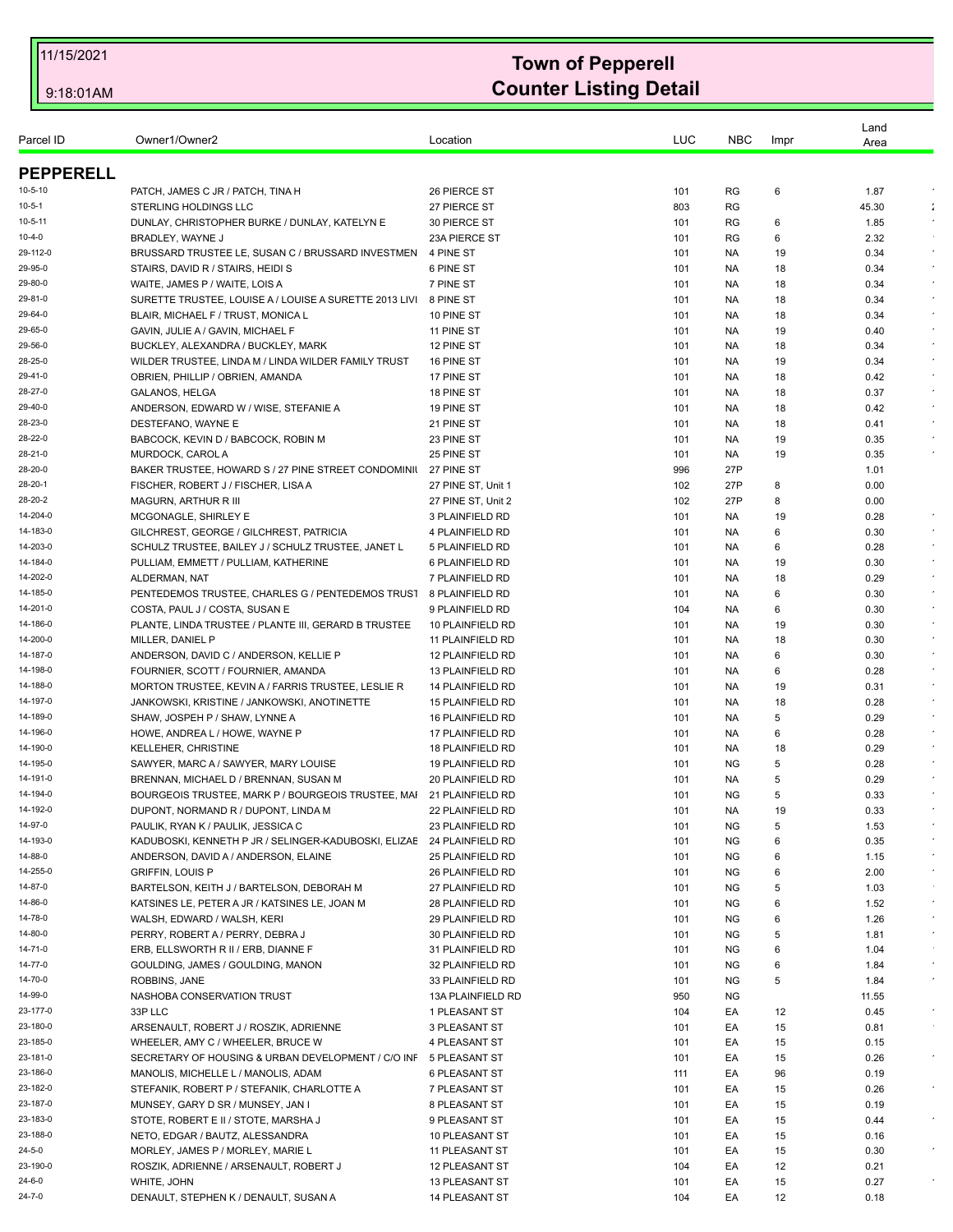| Parcel ID        | Owner1/Owner2                                                                        | Location               | LUC | <b>NBC</b> | Impr | Land<br>Area |            |
|------------------|--------------------------------------------------------------------------------------|------------------------|-----|------------|------|--------------|------------|
| <b>PEPPERELL</b> |                                                                                      |                        |     |            |      |              |            |
| 24-28-0          | BROWN, MATTHEW M / BROWN, DIANE L                                                    | <b>15 PLEASANT ST</b>  | 101 | EA         | 15   | 0.29         |            |
| 24-8-0           | ALEXANDRE, EMMELYNE                                                                  | <b>16 PLEASANT ST</b>  | 101 | ЕA         | 15   | 0.71         |            |
| 24-29-0          | MCGUIRE, JAMES J / MCGUIRE, KATHLEEN M                                               | 17 PLEASANT ST         | 131 | EA         |      | 1.38         | $\sim$     |
| 24-10-0          | RUSSELL, TODD                                                                        | <b>18 PLEASANT ST</b>  | 101 | EA         | 15   | 0.66         | $\bullet$  |
| 24-34-0          | CUOCO, EDWARD A SR                                                                   | <b>19 PLEASANT ST</b>  | 101 | EA         | 15   | 0.48         |            |
| 24-12-0          | MAURICIO, ELMER R                                                                    | 20 PLEASANT ST         | 104 | EA         | 12   | 0.24         |            |
| 24-82-0          | MCNABB, PATRICK J                                                                    | 21 PLEASANT ST         | 101 | EA         | 6    | 2.07         | $\sim$     |
| 24-30-0          | SHERWOOD, DOUGLAS M / SHERWOOD, LISA M                                               | 22 PLEASANT ST         | 101 | EA         | 15   | 0.41         |            |
| 24-35-0          | WHITMAN, DEBORAH A / SHUTT, JOHN R                                                   | 28 PLEASANT ST         | 101 | EA         | 15   | 0.23         | $\sim$     |
| 24-31-0          | <b>BRIGGS, TERESAD</b>                                                               | 24-26 PLEASANT ST      | 101 | EA         | 15   | 0.67         |            |
| 14-124-28        | ECHOFF, RONALD B / ECHOFF, PATTI J                                                   | 2 POND CIR             | 101 | <b>CLG</b> | 6    | 0.59         |            |
| 14-124-27        | GREENE, ERIC P / GREENE, DEBBIE C                                                    | 3 POND CIR             | 101 | <b>CLG</b> | 6    | 1.04         |            |
| 14-124-26        | KACZKOWSKI, CHRISTOPHER A / KACZKOWSKI, JENNIFER L                                   | 4 POND CIR             | 101 | <b>CLG</b> | 6    | 1.55         | $\epsilon$ |
| 14-124-25        | ENOCHS, JEFFREY / ENOCHS, ABIGAIL                                                    | 5 POND CIR             | 101 | <b>CLG</b> | 6    | 0.75         |            |
| 14-124-24        | HARTNER, THOMAS C / HARTNER, KATHLEEN                                                | 6 POND CIR             | 101 | <b>CLG</b> | 6    | 0.70         |            |
| 39-26-1          | DOREY, SEAN P / DOREY, ASHLEY D                                                      | 1 POWHATAN RD          | 101 | <b>NG</b>  | 98   | 1.85         | $\bullet$  |
| 39-46-0          | MOREL, GILBERT P / MOREL, DONNA M                                                    | 2 POWHATAN RD          | 101 | <b>NG</b>  | 6    | 1.92         | $\epsilon$ |
| 39-26-2          |                                                                                      | <b>3 POWHATAN RD</b>   | 101 | ΝG         | 6    | 1.90         |            |
| 39-47-0          | BENDIAK, NICHOLAS / BENDIAK, MELANIE<br>BOURDON LE, STEVEN A / BOURDON LE, BARBARA A | 4 POWHATAN RD          | 101 | ΝG         | 6    | 1.89         |            |
| 39-25-0          |                                                                                      |                        |     |            |      |              |            |
|                  | CHABOT, JEFFREY A / WIGHT CHABOT, CHARLOTTE F                                        | 5 POWHATAN RD          | 132 | <b>NG</b>  |      | 0.51         | $\epsilon$ |
| 39-37-0          | KHAM, LELE-LUU / KHAM, KHEV                                                          | <b>6 POWHATAN RD</b>   | 101 | ΝG         | 5    | 1.97         |            |
| 39-27-0          | CHABOT, JEFFREY / WIGHT-CHABOT, CHARLOTTE                                            | 7 POWHATAN RD          | 101 | <b>NG</b>  | 6    | 1.84         | $\epsilon$ |
| 39-38-0          | DOAK, BRIAN                                                                          | 8 POWHATAN RD          | 101 | <b>NG</b>  | 6    | 2.15         | $\epsilon$ |
| 39-29-0          | FAILLACE TRUSTEE, ONESTA M / FAILLACE REALTY TR INSTI                                | 9 POWHATAN RD          | 101 | NG.        | 5    | 2.11         |            |
| 39-39-0          | PETERSON, JEFFREY C / PETERSON, EMILY J                                              | 10 POWHATAN RD         | 101 | <b>NG</b>  | 6    | 1.85         |            |
| 39-30-0          | CARR, BRANDI L                                                                       | <b>11 POWHATAN RD</b>  | 130 | <b>NG</b>  |      | 28.06        |            |
| 39-40-0          | GOVE, ROBERT M / VERRI, FRANCESCA ANNA                                               | <b>12 POWHATAN RD</b>  | 101 | <b>NG</b>  | 6    | 1.85         |            |
| 39-31-0          | PINNEY, JAY D / PINNEY, BEVERLY JEAN                                                 | <b>13 POWHATAN RD</b>  | 101 | <b>NG</b>  | 6    | 2.23         |            |
| 39-41-0          | WHITE, JACQUELINE O / WHITE, DAVID A                                                 | <b>14 POWHATAN RD</b>  | 101 | <b>NG</b>  | 6    | 1.86         | $\epsilon$ |
| 39-32-0          | KIRBY, PAUL T                                                                        | <b>15 POWHATAN RD</b>  | 101 | <b>NG</b>  | 6    | 3.61         |            |
| 39-42-0          | SMITH III, JOHN T / SMITH, VICTORIA B                                                | <b>16 POWHATAN RD</b>  | 101 | ΝG         | 6    | 1.86         |            |
| 39-6-0           | CARR, BRANDI L                                                                       | <b>17 POWHATAN RD</b>  | 130 | <b>NG</b>  |      | 28.26        | $\epsilon$ |
| 39-43-0          | SUN, SARAVY                                                                          | <b>18 POWHATAN RD</b>  | 101 | <b>NG</b>  | 5    | 1.87         |            |
| 39-33-0          | NITTI, RONALD M / NITTI, KATHARINE M                                                 | <b>19 POWHATAN RD</b>  | 101 | ΝG         | 6    | 1.84         |            |
| 39-34-0          | BEHRENDT, KELLY G / CONTILLI, PATRICIA A                                             | <b>21 POWHATAN RD</b>  | 101 | NG.        | 6    | 1.84         | $\epsilon$ |
| 39-35-0          | AGUIAR-VARGAS, SUSAN                                                                 | <b>23 POWHATAN RD</b>  | 101 | <b>NG</b>  | 6    | 2.20         |            |
| 39-36-0          | MURPHY, SEAN P / MURPHY, KATHLEEN M                                                  | <b>25 POWHATAN RD</b>  | 130 | ΝG         |      | 2.70         |            |
| 39-28-0          | MURPHY, SEAN P / MURPHY, KATHLEEN M                                                  | <b>27 POWHATAN RD</b>  | 101 | <b>NG</b>  | 6    | 1.98         |            |
| 39-48-0          | MCNABB, BRENDAN F / MCNABB, CORNELIA                                                 | <b>19B POWHATAN RD</b> | 101 | <b>NG</b>  | 6    | 1.90         |            |
| 14-96-0          | <b>MCCHRISTIAN, FAY</b>                                                              | 1 PRESCOTT ST          | 101 | МA         | 18   | 0.94         |            |
| 14-98-0          | MARCHESSAULT, MARK E / MARCHESSAULT, LESLIE                                          | 3 PRESCOTT ST          | 101 | MA         | 18   | 1.23         |            |
| 9-148-0          | BLAISDELL, JUSTIN G / BLAISDELL, KATHLEEN                                            | 6 PRESCOTT ST          | 101 | RG         | 6    | 1.84         | $\bullet$  |
| $9 - 177 - 0$    | KASHIWABARA, MERRILL M / KASHIWABARA, DORA K                                         | 8 PRESCOTT ST          | 101 | RG         | 5    | 1.84         | $\epsilon$ |
| 9-146-0          | WEST JR TRUSTEE, KENNETH A / ZIFFER TRUSTEE, LYNNE E 10 PRESCOTT ST                  |                        | 101 | RG         | 5    | 1.10         |            |
| 9-70-0           | CANZANELLI TRUSTEE, LINDA C / CANZANELLI TRUSTEE, CA 11 PRESCOTT ST                  |                        | 130 | RG         |      | 3.84         | $\sim$     |
| 9-69-0           | CANZANELLI, LINDA                                                                    | 13 PRESCOTT ST         | 101 | RG         | 6    | 1.84         |            |
| 9-72-0           | SHEEHAN, MICHAEL J / SHEEHAN, SHARON L                                               | 15 PRESCOTT ST         | 101 | RG         | 6    | 4.65         | $\sim$     |
| 9-71-0           | BROWNING, ALEX / PETERSON, ELLEN                                                     | 17 PRESCOTT ST         | 101 | RG         | 6    | 2.82         | $\sim$     |
| 9-178-0          | MOLLOY, JOHN M / MOLLOY, YUMIKO H                                                    | 2-4 PRESCOTT ST        | 101 | MA         | 5    | 1.84         |            |
| 9-145-0          | WEST TRUSTEE, KENNETH A JR / ZIFFER TRUSTEE, LYNNE E 24 PRESCOTT ST                  |                        | 101 | RG         | 2    | 0.20         |            |
| 9-43-0           | KANE, DENNIS / MACFARLAND, JANEY                                                     | 27 PRESCOTT ST         | 101 | RG         | 9    | 1.84         |            |
| 9-161-0          | PICKARD, JACOB W / GILL, REBECCA D                                                   | 36 PRESCOTT ST         | 101 | RG         | 19   | 2.23         |            |
| 9-125-0          | ROWSE, SUZANNE C                                                                     | 39 PRESCOTT ST         | 101 | RG         | 5    | 1.84         | $\sim$     |
| 9-174-0          | ROSE TRUSTEE, JOHN T / ROSE TRUSTEE, MARY ELLEN                                      | 41 PRESCOTT ST         | 101 | RG         | 6    | 1.90         | $\sim$     |
| 9-159-0          | DENNIS, ANTHONY / DENNIS, LAURA                                                      | 44 PRESCOTT ST         | 101 | RG         | 6    | 3.46         | $\star$    |
| 9-166-0          | KINNEY-DONAGHUE TRUSTEE, KELLI A / KINNEY FAMILY TRU                                 | 5-9 PRESCOTT ST        | 101 | RG         | 9    | 8.29         | $\sim$     |
| 9-114-0          | MARANTZ, JANET                                                                       | 50 PRESCOTT ST         | 101 | RG         | 15   | 1.84         | $\bullet$  |
| 9-123-5          | HARTLAGE, KENNETH / CHAN, LUCY                                                       | 53 PRESCOTT ST         | 101 | RG         | 6    | 2.02         | $\star$    |
| 9-115-0          | GUARNOTTA VINCENT ET AL / C/O DONALD GUARNOTTA                                       | 54 PRESCOTT ST         | 109 | RG         | 3    | 10.50        | $\sim$     |
| 9-123-6          | SWEET, ANDREW LEONARD / SWEET, JANELLE CROSBY                                        | 55 PRESCOTT ST         | 101 | RG         | 6    | 1.97         |            |
| 9-117-0          | BENNETT, BARRY L / BENNETT, THERESE P                                                | 56 PRESCOTT ST         | 101 | RG         | 15   | 3.80         | $\bullet$  |
|                  |                                                                                      |                        |     |            |      |              |            |
| 4-22-0           | GRAVES, WILLIAM P / DEJONGE ALICE G TR                                               | 66 PRESCOTT ST         | 101 | RG         | 1    | 0.14         | $\bullet$  |
| 4-21-0           | GRAVES, WILLIAM P / DEJONGE ALICE G TR                                               | 68 PRESCOTT ST         | 016 | RG         | 15   | 9.70         |            |
| 9-121-0          | GRAVES, WILLIAM P / DEJONGE, ALICE G                                                 | 71 PRESCOTT ST         | 132 | RG         |      | 2.30         |            |
| 4-20-0           | CRYAN, JOHN M / CRYAN, MARIA A                                                       | 76 PRESCOTT ST         | 016 | RG         | 1    | 12.24        |            |
| 9-153-0          | TAX TITLE / TOWN OF PEPPERELL                                                        | 46A PRESCOTT ST        | 936 | RG         |      | 0.48         |            |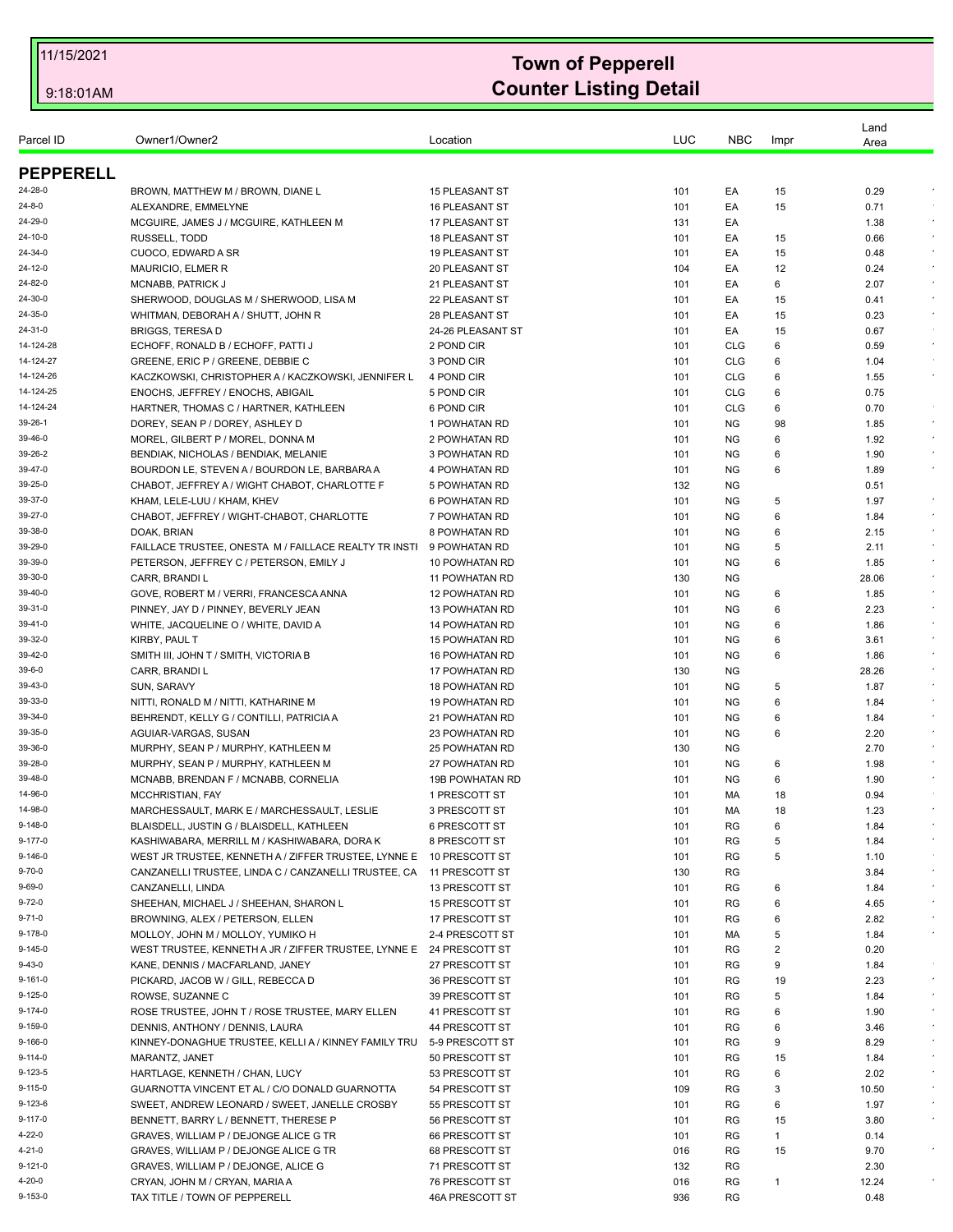| Parcel ID            | Owner1/Owner2                                                                                         | Location                               | LUC        | <b>NBC</b>             | Impr     | Land<br>Area |            |
|----------------------|-------------------------------------------------------------------------------------------------------|----------------------------------------|------------|------------------------|----------|--------------|------------|
|                      |                                                                                                       |                                        |            |                        |          |              |            |
| <b>PEPPERELL</b>     |                                                                                                       |                                        |            |                        |          |              |            |
| 9-117-2              | CALAWA, MICHAEL A / CALAWA, NANCY J                                                                   | 54A PRESCOTT ST                        | 101        | RG                     | 6        | 4.90         |            |
| 9-116-0<br>9-119-0   | PERRY TRUSTEE, STEVEN R / JESSIE C PERRY TRUST<br>DIVISION OF FISHERIES AND WILDLIFE / COMMONWEALTH O | 54B PRESCOTT ST<br>58A PRESCOTT ST     | 132<br>921 | <b>RG</b><br><b>RG</b> |          | 2.00<br>0.09 |            |
| $9 - 144 - 0$        | WEST TRUSTEE, KENNETH A JR / ZIFFER TRUSTEE, LYNNE E                                                  | 14-22 PRESCOTT ST                      | 017        | RG                     | 15       | 7.50         |            |
| 9-127-0              | WEST TRUSTEE, KENNETH A JR / ZIFFER TRUSTEE, LYNNE E                                                  | 26-34 PRESCOTT ST                      | 803        | RG                     |          | 21.80        |            |
| 9-126-0              | LENKER, PHILIP L / LENKER, LYNNE A                                                                    | 38-42 PRESCOTT ST                      | 101        | RG                     | 1        | 4.72         |            |
| 9-82-0               | CONSERVATION COMMISSION / TOWN OF PEPPERELL                                                           | 46-52 PRESCOTT ST                      | 932        | RG                     |          | 61.36        | ÷          |
| 9-120-0              | DIVISION OF FISHERIES AND WILDLIFE / COMMONWEALTH (                                                   | 58-60 PRESCOTT ST                      | 911        | RG                     |          | 0.64         |            |
| 5-21-0               | GRAVES III TRUSTEE, WILLIAM P / GRAVES ESTATE REALTY 1                                                | 75-99 PRESCOTT ST                      | 076        | RG                     |          | 54.25        |            |
| 5-12-0               | GRAVES TRUSTEE, WILLIAM P III / THE GRAVES ESTATE REAL                                                | 78-88 PRESCOTT ST                      | 017        | <b>RG</b>              | -1       | 15.27        |            |
| $9 - 118 - 0$        | GREENLAW. ELIZABETH J / C/O GWENDOLYN HAGAR                                                           | 56-1/2 PRESCOTT ST                     | 132        | RG                     |          | 0.25         | $\bullet$  |
| 33-92-0<br>33-89-0   | COLLINS, JAMES R / COLLINS, RITA M<br>MORELLI, ARTHUR P / O'DAY-MORELLI, SUSAN                        | 1 PRIDES XING<br>2 PRIDES XING         | 101<br>101 | NA.<br>NA.             | 6<br>5   | 2.43<br>4.88 |            |
| 33-91-0              | O'BRIEN, CONOR L / O'BRIEN, CAROLINE R                                                                | 3 PRIDES XING                          | 101        | NA.                    | 6        | 4.27         |            |
| 33-90-0              | BESTGEN, JOHN G / MACK, KIMBERLY A                                                                    | 4 PRIDES XING                          | 101        | NA                     | 6        | 2.71         |            |
| 40-11-0              | MATLEY TRUSTEE, MAUDE H / GARICK FAMILY TRUST                                                         | 3 PRINCETON LN                         | 101        | EP                     | 4        | 0.29         |            |
| 40-7-0               | <b>HADLEY, DENNIS J</b>                                                                               | <b>4 PRINCETON LN</b>                  | 106        | EP                     |          | 0.09         |            |
| 32-25-2              | CREIGHTON, ASHLEY R / CREIGHTON, GREGORY JR                                                           | 1 PROCTOR RD                           | 101        | XA                     | 5        | 1.84         |            |
| 32-24-0              | LELIEVRE, RAYMOND J                                                                                   | 2 PROCTOR RD                           | 132        | RA                     |          | 0.09         |            |
| 32-25-3              | PONTE, ALBERT F / PONTE, CAROL A                                                                      | 3 PROCTOR RD                           | 101        | RA                     | 6        | 1.92         |            |
| 32-23-0              | BARBERA, JOSHUA J / BARBERA, ASHLEY H                                                                 | 4 PROCTOR RD                           | 101        | RA                     | 6        | 0.33         |            |
| 32-25-4              | STOWE, JASON A / STOWE, JENNIFER L                                                                    | 5 PROCTOR RD                           | 101        | RA                     | 6        | 2.07         |            |
| 32-21-0<br>32-25-5   | <b>STERLING HOLDINGS LLC</b><br>NJOROGE, JOHN                                                         | 6 PROCTOR RD<br>7 PROCTOR RD           | 104<br>101 | RA<br>RA               | 14<br>6  | 0.40<br>2.08 | $\epsilon$ |
| 32-20-0              | <b>MAIN OFFICE</b>                                                                                    | 8 PROCTOR RD                           | 934        | RA                     |          | 0.43         |            |
| 32-25-6              | DESMOND, MARY E                                                                                       | 9 PROCTOR RD                           | 101        | RA                     | 6        | 1.88         |            |
| 32-22-0              | DAGOSTINO, RICHARD J / DAGOSTINO, MAUREEN V                                                           | 4A PROCTOR RD                          | 132        | RA                     |          | 0.23         |            |
| 26-105-0             | MCKUSICK TRUSTEE, MILLARD R / MCKUSICK TRUSTEE, KAF                                                   | 3 PROSPECT ST                          | 104        | EA                     | 12       | 0.28         |            |
| 26-101-0             | BARSOTTI, WILLIAM V / BARSOTTI, MEREDITH A                                                            | 7 PROSPECT ST                          | 101        | EA                     | 15       | 0.12         |            |
| 26-89-0              | CORMIER, DEBRA A / CORMIER, MAURICE R                                                                 | 13 PROSPECT ST                         | 104        | EA                     | 12       | 0.27         |            |
| 26-88-0              | MAKI, DONALD U / MAKI LE, RUTH A                                                                      | 16 PROSPECT ST                         | 104        | EA                     | 12       | 0.25         |            |
| 26-86-0              | STRUTHERS, MELINDA J                                                                                  | 22 PROSPECT ST                         | 101        | EA                     | 15       | 0.21         |            |
| 26-79-0              | GALLAGHER, ROBERT M JR                                                                                | 23 PROSPECT ST                         | 101        | EA                     | 19       | 0.55         |            |
| 26-81-0<br>27-2-0    | WEICKERT, ELEANOR / MAHONEY, ANDREW<br>EVANS, MARSHALL G / EVANS, ROSE M                              | 24 PROSPECT ST<br>25 PROSPECT ST       | 101<br>101 | EA<br>EA               | 6<br>15  | 0.29<br>0.24 |            |
| $27 - 7 - 0$         | CLEARY TRUSTEE, BETTY H / BETTY H CLEARY REVOCABLE                                                    | 27 PROSPECT ST                         | 101        | EA                     | 15       | 0.74         |            |
| 27-8-0               | SANTIAGO, JOCELYN                                                                                     | 29 PROSPECT ST                         | 104        | EA                     | 12       | 0.57         |            |
| 27-3-0               | BOMBARDI, MICHAEL / ANTONETTI, JENNIFER L                                                             | 30 PROSPECT ST                         | 101        | EA                     | 15       | 0.46         |            |
| 27-42-0              | MISTRY, MAHESH / MISTRY, JAYA                                                                         | 31 PROSPECT ST                         | 101        | EA                     | 6        | 1.98         |            |
| 27-91-0              | SHERMAN, ANDREW F                                                                                     | 32 PROSPECT ST                         | 101        | EA                     | 18       | 0.92         |            |
| 27-4-0               | POWERS, PETER P / POWERS, JUDITH A                                                                    | 34 PROSPECT ST                         | 104        | EA                     | 18       | 4.54         |            |
| 26-110-0             | DEDIEGO, ROBERT A / DEDIEGO, PAULINE T                                                                | 4-6 PROSPECT ST                        | 105        | EA                     | 12       | 0.25         |            |
| 26-103-0             | LAINE, RAYMOND E / LAINE, CHRISTOPHER M                                                               | 8-10 PROSPECT ST                       | 104        | EA                     | 12       | 0.25         |            |
| 26-100-0<br>26-102-0 | DASILVA, JOSE / GROSSMAN, ANDREIA                                                                     | 9-11 PROSPECT ST                       | 104        | EA                     | 12       | 0.23         |            |
| 26-85-0              | OWENS, DANA A / OWENS, DONNA K<br>FERNANDEZ, WALTER A / FERNANDEZ, ROBERTA                            | 12-14 PROSPECT ST<br>15-17 PROSPECT ST | 104<br>104 | EA<br>EA               | 12<br>12 | 0.25<br>0.23 |            |
| 26-87-0              | DARGENTO, RENEE                                                                                       | 18-20 PROSPECT ST                      | 104        | EA                     | 12       | 0.51         |            |
| 26-82-0              | GILOT, JEAN C                                                                                         | 19-21 PROSPECT ST                      | 104        | EA                     | 12       | 0.59         |            |
| 29-178-0             | LUNDEEN, DONALD W / LUNDEEN, CATHERINE ANN                                                            | 1 PROVINCE ST                          | 101        | EF                     | 4        | 0.19         |            |
| 29-181-0             | LUNDEEN, DONALD W / LUNDEEN, CATHERINE ANN                                                            | 3 PROVINCE ST                          | 101        | EF                     | 15       | 0.37         |            |
| 29-139-0             | ALVARES, PAULO / ALVARES, WANESSA REIS                                                                | 4 PROVINCE ST                          | 101        | EF                     | 19       | 0.46         |            |
| 29-180-0             | DWYER, RICHARD A / DWYER, DOROTHY J                                                                   | 6 PROVINCE ST                          | 109        | EF                     | 15       | 0.69         |            |
| 29-186-0             | NAPLES, NICHOLAS N JR / NAPLES, TRACY L                                                               | 8 PROVINCE ST                          | 103        | EF                     | 11       | 0.48         |            |
| 29-185-0             | NAPLES, TRACY L                                                                                       | 10 PROVINCE ST                         | 130        | EF                     |          | 0.48         |            |
| 26-187-0<br>29-184-0 | CIMMINO, MATTHEW                                                                                      | 11 PROVINCE ST                         | 101        | EF                     | 15       | 0.27<br>2.90 |            |
| 26-185-0             | PRUNIER, FRANCIS E III / PRUNIER, CHANTELLE E<br>YOUNG, RICHARD R                                     | 12 PROVINCE ST<br>13 PROVINCE ST       | 101<br>101 | EF<br>EF               | 15<br>15 | 0.14         |            |
| 26-190-0             | PRUNIER III, FRANCIS E / PRUNIER, CHANTELLE E                                                         | 14 PROVINCE ST                         | 130        | EF                     |          | 0.67         |            |
| 26-192-0             | GALLIGAN TRUSTEE, PATRICK / SPM FAMILY TRUST                                                          | <b>18 PROVINCE ST</b>                  | 101        | EF                     | 15       | 0.25         |            |
| 26-179-0             | <b>GANLEY, KEITH</b>                                                                                  | <b>19 PROVINCE ST</b>                  | 101        | EF                     | 19       | 0.20         |            |
| 26-193-0             | PIPER, MELISSA D / WORTH, JAMES R                                                                     | 20 PROVINCE ST                         | 101        | EF                     | 15       | 0.17         |            |
| 26-191-0             | MCDERMOTT, RYAN / LUNDEEN, JESSICA                                                                    | 22 PROVINCE ST                         | 109        | EF                     | 15       | 1.20         |            |
| 26-194-0             | LOURENCO, EDMILSON NUNES                                                                              | 24 PROVINCE ST                         | 104        | EF                     | 12       | 0.13         |            |
| 26-195-0             | EDWARDS, JOHN W                                                                                       | 26 PROVINCE ST                         | 101        | EF                     | 15       | 0.05         |            |
| 26-196-0             | HICKS, JESSE / HICKS, JESSICA L                                                                       | <b>28 PROVINCE ST</b>                  | 101        | EF                     | 2        | 0.32         |            |
| 26-197-0             | HENNESSY, GREGORY / HENNESSY, NANCY JANE                                                              | 30 PROVINCE ST                         | 101        | EF                     | 15       | 0.25         |            |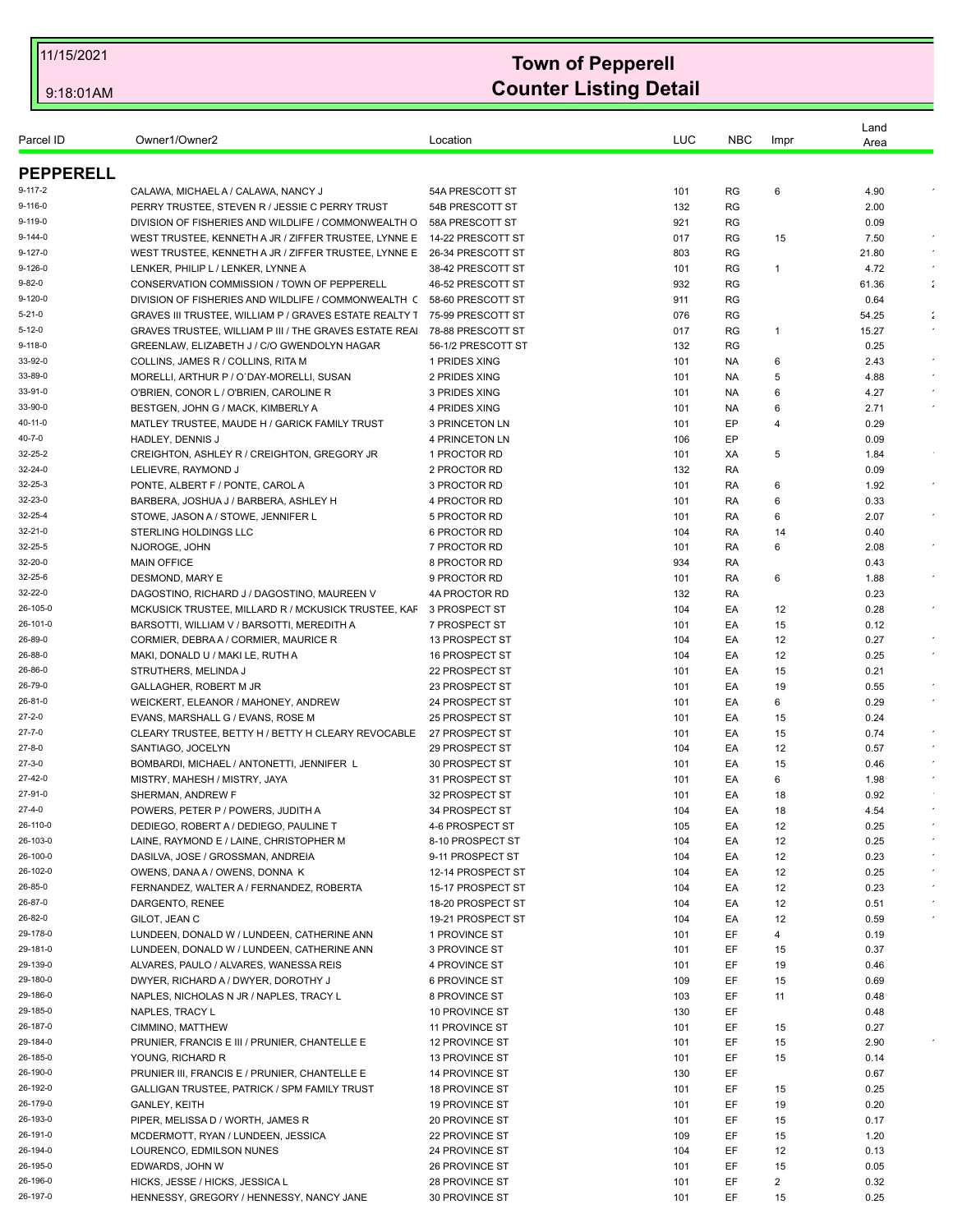| Parcel ID<br><b>PEPPERELL</b><br>26-198-0<br>BOTTINO, FRANK A<br>32 PROVINCE ST<br>101<br>EF<br>0.25<br>4<br>26-199-0<br>COLARD LE, REITA C / COLARD, JAMES A<br>34 PROVINCE ST<br>EF<br>15<br>101<br>26-200-0<br>EF<br>PARADIS, NORMAN P<br>36 PROVINCE ST<br>15<br>101<br>EF<br>29-182-0<br>GJELSVIK, KARSTEIN / GJELSVIK, BONNIE<br>5-7 PROVINCE ST<br>101<br>19<br>26-23-A1<br>PATENAUDE CONSTRUCTION & DEVELOPMENT LLC<br>2 RAILROAD ST, Unit A1<br><b>RSQ</b><br>8<br>102<br>26-23-A2<br>PATENAUDE CONSTRUCTION & DEVELOPMENT LLC<br>2 RAILROAD ST, Unit A2<br>102<br><b>RSQ</b><br>8<br>26-23-A3<br>PATENAUDE CONSTRUCTION & DEVELOPMENT LLC<br>2 RAILROAD ST, Unit A3<br>102<br><b>RSQ</b><br>8<br>26-23-A4<br>PATENAUDE CONSTRUCTION & DEVELOPMENT LLC<br><b>RSQ</b><br>8<br>2 RAILROAD ST, Unit A4<br>102<br>26-73-0<br>XF<br>KIRK TRUSTEE, JOSHUA / J W REALTY TRUST<br>3 RAILROAD ST<br>111<br>96<br>26-23-B<br>PATENAUDE CONSTRUCTION & DEVELOPMENT LLC<br>4 RAILROAD ST, Unit B<br>343<br>CA<br>63<br>26-23-C1<br>PATENAUDE CONSTRUCTION & DEVELOPMENT LLC<br><b>RSQ</b><br>8<br>4 RAILROAD ST. Unit C1<br>102<br>26-23-C2<br>PATENAUDE CONSTRUCTION & DEVELOPMENT LLC<br>4 RAILROAD ST, Unit C2<br>102<br><b>RSQ</b><br>8<br>26-23-C3<br>PATENAUDE CONSTRUCTION & DEVELOPMENT LLC<br>4 RAILROAD ST, Unit C3<br>102<br><b>RSQ</b><br>8<br>26-72-0<br>XF<br>LORDEN, DAVID C<br>5 RAILROAD ST<br>130<br>26-59-0<br>RADLOFF, ADAM / THERIAULT, NICHOLAS<br>6 RAILROAD ST<br>104<br>XF<br>12<br>26-69-7<br><b>RRS</b><br>8<br>RLONE LLC<br>7 RAILROAD ST<br>102<br><b>RRS</b><br>26-69-9<br><b>RLONE LLC</b><br>102<br>8<br>9 RAILROAD ST<br>$26 - 61 - 1$<br>FEDORCHUK, EILEEN A<br>10 RAILROAD ST<br><b>RRS</b><br>8<br>102<br>26-68-0<br><b>RRS</b><br><b>BUTLER BANK</b><br>11 RAILROAD ST<br>996<br>26-68-B<br><b>RRS</b><br>SIMMONS, JAMES M / SIMMONS, FRANCES M<br>102<br>8<br>11 RAILROAD ST, Unit A<br>26-68-A<br>LOFTUS, ELIZABETH A<br><b>RRS</b><br>8<br>11 RAILROAD ST, Unit B<br>102<br>26-61-2<br><b>RRS</b><br>8<br>PALMER, SUSAN CAMPBELL<br>12 RAILROAD ST<br>102<br>26-66-A<br>RIBEIRO, GRANZIELE / BARROS, EDMILSON DESOUSA JR<br>13 RAILROAD ST<br>102<br><b>RRS</b><br>8<br>26-62-0<br>HAYWARD TRUSTEE, P EDWARD / RAIL TRAIL DUPLEX COND<br>996<br>RR<br>14 RAILROAD ST<br>26-62-1<br>RR<br>CUFE, GANI / CUFE, FERIDE<br>14 RAILROAD ST, Unit A<br>102<br>8<br>26-62-2<br>CUFE, GENTIAN / CUFE, FERIDE<br>102<br>RR<br>8<br>14 RAILROAD ST, Unit B<br>26-66-B<br>TAVANESE, RAYMOND A / HEALY, THERESA A<br><b>RRS</b><br>15 RAILROAD ST<br>102<br>8<br>26-63-0<br>XF<br>LAWE PROPERTIES LLC<br>16 RAILROAD ST<br>96<br>111<br>26-65-0<br>RAILROAD ST CONDO<br>17 RAILROAD ST<br>996<br>CD<br>26-65-A<br>GRANT, JASON E / GRANT, CATHERINE M<br>CD<br>17 RAILROAD ST, Unit A<br>102<br>8<br>26-65-B<br>GRANT, JASON E / GRANT, CATHERINE M<br>17 RAILROAD ST, Unit B<br>102<br>CD<br>8<br>26-13-0<br>WAITKUS, GERALD R / WAITKUS, DIANE L<br>18 RAILROAD ST<br>XF<br>15<br>101<br>26-23-0<br>PATENAUDE CONSTRUCTION & DEVELOPMENT LLC<br>996<br><b>RSQ</b><br>1.99<br>2-4 RAILROAD ST<br>26-69-0<br>7-9 RAILROAD STREET CONDOMINIUM TRUST<br>7-9 RAILROAD ST<br>996<br><b>RRS</b><br>0.58<br>26-61-0<br>LORDEN, DAVID C<br>10-12 RAILROAD ST<br><b>RRS</b><br>0.63<br>996<br><b>RRS</b><br>26-66-0<br>0.62<br>13-15 RAILROAD STREET CONDOMINIUM TRUST<br>13-15 RAILROAD ST<br>996<br>31-44-101<br>CONSERVATION COMMISSION / TOWN OF GROTON<br>0 RED PEPPER LN<br>980<br>RM<br>0.22<br>$37 - 5 - 0$<br>6.10<br>WORTH, EVAN P / WORTH, KATHLEEN E<br>1 REED ST<br>101<br>NV<br>5<br>$6 - 108 - 0$<br>BENSON, JOSHUA A / BENSON, KIRSTY L<br>3 RIDGE RD<br><b>NG</b><br>6<br>0.86<br>101<br>$6 - 84 - 0$<br>PAPALIA, RICHARD A / PAPALIA, SENADE E<br>4 RIDGE RD<br>101<br>ΝG<br>6<br>0.86<br>$6 - 107 - 0$<br>MOSES, MARGARET G<br>5 RIDGE RD<br>101<br><b>NG</b><br>0.80<br>6<br>$6 - 85 - 0$<br>CICCONE, KENNETH M / CICCONE, DONNA M<br>6 RIDGE RD<br>101<br><b>NG</b><br>0.93<br>6<br>6-106-0<br>6<br>LUTZ, LYNN G<br>7 RIDGE RD<br>101<br>ΝG<br>1.14<br>$6 - 86 - 0$<br>ZIELINSKI, JONATHAN / D'AMELIO, EMILY<br>8 RIDGE RD<br><b>NG</b><br>6<br>0.97<br>101<br>$6 - 87 - 0$<br>101<br><b>NG</b><br>6<br>0.86<br>BAILEY, DEBRA L / BAILEY, ERIC S<br>10 RIDGE RD<br>$6 - 88 - 0$<br>QUIMBY, DEBORAH J<br><b>NG</b><br>6<br>0.93<br>12 RIDGE RD<br>101<br>$6 - 89 - 0$<br>BAKER, JASON G / CLIFFORD, DARLENE D<br>NG<br>0.91<br>14 RIDGE RD<br>101<br>6<br>$6 - 90 - 0$<br>FRANKLIN, LARRY ALAN / FRANKLIN, NIELE<br>101<br><b>NG</b><br>6<br>16 RIDGE RD<br>VOUTHOURELIS, ANASTASIOS / VOUTHOURELIS, MARY ANNO<br>6<br>6-91-0<br>18 RIDGE RD<br>101<br>NG.<br>6-92-0<br><b>NG</b><br>DASILVA, LINO A<br>20 RIDGE RD<br>101<br>6<br>6-93-0<br>NG<br>6<br>BEAUREGARD, RICHARD / BEAUREGARD, CAROL<br>22 RIDGE RD<br>101<br>$6 - 4 - 0$<br>932<br><b>NG</b><br>CONSERVATION COMMISSION / TOWN OF PEPPERELL<br>24 RIDGE RD<br>$6 - 105 - 0$<br>101<br>ΝG<br>FARINA, WILLIAM G / FARINA, LYNDA T<br>25 RIDGE RD<br>6<br>6-94-0<br>SMITH, JEFFREY T / SMITH, STACIE J<br>NG<br>6<br>26 RIDGE RD<br>101<br>6-104-0<br><b>NG</b><br>6<br>DALLORTO, LOURIVAL C JR<br>27 RIDGE RD<br>101<br>$6 - 95 - 0$<br>NG<br><b>MCLAREN, STEPHEN P</b><br>28 RIDGE RD<br>101<br>6<br>6-103-0<br><b>NG</b><br>6<br>MALEY, MICHAEL J / MALEY, KRISTINE A<br>29 RIDGE RD<br>101<br>6-96-0<br>LEWIS, CRAIG A / LEWIS, MICHELLE S<br>101<br><b>NG</b><br>6<br>30 RIDGE RD<br>6-97-0<br>WHITE TRUSTEE, ROBERT G / WHITE TRUSTEE, PATRICIA A<br>NG<br>32 RIDGE RD<br>101<br>6<br>6-98-0<br><b>NG</b><br>URBATI, JAMES D / SCHMITT, CHRISTINE A<br>34 RIDGE RD<br>101<br>6<br>6-99-0<br>SORRENTI-MASSAIA, CHRISTINE K<br>101<br>NG<br>6<br>36 RIDGE RD<br>6-100-0<br>THERRIEN, PAUL A JR / THERRIEN, KRYSTA L<br>NG<br>5<br>38 RIDGE RD<br>101<br>6-101-0<br><b>NG</b><br>6<br><b>BLANCHET, SARAH</b><br>40 RIDGE RD<br>101<br>6-102-0<br>TAX TITLE / TOWN OF PEPPERELL<br>936<br>NG<br>42 RIDGE RD<br>$6 - 60 - 0$<br>CONSERVATION COMMISSION / TOWN OF PEPPERELL<br>9-23 RIDGE RD<br>932<br>ΝG |               |          |     |            |      | Land  |        |
|---------------------------------------------------------------------------------------------------------------------------------------------------------------------------------------------------------------------------------------------------------------------------------------------------------------------------------------------------------------------------------------------------------------------------------------------------------------------------------------------------------------------------------------------------------------------------------------------------------------------------------------------------------------------------------------------------------------------------------------------------------------------------------------------------------------------------------------------------------------------------------------------------------------------------------------------------------------------------------------------------------------------------------------------------------------------------------------------------------------------------------------------------------------------------------------------------------------------------------------------------------------------------------------------------------------------------------------------------------------------------------------------------------------------------------------------------------------------------------------------------------------------------------------------------------------------------------------------------------------------------------------------------------------------------------------------------------------------------------------------------------------------------------------------------------------------------------------------------------------------------------------------------------------------------------------------------------------------------------------------------------------------------------------------------------------------------------------------------------------------------------------------------------------------------------------------------------------------------------------------------------------------------------------------------------------------------------------------------------------------------------------------------------------------------------------------------------------------------------------------------------------------------------------------------------------------------------------------------------------------------------------------------------------------------------------------------------------------------------------------------------------------------------------------------------------------------------------------------------------------------------------------------------------------------------------------------------------------------------------------------------------------------------------------------------------------------------------------------------------------------------------------------------------------------------------------------------------------------------------------------------------------------------------------------------------------------------------------------------------------------------------------------------------------------------------------------------------------------------------------------------------------------------------------------------------------------------------------------------------------------------------------------------------------------------------------------------------------------------------------------------------------------------------------------------------------------------------------------------------------------------------------------------------------------------------------------------------------------------------------------------------------------------------------------------------------------------------------------------------------------------------------------------------------------------------------------------------------------------------------------------------------------------------------------------------------------------------------------------------------------------------------------------------------------------------------------------------------------------------------------------------------------------------------------------------------------------------------------------------------------------------------------------------------------------------------------------------------------------------------------------------------------------------------------------------------------------------------------------------------------------------------------------------------------------------------------------------------------------------------------------------------------------------------------------------------------------------------------------------------------------------------------------------------------------------------------------------------------------------------------------------------------------------------------------------------------------------------------------------------------------------------------------------------------------------------------------------------------------------------------------------------------------------------------------------------------------------------------------------------------------------------------------------------------------------------------------------------------------------------------------------------------------------------------------------------------------------------------------------------------------------------------------------------------------------------------------------------------------------------------------------------------------------------------------------------------------------------------------|---------------|----------|-----|------------|------|-------|--------|
|                                                                                                                                                                                                                                                                                                                                                                                                                                                                                                                                                                                                                                                                                                                                                                                                                                                                                                                                                                                                                                                                                                                                                                                                                                                                                                                                                                                                                                                                                                                                                                                                                                                                                                                                                                                                                                                                                                                                                                                                                                                                                                                                                                                                                                                                                                                                                                                                                                                                                                                                                                                                                                                                                                                                                                                                                                                                                                                                                                                                                                                                                                                                                                                                                                                                                                                                                                                                                                                                                                                                                                                                                                                                                                                                                                                                                                                                                                                                                                                                                                                                                                                                                                                                                                                                                                                                                                                                                                                                                                                                                                                                                                                                                                                                                                                                                                                                                                                                                                                                                                                                                                                                                                                                                                                                                                                                                                                                                                                                                                                                                                                                                                                                                                                                                                                                                                                                                                                                                                                                                                                                                                         | Owner1/Owner2 | Location | LUC | <b>NBC</b> | Impr | Area  |        |
|                                                                                                                                                                                                                                                                                                                                                                                                                                                                                                                                                                                                                                                                                                                                                                                                                                                                                                                                                                                                                                                                                                                                                                                                                                                                                                                                                                                                                                                                                                                                                                                                                                                                                                                                                                                                                                                                                                                                                                                                                                                                                                                                                                                                                                                                                                                                                                                                                                                                                                                                                                                                                                                                                                                                                                                                                                                                                                                                                                                                                                                                                                                                                                                                                                                                                                                                                                                                                                                                                                                                                                                                                                                                                                                                                                                                                                                                                                                                                                                                                                                                                                                                                                                                                                                                                                                                                                                                                                                                                                                                                                                                                                                                                                                                                                                                                                                                                                                                                                                                                                                                                                                                                                                                                                                                                                                                                                                                                                                                                                                                                                                                                                                                                                                                                                                                                                                                                                                                                                                                                                                                                                         |               |          |     |            |      |       |        |
|                                                                                                                                                                                                                                                                                                                                                                                                                                                                                                                                                                                                                                                                                                                                                                                                                                                                                                                                                                                                                                                                                                                                                                                                                                                                                                                                                                                                                                                                                                                                                                                                                                                                                                                                                                                                                                                                                                                                                                                                                                                                                                                                                                                                                                                                                                                                                                                                                                                                                                                                                                                                                                                                                                                                                                                                                                                                                                                                                                                                                                                                                                                                                                                                                                                                                                                                                                                                                                                                                                                                                                                                                                                                                                                                                                                                                                                                                                                                                                                                                                                                                                                                                                                                                                                                                                                                                                                                                                                                                                                                                                                                                                                                                                                                                                                                                                                                                                                                                                                                                                                                                                                                                                                                                                                                                                                                                                                                                                                                                                                                                                                                                                                                                                                                                                                                                                                                                                                                                                                                                                                                                                         |               |          |     |            |      |       |        |
|                                                                                                                                                                                                                                                                                                                                                                                                                                                                                                                                                                                                                                                                                                                                                                                                                                                                                                                                                                                                                                                                                                                                                                                                                                                                                                                                                                                                                                                                                                                                                                                                                                                                                                                                                                                                                                                                                                                                                                                                                                                                                                                                                                                                                                                                                                                                                                                                                                                                                                                                                                                                                                                                                                                                                                                                                                                                                                                                                                                                                                                                                                                                                                                                                                                                                                                                                                                                                                                                                                                                                                                                                                                                                                                                                                                                                                                                                                                                                                                                                                                                                                                                                                                                                                                                                                                                                                                                                                                                                                                                                                                                                                                                                                                                                                                                                                                                                                                                                                                                                                                                                                                                                                                                                                                                                                                                                                                                                                                                                                                                                                                                                                                                                                                                                                                                                                                                                                                                                                                                                                                                                                         |               |          |     |            |      | 0.68  |        |
|                                                                                                                                                                                                                                                                                                                                                                                                                                                                                                                                                                                                                                                                                                                                                                                                                                                                                                                                                                                                                                                                                                                                                                                                                                                                                                                                                                                                                                                                                                                                                                                                                                                                                                                                                                                                                                                                                                                                                                                                                                                                                                                                                                                                                                                                                                                                                                                                                                                                                                                                                                                                                                                                                                                                                                                                                                                                                                                                                                                                                                                                                                                                                                                                                                                                                                                                                                                                                                                                                                                                                                                                                                                                                                                                                                                                                                                                                                                                                                                                                                                                                                                                                                                                                                                                                                                                                                                                                                                                                                                                                                                                                                                                                                                                                                                                                                                                                                                                                                                                                                                                                                                                                                                                                                                                                                                                                                                                                                                                                                                                                                                                                                                                                                                                                                                                                                                                                                                                                                                                                                                                                                         |               |          |     |            |      | 0.39  |        |
|                                                                                                                                                                                                                                                                                                                                                                                                                                                                                                                                                                                                                                                                                                                                                                                                                                                                                                                                                                                                                                                                                                                                                                                                                                                                                                                                                                                                                                                                                                                                                                                                                                                                                                                                                                                                                                                                                                                                                                                                                                                                                                                                                                                                                                                                                                                                                                                                                                                                                                                                                                                                                                                                                                                                                                                                                                                                                                                                                                                                                                                                                                                                                                                                                                                                                                                                                                                                                                                                                                                                                                                                                                                                                                                                                                                                                                                                                                                                                                                                                                                                                                                                                                                                                                                                                                                                                                                                                                                                                                                                                                                                                                                                                                                                                                                                                                                                                                                                                                                                                                                                                                                                                                                                                                                                                                                                                                                                                                                                                                                                                                                                                                                                                                                                                                                                                                                                                                                                                                                                                                                                                                         |               |          |     |            |      | 0.49  |        |
|                                                                                                                                                                                                                                                                                                                                                                                                                                                                                                                                                                                                                                                                                                                                                                                                                                                                                                                                                                                                                                                                                                                                                                                                                                                                                                                                                                                                                                                                                                                                                                                                                                                                                                                                                                                                                                                                                                                                                                                                                                                                                                                                                                                                                                                                                                                                                                                                                                                                                                                                                                                                                                                                                                                                                                                                                                                                                                                                                                                                                                                                                                                                                                                                                                                                                                                                                                                                                                                                                                                                                                                                                                                                                                                                                                                                                                                                                                                                                                                                                                                                                                                                                                                                                                                                                                                                                                                                                                                                                                                                                                                                                                                                                                                                                                                                                                                                                                                                                                                                                                                                                                                                                                                                                                                                                                                                                                                                                                                                                                                                                                                                                                                                                                                                                                                                                                                                                                                                                                                                                                                                                                         |               |          |     |            |      | 0.00  |        |
|                                                                                                                                                                                                                                                                                                                                                                                                                                                                                                                                                                                                                                                                                                                                                                                                                                                                                                                                                                                                                                                                                                                                                                                                                                                                                                                                                                                                                                                                                                                                                                                                                                                                                                                                                                                                                                                                                                                                                                                                                                                                                                                                                                                                                                                                                                                                                                                                                                                                                                                                                                                                                                                                                                                                                                                                                                                                                                                                                                                                                                                                                                                                                                                                                                                                                                                                                                                                                                                                                                                                                                                                                                                                                                                                                                                                                                                                                                                                                                                                                                                                                                                                                                                                                                                                                                                                                                                                                                                                                                                                                                                                                                                                                                                                                                                                                                                                                                                                                                                                                                                                                                                                                                                                                                                                                                                                                                                                                                                                                                                                                                                                                                                                                                                                                                                                                                                                                                                                                                                                                                                                                                         |               |          |     |            |      | 0.00  |        |
|                                                                                                                                                                                                                                                                                                                                                                                                                                                                                                                                                                                                                                                                                                                                                                                                                                                                                                                                                                                                                                                                                                                                                                                                                                                                                                                                                                                                                                                                                                                                                                                                                                                                                                                                                                                                                                                                                                                                                                                                                                                                                                                                                                                                                                                                                                                                                                                                                                                                                                                                                                                                                                                                                                                                                                                                                                                                                                                                                                                                                                                                                                                                                                                                                                                                                                                                                                                                                                                                                                                                                                                                                                                                                                                                                                                                                                                                                                                                                                                                                                                                                                                                                                                                                                                                                                                                                                                                                                                                                                                                                                                                                                                                                                                                                                                                                                                                                                                                                                                                                                                                                                                                                                                                                                                                                                                                                                                                                                                                                                                                                                                                                                                                                                                                                                                                                                                                                                                                                                                                                                                                                                         |               |          |     |            |      | 0.00  |        |
|                                                                                                                                                                                                                                                                                                                                                                                                                                                                                                                                                                                                                                                                                                                                                                                                                                                                                                                                                                                                                                                                                                                                                                                                                                                                                                                                                                                                                                                                                                                                                                                                                                                                                                                                                                                                                                                                                                                                                                                                                                                                                                                                                                                                                                                                                                                                                                                                                                                                                                                                                                                                                                                                                                                                                                                                                                                                                                                                                                                                                                                                                                                                                                                                                                                                                                                                                                                                                                                                                                                                                                                                                                                                                                                                                                                                                                                                                                                                                                                                                                                                                                                                                                                                                                                                                                                                                                                                                                                                                                                                                                                                                                                                                                                                                                                                                                                                                                                                                                                                                                                                                                                                                                                                                                                                                                                                                                                                                                                                                                                                                                                                                                                                                                                                                                                                                                                                                                                                                                                                                                                                                                         |               |          |     |            |      | 0.00  |        |
|                                                                                                                                                                                                                                                                                                                                                                                                                                                                                                                                                                                                                                                                                                                                                                                                                                                                                                                                                                                                                                                                                                                                                                                                                                                                                                                                                                                                                                                                                                                                                                                                                                                                                                                                                                                                                                                                                                                                                                                                                                                                                                                                                                                                                                                                                                                                                                                                                                                                                                                                                                                                                                                                                                                                                                                                                                                                                                                                                                                                                                                                                                                                                                                                                                                                                                                                                                                                                                                                                                                                                                                                                                                                                                                                                                                                                                                                                                                                                                                                                                                                                                                                                                                                                                                                                                                                                                                                                                                                                                                                                                                                                                                                                                                                                                                                                                                                                                                                                                                                                                                                                                                                                                                                                                                                                                                                                                                                                                                                                                                                                                                                                                                                                                                                                                                                                                                                                                                                                                                                                                                                                                         |               |          |     |            |      | 0.45  |        |
|                                                                                                                                                                                                                                                                                                                                                                                                                                                                                                                                                                                                                                                                                                                                                                                                                                                                                                                                                                                                                                                                                                                                                                                                                                                                                                                                                                                                                                                                                                                                                                                                                                                                                                                                                                                                                                                                                                                                                                                                                                                                                                                                                                                                                                                                                                                                                                                                                                                                                                                                                                                                                                                                                                                                                                                                                                                                                                                                                                                                                                                                                                                                                                                                                                                                                                                                                                                                                                                                                                                                                                                                                                                                                                                                                                                                                                                                                                                                                                                                                                                                                                                                                                                                                                                                                                                                                                                                                                                                                                                                                                                                                                                                                                                                                                                                                                                                                                                                                                                                                                                                                                                                                                                                                                                                                                                                                                                                                                                                                                                                                                                                                                                                                                                                                                                                                                                                                                                                                                                                                                                                                                         |               |          |     |            |      | 0.00  |        |
|                                                                                                                                                                                                                                                                                                                                                                                                                                                                                                                                                                                                                                                                                                                                                                                                                                                                                                                                                                                                                                                                                                                                                                                                                                                                                                                                                                                                                                                                                                                                                                                                                                                                                                                                                                                                                                                                                                                                                                                                                                                                                                                                                                                                                                                                                                                                                                                                                                                                                                                                                                                                                                                                                                                                                                                                                                                                                                                                                                                                                                                                                                                                                                                                                                                                                                                                                                                                                                                                                                                                                                                                                                                                                                                                                                                                                                                                                                                                                                                                                                                                                                                                                                                                                                                                                                                                                                                                                                                                                                                                                                                                                                                                                                                                                                                                                                                                                                                                                                                                                                                                                                                                                                                                                                                                                                                                                                                                                                                                                                                                                                                                                                                                                                                                                                                                                                                                                                                                                                                                                                                                                                         |               |          |     |            |      | 0.00  |        |
|                                                                                                                                                                                                                                                                                                                                                                                                                                                                                                                                                                                                                                                                                                                                                                                                                                                                                                                                                                                                                                                                                                                                                                                                                                                                                                                                                                                                                                                                                                                                                                                                                                                                                                                                                                                                                                                                                                                                                                                                                                                                                                                                                                                                                                                                                                                                                                                                                                                                                                                                                                                                                                                                                                                                                                                                                                                                                                                                                                                                                                                                                                                                                                                                                                                                                                                                                                                                                                                                                                                                                                                                                                                                                                                                                                                                                                                                                                                                                                                                                                                                                                                                                                                                                                                                                                                                                                                                                                                                                                                                                                                                                                                                                                                                                                                                                                                                                                                                                                                                                                                                                                                                                                                                                                                                                                                                                                                                                                                                                                                                                                                                                                                                                                                                                                                                                                                                                                                                                                                                                                                                                                         |               |          |     |            |      | 0.00  |        |
|                                                                                                                                                                                                                                                                                                                                                                                                                                                                                                                                                                                                                                                                                                                                                                                                                                                                                                                                                                                                                                                                                                                                                                                                                                                                                                                                                                                                                                                                                                                                                                                                                                                                                                                                                                                                                                                                                                                                                                                                                                                                                                                                                                                                                                                                                                                                                                                                                                                                                                                                                                                                                                                                                                                                                                                                                                                                                                                                                                                                                                                                                                                                                                                                                                                                                                                                                                                                                                                                                                                                                                                                                                                                                                                                                                                                                                                                                                                                                                                                                                                                                                                                                                                                                                                                                                                                                                                                                                                                                                                                                                                                                                                                                                                                                                                                                                                                                                                                                                                                                                                                                                                                                                                                                                                                                                                                                                                                                                                                                                                                                                                                                                                                                                                                                                                                                                                                                                                                                                                                                                                                                                         |               |          |     |            |      | 0.00  |        |
|                                                                                                                                                                                                                                                                                                                                                                                                                                                                                                                                                                                                                                                                                                                                                                                                                                                                                                                                                                                                                                                                                                                                                                                                                                                                                                                                                                                                                                                                                                                                                                                                                                                                                                                                                                                                                                                                                                                                                                                                                                                                                                                                                                                                                                                                                                                                                                                                                                                                                                                                                                                                                                                                                                                                                                                                                                                                                                                                                                                                                                                                                                                                                                                                                                                                                                                                                                                                                                                                                                                                                                                                                                                                                                                                                                                                                                                                                                                                                                                                                                                                                                                                                                                                                                                                                                                                                                                                                                                                                                                                                                                                                                                                                                                                                                                                                                                                                                                                                                                                                                                                                                                                                                                                                                                                                                                                                                                                                                                                                                                                                                                                                                                                                                                                                                                                                                                                                                                                                                                                                                                                                                         |               |          |     |            |      | 0.27  |        |
|                                                                                                                                                                                                                                                                                                                                                                                                                                                                                                                                                                                                                                                                                                                                                                                                                                                                                                                                                                                                                                                                                                                                                                                                                                                                                                                                                                                                                                                                                                                                                                                                                                                                                                                                                                                                                                                                                                                                                                                                                                                                                                                                                                                                                                                                                                                                                                                                                                                                                                                                                                                                                                                                                                                                                                                                                                                                                                                                                                                                                                                                                                                                                                                                                                                                                                                                                                                                                                                                                                                                                                                                                                                                                                                                                                                                                                                                                                                                                                                                                                                                                                                                                                                                                                                                                                                                                                                                                                                                                                                                                                                                                                                                                                                                                                                                                                                                                                                                                                                                                                                                                                                                                                                                                                                                                                                                                                                                                                                                                                                                                                                                                                                                                                                                                                                                                                                                                                                                                                                                                                                                                                         |               |          |     |            |      | 0.53  |        |
|                                                                                                                                                                                                                                                                                                                                                                                                                                                                                                                                                                                                                                                                                                                                                                                                                                                                                                                                                                                                                                                                                                                                                                                                                                                                                                                                                                                                                                                                                                                                                                                                                                                                                                                                                                                                                                                                                                                                                                                                                                                                                                                                                                                                                                                                                                                                                                                                                                                                                                                                                                                                                                                                                                                                                                                                                                                                                                                                                                                                                                                                                                                                                                                                                                                                                                                                                                                                                                                                                                                                                                                                                                                                                                                                                                                                                                                                                                                                                                                                                                                                                                                                                                                                                                                                                                                                                                                                                                                                                                                                                                                                                                                                                                                                                                                                                                                                                                                                                                                                                                                                                                                                                                                                                                                                                                                                                                                                                                                                                                                                                                                                                                                                                                                                                                                                                                                                                                                                                                                                                                                                                                         |               |          |     |            |      | 0.58  |        |
|                                                                                                                                                                                                                                                                                                                                                                                                                                                                                                                                                                                                                                                                                                                                                                                                                                                                                                                                                                                                                                                                                                                                                                                                                                                                                                                                                                                                                                                                                                                                                                                                                                                                                                                                                                                                                                                                                                                                                                                                                                                                                                                                                                                                                                                                                                                                                                                                                                                                                                                                                                                                                                                                                                                                                                                                                                                                                                                                                                                                                                                                                                                                                                                                                                                                                                                                                                                                                                                                                                                                                                                                                                                                                                                                                                                                                                                                                                                                                                                                                                                                                                                                                                                                                                                                                                                                                                                                                                                                                                                                                                                                                                                                                                                                                                                                                                                                                                                                                                                                                                                                                                                                                                                                                                                                                                                                                                                                                                                                                                                                                                                                                                                                                                                                                                                                                                                                                                                                                                                                                                                                                                         |               |          |     |            |      | 0.58  |        |
|                                                                                                                                                                                                                                                                                                                                                                                                                                                                                                                                                                                                                                                                                                                                                                                                                                                                                                                                                                                                                                                                                                                                                                                                                                                                                                                                                                                                                                                                                                                                                                                                                                                                                                                                                                                                                                                                                                                                                                                                                                                                                                                                                                                                                                                                                                                                                                                                                                                                                                                                                                                                                                                                                                                                                                                                                                                                                                                                                                                                                                                                                                                                                                                                                                                                                                                                                                                                                                                                                                                                                                                                                                                                                                                                                                                                                                                                                                                                                                                                                                                                                                                                                                                                                                                                                                                                                                                                                                                                                                                                                                                                                                                                                                                                                                                                                                                                                                                                                                                                                                                                                                                                                                                                                                                                                                                                                                                                                                                                                                                                                                                                                                                                                                                                                                                                                                                                                                                                                                                                                                                                                                         |               |          |     |            |      | 0.00  |        |
|                                                                                                                                                                                                                                                                                                                                                                                                                                                                                                                                                                                                                                                                                                                                                                                                                                                                                                                                                                                                                                                                                                                                                                                                                                                                                                                                                                                                                                                                                                                                                                                                                                                                                                                                                                                                                                                                                                                                                                                                                                                                                                                                                                                                                                                                                                                                                                                                                                                                                                                                                                                                                                                                                                                                                                                                                                                                                                                                                                                                                                                                                                                                                                                                                                                                                                                                                                                                                                                                                                                                                                                                                                                                                                                                                                                                                                                                                                                                                                                                                                                                                                                                                                                                                                                                                                                                                                                                                                                                                                                                                                                                                                                                                                                                                                                                                                                                                                                                                                                                                                                                                                                                                                                                                                                                                                                                                                                                                                                                                                                                                                                                                                                                                                                                                                                                                                                                                                                                                                                                                                                                                                         |               |          |     |            |      | 0.30  |        |
|                                                                                                                                                                                                                                                                                                                                                                                                                                                                                                                                                                                                                                                                                                                                                                                                                                                                                                                                                                                                                                                                                                                                                                                                                                                                                                                                                                                                                                                                                                                                                                                                                                                                                                                                                                                                                                                                                                                                                                                                                                                                                                                                                                                                                                                                                                                                                                                                                                                                                                                                                                                                                                                                                                                                                                                                                                                                                                                                                                                                                                                                                                                                                                                                                                                                                                                                                                                                                                                                                                                                                                                                                                                                                                                                                                                                                                                                                                                                                                                                                                                                                                                                                                                                                                                                                                                                                                                                                                                                                                                                                                                                                                                                                                                                                                                                                                                                                                                                                                                                                                                                                                                                                                                                                                                                                                                                                                                                                                                                                                                                                                                                                                                                                                                                                                                                                                                                                                                                                                                                                                                                                                         |               |          |     |            |      | 0.30  |        |
|                                                                                                                                                                                                                                                                                                                                                                                                                                                                                                                                                                                                                                                                                                                                                                                                                                                                                                                                                                                                                                                                                                                                                                                                                                                                                                                                                                                                                                                                                                                                                                                                                                                                                                                                                                                                                                                                                                                                                                                                                                                                                                                                                                                                                                                                                                                                                                                                                                                                                                                                                                                                                                                                                                                                                                                                                                                                                                                                                                                                                                                                                                                                                                                                                                                                                                                                                                                                                                                                                                                                                                                                                                                                                                                                                                                                                                                                                                                                                                                                                                                                                                                                                                                                                                                                                                                                                                                                                                                                                                                                                                                                                                                                                                                                                                                                                                                                                                                                                                                                                                                                                                                                                                                                                                                                                                                                                                                                                                                                                                                                                                                                                                                                                                                                                                                                                                                                                                                                                                                                                                                                                                         |               |          |     |            |      | 0.30  |        |
|                                                                                                                                                                                                                                                                                                                                                                                                                                                                                                                                                                                                                                                                                                                                                                                                                                                                                                                                                                                                                                                                                                                                                                                                                                                                                                                                                                                                                                                                                                                                                                                                                                                                                                                                                                                                                                                                                                                                                                                                                                                                                                                                                                                                                                                                                                                                                                                                                                                                                                                                                                                                                                                                                                                                                                                                                                                                                                                                                                                                                                                                                                                                                                                                                                                                                                                                                                                                                                                                                                                                                                                                                                                                                                                                                                                                                                                                                                                                                                                                                                                                                                                                                                                                                                                                                                                                                                                                                                                                                                                                                                                                                                                                                                                                                                                                                                                                                                                                                                                                                                                                                                                                                                                                                                                                                                                                                                                                                                                                                                                                                                                                                                                                                                                                                                                                                                                                                                                                                                                                                                                                                                         |               |          |     |            |      | 0.00  |        |
|                                                                                                                                                                                                                                                                                                                                                                                                                                                                                                                                                                                                                                                                                                                                                                                                                                                                                                                                                                                                                                                                                                                                                                                                                                                                                                                                                                                                                                                                                                                                                                                                                                                                                                                                                                                                                                                                                                                                                                                                                                                                                                                                                                                                                                                                                                                                                                                                                                                                                                                                                                                                                                                                                                                                                                                                                                                                                                                                                                                                                                                                                                                                                                                                                                                                                                                                                                                                                                                                                                                                                                                                                                                                                                                                                                                                                                                                                                                                                                                                                                                                                                                                                                                                                                                                                                                                                                                                                                                                                                                                                                                                                                                                                                                                                                                                                                                                                                                                                                                                                                                                                                                                                                                                                                                                                                                                                                                                                                                                                                                                                                                                                                                                                                                                                                                                                                                                                                                                                                                                                                                                                                         |               |          |     |            |      | 0.62  |        |
|                                                                                                                                                                                                                                                                                                                                                                                                                                                                                                                                                                                                                                                                                                                                                                                                                                                                                                                                                                                                                                                                                                                                                                                                                                                                                                                                                                                                                                                                                                                                                                                                                                                                                                                                                                                                                                                                                                                                                                                                                                                                                                                                                                                                                                                                                                                                                                                                                                                                                                                                                                                                                                                                                                                                                                                                                                                                                                                                                                                                                                                                                                                                                                                                                                                                                                                                                                                                                                                                                                                                                                                                                                                                                                                                                                                                                                                                                                                                                                                                                                                                                                                                                                                                                                                                                                                                                                                                                                                                                                                                                                                                                                                                                                                                                                                                                                                                                                                                                                                                                                                                                                                                                                                                                                                                                                                                                                                                                                                                                                                                                                                                                                                                                                                                                                                                                                                                                                                                                                                                                                                                                                         |               |          |     |            |      | 0.25  |        |
|                                                                                                                                                                                                                                                                                                                                                                                                                                                                                                                                                                                                                                                                                                                                                                                                                                                                                                                                                                                                                                                                                                                                                                                                                                                                                                                                                                                                                                                                                                                                                                                                                                                                                                                                                                                                                                                                                                                                                                                                                                                                                                                                                                                                                                                                                                                                                                                                                                                                                                                                                                                                                                                                                                                                                                                                                                                                                                                                                                                                                                                                                                                                                                                                                                                                                                                                                                                                                                                                                                                                                                                                                                                                                                                                                                                                                                                                                                                                                                                                                                                                                                                                                                                                                                                                                                                                                                                                                                                                                                                                                                                                                                                                                                                                                                                                                                                                                                                                                                                                                                                                                                                                                                                                                                                                                                                                                                                                                                                                                                                                                                                                                                                                                                                                                                                                                                                                                                                                                                                                                                                                                                         |               |          |     |            |      | 0.25  |        |
|                                                                                                                                                                                                                                                                                                                                                                                                                                                                                                                                                                                                                                                                                                                                                                                                                                                                                                                                                                                                                                                                                                                                                                                                                                                                                                                                                                                                                                                                                                                                                                                                                                                                                                                                                                                                                                                                                                                                                                                                                                                                                                                                                                                                                                                                                                                                                                                                                                                                                                                                                                                                                                                                                                                                                                                                                                                                                                                                                                                                                                                                                                                                                                                                                                                                                                                                                                                                                                                                                                                                                                                                                                                                                                                                                                                                                                                                                                                                                                                                                                                                                                                                                                                                                                                                                                                                                                                                                                                                                                                                                                                                                                                                                                                                                                                                                                                                                                                                                                                                                                                                                                                                                                                                                                                                                                                                                                                                                                                                                                                                                                                                                                                                                                                                                                                                                                                                                                                                                                                                                                                                                                         |               |          |     |            |      | 0.25  |        |
|                                                                                                                                                                                                                                                                                                                                                                                                                                                                                                                                                                                                                                                                                                                                                                                                                                                                                                                                                                                                                                                                                                                                                                                                                                                                                                                                                                                                                                                                                                                                                                                                                                                                                                                                                                                                                                                                                                                                                                                                                                                                                                                                                                                                                                                                                                                                                                                                                                                                                                                                                                                                                                                                                                                                                                                                                                                                                                                                                                                                                                                                                                                                                                                                                                                                                                                                                                                                                                                                                                                                                                                                                                                                                                                                                                                                                                                                                                                                                                                                                                                                                                                                                                                                                                                                                                                                                                                                                                                                                                                                                                                                                                                                                                                                                                                                                                                                                                                                                                                                                                                                                                                                                                                                                                                                                                                                                                                                                                                                                                                                                                                                                                                                                                                                                                                                                                                                                                                                                                                                                                                                                                         |               |          |     |            |      | 0.00  |        |
|                                                                                                                                                                                                                                                                                                                                                                                                                                                                                                                                                                                                                                                                                                                                                                                                                                                                                                                                                                                                                                                                                                                                                                                                                                                                                                                                                                                                                                                                                                                                                                                                                                                                                                                                                                                                                                                                                                                                                                                                                                                                                                                                                                                                                                                                                                                                                                                                                                                                                                                                                                                                                                                                                                                                                                                                                                                                                                                                                                                                                                                                                                                                                                                                                                                                                                                                                                                                                                                                                                                                                                                                                                                                                                                                                                                                                                                                                                                                                                                                                                                                                                                                                                                                                                                                                                                                                                                                                                                                                                                                                                                                                                                                                                                                                                                                                                                                                                                                                                                                                                                                                                                                                                                                                                                                                                                                                                                                                                                                                                                                                                                                                                                                                                                                                                                                                                                                                                                                                                                                                                                                                                         |               |          |     |            |      | 0.24  |        |
|                                                                                                                                                                                                                                                                                                                                                                                                                                                                                                                                                                                                                                                                                                                                                                                                                                                                                                                                                                                                                                                                                                                                                                                                                                                                                                                                                                                                                                                                                                                                                                                                                                                                                                                                                                                                                                                                                                                                                                                                                                                                                                                                                                                                                                                                                                                                                                                                                                                                                                                                                                                                                                                                                                                                                                                                                                                                                                                                                                                                                                                                                                                                                                                                                                                                                                                                                                                                                                                                                                                                                                                                                                                                                                                                                                                                                                                                                                                                                                                                                                                                                                                                                                                                                                                                                                                                                                                                                                                                                                                                                                                                                                                                                                                                                                                                                                                                                                                                                                                                                                                                                                                                                                                                                                                                                                                                                                                                                                                                                                                                                                                                                                                                                                                                                                                                                                                                                                                                                                                                                                                                                                         |               |          |     |            |      | 0.31  |        |
|                                                                                                                                                                                                                                                                                                                                                                                                                                                                                                                                                                                                                                                                                                                                                                                                                                                                                                                                                                                                                                                                                                                                                                                                                                                                                                                                                                                                                                                                                                                                                                                                                                                                                                                                                                                                                                                                                                                                                                                                                                                                                                                                                                                                                                                                                                                                                                                                                                                                                                                                                                                                                                                                                                                                                                                                                                                                                                                                                                                                                                                                                                                                                                                                                                                                                                                                                                                                                                                                                                                                                                                                                                                                                                                                                                                                                                                                                                                                                                                                                                                                                                                                                                                                                                                                                                                                                                                                                                                                                                                                                                                                                                                                                                                                                                                                                                                                                                                                                                                                                                                                                                                                                                                                                                                                                                                                                                                                                                                                                                                                                                                                                                                                                                                                                                                                                                                                                                                                                                                                                                                                                                         |               |          |     |            |      | 0.00  |        |
|                                                                                                                                                                                                                                                                                                                                                                                                                                                                                                                                                                                                                                                                                                                                                                                                                                                                                                                                                                                                                                                                                                                                                                                                                                                                                                                                                                                                                                                                                                                                                                                                                                                                                                                                                                                                                                                                                                                                                                                                                                                                                                                                                                                                                                                                                                                                                                                                                                                                                                                                                                                                                                                                                                                                                                                                                                                                                                                                                                                                                                                                                                                                                                                                                                                                                                                                                                                                                                                                                                                                                                                                                                                                                                                                                                                                                                                                                                                                                                                                                                                                                                                                                                                                                                                                                                                                                                                                                                                                                                                                                                                                                                                                                                                                                                                                                                                                                                                                                                                                                                                                                                                                                                                                                                                                                                                                                                                                                                                                                                                                                                                                                                                                                                                                                                                                                                                                                                                                                                                                                                                                                                         |               |          |     |            |      | 0.00  |        |
|                                                                                                                                                                                                                                                                                                                                                                                                                                                                                                                                                                                                                                                                                                                                                                                                                                                                                                                                                                                                                                                                                                                                                                                                                                                                                                                                                                                                                                                                                                                                                                                                                                                                                                                                                                                                                                                                                                                                                                                                                                                                                                                                                                                                                                                                                                                                                                                                                                                                                                                                                                                                                                                                                                                                                                                                                                                                                                                                                                                                                                                                                                                                                                                                                                                                                                                                                                                                                                                                                                                                                                                                                                                                                                                                                                                                                                                                                                                                                                                                                                                                                                                                                                                                                                                                                                                                                                                                                                                                                                                                                                                                                                                                                                                                                                                                                                                                                                                                                                                                                                                                                                                                                                                                                                                                                                                                                                                                                                                                                                                                                                                                                                                                                                                                                                                                                                                                                                                                                                                                                                                                                                         |               |          |     |            |      | 0.44  |        |
|                                                                                                                                                                                                                                                                                                                                                                                                                                                                                                                                                                                                                                                                                                                                                                                                                                                                                                                                                                                                                                                                                                                                                                                                                                                                                                                                                                                                                                                                                                                                                                                                                                                                                                                                                                                                                                                                                                                                                                                                                                                                                                                                                                                                                                                                                                                                                                                                                                                                                                                                                                                                                                                                                                                                                                                                                                                                                                                                                                                                                                                                                                                                                                                                                                                                                                                                                                                                                                                                                                                                                                                                                                                                                                                                                                                                                                                                                                                                                                                                                                                                                                                                                                                                                                                                                                                                                                                                                                                                                                                                                                                                                                                                                                                                                                                                                                                                                                                                                                                                                                                                                                                                                                                                                                                                                                                                                                                                                                                                                                                                                                                                                                                                                                                                                                                                                                                                                                                                                                                                                                                                                                         |               |          |     |            |      |       |        |
|                                                                                                                                                                                                                                                                                                                                                                                                                                                                                                                                                                                                                                                                                                                                                                                                                                                                                                                                                                                                                                                                                                                                                                                                                                                                                                                                                                                                                                                                                                                                                                                                                                                                                                                                                                                                                                                                                                                                                                                                                                                                                                                                                                                                                                                                                                                                                                                                                                                                                                                                                                                                                                                                                                                                                                                                                                                                                                                                                                                                                                                                                                                                                                                                                                                                                                                                                                                                                                                                                                                                                                                                                                                                                                                                                                                                                                                                                                                                                                                                                                                                                                                                                                                                                                                                                                                                                                                                                                                                                                                                                                                                                                                                                                                                                                                                                                                                                                                                                                                                                                                                                                                                                                                                                                                                                                                                                                                                                                                                                                                                                                                                                                                                                                                                                                                                                                                                                                                                                                                                                                                                                                         |               |          |     |            |      |       |        |
|                                                                                                                                                                                                                                                                                                                                                                                                                                                                                                                                                                                                                                                                                                                                                                                                                                                                                                                                                                                                                                                                                                                                                                                                                                                                                                                                                                                                                                                                                                                                                                                                                                                                                                                                                                                                                                                                                                                                                                                                                                                                                                                                                                                                                                                                                                                                                                                                                                                                                                                                                                                                                                                                                                                                                                                                                                                                                                                                                                                                                                                                                                                                                                                                                                                                                                                                                                                                                                                                                                                                                                                                                                                                                                                                                                                                                                                                                                                                                                                                                                                                                                                                                                                                                                                                                                                                                                                                                                                                                                                                                                                                                                                                                                                                                                                                                                                                                                                                                                                                                                                                                                                                                                                                                                                                                                                                                                                                                                                                                                                                                                                                                                                                                                                                                                                                                                                                                                                                                                                                                                                                                                         |               |          |     |            |      |       |        |
|                                                                                                                                                                                                                                                                                                                                                                                                                                                                                                                                                                                                                                                                                                                                                                                                                                                                                                                                                                                                                                                                                                                                                                                                                                                                                                                                                                                                                                                                                                                                                                                                                                                                                                                                                                                                                                                                                                                                                                                                                                                                                                                                                                                                                                                                                                                                                                                                                                                                                                                                                                                                                                                                                                                                                                                                                                                                                                                                                                                                                                                                                                                                                                                                                                                                                                                                                                                                                                                                                                                                                                                                                                                                                                                                                                                                                                                                                                                                                                                                                                                                                                                                                                                                                                                                                                                                                                                                                                                                                                                                                                                                                                                                                                                                                                                                                                                                                                                                                                                                                                                                                                                                                                                                                                                                                                                                                                                                                                                                                                                                                                                                                                                                                                                                                                                                                                                                                                                                                                                                                                                                                                         |               |          |     |            |      |       |        |
|                                                                                                                                                                                                                                                                                                                                                                                                                                                                                                                                                                                                                                                                                                                                                                                                                                                                                                                                                                                                                                                                                                                                                                                                                                                                                                                                                                                                                                                                                                                                                                                                                                                                                                                                                                                                                                                                                                                                                                                                                                                                                                                                                                                                                                                                                                                                                                                                                                                                                                                                                                                                                                                                                                                                                                                                                                                                                                                                                                                                                                                                                                                                                                                                                                                                                                                                                                                                                                                                                                                                                                                                                                                                                                                                                                                                                                                                                                                                                                                                                                                                                                                                                                                                                                                                                                                                                                                                                                                                                                                                                                                                                                                                                                                                                                                                                                                                                                                                                                                                                                                                                                                                                                                                                                                                                                                                                                                                                                                                                                                                                                                                                                                                                                                                                                                                                                                                                                                                                                                                                                                                                                         |               |          |     |            |      |       |        |
|                                                                                                                                                                                                                                                                                                                                                                                                                                                                                                                                                                                                                                                                                                                                                                                                                                                                                                                                                                                                                                                                                                                                                                                                                                                                                                                                                                                                                                                                                                                                                                                                                                                                                                                                                                                                                                                                                                                                                                                                                                                                                                                                                                                                                                                                                                                                                                                                                                                                                                                                                                                                                                                                                                                                                                                                                                                                                                                                                                                                                                                                                                                                                                                                                                                                                                                                                                                                                                                                                                                                                                                                                                                                                                                                                                                                                                                                                                                                                                                                                                                                                                                                                                                                                                                                                                                                                                                                                                                                                                                                                                                                                                                                                                                                                                                                                                                                                                                                                                                                                                                                                                                                                                                                                                                                                                                                                                                                                                                                                                                                                                                                                                                                                                                                                                                                                                                                                                                                                                                                                                                                                                         |               |          |     |            |      |       |        |
|                                                                                                                                                                                                                                                                                                                                                                                                                                                                                                                                                                                                                                                                                                                                                                                                                                                                                                                                                                                                                                                                                                                                                                                                                                                                                                                                                                                                                                                                                                                                                                                                                                                                                                                                                                                                                                                                                                                                                                                                                                                                                                                                                                                                                                                                                                                                                                                                                                                                                                                                                                                                                                                                                                                                                                                                                                                                                                                                                                                                                                                                                                                                                                                                                                                                                                                                                                                                                                                                                                                                                                                                                                                                                                                                                                                                                                                                                                                                                                                                                                                                                                                                                                                                                                                                                                                                                                                                                                                                                                                                                                                                                                                                                                                                                                                                                                                                                                                                                                                                                                                                                                                                                                                                                                                                                                                                                                                                                                                                                                                                                                                                                                                                                                                                                                                                                                                                                                                                                                                                                                                                                                         |               |          |     |            |      |       |        |
|                                                                                                                                                                                                                                                                                                                                                                                                                                                                                                                                                                                                                                                                                                                                                                                                                                                                                                                                                                                                                                                                                                                                                                                                                                                                                                                                                                                                                                                                                                                                                                                                                                                                                                                                                                                                                                                                                                                                                                                                                                                                                                                                                                                                                                                                                                                                                                                                                                                                                                                                                                                                                                                                                                                                                                                                                                                                                                                                                                                                                                                                                                                                                                                                                                                                                                                                                                                                                                                                                                                                                                                                                                                                                                                                                                                                                                                                                                                                                                                                                                                                                                                                                                                                                                                                                                                                                                                                                                                                                                                                                                                                                                                                                                                                                                                                                                                                                                                                                                                                                                                                                                                                                                                                                                                                                                                                                                                                                                                                                                                                                                                                                                                                                                                                                                                                                                                                                                                                                                                                                                                                                                         |               |          |     |            |      |       |        |
|                                                                                                                                                                                                                                                                                                                                                                                                                                                                                                                                                                                                                                                                                                                                                                                                                                                                                                                                                                                                                                                                                                                                                                                                                                                                                                                                                                                                                                                                                                                                                                                                                                                                                                                                                                                                                                                                                                                                                                                                                                                                                                                                                                                                                                                                                                                                                                                                                                                                                                                                                                                                                                                                                                                                                                                                                                                                                                                                                                                                                                                                                                                                                                                                                                                                                                                                                                                                                                                                                                                                                                                                                                                                                                                                                                                                                                                                                                                                                                                                                                                                                                                                                                                                                                                                                                                                                                                                                                                                                                                                                                                                                                                                                                                                                                                                                                                                                                                                                                                                                                                                                                                                                                                                                                                                                                                                                                                                                                                                                                                                                                                                                                                                                                                                                                                                                                                                                                                                                                                                                                                                                                         |               |          |     |            |      |       |        |
|                                                                                                                                                                                                                                                                                                                                                                                                                                                                                                                                                                                                                                                                                                                                                                                                                                                                                                                                                                                                                                                                                                                                                                                                                                                                                                                                                                                                                                                                                                                                                                                                                                                                                                                                                                                                                                                                                                                                                                                                                                                                                                                                                                                                                                                                                                                                                                                                                                                                                                                                                                                                                                                                                                                                                                                                                                                                                                                                                                                                                                                                                                                                                                                                                                                                                                                                                                                                                                                                                                                                                                                                                                                                                                                                                                                                                                                                                                                                                                                                                                                                                                                                                                                                                                                                                                                                                                                                                                                                                                                                                                                                                                                                                                                                                                                                                                                                                                                                                                                                                                                                                                                                                                                                                                                                                                                                                                                                                                                                                                                                                                                                                                                                                                                                                                                                                                                                                                                                                                                                                                                                                                         |               |          |     |            |      |       |        |
|                                                                                                                                                                                                                                                                                                                                                                                                                                                                                                                                                                                                                                                                                                                                                                                                                                                                                                                                                                                                                                                                                                                                                                                                                                                                                                                                                                                                                                                                                                                                                                                                                                                                                                                                                                                                                                                                                                                                                                                                                                                                                                                                                                                                                                                                                                                                                                                                                                                                                                                                                                                                                                                                                                                                                                                                                                                                                                                                                                                                                                                                                                                                                                                                                                                                                                                                                                                                                                                                                                                                                                                                                                                                                                                                                                                                                                                                                                                                                                                                                                                                                                                                                                                                                                                                                                                                                                                                                                                                                                                                                                                                                                                                                                                                                                                                                                                                                                                                                                                                                                                                                                                                                                                                                                                                                                                                                                                                                                                                                                                                                                                                                                                                                                                                                                                                                                                                                                                                                                                                                                                                                                         |               |          |     |            |      |       |        |
|                                                                                                                                                                                                                                                                                                                                                                                                                                                                                                                                                                                                                                                                                                                                                                                                                                                                                                                                                                                                                                                                                                                                                                                                                                                                                                                                                                                                                                                                                                                                                                                                                                                                                                                                                                                                                                                                                                                                                                                                                                                                                                                                                                                                                                                                                                                                                                                                                                                                                                                                                                                                                                                                                                                                                                                                                                                                                                                                                                                                                                                                                                                                                                                                                                                                                                                                                                                                                                                                                                                                                                                                                                                                                                                                                                                                                                                                                                                                                                                                                                                                                                                                                                                                                                                                                                                                                                                                                                                                                                                                                                                                                                                                                                                                                                                                                                                                                                                                                                                                                                                                                                                                                                                                                                                                                                                                                                                                                                                                                                                                                                                                                                                                                                                                                                                                                                                                                                                                                                                                                                                                                                         |               |          |     |            |      |       |        |
|                                                                                                                                                                                                                                                                                                                                                                                                                                                                                                                                                                                                                                                                                                                                                                                                                                                                                                                                                                                                                                                                                                                                                                                                                                                                                                                                                                                                                                                                                                                                                                                                                                                                                                                                                                                                                                                                                                                                                                                                                                                                                                                                                                                                                                                                                                                                                                                                                                                                                                                                                                                                                                                                                                                                                                                                                                                                                                                                                                                                                                                                                                                                                                                                                                                                                                                                                                                                                                                                                                                                                                                                                                                                                                                                                                                                                                                                                                                                                                                                                                                                                                                                                                                                                                                                                                                                                                                                                                                                                                                                                                                                                                                                                                                                                                                                                                                                                                                                                                                                                                                                                                                                                                                                                                                                                                                                                                                                                                                                                                                                                                                                                                                                                                                                                                                                                                                                                                                                                                                                                                                                                                         |               |          |     |            |      |       |        |
|                                                                                                                                                                                                                                                                                                                                                                                                                                                                                                                                                                                                                                                                                                                                                                                                                                                                                                                                                                                                                                                                                                                                                                                                                                                                                                                                                                                                                                                                                                                                                                                                                                                                                                                                                                                                                                                                                                                                                                                                                                                                                                                                                                                                                                                                                                                                                                                                                                                                                                                                                                                                                                                                                                                                                                                                                                                                                                                                                                                                                                                                                                                                                                                                                                                                                                                                                                                                                                                                                                                                                                                                                                                                                                                                                                                                                                                                                                                                                                                                                                                                                                                                                                                                                                                                                                                                                                                                                                                                                                                                                                                                                                                                                                                                                                                                                                                                                                                                                                                                                                                                                                                                                                                                                                                                                                                                                                                                                                                                                                                                                                                                                                                                                                                                                                                                                                                                                                                                                                                                                                                                                                         |               |          |     |            |      |       |        |
|                                                                                                                                                                                                                                                                                                                                                                                                                                                                                                                                                                                                                                                                                                                                                                                                                                                                                                                                                                                                                                                                                                                                                                                                                                                                                                                                                                                                                                                                                                                                                                                                                                                                                                                                                                                                                                                                                                                                                                                                                                                                                                                                                                                                                                                                                                                                                                                                                                                                                                                                                                                                                                                                                                                                                                                                                                                                                                                                                                                                                                                                                                                                                                                                                                                                                                                                                                                                                                                                                                                                                                                                                                                                                                                                                                                                                                                                                                                                                                                                                                                                                                                                                                                                                                                                                                                                                                                                                                                                                                                                                                                                                                                                                                                                                                                                                                                                                                                                                                                                                                                                                                                                                                                                                                                                                                                                                                                                                                                                                                                                                                                                                                                                                                                                                                                                                                                                                                                                                                                                                                                                                                         |               |          |     |            |      | 1.08  |        |
|                                                                                                                                                                                                                                                                                                                                                                                                                                                                                                                                                                                                                                                                                                                                                                                                                                                                                                                                                                                                                                                                                                                                                                                                                                                                                                                                                                                                                                                                                                                                                                                                                                                                                                                                                                                                                                                                                                                                                                                                                                                                                                                                                                                                                                                                                                                                                                                                                                                                                                                                                                                                                                                                                                                                                                                                                                                                                                                                                                                                                                                                                                                                                                                                                                                                                                                                                                                                                                                                                                                                                                                                                                                                                                                                                                                                                                                                                                                                                                                                                                                                                                                                                                                                                                                                                                                                                                                                                                                                                                                                                                                                                                                                                                                                                                                                                                                                                                                                                                                                                                                                                                                                                                                                                                                                                                                                                                                                                                                                                                                                                                                                                                                                                                                                                                                                                                                                                                                                                                                                                                                                                                         |               |          |     |            |      | 1.04  |        |
|                                                                                                                                                                                                                                                                                                                                                                                                                                                                                                                                                                                                                                                                                                                                                                                                                                                                                                                                                                                                                                                                                                                                                                                                                                                                                                                                                                                                                                                                                                                                                                                                                                                                                                                                                                                                                                                                                                                                                                                                                                                                                                                                                                                                                                                                                                                                                                                                                                                                                                                                                                                                                                                                                                                                                                                                                                                                                                                                                                                                                                                                                                                                                                                                                                                                                                                                                                                                                                                                                                                                                                                                                                                                                                                                                                                                                                                                                                                                                                                                                                                                                                                                                                                                                                                                                                                                                                                                                                                                                                                                                                                                                                                                                                                                                                                                                                                                                                                                                                                                                                                                                                                                                                                                                                                                                                                                                                                                                                                                                                                                                                                                                                                                                                                                                                                                                                                                                                                                                                                                                                                                                                         |               |          |     |            |      | 1.15  |        |
|                                                                                                                                                                                                                                                                                                                                                                                                                                                                                                                                                                                                                                                                                                                                                                                                                                                                                                                                                                                                                                                                                                                                                                                                                                                                                                                                                                                                                                                                                                                                                                                                                                                                                                                                                                                                                                                                                                                                                                                                                                                                                                                                                                                                                                                                                                                                                                                                                                                                                                                                                                                                                                                                                                                                                                                                                                                                                                                                                                                                                                                                                                                                                                                                                                                                                                                                                                                                                                                                                                                                                                                                                                                                                                                                                                                                                                                                                                                                                                                                                                                                                                                                                                                                                                                                                                                                                                                                                                                                                                                                                                                                                                                                                                                                                                                                                                                                                                                                                                                                                                                                                                                                                                                                                                                                                                                                                                                                                                                                                                                                                                                                                                                                                                                                                                                                                                                                                                                                                                                                                                                                                                         |               |          |     |            |      | 1.06  |        |
|                                                                                                                                                                                                                                                                                                                                                                                                                                                                                                                                                                                                                                                                                                                                                                                                                                                                                                                                                                                                                                                                                                                                                                                                                                                                                                                                                                                                                                                                                                                                                                                                                                                                                                                                                                                                                                                                                                                                                                                                                                                                                                                                                                                                                                                                                                                                                                                                                                                                                                                                                                                                                                                                                                                                                                                                                                                                                                                                                                                                                                                                                                                                                                                                                                                                                                                                                                                                                                                                                                                                                                                                                                                                                                                                                                                                                                                                                                                                                                                                                                                                                                                                                                                                                                                                                                                                                                                                                                                                                                                                                                                                                                                                                                                                                                                                                                                                                                                                                                                                                                                                                                                                                                                                                                                                                                                                                                                                                                                                                                                                                                                                                                                                                                                                                                                                                                                                                                                                                                                                                                                                                                         |               |          |     |            |      | 19.35 |        |
|                                                                                                                                                                                                                                                                                                                                                                                                                                                                                                                                                                                                                                                                                                                                                                                                                                                                                                                                                                                                                                                                                                                                                                                                                                                                                                                                                                                                                                                                                                                                                                                                                                                                                                                                                                                                                                                                                                                                                                                                                                                                                                                                                                                                                                                                                                                                                                                                                                                                                                                                                                                                                                                                                                                                                                                                                                                                                                                                                                                                                                                                                                                                                                                                                                                                                                                                                                                                                                                                                                                                                                                                                                                                                                                                                                                                                                                                                                                                                                                                                                                                                                                                                                                                                                                                                                                                                                                                                                                                                                                                                                                                                                                                                                                                                                                                                                                                                                                                                                                                                                                                                                                                                                                                                                                                                                                                                                                                                                                                                                                                                                                                                                                                                                                                                                                                                                                                                                                                                                                                                                                                                                         |               |          |     |            |      | 0.70  |        |
|                                                                                                                                                                                                                                                                                                                                                                                                                                                                                                                                                                                                                                                                                                                                                                                                                                                                                                                                                                                                                                                                                                                                                                                                                                                                                                                                                                                                                                                                                                                                                                                                                                                                                                                                                                                                                                                                                                                                                                                                                                                                                                                                                                                                                                                                                                                                                                                                                                                                                                                                                                                                                                                                                                                                                                                                                                                                                                                                                                                                                                                                                                                                                                                                                                                                                                                                                                                                                                                                                                                                                                                                                                                                                                                                                                                                                                                                                                                                                                                                                                                                                                                                                                                                                                                                                                                                                                                                                                                                                                                                                                                                                                                                                                                                                                                                                                                                                                                                                                                                                                                                                                                                                                                                                                                                                                                                                                                                                                                                                                                                                                                                                                                                                                                                                                                                                                                                                                                                                                                                                                                                                                         |               |          |     |            |      | 0.95  |        |
|                                                                                                                                                                                                                                                                                                                                                                                                                                                                                                                                                                                                                                                                                                                                                                                                                                                                                                                                                                                                                                                                                                                                                                                                                                                                                                                                                                                                                                                                                                                                                                                                                                                                                                                                                                                                                                                                                                                                                                                                                                                                                                                                                                                                                                                                                                                                                                                                                                                                                                                                                                                                                                                                                                                                                                                                                                                                                                                                                                                                                                                                                                                                                                                                                                                                                                                                                                                                                                                                                                                                                                                                                                                                                                                                                                                                                                                                                                                                                                                                                                                                                                                                                                                                                                                                                                                                                                                                                                                                                                                                                                                                                                                                                                                                                                                                                                                                                                                                                                                                                                                                                                                                                                                                                                                                                                                                                                                                                                                                                                                                                                                                                                                                                                                                                                                                                                                                                                                                                                                                                                                                                                         |               |          |     |            |      | 0.70  | $\sim$ |
|                                                                                                                                                                                                                                                                                                                                                                                                                                                                                                                                                                                                                                                                                                                                                                                                                                                                                                                                                                                                                                                                                                                                                                                                                                                                                                                                                                                                                                                                                                                                                                                                                                                                                                                                                                                                                                                                                                                                                                                                                                                                                                                                                                                                                                                                                                                                                                                                                                                                                                                                                                                                                                                                                                                                                                                                                                                                                                                                                                                                                                                                                                                                                                                                                                                                                                                                                                                                                                                                                                                                                                                                                                                                                                                                                                                                                                                                                                                                                                                                                                                                                                                                                                                                                                                                                                                                                                                                                                                                                                                                                                                                                                                                                                                                                                                                                                                                                                                                                                                                                                                                                                                                                                                                                                                                                                                                                                                                                                                                                                                                                                                                                                                                                                                                                                                                                                                                                                                                                                                                                                                                                                         |               |          |     |            |      | 1.02  |        |
|                                                                                                                                                                                                                                                                                                                                                                                                                                                                                                                                                                                                                                                                                                                                                                                                                                                                                                                                                                                                                                                                                                                                                                                                                                                                                                                                                                                                                                                                                                                                                                                                                                                                                                                                                                                                                                                                                                                                                                                                                                                                                                                                                                                                                                                                                                                                                                                                                                                                                                                                                                                                                                                                                                                                                                                                                                                                                                                                                                                                                                                                                                                                                                                                                                                                                                                                                                                                                                                                                                                                                                                                                                                                                                                                                                                                                                                                                                                                                                                                                                                                                                                                                                                                                                                                                                                                                                                                                                                                                                                                                                                                                                                                                                                                                                                                                                                                                                                                                                                                                                                                                                                                                                                                                                                                                                                                                                                                                                                                                                                                                                                                                                                                                                                                                                                                                                                                                                                                                                                                                                                                                                         |               |          |     |            |      | 1.00  | $\sim$ |
|                                                                                                                                                                                                                                                                                                                                                                                                                                                                                                                                                                                                                                                                                                                                                                                                                                                                                                                                                                                                                                                                                                                                                                                                                                                                                                                                                                                                                                                                                                                                                                                                                                                                                                                                                                                                                                                                                                                                                                                                                                                                                                                                                                                                                                                                                                                                                                                                                                                                                                                                                                                                                                                                                                                                                                                                                                                                                                                                                                                                                                                                                                                                                                                                                                                                                                                                                                                                                                                                                                                                                                                                                                                                                                                                                                                                                                                                                                                                                                                                                                                                                                                                                                                                                                                                                                                                                                                                                                                                                                                                                                                                                                                                                                                                                                                                                                                                                                                                                                                                                                                                                                                                                                                                                                                                                                                                                                                                                                                                                                                                                                                                                                                                                                                                                                                                                                                                                                                                                                                                                                                                                                         |               |          |     |            |      | 0.87  | $\sim$ |
|                                                                                                                                                                                                                                                                                                                                                                                                                                                                                                                                                                                                                                                                                                                                                                                                                                                                                                                                                                                                                                                                                                                                                                                                                                                                                                                                                                                                                                                                                                                                                                                                                                                                                                                                                                                                                                                                                                                                                                                                                                                                                                                                                                                                                                                                                                                                                                                                                                                                                                                                                                                                                                                                                                                                                                                                                                                                                                                                                                                                                                                                                                                                                                                                                                                                                                                                                                                                                                                                                                                                                                                                                                                                                                                                                                                                                                                                                                                                                                                                                                                                                                                                                                                                                                                                                                                                                                                                                                                                                                                                                                                                                                                                                                                                                                                                                                                                                                                                                                                                                                                                                                                                                                                                                                                                                                                                                                                                                                                                                                                                                                                                                                                                                                                                                                                                                                                                                                                                                                                                                                                                                                         |               |          |     |            |      | 1.03  |        |
|                                                                                                                                                                                                                                                                                                                                                                                                                                                                                                                                                                                                                                                                                                                                                                                                                                                                                                                                                                                                                                                                                                                                                                                                                                                                                                                                                                                                                                                                                                                                                                                                                                                                                                                                                                                                                                                                                                                                                                                                                                                                                                                                                                                                                                                                                                                                                                                                                                                                                                                                                                                                                                                                                                                                                                                                                                                                                                                                                                                                                                                                                                                                                                                                                                                                                                                                                                                                                                                                                                                                                                                                                                                                                                                                                                                                                                                                                                                                                                                                                                                                                                                                                                                                                                                                                                                                                                                                                                                                                                                                                                                                                                                                                                                                                                                                                                                                                                                                                                                                                                                                                                                                                                                                                                                                                                                                                                                                                                                                                                                                                                                                                                                                                                                                                                                                                                                                                                                                                                                                                                                                                                         |               |          |     |            |      | 0.94  |        |
|                                                                                                                                                                                                                                                                                                                                                                                                                                                                                                                                                                                                                                                                                                                                                                                                                                                                                                                                                                                                                                                                                                                                                                                                                                                                                                                                                                                                                                                                                                                                                                                                                                                                                                                                                                                                                                                                                                                                                                                                                                                                                                                                                                                                                                                                                                                                                                                                                                                                                                                                                                                                                                                                                                                                                                                                                                                                                                                                                                                                                                                                                                                                                                                                                                                                                                                                                                                                                                                                                                                                                                                                                                                                                                                                                                                                                                                                                                                                                                                                                                                                                                                                                                                                                                                                                                                                                                                                                                                                                                                                                                                                                                                                                                                                                                                                                                                                                                                                                                                                                                                                                                                                                                                                                                                                                                                                                                                                                                                                                                                                                                                                                                                                                                                                                                                                                                                                                                                                                                                                                                                                                                         |               |          |     |            |      | 0.96  |        |
|                                                                                                                                                                                                                                                                                                                                                                                                                                                                                                                                                                                                                                                                                                                                                                                                                                                                                                                                                                                                                                                                                                                                                                                                                                                                                                                                                                                                                                                                                                                                                                                                                                                                                                                                                                                                                                                                                                                                                                                                                                                                                                                                                                                                                                                                                                                                                                                                                                                                                                                                                                                                                                                                                                                                                                                                                                                                                                                                                                                                                                                                                                                                                                                                                                                                                                                                                                                                                                                                                                                                                                                                                                                                                                                                                                                                                                                                                                                                                                                                                                                                                                                                                                                                                                                                                                                                                                                                                                                                                                                                                                                                                                                                                                                                                                                                                                                                                                                                                                                                                                                                                                                                                                                                                                                                                                                                                                                                                                                                                                                                                                                                                                                                                                                                                                                                                                                                                                                                                                                                                                                                                                         |               |          |     |            |      | 0.94  |        |
|                                                                                                                                                                                                                                                                                                                                                                                                                                                                                                                                                                                                                                                                                                                                                                                                                                                                                                                                                                                                                                                                                                                                                                                                                                                                                                                                                                                                                                                                                                                                                                                                                                                                                                                                                                                                                                                                                                                                                                                                                                                                                                                                                                                                                                                                                                                                                                                                                                                                                                                                                                                                                                                                                                                                                                                                                                                                                                                                                                                                                                                                                                                                                                                                                                                                                                                                                                                                                                                                                                                                                                                                                                                                                                                                                                                                                                                                                                                                                                                                                                                                                                                                                                                                                                                                                                                                                                                                                                                                                                                                                                                                                                                                                                                                                                                                                                                                                                                                                                                                                                                                                                                                                                                                                                                                                                                                                                                                                                                                                                                                                                                                                                                                                                                                                                                                                                                                                                                                                                                                                                                                                                         |               |          |     |            |      | 0.92  |        |
|                                                                                                                                                                                                                                                                                                                                                                                                                                                                                                                                                                                                                                                                                                                                                                                                                                                                                                                                                                                                                                                                                                                                                                                                                                                                                                                                                                                                                                                                                                                                                                                                                                                                                                                                                                                                                                                                                                                                                                                                                                                                                                                                                                                                                                                                                                                                                                                                                                                                                                                                                                                                                                                                                                                                                                                                                                                                                                                                                                                                                                                                                                                                                                                                                                                                                                                                                                                                                                                                                                                                                                                                                                                                                                                                                                                                                                                                                                                                                                                                                                                                                                                                                                                                                                                                                                                                                                                                                                                                                                                                                                                                                                                                                                                                                                                                                                                                                                                                                                                                                                                                                                                                                                                                                                                                                                                                                                                                                                                                                                                                                                                                                                                                                                                                                                                                                                                                                                                                                                                                                                                                                                         |               |          |     |            |      | 0.89  |        |
|                                                                                                                                                                                                                                                                                                                                                                                                                                                                                                                                                                                                                                                                                                                                                                                                                                                                                                                                                                                                                                                                                                                                                                                                                                                                                                                                                                                                                                                                                                                                                                                                                                                                                                                                                                                                                                                                                                                                                                                                                                                                                                                                                                                                                                                                                                                                                                                                                                                                                                                                                                                                                                                                                                                                                                                                                                                                                                                                                                                                                                                                                                                                                                                                                                                                                                                                                                                                                                                                                                                                                                                                                                                                                                                                                                                                                                                                                                                                                                                                                                                                                                                                                                                                                                                                                                                                                                                                                                                                                                                                                                                                                                                                                                                                                                                                                                                                                                                                                                                                                                                                                                                                                                                                                                                                                                                                                                                                                                                                                                                                                                                                                                                                                                                                                                                                                                                                                                                                                                                                                                                                                                         |               |          |     |            |      | 6.81  |        |
| GOES, ROBERT C<br>1 RILEYS WAY<br>101<br><b>NA</b><br>6<br>41-1-16                                                                                                                                                                                                                                                                                                                                                                                                                                                                                                                                                                                                                                                                                                                                                                                                                                                                                                                                                                                                                                                                                                                                                                                                                                                                                                                                                                                                                                                                                                                                                                                                                                                                                                                                                                                                                                                                                                                                                                                                                                                                                                                                                                                                                                                                                                                                                                                                                                                                                                                                                                                                                                                                                                                                                                                                                                                                                                                                                                                                                                                                                                                                                                                                                                                                                                                                                                                                                                                                                                                                                                                                                                                                                                                                                                                                                                                                                                                                                                                                                                                                                                                                                                                                                                                                                                                                                                                                                                                                                                                                                                                                                                                                                                                                                                                                                                                                                                                                                                                                                                                                                                                                                                                                                                                                                                                                                                                                                                                                                                                                                                                                                                                                                                                                                                                                                                                                                                                                                                                                                                      |               |          |     |            |      | 0.94  |        |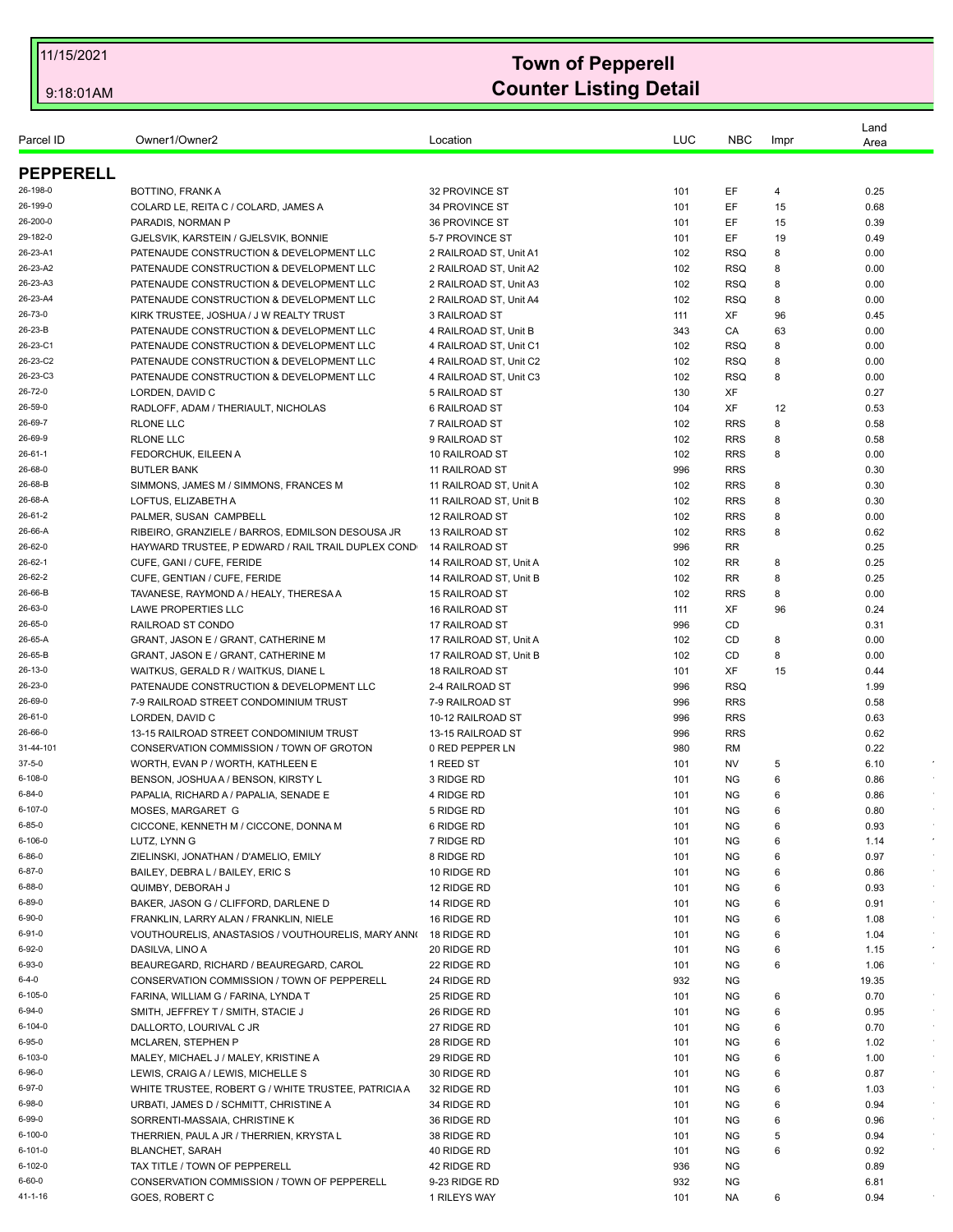| Owner1/Owner2<br>Parcel ID<br>BERARDI, VICTOR / BERARDI, BRYANNA HAWKINS<br>2 RILEYS WAY<br>101<br>NA.<br>6<br>6<br>MARCHETTI, GILLON / MARCHETTI, KELLY<br>3 RILEYS WAY<br>101<br>NA<br>101<br>6<br>DE BARROS, CESAR A / DE BARROS, RUYLENE C A<br>4 RILEYS WAY<br>NA.<br>QUILL, RAYMOND M III / QUILL, ANDREA M<br>5 RILEYS WAY<br>101<br>NA.<br>6<br>DURSO, ANN M / DURSO, NICHOLAS R<br><b>6 RILEYS WAY</b><br>101<br>NA.<br>6<br>STACY, BRUCE D / STACY, SHARON L<br>101<br>6<br>7 RILEYS WAY<br>NA.<br><b>BROOKS, MEAGHAN E</b><br>8 RILEYS WAY<br>101<br>NA.<br>6<br>UTKE, CRISTINA<br>6<br>9 RILEYS WAY<br>101<br>NA<br>MCCULLOUGH, EVAN / MCCOULLOUGH, EILEEN<br>101<br>6<br>10 RILEYS WAY<br>NA.<br><b>KCTWO LLC</b><br>1 RIVER RD<br>013<br>XG<br>96<br>3 RIVER RD<br>XG<br>96<br>SHATTUCK TRUSTEE, DONALD L / VBS REALTY TRUST<br>111<br>SCHOOL DEPARTMENT / TOWN OF PEPPERELL<br>5 RIVER RD<br>933<br>XG<br>ST ONGE, RONALD H / ST ONGE, LISA G<br>8 RIVER RD<br>XG<br>101<br>15<br>XG<br>GOGUEN, SALLY E<br>10 RIVER RD<br>101<br>19<br>TOWN OF PEPPERELL<br>16 RIVER RD<br>930<br>XG<br>PEPPERELL MEADOWS ASSOCIATION / C/O EASTPOINT PRO<br>18 RIVER RD<br>112<br>83<br>AA<br>KOTTKE, GREGORY E / KOTTKE, DIANNE M<br>20 RIVER RD<br>101<br>XG<br>15<br>CARNEY, BRYAN<br>21 RIVER RD<br>XG<br>15<br>101<br>XG<br>PHILLIPS. CHARLOTTE F<br>22 RIVER RD<br>101<br>6<br>XG<br>MYERS, GARY D / MYERS, JANINE<br>23 RIVER RD<br>104<br>12<br>MCGUIRE, JAMES J / MCGUIRE, KATHLEEN<br>24 RIVER RD<br>132<br>XG<br>XG<br>MCGUIRE, KATHLEEN M / MCGUIRE, JAMES J<br>26 RIVER RD<br>104<br>12<br>CASSIDY, ROGER R JR / CASSIDY, DONNA M<br>27 RIVER RD<br>101<br>XG<br>15<br>28 RIVER RD<br>XG<br>MCGUIRE, JAMES J / MCGUIRE, KATHLEEN<br>130<br>TANSEY, JOSEPH X / SHEPARD, SHENNA E<br>29 RIVER RD<br>105<br>XG<br>12<br>5<br>DOUGLAS, RICHARD / DOUGLAS, KRISTY C<br>30 RIVER RD<br>101<br>XG<br>XG<br>GILBERT, STEVEN<br>31 RIVER RD<br>96<br>111<br>LEHANS, MEREDITH L<br>32 RIVER RD<br>101<br>XG<br>1<br>RAHMANI, SHAWN S / RAHMANI, JANET L<br>XG<br>33 RIVER RD<br>101<br>18<br>JELLEY, DAVID R<br>34 RIVER RD<br>XG<br>6<br>101<br>101<br>XG<br>5<br>VOGELSANG, ERIC G / VOGELSANG, KRISTINE M<br>36 RIVER RD<br>MH<br>KNOX TRUSTEE, PETER W / LE-MAC REALTY TRUST<br>38 RIVER RD<br>103<br>IA<br><b>GRACE BAPTIST CHURCH OF PEPP</b><br>101<br>XG<br>15<br>40 RIVER RD<br>GRACE BAPTIST CHURCH OF PEPP<br>960<br>XG<br>46<br>42 RIVER RD<br>NASHOBA CONSERVATION TRUST<br>XG<br>44 RIVER RD<br>950<br>RYDEN, THOMAS / RYDEN, KAREN<br>55 RIVER RD<br>101<br>XG<br>15<br>GARDNER, MARLENE A<br>713<br>XG<br>63 RIVER RD<br>XG<br>101<br>15<br><b>GARDNER, MARLENE A</b><br>65 RIVER RD<br>GARDNER, MARLENE A<br>67 RIVER RD<br>713<br>XG<br>101<br>XG<br>HAGAR JR, PHILLIP HAROLD / HAGAR, EMMA E<br>73 RIVER RD<br>6<br>XG<br>GARDNER, MARLENE A / GARDNER, GRANT M<br>75 RIVER RD<br>101<br>19<br>WILDER TRUSTEE, MARTHENA R / MARTHENA R WILDER TRL 79 RIVER RD<br>101<br>ХG<br>6<br>XG<br>DALY, TIMOTHY / DALY, JESSICA<br>81 RIVER RD<br>101<br>6<br>VADNAIS, CHRISTOPHER L<br>101<br>XG<br>6<br>83 RIVER RD<br>FREEMAN, WILLIAM C / FREEMAN, JARA P<br>XG<br>5<br>89 RIVER RD<br>101<br>XG<br>UNIT#1 AND UNIT#2 RIVER ROAD CONDOMINIUM TRUST F<br>996<br>91 RIVER RD<br>WHITMORE, LINDA F / AIREY, DAVID E<br>91 RIVER RD, Unit 1<br>102<br>C <sub>10</sub><br>7<br>8<br>ALLAN, MIRANDA ELIZABETH<br>91 RIVER RD, Unit 2<br>102<br>C <sub>10</sub><br><b>GARDNER, ROBERT R</b><br>92 RIVER RD<br>XG<br>5<br>101<br>COSTA, THICIANE<br>94 RIVER RD<br>101<br>XG<br>19<br>96 RIVER RD<br>XG<br>ECKSTEIN, DOUGLAS K<br>101<br>1<br>XG<br>LILLIS, DANIEL R / LILLIS, JUDITH L<br>97 RIVER RD<br>9<br>101<br>LORDEN TRUSTEE, DAVID C / LORDEN TRUSTEE, JOAN A<br>104<br>XG<br>98 RIVER RD<br>12<br>LORDEN TRUSTEE, DAVID C / COMMUNITY HOMES REALTY T<br>XG<br>100 RIVER RD<br>104<br>14<br>LUNN, LEWIS L TRUSTEE / LUNN, JOYCE J TRUSTEE<br>013<br>XG<br>102 RIVER RD<br>6<br>MCDOWELL TRUSTEE, HERMAN E / MCDOWELL FAMILY RLTY 107 RIVER RD<br>XG<br>101<br>15<br>XG<br>LEARY, KATRINA LYNN<br>108 RIVER RD<br>101<br>1<br>LARMIES PETCUBE LLC<br>342<br>CA<br>82<br>110 RIVER RD<br>XG<br>TOWN FOREST / TOWN OF PEPPERELL<br>111 RIVER RD<br>930<br>NASHOBA CONSERVATION TRUST, INC.<br>XG<br>116 RIVER RD<br>950<br>XG<br>HILL, SAMANTHA<br>125 RIVER RD<br>101<br>6 |  |          |     |            |      | Land          |                         |
|--------------------------------------------------------------------------------------------------------------------------------------------------------------------------------------------------------------------------------------------------------------------------------------------------------------------------------------------------------------------------------------------------------------------------------------------------------------------------------------------------------------------------------------------------------------------------------------------------------------------------------------------------------------------------------------------------------------------------------------------------------------------------------------------------------------------------------------------------------------------------------------------------------------------------------------------------------------------------------------------------------------------------------------------------------------------------------------------------------------------------------------------------------------------------------------------------------------------------------------------------------------------------------------------------------------------------------------------------------------------------------------------------------------------------------------------------------------------------------------------------------------------------------------------------------------------------------------------------------------------------------------------------------------------------------------------------------------------------------------------------------------------------------------------------------------------------------------------------------------------------------------------------------------------------------------------------------------------------------------------------------------------------------------------------------------------------------------------------------------------------------------------------------------------------------------------------------------------------------------------------------------------------------------------------------------------------------------------------------------------------------------------------------------------------------------------------------------------------------------------------------------------------------------------------------------------------------------------------------------------------------------------------------------------------------------------------------------------------------------------------------------------------------------------------------------------------------------------------------------------------------------------------------------------------------------------------------------------------------------------------------------------------------------------------------------------------------------------------------------------------------------------------------------------------------------------------------------------------------------------------------------------------------------------------------------------------------------------------------------------------------------------------------------------------------------------------------------------------------------------------------------------------------------------------------------------------------------------------------------------------------------------------------------------------------------------------------------------------------------------------------------------------------------------------------------------------------------------------------------------------------------------------------------------------------------------------------------------------------------------------------------------------------------------------------------------------------------------------------------------------------------------------------------------------------------------------------------------------------------------------------------------------------------------------------------------------------------------------------------------------------------------|--|----------|-----|------------|------|---------------|-------------------------|
| <b>PEPPERELL</b>                                                                                                                                                                                                                                                                                                                                                                                                                                                                                                                                                                                                                                                                                                                                                                                                                                                                                                                                                                                                                                                                                                                                                                                                                                                                                                                                                                                                                                                                                                                                                                                                                                                                                                                                                                                                                                                                                                                                                                                                                                                                                                                                                                                                                                                                                                                                                                                                                                                                                                                                                                                                                                                                                                                                                                                                                                                                                                                                                                                                                                                                                                                                                                                                                                                                                                                                                                                                                                                                                                                                                                                                                                                                                                                                                                                                                                                                                                                                                                                                                                                                                                                                                                                                                                                                                                                                                                           |  | Location | LUC | <b>NBC</b> | Impr | Area          |                         |
| $41 - 1 - 9$                                                                                                                                                                                                                                                                                                                                                                                                                                                                                                                                                                                                                                                                                                                                                                                                                                                                                                                                                                                                                                                                                                                                                                                                                                                                                                                                                                                                                                                                                                                                                                                                                                                                                                                                                                                                                                                                                                                                                                                                                                                                                                                                                                                                                                                                                                                                                                                                                                                                                                                                                                                                                                                                                                                                                                                                                                                                                                                                                                                                                                                                                                                                                                                                                                                                                                                                                                                                                                                                                                                                                                                                                                                                                                                                                                                                                                                                                                                                                                                                                                                                                                                                                                                                                                                                                                                                                                               |  |          |     |            |      |               |                         |
| 41-1-15<br>41-1-10<br>$41 - 1 - 14$<br>41-1-11                                                                                                                                                                                                                                                                                                                                                                                                                                                                                                                                                                                                                                                                                                                                                                                                                                                                                                                                                                                                                                                                                                                                                                                                                                                                                                                                                                                                                                                                                                                                                                                                                                                                                                                                                                                                                                                                                                                                                                                                                                                                                                                                                                                                                                                                                                                                                                                                                                                                                                                                                                                                                                                                                                                                                                                                                                                                                                                                                                                                                                                                                                                                                                                                                                                                                                                                                                                                                                                                                                                                                                                                                                                                                                                                                                                                                                                                                                                                                                                                                                                                                                                                                                                                                                                                                                                                             |  |          |     |            |      | 0.82          |                         |
|                                                                                                                                                                                                                                                                                                                                                                                                                                                                                                                                                                                                                                                                                                                                                                                                                                                                                                                                                                                                                                                                                                                                                                                                                                                                                                                                                                                                                                                                                                                                                                                                                                                                                                                                                                                                                                                                                                                                                                                                                                                                                                                                                                                                                                                                                                                                                                                                                                                                                                                                                                                                                                                                                                                                                                                                                                                                                                                                                                                                                                                                                                                                                                                                                                                                                                                                                                                                                                                                                                                                                                                                                                                                                                                                                                                                                                                                                                                                                                                                                                                                                                                                                                                                                                                                                                                                                                                            |  |          |     |            |      | 0.82          |                         |
|                                                                                                                                                                                                                                                                                                                                                                                                                                                                                                                                                                                                                                                                                                                                                                                                                                                                                                                                                                                                                                                                                                                                                                                                                                                                                                                                                                                                                                                                                                                                                                                                                                                                                                                                                                                                                                                                                                                                                                                                                                                                                                                                                                                                                                                                                                                                                                                                                                                                                                                                                                                                                                                                                                                                                                                                                                                                                                                                                                                                                                                                                                                                                                                                                                                                                                                                                                                                                                                                                                                                                                                                                                                                                                                                                                                                                                                                                                                                                                                                                                                                                                                                                                                                                                                                                                                                                                                            |  |          |     |            |      | 0.79          |                         |
|                                                                                                                                                                                                                                                                                                                                                                                                                                                                                                                                                                                                                                                                                                                                                                                                                                                                                                                                                                                                                                                                                                                                                                                                                                                                                                                                                                                                                                                                                                                                                                                                                                                                                                                                                                                                                                                                                                                                                                                                                                                                                                                                                                                                                                                                                                                                                                                                                                                                                                                                                                                                                                                                                                                                                                                                                                                                                                                                                                                                                                                                                                                                                                                                                                                                                                                                                                                                                                                                                                                                                                                                                                                                                                                                                                                                                                                                                                                                                                                                                                                                                                                                                                                                                                                                                                                                                                                            |  |          |     |            |      | 0.97          |                         |
| 41-1-13<br>41-1-12<br>41-1-17                                                                                                                                                                                                                                                                                                                                                                                                                                                                                                                                                                                                                                                                                                                                                                                                                                                                                                                                                                                                                                                                                                                                                                                                                                                                                                                                                                                                                                                                                                                                                                                                                                                                                                                                                                                                                                                                                                                                                                                                                                                                                                                                                                                                                                                                                                                                                                                                                                                                                                                                                                                                                                                                                                                                                                                                                                                                                                                                                                                                                                                                                                                                                                                                                                                                                                                                                                                                                                                                                                                                                                                                                                                                                                                                                                                                                                                                                                                                                                                                                                                                                                                                                                                                                                                                                                                                                              |  |          |     |            |      | 0.93          |                         |
|                                                                                                                                                                                                                                                                                                                                                                                                                                                                                                                                                                                                                                                                                                                                                                                                                                                                                                                                                                                                                                                                                                                                                                                                                                                                                                                                                                                                                                                                                                                                                                                                                                                                                                                                                                                                                                                                                                                                                                                                                                                                                                                                                                                                                                                                                                                                                                                                                                                                                                                                                                                                                                                                                                                                                                                                                                                                                                                                                                                                                                                                                                                                                                                                                                                                                                                                                                                                                                                                                                                                                                                                                                                                                                                                                                                                                                                                                                                                                                                                                                                                                                                                                                                                                                                                                                                                                                                            |  |          |     |            |      | 0.93          | $\sim$                  |
|                                                                                                                                                                                                                                                                                                                                                                                                                                                                                                                                                                                                                                                                                                                                                                                                                                                                                                                                                                                                                                                                                                                                                                                                                                                                                                                                                                                                                                                                                                                                                                                                                                                                                                                                                                                                                                                                                                                                                                                                                                                                                                                                                                                                                                                                                                                                                                                                                                                                                                                                                                                                                                                                                                                                                                                                                                                                                                                                                                                                                                                                                                                                                                                                                                                                                                                                                                                                                                                                                                                                                                                                                                                                                                                                                                                                                                                                                                                                                                                                                                                                                                                                                                                                                                                                                                                                                                                            |  |          |     |            |      | 0.93          |                         |
| 41-1-18<br>23-148-0<br>23-149-0<br>23-150-0<br>23-156-0<br>23-159-0<br>23-162-0                                                                                                                                                                                                                                                                                                                                                                                                                                                                                                                                                                                                                                                                                                                                                                                                                                                                                                                                                                                                                                                                                                                                                                                                                                                                                                                                                                                                                                                                                                                                                                                                                                                                                                                                                                                                                                                                                                                                                                                                                                                                                                                                                                                                                                                                                                                                                                                                                                                                                                                                                                                                                                                                                                                                                                                                                                                                                                                                                                                                                                                                                                                                                                                                                                                                                                                                                                                                                                                                                                                                                                                                                                                                                                                                                                                                                                                                                                                                                                                                                                                                                                                                                                                                                                                                                                            |  |          |     |            |      | 0.93          |                         |
|                                                                                                                                                                                                                                                                                                                                                                                                                                                                                                                                                                                                                                                                                                                                                                                                                                                                                                                                                                                                                                                                                                                                                                                                                                                                                                                                                                                                                                                                                                                                                                                                                                                                                                                                                                                                                                                                                                                                                                                                                                                                                                                                                                                                                                                                                                                                                                                                                                                                                                                                                                                                                                                                                                                                                                                                                                                                                                                                                                                                                                                                                                                                                                                                                                                                                                                                                                                                                                                                                                                                                                                                                                                                                                                                                                                                                                                                                                                                                                                                                                                                                                                                                                                                                                                                                                                                                                                            |  |          |     |            |      | 0.92          |                         |
|                                                                                                                                                                                                                                                                                                                                                                                                                                                                                                                                                                                                                                                                                                                                                                                                                                                                                                                                                                                                                                                                                                                                                                                                                                                                                                                                                                                                                                                                                                                                                                                                                                                                                                                                                                                                                                                                                                                                                                                                                                                                                                                                                                                                                                                                                                                                                                                                                                                                                                                                                                                                                                                                                                                                                                                                                                                                                                                                                                                                                                                                                                                                                                                                                                                                                                                                                                                                                                                                                                                                                                                                                                                                                                                                                                                                                                                                                                                                                                                                                                                                                                                                                                                                                                                                                                                                                                                            |  |          |     |            |      | 0.67          | $\epsilon$              |
|                                                                                                                                                                                                                                                                                                                                                                                                                                                                                                                                                                                                                                                                                                                                                                                                                                                                                                                                                                                                                                                                                                                                                                                                                                                                                                                                                                                                                                                                                                                                                                                                                                                                                                                                                                                                                                                                                                                                                                                                                                                                                                                                                                                                                                                                                                                                                                                                                                                                                                                                                                                                                                                                                                                                                                                                                                                                                                                                                                                                                                                                                                                                                                                                                                                                                                                                                                                                                                                                                                                                                                                                                                                                                                                                                                                                                                                                                                                                                                                                                                                                                                                                                                                                                                                                                                                                                                                            |  |          |     |            |      | 0.32          |                         |
|                                                                                                                                                                                                                                                                                                                                                                                                                                                                                                                                                                                                                                                                                                                                                                                                                                                                                                                                                                                                                                                                                                                                                                                                                                                                                                                                                                                                                                                                                                                                                                                                                                                                                                                                                                                                                                                                                                                                                                                                                                                                                                                                                                                                                                                                                                                                                                                                                                                                                                                                                                                                                                                                                                                                                                                                                                                                                                                                                                                                                                                                                                                                                                                                                                                                                                                                                                                                                                                                                                                                                                                                                                                                                                                                                                                                                                                                                                                                                                                                                                                                                                                                                                                                                                                                                                                                                                                            |  |          |     |            |      | 3.40          | $\mathcal{L}$           |
|                                                                                                                                                                                                                                                                                                                                                                                                                                                                                                                                                                                                                                                                                                                                                                                                                                                                                                                                                                                                                                                                                                                                                                                                                                                                                                                                                                                                                                                                                                                                                                                                                                                                                                                                                                                                                                                                                                                                                                                                                                                                                                                                                                                                                                                                                                                                                                                                                                                                                                                                                                                                                                                                                                                                                                                                                                                                                                                                                                                                                                                                                                                                                                                                                                                                                                                                                                                                                                                                                                                                                                                                                                                                                                                                                                                                                                                                                                                                                                                                                                                                                                                                                                                                                                                                                                                                                                                            |  |          |     |            |      | 1.62          |                         |
| 24-2-0<br>24-4-0<br>24-1-0<br>24-26-0<br>24-25-0<br>24-81-0<br>24-27-0<br>24-46-0<br>24-79-0<br>24-47-0<br>24-80-0<br>24-48-0<br>24-50-0<br>24-49-0<br>24-51-0<br>24-64-0<br>24-65-0<br>24-66-0<br>24-84-0<br>24-83-0<br>20-96-0<br>35-13-0<br>35-16-0<br>35-15-0<br>35-29-0<br>35-14-2<br>35-21-1<br>35-21-2<br>35-21-0<br>34-37-3<br>34-37-0<br>34-37-A<br>34-37-B<br>35-22-0<br>35-25-0<br>35-26-0<br>34-36-0<br>35-27-0<br>35-27-A<br>35-27-B<br>34-39-0<br>$38-6-0$<br>$38 - 5 - 0$<br>38-8-0<br>41-1-0<br>38-96-0                                                                                                                                                                                                                                                                                                                                                                                                                                                                                                                                                                                                                                                                                                                                                                                                                                                                                                                                                                                                                                                                                                                                                                                                                                                                                                                                                                                                                                                                                                                                                                                                                                                                                                                                                                                                                                                                                                                                                                                                                                                                                                                                                                                                                                                                                                                                                                                                                                                                                                                                                                                                                                                                                                                                                                                                                                                                                                                                                                                                                                                                                                                                                                                                                                                                                                                                                                                                                                                                                                                                                                                                                                                                                                                                                                                                                                                                    |  |          |     |            |      | 0.09          |                         |
|                                                                                                                                                                                                                                                                                                                                                                                                                                                                                                                                                                                                                                                                                                                                                                                                                                                                                                                                                                                                                                                                                                                                                                                                                                                                                                                                                                                                                                                                                                                                                                                                                                                                                                                                                                                                                                                                                                                                                                                                                                                                                                                                                                                                                                                                                                                                                                                                                                                                                                                                                                                                                                                                                                                                                                                                                                                                                                                                                                                                                                                                                                                                                                                                                                                                                                                                                                                                                                                                                                                                                                                                                                                                                                                                                                                                                                                                                                                                                                                                                                                                                                                                                                                                                                                                                                                                                                                            |  |          |     |            |      | 0.24          |                         |
|                                                                                                                                                                                                                                                                                                                                                                                                                                                                                                                                                                                                                                                                                                                                                                                                                                                                                                                                                                                                                                                                                                                                                                                                                                                                                                                                                                                                                                                                                                                                                                                                                                                                                                                                                                                                                                                                                                                                                                                                                                                                                                                                                                                                                                                                                                                                                                                                                                                                                                                                                                                                                                                                                                                                                                                                                                                                                                                                                                                                                                                                                                                                                                                                                                                                                                                                                                                                                                                                                                                                                                                                                                                                                                                                                                                                                                                                                                                                                                                                                                                                                                                                                                                                                                                                                                                                                                                            |  |          |     |            |      | 6.46          | $\epsilon$              |
|                                                                                                                                                                                                                                                                                                                                                                                                                                                                                                                                                                                                                                                                                                                                                                                                                                                                                                                                                                                                                                                                                                                                                                                                                                                                                                                                                                                                                                                                                                                                                                                                                                                                                                                                                                                                                                                                                                                                                                                                                                                                                                                                                                                                                                                                                                                                                                                                                                                                                                                                                                                                                                                                                                                                                                                                                                                                                                                                                                                                                                                                                                                                                                                                                                                                                                                                                                                                                                                                                                                                                                                                                                                                                                                                                                                                                                                                                                                                                                                                                                                                                                                                                                                                                                                                                                                                                                                            |  |          |     |            |      | 0.94          | $\star$                 |
|                                                                                                                                                                                                                                                                                                                                                                                                                                                                                                                                                                                                                                                                                                                                                                                                                                                                                                                                                                                                                                                                                                                                                                                                                                                                                                                                                                                                                                                                                                                                                                                                                                                                                                                                                                                                                                                                                                                                                                                                                                                                                                                                                                                                                                                                                                                                                                                                                                                                                                                                                                                                                                                                                                                                                                                                                                                                                                                                                                                                                                                                                                                                                                                                                                                                                                                                                                                                                                                                                                                                                                                                                                                                                                                                                                                                                                                                                                                                                                                                                                                                                                                                                                                                                                                                                                                                                                                            |  |          |     |            |      | 2.23<br>0.25  |                         |
|                                                                                                                                                                                                                                                                                                                                                                                                                                                                                                                                                                                                                                                                                                                                                                                                                                                                                                                                                                                                                                                                                                                                                                                                                                                                                                                                                                                                                                                                                                                                                                                                                                                                                                                                                                                                                                                                                                                                                                                                                                                                                                                                                                                                                                                                                                                                                                                                                                                                                                                                                                                                                                                                                                                                                                                                                                                                                                                                                                                                                                                                                                                                                                                                                                                                                                                                                                                                                                                                                                                                                                                                                                                                                                                                                                                                                                                                                                                                                                                                                                                                                                                                                                                                                                                                                                                                                                                            |  |          |     |            |      | 2.00          |                         |
|                                                                                                                                                                                                                                                                                                                                                                                                                                                                                                                                                                                                                                                                                                                                                                                                                                                                                                                                                                                                                                                                                                                                                                                                                                                                                                                                                                                                                                                                                                                                                                                                                                                                                                                                                                                                                                                                                                                                                                                                                                                                                                                                                                                                                                                                                                                                                                                                                                                                                                                                                                                                                                                                                                                                                                                                                                                                                                                                                                                                                                                                                                                                                                                                                                                                                                                                                                                                                                                                                                                                                                                                                                                                                                                                                                                                                                                                                                                                                                                                                                                                                                                                                                                                                                                                                                                                                                                            |  |          |     |            |      | 2.02          |                         |
|                                                                                                                                                                                                                                                                                                                                                                                                                                                                                                                                                                                                                                                                                                                                                                                                                                                                                                                                                                                                                                                                                                                                                                                                                                                                                                                                                                                                                                                                                                                                                                                                                                                                                                                                                                                                                                                                                                                                                                                                                                                                                                                                                                                                                                                                                                                                                                                                                                                                                                                                                                                                                                                                                                                                                                                                                                                                                                                                                                                                                                                                                                                                                                                                                                                                                                                                                                                                                                                                                                                                                                                                                                                                                                                                                                                                                                                                                                                                                                                                                                                                                                                                                                                                                                                                                                                                                                                            |  |          |     |            |      | 1.89          |                         |
|                                                                                                                                                                                                                                                                                                                                                                                                                                                                                                                                                                                                                                                                                                                                                                                                                                                                                                                                                                                                                                                                                                                                                                                                                                                                                                                                                                                                                                                                                                                                                                                                                                                                                                                                                                                                                                                                                                                                                                                                                                                                                                                                                                                                                                                                                                                                                                                                                                                                                                                                                                                                                                                                                                                                                                                                                                                                                                                                                                                                                                                                                                                                                                                                                                                                                                                                                                                                                                                                                                                                                                                                                                                                                                                                                                                                                                                                                                                                                                                                                                                                                                                                                                                                                                                                                                                                                                                            |  |          |     |            |      | 3.90          | $\bullet$               |
|                                                                                                                                                                                                                                                                                                                                                                                                                                                                                                                                                                                                                                                                                                                                                                                                                                                                                                                                                                                                                                                                                                                                                                                                                                                                                                                                                                                                                                                                                                                                                                                                                                                                                                                                                                                                                                                                                                                                                                                                                                                                                                                                                                                                                                                                                                                                                                                                                                                                                                                                                                                                                                                                                                                                                                                                                                                                                                                                                                                                                                                                                                                                                                                                                                                                                                                                                                                                                                                                                                                                                                                                                                                                                                                                                                                                                                                                                                                                                                                                                                                                                                                                                                                                                                                                                                                                                                                            |  |          |     |            |      | 1.84          | $\star$                 |
|                                                                                                                                                                                                                                                                                                                                                                                                                                                                                                                                                                                                                                                                                                                                                                                                                                                                                                                                                                                                                                                                                                                                                                                                                                                                                                                                                                                                                                                                                                                                                                                                                                                                                                                                                                                                                                                                                                                                                                                                                                                                                                                                                                                                                                                                                                                                                                                                                                                                                                                                                                                                                                                                                                                                                                                                                                                                                                                                                                                                                                                                                                                                                                                                                                                                                                                                                                                                                                                                                                                                                                                                                                                                                                                                                                                                                                                                                                                                                                                                                                                                                                                                                                                                                                                                                                                                                                                            |  |          |     |            |      | 7.90          | $\star$                 |
|                                                                                                                                                                                                                                                                                                                                                                                                                                                                                                                                                                                                                                                                                                                                                                                                                                                                                                                                                                                                                                                                                                                                                                                                                                                                                                                                                                                                                                                                                                                                                                                                                                                                                                                                                                                                                                                                                                                                                                                                                                                                                                                                                                                                                                                                                                                                                                                                                                                                                                                                                                                                                                                                                                                                                                                                                                                                                                                                                                                                                                                                                                                                                                                                                                                                                                                                                                                                                                                                                                                                                                                                                                                                                                                                                                                                                                                                                                                                                                                                                                                                                                                                                                                                                                                                                                                                                                                            |  |          |     |            |      | 1.11          |                         |
|                                                                                                                                                                                                                                                                                                                                                                                                                                                                                                                                                                                                                                                                                                                                                                                                                                                                                                                                                                                                                                                                                                                                                                                                                                                                                                                                                                                                                                                                                                                                                                                                                                                                                                                                                                                                                                                                                                                                                                                                                                                                                                                                                                                                                                                                                                                                                                                                                                                                                                                                                                                                                                                                                                                                                                                                                                                                                                                                                                                                                                                                                                                                                                                                                                                                                                                                                                                                                                                                                                                                                                                                                                                                                                                                                                                                                                                                                                                                                                                                                                                                                                                                                                                                                                                                                                                                                                                            |  |          |     |            |      | 0.86          | $\epsilon$              |
|                                                                                                                                                                                                                                                                                                                                                                                                                                                                                                                                                                                                                                                                                                                                                                                                                                                                                                                                                                                                                                                                                                                                                                                                                                                                                                                                                                                                                                                                                                                                                                                                                                                                                                                                                                                                                                                                                                                                                                                                                                                                                                                                                                                                                                                                                                                                                                                                                                                                                                                                                                                                                                                                                                                                                                                                                                                                                                                                                                                                                                                                                                                                                                                                                                                                                                                                                                                                                                                                                                                                                                                                                                                                                                                                                                                                                                                                                                                                                                                                                                                                                                                                                                                                                                                                                                                                                                                            |  |          |     |            |      | 1.75          | $\bullet$               |
|                                                                                                                                                                                                                                                                                                                                                                                                                                                                                                                                                                                                                                                                                                                                                                                                                                                                                                                                                                                                                                                                                                                                                                                                                                                                                                                                                                                                                                                                                                                                                                                                                                                                                                                                                                                                                                                                                                                                                                                                                                                                                                                                                                                                                                                                                                                                                                                                                                                                                                                                                                                                                                                                                                                                                                                                                                                                                                                                                                                                                                                                                                                                                                                                                                                                                                                                                                                                                                                                                                                                                                                                                                                                                                                                                                                                                                                                                                                                                                                                                                                                                                                                                                                                                                                                                                                                                                                            |  |          |     |            |      | 0.86          | $\epsilon$              |
|                                                                                                                                                                                                                                                                                                                                                                                                                                                                                                                                                                                                                                                                                                                                                                                                                                                                                                                                                                                                                                                                                                                                                                                                                                                                                                                                                                                                                                                                                                                                                                                                                                                                                                                                                                                                                                                                                                                                                                                                                                                                                                                                                                                                                                                                                                                                                                                                                                                                                                                                                                                                                                                                                                                                                                                                                                                                                                                                                                                                                                                                                                                                                                                                                                                                                                                                                                                                                                                                                                                                                                                                                                                                                                                                                                                                                                                                                                                                                                                                                                                                                                                                                                                                                                                                                                                                                                                            |  |          |     |            |      | 1.51          |                         |
|                                                                                                                                                                                                                                                                                                                                                                                                                                                                                                                                                                                                                                                                                                                                                                                                                                                                                                                                                                                                                                                                                                                                                                                                                                                                                                                                                                                                                                                                                                                                                                                                                                                                                                                                                                                                                                                                                                                                                                                                                                                                                                                                                                                                                                                                                                                                                                                                                                                                                                                                                                                                                                                                                                                                                                                                                                                                                                                                                                                                                                                                                                                                                                                                                                                                                                                                                                                                                                                                                                                                                                                                                                                                                                                                                                                                                                                                                                                                                                                                                                                                                                                                                                                                                                                                                                                                                                                            |  |          |     |            |      | 4.48          | $\star$                 |
|                                                                                                                                                                                                                                                                                                                                                                                                                                                                                                                                                                                                                                                                                                                                                                                                                                                                                                                                                                                                                                                                                                                                                                                                                                                                                                                                                                                                                                                                                                                                                                                                                                                                                                                                                                                                                                                                                                                                                                                                                                                                                                                                                                                                                                                                                                                                                                                                                                                                                                                                                                                                                                                                                                                                                                                                                                                                                                                                                                                                                                                                                                                                                                                                                                                                                                                                                                                                                                                                                                                                                                                                                                                                                                                                                                                                                                                                                                                                                                                                                                                                                                                                                                                                                                                                                                                                                                                            |  |          |     |            |      | 2.60          | ÷                       |
|                                                                                                                                                                                                                                                                                                                                                                                                                                                                                                                                                                                                                                                                                                                                                                                                                                                                                                                                                                                                                                                                                                                                                                                                                                                                                                                                                                                                                                                                                                                                                                                                                                                                                                                                                                                                                                                                                                                                                                                                                                                                                                                                                                                                                                                                                                                                                                                                                                                                                                                                                                                                                                                                                                                                                                                                                                                                                                                                                                                                                                                                                                                                                                                                                                                                                                                                                                                                                                                                                                                                                                                                                                                                                                                                                                                                                                                                                                                                                                                                                                                                                                                                                                                                                                                                                                                                                                                            |  |          |     |            |      | 2.00          |                         |
|                                                                                                                                                                                                                                                                                                                                                                                                                                                                                                                                                                                                                                                                                                                                                                                                                                                                                                                                                                                                                                                                                                                                                                                                                                                                                                                                                                                                                                                                                                                                                                                                                                                                                                                                                                                                                                                                                                                                                                                                                                                                                                                                                                                                                                                                                                                                                                                                                                                                                                                                                                                                                                                                                                                                                                                                                                                                                                                                                                                                                                                                                                                                                                                                                                                                                                                                                                                                                                                                                                                                                                                                                                                                                                                                                                                                                                                                                                                                                                                                                                                                                                                                                                                                                                                                                                                                                                                            |  |          |     |            |      | 2.00          | $\bullet$<br>$\epsilon$ |
|                                                                                                                                                                                                                                                                                                                                                                                                                                                                                                                                                                                                                                                                                                                                                                                                                                                                                                                                                                                                                                                                                                                                                                                                                                                                                                                                                                                                                                                                                                                                                                                                                                                                                                                                                                                                                                                                                                                                                                                                                                                                                                                                                                                                                                                                                                                                                                                                                                                                                                                                                                                                                                                                                                                                                                                                                                                                                                                                                                                                                                                                                                                                                                                                                                                                                                                                                                                                                                                                                                                                                                                                                                                                                                                                                                                                                                                                                                                                                                                                                                                                                                                                                                                                                                                                                                                                                                                            |  |          |     |            |      | 10.76         | $\star$                 |
|                                                                                                                                                                                                                                                                                                                                                                                                                                                                                                                                                                                                                                                                                                                                                                                                                                                                                                                                                                                                                                                                                                                                                                                                                                                                                                                                                                                                                                                                                                                                                                                                                                                                                                                                                                                                                                                                                                                                                                                                                                                                                                                                                                                                                                                                                                                                                                                                                                                                                                                                                                                                                                                                                                                                                                                                                                                                                                                                                                                                                                                                                                                                                                                                                                                                                                                                                                                                                                                                                                                                                                                                                                                                                                                                                                                                                                                                                                                                                                                                                                                                                                                                                                                                                                                                                                                                                                                            |  |          |     |            |      | 20.04         | $\bullet$               |
|                                                                                                                                                                                                                                                                                                                                                                                                                                                                                                                                                                                                                                                                                                                                                                                                                                                                                                                                                                                                                                                                                                                                                                                                                                                                                                                                                                                                                                                                                                                                                                                                                                                                                                                                                                                                                                                                                                                                                                                                                                                                                                                                                                                                                                                                                                                                                                                                                                                                                                                                                                                                                                                                                                                                                                                                                                                                                                                                                                                                                                                                                                                                                                                                                                                                                                                                                                                                                                                                                                                                                                                                                                                                                                                                                                                                                                                                                                                                                                                                                                                                                                                                                                                                                                                                                                                                                                                            |  |          |     |            |      | 19.20<br>1.10 |                         |
|                                                                                                                                                                                                                                                                                                                                                                                                                                                                                                                                                                                                                                                                                                                                                                                                                                                                                                                                                                                                                                                                                                                                                                                                                                                                                                                                                                                                                                                                                                                                                                                                                                                                                                                                                                                                                                                                                                                                                                                                                                                                                                                                                                                                                                                                                                                                                                                                                                                                                                                                                                                                                                                                                                                                                                                                                                                                                                                                                                                                                                                                                                                                                                                                                                                                                                                                                                                                                                                                                                                                                                                                                                                                                                                                                                                                                                                                                                                                                                                                                                                                                                                                                                                                                                                                                                                                                                                            |  |          |     |            |      | 2.50          |                         |
|                                                                                                                                                                                                                                                                                                                                                                                                                                                                                                                                                                                                                                                                                                                                                                                                                                                                                                                                                                                                                                                                                                                                                                                                                                                                                                                                                                                                                                                                                                                                                                                                                                                                                                                                                                                                                                                                                                                                                                                                                                                                                                                                                                                                                                                                                                                                                                                                                                                                                                                                                                                                                                                                                                                                                                                                                                                                                                                                                                                                                                                                                                                                                                                                                                                                                                                                                                                                                                                                                                                                                                                                                                                                                                                                                                                                                                                                                                                                                                                                                                                                                                                                                                                                                                                                                                                                                                                            |  |          |     |            |      | 1.84          |                         |
|                                                                                                                                                                                                                                                                                                                                                                                                                                                                                                                                                                                                                                                                                                                                                                                                                                                                                                                                                                                                                                                                                                                                                                                                                                                                                                                                                                                                                                                                                                                                                                                                                                                                                                                                                                                                                                                                                                                                                                                                                                                                                                                                                                                                                                                                                                                                                                                                                                                                                                                                                                                                                                                                                                                                                                                                                                                                                                                                                                                                                                                                                                                                                                                                                                                                                                                                                                                                                                                                                                                                                                                                                                                                                                                                                                                                                                                                                                                                                                                                                                                                                                                                                                                                                                                                                                                                                                                            |  |          |     |            |      | 1.84          |                         |
|                                                                                                                                                                                                                                                                                                                                                                                                                                                                                                                                                                                                                                                                                                                                                                                                                                                                                                                                                                                                                                                                                                                                                                                                                                                                                                                                                                                                                                                                                                                                                                                                                                                                                                                                                                                                                                                                                                                                                                                                                                                                                                                                                                                                                                                                                                                                                                                                                                                                                                                                                                                                                                                                                                                                                                                                                                                                                                                                                                                                                                                                                                                                                                                                                                                                                                                                                                                                                                                                                                                                                                                                                                                                                                                                                                                                                                                                                                                                                                                                                                                                                                                                                                                                                                                                                                                                                                                            |  |          |     |            |      | 2.10          |                         |
|                                                                                                                                                                                                                                                                                                                                                                                                                                                                                                                                                                                                                                                                                                                                                                                                                                                                                                                                                                                                                                                                                                                                                                                                                                                                                                                                                                                                                                                                                                                                                                                                                                                                                                                                                                                                                                                                                                                                                                                                                                                                                                                                                                                                                                                                                                                                                                                                                                                                                                                                                                                                                                                                                                                                                                                                                                                                                                                                                                                                                                                                                                                                                                                                                                                                                                                                                                                                                                                                                                                                                                                                                                                                                                                                                                                                                                                                                                                                                                                                                                                                                                                                                                                                                                                                                                                                                                                            |  |          |     |            |      | 2.15          |                         |
|                                                                                                                                                                                                                                                                                                                                                                                                                                                                                                                                                                                                                                                                                                                                                                                                                                                                                                                                                                                                                                                                                                                                                                                                                                                                                                                                                                                                                                                                                                                                                                                                                                                                                                                                                                                                                                                                                                                                                                                                                                                                                                                                                                                                                                                                                                                                                                                                                                                                                                                                                                                                                                                                                                                                                                                                                                                                                                                                                                                                                                                                                                                                                                                                                                                                                                                                                                                                                                                                                                                                                                                                                                                                                                                                                                                                                                                                                                                                                                                                                                                                                                                                                                                                                                                                                                                                                                                            |  |          |     |            |      | 2.17          |                         |
|                                                                                                                                                                                                                                                                                                                                                                                                                                                                                                                                                                                                                                                                                                                                                                                                                                                                                                                                                                                                                                                                                                                                                                                                                                                                                                                                                                                                                                                                                                                                                                                                                                                                                                                                                                                                                                                                                                                                                                                                                                                                                                                                                                                                                                                                                                                                                                                                                                                                                                                                                                                                                                                                                                                                                                                                                                                                                                                                                                                                                                                                                                                                                                                                                                                                                                                                                                                                                                                                                                                                                                                                                                                                                                                                                                                                                                                                                                                                                                                                                                                                                                                                                                                                                                                                                                                                                                                            |  |          |     |            |      | 1.84          |                         |
|                                                                                                                                                                                                                                                                                                                                                                                                                                                                                                                                                                                                                                                                                                                                                                                                                                                                                                                                                                                                                                                                                                                                                                                                                                                                                                                                                                                                                                                                                                                                                                                                                                                                                                                                                                                                                                                                                                                                                                                                                                                                                                                                                                                                                                                                                                                                                                                                                                                                                                                                                                                                                                                                                                                                                                                                                                                                                                                                                                                                                                                                                                                                                                                                                                                                                                                                                                                                                                                                                                                                                                                                                                                                                                                                                                                                                                                                                                                                                                                                                                                                                                                                                                                                                                                                                                                                                                                            |  |          |     |            |      | 0.00          |                         |
|                                                                                                                                                                                                                                                                                                                                                                                                                                                                                                                                                                                                                                                                                                                                                                                                                                                                                                                                                                                                                                                                                                                                                                                                                                                                                                                                                                                                                                                                                                                                                                                                                                                                                                                                                                                                                                                                                                                                                                                                                                                                                                                                                                                                                                                                                                                                                                                                                                                                                                                                                                                                                                                                                                                                                                                                                                                                                                                                                                                                                                                                                                                                                                                                                                                                                                                                                                                                                                                                                                                                                                                                                                                                                                                                                                                                                                                                                                                                                                                                                                                                                                                                                                                                                                                                                                                                                                                            |  |          |     |            |      | 0.00          |                         |
|                                                                                                                                                                                                                                                                                                                                                                                                                                                                                                                                                                                                                                                                                                                                                                                                                                                                                                                                                                                                                                                                                                                                                                                                                                                                                                                                                                                                                                                                                                                                                                                                                                                                                                                                                                                                                                                                                                                                                                                                                                                                                                                                                                                                                                                                                                                                                                                                                                                                                                                                                                                                                                                                                                                                                                                                                                                                                                                                                                                                                                                                                                                                                                                                                                                                                                                                                                                                                                                                                                                                                                                                                                                                                                                                                                                                                                                                                                                                                                                                                                                                                                                                                                                                                                                                                                                                                                                            |  |          |     |            |      | 0.00          |                         |
|                                                                                                                                                                                                                                                                                                                                                                                                                                                                                                                                                                                                                                                                                                                                                                                                                                                                                                                                                                                                                                                                                                                                                                                                                                                                                                                                                                                                                                                                                                                                                                                                                                                                                                                                                                                                                                                                                                                                                                                                                                                                                                                                                                                                                                                                                                                                                                                                                                                                                                                                                                                                                                                                                                                                                                                                                                                                                                                                                                                                                                                                                                                                                                                                                                                                                                                                                                                                                                                                                                                                                                                                                                                                                                                                                                                                                                                                                                                                                                                                                                                                                                                                                                                                                                                                                                                                                                                            |  |          |     |            |      | 1.38          |                         |
|                                                                                                                                                                                                                                                                                                                                                                                                                                                                                                                                                                                                                                                                                                                                                                                                                                                                                                                                                                                                                                                                                                                                                                                                                                                                                                                                                                                                                                                                                                                                                                                                                                                                                                                                                                                                                                                                                                                                                                                                                                                                                                                                                                                                                                                                                                                                                                                                                                                                                                                                                                                                                                                                                                                                                                                                                                                                                                                                                                                                                                                                                                                                                                                                                                                                                                                                                                                                                                                                                                                                                                                                                                                                                                                                                                                                                                                                                                                                                                                                                                                                                                                                                                                                                                                                                                                                                                                            |  |          |     |            |      | 1.10          |                         |
|                                                                                                                                                                                                                                                                                                                                                                                                                                                                                                                                                                                                                                                                                                                                                                                                                                                                                                                                                                                                                                                                                                                                                                                                                                                                                                                                                                                                                                                                                                                                                                                                                                                                                                                                                                                                                                                                                                                                                                                                                                                                                                                                                                                                                                                                                                                                                                                                                                                                                                                                                                                                                                                                                                                                                                                                                                                                                                                                                                                                                                                                                                                                                                                                                                                                                                                                                                                                                                                                                                                                                                                                                                                                                                                                                                                                                                                                                                                                                                                                                                                                                                                                                                                                                                                                                                                                                                                            |  |          |     |            |      | 2.10          | $\star$                 |
|                                                                                                                                                                                                                                                                                                                                                                                                                                                                                                                                                                                                                                                                                                                                                                                                                                                                                                                                                                                                                                                                                                                                                                                                                                                                                                                                                                                                                                                                                                                                                                                                                                                                                                                                                                                                                                                                                                                                                                                                                                                                                                                                                                                                                                                                                                                                                                                                                                                                                                                                                                                                                                                                                                                                                                                                                                                                                                                                                                                                                                                                                                                                                                                                                                                                                                                                                                                                                                                                                                                                                                                                                                                                                                                                                                                                                                                                                                                                                                                                                                                                                                                                                                                                                                                                                                                                                                                            |  |          |     |            |      | 32.21         | $\star$<br>$\bullet$    |
|                                                                                                                                                                                                                                                                                                                                                                                                                                                                                                                                                                                                                                                                                                                                                                                                                                                                                                                                                                                                                                                                                                                                                                                                                                                                                                                                                                                                                                                                                                                                                                                                                                                                                                                                                                                                                                                                                                                                                                                                                                                                                                                                                                                                                                                                                                                                                                                                                                                                                                                                                                                                                                                                                                                                                                                                                                                                                                                                                                                                                                                                                                                                                                                                                                                                                                                                                                                                                                                                                                                                                                                                                                                                                                                                                                                                                                                                                                                                                                                                                                                                                                                                                                                                                                                                                                                                                                                            |  |          |     |            |      | 1.96          |                         |
|                                                                                                                                                                                                                                                                                                                                                                                                                                                                                                                                                                                                                                                                                                                                                                                                                                                                                                                                                                                                                                                                                                                                                                                                                                                                                                                                                                                                                                                                                                                                                                                                                                                                                                                                                                                                                                                                                                                                                                                                                                                                                                                                                                                                                                                                                                                                                                                                                                                                                                                                                                                                                                                                                                                                                                                                                                                                                                                                                                                                                                                                                                                                                                                                                                                                                                                                                                                                                                                                                                                                                                                                                                                                                                                                                                                                                                                                                                                                                                                                                                                                                                                                                                                                                                                                                                                                                                                            |  |          |     |            |      | 1.88          | $\epsilon$              |
|                                                                                                                                                                                                                                                                                                                                                                                                                                                                                                                                                                                                                                                                                                                                                                                                                                                                                                                                                                                                                                                                                                                                                                                                                                                                                                                                                                                                                                                                                                                                                                                                                                                                                                                                                                                                                                                                                                                                                                                                                                                                                                                                                                                                                                                                                                                                                                                                                                                                                                                                                                                                                                                                                                                                                                                                                                                                                                                                                                                                                                                                                                                                                                                                                                                                                                                                                                                                                                                                                                                                                                                                                                                                                                                                                                                                                                                                                                                                                                                                                                                                                                                                                                                                                                                                                                                                                                                            |  |          |     |            |      | 3.00          | $\bullet$               |
|                                                                                                                                                                                                                                                                                                                                                                                                                                                                                                                                                                                                                                                                                                                                                                                                                                                                                                                                                                                                                                                                                                                                                                                                                                                                                                                                                                                                                                                                                                                                                                                                                                                                                                                                                                                                                                                                                                                                                                                                                                                                                                                                                                                                                                                                                                                                                                                                                                                                                                                                                                                                                                                                                                                                                                                                                                                                                                                                                                                                                                                                                                                                                                                                                                                                                                                                                                                                                                                                                                                                                                                                                                                                                                                                                                                                                                                                                                                                                                                                                                                                                                                                                                                                                                                                                                                                                                                            |  |          |     |            |      | 0.52<br>4.45  |                         |
|                                                                                                                                                                                                                                                                                                                                                                                                                                                                                                                                                                                                                                                                                                                                                                                                                                                                                                                                                                                                                                                                                                                                                                                                                                                                                                                                                                                                                                                                                                                                                                                                                                                                                                                                                                                                                                                                                                                                                                                                                                                                                                                                                                                                                                                                                                                                                                                                                                                                                                                                                                                                                                                                                                                                                                                                                                                                                                                                                                                                                                                                                                                                                                                                                                                                                                                                                                                                                                                                                                                                                                                                                                                                                                                                                                                                                                                                                                                                                                                                                                                                                                                                                                                                                                                                                                                                                                                            |  |          |     |            |      | 0.95          | ÷                       |
|                                                                                                                                                                                                                                                                                                                                                                                                                                                                                                                                                                                                                                                                                                                                                                                                                                                                                                                                                                                                                                                                                                                                                                                                                                                                                                                                                                                                                                                                                                                                                                                                                                                                                                                                                                                                                                                                                                                                                                                                                                                                                                                                                                                                                                                                                                                                                                                                                                                                                                                                                                                                                                                                                                                                                                                                                                                                                                                                                                                                                                                                                                                                                                                                                                                                                                                                                                                                                                                                                                                                                                                                                                                                                                                                                                                                                                                                                                                                                                                                                                                                                                                                                                                                                                                                                                                                                                                            |  |          |     |            |      | 82.80         | $\mathcal{L}$           |
|                                                                                                                                                                                                                                                                                                                                                                                                                                                                                                                                                                                                                                                                                                                                                                                                                                                                                                                                                                                                                                                                                                                                                                                                                                                                                                                                                                                                                                                                                                                                                                                                                                                                                                                                                                                                                                                                                                                                                                                                                                                                                                                                                                                                                                                                                                                                                                                                                                                                                                                                                                                                                                                                                                                                                                                                                                                                                                                                                                                                                                                                                                                                                                                                                                                                                                                                                                                                                                                                                                                                                                                                                                                                                                                                                                                                                                                                                                                                                                                                                                                                                                                                                                                                                                                                                                                                                                                            |  |          |     |            |      | 18.34         |                         |
|                                                                                                                                                                                                                                                                                                                                                                                                                                                                                                                                                                                                                                                                                                                                                                                                                                                                                                                                                                                                                                                                                                                                                                                                                                                                                                                                                                                                                                                                                                                                                                                                                                                                                                                                                                                                                                                                                                                                                                                                                                                                                                                                                                                                                                                                                                                                                                                                                                                                                                                                                                                                                                                                                                                                                                                                                                                                                                                                                                                                                                                                                                                                                                                                                                                                                                                                                                                                                                                                                                                                                                                                                                                                                                                                                                                                                                                                                                                                                                                                                                                                                                                                                                                                                                                                                                                                                                                            |  |          |     |            |      | 1.84          |                         |
| 38-97-0<br>XG<br>5<br>KENNEDY, JOHN P / KENNEDY, LINDA<br>127 RIVER RD<br>101                                                                                                                                                                                                                                                                                                                                                                                                                                                                                                                                                                                                                                                                                                                                                                                                                                                                                                                                                                                                                                                                                                                                                                                                                                                                                                                                                                                                                                                                                                                                                                                                                                                                                                                                                                                                                                                                                                                                                                                                                                                                                                                                                                                                                                                                                                                                                                                                                                                                                                                                                                                                                                                                                                                                                                                                                                                                                                                                                                                                                                                                                                                                                                                                                                                                                                                                                                                                                                                                                                                                                                                                                                                                                                                                                                                                                                                                                                                                                                                                                                                                                                                                                                                                                                                                                                              |  |          |     |            |      | 1.84          | $\bullet$               |
| 38-20-0<br>XG<br>EDMONDS, DAVID W / EDMONDS MARGARET E, MARGARET I<br>129 RIVER RD<br>101<br>$\mathbf 1$                                                                                                                                                                                                                                                                                                                                                                                                                                                                                                                                                                                                                                                                                                                                                                                                                                                                                                                                                                                                                                                                                                                                                                                                                                                                                                                                                                                                                                                                                                                                                                                                                                                                                                                                                                                                                                                                                                                                                                                                                                                                                                                                                                                                                                                                                                                                                                                                                                                                                                                                                                                                                                                                                                                                                                                                                                                                                                                                                                                                                                                                                                                                                                                                                                                                                                                                                                                                                                                                                                                                                                                                                                                                                                                                                                                                                                                                                                                                                                                                                                                                                                                                                                                                                                                                                   |  |          |     |            |      | 2.53          |                         |
| 41-2-0<br>910<br>XA<br>DEPARTMENT OF ENVIRONMENTAL MANAGEMENT / COMMC 130 RIVER RD                                                                                                                                                                                                                                                                                                                                                                                                                                                                                                                                                                                                                                                                                                                                                                                                                                                                                                                                                                                                                                                                                                                                                                                                                                                                                                                                                                                                                                                                                                                                                                                                                                                                                                                                                                                                                                                                                                                                                                                                                                                                                                                                                                                                                                                                                                                                                                                                                                                                                                                                                                                                                                                                                                                                                                                                                                                                                                                                                                                                                                                                                                                                                                                                                                                                                                                                                                                                                                                                                                                                                                                                                                                                                                                                                                                                                                                                                                                                                                                                                                                                                                                                                                                                                                                                                                         |  |          |     |            |      | 23.35         | $\bullet$               |
| 41-2-1<br>EHWA, TODD E / SWEET, STEPHANIE A<br>XG<br>132 RIVER RD<br>101<br>6                                                                                                                                                                                                                                                                                                                                                                                                                                                                                                                                                                                                                                                                                                                                                                                                                                                                                                                                                                                                                                                                                                                                                                                                                                                                                                                                                                                                                                                                                                                                                                                                                                                                                                                                                                                                                                                                                                                                                                                                                                                                                                                                                                                                                                                                                                                                                                                                                                                                                                                                                                                                                                                                                                                                                                                                                                                                                                                                                                                                                                                                                                                                                                                                                                                                                                                                                                                                                                                                                                                                                                                                                                                                                                                                                                                                                                                                                                                                                                                                                                                                                                                                                                                                                                                                                                              |  |          |     |            |      | 1.88          |                         |
| 41-2-2<br>QUINTAL, MICHAEL / QUINTAL, DONNA R<br>101<br>XG<br>9<br>134 RIVER RD                                                                                                                                                                                                                                                                                                                                                                                                                                                                                                                                                                                                                                                                                                                                                                                                                                                                                                                                                                                                                                                                                                                                                                                                                                                                                                                                                                                                                                                                                                                                                                                                                                                                                                                                                                                                                                                                                                                                                                                                                                                                                                                                                                                                                                                                                                                                                                                                                                                                                                                                                                                                                                                                                                                                                                                                                                                                                                                                                                                                                                                                                                                                                                                                                                                                                                                                                                                                                                                                                                                                                                                                                                                                                                                                                                                                                                                                                                                                                                                                                                                                                                                                                                                                                                                                                                            |  |          |     |            |      | 5.01          |                         |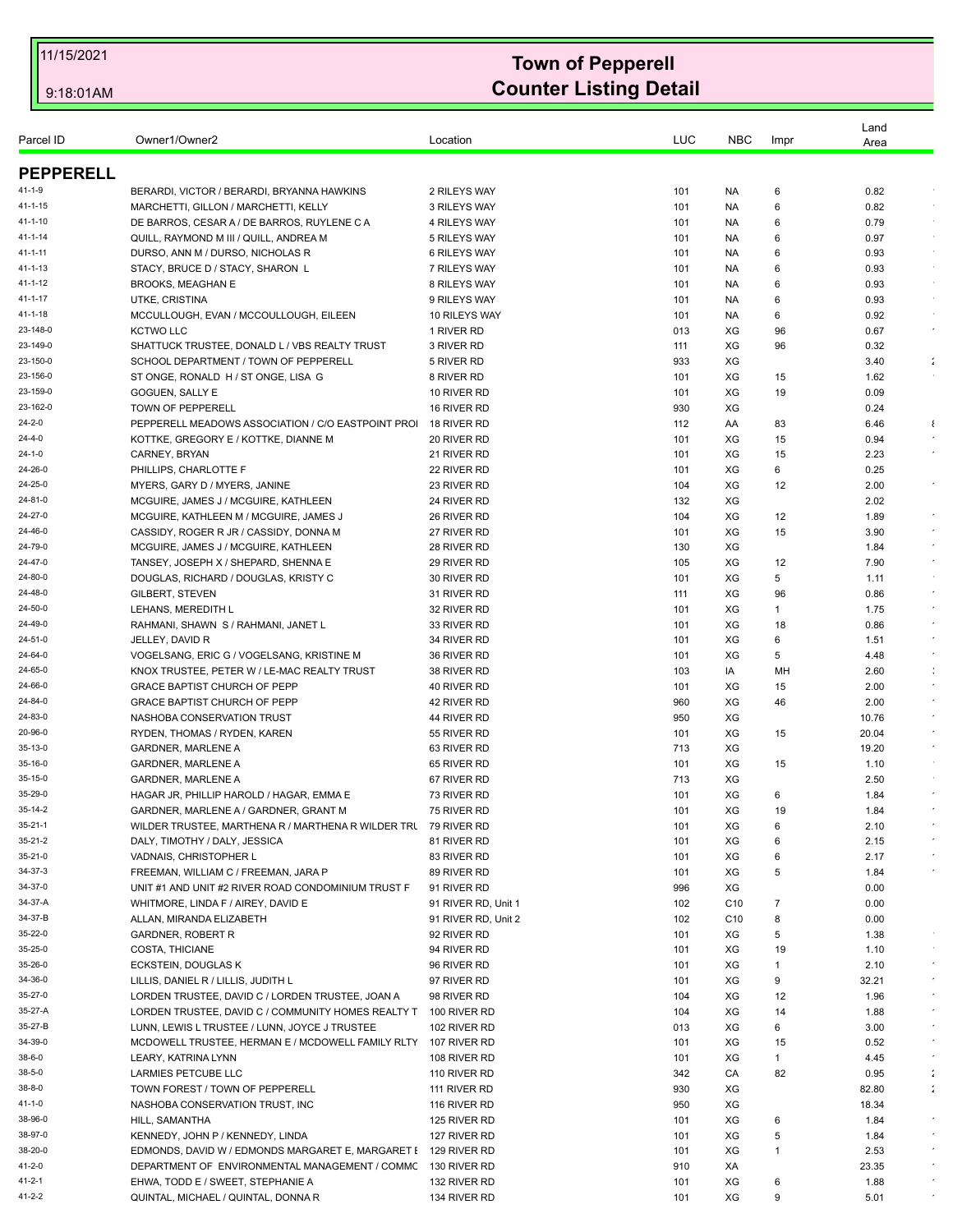| Parcel ID           | Owner1/Owner2                                                               | Location                                       | LUC        | <b>NBC</b> | Impr | Land<br>Area   |            |
|---------------------|-----------------------------------------------------------------------------|------------------------------------------------|------------|------------|------|----------------|------------|
| <b>PEPPERELL</b>    |                                                                             |                                                |            |            |      |                |            |
| 41-3-0              | OBRIEN, THOMAS P / OBRIEN, EMILIA J                                         | 136 RIVER RD                                   | 101        | XG         | 6    | 2.79           |            |
| 41-2-4              | KOO, JOHNNY / KOO, VANNARY                                                  | 138 RIVER RD                                   | 101        | XG         | 6    | 3.28           |            |
| 41-5-0              | EPSTEIN, CARL B / EPSTEIN, KELLY J                                          | 140 RIVER RD                                   | 101        | XG         | 6    | 4.32           |            |
| 38-22-0             | CHAMBERS TRUSTEE, MARK A / CHAMBERS TRUSTEE, ELLEI                          | 141 RIVER RD                                   | 101        | XG         | 19   | 0.93           |            |
| 41-6-0              | CARLSON, SHANNON M                                                          | 142 RIVER RD                                   | 101        | XG         | 6    | 1.99           |            |
| 41-7-0              | <b>DUSHKIN, PETER</b>                                                       | 144 RIVER RD                                   | 101        | XG         | 5    | 1.98           |            |
| 41-2-B              | CONSERVATION COMMISSION / TOWN OF PEPPERELL                                 | 146 RIVER RD                                   | 932        | XG         |      | 0.81           |            |
| 23-163-0            | SCHOOL DEPARTMENT / TOWN OF PEPPERELL                                       | 14A RIVER RD                                   | 933        | XG         |      | 2.20           |            |
| $40 - 3 - 0$        | TAX TITLE / TOWN OF PEPPERELL                                               | 168 RIVER RD                                   | 936        | XG         |      | 0.28           |            |
| 40-5-0              | MATLEY, HANDEL                                                              | 170 RIVER RD                                   | 131        | XG         |      | 0.29           |            |
| 40-8-0              | NASHOBA CONSERVATION TRUST                                                  | 172 RIVER RD                                   | 950        | XG         |      | 0.25           |            |
| 40-15-0             | TAX TITLE / TOWN OF PEPPERELL                                               | 174 RIVER RD                                   | 936        | XG         |      | 0.11           |            |
| 40-22-0             | FOLLANSBEE, MARIA                                                           | 178 RIVER RD                                   | 103        | XG         | 11   | 0.80           |            |
| 40-25-0             | <b>BERRIGAN, BRIAN P</b>                                                    | 184 RIVER RD                                   | 013        | XG         | 11   | 0.57           |            |
| 40-27-0             | STAPEL, ROBERT R / STAPEL, HAZEL M                                          | 186 RIVER RD                                   | 101        | XG         | 19   | 0.50           |            |
| 40-39-0             | CONSERVATION COMMISSION / TOWN OF PEPPERELL                                 | 188 RIVER RD                                   | 932        | XG         |      | 4.10           |            |
| 35-14-3             | PRESCOTT, JOHN R / PRESCOTT, COLLEEN M                                      | 73A RIVER RD                                   | 101        | XG         | 6    | 2.88           |            |
| 35-14-4             | <b>GARDNER, GRANT</b>                                                       | 73B RIVER RD                                   | 101        | XG         | 9    | 5.00           | $\sim$     |
| 35-14-0             | NASHOBA CONSERVATION TRUST                                                  | 73C RIVER RD                                   | 950        | XG         |      | 16.12          |            |
| 34-37-2             | BISHOP, KYLE A / HICKEY, KATE E                                             | 89A RIVER RD                                   | 101        | XG         | 6    | 3.87           |            |
| 23-155-0            | ELLARS, CHARLES E / ELLARS, JENNIFER                                        | 9-13 RIVER RD                                  | 101        | XG         | 15   | 2.07           |            |
| 41-1-A              | LORDEN TRUSTEE, DAVID C / FIRST LAKE REALTY TRUST                           | 96A RIVER RD                                   | 101        | XG         | 6    | 5.53           |            |
| 41-4-0<br>23-160-0  | CONSERVATION COMMISSION / TOWN OF PEPPERELL                                 | 116A RIVER RD                                  | 932        | XG         |      | 1.02           |            |
| 24-22-0             | TAYLOR, CLIFFORD E / TAYLOR, KATHERINE J                                    | <b>12-14 RIVER RD</b><br><b>15-19 RIVER RD</b> | 101        | XG         | 14   | 0.64           | $\epsilon$ |
| 38-33-0             | BARTHULY, CHRISTOPHER / BARTHULY, JENNIFER<br>TAX TITLE / TOWN OF PEPPERELL | 166A RIVER RD                                  | 103<br>936 | XG<br>XG   | 11   | 3.00           |            |
| 24-63-0             | NASHOBA CONSERVATION TRUST                                                  | 35-53 RIVER RD                                 | 950        | XG         |      | 30.80<br>85.46 |            |
| 35-20-0             | <b>GARDNER, MARLENE A</b>                                                   | 64-90 RIVER RD                                 | 717        | XG         |      | 69.93          |            |
| 34-40-0             | LILLIS, DANIEL R / LILLIS, JUDITH L                                         | 101-109 RIVER RD                               | 130        | XG         |      | 8.08           |            |
| 34-38-0             | EMANOUIL, MATTHEW / LEONARDO, RACHELE                                       | 103-105 RIVER RD                               | 101        | XG         | 5    | 0.97           |            |
| 35-28-0             | LUNN, LEWIS L TRUSTEE / LUNN, JOYCE J TRUSTEE                               | 104-106 RIVER RD                               | 101        | XG         | 5    | 2.19           |            |
| 38-23-0             | SARTELLE EXEC, JOHN E / NEWELL MARCIA EST OF A NICHC                        | 143-159 RIVER RD                               | 601        | XG         |      | 5.00           |            |
| 38-32-0             | SARTELLE EXEC, JOHN E / NEWELL MARCIA EST A NICHOLS                         | 148-166 RIVER RD                               | 061        | XG         |      | 8.10           |            |
| 40-75-0             | PIMENTEL, RONALD F                                                          | 1 ROBIN LN                                     | 101        | <b>NG</b>  | 6    | 2.22           |            |
| 40-74-0             | SARVER, NORALIE J                                                           | 2 ROBIN LN                                     | 101        | ΝG         | 6    | 1.84           |            |
| $40 - 2 - 0$        | WALSH, DONNA F                                                              | 3 ROBIN LN                                     | 101        | ΝG         | 5    | 1.93           |            |
| 40-73-0             | MOORES TRUSTEE, ROBERT K JR / MOORES TRUSTEE, WEN                           | 4 ROBIN LN                                     | 101        | <b>NG</b>  | 5    | 1.84           |            |
| 40-77-0             | <b>HIGLEY, BRUCE STERLING</b>                                               | 5 ROBIN LN                                     | 101        | <b>NG</b>  | 6    | 2.18           |            |
| 40-72-0             | JEKANOSKI, STANLEY C                                                        | 6 ROBIN LN                                     | 101        | ΝG         | 6    | 1.91           |            |
| 40-76-0             | EZZIO, JENNIFER LEIGH / EZZIO, ROSS DANIEL                                  | 7 ROBIN LN                                     | 101        | NG.        | 6    | 2.14           |            |
| 40-71-0             | MOORES TRUSTEE, ROBERT K K JR / MOORES TRUSTEE, WI 8 ROBIN LN               |                                                | 101        | <b>NG</b>  | 6    | 1.91           |            |
| 40-65-0             | SPENGLER, MARK K / SPENGLER, LINDA J                                        | 9 ROBIN LN                                     | 101        | ΝG         | 6    | 4.44           |            |
| 40-70-0             | VILLA, KEITH J / VILLA, ALICIA A                                            | 10 ROBIN LN                                    | 101        | <b>NG</b>  | 5    | 1.84           |            |
| 40-64-0             | SPENGLER TRUSTEE, LINDA J / OLIVERI FAMILY TRUST                            | 11 ROBIN LN                                    | 101        | NG         | 6    | 1.84           |            |
| 40-69-0             | SHAFFER TRUSTEE, EDWARD C / SHAFFER LE TRUSTEE, MA                          | 12 ROBIN LN                                    | 101        | NG         | 5    | 1.84           |            |
| 40-68-0             | GUTH, JOSEPH A / GUTH, TRACEY LEBENSON                                      | 14 ROBIN LN                                    | 101        | <b>NG</b>  | 6    | 1.84           |            |
| 40-67-0             | VANDERSTEUR, NORMAN A / VANDERSTEUR, LUCIA                                  | 16 ROBIN LN                                    | 101        | NG         | 5    | 1.99           | $\epsilon$ |
| 40-66-0             | SIPLO, BRIAN J / LOMBARDO, MARIA                                            | 18 ROBIN LN                                    | 101        | ΝG         | 6    | 1.97           | $\epsilon$ |
| 14-111-0            | SARTELLE EXEC, JOHN E / NEWELL MARCIA EST A NICHOLS                         | SARTELLE ST                                    | 601        | EG         |      | 68.60          |            |
| 14-300-2            | HISER, E SCOTT / HIGGINS, JENNIFER                                          | 2 SARTELLE ST                                  | 101        | EG         | 6    | 1.90           | $\epsilon$ |
| 14-300-1            | FRATTURELLI, ANNE M                                                         | 4 SARTELLE ST                                  | 101        | EG         | 6    | 1.88           | $\bullet$  |
| 14-275-0            | HBC LLC                                                                     | <b>5 SARTELLE ST</b>                           | 132        | МA         |      | 1.77           |            |
| 14-38-0             | FRANCISCO TRUSTEE, JOSE L / FRANCISCO TRUSTEE, HERI                         | 6 SARTELLE ST                                  | 101        | EG         | 5    | 3.84           |            |
| 14-134-1            | <b>COLT, JENNIFER L</b>                                                     | 8 SARTELLE ST                                  | 102        | SS         | 8    | 0.00           |            |
| 14-134-2            | MCGANN, KIRA E                                                              | 10 SARTELLE ST, Unit L                         | 102        | SS         | 8    | 0.00           |            |
| 14-134-3            | BOYLE, CHRISTOPHER / BOYLE, KIMBERLY J                                      | 10 SARTELLE ST, Unit R                         | 102        | SS         | 8    | 0.00           |            |
| 14-119-0<br>14-67-0 | HILLS, JOHN J                                                               | 11 SARTELLE ST                                 | 103        | EG         | 11   | 0.49           | $\bullet$  |
| 14-117-0            | D EON, JANINE M / D EON, DANIEL P                                           | 12 SARTELLE ST                                 | 101        | EG         | 5    | 1.86           | $\bullet$  |
|                     | ESTES, ROBERT W / ESTES, MARCIA M                                           | 13 SARTELLE ST                                 | 101        | EG         | 6    | 2.80           |            |
| 14-66-0<br>14-68-0  | HILLMAN, EDWARD G / HILLMAN, EMILY C                                        | 14 SARTELLE ST                                 | 101        | EG         | 6    | 1.87           | $\bullet$  |
|                     | FITZGERALD, SUSAN M / YOST, CLAY D                                          | 16 SARTELLE ST                                 | 101        | EG         | 5    | 1.84           | $\epsilon$ |
| 14-114-0            | WILTON-KINNEY, DEBRA L                                                      | 17 SARTELLE ST                                 | 101        | EG         | 15   | 1.13           |            |
| 14-26-0<br>14-115-0 | ANDERSON, KURT A / ANDERSON, SHARON E                                       | 19 SARTELLE ST                                 | 101        | EG         | 6    | 1.12           | $\bullet$  |
| 14-79-0             | MCBREARTY, PAUL T JR / MCBREARTY, KANDICE K                                 | 21 SARTELLE ST                                 | 101        | EG         | 6    | 1.26           |            |
|                     | KIM, SUNGWOON / KIM, SUNGSIL                                                | 22 SARTELLE ST                                 | 101        | EG         | 9    | 1.84           |            |
| 14-116-0            | GALLIGAN, PATRICK J / GALLIGAN, LORETTA A                                   | 23 SARTELLE ST                                 | 101        | EG         | 6    | 1.21           |            |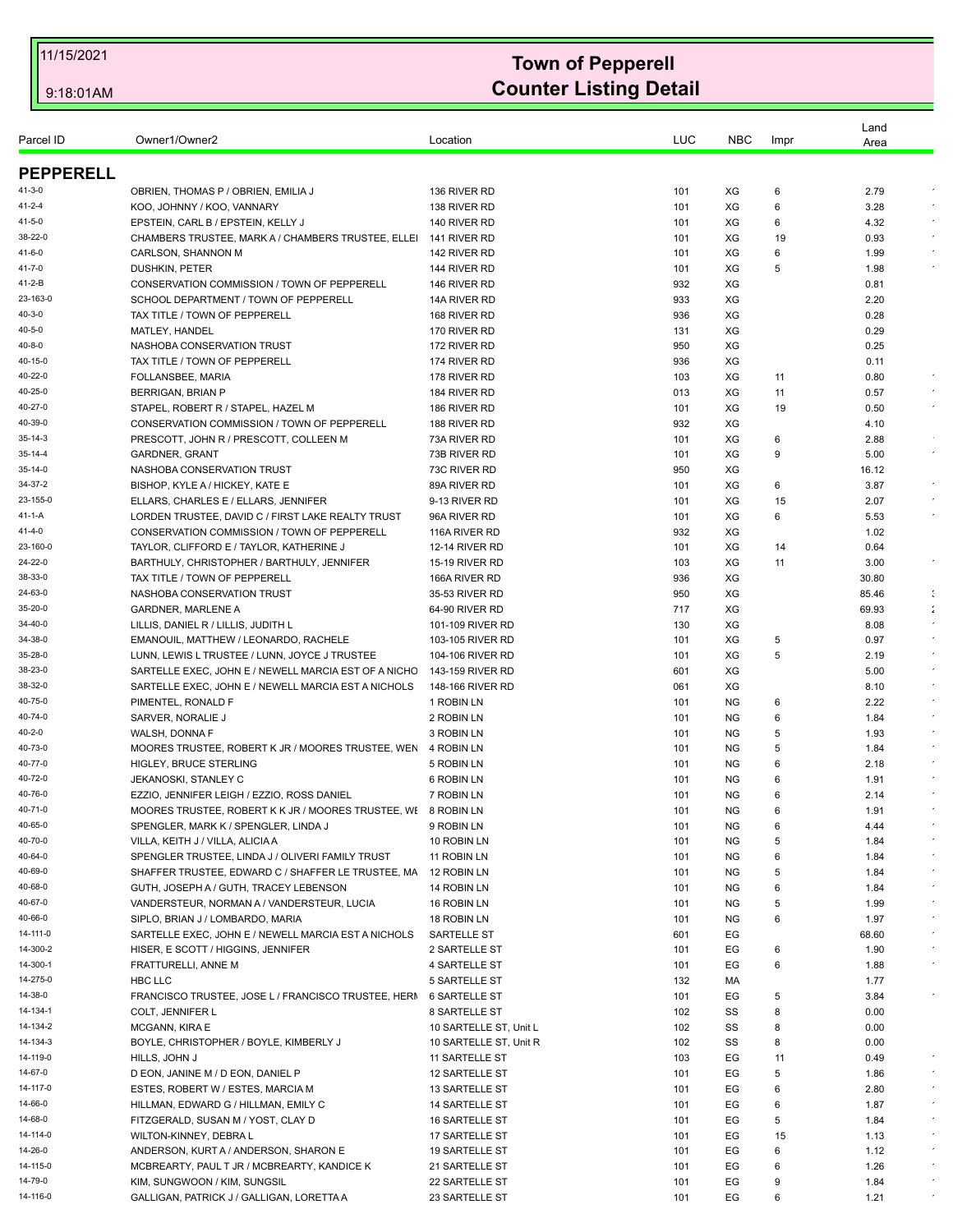| Location<br><b>NBC</b><br>Impr<br>Area<br><b>PEPPERELL</b><br>14-81-0<br>RANAURO TRUSTEE, PAUL J / RANAURO TRUSTEE, KAREN N<br>24 SARTELLE ST<br>101<br>EG<br>5<br>1.86<br>14-136-0<br>SARTELLE, JOHN E / NEWELL, MARCIA<br>26 SARTELLE ST<br>EG<br>10.30<br>601<br>14-113-0<br>SARTELLE, JOHN E<br>27 SARTELLE ST<br>EG<br>3.00<br>061<br>NASHOBA CONSERVATION TRUST<br>2A SARTELLE ST<br>EG<br>14-300-3<br>950<br>4.32<br>14-29-0<br>MC ARDLE, FRANCIS B / MC ARDLE, JENNIFER L<br><b>19A SARTELLE ST</b><br>EG<br>4.79<br>101<br>6<br>14-134-0<br>LIGHTFOOT HARRY C III, BOGGS-LIGHTFOOT SUSAN A / LIGH<br>8-10 SARTELLE ST<br>996<br>SS<br>0.85<br>14-112-0<br>33-35 SARTELLE ST<br>EG<br>0.71<br>SARTELLE, JOHN E<br>101<br>12<br>34-35-3<br>THE VILLAGE AT SCOTCH PINE FARM CONDOMINIUMS TRUS<br>1 SCOTCH PINE FARM WAY<br>996<br>XG<br>1.93<br>34-35-31<br><b>BROOKS, JENNIFER</b><br>1 SCOTCH PINE FARM WAY, Unit 1<br>102<br>C <sub>9</sub><br>0.00<br>8<br>34-35-32<br>CASSIDY TRUSTEE, WILLIAM J / CASSIDY TRUSTEE, NATALIE<br>C9<br>8<br>1 SCOTCH PINE FARM WAY, Unit 2<br>102<br>0.00<br>CEDAR BEST CONSTRUCTION LLC<br>2 SCOTCH PINE FARM WAY<br>130<br>XG<br>2.05<br>QUINTAL, MICHAEL J / QUINTAL, DONNA<br>3 SCOTCH PINE FARM WAY<br>996<br>RA<br>3.96<br>HENSLEY, SALLY P / KALIL, MICHAEL D<br>0.00<br>3 SCOTCH PINE FARM WAY, Unit 1<br>102<br>RA<br>8<br>ARCHON, ROBERT JOHN / ARCHON, CALIOPE<br>0.00<br>3 SCOTCH PINE FARM WAY, Unit 2<br>102<br>RA<br>8<br>QUINTAL, MICHAEL J / QUINTAL, DONNA<br><b>4 SCOTCH PINE FARM WAY</b><br>101<br>RA<br>15<br>3.91<br>QUINTAL, MICHAEL J / QUINTAL, DONNA<br>996<br>2.35<br><b>6 SCOTCH PINE FARM WAY</b><br>RA<br>QUINTAL, MICHAEL J / QUINTAL, DONNA<br>0.00<br>6 SCOTCH PINE FARM WAY, Unit 1<br>102<br>RA<br>6 SCOTCH PINE FARM WAY, Unit 2<br>0.00<br>QUINTAL, MICHAEL J / QUINTAL, DONNA<br>102<br>RA<br>PEPPERELL CONDO V<br>996<br><b>NS</b><br>0.92<br>1 SCOTIA DR<br>DIDONATO, JOYCE E<br>0.00<br>1 SCOTIA DR, Unit A<br>102<br>ΝS<br>8<br>BUNKER, CHARLES W / BUNKER, PATRICIA A<br>102<br><b>NS</b><br>0.00<br>1 SCOTIA DR, Unit B<br>8<br>PEPPERELL CONDO X<br>2 SCOTIA DR<br>996<br><b>NS</b><br>0.92<br><b>MASER, RICHARD K</b><br>0.00<br>2 SCOTIA DR, Unit A<br>102<br>ΝS<br>8<br><b>HUGHES, KAREN</b><br>2 SCOTIA DR, Unit B<br>102<br><b>NS</b><br>0.00<br>8<br>PEPPERELL CONDO VI<br>3 SCOTIA DR<br>996<br><b>NS</b><br>0.92<br>0.00<br>SHAW, KENNETH N / SHAW, LINDA A<br>3 SCOTIA DR, Unit A<br>102<br>ΝS<br>8<br><b>BOENTGEN, KRISTEN</b><br>102<br><b>NS</b><br>0.00<br>3 SCOTIA DR, Unit B<br>8<br>PEPPERELL CONDO IX<br>4 SCOTIA DR<br>996<br><b>NS</b><br>0.92<br><b>NS</b><br>0.00<br>MCPARTLAN, JENNIFER B<br>4 SCOTIA DR, Unit A<br>102<br>8<br>31-70-B<br>4 SCOTIA DR, Unit B<br>102<br>0.00<br>MCPARTLAN, THERESA<br>ΝS<br>8<br>31-60-0<br>PEPPERELL CONDO VII<br>5 SCOTIA DR<br>996<br>ΝS<br>0.93<br>6<br>31-60-A<br>102<br><b>NS</b><br>0.00<br><b>BUMA, KURT L</b><br>5 SCOTIA DR, Unit A<br>8<br>LECH, STEPHAN / LECH, NANCY J<br>0.00<br>31-60-B<br>5 SCOTIA DR, Unit B<br>102<br>ΝS<br>8<br>PEPPERELL CONDO VIII<br>31-69-0<br>6 SCOTIA DR<br>996<br>ΝS<br>0.93<br>31-69-A<br><b>NS</b><br>0.00<br>PARKER, JESSICA<br>6 SCOTIA DR, Unit A<br>102<br>8<br>0.00<br>31-69-B<br><b>HEALY, MONIQUE W</b><br>6 SCOTIA DR, Unit B<br>102<br>ΝS<br>8<br>$9 - 33 - 0$<br>KIDD TRUSTEE, STEVEN M / KIDD TRUSTEE, MARJORIE A<br>14 SEMINOLE DR<br>101<br>NA.<br>9<br>2.83<br>BYRD, STEPHEN C / STONE, SAMANTHA<br>101<br>0.42<br>9-88-0<br>18 SEMINOLE DR<br>NA.<br>6<br>9-32-0<br>LAPLANTE, BRIAN / LAPLANTE, MARIE F<br>3.87<br>21 SEMINOLE DR<br>101<br>NA.<br>g<br>9-89-0<br>SGARIONI, LEANDRO A<br>22 SEMINOLE DR<br>101<br>NA.<br>6<br>0.37<br>9-104-0<br>KENT, DAVID H / KENT, LORI A<br>23 SEMINOLE DR<br>101<br><b>NA</b><br>0.42<br>6<br>9-90-0<br>CARAVIELLO, DENNIS / BARRY, PATRICIA E<br>24 SEMINOLE DR<br>101<br>0.37<br>NA<br>6<br>9-103-0<br>101<br>19<br>TAYLOR, ADAM B / TAYLOR, STACEY<br>25 SEMINOLE DR<br>NA.<br>0.39<br>9-91-0<br>YORK, COREY S<br>0.37<br>26 SEMINOLE DR<br>101<br>NA.<br>19<br>$\bullet$<br>CORBETT, KATHLEEN<br>27 SEMINOLE DR<br>101<br>NA<br>6<br>0.33<br>GELINEAU, RORY / GELINEAU, NICOLE<br>$\epsilon$<br>28 SEMINOLE DR<br>101<br>NA<br>6<br>0.37<br>O'BRIEN, PAUL / O'BRIEN, DEBORAH<br>0.33<br>29 SEMINOLE DR<br>101<br>NA.<br>19<br>$\bullet$<br>YEBBA, CHRISTOPHER A / YEBBA, KITTY M<br>30 SEMINOLE DR<br>101<br>6<br>0.37<br>NA.<br><b>BLANCHETTE, NANCY</b><br>$\epsilon$<br>31 SEMINOLE DR<br>101<br>NA<br>21<br>0.33<br>DESHLER, RAYMOND E / DESHLER, JANET<br>32 SEMINOLE DR<br>101<br>NA.<br>18<br>0.37<br>$\epsilon$<br>TESTA, JEFFREY N / TESTA, MAUREEN<br>33 SEMINOLE DR<br>101<br>0.33<br>NA.<br>18<br>PASCUCCI, MICHELLE CATHERINE<br>$\star$<br>35 SEMINOLE DR<br>101<br>NA<br>18<br>0.33<br>CAMPBELL TRUSTEE, GLENN R / CAMPBELL TRUSTEE, DEBC<br>37 SEMINOLE DR<br>101<br>NA.<br>6<br>0.33<br>$\epsilon$<br>CORMIER, MICHAEL J / CORMIER, LESLEY J<br>39 SEMINOLE DR<br>101<br>NA.<br>6<br>0.30<br>POTHIER, VINCENT J / POTHIER, SHARRON R<br>41 SEMINOLE DR<br>101<br>NA.<br>6<br>0.31<br>ARCHAMBAULT, MICHAEL F / ARCHAMBAULT, JENNIFER J<br>1 SHADAN WAY<br>101<br>RA<br>6<br>2.32<br>ARCHAMBAULT, ROBERT J / ARCHAMBAULT, GRETCHEN E<br>2.09<br>2 SHADAN WAY<br>101<br>RA<br>6<br>GREENE TRUSTEE, LOIS A / C/O JEFERY GREENE<br>XF<br>0.12<br>2 SHAMROCK ST<br>101<br>15<br>EF<br>HARBOUR, CASSANDRA / MARTIN, JONATHAN<br>4 SHAMROCK ST<br>101<br>15<br>0.12<br>YUTKINS, JAMES / YUTKINS, RACQUEL<br>101<br>EF<br>15<br>0.12<br><b>6 SHAMROCK ST</b><br>EF<br>CLARKE, DOROTHY S<br>8 SHAMROCK ST<br>101<br>15<br>0.12<br>PROLIM DEVELOPMENT CORP<br>1 SHARON LN<br>130<br>МA<br>4.25<br>PROLIM DEVELOPMENT CORP<br>2 SHARON LN<br>130<br>МA<br>4.37<br>PROLIM DEVELOPMENT CORP<br>3 SHARON LN<br>130<br>МA<br>18.13<br>GRAMZ, BEAU A / GRAMZ, KELLEY A<br>2 SHATTUCK ST<br>XG<br>3.93<br>101<br>6<br>BLOOD, JOSEPH L<br><b>6 SHATTUCK ST</b><br>RA<br>18<br>101<br>1.84 |           |               |     |  | Land |  |
|--------------------------------------------------------------------------------------------------------------------------------------------------------------------------------------------------------------------------------------------------------------------------------------------------------------------------------------------------------------------------------------------------------------------------------------------------------------------------------------------------------------------------------------------------------------------------------------------------------------------------------------------------------------------------------------------------------------------------------------------------------------------------------------------------------------------------------------------------------------------------------------------------------------------------------------------------------------------------------------------------------------------------------------------------------------------------------------------------------------------------------------------------------------------------------------------------------------------------------------------------------------------------------------------------------------------------------------------------------------------------------------------------------------------------------------------------------------------------------------------------------------------------------------------------------------------------------------------------------------------------------------------------------------------------------------------------------------------------------------------------------------------------------------------------------------------------------------------------------------------------------------------------------------------------------------------------------------------------------------------------------------------------------------------------------------------------------------------------------------------------------------------------------------------------------------------------------------------------------------------------------------------------------------------------------------------------------------------------------------------------------------------------------------------------------------------------------------------------------------------------------------------------------------------------------------------------------------------------------------------------------------------------------------------------------------------------------------------------------------------------------------------------------------------------------------------------------------------------------------------------------------------------------------------------------------------------------------------------------------------------------------------------------------------------------------------------------------------------------------------------------------------------------------------------------------------------------------------------------------------------------------------------------------------------------------------------------------------------------------------------------------------------------------------------------------------------------------------------------------------------------------------------------------------------------------------------------------------------------------------------------------------------------------------------------------------------------------------------------------------------------------------------------------------------------------------------------------------------------------------------------------------------------------------------------------------------------------------------------------------------------------------------------------------------------------------------------------------------------------------------------------------------------------------------------------------------------------------------------------------------------------------------------------------------------------------------------------------------------------------------------------------------------------------------------------------------------------------------------------------------------------------------------------------------------------------------------------------------------------------------------------------------------------------------------------------------------------------------------------------------------------------------------------------------------------------------------------------------------------------------------------------------------------------------------------------------------------------------------------------------------------------------------------------------------------------------------------------------------------------------------------------------------------------------------------------------------------------------------------------------------------------------------------------------------------------------------------------------------------------------------------------------------------------------------------------------------------------------------------------------------------------------------------------------------------------------------------------------------------------------------------------------------------------------------------------------------------------------------------------------------------------------------------------------------------------------------------------------------------------------------------------------------------------------------------------------------------------------------------------------------------------------------------------|-----------|---------------|-----|--|------|--|
|                                                                                                                                                                                                                                                                                                                                                                                                                                                                                                                                                                                                                                                                                                                                                                                                                                                                                                                                                                                                                                                                                                                                                                                                                                                                                                                                                                                                                                                                                                                                                                                                                                                                                                                                                                                                                                                                                                                                                                                                                                                                                                                                                                                                                                                                                                                                                                                                                                                                                                                                                                                                                                                                                                                                                                                                                                                                                                                                                                                                                                                                                                                                                                                                                                                                                                                                                                                                                                                                                                                                                                                                                                                                                                                                                                                                                                                                                                                                                                                                                                                                                                                                                                                                                                                                                                                                                                                                                                                                                                                                                                                                                                                                                                                                                                                                                                                                                                                                                                                                                                                                                                                                                                                                                                                                                                                                                                                                                                                                                                                                                                                                                                                                                                                                                                                                                                                                                                                                                                                                                                            | Parcel ID | Owner1/Owner2 | LUC |  |      |  |
|                                                                                                                                                                                                                                                                                                                                                                                                                                                                                                                                                                                                                                                                                                                                                                                                                                                                                                                                                                                                                                                                                                                                                                                                                                                                                                                                                                                                                                                                                                                                                                                                                                                                                                                                                                                                                                                                                                                                                                                                                                                                                                                                                                                                                                                                                                                                                                                                                                                                                                                                                                                                                                                                                                                                                                                                                                                                                                                                                                                                                                                                                                                                                                                                                                                                                                                                                                                                                                                                                                                                                                                                                                                                                                                                                                                                                                                                                                                                                                                                                                                                                                                                                                                                                                                                                                                                                                                                                                                                                                                                                                                                                                                                                                                                                                                                                                                                                                                                                                                                                                                                                                                                                                                                                                                                                                                                                                                                                                                                                                                                                                                                                                                                                                                                                                                                                                                                                                                                                                                                                                            |           |               |     |  |      |  |
|                                                                                                                                                                                                                                                                                                                                                                                                                                                                                                                                                                                                                                                                                                                                                                                                                                                                                                                                                                                                                                                                                                                                                                                                                                                                                                                                                                                                                                                                                                                                                                                                                                                                                                                                                                                                                                                                                                                                                                                                                                                                                                                                                                                                                                                                                                                                                                                                                                                                                                                                                                                                                                                                                                                                                                                                                                                                                                                                                                                                                                                                                                                                                                                                                                                                                                                                                                                                                                                                                                                                                                                                                                                                                                                                                                                                                                                                                                                                                                                                                                                                                                                                                                                                                                                                                                                                                                                                                                                                                                                                                                                                                                                                                                                                                                                                                                                                                                                                                                                                                                                                                                                                                                                                                                                                                                                                                                                                                                                                                                                                                                                                                                                                                                                                                                                                                                                                                                                                                                                                                                            |           |               |     |  |      |  |
|                                                                                                                                                                                                                                                                                                                                                                                                                                                                                                                                                                                                                                                                                                                                                                                                                                                                                                                                                                                                                                                                                                                                                                                                                                                                                                                                                                                                                                                                                                                                                                                                                                                                                                                                                                                                                                                                                                                                                                                                                                                                                                                                                                                                                                                                                                                                                                                                                                                                                                                                                                                                                                                                                                                                                                                                                                                                                                                                                                                                                                                                                                                                                                                                                                                                                                                                                                                                                                                                                                                                                                                                                                                                                                                                                                                                                                                                                                                                                                                                                                                                                                                                                                                                                                                                                                                                                                                                                                                                                                                                                                                                                                                                                                                                                                                                                                                                                                                                                                                                                                                                                                                                                                                                                                                                                                                                                                                                                                                                                                                                                                                                                                                                                                                                                                                                                                                                                                                                                                                                                                            |           |               |     |  |      |  |
|                                                                                                                                                                                                                                                                                                                                                                                                                                                                                                                                                                                                                                                                                                                                                                                                                                                                                                                                                                                                                                                                                                                                                                                                                                                                                                                                                                                                                                                                                                                                                                                                                                                                                                                                                                                                                                                                                                                                                                                                                                                                                                                                                                                                                                                                                                                                                                                                                                                                                                                                                                                                                                                                                                                                                                                                                                                                                                                                                                                                                                                                                                                                                                                                                                                                                                                                                                                                                                                                                                                                                                                                                                                                                                                                                                                                                                                                                                                                                                                                                                                                                                                                                                                                                                                                                                                                                                                                                                                                                                                                                                                                                                                                                                                                                                                                                                                                                                                                                                                                                                                                                                                                                                                                                                                                                                                                                                                                                                                                                                                                                                                                                                                                                                                                                                                                                                                                                                                                                                                                                                            |           |               |     |  |      |  |
|                                                                                                                                                                                                                                                                                                                                                                                                                                                                                                                                                                                                                                                                                                                                                                                                                                                                                                                                                                                                                                                                                                                                                                                                                                                                                                                                                                                                                                                                                                                                                                                                                                                                                                                                                                                                                                                                                                                                                                                                                                                                                                                                                                                                                                                                                                                                                                                                                                                                                                                                                                                                                                                                                                                                                                                                                                                                                                                                                                                                                                                                                                                                                                                                                                                                                                                                                                                                                                                                                                                                                                                                                                                                                                                                                                                                                                                                                                                                                                                                                                                                                                                                                                                                                                                                                                                                                                                                                                                                                                                                                                                                                                                                                                                                                                                                                                                                                                                                                                                                                                                                                                                                                                                                                                                                                                                                                                                                                                                                                                                                                                                                                                                                                                                                                                                                                                                                                                                                                                                                                                            |           |               |     |  |      |  |
|                                                                                                                                                                                                                                                                                                                                                                                                                                                                                                                                                                                                                                                                                                                                                                                                                                                                                                                                                                                                                                                                                                                                                                                                                                                                                                                                                                                                                                                                                                                                                                                                                                                                                                                                                                                                                                                                                                                                                                                                                                                                                                                                                                                                                                                                                                                                                                                                                                                                                                                                                                                                                                                                                                                                                                                                                                                                                                                                                                                                                                                                                                                                                                                                                                                                                                                                                                                                                                                                                                                                                                                                                                                                                                                                                                                                                                                                                                                                                                                                                                                                                                                                                                                                                                                                                                                                                                                                                                                                                                                                                                                                                                                                                                                                                                                                                                                                                                                                                                                                                                                                                                                                                                                                                                                                                                                                                                                                                                                                                                                                                                                                                                                                                                                                                                                                                                                                                                                                                                                                                                            |           |               |     |  |      |  |
|                                                                                                                                                                                                                                                                                                                                                                                                                                                                                                                                                                                                                                                                                                                                                                                                                                                                                                                                                                                                                                                                                                                                                                                                                                                                                                                                                                                                                                                                                                                                                                                                                                                                                                                                                                                                                                                                                                                                                                                                                                                                                                                                                                                                                                                                                                                                                                                                                                                                                                                                                                                                                                                                                                                                                                                                                                                                                                                                                                                                                                                                                                                                                                                                                                                                                                                                                                                                                                                                                                                                                                                                                                                                                                                                                                                                                                                                                                                                                                                                                                                                                                                                                                                                                                                                                                                                                                                                                                                                                                                                                                                                                                                                                                                                                                                                                                                                                                                                                                                                                                                                                                                                                                                                                                                                                                                                                                                                                                                                                                                                                                                                                                                                                                                                                                                                                                                                                                                                                                                                                                            |           |               |     |  |      |  |
|                                                                                                                                                                                                                                                                                                                                                                                                                                                                                                                                                                                                                                                                                                                                                                                                                                                                                                                                                                                                                                                                                                                                                                                                                                                                                                                                                                                                                                                                                                                                                                                                                                                                                                                                                                                                                                                                                                                                                                                                                                                                                                                                                                                                                                                                                                                                                                                                                                                                                                                                                                                                                                                                                                                                                                                                                                                                                                                                                                                                                                                                                                                                                                                                                                                                                                                                                                                                                                                                                                                                                                                                                                                                                                                                                                                                                                                                                                                                                                                                                                                                                                                                                                                                                                                                                                                                                                                                                                                                                                                                                                                                                                                                                                                                                                                                                                                                                                                                                                                                                                                                                                                                                                                                                                                                                                                                                                                                                                                                                                                                                                                                                                                                                                                                                                                                                                                                                                                                                                                                                                            |           |               |     |  |      |  |
|                                                                                                                                                                                                                                                                                                                                                                                                                                                                                                                                                                                                                                                                                                                                                                                                                                                                                                                                                                                                                                                                                                                                                                                                                                                                                                                                                                                                                                                                                                                                                                                                                                                                                                                                                                                                                                                                                                                                                                                                                                                                                                                                                                                                                                                                                                                                                                                                                                                                                                                                                                                                                                                                                                                                                                                                                                                                                                                                                                                                                                                                                                                                                                                                                                                                                                                                                                                                                                                                                                                                                                                                                                                                                                                                                                                                                                                                                                                                                                                                                                                                                                                                                                                                                                                                                                                                                                                                                                                                                                                                                                                                                                                                                                                                                                                                                                                                                                                                                                                                                                                                                                                                                                                                                                                                                                                                                                                                                                                                                                                                                                                                                                                                                                                                                                                                                                                                                                                                                                                                                                            |           |               |     |  |      |  |
|                                                                                                                                                                                                                                                                                                                                                                                                                                                                                                                                                                                                                                                                                                                                                                                                                                                                                                                                                                                                                                                                                                                                                                                                                                                                                                                                                                                                                                                                                                                                                                                                                                                                                                                                                                                                                                                                                                                                                                                                                                                                                                                                                                                                                                                                                                                                                                                                                                                                                                                                                                                                                                                                                                                                                                                                                                                                                                                                                                                                                                                                                                                                                                                                                                                                                                                                                                                                                                                                                                                                                                                                                                                                                                                                                                                                                                                                                                                                                                                                                                                                                                                                                                                                                                                                                                                                                                                                                                                                                                                                                                                                                                                                                                                                                                                                                                                                                                                                                                                                                                                                                                                                                                                                                                                                                                                                                                                                                                                                                                                                                                                                                                                                                                                                                                                                                                                                                                                                                                                                                                            |           |               |     |  |      |  |
|                                                                                                                                                                                                                                                                                                                                                                                                                                                                                                                                                                                                                                                                                                                                                                                                                                                                                                                                                                                                                                                                                                                                                                                                                                                                                                                                                                                                                                                                                                                                                                                                                                                                                                                                                                                                                                                                                                                                                                                                                                                                                                                                                                                                                                                                                                                                                                                                                                                                                                                                                                                                                                                                                                                                                                                                                                                                                                                                                                                                                                                                                                                                                                                                                                                                                                                                                                                                                                                                                                                                                                                                                                                                                                                                                                                                                                                                                                                                                                                                                                                                                                                                                                                                                                                                                                                                                                                                                                                                                                                                                                                                                                                                                                                                                                                                                                                                                                                                                                                                                                                                                                                                                                                                                                                                                                                                                                                                                                                                                                                                                                                                                                                                                                                                                                                                                                                                                                                                                                                                                                            |           |               |     |  |      |  |
|                                                                                                                                                                                                                                                                                                                                                                                                                                                                                                                                                                                                                                                                                                                                                                                                                                                                                                                                                                                                                                                                                                                                                                                                                                                                                                                                                                                                                                                                                                                                                                                                                                                                                                                                                                                                                                                                                                                                                                                                                                                                                                                                                                                                                                                                                                                                                                                                                                                                                                                                                                                                                                                                                                                                                                                                                                                                                                                                                                                                                                                                                                                                                                                                                                                                                                                                                                                                                                                                                                                                                                                                                                                                                                                                                                                                                                                                                                                                                                                                                                                                                                                                                                                                                                                                                                                                                                                                                                                                                                                                                                                                                                                                                                                                                                                                                                                                                                                                                                                                                                                                                                                                                                                                                                                                                                                                                                                                                                                                                                                                                                                                                                                                                                                                                                                                                                                                                                                                                                                                                                            | 34-35-4   |               |     |  |      |  |
|                                                                                                                                                                                                                                                                                                                                                                                                                                                                                                                                                                                                                                                                                                                                                                                                                                                                                                                                                                                                                                                                                                                                                                                                                                                                                                                                                                                                                                                                                                                                                                                                                                                                                                                                                                                                                                                                                                                                                                                                                                                                                                                                                                                                                                                                                                                                                                                                                                                                                                                                                                                                                                                                                                                                                                                                                                                                                                                                                                                                                                                                                                                                                                                                                                                                                                                                                                                                                                                                                                                                                                                                                                                                                                                                                                                                                                                                                                                                                                                                                                                                                                                                                                                                                                                                                                                                                                                                                                                                                                                                                                                                                                                                                                                                                                                                                                                                                                                                                                                                                                                                                                                                                                                                                                                                                                                                                                                                                                                                                                                                                                                                                                                                                                                                                                                                                                                                                                                                                                                                                                            | 34-35-6   |               |     |  |      |  |
|                                                                                                                                                                                                                                                                                                                                                                                                                                                                                                                                                                                                                                                                                                                                                                                                                                                                                                                                                                                                                                                                                                                                                                                                                                                                                                                                                                                                                                                                                                                                                                                                                                                                                                                                                                                                                                                                                                                                                                                                                                                                                                                                                                                                                                                                                                                                                                                                                                                                                                                                                                                                                                                                                                                                                                                                                                                                                                                                                                                                                                                                                                                                                                                                                                                                                                                                                                                                                                                                                                                                                                                                                                                                                                                                                                                                                                                                                                                                                                                                                                                                                                                                                                                                                                                                                                                                                                                                                                                                                                                                                                                                                                                                                                                                                                                                                                                                                                                                                                                                                                                                                                                                                                                                                                                                                                                                                                                                                                                                                                                                                                                                                                                                                                                                                                                                                                                                                                                                                                                                                                            | 34-35-61  |               |     |  |      |  |
|                                                                                                                                                                                                                                                                                                                                                                                                                                                                                                                                                                                                                                                                                                                                                                                                                                                                                                                                                                                                                                                                                                                                                                                                                                                                                                                                                                                                                                                                                                                                                                                                                                                                                                                                                                                                                                                                                                                                                                                                                                                                                                                                                                                                                                                                                                                                                                                                                                                                                                                                                                                                                                                                                                                                                                                                                                                                                                                                                                                                                                                                                                                                                                                                                                                                                                                                                                                                                                                                                                                                                                                                                                                                                                                                                                                                                                                                                                                                                                                                                                                                                                                                                                                                                                                                                                                                                                                                                                                                                                                                                                                                                                                                                                                                                                                                                                                                                                                                                                                                                                                                                                                                                                                                                                                                                                                                                                                                                                                                                                                                                                                                                                                                                                                                                                                                                                                                                                                                                                                                                                            | 34-35-62  |               |     |  |      |  |
|                                                                                                                                                                                                                                                                                                                                                                                                                                                                                                                                                                                                                                                                                                                                                                                                                                                                                                                                                                                                                                                                                                                                                                                                                                                                                                                                                                                                                                                                                                                                                                                                                                                                                                                                                                                                                                                                                                                                                                                                                                                                                                                                                                                                                                                                                                                                                                                                                                                                                                                                                                                                                                                                                                                                                                                                                                                                                                                                                                                                                                                                                                                                                                                                                                                                                                                                                                                                                                                                                                                                                                                                                                                                                                                                                                                                                                                                                                                                                                                                                                                                                                                                                                                                                                                                                                                                                                                                                                                                                                                                                                                                                                                                                                                                                                                                                                                                                                                                                                                                                                                                                                                                                                                                                                                                                                                                                                                                                                                                                                                                                                                                                                                                                                                                                                                                                                                                                                                                                                                                                                            | 34-35-7   |               |     |  |      |  |
|                                                                                                                                                                                                                                                                                                                                                                                                                                                                                                                                                                                                                                                                                                                                                                                                                                                                                                                                                                                                                                                                                                                                                                                                                                                                                                                                                                                                                                                                                                                                                                                                                                                                                                                                                                                                                                                                                                                                                                                                                                                                                                                                                                                                                                                                                                                                                                                                                                                                                                                                                                                                                                                                                                                                                                                                                                                                                                                                                                                                                                                                                                                                                                                                                                                                                                                                                                                                                                                                                                                                                                                                                                                                                                                                                                                                                                                                                                                                                                                                                                                                                                                                                                                                                                                                                                                                                                                                                                                                                                                                                                                                                                                                                                                                                                                                                                                                                                                                                                                                                                                                                                                                                                                                                                                                                                                                                                                                                                                                                                                                                                                                                                                                                                                                                                                                                                                                                                                                                                                                                                            | 34-35-8   |               |     |  |      |  |
|                                                                                                                                                                                                                                                                                                                                                                                                                                                                                                                                                                                                                                                                                                                                                                                                                                                                                                                                                                                                                                                                                                                                                                                                                                                                                                                                                                                                                                                                                                                                                                                                                                                                                                                                                                                                                                                                                                                                                                                                                                                                                                                                                                                                                                                                                                                                                                                                                                                                                                                                                                                                                                                                                                                                                                                                                                                                                                                                                                                                                                                                                                                                                                                                                                                                                                                                                                                                                                                                                                                                                                                                                                                                                                                                                                                                                                                                                                                                                                                                                                                                                                                                                                                                                                                                                                                                                                                                                                                                                                                                                                                                                                                                                                                                                                                                                                                                                                                                                                                                                                                                                                                                                                                                                                                                                                                                                                                                                                                                                                                                                                                                                                                                                                                                                                                                                                                                                                                                                                                                                                            | 34-35-81  |               |     |  |      |  |
|                                                                                                                                                                                                                                                                                                                                                                                                                                                                                                                                                                                                                                                                                                                                                                                                                                                                                                                                                                                                                                                                                                                                                                                                                                                                                                                                                                                                                                                                                                                                                                                                                                                                                                                                                                                                                                                                                                                                                                                                                                                                                                                                                                                                                                                                                                                                                                                                                                                                                                                                                                                                                                                                                                                                                                                                                                                                                                                                                                                                                                                                                                                                                                                                                                                                                                                                                                                                                                                                                                                                                                                                                                                                                                                                                                                                                                                                                                                                                                                                                                                                                                                                                                                                                                                                                                                                                                                                                                                                                                                                                                                                                                                                                                                                                                                                                                                                                                                                                                                                                                                                                                                                                                                                                                                                                                                                                                                                                                                                                                                                                                                                                                                                                                                                                                                                                                                                                                                                                                                                                                            | 34-35-82  |               |     |  |      |  |
|                                                                                                                                                                                                                                                                                                                                                                                                                                                                                                                                                                                                                                                                                                                                                                                                                                                                                                                                                                                                                                                                                                                                                                                                                                                                                                                                                                                                                                                                                                                                                                                                                                                                                                                                                                                                                                                                                                                                                                                                                                                                                                                                                                                                                                                                                                                                                                                                                                                                                                                                                                                                                                                                                                                                                                                                                                                                                                                                                                                                                                                                                                                                                                                                                                                                                                                                                                                                                                                                                                                                                                                                                                                                                                                                                                                                                                                                                                                                                                                                                                                                                                                                                                                                                                                                                                                                                                                                                                                                                                                                                                                                                                                                                                                                                                                                                                                                                                                                                                                                                                                                                                                                                                                                                                                                                                                                                                                                                                                                                                                                                                                                                                                                                                                                                                                                                                                                                                                                                                                                                                            | 31-62-0   |               |     |  |      |  |
|                                                                                                                                                                                                                                                                                                                                                                                                                                                                                                                                                                                                                                                                                                                                                                                                                                                                                                                                                                                                                                                                                                                                                                                                                                                                                                                                                                                                                                                                                                                                                                                                                                                                                                                                                                                                                                                                                                                                                                                                                                                                                                                                                                                                                                                                                                                                                                                                                                                                                                                                                                                                                                                                                                                                                                                                                                                                                                                                                                                                                                                                                                                                                                                                                                                                                                                                                                                                                                                                                                                                                                                                                                                                                                                                                                                                                                                                                                                                                                                                                                                                                                                                                                                                                                                                                                                                                                                                                                                                                                                                                                                                                                                                                                                                                                                                                                                                                                                                                                                                                                                                                                                                                                                                                                                                                                                                                                                                                                                                                                                                                                                                                                                                                                                                                                                                                                                                                                                                                                                                                                            | 31-62-A   |               |     |  |      |  |
|                                                                                                                                                                                                                                                                                                                                                                                                                                                                                                                                                                                                                                                                                                                                                                                                                                                                                                                                                                                                                                                                                                                                                                                                                                                                                                                                                                                                                                                                                                                                                                                                                                                                                                                                                                                                                                                                                                                                                                                                                                                                                                                                                                                                                                                                                                                                                                                                                                                                                                                                                                                                                                                                                                                                                                                                                                                                                                                                                                                                                                                                                                                                                                                                                                                                                                                                                                                                                                                                                                                                                                                                                                                                                                                                                                                                                                                                                                                                                                                                                                                                                                                                                                                                                                                                                                                                                                                                                                                                                                                                                                                                                                                                                                                                                                                                                                                                                                                                                                                                                                                                                                                                                                                                                                                                                                                                                                                                                                                                                                                                                                                                                                                                                                                                                                                                                                                                                                                                                                                                                                            | 31-62-B   |               |     |  |      |  |
|                                                                                                                                                                                                                                                                                                                                                                                                                                                                                                                                                                                                                                                                                                                                                                                                                                                                                                                                                                                                                                                                                                                                                                                                                                                                                                                                                                                                                                                                                                                                                                                                                                                                                                                                                                                                                                                                                                                                                                                                                                                                                                                                                                                                                                                                                                                                                                                                                                                                                                                                                                                                                                                                                                                                                                                                                                                                                                                                                                                                                                                                                                                                                                                                                                                                                                                                                                                                                                                                                                                                                                                                                                                                                                                                                                                                                                                                                                                                                                                                                                                                                                                                                                                                                                                                                                                                                                                                                                                                                                                                                                                                                                                                                                                                                                                                                                                                                                                                                                                                                                                                                                                                                                                                                                                                                                                                                                                                                                                                                                                                                                                                                                                                                                                                                                                                                                                                                                                                                                                                                                            | 31-76-0   |               |     |  |      |  |
|                                                                                                                                                                                                                                                                                                                                                                                                                                                                                                                                                                                                                                                                                                                                                                                                                                                                                                                                                                                                                                                                                                                                                                                                                                                                                                                                                                                                                                                                                                                                                                                                                                                                                                                                                                                                                                                                                                                                                                                                                                                                                                                                                                                                                                                                                                                                                                                                                                                                                                                                                                                                                                                                                                                                                                                                                                                                                                                                                                                                                                                                                                                                                                                                                                                                                                                                                                                                                                                                                                                                                                                                                                                                                                                                                                                                                                                                                                                                                                                                                                                                                                                                                                                                                                                                                                                                                                                                                                                                                                                                                                                                                                                                                                                                                                                                                                                                                                                                                                                                                                                                                                                                                                                                                                                                                                                                                                                                                                                                                                                                                                                                                                                                                                                                                                                                                                                                                                                                                                                                                                            | 31-76-A   |               |     |  |      |  |
|                                                                                                                                                                                                                                                                                                                                                                                                                                                                                                                                                                                                                                                                                                                                                                                                                                                                                                                                                                                                                                                                                                                                                                                                                                                                                                                                                                                                                                                                                                                                                                                                                                                                                                                                                                                                                                                                                                                                                                                                                                                                                                                                                                                                                                                                                                                                                                                                                                                                                                                                                                                                                                                                                                                                                                                                                                                                                                                                                                                                                                                                                                                                                                                                                                                                                                                                                                                                                                                                                                                                                                                                                                                                                                                                                                                                                                                                                                                                                                                                                                                                                                                                                                                                                                                                                                                                                                                                                                                                                                                                                                                                                                                                                                                                                                                                                                                                                                                                                                                                                                                                                                                                                                                                                                                                                                                                                                                                                                                                                                                                                                                                                                                                                                                                                                                                                                                                                                                                                                                                                                            | 31-76-B   |               |     |  |      |  |
|                                                                                                                                                                                                                                                                                                                                                                                                                                                                                                                                                                                                                                                                                                                                                                                                                                                                                                                                                                                                                                                                                                                                                                                                                                                                                                                                                                                                                                                                                                                                                                                                                                                                                                                                                                                                                                                                                                                                                                                                                                                                                                                                                                                                                                                                                                                                                                                                                                                                                                                                                                                                                                                                                                                                                                                                                                                                                                                                                                                                                                                                                                                                                                                                                                                                                                                                                                                                                                                                                                                                                                                                                                                                                                                                                                                                                                                                                                                                                                                                                                                                                                                                                                                                                                                                                                                                                                                                                                                                                                                                                                                                                                                                                                                                                                                                                                                                                                                                                                                                                                                                                                                                                                                                                                                                                                                                                                                                                                                                                                                                                                                                                                                                                                                                                                                                                                                                                                                                                                                                                                            | 31-61-0   |               |     |  |      |  |
|                                                                                                                                                                                                                                                                                                                                                                                                                                                                                                                                                                                                                                                                                                                                                                                                                                                                                                                                                                                                                                                                                                                                                                                                                                                                                                                                                                                                                                                                                                                                                                                                                                                                                                                                                                                                                                                                                                                                                                                                                                                                                                                                                                                                                                                                                                                                                                                                                                                                                                                                                                                                                                                                                                                                                                                                                                                                                                                                                                                                                                                                                                                                                                                                                                                                                                                                                                                                                                                                                                                                                                                                                                                                                                                                                                                                                                                                                                                                                                                                                                                                                                                                                                                                                                                                                                                                                                                                                                                                                                                                                                                                                                                                                                                                                                                                                                                                                                                                                                                                                                                                                                                                                                                                                                                                                                                                                                                                                                                                                                                                                                                                                                                                                                                                                                                                                                                                                                                                                                                                                                            | 31-61-A   |               |     |  |      |  |
|                                                                                                                                                                                                                                                                                                                                                                                                                                                                                                                                                                                                                                                                                                                                                                                                                                                                                                                                                                                                                                                                                                                                                                                                                                                                                                                                                                                                                                                                                                                                                                                                                                                                                                                                                                                                                                                                                                                                                                                                                                                                                                                                                                                                                                                                                                                                                                                                                                                                                                                                                                                                                                                                                                                                                                                                                                                                                                                                                                                                                                                                                                                                                                                                                                                                                                                                                                                                                                                                                                                                                                                                                                                                                                                                                                                                                                                                                                                                                                                                                                                                                                                                                                                                                                                                                                                                                                                                                                                                                                                                                                                                                                                                                                                                                                                                                                                                                                                                                                                                                                                                                                                                                                                                                                                                                                                                                                                                                                                                                                                                                                                                                                                                                                                                                                                                                                                                                                                                                                                                                                            | 31-61-B   |               |     |  |      |  |
|                                                                                                                                                                                                                                                                                                                                                                                                                                                                                                                                                                                                                                                                                                                                                                                                                                                                                                                                                                                                                                                                                                                                                                                                                                                                                                                                                                                                                                                                                                                                                                                                                                                                                                                                                                                                                                                                                                                                                                                                                                                                                                                                                                                                                                                                                                                                                                                                                                                                                                                                                                                                                                                                                                                                                                                                                                                                                                                                                                                                                                                                                                                                                                                                                                                                                                                                                                                                                                                                                                                                                                                                                                                                                                                                                                                                                                                                                                                                                                                                                                                                                                                                                                                                                                                                                                                                                                                                                                                                                                                                                                                                                                                                                                                                                                                                                                                                                                                                                                                                                                                                                                                                                                                                                                                                                                                                                                                                                                                                                                                                                                                                                                                                                                                                                                                                                                                                                                                                                                                                                                            | 31-70-0   |               |     |  |      |  |
|                                                                                                                                                                                                                                                                                                                                                                                                                                                                                                                                                                                                                                                                                                                                                                                                                                                                                                                                                                                                                                                                                                                                                                                                                                                                                                                                                                                                                                                                                                                                                                                                                                                                                                                                                                                                                                                                                                                                                                                                                                                                                                                                                                                                                                                                                                                                                                                                                                                                                                                                                                                                                                                                                                                                                                                                                                                                                                                                                                                                                                                                                                                                                                                                                                                                                                                                                                                                                                                                                                                                                                                                                                                                                                                                                                                                                                                                                                                                                                                                                                                                                                                                                                                                                                                                                                                                                                                                                                                                                                                                                                                                                                                                                                                                                                                                                                                                                                                                                                                                                                                                                                                                                                                                                                                                                                                                                                                                                                                                                                                                                                                                                                                                                                                                                                                                                                                                                                                                                                                                                                            | 31-70-A   |               |     |  |      |  |
|                                                                                                                                                                                                                                                                                                                                                                                                                                                                                                                                                                                                                                                                                                                                                                                                                                                                                                                                                                                                                                                                                                                                                                                                                                                                                                                                                                                                                                                                                                                                                                                                                                                                                                                                                                                                                                                                                                                                                                                                                                                                                                                                                                                                                                                                                                                                                                                                                                                                                                                                                                                                                                                                                                                                                                                                                                                                                                                                                                                                                                                                                                                                                                                                                                                                                                                                                                                                                                                                                                                                                                                                                                                                                                                                                                                                                                                                                                                                                                                                                                                                                                                                                                                                                                                                                                                                                                                                                                                                                                                                                                                                                                                                                                                                                                                                                                                                                                                                                                                                                                                                                                                                                                                                                                                                                                                                                                                                                                                                                                                                                                                                                                                                                                                                                                                                                                                                                                                                                                                                                                            |           |               |     |  |      |  |
|                                                                                                                                                                                                                                                                                                                                                                                                                                                                                                                                                                                                                                                                                                                                                                                                                                                                                                                                                                                                                                                                                                                                                                                                                                                                                                                                                                                                                                                                                                                                                                                                                                                                                                                                                                                                                                                                                                                                                                                                                                                                                                                                                                                                                                                                                                                                                                                                                                                                                                                                                                                                                                                                                                                                                                                                                                                                                                                                                                                                                                                                                                                                                                                                                                                                                                                                                                                                                                                                                                                                                                                                                                                                                                                                                                                                                                                                                                                                                                                                                                                                                                                                                                                                                                                                                                                                                                                                                                                                                                                                                                                                                                                                                                                                                                                                                                                                                                                                                                                                                                                                                                                                                                                                                                                                                                                                                                                                                                                                                                                                                                                                                                                                                                                                                                                                                                                                                                                                                                                                                                            |           |               |     |  |      |  |
|                                                                                                                                                                                                                                                                                                                                                                                                                                                                                                                                                                                                                                                                                                                                                                                                                                                                                                                                                                                                                                                                                                                                                                                                                                                                                                                                                                                                                                                                                                                                                                                                                                                                                                                                                                                                                                                                                                                                                                                                                                                                                                                                                                                                                                                                                                                                                                                                                                                                                                                                                                                                                                                                                                                                                                                                                                                                                                                                                                                                                                                                                                                                                                                                                                                                                                                                                                                                                                                                                                                                                                                                                                                                                                                                                                                                                                                                                                                                                                                                                                                                                                                                                                                                                                                                                                                                                                                                                                                                                                                                                                                                                                                                                                                                                                                                                                                                                                                                                                                                                                                                                                                                                                                                                                                                                                                                                                                                                                                                                                                                                                                                                                                                                                                                                                                                                                                                                                                                                                                                                                            |           |               |     |  |      |  |
|                                                                                                                                                                                                                                                                                                                                                                                                                                                                                                                                                                                                                                                                                                                                                                                                                                                                                                                                                                                                                                                                                                                                                                                                                                                                                                                                                                                                                                                                                                                                                                                                                                                                                                                                                                                                                                                                                                                                                                                                                                                                                                                                                                                                                                                                                                                                                                                                                                                                                                                                                                                                                                                                                                                                                                                                                                                                                                                                                                                                                                                                                                                                                                                                                                                                                                                                                                                                                                                                                                                                                                                                                                                                                                                                                                                                                                                                                                                                                                                                                                                                                                                                                                                                                                                                                                                                                                                                                                                                                                                                                                                                                                                                                                                                                                                                                                                                                                                                                                                                                                                                                                                                                                                                                                                                                                                                                                                                                                                                                                                                                                                                                                                                                                                                                                                                                                                                                                                                                                                                                                            |           |               |     |  |      |  |
|                                                                                                                                                                                                                                                                                                                                                                                                                                                                                                                                                                                                                                                                                                                                                                                                                                                                                                                                                                                                                                                                                                                                                                                                                                                                                                                                                                                                                                                                                                                                                                                                                                                                                                                                                                                                                                                                                                                                                                                                                                                                                                                                                                                                                                                                                                                                                                                                                                                                                                                                                                                                                                                                                                                                                                                                                                                                                                                                                                                                                                                                                                                                                                                                                                                                                                                                                                                                                                                                                                                                                                                                                                                                                                                                                                                                                                                                                                                                                                                                                                                                                                                                                                                                                                                                                                                                                                                                                                                                                                                                                                                                                                                                                                                                                                                                                                                                                                                                                                                                                                                                                                                                                                                                                                                                                                                                                                                                                                                                                                                                                                                                                                                                                                                                                                                                                                                                                                                                                                                                                                            |           |               |     |  |      |  |
|                                                                                                                                                                                                                                                                                                                                                                                                                                                                                                                                                                                                                                                                                                                                                                                                                                                                                                                                                                                                                                                                                                                                                                                                                                                                                                                                                                                                                                                                                                                                                                                                                                                                                                                                                                                                                                                                                                                                                                                                                                                                                                                                                                                                                                                                                                                                                                                                                                                                                                                                                                                                                                                                                                                                                                                                                                                                                                                                                                                                                                                                                                                                                                                                                                                                                                                                                                                                                                                                                                                                                                                                                                                                                                                                                                                                                                                                                                                                                                                                                                                                                                                                                                                                                                                                                                                                                                                                                                                                                                                                                                                                                                                                                                                                                                                                                                                                                                                                                                                                                                                                                                                                                                                                                                                                                                                                                                                                                                                                                                                                                                                                                                                                                                                                                                                                                                                                                                                                                                                                                                            |           |               |     |  |      |  |
|                                                                                                                                                                                                                                                                                                                                                                                                                                                                                                                                                                                                                                                                                                                                                                                                                                                                                                                                                                                                                                                                                                                                                                                                                                                                                                                                                                                                                                                                                                                                                                                                                                                                                                                                                                                                                                                                                                                                                                                                                                                                                                                                                                                                                                                                                                                                                                                                                                                                                                                                                                                                                                                                                                                                                                                                                                                                                                                                                                                                                                                                                                                                                                                                                                                                                                                                                                                                                                                                                                                                                                                                                                                                                                                                                                                                                                                                                                                                                                                                                                                                                                                                                                                                                                                                                                                                                                                                                                                                                                                                                                                                                                                                                                                                                                                                                                                                                                                                                                                                                                                                                                                                                                                                                                                                                                                                                                                                                                                                                                                                                                                                                                                                                                                                                                                                                                                                                                                                                                                                                                            |           |               |     |  |      |  |
|                                                                                                                                                                                                                                                                                                                                                                                                                                                                                                                                                                                                                                                                                                                                                                                                                                                                                                                                                                                                                                                                                                                                                                                                                                                                                                                                                                                                                                                                                                                                                                                                                                                                                                                                                                                                                                                                                                                                                                                                                                                                                                                                                                                                                                                                                                                                                                                                                                                                                                                                                                                                                                                                                                                                                                                                                                                                                                                                                                                                                                                                                                                                                                                                                                                                                                                                                                                                                                                                                                                                                                                                                                                                                                                                                                                                                                                                                                                                                                                                                                                                                                                                                                                                                                                                                                                                                                                                                                                                                                                                                                                                                                                                                                                                                                                                                                                                                                                                                                                                                                                                                                                                                                                                                                                                                                                                                                                                                                                                                                                                                                                                                                                                                                                                                                                                                                                                                                                                                                                                                                            |           |               |     |  |      |  |
|                                                                                                                                                                                                                                                                                                                                                                                                                                                                                                                                                                                                                                                                                                                                                                                                                                                                                                                                                                                                                                                                                                                                                                                                                                                                                                                                                                                                                                                                                                                                                                                                                                                                                                                                                                                                                                                                                                                                                                                                                                                                                                                                                                                                                                                                                                                                                                                                                                                                                                                                                                                                                                                                                                                                                                                                                                                                                                                                                                                                                                                                                                                                                                                                                                                                                                                                                                                                                                                                                                                                                                                                                                                                                                                                                                                                                                                                                                                                                                                                                                                                                                                                                                                                                                                                                                                                                                                                                                                                                                                                                                                                                                                                                                                                                                                                                                                                                                                                                                                                                                                                                                                                                                                                                                                                                                                                                                                                                                                                                                                                                                                                                                                                                                                                                                                                                                                                                                                                                                                                                                            |           |               |     |  |      |  |
|                                                                                                                                                                                                                                                                                                                                                                                                                                                                                                                                                                                                                                                                                                                                                                                                                                                                                                                                                                                                                                                                                                                                                                                                                                                                                                                                                                                                                                                                                                                                                                                                                                                                                                                                                                                                                                                                                                                                                                                                                                                                                                                                                                                                                                                                                                                                                                                                                                                                                                                                                                                                                                                                                                                                                                                                                                                                                                                                                                                                                                                                                                                                                                                                                                                                                                                                                                                                                                                                                                                                                                                                                                                                                                                                                                                                                                                                                                                                                                                                                                                                                                                                                                                                                                                                                                                                                                                                                                                                                                                                                                                                                                                                                                                                                                                                                                                                                                                                                                                                                                                                                                                                                                                                                                                                                                                                                                                                                                                                                                                                                                                                                                                                                                                                                                                                                                                                                                                                                                                                                                            |           |               |     |  |      |  |
|                                                                                                                                                                                                                                                                                                                                                                                                                                                                                                                                                                                                                                                                                                                                                                                                                                                                                                                                                                                                                                                                                                                                                                                                                                                                                                                                                                                                                                                                                                                                                                                                                                                                                                                                                                                                                                                                                                                                                                                                                                                                                                                                                                                                                                                                                                                                                                                                                                                                                                                                                                                                                                                                                                                                                                                                                                                                                                                                                                                                                                                                                                                                                                                                                                                                                                                                                                                                                                                                                                                                                                                                                                                                                                                                                                                                                                                                                                                                                                                                                                                                                                                                                                                                                                                                                                                                                                                                                                                                                                                                                                                                                                                                                                                                                                                                                                                                                                                                                                                                                                                                                                                                                                                                                                                                                                                                                                                                                                                                                                                                                                                                                                                                                                                                                                                                                                                                                                                                                                                                                                            |           |               |     |  |      |  |
|                                                                                                                                                                                                                                                                                                                                                                                                                                                                                                                                                                                                                                                                                                                                                                                                                                                                                                                                                                                                                                                                                                                                                                                                                                                                                                                                                                                                                                                                                                                                                                                                                                                                                                                                                                                                                                                                                                                                                                                                                                                                                                                                                                                                                                                                                                                                                                                                                                                                                                                                                                                                                                                                                                                                                                                                                                                                                                                                                                                                                                                                                                                                                                                                                                                                                                                                                                                                                                                                                                                                                                                                                                                                                                                                                                                                                                                                                                                                                                                                                                                                                                                                                                                                                                                                                                                                                                                                                                                                                                                                                                                                                                                                                                                                                                                                                                                                                                                                                                                                                                                                                                                                                                                                                                                                                                                                                                                                                                                                                                                                                                                                                                                                                                                                                                                                                                                                                                                                                                                                                                            |           |               |     |  |      |  |
|                                                                                                                                                                                                                                                                                                                                                                                                                                                                                                                                                                                                                                                                                                                                                                                                                                                                                                                                                                                                                                                                                                                                                                                                                                                                                                                                                                                                                                                                                                                                                                                                                                                                                                                                                                                                                                                                                                                                                                                                                                                                                                                                                                                                                                                                                                                                                                                                                                                                                                                                                                                                                                                                                                                                                                                                                                                                                                                                                                                                                                                                                                                                                                                                                                                                                                                                                                                                                                                                                                                                                                                                                                                                                                                                                                                                                                                                                                                                                                                                                                                                                                                                                                                                                                                                                                                                                                                                                                                                                                                                                                                                                                                                                                                                                                                                                                                                                                                                                                                                                                                                                                                                                                                                                                                                                                                                                                                                                                                                                                                                                                                                                                                                                                                                                                                                                                                                                                                                                                                                                                            |           |               |     |  |      |  |
|                                                                                                                                                                                                                                                                                                                                                                                                                                                                                                                                                                                                                                                                                                                                                                                                                                                                                                                                                                                                                                                                                                                                                                                                                                                                                                                                                                                                                                                                                                                                                                                                                                                                                                                                                                                                                                                                                                                                                                                                                                                                                                                                                                                                                                                                                                                                                                                                                                                                                                                                                                                                                                                                                                                                                                                                                                                                                                                                                                                                                                                                                                                                                                                                                                                                                                                                                                                                                                                                                                                                                                                                                                                                                                                                                                                                                                                                                                                                                                                                                                                                                                                                                                                                                                                                                                                                                                                                                                                                                                                                                                                                                                                                                                                                                                                                                                                                                                                                                                                                                                                                                                                                                                                                                                                                                                                                                                                                                                                                                                                                                                                                                                                                                                                                                                                                                                                                                                                                                                                                                                            |           |               |     |  |      |  |
|                                                                                                                                                                                                                                                                                                                                                                                                                                                                                                                                                                                                                                                                                                                                                                                                                                                                                                                                                                                                                                                                                                                                                                                                                                                                                                                                                                                                                                                                                                                                                                                                                                                                                                                                                                                                                                                                                                                                                                                                                                                                                                                                                                                                                                                                                                                                                                                                                                                                                                                                                                                                                                                                                                                                                                                                                                                                                                                                                                                                                                                                                                                                                                                                                                                                                                                                                                                                                                                                                                                                                                                                                                                                                                                                                                                                                                                                                                                                                                                                                                                                                                                                                                                                                                                                                                                                                                                                                                                                                                                                                                                                                                                                                                                                                                                                                                                                                                                                                                                                                                                                                                                                                                                                                                                                                                                                                                                                                                                                                                                                                                                                                                                                                                                                                                                                                                                                                                                                                                                                                                            | 9-102-0   |               |     |  |      |  |
|                                                                                                                                                                                                                                                                                                                                                                                                                                                                                                                                                                                                                                                                                                                                                                                                                                                                                                                                                                                                                                                                                                                                                                                                                                                                                                                                                                                                                                                                                                                                                                                                                                                                                                                                                                                                                                                                                                                                                                                                                                                                                                                                                                                                                                                                                                                                                                                                                                                                                                                                                                                                                                                                                                                                                                                                                                                                                                                                                                                                                                                                                                                                                                                                                                                                                                                                                                                                                                                                                                                                                                                                                                                                                                                                                                                                                                                                                                                                                                                                                                                                                                                                                                                                                                                                                                                                                                                                                                                                                                                                                                                                                                                                                                                                                                                                                                                                                                                                                                                                                                                                                                                                                                                                                                                                                                                                                                                                                                                                                                                                                                                                                                                                                                                                                                                                                                                                                                                                                                                                                                            | 9-92-0    |               |     |  |      |  |
|                                                                                                                                                                                                                                                                                                                                                                                                                                                                                                                                                                                                                                                                                                                                                                                                                                                                                                                                                                                                                                                                                                                                                                                                                                                                                                                                                                                                                                                                                                                                                                                                                                                                                                                                                                                                                                                                                                                                                                                                                                                                                                                                                                                                                                                                                                                                                                                                                                                                                                                                                                                                                                                                                                                                                                                                                                                                                                                                                                                                                                                                                                                                                                                                                                                                                                                                                                                                                                                                                                                                                                                                                                                                                                                                                                                                                                                                                                                                                                                                                                                                                                                                                                                                                                                                                                                                                                                                                                                                                                                                                                                                                                                                                                                                                                                                                                                                                                                                                                                                                                                                                                                                                                                                                                                                                                                                                                                                                                                                                                                                                                                                                                                                                                                                                                                                                                                                                                                                                                                                                                            | 9-101-0   |               |     |  |      |  |
|                                                                                                                                                                                                                                                                                                                                                                                                                                                                                                                                                                                                                                                                                                                                                                                                                                                                                                                                                                                                                                                                                                                                                                                                                                                                                                                                                                                                                                                                                                                                                                                                                                                                                                                                                                                                                                                                                                                                                                                                                                                                                                                                                                                                                                                                                                                                                                                                                                                                                                                                                                                                                                                                                                                                                                                                                                                                                                                                                                                                                                                                                                                                                                                                                                                                                                                                                                                                                                                                                                                                                                                                                                                                                                                                                                                                                                                                                                                                                                                                                                                                                                                                                                                                                                                                                                                                                                                                                                                                                                                                                                                                                                                                                                                                                                                                                                                                                                                                                                                                                                                                                                                                                                                                                                                                                                                                                                                                                                                                                                                                                                                                                                                                                                                                                                                                                                                                                                                                                                                                                                            | 9-93-0    |               |     |  |      |  |
|                                                                                                                                                                                                                                                                                                                                                                                                                                                                                                                                                                                                                                                                                                                                                                                                                                                                                                                                                                                                                                                                                                                                                                                                                                                                                                                                                                                                                                                                                                                                                                                                                                                                                                                                                                                                                                                                                                                                                                                                                                                                                                                                                                                                                                                                                                                                                                                                                                                                                                                                                                                                                                                                                                                                                                                                                                                                                                                                                                                                                                                                                                                                                                                                                                                                                                                                                                                                                                                                                                                                                                                                                                                                                                                                                                                                                                                                                                                                                                                                                                                                                                                                                                                                                                                                                                                                                                                                                                                                                                                                                                                                                                                                                                                                                                                                                                                                                                                                                                                                                                                                                                                                                                                                                                                                                                                                                                                                                                                                                                                                                                                                                                                                                                                                                                                                                                                                                                                                                                                                                                            | 9-100-0   |               |     |  |      |  |
|                                                                                                                                                                                                                                                                                                                                                                                                                                                                                                                                                                                                                                                                                                                                                                                                                                                                                                                                                                                                                                                                                                                                                                                                                                                                                                                                                                                                                                                                                                                                                                                                                                                                                                                                                                                                                                                                                                                                                                                                                                                                                                                                                                                                                                                                                                                                                                                                                                                                                                                                                                                                                                                                                                                                                                                                                                                                                                                                                                                                                                                                                                                                                                                                                                                                                                                                                                                                                                                                                                                                                                                                                                                                                                                                                                                                                                                                                                                                                                                                                                                                                                                                                                                                                                                                                                                                                                                                                                                                                                                                                                                                                                                                                                                                                                                                                                                                                                                                                                                                                                                                                                                                                                                                                                                                                                                                                                                                                                                                                                                                                                                                                                                                                                                                                                                                                                                                                                                                                                                                                                            | 9-94-0    |               |     |  |      |  |
|                                                                                                                                                                                                                                                                                                                                                                                                                                                                                                                                                                                                                                                                                                                                                                                                                                                                                                                                                                                                                                                                                                                                                                                                                                                                                                                                                                                                                                                                                                                                                                                                                                                                                                                                                                                                                                                                                                                                                                                                                                                                                                                                                                                                                                                                                                                                                                                                                                                                                                                                                                                                                                                                                                                                                                                                                                                                                                                                                                                                                                                                                                                                                                                                                                                                                                                                                                                                                                                                                                                                                                                                                                                                                                                                                                                                                                                                                                                                                                                                                                                                                                                                                                                                                                                                                                                                                                                                                                                                                                                                                                                                                                                                                                                                                                                                                                                                                                                                                                                                                                                                                                                                                                                                                                                                                                                                                                                                                                                                                                                                                                                                                                                                                                                                                                                                                                                                                                                                                                                                                                            | 9-99-0    |               |     |  |      |  |
|                                                                                                                                                                                                                                                                                                                                                                                                                                                                                                                                                                                                                                                                                                                                                                                                                                                                                                                                                                                                                                                                                                                                                                                                                                                                                                                                                                                                                                                                                                                                                                                                                                                                                                                                                                                                                                                                                                                                                                                                                                                                                                                                                                                                                                                                                                                                                                                                                                                                                                                                                                                                                                                                                                                                                                                                                                                                                                                                                                                                                                                                                                                                                                                                                                                                                                                                                                                                                                                                                                                                                                                                                                                                                                                                                                                                                                                                                                                                                                                                                                                                                                                                                                                                                                                                                                                                                                                                                                                                                                                                                                                                                                                                                                                                                                                                                                                                                                                                                                                                                                                                                                                                                                                                                                                                                                                                                                                                                                                                                                                                                                                                                                                                                                                                                                                                                                                                                                                                                                                                                                            | 9-98-0    |               |     |  |      |  |
|                                                                                                                                                                                                                                                                                                                                                                                                                                                                                                                                                                                                                                                                                                                                                                                                                                                                                                                                                                                                                                                                                                                                                                                                                                                                                                                                                                                                                                                                                                                                                                                                                                                                                                                                                                                                                                                                                                                                                                                                                                                                                                                                                                                                                                                                                                                                                                                                                                                                                                                                                                                                                                                                                                                                                                                                                                                                                                                                                                                                                                                                                                                                                                                                                                                                                                                                                                                                                                                                                                                                                                                                                                                                                                                                                                                                                                                                                                                                                                                                                                                                                                                                                                                                                                                                                                                                                                                                                                                                                                                                                                                                                                                                                                                                                                                                                                                                                                                                                                                                                                                                                                                                                                                                                                                                                                                                                                                                                                                                                                                                                                                                                                                                                                                                                                                                                                                                                                                                                                                                                                            | 9-97-0    |               |     |  |      |  |
|                                                                                                                                                                                                                                                                                                                                                                                                                                                                                                                                                                                                                                                                                                                                                                                                                                                                                                                                                                                                                                                                                                                                                                                                                                                                                                                                                                                                                                                                                                                                                                                                                                                                                                                                                                                                                                                                                                                                                                                                                                                                                                                                                                                                                                                                                                                                                                                                                                                                                                                                                                                                                                                                                                                                                                                                                                                                                                                                                                                                                                                                                                                                                                                                                                                                                                                                                                                                                                                                                                                                                                                                                                                                                                                                                                                                                                                                                                                                                                                                                                                                                                                                                                                                                                                                                                                                                                                                                                                                                                                                                                                                                                                                                                                                                                                                                                                                                                                                                                                                                                                                                                                                                                                                                                                                                                                                                                                                                                                                                                                                                                                                                                                                                                                                                                                                                                                                                                                                                                                                                                            | 9-96-0    |               |     |  |      |  |
|                                                                                                                                                                                                                                                                                                                                                                                                                                                                                                                                                                                                                                                                                                                                                                                                                                                                                                                                                                                                                                                                                                                                                                                                                                                                                                                                                                                                                                                                                                                                                                                                                                                                                                                                                                                                                                                                                                                                                                                                                                                                                                                                                                                                                                                                                                                                                                                                                                                                                                                                                                                                                                                                                                                                                                                                                                                                                                                                                                                                                                                                                                                                                                                                                                                                                                                                                                                                                                                                                                                                                                                                                                                                                                                                                                                                                                                                                                                                                                                                                                                                                                                                                                                                                                                                                                                                                                                                                                                                                                                                                                                                                                                                                                                                                                                                                                                                                                                                                                                                                                                                                                                                                                                                                                                                                                                                                                                                                                                                                                                                                                                                                                                                                                                                                                                                                                                                                                                                                                                                                                            | 4-29-0    |               |     |  |      |  |
|                                                                                                                                                                                                                                                                                                                                                                                                                                                                                                                                                                                                                                                                                                                                                                                                                                                                                                                                                                                                                                                                                                                                                                                                                                                                                                                                                                                                                                                                                                                                                                                                                                                                                                                                                                                                                                                                                                                                                                                                                                                                                                                                                                                                                                                                                                                                                                                                                                                                                                                                                                                                                                                                                                                                                                                                                                                                                                                                                                                                                                                                                                                                                                                                                                                                                                                                                                                                                                                                                                                                                                                                                                                                                                                                                                                                                                                                                                                                                                                                                                                                                                                                                                                                                                                                                                                                                                                                                                                                                                                                                                                                                                                                                                                                                                                                                                                                                                                                                                                                                                                                                                                                                                                                                                                                                                                                                                                                                                                                                                                                                                                                                                                                                                                                                                                                                                                                                                                                                                                                                                            | 37-61-0   |               |     |  |      |  |
|                                                                                                                                                                                                                                                                                                                                                                                                                                                                                                                                                                                                                                                                                                                                                                                                                                                                                                                                                                                                                                                                                                                                                                                                                                                                                                                                                                                                                                                                                                                                                                                                                                                                                                                                                                                                                                                                                                                                                                                                                                                                                                                                                                                                                                                                                                                                                                                                                                                                                                                                                                                                                                                                                                                                                                                                                                                                                                                                                                                                                                                                                                                                                                                                                                                                                                                                                                                                                                                                                                                                                                                                                                                                                                                                                                                                                                                                                                                                                                                                                                                                                                                                                                                                                                                                                                                                                                                                                                                                                                                                                                                                                                                                                                                                                                                                                                                                                                                                                                                                                                                                                                                                                                                                                                                                                                                                                                                                                                                                                                                                                                                                                                                                                                                                                                                                                                                                                                                                                                                                                                            | 37-61-2   |               |     |  |      |  |
|                                                                                                                                                                                                                                                                                                                                                                                                                                                                                                                                                                                                                                                                                                                                                                                                                                                                                                                                                                                                                                                                                                                                                                                                                                                                                                                                                                                                                                                                                                                                                                                                                                                                                                                                                                                                                                                                                                                                                                                                                                                                                                                                                                                                                                                                                                                                                                                                                                                                                                                                                                                                                                                                                                                                                                                                                                                                                                                                                                                                                                                                                                                                                                                                                                                                                                                                                                                                                                                                                                                                                                                                                                                                                                                                                                                                                                                                                                                                                                                                                                                                                                                                                                                                                                                                                                                                                                                                                                                                                                                                                                                                                                                                                                                                                                                                                                                                                                                                                                                                                                                                                                                                                                                                                                                                                                                                                                                                                                                                                                                                                                                                                                                                                                                                                                                                                                                                                                                                                                                                                                            | 26-143-0  |               |     |  |      |  |
|                                                                                                                                                                                                                                                                                                                                                                                                                                                                                                                                                                                                                                                                                                                                                                                                                                                                                                                                                                                                                                                                                                                                                                                                                                                                                                                                                                                                                                                                                                                                                                                                                                                                                                                                                                                                                                                                                                                                                                                                                                                                                                                                                                                                                                                                                                                                                                                                                                                                                                                                                                                                                                                                                                                                                                                                                                                                                                                                                                                                                                                                                                                                                                                                                                                                                                                                                                                                                                                                                                                                                                                                                                                                                                                                                                                                                                                                                                                                                                                                                                                                                                                                                                                                                                                                                                                                                                                                                                                                                                                                                                                                                                                                                                                                                                                                                                                                                                                                                                                                                                                                                                                                                                                                                                                                                                                                                                                                                                                                                                                                                                                                                                                                                                                                                                                                                                                                                                                                                                                                                                            | 26-142-0  |               |     |  |      |  |
|                                                                                                                                                                                                                                                                                                                                                                                                                                                                                                                                                                                                                                                                                                                                                                                                                                                                                                                                                                                                                                                                                                                                                                                                                                                                                                                                                                                                                                                                                                                                                                                                                                                                                                                                                                                                                                                                                                                                                                                                                                                                                                                                                                                                                                                                                                                                                                                                                                                                                                                                                                                                                                                                                                                                                                                                                                                                                                                                                                                                                                                                                                                                                                                                                                                                                                                                                                                                                                                                                                                                                                                                                                                                                                                                                                                                                                                                                                                                                                                                                                                                                                                                                                                                                                                                                                                                                                                                                                                                                                                                                                                                                                                                                                                                                                                                                                                                                                                                                                                                                                                                                                                                                                                                                                                                                                                                                                                                                                                                                                                                                                                                                                                                                                                                                                                                                                                                                                                                                                                                                                            | 26-141-0  |               |     |  |      |  |
|                                                                                                                                                                                                                                                                                                                                                                                                                                                                                                                                                                                                                                                                                                                                                                                                                                                                                                                                                                                                                                                                                                                                                                                                                                                                                                                                                                                                                                                                                                                                                                                                                                                                                                                                                                                                                                                                                                                                                                                                                                                                                                                                                                                                                                                                                                                                                                                                                                                                                                                                                                                                                                                                                                                                                                                                                                                                                                                                                                                                                                                                                                                                                                                                                                                                                                                                                                                                                                                                                                                                                                                                                                                                                                                                                                                                                                                                                                                                                                                                                                                                                                                                                                                                                                                                                                                                                                                                                                                                                                                                                                                                                                                                                                                                                                                                                                                                                                                                                                                                                                                                                                                                                                                                                                                                                                                                                                                                                                                                                                                                                                                                                                                                                                                                                                                                                                                                                                                                                                                                                                            | 26-140-0  |               |     |  |      |  |
|                                                                                                                                                                                                                                                                                                                                                                                                                                                                                                                                                                                                                                                                                                                                                                                                                                                                                                                                                                                                                                                                                                                                                                                                                                                                                                                                                                                                                                                                                                                                                                                                                                                                                                                                                                                                                                                                                                                                                                                                                                                                                                                                                                                                                                                                                                                                                                                                                                                                                                                                                                                                                                                                                                                                                                                                                                                                                                                                                                                                                                                                                                                                                                                                                                                                                                                                                                                                                                                                                                                                                                                                                                                                                                                                                                                                                                                                                                                                                                                                                                                                                                                                                                                                                                                                                                                                                                                                                                                                                                                                                                                                                                                                                                                                                                                                                                                                                                                                                                                                                                                                                                                                                                                                                                                                                                                                                                                                                                                                                                                                                                                                                                                                                                                                                                                                                                                                                                                                                                                                                                            | 11-2-5    |               |     |  |      |  |
|                                                                                                                                                                                                                                                                                                                                                                                                                                                                                                                                                                                                                                                                                                                                                                                                                                                                                                                                                                                                                                                                                                                                                                                                                                                                                                                                                                                                                                                                                                                                                                                                                                                                                                                                                                                                                                                                                                                                                                                                                                                                                                                                                                                                                                                                                                                                                                                                                                                                                                                                                                                                                                                                                                                                                                                                                                                                                                                                                                                                                                                                                                                                                                                                                                                                                                                                                                                                                                                                                                                                                                                                                                                                                                                                                                                                                                                                                                                                                                                                                                                                                                                                                                                                                                                                                                                                                                                                                                                                                                                                                                                                                                                                                                                                                                                                                                                                                                                                                                                                                                                                                                                                                                                                                                                                                                                                                                                                                                                                                                                                                                                                                                                                                                                                                                                                                                                                                                                                                                                                                                            | 11-2-6    |               |     |  |      |  |
|                                                                                                                                                                                                                                                                                                                                                                                                                                                                                                                                                                                                                                                                                                                                                                                                                                                                                                                                                                                                                                                                                                                                                                                                                                                                                                                                                                                                                                                                                                                                                                                                                                                                                                                                                                                                                                                                                                                                                                                                                                                                                                                                                                                                                                                                                                                                                                                                                                                                                                                                                                                                                                                                                                                                                                                                                                                                                                                                                                                                                                                                                                                                                                                                                                                                                                                                                                                                                                                                                                                                                                                                                                                                                                                                                                                                                                                                                                                                                                                                                                                                                                                                                                                                                                                                                                                                                                                                                                                                                                                                                                                                                                                                                                                                                                                                                                                                                                                                                                                                                                                                                                                                                                                                                                                                                                                                                                                                                                                                                                                                                                                                                                                                                                                                                                                                                                                                                                                                                                                                                                            | 11-2-7    |               |     |  |      |  |
|                                                                                                                                                                                                                                                                                                                                                                                                                                                                                                                                                                                                                                                                                                                                                                                                                                                                                                                                                                                                                                                                                                                                                                                                                                                                                                                                                                                                                                                                                                                                                                                                                                                                                                                                                                                                                                                                                                                                                                                                                                                                                                                                                                                                                                                                                                                                                                                                                                                                                                                                                                                                                                                                                                                                                                                                                                                                                                                                                                                                                                                                                                                                                                                                                                                                                                                                                                                                                                                                                                                                                                                                                                                                                                                                                                                                                                                                                                                                                                                                                                                                                                                                                                                                                                                                                                                                                                                                                                                                                                                                                                                                                                                                                                                                                                                                                                                                                                                                                                                                                                                                                                                                                                                                                                                                                                                                                                                                                                                                                                                                                                                                                                                                                                                                                                                                                                                                                                                                                                                                                                            | 36-12-0   |               |     |  |      |  |
|                                                                                                                                                                                                                                                                                                                                                                                                                                                                                                                                                                                                                                                                                                                                                                                                                                                                                                                                                                                                                                                                                                                                                                                                                                                                                                                                                                                                                                                                                                                                                                                                                                                                                                                                                                                                                                                                                                                                                                                                                                                                                                                                                                                                                                                                                                                                                                                                                                                                                                                                                                                                                                                                                                                                                                                                                                                                                                                                                                                                                                                                                                                                                                                                                                                                                                                                                                                                                                                                                                                                                                                                                                                                                                                                                                                                                                                                                                                                                                                                                                                                                                                                                                                                                                                                                                                                                                                                                                                                                                                                                                                                                                                                                                                                                                                                                                                                                                                                                                                                                                                                                                                                                                                                                                                                                                                                                                                                                                                                                                                                                                                                                                                                                                                                                                                                                                                                                                                                                                                                                                            | 36-121-0  |               |     |  |      |  |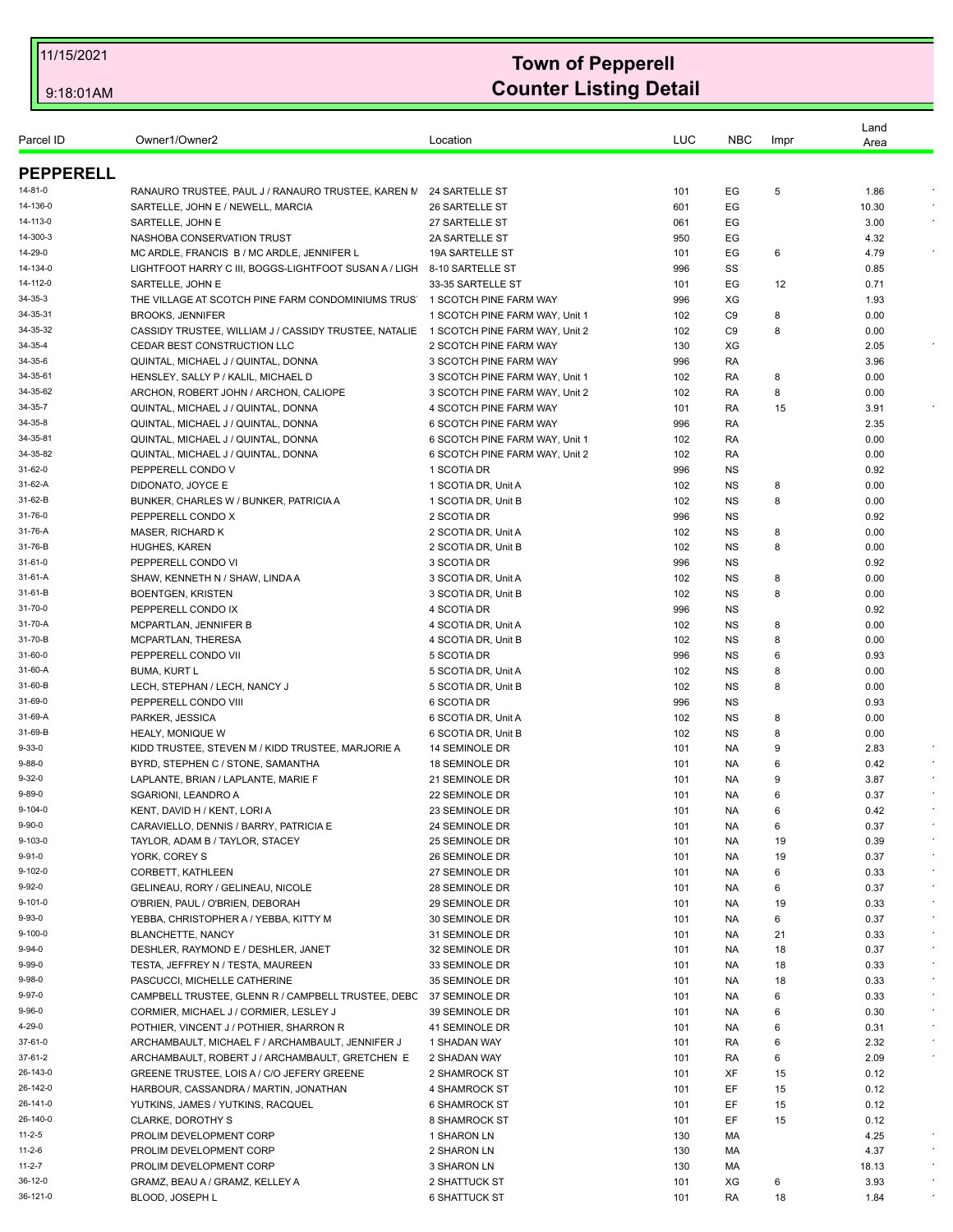| Parcel ID           | Owner1/Owner2                                                                       | Location                                     | LUC        | <b>NBC</b> | Impr     | Land<br>Area |                       |
|---------------------|-------------------------------------------------------------------------------------|----------------------------------------------|------------|------------|----------|--------------|-----------------------|
| <b>PEPPERELL</b>    |                                                                                     |                                              |            |            |          |              |                       |
| 33-61-B             | WALSH, NICHOLAS J / WALSH, REBECCA                                                  | <b>7 SHATTUCK ST</b>                         | 101        | RA         | 5        | 0.93         |                       |
| 33-61-A             | KACHURA, JASON J / KACHURA, ABBY M                                                  | 9 SHATTUCK ST                                | 101        | RA         | 18       | 0.93         |                       |
| 37-1-0              | SULLIVAN, JOSEPH J / SULLIVAN, PAMELA A                                             | 1-3 SHATTUCK ST                              | 101        | XG         | 1        | 2.20         |                       |
| 36-122-0            | CARBONE TRUSTEE, ROBERT A / CARBONE TRUSTEE, LYNN                                   | <b>10 SHATTUCK ST</b>                        | 101        | XG         | 18       | 1.93         | $\epsilon$            |
| 33-61-0             | <b>BARTON, MICHAEL W</b>                                                            | <b>11 SHATTUCK ST</b>                        | 101        | XG         | 18       | 0.96         | $\bullet$             |
| 32-491-0            | PARSONS, SEAN / MIGNOSA, MALISA                                                     | <b>12 SHATTUCK ST</b>                        | 101        | XG         | 18       | 1.82         |                       |
| 33-218-0            | NELSON, JOEL                                                                        | <b>13 SHATTUCK ST</b>                        | 101        | XG         | 18       | 0.94         | $\sim$                |
| 32-492-0            | NEWELL TRUSTEE, LINDA K / LINDA K NEWELL REVOCABLE 1                                | <b>14 SHATTUCK ST</b>                        | 101        | RA         | 18       | 1.56         | $\sim$                |
| 33-21-A             | HENNEBERG, MAUREEN C                                                                | <b>15 SHATTUCK ST</b>                        | 101        | RA         | 6        | 1.11         |                       |
| 32-493-0            | RACICOT, RICHARD D                                                                  | <b>16 SHATTUCK ST</b>                        | 101        | RA         | 18       | 1.67         | $\epsilon$            |
| 33-21-B             | ANDERSON TRUSTEE, KATHLEEN R / KATHLEEN R ANDERSC                                   | 17 SHATTUCK ST                               | 101        | RA         | 18       | 1.19         |                       |
| 33-21-C             | RITCHIE, JOHN                                                                       | <b>19 SHATTUCK ST</b>                        | 101        | RA         | 5        | 1.25         |                       |
| 33-21-D             | RITCHIE, NANCY GAIL / RITCHIE, JOHN M                                               | 21 SHATTUCK ST                               | 130        | RA         |          | 1.22         |                       |
| 33-21-E             | APPLIN, HENRY H / APPLIN, MARGARET S                                                | 23 SHATTUCK ST                               | 101        | RA         | 6        | 2.90         | $\bullet$             |
| 33-21-F             | RITCHIE, MICHAEL S                                                                  | <b>25 SHATTUCK ST</b>                        | 130        | RA         |          | 3.70         | $\star$<br>$\epsilon$ |
| 33-21-G             | RITCHIE, MICHAEL S                                                                  | <b>27 SHATTUCK ST</b>                        | 101        | RA         | 6        | 4.08         |                       |
| 33-21-H             | DELIA, ROBERT M                                                                     | <b>29 SHATTUCK ST</b>                        | 101        | RA         | 18       | 4.33         | $\sim$                |
| 32-497-0            | HARMON, MYRON B JR / HARMON, THEODORE A<br>HASBROUCK, RICHARD T / HASBROUCK, TARA L | 30 SHATTUCK ST                               | 101        | RA         | 18       | 2.55         | $\epsilon$            |
| 33-21-I<br>32-498-0 | GEELEN. CURTIS D / GEELEN. JOANNE                                                   | 31 SHATTUCK ST                               | 101        | RA         | 18       | 4.33         |                       |
| 33-21-J             | CARABALLO, HECTOR L / MILANI, ANITA                                                 | 32 SHATTUCK ST                               | 101<br>101 | RA<br>RA   | 18       | 2.15<br>4.30 | $\bullet$             |
| 32-499-0            | PALMER, ANDREW G / PALMER, ALICE R                                                  | 33 SHATTUCK ST<br><b>34 SHATTUCK ST</b>      | 101        | RA         | 18<br>18 | 1.76         | $\epsilon$            |
| 33-21-K             | PILAT, JUSTIN                                                                       | 35 SHATTUCK ST                               | 101        | RA         | 6        | 3.88         | $\epsilon$            |
| 32-48-0             | CASEY, DONAL P / CASEY, CIARA                                                       | <b>36 SHATTUCK ST</b>                        | 101        | RA         | 6        | 1.84         | $\sim$                |
| 33-3-A              | COLE, DONNA LEE                                                                     | <b>37 SHATTUCK ST</b>                        | 101        | RA         | 21       | 2.42         |                       |
| 32-58-0             | HOLMFRED, LINDA                                                                     | 38 SHATTUCK ST                               | 101        | RA         | 6        | 1.84         | $\sim$                |
| 33-3-B              | CHRISTIE, JENNIFER M / SCOTT, BEN                                                   | <b>39 SHATTUCK ST</b>                        | 101        | RA         | 21       | 2.42         | $\sim$                |
| 33-5-0              | RATTA, JEFFREY L                                                                    | <b>41 SHATTUCK ST</b>                        | 803        | RA         |          | 18.42        |                       |
| 33-3-C              | CAVANAUGH, JOHN F                                                                   | <b>43 SHATTUCK ST</b>                        | 101        | RA         | 18       | 1.07         |                       |
| 32-46-0             | TAYLOR, CHARLES JR                                                                  | 44 SHATTUCK ST                               | 101        | RA         | 5        | 2.40         | $\epsilon$            |
| 33-3-D              | ARSENAULT, JOSEPH L / ARSENAULT, LAURA M                                            | <b>45 SHATTUCK ST</b>                        | 101        | RA         | 6        | 1.50         | $\sim$                |
| 32-45-0             | MARRO, ETHAN M / SHEPPARD, ALEXANDRA                                                | <b>46 SHATTUCK ST</b>                        | 101        | RA         | 15       | 1.25         |                       |
| 33-3-E              | GODSHALL, WILLIAM L / GODSHALL, JANET K                                             | 47 SHATTUCK ST                               | 101        | RA         | 18       | 1.50         | $\bullet$             |
| 33-3-F              | EVANS, LINDA A                                                                      | <b>49 SHATTUCK ST</b>                        | 101        | RA         | 18       | 1.48         | $\epsilon$            |
| 32-8-0              | PEPPERELL HISTORICAL SOCIETY                                                        | 50 SHATTUCK ST                               | 957        | RA         | 69       | 0.43         |                       |
| 33-5-1              | STANLEY, HARRELSON M                                                                | 51 SHATTUCK ST                               | 101        | RA         | 9        | 5.12         |                       |
| 32-9-0              | LOCAPO, DANIEL J                                                                    | 52 SHATTUCK ST                               | 101        | RA         | 15       | 2.06         | $\bullet$             |
| 33-1-5              | YANG, YI / DENG, ZHAOJUN                                                            | 53 SHATTUCK ST                               | 101        | RA         | 6        | 2.80         | $\epsilon$            |
| 32-8-3              | GOLD, SPENCER M / GOLD, EMILY A                                                     | 54 SHATTUCK ST                               | 101        | RA         | 6        | 3.03         |                       |
| 33-1-4              | ORTOLANO, ROBERT J / ORTOLANO, LISA M                                               | 55 SHATTUCK ST                               | 101        | RA         | 6        | 5.49         |                       |
| 32-8-4              | CIEPLIK, ALOIS A / CIEPLIK, JADWIGA                                                 | 56 SHATTUCK ST                               | 101        | RA         | 6        | 2.81         |                       |
| 33-1-3              | DRISCOLL, PAULA N                                                                   | 57 SHATTUCK ST                               | 101        | RA         | 6        | 3.85         |                       |
| 32-8-5              | SILVA, TODD J                                                                       | 58 SHATTUCK ST                               | 101        | RA         | 6        | 2.43         | $\bullet$             |
| 33-1-2              | SZATKOWSKI, JOSEPH J / SZATKOWSKI, SHERRI ANN                                       | 59 SHATTUCK ST                               | 101        | RA         | 6        | 2.02         |                       |
| 33-1-0              | DEIGAN, FRANCIS / DEIGAN, STACEY L                                                  | 61 SHATTUCK ST                               | 101        | RA         | 6        | 1.84         |                       |
| 32-57-0             | METCALFE, DANIEL / METCALFE, NICOLLE                                                | <b>34A SHATTUCK ST</b>                       | 101        | RA         | 6        | 3.89         | $\star$               |
| 32-66-0             | BOUCEK, BRIAN E / BOUCEK, CYNTHIA A                                                 | <b>38A SHATTUCK ST</b>                       | 101        | RA         | 6        | 3.87         |                       |
| 32-49-0             | RITCHIE, KEVIN J / RITCHIE, NANCY G                                                 | 18-28 SHATTUCK ST                            | 017        | RA         | 1        | 22.07        | $\bullet$             |
| 32-47-0             | CHISHOLM, SUSAN                                                                     | 40-42 SHATTUCK ST                            | 101        | RA         | 19       | 1.40         |                       |
| 29-7-0              | OCONNOR TRUSTEE, MICHAEL / OCONNOR TRUSTEE, DEBO                                    | 3 SHAWNEE RD                                 | 104        | NA.        | 14       | 0.53         | $\bullet$             |
| 26-9-0              | COBLEIGH, WILLIAM R / COBLEIGH, DOREEN                                              | 4 SHAWNEE RD                                 | 104        | NA.        | 14       | 0.88         | $\sim$                |
| 29-8-0              | ACQUAVIVA TRUSTEE, STEVEN M / ACQUAVIVA TRUSTEE, DE 5 SHAWNEE RD                    |                                              | 104        | NA.        | 14       | 0.58         |                       |
| 29-4-0              | STRAKER, MICHAEL R / STRAKER, MARTHA J                                              | <b>6 SHAWNEE RD</b>                          | 104        | <b>NA</b>  | 14       | 0.69         | $\bullet$             |
| 29-9-0<br>29-3-0    | STAFFIER, JOHN / STAFFIER, HELEN A                                                  | 7 SHAWNEE RD                                 | 104        | NA.        | 14       | 0.48         |                       |
| 29-3-1              | 8 SHAWNEE CONDOMINIUM TRUST / BAKER TRUSTEE, HOW                                    | 8 SHAWNEE RD                                 | 996        | NA.        |          | 0.46<br>0.00 |                       |
| 29-3-2              | WATTS, ROBERT B JR / MACDONALD, PATRICIA V<br>MCCARTHY, MICHAEL / MCCARTHY, ROBIN   | 8 SHAWNEE RD, Unit A<br>8 SHAWNEE RD, Unit B | 102<br>102 | NA<br>NA.  | 8<br>8   | 0.00         |                       |
| 29-10-0             |                                                                                     |                                              |            |            |          |              |                       |
| 29-2-0              | DONOGHUE, MARK S / DONOGHUE, DENISE A                                               | 9 SHAWNEE RD                                 | 104        | NA.        | 14       | 0.46         | $\bullet$             |
|                     | <b>BREEN, MATTHEW</b>                                                               | 10 SHAWNEE RD                                | 104        | NA.        | 14       | 0.46         | $\sim$                |
| 29-11-0             | WILDER TRUSTEE, MONTEL / BEACHELL FAMILY IRREVOCAB                                  | 11 SHAWNEE RD                                | 104        | NA.        | 14       | 0.46         | $\epsilon$            |
| 29-1-0              | BATTLE, JEFFREY D                                                                   | 12 SHAWNEE RD                                | 104        | NA.        | 14       | 0.46         |                       |
| 28-47-0             | HAYWARD TRUSTEE, PRESTON EDWARD / HAYWARD REVOL                                     | 13 SHAWNEE RD                                | 112        | AA         | 83       | 1.19         | ÷                     |
| 28-4-0              | <b>GRANBERG, PAUL A</b>                                                             | 14 SHAWNEE RD                                | 104        | NA.        | 14       | 0.46         |                       |
| 28-5-0              | LIBBY, RYAN                                                                         | 16 SHAWNEE RD                                | 104        | NA.        | 14       | 0.46         |                       |
| 28-1-17             | <b>BANVILLE, MICHAEL A</b>                                                          | 17 SHAWNEE RD                                | 102        | <b>SR</b>  | 8        | 0.00         |                       |
| 28-6-0              | SIMPSON, TIMOTHY R                                                                  | 18 SHAWNEE RD                                | 104        | NA.        | 14       | 0.46         |                       |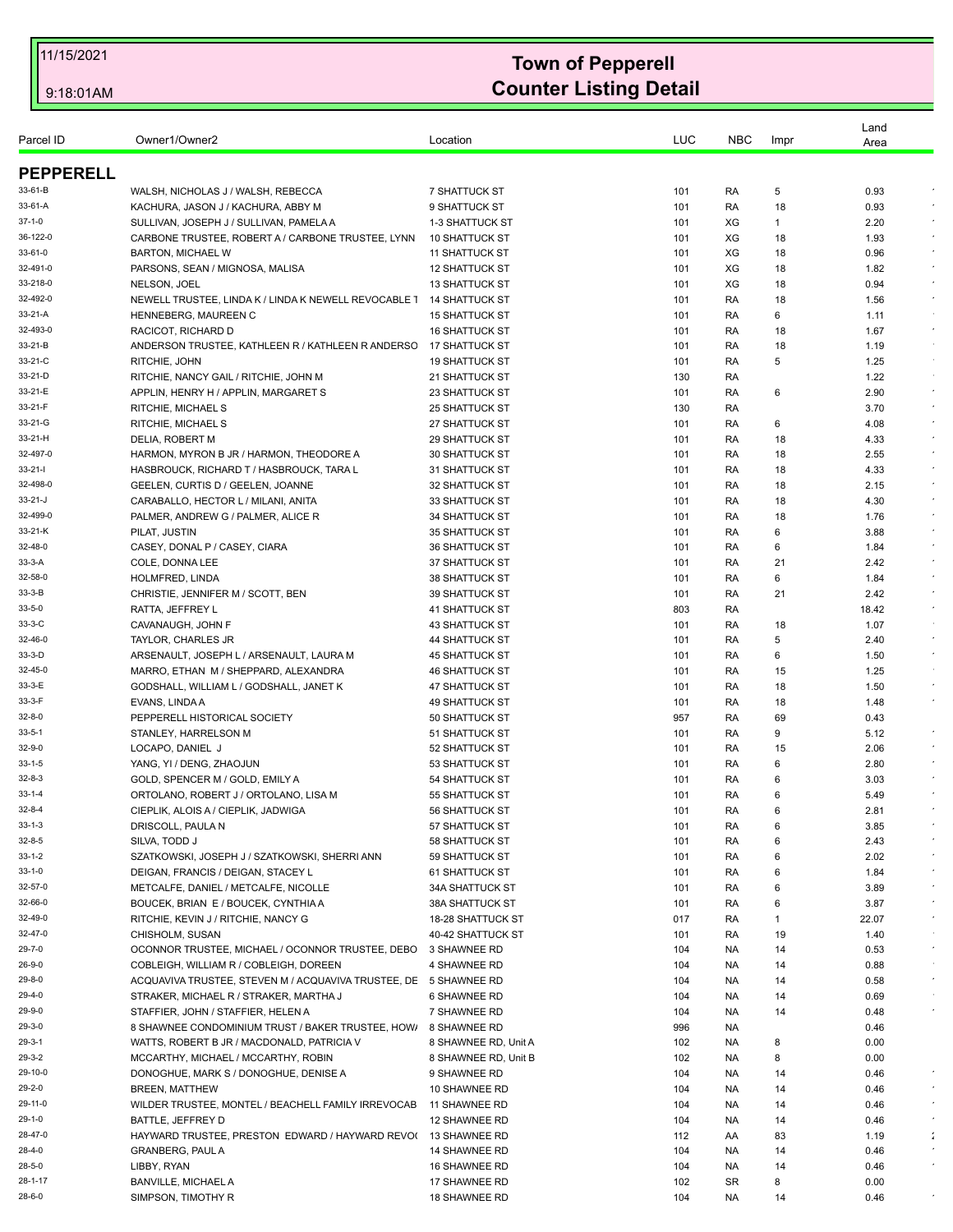| Parcel ID        | Owner1/Owner2                                                    | Location              | LUC | <b>NBC</b> | Impr | Land<br>Area |            |
|------------------|------------------------------------------------------------------|-----------------------|-----|------------|------|--------------|------------|
| <b>PEPPERELL</b> |                                                                  |                       |     |            |      |              |            |
| 28-1-19          | <b>BUCK, KATHRYN</b>                                             | 19 SHAWNEE RD         | 102 | <b>SR</b>  | 8    | 0.00         |            |
| 28-7-0           | RUSSELL TRUSTEE, DAVID / 20 SHAWNEE ROAD REALTY TRU              | 20 SHAWNEE RD         | 996 | <b>SR</b>  |      | 0.52         |            |
| 28-7-1           | RUSSELL TRUSTEE, DAVID / 20 SHAWNEE ROAD REALTY TRU              | 20 SHAWNEE RD, Unit A | 102 | <b>SR</b>  | 8    | 0.00         |            |
| 28-7-2           | RUSSELL TRUSTEE, DAVID / 20 SHAWNEE ROAD REALTY TRU              | 20 SHAWNEE RD, Unit B | 102 | <b>SR</b>  | 8    | 0.00         |            |
| 28-1-21          | CHENG, HAYLEY SEE-MING / WONG, SIU-KING EDA                      | 21 SHAWNEE RD         | 102 | <b>SR</b>  | 8    | 0.00         |            |
| 28-8-0           | MEYER TRUSTEE, SUSAN C / SUSAN C MEYER 2021 TRUST                | 22 SHAWNEE RD         | 101 | NA.        | 19   | 0.53         |            |
| 28-1-23          | <b>KEATING, PAUL K</b>                                           | 23 SHAWNEE RD         | 102 | <b>SR</b>  | 8    | 0.00         |            |
| 28-9-0           | <b>KELLY, PATRICIA M</b>                                         | 24 SHAWNEE RD         | 104 | NA.        | 14   | 0.59         | $\bullet$  |
| 28-10-0          | LEBLANC, CORAL J / MITCHEL, NANCY T                              | 26 SHAWNEE RD         | 104 | NA.        | 21   | 0.96         |            |
| 28-39-0          | PATENAUDE, JASON                                                 | 27 SHAWNEE RD         | 101 | NA.        | 18   | 0.45         | $\epsilon$ |
| 28-11-0          | DEROSE. LORRAINE E                                               | 28 SHAWNEE RD         | 101 | NA.        | 6    | 0.54         |            |
| 28-38-0          |                                                                  | 29 SHAWNEE RD         |     |            |      | 0.34         |            |
|                  | DASILVA, JAMES                                                   |                       | 101 | NA.        | 18   |              |            |
| 28-12-0          | DACOSTA, JULIANO / GOMES DE SOUZA, PRISCILLA                     | 30 SHAWNEE RD         | 101 | NA.        | 18   | 0.75         | $\star$    |
| 28-37-0          | DAVISON, DANIEL G                                                | 31 SHAWNEE RD         | 101 | NA.        | 18   | 0.34         |            |
| 28-13-0          | LeBELL, PHILLIP C / LeBELL, HEAK KIMBERLY                        | 32 SHAWNEE RD         | 101 | NA.        | 5    | 0.71         |            |
| 28-36-0          | KATZ, JARROD / ALOISI, ANDREA J                                  | 33 SHAWNEE RD         | 101 | NA.        | 18   | 0.34         | $\bullet$  |
| 28-14-0          | SANTOS, MICHAEL A / SANTOS, CHRISTINE M                          | 34 SHAWNEE RD         | 101 | NA.        | 18   | 0.65         | $\bullet$  |
| 28-35-0          | HELSING, JERRY L / HELSING, STACIE L                             | 35 SHAWNEE RD         | 101 | NA.        | 19   | 0.34         | $\epsilon$ |
| 28-15-0          | MARREN, BLAINE / CORNARO, CINDI                                  | 36 SHAWNEE RD         | 101 | NA.        | 6    | 0.60         |            |
| 28-34-0          | WHOLLEY, BRIAN / WHOLLEY, ALISON M                               | 37 SHAWNEE RD         | 101 | NA.        | 18   | 0.34         | $\epsilon$ |
| 28-16-0          | MARSHALL, MICHAEL J / MARSHALL, KORI                             | 38 SHAWNEE RD         | 101 | NA.        | 18   | 0.54         | $\epsilon$ |
| 28-33-0          | CHOPELAS, VASSILIOS G                                            | 39 SHAWNEE RD         | 101 | NA.        | 19   | 0.34         |            |
| 28-17-0          | OCONNOR, KARYN R                                                 | 40 SHAWNEE RD         | 101 | NA.        | 5    | 0.49         | $\epsilon$ |
| 28-18-0          | CAPONE, MARK WILLIAM / CROOKER-CAPONE, MARIA LYNNE 42 SHAWNEE RD |                       | 101 | NA.        | 18   | 0.46         | $\epsilon$ |
| 28-1-1           | SHAWNEE WAY CONDOMINIUM TRUST                                    | 17-23 SHAWNEE RD      | 996 | <b>SR</b>  |      | 2.76         |            |
| 14-145-0         | FRATUS, TODD W SR / REGO, LISA A                                 | 4 SHEFFIELD ST        | 101 | МA         | 1    | 0.59         | $\bullet$  |
| 14-143-0         | ST JEAN, DAVID                                                   | 6 SHEFFIELD ST        | 101 | MA         | 15   | 0.56         |            |
| 14-148-0         | DEDIEGO, STEPHANIE M                                             | 7 SHEFFIELD ST        | 101 | МA         | 1    | 1.00         |            |
| 14-142-0         | RIVERA, HEIDI                                                    | 8 SHEFFIELD ST        | 101 | MA         | 15   | 0.23         | $\epsilon$ |
| 14-141-0         | QUATTROCHI, FRANCIS / QUATTROCHI, DONNA J                        | 10 SHEFFIELD ST       | 101 | МA         | 15   | 0.61         |            |
| 14-140-0         | ROBINSON, EDWARD T / ROBINSON, JOYCE H                           | 12 SHEFFIELD ST       | 101 | МA         | 15   | 0.80         |            |
| 14-30-0          | FORTUNATO, GARY P / FORTUNATO, CAROL LEE                         | 13 SHEFFIELD ST       | 101 | NA.        | 5    | 0.92         | $\epsilon$ |
| 14-139-0         | HAMEL, JOHN R / HAMEL, ROBERTA M                                 | 15 SHEFFIELD ST       | 101 | NA.        | 5    | 0.97         |            |
| 13-361-0         | ST ONGE, SUSAN M / ST ONGE, JAMES G                              | 16 SHEFFIELD ST       | 101 | МA         | 19   | 1.16         | $\epsilon$ |
| 14-33-0          | WEINERT, RODGER / WEINERT, DONNA                                 | 17 SHEFFIELD ST       | 101 | NA.        | 22   | 1.05         |            |
| 13-97-0          | SEWER DEPT / TOWN OF PEPPERELL                                   | 18 SHEFFIELD ST       | 931 | МA         | 55   | 0.12         | $\sim$     |
| 14-138-0         |                                                                  |                       |     |            | 5    |              |            |
|                  | PICKARD, BARBARA J / STEIN, GREGORY                              | 19 SHEFFIELD ST       | 101 | NA.        |      | 1.02         | $\bullet$  |
| 13-9-B           | TULLY, KENNETH A                                                 | 20 SHEFFIELD ST       | 101 | МA         | 4    | 2.50         |            |
| 14-34-0          | NOVAK, DAVID                                                     | 21 SHEFFIELD ST       | 101 | NA.        | 5    | 0.98         |            |
| 14-35-0          | CHAMBERS, MARY JANE / CHAMBERS, GEORGE A                         | 23 SHEFFIELD ST       | 101 | NA.        | 19   | 1.09         |            |
| 14-137-0         | CUMMINGS TRUSTEE, CONSTANCE M / CONSTANCE M CUMM                 | 25 SHEFFIELD ST       | 101 | <b>NA</b>  | 5    | 1.70         | $\lambda$  |
| 14-147-0         | RODDY, MARY L                                                    | 9-11 SHEFFIELD ST     | 101 | МA         | 15   | 2.60         | $\bullet$  |
| 13-9-0           | SARTELLE, JOHN EMERY                                             | 22-32 SHEFFIELD ST    | 061 | MA         |      | 29.90        | $\epsilon$ |
| 20-97-3          | GRIFFITHS, DONALD F / GRIFFITHS, LISA A                          | 3 SHIRLEY ST          | 101 | NG         | 6    | 1.84         | $\epsilon$ |
| 34-19-10         | LYNCH, JAMES J / LYNCH, LYNN K                                   | 4 SHIRLEY ST          | 101 | NG         | 6    | 1.84         | $\bullet$  |
| 20-97-2          | SISTI, NICHOLAS J                                                | 5 SHIRLEY ST          | 101 | <b>NG</b>  | 6    | 1.84         |            |
| 34-19-11         | POUCEL, ROBERT L / CRONIN, KIMBERLY A                            | <b>6 SHIRLEY ST</b>   | 101 | NG         | 6    | 1.85         | $\star$    |
| 20-97-1          | DENNEHY, JOSEPH P / DENNEHY, LEIGH                               | 7 SHIRLEY ST          | 101 | <b>NG</b>  | 6    | 1.84         | $\epsilon$ |
| 34-19-12         | JEONG, JONG SOOL / KIM, YOUNGHEE                                 | 8 SHIRLEY ST          | 101 | <b>NG</b>  | 6    | 1.91         |            |
| 34-21-0          | QUALTERS, JAMES R / QUALTERS, DIANE                              | 9 SHIRLEY ST          | 101 | NG         | 6    | 1.92         | $\star$    |
| 34-19-13         | MCALPINE, THOMAS / MCALPINE, IRENE                               | 10 SHIRLEY ST         | 101 | <b>NG</b>  | 6    | 4.87         | $\sim$     |
| 34-18-0          | BOURKE, MARY / FOX, KENNETH                                      | 11 SHIRLEY ST         | 101 | <b>NG</b>  | 15   | 1.92         |            |
| 34-19-14         | RINAS TRUSTEE, DAVID W / RINAS TRUSTEE, DOREEN S                 | 12 SHIRLEY ST         | 101 | <b>NG</b>  | 6    | 2.28         | $\bullet$  |
| 34-16-A          | MARTIN, DANIEL C / MARTIN, JESSICA L                             | 13 SHIRLEY ST         | 101 | NG         | 19   | 2.41         | $\star$    |
| 34-19-15         | VERRE, JEFFREY A / VERRE, ABBY D                                 | 14 SHIRLEY ST         | 101 | <b>NG</b>  | 6    | 1.92         | $\star$    |
| 34-16-C          | MCNABB, JOHN C / MCNABB, KATHLEEN T                              | 15 SHIRLEY ST         | 101 | RA         | 6    | 3.88         | $\epsilon$ |
| 34-19-16         | BROPHEY, MARGARET M                                              | 16 SHIRLEY ST         | 101 | ΝG         | 6    | 1.84         | $\cdot$    |
| 34-47-0          | DWYER, WALTER J IV / DWYER, PATTI-ANN M                          | 17 SHIRLEY ST         | 101 | RA         | 1    | 2.25         | $\star$    |
|                  |                                                                  |                       |     |            |      |              | $\star$    |
| 34-17-0          | PALMER, JEANNE E                                                 | 19 SHIRLEY ST         | 101 | RA         | 1    | 3.00         |            |
| 34-32-0          | GARDNER, DAVID JR / GARDNER, NANCY A.B.                          | 27 SHIRLEY ST         | 017 | RA         | 12   | 31.92        | $\bullet$  |
| 34-33-0          | BLAISDELL TRUSTEE, NANCY / COLEMAN TRUSTEE, VICTORI              | 30 SHIRLEY ST         | 101 | RA         | 5    | 1.17         |            |
| 34-34-0          | HANSFORD TRUSTEE, MICHAEL J / HANSFORD TRUSTEE, DE 32 SHIRLEY ST |                       | 101 | RA         | 19   | 1.86         | $\sim$     |
| 34-57-0          | BARTER, ASHLEIGH / BARTER, EDWARD M                              | 38 SHIRLEY ST         | 101 | RA         | 6    | 0.92         | $\sim$     |
| 34-56-0          | JAMISON, PAULA A                                                 | 40 SHIRLEY ST         | 101 | RA         | 6    | 0.96         |            |
| 34-55-0          | LOWE, BENNIE C JR / LOWE, STACEY A                               | 42 SHIRLEY ST         | 101 | RA         | 5    | 0.97         |            |
| 34-54-0          | LENIHAN, MICHAEL R / LENIHAN, CHRISTINE E                        | 44 SHIRLEY ST         | 101 | RA         | 6    | 0.97         | $\epsilon$ |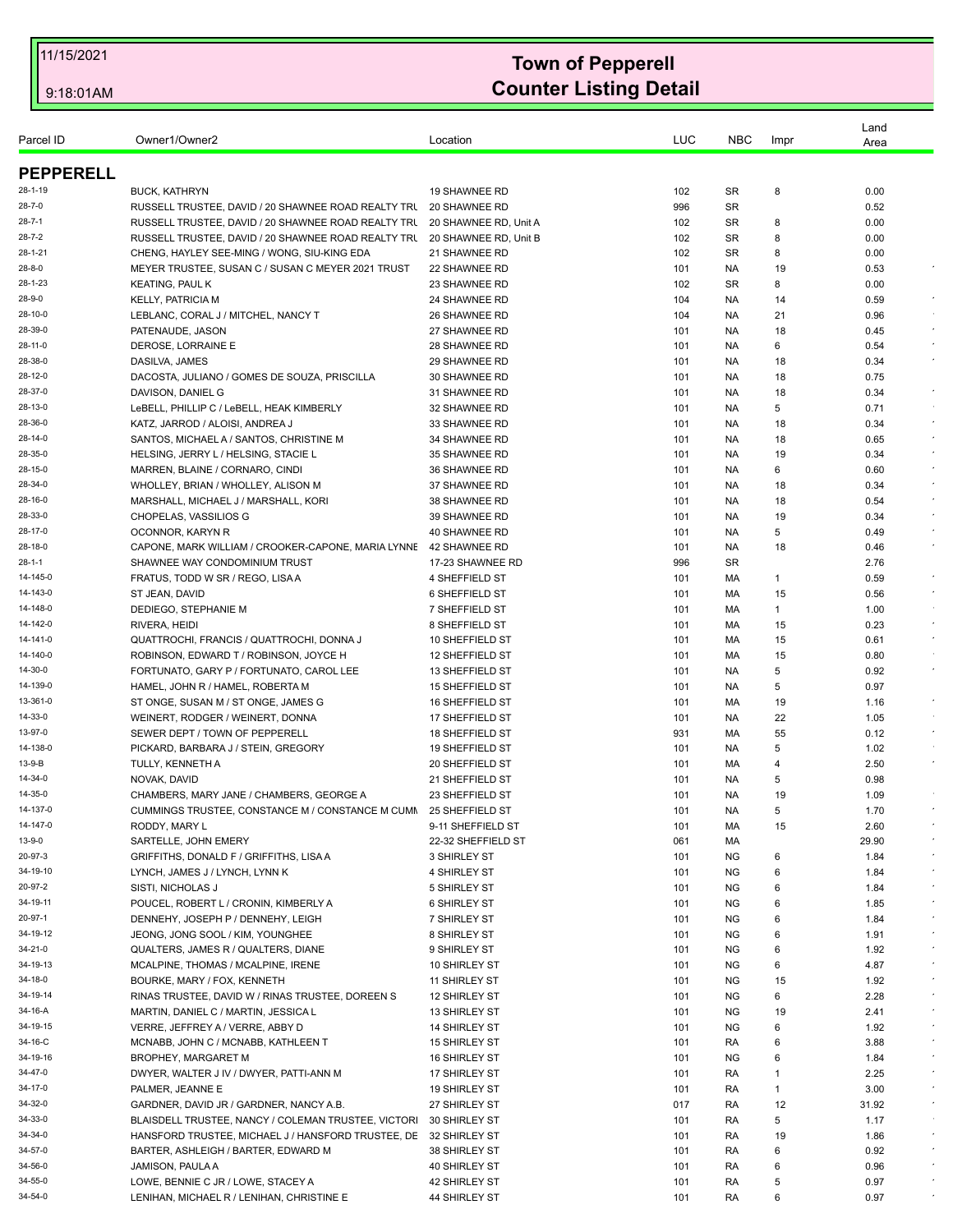| Parcel ID        | Owner1/Owner2                                         | Location             | LUC | <b>NBC</b> | Impr | Land<br>Area |            |
|------------------|-------------------------------------------------------|----------------------|-----|------------|------|--------------|------------|
| <b>PEPPERELL</b> |                                                       |                      |     |            |      |              |            |
| 34-41-0          | STARR TRUSTEE, MILTON L / STARR TRUSTEE, LINDA M      | 46 SHIRLEY ST        | 101 | RA         | 19   | 2.50         |            |
| 34-52-0          | POLITO, DEIRDRA / POLITO, PETER J                     | 49 SHIRLEY ST        | 101 | RA         | 6    | 6.51         |            |
| 34-46-0          | JOYCE, MICHAEL R / JOYCE, MARION G                    | 51 SHIRLEY ST        | 101 | RA         | 19   | 1.86         |            |
| 34-42-0          | MARINILLI, PAUL A / WHITE, KELLY A                    | 55 SHIRLEY ST        | 101 | RA         | 18   | 0.69         |            |
| 34-58-0          | BABINE, DANIEL C / BABINE, REBECCA                    | 57 SHIRLEY ST        | 101 | RA         | 6    | 4.00         | $\bullet$  |
| 34-44-4          | BOSCH, RANDOLPH / BOSCH, MELISSA                      | 59 SHIRLEY ST        | 101 | RA         | 6    | 1.84         |            |
| 38-49-0          | DUNN JAMES E TR, JAMES E DUNN INVESTMENT T / DUNN M   | 60 SHIRLEY ST        | 101 | RA         | 5    | 6.33         | $\star$    |
| 34-44-3          | MALLABAR, AARON JAMES / DRAKE, AMANDA MARIE           | 61 SHIRLEY ST        | 101 | RA         | 6    | 1.84         | $\sim$     |
| 38-9-2           | ANDREWS, WILLIAM H / MATSON ANDREWS, CYNTHIA          | 62 SHIRLEY ST        | 101 | RA         | 6    | 1.84         |            |
| 34-44-0          | DUCHARME, FRANCIS / DUCHARME, ELLEN J                 | 63 SHIRLEY ST        | 106 | RA         |      | 1.84         |            |
| 38-9-1           | LENDER, ROBERT J / LENDER, MONICA                     | 64 SHIRLEY ST        | 101 | RA         | 6    | 3.41         | $\epsilon$ |
| 34-44-5          | SMITH, SHARI                                          | 65 SHIRLEY ST        | 101 | RA         | 19   | 1.86         | $\bullet$  |
| 34-44-1          | NASHOBA CONSERVATION TRUST                            | 67 SHIRLEY ST        | 950 | RA         |      | 3.85         |            |
| 38-77-0          | KEMSKE, FLOYD S / KEMSKE, ALICE G                     | 69 SHIRLEY ST        | 101 | RA         | 6    | 2.79         |            |
| 38-3-0           | HALL, THOMAS J / HALL, KRISTINE C                     | 71 SHIRLEY ST        | 101 | RA         | 6    | 3.65         | $\star$    |
| 38-73-0          | SAMARJIAN, GREGORY L / SAMARJIAN, TRACY ANN           | 75 SHIRLEY ST        | 101 | RA         | 9    | 1.60         | $\epsilon$ |
| 38-76-0          | SLATER, JEFFREY C / FOLTZ, DEBORAH L                  | 76 SHIRLEY ST        | 101 | RA         | 9    | 5.16         |            |
| 38-17-0          | SKIRKEY, WILLIAM A / SKIRKEY, CHRISTINE D             | <b>78 SHIRLEY ST</b> | 101 | RA         | 1    | 2.00         | $\sim$     |
| 38-52-0          | CLOSE, MICHAEL / CLOSE, LAURE                         | 84 SHIRLEY ST        | 101 | NA.        | 5    | 1.43         | $\epsilon$ |
| 38-51-0          | FOURNIER, ROGER P JR / FOURNIER, ROBIN M              | 86 SHIRLEY ST        | 101 | NA.        | 21   | 1.02         |            |
| 38-48-0          | MITCHELL, KEITH / DESILETS, DANIELLE                  | 87 SHIRLEY ST        | 101 | NA.        | 1    | 3.94         | $\bullet$  |
| 38-69-0          | GRACE, KEVIN H / GRACE, LEANNE T                      | 88 SHIRLEY ST        | 101 | NA.        | 21   | 0.93         |            |
| 38-47-0          | MCNAMARA, LEO J / MCNAMARA, LYNNE M                   | 89 SHIRLEY ST        | 101 | NA.        | 6    | 3.50         | $\star$    |
| 38-70-0          | CATALE, KELLY E / CATALE, JOSEPH                      | 90 SHIRLEY ST        | 101 | NA.        | 21   | 1.00         |            |
| 38-42-0          | LYNCH, WILLIAM S / LYNCH, SUSAN S                     | 91 SHIRLEY ST        | 101 | NA.        | 6    | 0.93         | $\sim$     |
| 38-71-0          | WHELPLEY, CARY A / WHELPLEY, DONNA C                  | 92 SHIRLEY ST        | 101 | NA.        | 5    | 0.93         |            |
| 38-41-0          | LAWRENCE, MELINDA A / LAWRENCE, DAVID S               | 93 SHIRLEY ST        | 101 | NA.        | 6    | 2.76         | $\epsilon$ |
| 38-72-0          | VISNIEWSKI TRUSTEE, MICHAEL J / VISNIEWSKI TRUSTEE, A | 94 SHIRLEY ST        | 101 | NA.        | 6    | 4.77         | $\cdot$    |
| 38-40-0          | <b>MOORE, PATRICK BRIAN</b>                           | 95 SHIRLEY ST        | 101 | NA.        | 6    | 0.93         |            |
| 38-39-0          | GIORDANO, PATRICK A TRUSTEE / PATRICK A GIORDANO REV  | 97 SHIRLEY ST        | 101 | NA.        | 9    | 2.98         | $\epsilon$ |
| 38-38-0          | KEHOE, JAMES V / KEHOE, ERIN T                        | 99 SHIRLEY ST        | 101 | NA.        | 21   | 0.93         |            |
| 38-62-0          | JUSSAUME, MATHEW ERNEST / JUSSAUME, JENNIE E          | 100 SHIRLEY ST       | 101 | NA.        | 6    | 0.92         |            |
| 38-37-0          | JOY, JOHN P / JOY, SARA C                             | 101 SHIRLEY ST       | 101 | NA.        | 6    | 0.93         |            |
| 38-64-0          | SOMMA, ALFRED G JR TRUSTEE / SOMMA, SUSAN F TRUSTE    | 102 SHIRLEY ST       | 101 | NA.        | 6    | 0.92         | $\sim$     |
| 38-36-0          | SULLIVAN, LAURIE A / MACDONALD, STEVEN J              | 103 SHIRLEY ST       | 101 | NA.        | 18   | 0.93         |            |
| 38-66-0          | GAFFNEY, LAURA A                                      | 104 SHIRLEY ST       | 101 | NA.        | 9    | 0.92         |            |
| 38-35-0          | LOTTERHAND, EMILY M / LOTTERHAND, MARK F              | 105 SHIRLEY ST       | 101 | NA.        | 21   | 1.99         | $\sim$     |
| 38-68-0          | NASHOBA CONSERVATION TRUST                            | 106 SHIRLEY ST       | 950 | NA.        |      | 0.92         |            |
| 38-275-0         | LESZCYNSKI, STEVEN J / LESZCYNSKI, KATHARINE J        | 107 SHIRLEY ST       | 101 | NA.        | 6    | 0.93         |            |
| 38-274-0         | STEINMANN, JOHN B / LEACH-STEINMANN, HEATHER A        | 109 SHIRLEY ST       | 101 | NA         | 6    | 0.96         |            |
| 38-273-0         | FIZZNOGLIA, RICHARD / FIZZNOGLIA, MARYANN             | 111 SHIRLEY ST       | 101 | NA         | 21   | 1.04         |            |
| 38-27-0          | MENDES-DIONNE, KAREN L / DIONNE, SHAWN                | 113 SHIRLEY ST       | 104 | NA         | 18   | 1.04         |            |
| 38-272-0         | FRAIZE, JASON / FRAIZE, JENNIFER                      | 115 SHIRLEY ST       | 101 | NA         | 6    | 1.06         |            |
| 38-271-0         | FITZPATRICK, MICHAEL / FITZPATRICK, JENNIFER LYN      | 117 SHIRLEY ST       | 101 | NA.        | 6    | 1.53         |            |
| 39-10-0          | HENNRIKUS, EDWARD G / HENNRIKUS, LORIE A              | 119 SHIRLEY ST       | 101 | NA         | 6    | 1.26         | $\epsilon$ |
| 40-50-0          | WILKINS LE, RUSSELL L / WILKINS, LISA A & MELINDA J   | 120 SHIRLEY ST       | 101 | NA.        | 21   | 1.27         | $\star$    |
| 39-22-0          | WHITNEY, CARL C / WHITNEY, CAROL ANN                  | 121 SHIRLEY ST       | 101 | NA.        | 6    | 2.07         |            |
| 40-52-0          | WILKINS LE, GARY G / WILKINS LE, BARBARA M            | 122 SHIRLEY ST       | 101 | NA.        | 5    | 1.30         | $\bullet$  |
| 39-20-0          | MUSAMEH, DANIEL K                                     | 123 SHIRLEY ST       | 101 | NA.        | 6    | 1.33         | $\epsilon$ |
| 39-21-0          | FISHER, BRIAN E / FISHER, CHANTAL J                   | 125 SHIRLEY ST       | 101 | NA.        | 6    | 1.07         |            |
| 39-13-A          | FLANIGAN, JOHN P JR / FLANIGAN, LINDA C               | 131 SHIRLEY ST       | 130 | NA.        |      | 18.20        | $\sim$     |
| 39-17-0          | <b>BRADY, DIANE M</b>                                 | 133 SHIRLEY ST       | 101 | NA.        | 9    | 1.63         | $\sim$     |
| 39-50-0          | KOULOPOULOS, LEIF A / KOULOPOULOS, JENNIFER J         | 135 SHIRLEY ST       | 101 | NA         | 6    | 7.21         | $\star$    |
| 40-59-0          | SCHANZ, ZACHARY DAVID / SCHANZ, RACHEL ELISABETH      | 136 SHIRLEY ST       | 131 | NA.        |      | 1.65         |            |
| 39-18-0          | KENNISON, DANA Y / KENNISON, SUZANNE                  | 137 SHIRLEY ST       | 101 | NA.        | 19   | 4.05         | $\bullet$  |
| 39-44-0          | DERUZZO, BENJAMIN M                                   | 139 SHIRLEY ST       | 101 | NA         | 5    | 1.96         | $\sim$     |
| 34-16-H          | PAPINEAU, MARK ARTHUR                                 | 13A SHIRLEY ST       | 101 | RA         | 5    | 4.13         | $\star$    |
| 39-45-0          | PHIPPS, TREVOR / WALSH, CHRISTY                       | 141 SHIRLEY ST       | 101 | NA.        | 6    | 2.05         | $\cdot$    |
| 40-55-0          | SCHANZ, ZACHARY DAVID / SCHANZ, RACHEL ELISABETH      | 144 SHIRLEY ST       | 101 | NA.        | 9    | 4.87         | $\sim$     |
| 39-12-0          | FORD, THOMAS H / HUGHES, DEBORAH A                    | 147 SHIRLEY ST       | 101 | NA.        | 15   | 1.84         | $\epsilon$ |
| 34-43-0          | THOMPSON, ANDREW M / THOMPSON, ERYN R                 | 55A SHIRLEY ST       | 101 | RA         | 6    | 2.78         | $\star$    |
| 34-44-2          | DUCHARME, FRANK K / DUCHARME, ELLEN J                 | 61A SHIRLEY ST       | 101 | RA         | 6    | 4.71         | $\sim$     |
| 38-63-0          | VISNIEWSKI, MICHAEL L / VISNIEWSKI, ANDREW S          | 100A SHIRLEY ST      | 131 | NA.        |      | 2.59         |            |
| 38-57-0          | JOYCE TRUSTEE, PAUL J / SIXTY SEVEN SOUTH ROAD RT     | 103A SHIRLEY ST      | 130 | NA         |      | 5.18         | $\sim$     |
| 40-58-0          | NASHOBA CONSERVATION TRUST                            | 130A SHIRLEY ST      | 950 | XA         |      | 2.00         |            |
| 39-49-0          | MURPHY, RICHARD T / MURPHY, PATRICIA J                | 131A SHIRLEY ST      | 101 | NA.        | 6    | 18.58        |            |
|                  |                                                       |                      |     |            |      |              |            |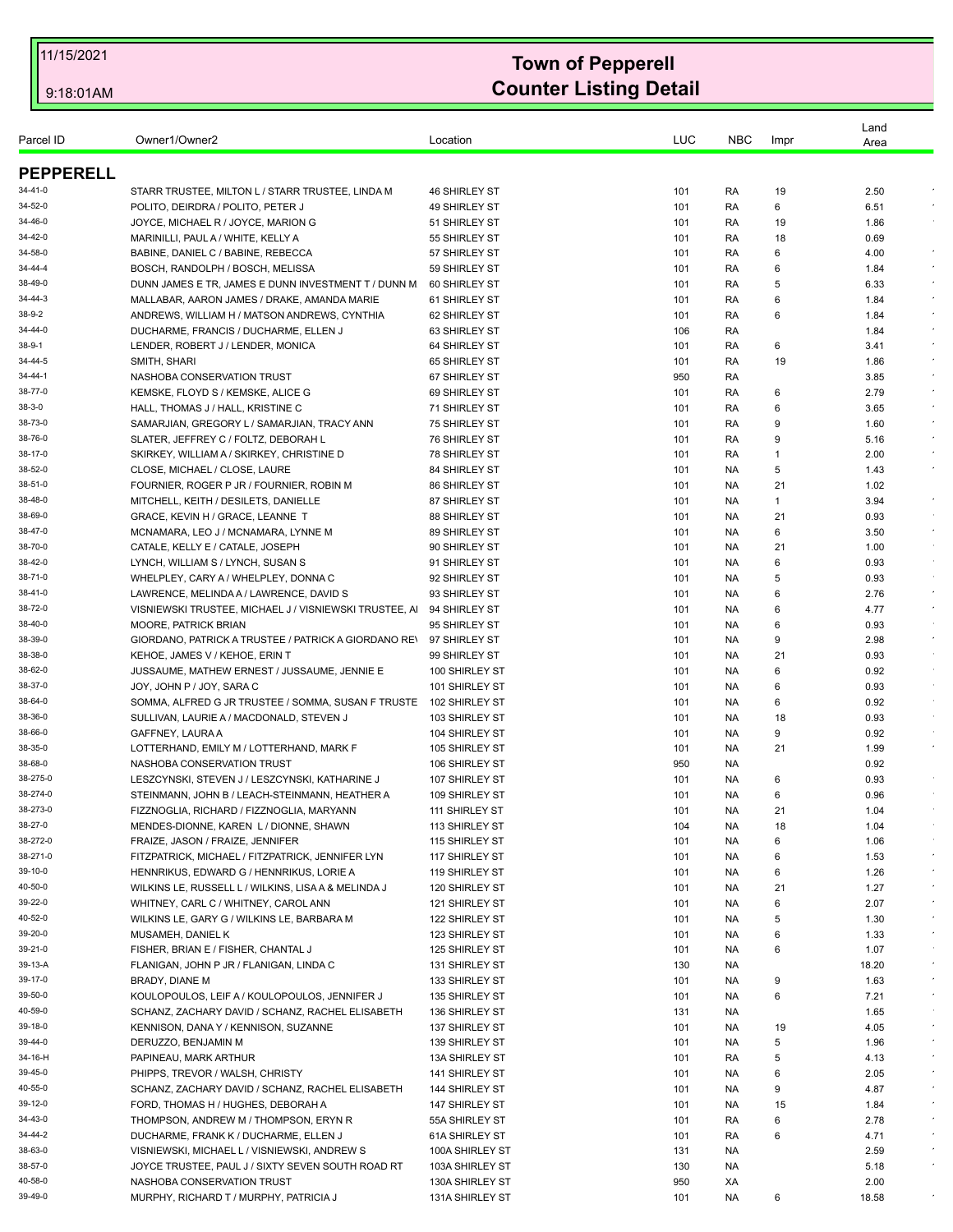| Parcel ID          | Owner1/Owner2                                                                    | Location                          | LUC        | <b>NBC</b> | Impr    | Land<br>Area  |                      |
|--------------------|----------------------------------------------------------------------------------|-----------------------------------|------------|------------|---------|---------------|----------------------|
| <b>PEPPERELL</b>   |                                                                                  |                                   |            |            |         |               |                      |
| 39-13-0            | NICK, ROBERT J / BOUNDY, VIRGINIA A                                              | 137A SHIRLEY ST                   | 101        | NA.        | 6       | 5.58          |                      |
| 34-24-0            | BLOOD TRUSTEE, ROBERT / BLOOD TRUSTEE, JOHN C                                    | 24-28 SHIRLEY ST                  | 713        | RA         |         | 12.50         |                      |
| 38-4-0             | DUNN, FRANK W                                                                    | 48-56 SHIRLEY ST                  | 101        | RA         | 1       | 12.67         |                      |
| 38-10-0            | STEWART, DOROTHY A                                                               | 72-74 SHIRLEY ST                  | 101        | RA         | 5       | 10.90         |                      |
| 38-11-0            | MUNROE, JOHN / MUNROE, LEE                                                       | 77-79 SHIRLEY ST                  | 101        | RA         | 5       | 2.45          |                      |
| 38-14-0            | ROONEY, DAWN M                                                                   | 80-82 SHIRLEY ST                  | 101        | NA.        | 6       | 3.48          |                      |
| 38-28-0            | DECAPRIO, DAVID E / DECAPRIO, MARY W                                             | 110-114 SHIRLEY ST                | 101        | NA.        | 5       | 8.15          |                      |
| 40-53-0            | QUINN, SUSAN M                                                                   | 126-128 SHIRLEY ST                | 101        | NA.        | 19      | 3.60          |                      |
| 39-11-0            | HAYES REALTY FAMILY LIMITED PARTNERSHIP                                          | 127-129 SHIRLEY ST                | 720        | <b>NA</b>  |         | 4.20          |                      |
| 40-54-0            | NASHOBA CONSERVATION TRUST                                                       | 130-134 SHIRLEY ST                | 950        | NA.        |         | 4.30          |                      |
| 9-36-0             | BURTON FRAME AND TRAILER INC.                                                    | 4 SIMONNE LN                      | 132        | NA.        |         | 0.38          |                      |
| 9-34-0             | CRESTA, JOHN P / CRESTA, DONNA M                                                 | 5 SIMONNE LN                      | 101        | NA.        | 5       | 3.99          | $\bullet$            |
| 9-35-0             | SAINDON, GARY N / SAINDON, ROSEMARIE                                             | 6 SIMONNE LN                      | 101        | NA.        | 6       | 2.12          |                      |
| 9-65-0             | QUERZE TRUSTEE, DAVID F / QUERZE TRUSTEE, DIANE M                                | 7 SIMONNE LN                      | 101        | NA.        | 6       | 0.35          | $\sim$               |
| 9-68-0             | HATCH, MARY JANE / TRUDELLE, PAMELA A                                            | 8 SIMONNE LN                      | 101        | NA.        | 5       | 0.47          | $\bullet$            |
| 9-66-0             | GRAHAM, KEVIN / GRAHAM, MARISA                                                   | 9 SIMONNE LN                      | 101        | NA.        | 18      | 0.39          |                      |
| 9-87-0             | MURPHY, THOMAS J IV / MURPHY, JENNIFER L                                         | 10 SIMONNE LN                     | 101        | NA.        | 19      | 0.41          |                      |
| 9-67-0             | COLAVITO TRUSTEE, KATHLEEN V / KATHLEEN COLAVITO FA                              | <b>11 SIMONNE LN</b>              | 101        | NA.        | 18      | 0.38          |                      |
| 37-87-0<br>37-88-0 | CASEY, TIMOTHY F JR / CASEY, KIMBERLY J                                          | 1 SIRIUS LN                       | 101        | NV         | 5       | 4.40          |                      |
| 37-89-0            | WILKINS, FREDERICK C / WILKINS, LOREEN D                                         | 2 SIRIUS LN                       | 101<br>101 | NV         | 6       | 4.40          |                      |
| 37-3-0             | MORGAN, KENNETH R / MORGAN, MARY B<br><b>EGAN, RICHARD P</b>                     | 3 SIRIUS LN<br><b>4 SIRIUS LN</b> | 016        | NV<br>NV   | 5<br>6  | 6.31<br>22.17 |                      |
| 37-3-2             | MAC DONALD, CHRISTOPHER STONE / BROWNING-KAMINS,                                 | 5 SIRIUS LN                       | 101        | <b>NV</b>  | 9       | 3.85          |                      |
| 40-45-0            | CONSERVATION COMMISSION / TOWN OF PEPPERELL                                      | 1 SOUTH RD                        | 932        | XA         |         | 0.62          |                      |
| 40-44-0            | CONSERVATION COMMISSION / TOWN OF PEPPERELL                                      | 5 SOUTH RD                        | 932        | XA         |         | 0.78          |                      |
| 40-38-0            | SPICZKA, DENNIS M / SPICZKA, LOUISE ANN                                          | 7 SOUTH RD                        | 132        | XA         |         | 33.80         |                      |
| 40-43-0            | 9 SOUTH RD LLC                                                                   | 9 SOUTH RD                        | 332        | CA         | 39      | 0.35          |                      |
| 40-42-0            | <b>AMPET INC</b>                                                                 | 11 SOUTH RD                       | 325        | CA         | 78      | 2.68          | $\ddot{\phantom{a}}$ |
| 40-48-0            | WILKINS LE, RUSSELL L / GARY WILKINS IRREVOCABLE TRUS                            | 18 SOUTH RD                       | 0137       | XA         | 11      | 6.70          |                      |
| 40-46-0            | DIVISION OF FISHERIES + WILDLIFE / COMMONWEALTH OF N                             | 2-8 SOUTH RD                      | 911        | XA         |         | 10.11         |                      |
| 40-57-0            | CONSERVATION COMMISSION / TOWN OF PEPPERELL                                      | 21 SOUTH RD                       | 932        | XA         |         | 7.90          |                      |
| 40-41-0            | CIAMPA, VINCENT                                                                  | 29 SOUTH RD                       | 013        | XA         | 19      | 22.70         |                      |
| 40-1-0             | STEFAN TRUSTEE, LOUISE / STEFAN FAMILY REVOCABLE TR                              | 49 SOUTH RD                       | 101        | XA         | 1       | 2.94          |                      |
| 40-63-0            | WRIGHT, DAVID C / LAWS, KATHERINE A                                              | 55 SOUTH RD                       | 101        | XA         | 6       | 1.08          |                      |
| 40-62-0            | HUSSEY, PAUL D                                                                   | 57 SOUTH RD                       | 101        | XA         | 6       | 4.20          | $\epsilon$           |
| 40-61-0            | LAMBERT, KEITH W                                                                 | 59 SOUTH RD                       | 101        | XA         | 6       | 0.92          |                      |
| 40-60-0            | KING, ROBERT JOSEPH JR / FARRAHER, MICHELLE PATRICIA                             | 61 SOUTH RD                       | 101        | XA         | 9       | 3.59          |                      |
| 38-26-1            | JOYCE TRUSTEE, PAUL J / SIXTY SEVEN SOUTH ROAD RLTY                              | 67 SOUTH RD                       | 130        | XA         |         | 3.36          |                      |
| 38-26-0            | AMPOLO, JOSEPH                                                                   | 69 SOUTH RD                       | 101        | XA         | -1      | 1.84          |                      |
| 38-50-0            | SPAULDING, MATTHEW D / COLE, KELSEY E                                            | 71 SOUTH RD                       | 101        | XA         | 6       | 0.93          |                      |
| 38-61-0            | FRASER, SHIRLEY V                                                                | 73 SOUTH RD                       | 101        | XA         | 9       | 9.40          |                      |
| 38-60-0            | OFENSTEIN TRUSTEE, SHARON K / SHARON K OFENSTEIN T 75 SOUTH RD                   |                                   | 017        | ХA         | 9       | 9.74          |                      |
| 37-26-0            | GUBERNAT, JOHN F JR / GUBERNAT, KATHY                                            | 77 SOUTH RD                       | 101        | ХA         | 1       | 6.00          | $\epsilon$           |
| 37-34-0            | SANTOS, JAMES F JR / SANTOS, KATHRYN J                                           | 79 SOUTH RD                       | 101        | <b>NA</b>  | 9       | 3.47          | $\epsilon$           |
| 39-8-0             | ALLEN, KEVIN J / ALLEN, MAUREEN T                                                | 80 SOUTH RD                       | 101        | XA         | 6       | 2.20          |                      |
| 37-33-0            | RAND, ROBERT C                                                                   | 81 SOUTH RD                       | 109        | NA.        | 9       | 7.92          | $\bullet$            |
| 37-23-0            | HAYES REALTY FAMILY LIMITED PARTNERSHIP                                          | 83 SOUTH RD                       | 601        | XA         |         | 30.60         | $\star$<br>$\star$   |
| 39-26-0            | RODGERS, CHRISTOPHER P / RODGERS, LAURIE A                                       | 88 SOUTH RD                       | 101        | ХA         | 6       | 2.02          | $\epsilon$           |
| 39-14-0<br>39-7-0  | OBRIEN, JILLIAN P                                                                | 90 SOUTH RD                       | 101        | XA         | 5       | 1.00          |                      |
|                    | CUNHA, MARLO JORGE / DANE, BETHANY                                               | 94 SOUTH RD                       | 101        | XA         | 6       | 3.37          | $\sim$               |
| 39-23-0<br>39-24-0 | STRANO, TIMOTHY J / DEARBORN, DIANA<br>MATUSIEWICZ, JOHN A / MATUSIEWICZ, SHEILA | 96 SOUTH RD                       | 101<br>101 | ХA<br>XA   | 6<br>6  | 4.11          | $\bullet$            |
| 39-5-2             |                                                                                  | 98 SOUTH RD<br>100 SOUTH RD       |            | XA         | 6       | 4.01          | $\sim$               |
| 39-5-0             | WUELLNER, LARRY D / WUELLNER, SUSAN E<br>CASSELLA, MICHAEL J / MATIZ, ANGELA P   | 102 SOUTH RD                      | 101<br>101 |            | -1      | 3.27<br>2.02  | $\sim$               |
| 39-5-3             | SIDEL, MICHAEL J / SIDEL, ANNE M                                                 | 104 SOUTH RD                      | 101        | ХA<br>XA   | 6       | 4.05          | $\star$              |
| 39-5-4             | BRISTO TRUSTEE, JOHN R / BRISTO TRUSTEE, ALISON R                                | 106 SOUTH RD                      | 132        | ХA         |         | 3.09          |                      |
| 37-21-0            | ROY, JOSHUA / ROY, JACQUELINE                                                    | 107 SOUTH RD                      | 101        | XA         | 5       | 1.72          |                      |
| 39-19-0            | BRISTO TRUSTEE, JOHN R / BRISTO TRUSTEE, ALISON R                                | 108 SOUTH RD                      | 101        | XA         | 5       | 3.80          | $\bullet$            |
| 37-20-0            | JOYCE, CHRISTINE                                                                 | 109 SOUTH RD                      | 104        | XA         | 22      | 2.43          |                      |
| 39-15-0            | ROBINSON HOLLOW LLC                                                              | 110 SOUTH RD                      | 101        | XA         | 19      | 10.04         |                      |
| 37-90-0            | ZACHARAKIS, GEORGE / ZACHARAKIS, HEATHER M                                       | 112 SOUTH RD                      | 101        | XA         | 6       | 1.90          | $\bullet$            |
| 37-91-0            |                                                                                  |                                   |            |            |         |               | $\sim$               |
| 37-27-0            | DION, JOHN B / DION, MAUREEN A<br>MANSFIELD, PHILIP / MANSFIELD, KELSEY          | 114 SOUTH RD                      | 101<br>101 | XA<br>XA   | 6       | 4.50          | $\star$              |
| 37-92-0            | ARAD, NIMROD                                                                     | 116 SOUTH RD                      | 101        | XA         | 15<br>6 | 1.88<br>1.87  | $\bullet$            |
| 37-29-0            |                                                                                  | 118 SOUTH RD                      |            |            |         |               | $\bullet$            |
|                    | RIVERS, KRYSTIN M / RIVERS, NICHOLAS D                                           | 122 SOUTH RD                      | 101        | ХA         | 19      | 2.00          |                      |
| 37-29-1            | REARDON, MICHAEL / REARDON, ERIN                                                 | 124 SOUTH RD                      | 101        | XA         | 19      | 2.00          |                      |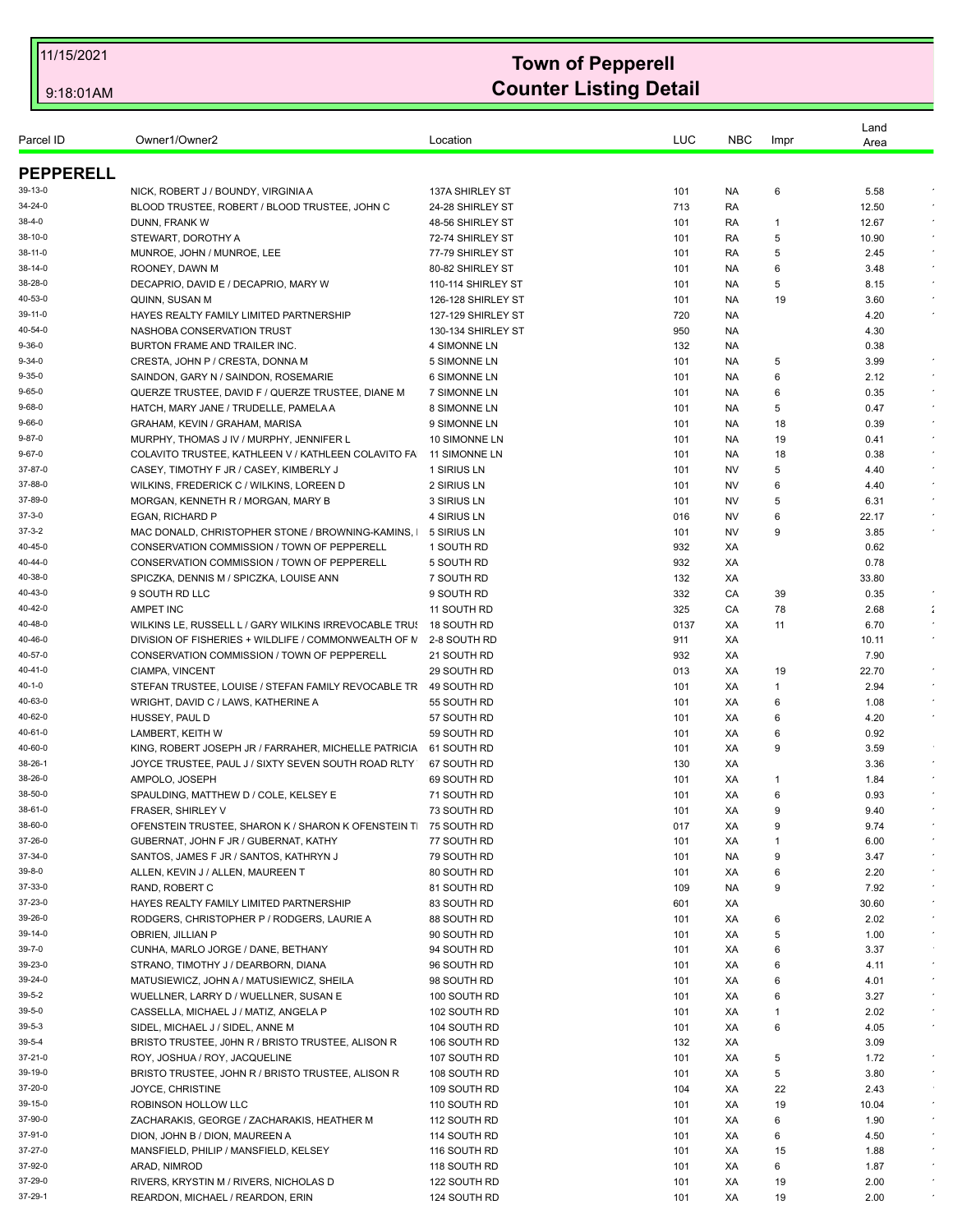| Parcel ID          | Owner1/Owner2                                                          | Location                     | LUC        | <b>NBC</b> | Impr         | Land<br>Area |                      |
|--------------------|------------------------------------------------------------------------|------------------------------|------------|------------|--------------|--------------|----------------------|
| <b>PEPPERELL</b>   |                                                                        |                              |            |            |              |              |                      |
| 37-72-0            | BARBERA, RAYMOND L / BARBERA, JACQUELINE F                             | 126 SOUTH RD                 | 101        | XA         | 9            | 7.20         |                      |
| 37-17-0            | ESHLEMAN, JOSEPH H / ESHLEMAN, JANE E                                  | 129 SOUTH RD                 | 101        | XA         | 1            | 1.84         |                      |
| 37-58-0            | CICCHETTI, PAUL / CICCHETTI, DEBORAH A SZALA                           | 131 SOUTH RD                 | 101        | XA         | 6            | 1.88         |                      |
| 37-30-0            | MCCANN, CHARLES / MCCANN, ROBIN K                                      | 132 SOUTH RD                 | 101        | NA.        | 9            | 9.24         |                      |
| 37-59-0            | POIRIER, STEVEN E / POIRIER, NICOLE M                                  | 133 SOUTH RD                 | 101        | XA         | 6            | 1.84         | $\epsilon$           |
| 37-12-0            | CASEY, TIMOTHY J / CASEY, MARIA                                        | 135 SOUTH RD                 | 101        | XA         | 19           | 2.01         | $\epsilon$           |
| 37-68-0            | SCARPATI, LINDA H                                                      | 136 SOUTH RD                 | 101        | XA         | 6            | 2.34         |                      |
| 37-73-0            | TAX TITLE / TOWN OF PEPPERELL                                          | 137 SOUTH RD                 | 936        | XA         |              | 4.83         |                      |
| 37-67-0            | TADDEO TRUSTEE, CAROL-ANNE M / TADDEO TRUSTEE, ART                     | 138 SOUTH RD                 | 101        | XA         | 19           | 2.20         | $\sim$               |
| 37-74-0            | TAX TITLE / TOWN OF PEPPERELL                                          | 139 SOUTH RD                 | 936        | XA         |              | 3.33         |                      |
| 37-66-0            | RUVALCABA, JUAN JOSE                                                   | 140 SOUTH RD                 | 101        | XA         | 9            | 2.18         |                      |
| 37-75-0            | PEPPERELL CONGREGATION / JEHOVAHS WITNESSES INC                        | 141 SOUTH RD                 | 960        | XA         | 46           | 2.60         | $\epsilon$           |
| 37-65-0            | <b>BOUCHER, RONALD L</b>                                               | 142 SOUTH RD                 | 101        | XA         | 18           | 1.97         |                      |
| 37-64-0            | GUPTILL, MICHAEL S / GUPTILL, DAWN A                                   | 144 SOUTH RD                 | 101        | XA         | 16           | 1.92         | $\sim$               |
| 37-93-0            | HEIDER TRUSTEE, ERIC J / 148 SOUTH ROAD REALTY TRUST                   | 148 SOUTH RD                 | 131        | NA.        |              | 5.06         |                      |
| 36-22-0            | MCBRIDE, WILLIAM F / MCBRIDE, JANINE E                                 | 150 SOUTH RD                 | 101        | XA         | 6            | 4.10         |                      |
| 36-22-2            | MACDONALD, MARK L / MACDONALD, ANNA J                                  | 152 SOUTH RD                 | 101        | XA         | 19           | 3.84         |                      |
| 36-13-0            | BELLOWS, JAMES A / YETMAN-BELLOWS, HELEN A                             | 160 SOUTH RD                 | 101        | XA         | 1            | 0.73         |                      |
| 36-14-0            | REPPUCCI-ABREAU, JANET / YOUNG, JAMES E                                | 162 SOUTH RD                 | 101        | XA         | -1           | 2.84         | $\bullet$<br>$\sim$  |
| 36-20-0            | FOLEY, MICHAEL D / INGALLS, CAROLYN F                                  | 166 SOUTH RD                 | 101        | XA         | 5            | 1.93         | $\epsilon$           |
| 36-16-0            | BOSSELMAN, SHARYN                                                      | 180 SOUTH RD                 | 101        | XA         | $\mathbf{1}$ | 4.30         |                      |
| 32-63-0<br>32-62-0 | IRONS LE, FORREST W / IRONS, LUKAS<br>GARCIA, JOSE A / GARCIA, MELISSA | 181 SOUTH RD<br>183 SOUTH RD | 101<br>101 | XA<br>XA   | 1<br>2       | 2.10<br>3.90 |                      |
| 32-61-0            | FARNSWORTH, WILLIAM J                                                  | 187 SOUTH RD                 | 101        | XA         | 19           | 1.50         |                      |
| 36-7-0             | PUNDROTHU, GOVARDHANA / PUNDROTHU, CLEMENTIA                           | 188 SOUTH RD                 | 101        | XA         | 6            | 1.40         |                      |
| 32-60-0            | WHEELER, ROBERT J                                                      | 189 SOUTH RD                 | 101        | XA         | 19           | 1.00         |                      |
| 36-6-0             | ALLENBERG, KEVIN                                                       | 190 SOUTH RD                 | 101        | XA         | 6            | 1.00         |                      |
| 32-59-0            | WHEELER, ROBERT D / WHEELER, PATRICIA A                                | 191 SOUTH RD                 | 101        | XA         | 19           | 1.00         |                      |
| 36-5-B             | <b>GUILMETTE, GAYLE E</b>                                              | 192 SOUTH RD                 | 104        | XA         | 14           | 1.07         |                      |
| 32-56-A            | PICKARD, JOHN H / PICKARD, DIXIE R                                     | 193 SOUTH RD                 | 013        | XA         | 5            | 5.07         |                      |
| 36-5-A             | BUSHEY, PAUL J / BUSHEY, KAREN L                                       | 194 SOUTH RD                 | 101        | XA         | 22           | 0.92         | $\sim$               |
| 32-55-0            | FARNSWORTH, WILLIAM O / FARNSWORTH, JOANNE F                           | 195 SOUTH RD                 | 101        | XA         | 18           | 4.77         | $\epsilon$           |
| 32-54-0            | DELKER TRUSTEE, GUNTHER F W / DELKER TRUSTEE, VALE                     | 201 SOUTH RD                 | 0167       | XA         | 1            | 15.30        |                      |
| 32-36-0            | <b>BREEN, TIMOTHY J</b>                                                | 209 SOUTH RD                 | 101        | XA         | 5            | 2.03         | $\sim$               |
| 36-3-0             | MARCHAND, JEFFREY / GONSALVES, DEIRDRE L                               | 210 SOUTH RD                 | 101        | XA         | 15           | 2.39         |                      |
| 32-35-0            | ROBERT T BREEN 2013 REVOCABLE TRUST, ROBERT T BREE 213 SOUTH RD        |                              | 101        | XA         | 19           | 2.37         |                      |
| 36-123-0           | SCHULTZ, RUDOLPH F / SCHULTZ, IRENE R                                  | 214 SOUTH RD                 | 101        | XA         | 5            | 5.58         | $\bullet$            |
| 32-34-0            | COLLADO, FRANCIS E                                                     | 215 SOUTH RD                 | 101        | XA         | 6            | 3.50         |                      |
| 36-2-0             | DOUCET, VICTOR T                                                       | 216 SOUTH RD                 | 101        | XA         | 19           | 1.10         |                      |
| 36-1-0             | PARE LE, CONSTANCE / PARE, MICHAEL R                                   | 218 SOUTH RD                 | 101        | XA         | 19           | 1.40         |                      |
| 32-31-A            | MATTHEWS, JOSHUA A / MATTHEWS, JULIE A                                 | 220 SOUTH RD                 | 101        | XA         | 6            | 0.92         |                      |
| 32-32-0            | BOUTIN, STEVEN D / STUCCHI, VICTORIA                                   | 221 SOUTH RD                 | 101        | ХA         | 21           | 2.40         |                      |
| 32-31-0            | LYNCH, JOHN W                                                          | 222 SOUTH RD                 | 132        | XA         |              | 0.59         |                      |
| 32-29-0            | <b>BUSS, SANDRA J</b>                                                  | 224 SOUTH RD                 | 101        | XA         | 5            | 1.20         | $\epsilon$           |
| 32-30-0            | RICH TRUSTEE, ROBERT M / RICH TRUSTEE, MILDRED P                       | 225 SOUTH RD                 | 101        | XA         | 2            | 1.50         |                      |
| 32-25-0            | WILKINS, MARYANN E / FJELD, EDWARD T                                   | 231 SOUTH RD                 | 101        | XA         | 5            | 1.90         | $\epsilon$           |
| 38-44-0            | JOYCE, PAUL J                                                          | 69A SOUTH RD                 | 101        | XA         | 19           | 4.57         | $\star$              |
| 38-53-0            | MCALPINE, SUSAN L / MCALPINE, COLIN T                                  | 71B SOUTH RD                 | 101        | ХA         | 5            | 1.24         | $\epsilon$           |
| 39-9-1             | HAYES TRUSTEE, GEORGE G / GEORGE G HAYES REVOCABL                      | 74A SOUTH RD                 | 431        | CA         | 59           | 0.10         | $\bullet$            |
| 37-38-0            | MANEY, JOSEPH C / MANEY, SARAH                                         | 75A SOUTH RD                 | 101        | NA.        | 5            | 7.93         | $\star$              |
| 37-37-0            | BEGLE, NATHAN THOMAS                                                   | 75B SOUTH RD                 | 101        | NA.        | 9            | 5.58         | $\sim$<br>$\epsilon$ |
| 37-36-0            | WORDEN, PAMELA TRUSTEE / PAMELA WORDEN TRUST OF 2 75C SOUTH RD         |                              | 101        | NA.        | 9            | 8.21         | $\sim$               |
| 37-35-0            | RAND, ROBERT                                                           | 77A SOUTH RD                 | 101        | NA.        | 9            | 7.53         |                      |
| 37-60-0            | SCAMMAN, AMY B / SCAMMAN, MARK L                                       | 77B SOUTH RD                 | 101        | ХA         | 6            | 4.00         |                      |
| 40-47-0            | WILKINS LE, GARY G / GARY WILKINS FAMILY IRREVOCABLE                   | 8-16 SOUTH RD                | 330        | CA         | 39           | 38.00        |                      |
| 37-32-0<br>36-23-0 | TOWN OF PEPPERELL                                                      | 81A SOUTH RD                 | 930        | ХA         |              | 0.16         |                      |
| 37-30-1            | WHEELER TRUSTEE, D BRUCE / THE ACADEMY HILL REALTY                     | OFF SOUTH RD                 | 132        | XA         |              | 3.20         |                      |
|                    | ROBINSON HOLLOW LLC                                                    | OFF SOUTH RD                 | 132        | NA         |              | 15.78        |                      |
| 37-14-0<br>39-4-0  | JOHNSON, STEVEN D                                                      | 109A SOUTH RD                | 132        | XA         |              | 0.59         |                      |
|                    | ROBINSON HOLLOW LLC                                                    | 110A SOUTH RD                | 132        | XA         |              | 3.00         |                      |
| 39-3-0             | ROBINSON HOLLOW LLC                                                    | 110B SOUTH RD                | 132        | XA         |              | 3.20         |                      |
| 37-30-3            | DEPARTMENT OF FISH AND GAME / COMMONWEALTH OF MA                       | 132A SOUTH RD                | 911        | NA         |              | 36.54        |                      |
| 37-30-2            | MCCANN, CHARLES P / MCCANN, ROBIN K                                    | 132B SOUTH RD                | 132        | <b>NA</b>  |              | 16.43        |                      |
| 36-22-3            | MACDONALD, MARK L / MACDONALD, ANNA J                                  | 152A SOUTH RD                | 132        | XA         |              | 10.91        |                      |
| 36-22-1            | MCBRIDE, WILLIAM F / MCBRIDE, JANINE E                                 | 152B SOUTH RD                | 132        | XA         |              | 3.84         |                      |
| 32-63-1            | SPOTH, KENDRA E                                                        | 181A SOUTH RD                | 106        | XA         |              | 5.14         |                      |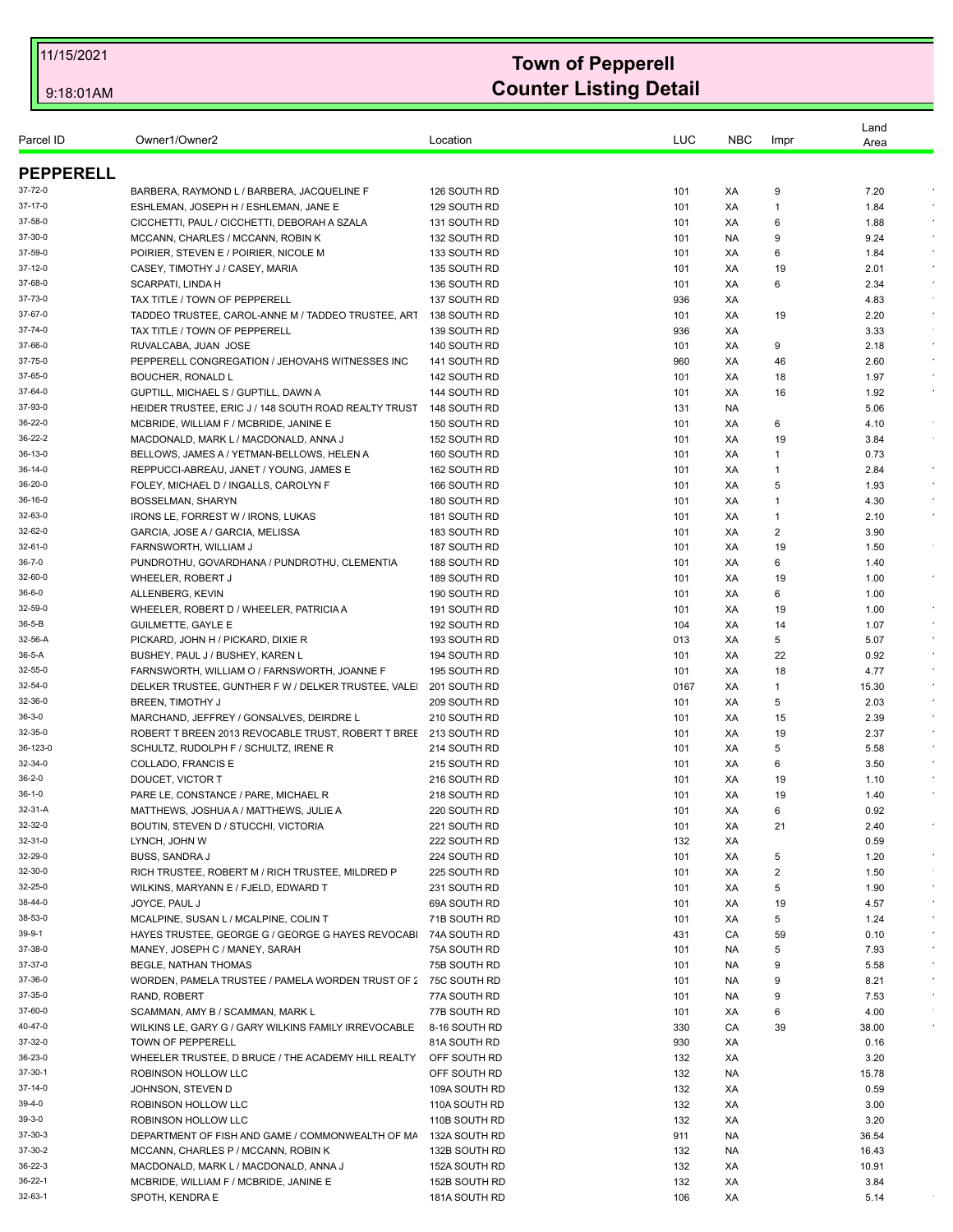| Parcel ID            | Owner1/Owner2                                                              | Location                           | LUC        | <b>NBC</b> | Impr                 | Land<br>Area |                      |
|----------------------|----------------------------------------------------------------------------|------------------------------------|------------|------------|----------------------|--------------|----------------------|
| <b>PEPPERELL</b>     |                                                                            |                                    |            |            |                      |              |                      |
| 32-63-2              | IRONS, FORREST LE / IRONS, LUKAS                                           | 181B SOUTH RD                      | 131        | XA         |                      | 1.84         |                      |
| 40-49-0              | WILKINS LE, RUSSELL L / GARY WILKINS IRREVOCABLE TRUS                      | 20-62 SOUTH RD                     | 712        | XA         |                      | 34.40        |                      |
| 32-50-0              | DELKER TRUSTEE, GUNTHER F.W. / DELKER TRUSTEE, VALE                        | 201A SOUTH RD                      | 601        | XA         |                      | 30.87        |                      |
| 32-64-0              | DELKER, GUENTER W / DELKER, VALERIE I                                      | 201B SOUTH RD                      | 132        | XA         |                      | 1.59         |                      |
| 32-53-0              | DELKER, GUENTER W / DELKER, VALERIE I                                      | 207A SOUTH RD                      | 132        | XA         |                      | 0.46         |                      |
| 40-40-0              | CIAMPA, VINCENT J                                                          | 31-33 SOUTH RD                     | 132        | XA         |                      | 4.34         |                      |
| 40-1-1               | ABLE FARM & GARDEN LLC                                                     | 51-53 SOUTH RD                     | 325        | CA         | 78                   | 1.41         |                      |
| 39-9-0               | HAYES REALTY FAMILY LIMITED PARTNERSHIP                                    | 70-78 SOUTH RD                     | 017        | XA         | 1                    | 39.39        | $\ddot{\phantom{a}}$ |
| 37-24-0              | HAYES REALTY FAMILY LIMITED PARTNERSHIP / HAYES, GEC                       | 85-89 SOUTH RD                     | 101        | XA         | -1                   | 5.50         |                      |
| 37-22-0              | HAYES REALTY FAMILY LIMITED PARTNERSHIP                                    | 93-99 SOUTH RD                     | 601        | XA         |                      | 39.00        |                      |
| 32-31-B              | CONCEICAO, LEONARDO A / MONCAO-CONCEICAO, ANA L                            | 222.5 SOUTH RD                     | 104        | XA         | 18                   | 1.19         | $\epsilon$           |
| 37-19-0              | MILLIGAN TRUSTEE, ROY M / ROY M MILLIGAN 2014 REVOC 1 111-115 SOUTH RD     |                                    | 101        | XA         | -1                   | 8.60         | $\epsilon$           |
| 37-71-0              | ACKERMAN, ERIC DONALD / CRISMAN, JENNY S                                   | 128-130 SOUTH RD                   | 101        | XA         | 9                    | 9.11         |                      |
| 37-76-0              | MCAVOY TRUSTEE, ROBERT H / RICCIO TRUSTEE, CYNTHIA                         | 143-145 SOUTH RD                   | 018        | XA         | 6                    | 7.50         | $\bullet$            |
| 37-13-0              | ROYAL TRUSTEE, SHELDON C / KORYAK TRUSTEE, NATALYA                         | 147-155 SOUTH RD                   | 013        | CA         | 5                    | 5.61         |                      |
| 36-21-0              | BELLOWS, JAMES A / YETMAN-BELLOWS, HELEN                                   | 154-158 SOUTH RD                   | 132        | XA         |                      | 22.69        |                      |
| 32-65-0<br>32-52-0   | NEWMAIRE, MARTIN J / NEWMAIRE, SHIRLEY B E                                 | 197-199 SOUTH RD                   | 101        | XA         | 18                   | 5.99         |                      |
| 32-26-0              | <b>MURPHY, NICOLE L</b>                                                    | 205-207 SOUTH RD                   | 101        | XA         | 5                    | 2.80         | $\sim$               |
| 32-27-0              | ROONEY, GEORGE W / ROONEY, DAWN M<br>TORNELL, STEVEN B / TORNELL, MAXINE P | 217-219 SOUTH RD                   | 101        | XA<br>XA   | 1<br>2               | 1.87<br>2.60 |                      |
| 35-21-4              | YEROVA, ELLA / YEROVA, OLEG                                                | 226-234 SOUTH RD<br>1 SPAULDING LN | 101<br>101 | XG         | 9                    | 2.31         |                      |
| 35-21-5              | WOODS, PAUL A / WOODS, ELIZABETH A                                         | 3 SPAULDING LN                     | 101        | XG         | 9                    | 2.30         | $\sim$               |
| 35-21-6              | TITCOMB, JAY B / TITCOMB, GLORIA L                                         | 5 SPAULDING LN                     | 101        | XG         | 9                    | 2.30         | $\epsilon$           |
| 35-21-7              | POPSON, THOMAS A / NEWBURY, MARY R                                         | 7 SPAULDING LN                     | 101        | XG         | 9                    | 2.39         |                      |
| 26-181-0             | MARCH, JAIMIE L / MCCORMACK, LAUREN                                        | 3 ST ANNE ST                       | 101        | EF         | 15                   | 0.18         |                      |
| 11-132-0             | MILLS, SCOTT A / MILLS, NANCY                                              | 1 SUNCOOK ST                       | 101        | <b>NG</b>  | 6                    | 0.59         | $\star$              |
| 11-135-0             | NILAN, PATRICIA                                                            | 2 SUNCOOK ST                       | 101        | <b>NG</b>  | 6                    | 0.50         |                      |
| 11-133-0             | DARABARIS, THOMAS A / DARABARIS, TRACY                                     | 3 SUNCOOK ST                       | 101        | ΝG         | 6                    | 0.61         |                      |
| 11-134-0             | PRAY, MICHAEL J / PRAY, JENNIFER L                                         | 4 SUNCOOK ST                       | 101        | <b>NG</b>  | 6                    | 0.53         |                      |
| 11-15-0              | TOWN OF PEPPERELL                                                          | 5 SUNCOOK ST                       | 932        | <b>NG</b>  |                      | 49.40        |                      |
| 26-115-0             | PRIYANKA PEPPERELL REALTY LLC / c/o CPManagement Inc                       | 2 TARBELL ST                       | 323        | CG         | 76                   | 0.69         |                      |
| 26-167-0             | BELLOFATTO, SHEELAGH A                                                     | 3 TARBELL ST                       | 101        | XF         | 15                   | 0.12         |                      |
| 26-116-0             | SIMPSON, TIMOTHY                                                           | 4 TARBELL ST                       | 105        | XF         | 12                   | 0.23         |                      |
| 26-168-0             | BISBEE, GARY A / BISBEE, MARY JANE                                         | 5 TARBELL ST                       | 101        | XF         | 15                   | 0.22         |                      |
| 26-117-0             | DIONNE, JOHN C / HASSE, CAROL J                                            | <b>6 TARBELL ST</b>                | 101        | XF         | 15                   | 0.14         |                      |
| 26-165-0             | SWAIM, KYLE / SWAIM, CARLA                                                 | 7 TARBELL ST                       | 105        | XF         | 14                   | 0.67         |                      |
| 26-162-0             | CHAPAS, NICHOLAS R                                                         | 9 TARBELL ST                       | 104        | XF         | 12                   | 0.37         |                      |
| 26-161-0             | CUMMINGS, LINDA J / CUMMINGS WHITE, JESSE                                  | 11 TARBELL ST                      | 101        | XF         | 15                   | 0.19         |                      |
| 26-158-0             | SHUTTLE, CONNIE V                                                          | 13 TARBELL ST                      | 101        | XF         | 15                   | 0.16         |                      |
| 26-122-0             | 14 TARBELL ST LLC                                                          | 14 TARBELL ST                      | 104        | XF         | 12                   | 0.39         |                      |
| 26-157-0             | DURAND, JEFFREY R                                                          | <b>15 TARBELL ST</b>               | 101        | <b>XF</b>  | 15                   | 0.15         |                      |
| 26-123-0             | HYNES TRUSTEE, JOHN C / CATHERINE M HYNES IRREVOCA 16 TARBELL ST           |                                    | 101        | XF         | 15                   | 0.49         |                      |
| 26-156-0             | DAIGLE, SAMANTHA L / VROOMAN, BRYAN J                                      | 17 TARBELL ST                      | 101        | XF         | 15                   | 0.10         |                      |
| 26-125-0             | HYNES TRUSTEE, JOHN C / CATHERINE M HYNES IRREVOCA 18 TARBELL ST           |                                    | 105        | XF         | 12                   | 0.30         |                      |
| 26-155-0             | PROCTOR, GREGORY S / PROCTOR, SANDRA M                                     | <b>19 TARBELL ST</b>               | 101        | XF         | 15                   | 0.43         |                      |
| 26-124-0             | HYNES TRUSTEE, JOHN C / CATHERINE M HYNES IRREVOCA                         | 20 TARBELL ST                      | 105        | XF         | 12                   | 1.70         |                      |
| 26-150-0             | ST JOSEPHS CHURCH / ROMAN CATHOLIC ARCHBISHOP                              | 21 TARBELL ST                      | 962        | XF         |                      | 0.41         |                      |
| 26-126-0             | PROCTOR, GREGORY S / PROCTOR, SANDRA M                                     | 24 TARBELL ST                      | 101        | XF         | 15                   | 0.50         |                      |
| 26-127-0             | OUR LADY OF GRACE CHURCH / ROMAN CATHOLIC CHURCH                           | 28 TARBELL ST                      | 960        | XF         | 46                   | 1.00         |                      |
| 26-129-0             | ROMAN CATHOLIC CHURCH                                                      | 28 TARBELL ST                      | 961        | XF         | 15                   | 0.22         |                      |
| 26-145-0<br>26-130-0 | SARTELLE, JOHN E                                                           | 29 TARBELL ST<br>30 TARBELL ST     | 101<br>962 | XF<br>XF   | 15                   | 0.45         |                      |
| 26-132-0             | ST JOSEPHS CHURCH / ROMAN CATHOLIC CHURCH<br>WATERHOUSE, SCOTT             |                                    |            | XF         |                      | 0.75         |                      |
| 26-133-0             |                                                                            | 32 TARBELL ST                      | 104        | XF         | 12                   | 0.32         |                      |
| 26-138-0             | BOYER, JILL<br>PRAK, DAVID W / PRAK, RATANA                                | 34 TARBELL ST<br>37 TARBELL ST     | 101<br>101 | XF         | 15<br>$\overline{2}$ | 0.22<br>0.53 |                      |
| 26-134-0             | O DONNELL TRUSTEE, MARK / TARBELL NOMINEE TRUST                            | 38 TARBELL ST                      | 996        | TT         |                      | 1.44         |                      |
| 26-134-11            | COLLINS, ANITA J / ROBERTS, ELIZABETH C                                    | 38 TARBELL ST, Unit 1-A            | 102        | TT         | 8                    | 0.00         |                      |
| 26-134-12            | HORGAN LE TRUSTEE, ANNA F / HORGAN INVESTMENT TRUS                         | 38 TARBELL ST, Unit 1-B            | 102        | TT         | 8                    | 0.00         |                      |
| 26-134-13            | BYRNES, WAYNE J / BYRNES, LINDA K                                          | 38 TARBELL ST, Unit 1-C            | 102        | <b>TT</b>  | 8                    | 0.00         |                      |
| 26-134-14            | LAWLESS, MARY L                                                            | 38 TARBELL ST, Unit 1-D            | 102        | TT         | 8                    | 0.00         |                      |
| 26-134-21            | HAPGOOD, DAVID / HAPGOOD, DEBRA                                            | 38 TARBELL ST, Unit 2-A            | 102        | TT         | 8                    | 0.00         |                      |
| 26-134-22            | MURPHY, WILLIAM M                                                          | 38 TARBELL ST, Unit 2-B            | 102        | <b>TT</b>  | 8                    | 0.00         |                      |
| 26-134-23            | LEE, RAYMOND / LEE, SYLVIA T                                               | 38 TARBELL ST, Unit 2-C            | 102        | TT         | 8                    | 0.00         |                      |
| 26-134-24            | CONLON, NANCY L TRUSTEE / NJC FAMILY REVOCABLE TRU                         | 38 TARBELL ST, Unit 2-D            | 102        | TT         | 8                    | 0.00         |                      |
| 26-134-31            | HUSSEY, RICHARD / HUSSEY, DIANE                                            | 38 TARBELL ST, Unit 3-A            | 102        | <b>TT</b>  | 8                    | 0.00         |                      |
| 26-134-32            | SANTOS, FRANCIS J                                                          | 38 TARBELL ST, Unit 3-B            | 102        | TT         | 8                    | 0.00         |                      |
|                      |                                                                            |                                    |            |            |                      |              |                      |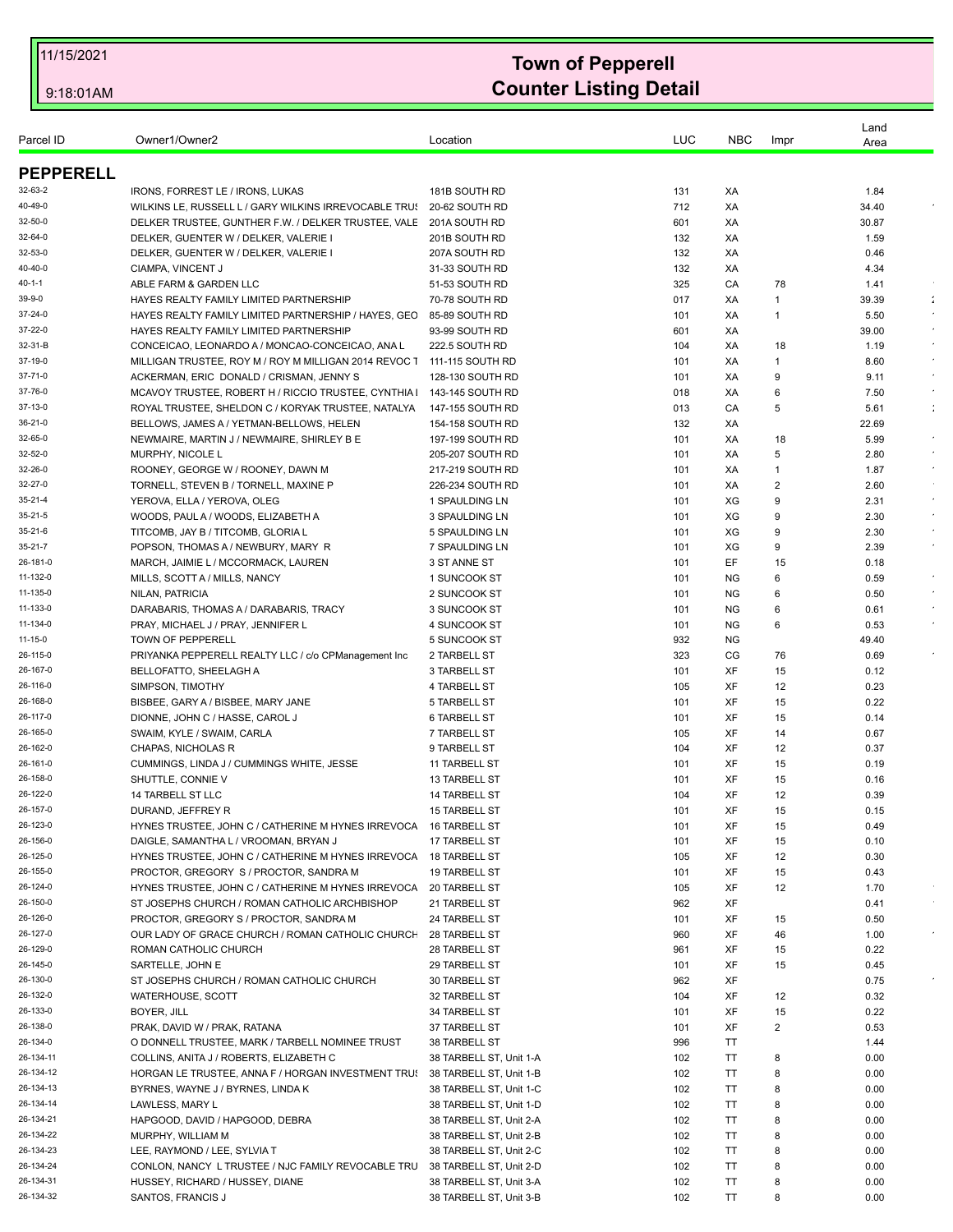| Parcel ID              | Owner1/Owner2                                                                | Location                                           | LUC        | <b>NBC</b>      | Impr    | Land<br>Area |         |
|------------------------|------------------------------------------------------------------------------|----------------------------------------------------|------------|-----------------|---------|--------------|---------|
| <b>PEPPERELL</b>       |                                                                              |                                                    |            |                 |         |              |         |
| 26-134-33              | TALIADOUROS TRUSTEE, MARINA / THIRTY-EIGHT TARBELL \$38 TARBELL ST, Unit 3-C |                                                    | 102        | TT              | 8       | 0.00         |         |
| 26-134-34              | HARRIMAN, WILLIAM A / HARRIMAN, JOANNE M                                     | 38 TARBELL ST. Unit 3-D                            | 102        | TT              | 8       | 0.00         |         |
| 26-134-41              | GAMACHE TRUSTEE, BRYAN / BRYAN GAMACHE LIVING TRU                            | 38 TARBELL ST, Unit 4-A                            | 102        | TT              | 8       | 0.00         |         |
| 26-134-42              | STANKIEWICZ, STEPHEN F                                                       | 38 TARBELL ST, Unit 4-B                            | 102        | TT              | 8       | 0.00         |         |
| 26-134-43              | PARSONS, PAMELA                                                              | 38 TARBELL ST, Unit 4-C                            | 102        | <b>TT</b>       | 8       | 0.00         |         |
| 26-134-44              | BARRY TRUSTEE, PATRICIA A / PATRICIA A BARRY REVOCABL                        | 38 TARBELL ST, Unit 4-D                            | 102        | TT              | 8       | 0.00         |         |
| 26-134-51              | MANGANO, FRANK / MANGANO, MARY J                                             | 38 TARBELL ST. Unit 5-A                            | 102        | TT              | 8       | 0.00         |         |
| 26-134-52              | BRADANESE, DONALD F / BRADANESE, LUCILLE M                                   | 38 TARBELL ST, Unit 5-B                            | 102        | TT              | 8       | 0.00         |         |
| 26-134-53              | LEWIS, MARTHA F                                                              | 38 TARBELL ST, Unit 5-C                            | 102        | TT              | 8       | 0.00         |         |
| 26-134-54              | <b>SCHAFF, DONNA M</b>                                                       | 38 TARBELL ST. Unit 5-D                            | 102        | <b>TT</b>       | 8       | 0.00         |         |
| 26-134-61              | <b>FOSS, ROBERT J</b>                                                        | 38 TARBELL ST, Unit 6-A                            | 102        | <b>TT</b>       | 8       | 0.00         |         |
| 26-134-62              | QUINN TRUSTEE, CAROL M / CAROL M QUINN REVOCABLE T                           | 38 TARBELL ST, Unit 6-B                            | 102        | TT              | 8       | 0.00         |         |
| 26-134-63              | VAN SOOY, CHARLENE T                                                         | 38 TARBELL ST, Unit 6-C                            | 102        | ΤT              | 8       | 0.00         |         |
| 26-134-64              | SWIERK, LAURIE                                                               | 38 TARBELL ST, Unit 6-D                            | 102        | ΤT              | 8       | 0.00         |         |
| 26-134-71              | MAILLOUX, SCOTT D / MAILLOUX, SUSAN                                          | 38 TARBELL ST, Unit 7-A                            | 102        | TT              | 8       | 0.00         |         |
| 26-134-72              | <b>SEARS, HELLEN TYRRELL</b>                                                 | 38 TARBELL ST, Unit 7-B                            | 102        | ΤT              | 8       | 0.00         |         |
| 26-134-93              | LYNCH, GEORGE F JR                                                           | 38 TARBELL ST, Unit 7-C                            | 102        | ΤT              | 8       | 0.00         |         |
| 26-134-94              | WHITE, THOMAS JAMES / WHITE, THERESA MARY                                    | 38 TARBELL ST, Unit 7-D                            | 102        | ΤT              | 8       | 0.00         |         |
| 26-134-81              | MCLAREN, LYNN D                                                              | 38 TARBELL ST, Unit 8-A                            | 102        | ΤT              | 8       | 0.00         |         |
| 26-134-82<br>26-134-83 | ALCIERE, JOHN M                                                              | 38 TARBELL ST, Unit 8-B                            | 102        | ΤT<br><b>TT</b> | 8<br>8  | 0.00         |         |
| 26-134-84              | BERRY-LACEY, ROCHELLE<br>DEBRUIN, HEDWIG F / DEBRUIN, CHRISTIAAN             | 38 TARBELL ST, Unit 8-C<br>38 TARBELL ST, Unit 8-D | 102<br>102 | ΤT              | 8       | 0.00<br>0.00 |         |
| 29-172-0               | CONLON, ROBERT W / C/O MARY H CONLON                                         | <b>39 TARBELL ST</b>                               | 101        | XF              | 6       | 0.54         |         |
| 29-171-0               | CLARKE, WILLIAM R / CLARKE, LORETTA E                                        | 44 TARBELL ST                                      | 101        | XF              | 19      | 0.41         |         |
| 26-120-0               | <b>BOISVERT, JAMES V</b>                                                     | <b>6A TARBELL ST</b>                               | 105        | XF              | 12      | 0.38         |         |
| 26-210-0               | FECTEAU, AIMEE C / FECTEAU, MATTHEW A                                        | 21A TARBELL ST                                     | 101        | <b>XF</b>       | 15      | 0.12         |         |
| 26-128-0               | ST JOSEPHS CHURCH / ROMAN CATHOLIC ARCHBISHOP                                | 28A TARBELL ST                                     | 962        | XF              |         | 0.25         |         |
| 26-119-0               | HYNES, JOHN C                                                                | 10-12 TARBELL ST                                   | 101        | XF              | 15      | 0.56         |         |
| 26-149-0               | BERGERON TRUSTEE, JANET I / BERGERON TRUSTEE, WILF                           | 23-25 TARBELL ST                                   | 109        | XF              | 12      | 0.36         |         |
| 26-144-0               | PATINO, CARLOS M / ROMERO, ISABEL C                                          | 31-33 TARBELL ST                                   | 104        | XF              | 12      | 0.48         |         |
| 29-165-0               | 43-45 TARBELL ST, LLC                                                        | 43-45 TARBELL ST                                   | 104        | XF              | 14      | 0.85         |         |
| 15-33-1                | PATENAUDE CONSTRUCTION AND DEVELOPMENT LLC                                   | 2 THEODORE LN                                      | 130        | EA              |         | 0.48         |         |
| 15-33-2                | PATENAUDE CONSTRUCTION AND DEVELOPMENT LLC                                   | 4 THEODORE LN                                      | 130        | EA              |         | 0.50         |         |
| 15-33-10               | PATENAUDE CONSTRUCTION AND DEVELOPMENT LLC                                   | 5 THEODORE LN                                      | 130        | EA              |         | 0.95         |         |
| 15-33-3                | PATENAUDE CONSTRUCTION AND DEVELOPMENT LLC                                   | 6 THEODORE LN                                      | 130        | EA              |         | 0.49         |         |
| 15-33-9                | PATENAUDE CONSTRUCTION AND DEVELOPMENT LLC                                   | 7 THEODORE LN                                      | 130        | EA              |         | 0.99         |         |
| 15-33-4                | PATENAUDE CONSTRUCTION AND DEVELOPMENT LLC                                   | 8 THEODORE LN                                      | 130        | EA              |         | 0.73         |         |
| 15-33-8                | PATENAUDE CONSTRUCTION AND DEVELOPMENT LLC                                   | 9 THEODORE LN                                      | 130        | EA              |         | 0.78         |         |
| 15-33-14               | PATENAUDE, ALBERT JR, TRUSTEE / 68-78 HOLLIS STREET RI                       | 1-3 THEODORE LN                                    | 132        | EA              |         | 0.15         |         |
| 15-33-5                | PATENAUDE CONSTRUCTION AND DEVELOPMENT LLC                                   | 10 THEODORE LN                                     | 130        | EА              |         | 0.97         |         |
| 15-33-7                | PATENAUDE CONSTRUCTION AND DEVELOPMENT LLC                                   | 11 THEODORE LN                                     | 130        | EA              |         | 0.69         |         |
| 15-33-6                | PATENAUDE CONSTRUCTION AND DEVELOPMENT LLC                                   | 12 THEODORE LN                                     | 130        | EA              |         | 0.97         |         |
| 15-33-0                | DEPARTMENT OF FISH AND GAME / COMMONWEALTH OF MA                             | 13 THEODORE LN                                     | 911        | EA              |         | 19.00        |         |
| 17-44-1                | RIVANIS, JASON M / DODGE, SHELLIE ANN                                        | 1 THOMAS LN, Unit 1                                | 102        | TL              | 8       | 0.00         |         |
| 17-44-2                | <b>GARCIA, STEPHANIE</b>                                                     | 2 THOMAS LN, Unit 2                                | 102        | TL              | 8       | 0.00         |         |
| 17-44-3                | YOPA, FABRICE / DJILA TCHAMKAM, MICHELE ANICK                                | 3 THOMAS LN, Unit 3                                | 102        | TL              | 8       | 0.00         |         |
| 17-44-4                | CHEANG, AI LEEN / STIFFLER, ANTHONY W                                        | 4 THOMAS LN, Unit 4                                | 102        | TL              | 8       | 0.00         |         |
| 17-44-0                | PAGE TRUSTEE, DENNIS M / LOWELL PLACE REALTY TRUST                           | 1-4 THOMAS LN                                      | 996        | TL.             |         | 0.98         |         |
| 21-37-0<br>21-36-0     | MONUMENT / TOWN OF PEPPERELL                                                 | 1 TOWNSEND ST                                      | 931        | XG              |         | 0.47         |         |
| 21-45-0                | COMMUNITY CHURCH SOCIETY                                                     | 3 TOWNSEND ST                                      | 960        | XA              | 46      | 0.13<br>0.23 |         |
| 21-33-0                | NUSSLE, RON<br>COMMUNITY CHURCH SOCIETY OF PEPPERELL                         | 4 TOWNSEND ST<br>5 TOWNSEND ST                     | 101<br>961 | XA<br>XA        | 1<br>46 | 0.32         |         |
| 21-44-0                | TOOMEY TRUSTEE, THOMAS R / TOOMEY FAMILY REVOCABL                            | 6 TOWNSEND ST                                      | 013        | XA              | 15      | 0.09         |         |
| 21-34-0                | PATENAUDE TRUSTEE, ALBERT W W JR / 7 TOWNSEND STRE                           | 7 TOWNSEND ST                                      | 104        | XA              | 15      | 0.08         |         |
| 21-43-0                | TOOMEY, THOMAS R                                                             | 8 TOWNSEND ST                                      | 332        | CF              | 39      | 0.17         |         |
| 21-32-0                | HUNT, ELIZABETH B                                                            | 9 TOWNSEND ST                                      | 104        | XA              | 12      | 0.26         |         |
| 21-42-0                | HARNEY, RICHARD E / HARNEY, RHONDA G                                         | 10 TOWNSEND ST                                     | 101        | XA              | 6       | 0.25         |         |
| 21-31-0                | SANFORD, RANDOLPH P / SANFORD, LORETTA M                                     | 11 TOWNSEND ST                                     | 101        | XA              | 15      | 0.12         |         |
| 21-41-0                | KARAM, JAMES P                                                               | <b>12 TOWNSEND ST</b>                              | 101        | XA              | 6       | 0.30         |         |
| 21-40-0                | AYCOCK, OLIVER R                                                             | 14 TOWNSEND ST                                     | 101        | XA              | 1       | 0.49         |         |
| 21-39-0                | SMITH, ERIC F / SMITH, BARBARA A                                             | <b>16 TOWNSEND ST</b>                              | 101        | XA              | 1       | 0.50         |         |
| 21-38-0                | STORDY, LISA M / STORDY, KEVIN L                                             | <b>18 TOWNSEND ST</b>                              | 101        | XA              | 15      | 0.68         |         |
| 20-45-0                | BUICKEROOD, PATRICIA M / BUICKEROOD, JAMES G                                 | 19 TOWNSEND ST                                     | 101        | XG              | 15      | 1.20         |         |
| 20-56-0                | SHATTUCK, TODD ALAN                                                          | 20 TOWNSEND ST                                     | 013        | XG              | 12      | 0.87         | $\star$ |
| 20-57-0                | TIERNEY, DAISY TRUSTEE / DAISY TIERNEY REVOCABLE TRI                         | 22 TOWNSEND ST                                     | 101        | XG              | 19      | 0.71         |         |
| 20-54-0                | SCHOTT, RUSSELL W / SCHOTT, KATHLEEN O                                       | 24 TOWNSEND ST                                     | 101        | XG              | 15      | 4.45         |         |
|                        |                                                                              |                                                    |            |                 |         |              |         |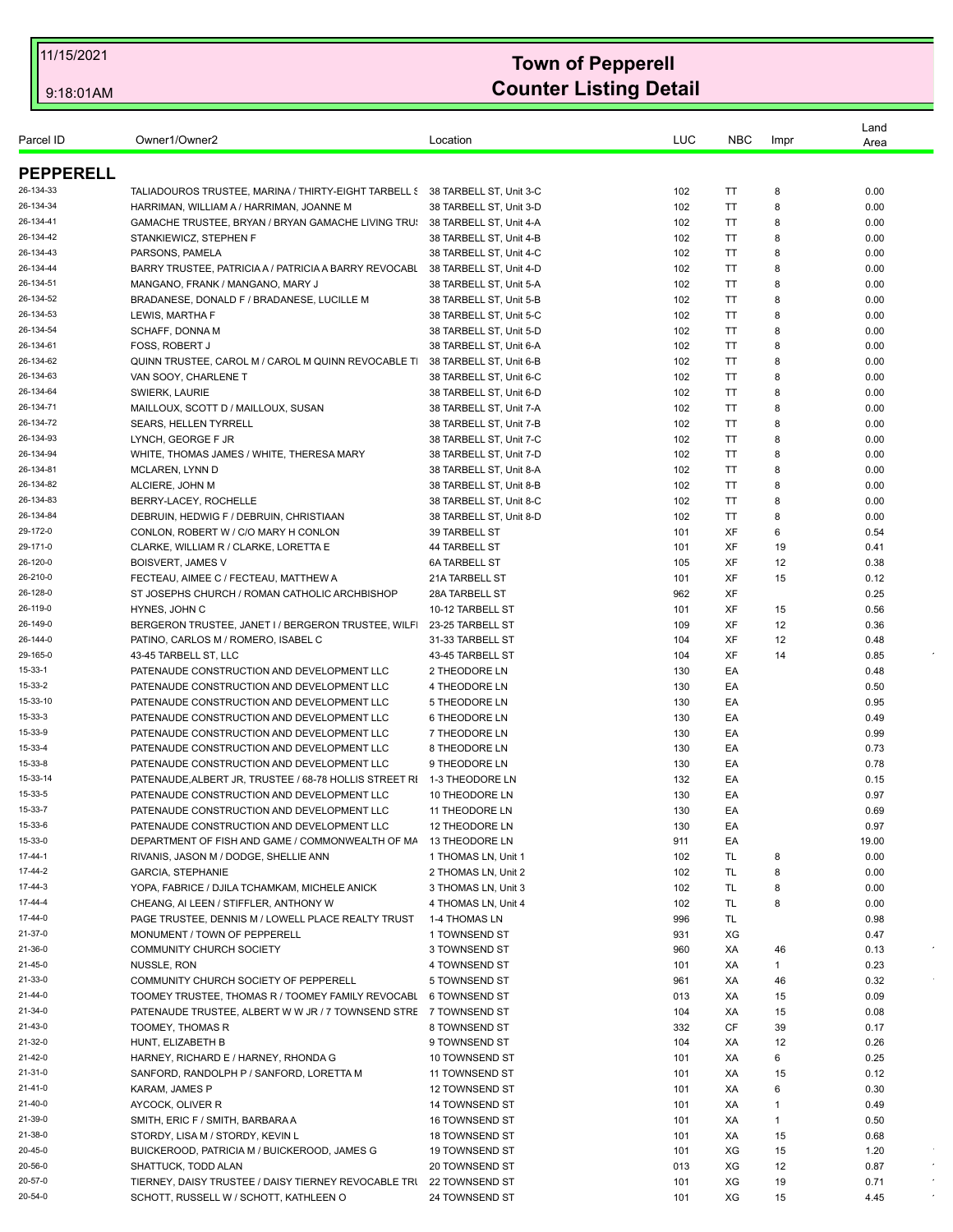| Parcel ID          | Owner1/Owner2                                                           | Location                           | LUC        | <b>NBC</b> | Impr    | Land<br>Area |                    |
|--------------------|-------------------------------------------------------------------------|------------------------------------|------------|------------|---------|--------------|--------------------|
| <b>PEPPERELL</b>   |                                                                         |                                    |            |            |         |              |                    |
| 20-58-0            | BEECHER, MICHAEL / MOLINA, DIANA                                        | <b>26 TOWNSEND ST</b>              | 101        | ХG         | 15      | 0.50         |                    |
| 20-43-0            | THEALL, DAVID E / THEALL, MARY                                          | 29 TOWNSEND ST                     | 101        | XG         | 15      | 0.72         |                    |
| 20-59-0            | COLE, JOHN CHARLES / ELIADES, DAVID J                                   | 30 TOWNSEND ST                     | 101        | XG         | 19      | 1.86         |                    |
| 20-42-0            | CAMPBELL, BRUCE M / CAMPBELL, SUSAN                                     | 31 TOWNSEND ST                     | 101        | XG         | 1       | 1.09         |                    |
| 20-41-0            | FOGARTY, RYAN                                                           | 33 TOWNSEND ST                     | 101        | XG         | 15      | 0.33         |                    |
| 20-40-0            | WINCHELL, ELAINE MARIE                                                  | 35 TOWNSEND ST                     | 101        | XG         | 5       | 0.39         |                    |
| 20-60-0            | WORTH, JEFFREY A / WORTH, LINDA M                                       | 36 TOWNSEND ST                     | 101        | NA.        | 1       | 2.05         | $\star$            |
| 20-39-0            | YEUTTER, BETSY L / 37 TOWNSEND STREET TRUST                             | 37 TOWNSEND ST                     | 101        | XG         | 19      | 2.29         | $\bullet$          |
| 20-38-0            | LANG, DENNIS G / LANG, PHYLLIS L                                        | 39 TOWNSEND ST                     | 101        | XG         | 1       | 1.42         |                    |
| 21-35-0            | COMMUNITY CHURCH SOCIETY OF PEPPERELL                                   | <b>3A TOWNSEND ST</b>              | 962        | XA         |         | 0.33         |                    |
| 20-61-A            | MESSINA, JESSICA / MESSINA, STEVEN                                      | 40 TOWNSEND ST                     | 101        | XG         | 19      | 2.75         | $\sim$             |
| 20-36-0            | HARTNETT, FRANK J / HARTNETT, GERTRUDE L                                | 43 TOWNSEND ST                     | 101        | XG         | 15      | 2.46         | $\epsilon$         |
| 20-64-0            | COVERED BRIDGE PROPERTIES LLC                                           | 44 TOWNSEND ST                     | 112        | AA         | 83      | 5.70         | ÷                  |
| 20-65-0            | <b>CURCIO, FRANCES</b>                                                  | 46 TOWNSEND ST                     | 101        | XG         | 19      | 0.76         | $\epsilon$         |
| 20-66-0            | DILLINGHAM, DEAN R / DILLINGHAM, CHARLENE E                             | 48 TOWNSEND ST                     | 109        | XG         | 5       | 1.09         |                    |
| 20-118-0           | JENIKE, MICHAEL / DUREN, SOPHIE MATTISON                                | 49 TOWNSEND ST                     | 101        | XG         | 5       | 1.16         |                    |
| 20-67-0            | RISTIC, MILENA / CORR, WILLIAM H                                        | 50 TOWNSEND ST                     | 101        | XG         | 6       | 1.53         | $\epsilon$         |
| 20-120-0           | MCFARLAND, SUSAN M                                                      | 55 TOWNSEND ST                     | 101        | XG         | 6       | 1.61         |                    |
| 20-79-0            | RITKOUSKI, PAUL / RITKOUSKI, MARY ELIZABETH                             | 56 TOWNSEND ST                     | 101        | XG         | 5       | 3.00         |                    |
| 20-121-0           | LOVE, RONALD A / LOVE, PATRICIA R                                       | 57 TOWNSEND ST                     | 101        | XG         | 6       | 1.53         | $\epsilon$         |
| 20-80-0            | MORELLO, JONATHAN J / PALAMETA, HERNAN C                                | 58 TOWNSEND ST                     | 101        | XG         | 6       | 2.90         |                    |
| 20-72-0<br>20-76-0 | FOULKS, JEFFREY M / FOULKS, RACHEL R                                    | 59 TOWNSEND ST<br>65 TOWNSEND ST   | 101<br>101 | XG<br>XG   | 6<br>15 | 7.01<br>1.85 | $\epsilon$         |
| 20-73-0            | COSTA, ADAM / GENDREAU, KAYLA                                           | 67 TOWNSEND ST                     |            | XG         | 1       | 2.85         |                    |
| 20-104-0           | GINGRAS, BRIAN JOSEPH / GINGRAS, JENNIFER M<br><b>BRACKETT, MICHAEL</b> | 72 TOWNSEND ST                     | 101<br>101 | XG         | 19      | 1.50         |                    |
| 20-74-0            | ROGERS TRUSTEE, HELEN M / HELEN M ROGERS 2016 LIVIN                     | 79 TOWNSEND ST                     | 101        | XG         | 6       | 0.43         |                    |
| 20-86-0            | CLEARY, ANDREA S                                                        | 81 TOWNSEND ST                     | 101        | XG         | 19      | 2.75         | $\epsilon$         |
| 19-48-0            | DENARO, WESLEY D / DISTLER, DOROTHY                                     | 83 TOWNSEND ST                     | 101        | XG         | 5       | 0.97         |                    |
| 33-50-0            | HAMILTON-GOSCOMBE TRUSTEE, LISA A / HAMILTON-GOSCO                      | 84 TOWNSEND ST                     | 101        | XG         | 2       | 1.86         |                    |
| 19-41-0            | POOLE, MATTHEW W / POOLE, LAURA J                                       | 85 TOWNSEND ST                     | 101        | NA.        | 5       | 4.63         | $\epsilon$         |
| 33-97-0            | ZOUZAS, CASSANDRA                                                       | <b>86 TOWNSEND ST</b>              | 101        | ХG         | 6       | 1.84         | $\epsilon$         |
| 19-32-0            | STEVENSON, ERIC D                                                       | 87 TOWNSEND ST                     | 101        | XG         | 6       | 2.44         |                    |
| 33-96-0            | NESBIT LE, ARTHUR M / NESBIT LE, HEATHER M                              | 88 TOWNSEND ST                     | 101        | XG         | 6       | 1.84         | $\epsilon$         |
| 19-42-0            | STACKHOUSE, JOHN J / STACKHOUSE, CHRISTINE M                            | 89 TOWNSEND ST                     | 101        | XG         | 15      | 1.67         | $\epsilon$         |
| 33-49-0            | DUBE, JOHN C                                                            | 90 TOWNSEND ST                     | 101        | XG         | 15      | 1.40         |                    |
| 33-72-0            | WEXLER, ERIC J / WEXLER, ROSEANNE S                                     | 91 TOWNSEND ST                     | 101        | NA.        | 6       | 3.67         | $\epsilon$         |
| 33-48-0            | SPIEGEL, TIMOTHY A / SPIEGEL, TRACY                                     | 92 TOWNSEND ST                     | 101        | ХG         | 6       | 0.95         | $\epsilon$         |
| 33-71-0            | RAFTERY, KATHLEEN M / OUELLETTE, JOANNE M                               | 93 TOWNSEND ST                     | 101        | NA.        | 6       | 1.84         |                    |
| 33-74-0            | COREY, CHARLES N III / COREY, SARAH H                                   | 94 TOWNSEND ST                     | 101        | XG         | 6       | 0.96         |                    |
| 33-60-0            | GROVER, ANDREW / GROVER, SARAH                                          | 95 TOWNSEND ST                     | 101        | XG         | -1      | 2.78         |                    |
| 33-75-0            | BUTTURINI, ALLEN TRUSTEE / ALLEN BUTTURINI REVOCABLI                    | 96 TOWNSEND ST                     | 101        | <b>NA</b>  | 5       | 0.98         |                    |
| 33-73-0            | GALLANT, LEON E / GALLANT, MARYLIN L                                    | 97 TOWNSEND ST                     | 101        | NA.        | 6       | 3.67         | $\bullet$          |
| 33-76-0            | LAFLEUR, MARC M / LAFLEUR, AMY L                                        | 98 TOWNSEND ST                     | 101        | XG         | 21      | 0.94         |                    |
| 33-87-0            | GOSCOMBE, MITCHELL R / GOSCOMBE, TARA L                                 | 99 TOWNSEND ST                     | 101        | NA         | 5       | 3.75         | $\bullet$          |
| 33-78-0            | FRICK, LLOYD K                                                          | 100 TOWNSEND ST                    | 101        | NA         | 5       | 4.55         | $\star$            |
| 33-9-0             | SADOWSKI, CRAIG S / MOLINA, JULIANA C                                   | 101 TOWNSEND ST                    | 101        | XG         | 1       | 2.30         | $\star$            |
| 33-44-0            | SENECAL, ANDREW J                                                       | 102 TOWNSEND ST                    | 101        | XG         | 2       | 7.73         | $\sim$             |
| 33-10-0            | DUPONT, JUSTIN M                                                        | 105 TOWNSEND ST                    | 101        | XG         | 5       | 0.80         |                    |
| 33-11-0            | OVERHISER, PAUL D / OVERHISER, MARJORIE M                               | 107 TOWNSEND ST                    | 101        | XG         | 5       | 0.86         | $\bullet$          |
| 33-12-0            | GARSIDE, EDWARD W / GARSIDE, JOSEPHINE                                  | 109 TOWNSEND ST                    | 101        | XG         | 18      | 0.86         | $\bullet$          |
| 33-13-0            | BUPPHAVES, ANAKE DANG / BUPPHAVES, DONNA S                              | 111 TOWNSEND ST                    | 101        | XG         | 19      | 0.86         |                    |
| 33-41-1            | HSU, JEFFREY / GONZALES-HSU, WENDY                                      | 112 TOWNSEND ST                    | 101        | XA         | 6       | 1.84         | $\star$<br>$\star$ |
| 33-14-0            | GORDON, ANDREW / GORDON, CAROLYN                                        | 113 TOWNSEND ST                    | 101        | XG         | 19      | 0.86         |                    |
| 33-39-0<br>33-15-0 | <b>BEARD, KRISTEN A</b>                                                 | 114 TOWNSEND ST                    | 101        | XG         | 19      | 5.13         | $\epsilon$         |
| 33-40-0            | CROMWELL JR, JOHN R / CROMWELL, CHERYL A<br>RUSSELL, CHRISTOPHER J      | 115 TOWNSEND ST                    | 101        | XG<br>XG   | 19      | 0.69         | $\star$            |
| 33-38-0            | MASKALENKO, NEIL / RUGGIERO, MIRELLA                                    | 116 TOWNSEND ST<br>118 TOWNSEND ST | 101<br>101 | XG         | 19<br>5 | 0.95<br>0.86 | $\star$            |
| 33-16-0            | DEMIRGIAN, JERRY J TRUSTEE / DEMIRGIAN, LINDA D TRUST 119 TOWNSEND ST   |                                    | 101        | XG         | 1       | 34.39        | $\epsilon$         |
| 33-37-0            | MILLER, CHRISTOPHER C / MILLER, ESTELLE G                               | 120 TOWNSEND ST                    | 104        | XG         | 14      | 1.10         |                    |
| 33-16-1            | COSGROVE, ERIK J / RAIA, NICOLE E                                       | 121 TOWNSEND ST                    | 101        | XG         | 5       | 3.91         | $\sim$             |
| 33-2-0             | CODYER TRUSTEE, THOMAS F / CODYER TRUSTEE, LAUREL                       | 122 TOWNSEND ST                    | 101        | XG         | 6       | 3.73         | $\sim$             |
| 33-17-0            | HOMOLESKI, DIANNA J                                                     |                                    |            | XG         |         | 0.92         | $\bullet$          |
| 33-36-0            | FRETWELL TRUSTEE, CHRISTOPHER P / FRETWELL TRUSTE                       | 123 TOWNSEND ST                    | 101<br>101 | XG         | 19      | 0.85         | $\sim$             |
| 33-62-0            |                                                                         | 124 TOWNSEND ST                    |            | XG         | 19      |              |                    |
| 33-35-0            | URBANOWSKI, JOSEPH C / URBANOWSKI, PATRICIA H                           | 125 TOWNSEND ST<br>126 TOWNSEND ST | 101<br>101 | XG         | 6<br>19 | 1.03<br>1.10 |                    |
| 33-18-0            | RAYE, JODIE / HUNT, CHRISTOPHER                                         |                                    |            |            |         |              |                    |
|                    | SANTANA, LUIS R                                                         | 127 TOWNSEND ST                    | 101        | XG         | 19      | 1.26         |                    |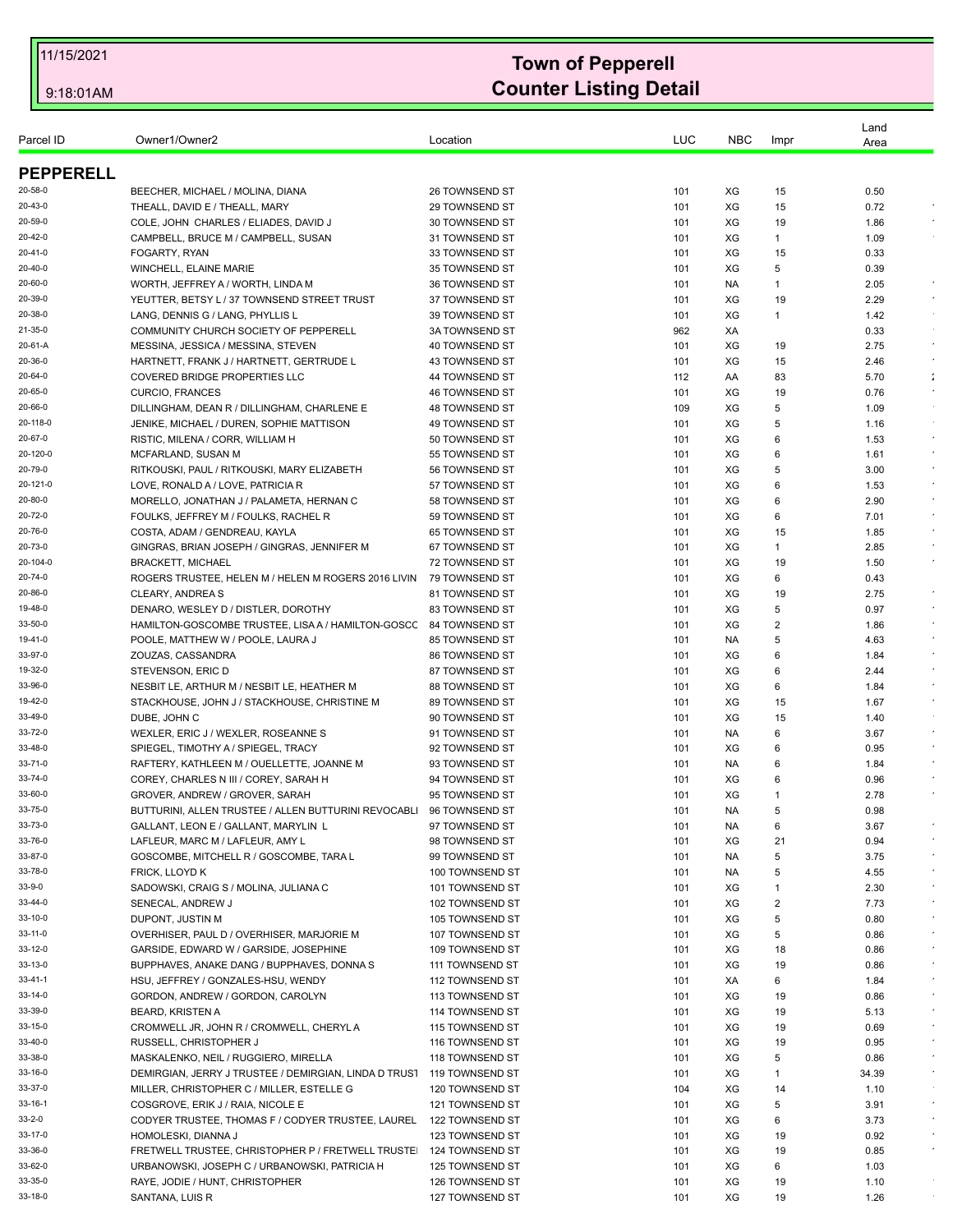| Parcel ID            | Owner1/Owner2                                                                           | Location                           | LUC        | <b>NBC</b> | Impr    | Land<br>Area   |                          |
|----------------------|-----------------------------------------------------------------------------------------|------------------------------------|------------|------------|---------|----------------|--------------------------|
| <b>PEPPERELL</b>     |                                                                                         |                                    |            |            |         |                |                          |
| 33-34-0              | LUNDSTROM, TIMOTHY D TRUSTEE / LUNDSTROM, PAMELA ( 128 TOWNSEND ST                      |                                    | 101        | ХG         | 19      | 1.48           |                          |
| 33-18-A              | <b>BROTHERS, TIMOTHY C</b>                                                              | 129 TOWNSEND ST                    | 104        | XG         | 12      | 1.04           |                          |
| 33-19-0              | CLARK, AMY ELIZABETH / CLARK, SEAN CRAIG                                                | 131 TOWNSEND ST                    | 101        | XG         | 6       | 2.28           |                          |
| 33-33-0              | PRUDENCE WRIGHT NSDAR CH 430                                                            | <b>132 TOWNSEND ST</b>             | 957        | XG         |         | 0.55           |                          |
| 33-70-0              | MINKKINEN, ALLEN / MINKKINEN, EDITH                                                     | 133 TOWNSEND ST                    | 101        | XG         | 19      | 2.46           |                          |
| 33-69-0              | MURTHY, KRISHA SAVITA                                                                   | 135 TOWNSEND ST                    | 101        | XG         | 6       | 1.84           |                          |
| 33-32-0              | YOUNG, ROBERT W TRUSTEE / YOUNG, DONNA L TRUSTEE                                        | 136 TOWNSEND ST                    | 106        | XG         |         | 0.17           |                          |
| 33-68-0              | TARR, CHRISTOPHER D TRUSTEE / TARR, KAREN M TRUSTEI                                     | 137 TOWNSEND ST                    | 101        | XG         | 9       | 1.84           | $\bullet$                |
| 33-30-0              | YOUNG, ROBERT W TRUSTEE / YOUNG, DONNA L TRUSTEE                                        | 138 TOWNSEND ST                    | 101        | XG         | 5       | 0.92           |                          |
| 33-20-0              | SILVA, ROBERT / SILVA, MICHELE                                                          | 139 TOWNSEND ST                    | 101        | XG         | 9       | 1.84           |                          |
| 33-29-0              | BRANDT, DALE C                                                                          | 140 TOWNSEND ST                    | 101        | XG         | 19      | 0.69           | $\epsilon$<br>$\epsilon$ |
| 33-67-0              | LORDEN, DAVID C TRUSTEE / PREFERRED PROPERTIES REA                                      | 141 TOWNSEND ST                    | 101        | XG         | 19      | 2.28           |                          |
| 33-27-0              | IVANOV, TREVOR W / IVANOV, ELIZABETH M                                                  | 142 TOWNSEND ST                    | 101        | XG         | 5       | 1.10           | $\epsilon$               |
| 33-211-0<br>33-212-0 | SMITH TRUSTEE, WILLIS R / SMITH TRUSTEE, SUSAN H                                        | 147 TOWNSEND ST                    | 101        | XG<br>XG   | 18      | 1.95           |                          |
| 33-231-0             | PINE, AUBREY B / PINE, BARTON<br>SWENSON, ANDERS N / SIMS, KATIE JEAN                   | 149 TOWNSEND ST<br>150 TOWNSEND ST | 101<br>101 | XG         | 18<br>6 | 1.31<br>2.15   | $\sim$                   |
| 33-213-0             | HEBERT, DAVID M                                                                         | <b>151 TOWNSEND ST</b>             | 101        | XG         | 18      | 1.30           |                          |
| 33-230-0             | SONG, NELLIE / SONG, PAT                                                                | 152 TOWNSEND ST                    | 101        | XG         | 6       | 2.48           |                          |
| 33-214-0             | BANKS, TERRENCE / BANKS, CECILE                                                         | 153 TOWNSEND ST                    | 101        | XG         | 18      | 1.16           |                          |
| 33-23-0              | GRANT, JONATHAN L / GRANT, CINDY L                                                      | 154 TOWNSEND ST                    | 101        | XG         | 18      | 1.84           | $\sim$                   |
| 33-215-0             | DANH, DAWN                                                                              | 155 TOWNSEND ST                    | 101        | XG         | 18      | 0.94           |                          |
| 33-216-0             | ROCKWOOD, JENNIFER / CARTER, MIRANDA                                                    | 157 TOWNSEND ST                    | 101        | XG         | 18      | 0.98           |                          |
| 33-217-0             | SENECAL, JOHN E / SENECAL, TERRIE E                                                     | <b>159 TOWNSEND ST</b>             | 101        | XG         | 6       | 0.94           | $\star$                  |
| 33-123-0             | MENDES, EDWARD M / WALSH, MARY E                                                        | 164 TOWNSEND ST                    | 101        | XG         | 6       | 4.16           |                          |
| 32-72-0              | MARIANO, KRISTEN PATRICIA / COYLE, RYAN MICHAEL                                         | 165 TOWNSEND ST                    | 101        | XG         | 6       | 1.84           |                          |
| 33-122-0             | HAYWARD, BRIAN K / HAYWARD, KELLY L                                                     | 166 TOWNSEND ST                    | 101        | XG         | 6       | 2.29           | $\epsilon$               |
| 32-73-0              | IRONS, KEITH W / IRONS, ERIN E                                                          | 167 TOWNSEND ST                    | 101        | XG         | 5       | 3.86           |                          |
| 32-74-0              | SPOTH TRUSTEE, EDWARD J / EDWARD J SPOTH LIVING TRU                                     | 169 TOWNSEND ST                    | 101        | XG         | 6       | 1.84           |                          |
| 20-55-0              | SHATTUCK, SHAUN T / SHATTUCK, KATLIN ANN                                                | <b>22A TOWNSEND ST</b>             | 101        | XG         | 6       | 0.84           |                          |
| 20-55-B              | TIERNEY, DAISY TRUSTEE / DAISY TIERNEY REVOCABLE TRI                                    | 22B TOWNSEND ST                    | 132        | XG         |         | 0.01           |                          |
| 20-77-0              | CRONIN, JAMES J / WUNDERLICH, CHRISTINE                                                 | <b>65A TOWNSEND ST</b>             | 101        | XG         | 6       | 2.20           | $\epsilon$               |
| 19-43-0              | CLEARY, ANDREA S                                                                        | 83A TOWNSEND ST                    | 101        | XG         | 9       | 7.86           |                          |
| 19-54-0              | CRONIN, MICHELE A / CRONIN, JEFFREY M                                                   | 87A TOWNSEND ST                    | 101        | XG         | 6       | 5.76           |                          |
| 19-64-0              | CRAMPTON, ANDREW S / CRAMPTON, BARBARA J                                                | 87B TOWNSEND ST                    | 101        | NA.        | 6       | 4.75           |                          |
| 33-80-0              | BAGSHAW, MARK H / BAGSHAW, KAREN F                                                      | 92A TOWNSEND ST                    | 101        | NA.        | 6       | 3.18           |                          |
| 33-79-0              | MAHONEY, DENNIS J / MAHONEY, KAREN L                                                    | 94A TOWNSEND ST                    | 101        | NA.        | 6       | 2.93           |                          |
| 33-77-0<br>33-7-0    | LITTLEPAGE, BERNARD DIX / NAUMAN, JUDY G<br>GARDINER, KENNETH G JR / GARDINER, LEANNE E | 96A TOWNSEND ST<br>97A TOWNSEND ST | 101        | NA.        | 6       | 3.00           |                          |
| 33-88-0              | CASE, DANIEL R / CASE, CAROL M                                                          | 99A TOWNSEND ST                    | 101        | NA.        | 5<br>9  | 10.44<br>11.58 |                          |
| 33-45-0              | <b>KELLEY, DAVID</b>                                                                    | 102A TOWNSEND ST                   | 101<br>101 | NA.<br>XG  | 15      | 0.83           |                          |
| $33 - 8 - 0$         | WATER DEPARTMENT / TOWN OF PEPPERELL                                                    | 104A TOWNSEND ST                   | 931        | XG         |         | 1.00           |                          |
| 21-28-0              | ZEOGAS, LINDA R                                                                         | 13-17 TOWNSEND ST                  | 111        | ХA         | 96      | 0.74           |                          |
| 33-124-0             | KIMBALL, JEREMIAH                                                                       | 133A TOWNSEND ST                   | 132        | XG         |         | 0.47           |                          |
| 20-44-0              | BLOOD, MATTHEW J / BLOOD, CHRISTINA A                                                   | 21-27 TOWNSEND ST                  | 111        | XG         | 96      | 0.53           |                          |
| 20-119-0             | BENDAL, JOHN E / MCBRIDE, ELLEN M.                                                      | 51-53 TOWNSEND ST                  | 101        | XG         | 6       | 1.71           |                          |
| 20-78-0              | KARP, ARTHUR N / KARP, CATHERINE K                                                      | 52-54 TOWNSEND ST                  | 109        | XG         | 15      | 4.00           |                          |
| 20-102-0             | STEVENS, JAMES KENT                                                                     | 62-68 TOWNSEND ST                  | 111        | XG         | 96      | 0.33           |                          |
| 20-105-0             | HUTCHINSON, MELISSA ANGELO                                                              | 74-80 TOWNSEND ST                  | 101        | XG         | 15      | 2.20           |                          |
| 33-41-0              | YEUTTER, BETSY                                                                          | 106-110 TOWNSEND ST                | 101        | ХA         | 6       | 4.32           |                          |
| 33-66-0              | CONNEILLY, MICHAEL J / CONNIELLY, JENNIFER A                                            | 143-145 TOWNSEND ST                | 101        | ХG         | 6       | 2.61           |                          |
| 33-232-0             | RANGER, JUDITH A / AUDITORE, SCOTT T                                                    | 156-158 TOWNSEND ST                | 101        | XG         | 6       | 1.92           |                          |
| 33-233-0             | MCDUFFEE, DUANE / C/O MCGUIRE KATHLEEN                                                  | 160-162 TOWNSEND ST                | 131        | XG         |         | 1.84           |                          |
| 23-7-0               | CASEY, YVONNE                                                                           | 3 TUCKER AVE                       | 101        | EA         | 15      | 0.18           |                          |
| 23-5-0               | <b>TULLY HOMES LLC</b>                                                                  | 5 TUCKER AVE                       | 103        | EA         | 11      | 0.29           |                          |
| 23-13-0              | HUNTINGTON, AMANDA A                                                                    | 6 TUCKER AVE                       | 101        | EA         | 15      | 1.17           |                          |
| 23-11-0              | UX, GEORGE T / UX, JOAN E                                                               | 12 TUCKER AVE                      | 101        | EA         | 15      | 0.39           |                          |
| 22-84-0              | DOLAN, LISA L / DOLAN, KATIE L                                                          | 13 TUCKER AVE                      | 103        | EA         | 11      | 0.86           |                          |
| 22-87-0              | LUDDEN, LESLIE G / LUDDEN, WILLIE M                                                     | 14 TUCKER AVE                      | 101        | EA         | 19      | 0.74           |                          |
| 22-83-0              | <b>KCFOUR LLC</b>                                                                       | 15 TUCKER AVE                      | 996        | EA         |         | 0.46           |                          |
| 22-83-1              | <b>KCFOUR LLC</b>                                                                       | 15 TUCKER AVE, Unit 1              | 102        | C4         | 8       | 0.00           |                          |
| 22-83-2              | <b>KCFOUR LLC</b>                                                                       | 15 TUCKER AVE, Unit 2              | 102        | C4         | 8       | 0.00           |                          |
| 22-90-0              | WILSON TRUSTEE, MOLLY JOHNSON / WILSON TRUSTEE, WI                                      | 18 TUCKER AVE                      | 101        | EA         | 19      | 0.75           |                          |
| 22-81-0              | ANSAH, NANA K / MANSU, VICTORIA                                                         | 19 TUCKER AVE                      | 101        | EA         | 2       | 0.24           |                          |
| 23-14-0              | HENNELLY, THOMAS J / HENNELLY, CAROL J                                                  | 2-4 TUCKER AVE                     | 101        | EA         | 15      | 0.75           |                          |
| 14-248-1             | JESTINGS, NANCY / JESTINGS, CHARLES                                                     | 21 TUCKER AVE                      | 102        | TC         | 8       | 0.00           |                          |
| 22-91-0              | ALGIERI, LOUIS G                                                                        | 22 TUCKER AVE                      | 101        | EA         | 5       | 0.23           |                          |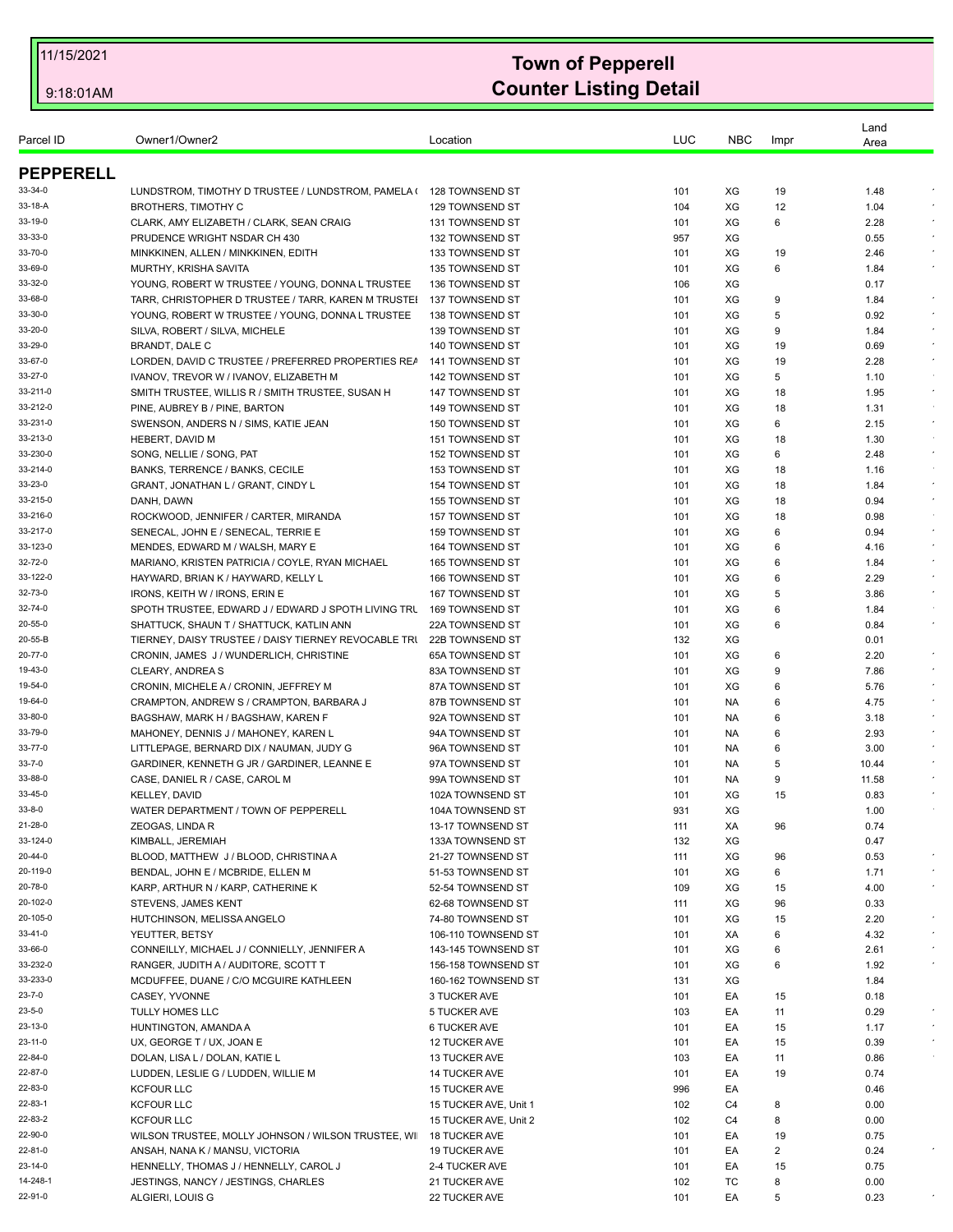|                   |                                                                      |                                   |            |                |          | Land         |      |
|-------------------|----------------------------------------------------------------------|-----------------------------------|------------|----------------|----------|--------------|------|
| Parcel ID         | Owner1/Owner2                                                        | Location                          | <b>LUC</b> | <b>NBC</b>     | Impr     | Area         |      |
| <b>PEPPERELL</b>  |                                                                      |                                   |            |                |          |              |      |
| 14-249-0          | GALLARDO, JOHNNY / GALLARDO, VICKI                                   | 25 TUCKER AVE                     | 101        | EA             | 5        | 0.50         |      |
| 14-248-0          | <b>T &amp; P CONDOMINIUM</b>                                         | 21C TUCKER AVE                    | 996        | ТC             |          | 0.88         |      |
| 14-252-0          | CARROLL, PATRICK J / CARROLL, CHERYL L                               | 24-26 TUCKER AVE                  | 101        | EA             | 15       | 1.00         |      |
| 14-253-0          | <b>BRESCIA, PAUL A</b>                                               | 22-1/2 TUCKER AVE                 | 101        | EA             | 5        | 0.23         |      |
| 22-112-0          | MAYFIELD PARK, HOMEOWNERS ASSOC                                      | 2 TUCKER PARK                     | 996        | MP             |          | 1.25         |      |
| 22-66-0           | TRIPP, JENNIFER                                                      | 4 TUCKER PARK                     | 101        | MP             | 2        | 0.20         |      |
| 22-61-0           | LAMB, KASSANDRA                                                      | 5 TUCKER PARK                     | 101        | EA             | 2        | 0.60         |      |
| 22-48-0           | <b>TUCKER PARK CONDO DEV</b>                                         | 8 TUCKER PARK                     | 996        | <b>TP</b>      |          | 1.20         |      |
| 22-481-0          | SLENTZ, ELLEN F                                                      | 8 TUCKER PARK, Unit A             | 102        | <b>TP</b>      | 8        | 0.00         |      |
| 22-482-0          | PIACENTINO, BARBARA                                                  | 8 TUCKER PARK, Unit B             | 102        | TP             | 8        | 0.00         |      |
| 22-483-0          | MCDEVITT, VANESSA M                                                  | 8 TUCKER PARK, Unit C             | 102        | <b>TP</b>      | 8        | 0.00         |      |
| 22-484-0          | PATNAUDE, KIMBERLY A                                                 | 8 TUCKER PARK, Unit D             | 102        | <b>TP</b>      | 8        | 0.00         |      |
| 22-485-0          | DUDEK, MARTIN G / DUDEK, CHRISTINE N                                 | 8 TUCKER PARK, Unit E             | 102        | <b>TP</b>      | 8        | 0.00         |      |
| 22-62-0           | BEDARD, RONALD J / BEDARD, ROSE T                                    | <b>1A TUCKER PARK</b>             | 101        | MP             | 20       | 0.09         |      |
| 22-63-0           | SIMMONS, JAMES E                                                     | <b>1B TUCKER PARK</b>             | 101        | MP             | 20       | 0.07         |      |
| 22-64-0           | HOFFMANN, DENISE R                                                   | <b>1C TUCKER PARK</b>             | 101        | MP             | 20       | 0.08         |      |
| 22-65-0           | BELL ALLYSON A TRUSTEE, ALLYSON G BELL TRUST / BELL R                | 1D TUCKER PARK                    | 101        | MP             | 20       | 0.08         |      |
| 22-104-0          | LEIGHTON, ASHLEY                                                     | <b>2A TUCKER PARK</b>             | 101        | MP             | 20       | 0.10         |      |
| 22-105-0          | GARCIA, SIDNEIA M                                                    | <b>2B TUCKER PARK</b>             | 101        | MP             | 20       | 0.10         |      |
| 22-67-0           | PARENT, TINA                                                         | <b>3A TUCKER PARK</b>             | 101        | MP             | 20       | 0.08         |      |
| 22-68-0           | LYNCH, CHRISTOPHER T / LYNCH, JEAN E                                 | <b>3B TUCKER PARK</b>             | 101        | MP             | 20       | 0.08         |      |
| 22-98-0           | PENNEY, CRAIG D / CARON, LILY E                                      | <b>3C TUCKER PARK</b>             | 101        | MP             | 20       | 0.08         |      |
| 22-99-0           | PATTERSON, MARCUS R                                                  | <b>3D TUCKER PARK</b>             | 101        | MP             | 20       | 0.09         |      |
| 22-106-0          | BRIDGES, ANN, HEIRS OR DEVISEES OF / C/O STEPHEN BRIL 6A TUCKER PARK |                                   | 101        | MP             | 20       | 0.09         |      |
| 22-107-0          | CLARK, DEBORAH A                                                     | <b>6B TUCKER PARK</b>             | 101        | MP             | 20       | 0.09         |      |
| 22-108-0          | LEDOUX, DIANA                                                        | <b>6C TUCKER PARK</b>             | 101        | MP             | 20       | 0.11         |      |
| 22-109-0          | <b>FARIA, ELVIS</b>                                                  | <b>6D TUCKER PARK</b>             | 101        | MP             | 20       | 0.09         |      |
| 22-110-0          | LAPOINTE, BRIAN / LAPOINTE, ALLISON L                                | <b>6E TUCKER PARK</b>             | 101        | MP             | 20       | 0.11         |      |
| 22-111-0          | PAPPAS, STEPHEN                                                      | <b>6F TUCKER PARK</b>             | 101        | MP             | 20       | 0.12         |      |
| 23-9-0<br>23-10-C | KRIAD CONSTRUCTION CO INC                                            | 2 TUCKER ST                       | 104        | XA             | 12       | 0.54         |      |
| 23-16-0           | RIAD, HOVANNES KIROLOS<br>ROLLING MEADOWS LLC                        | <b>6 TUCKER ST</b><br>7 TUCKER ST | 104<br>112 | EA             | 14       | 0.46         |      |
| 23-10-D           | CARON, KEVIN R / CARON, IRENE                                        | 8 TUCKER ST                       | 104        | AA<br>EA       | 85<br>14 | 8.32<br>0.62 | 1, 6 |
| 23-15-0           | MATLEY TRUSTEE, HANDEL JR / ABNAKI REALTY TRUST                      | 1-5 TUCKER ST                     | 013        | XA             | 96       | 1.41         |      |
| 23-10-E           | CONWAY LE TRUSTEE, BEVERLY P / CONWAY TRUSTEE, RICH                  | 10 TUCKER ST                      | 104        | EA             | 14       | 0.40         |      |
| 23-218-0          | LOGAN TRUSTEE, ELIZABETH M / LA SAMANA COURT REALT'                  | 11 TUCKER ST, Unit 1              | 111        | EA             | 6        | 1.50         |      |
| 23-17-0           | MCGRATH. WILLIAM L                                                   | <b>13 TUCKER ST</b>               | 104        | EA             | 12       | 0.46         |      |
| 22-72-0           | CICERO, MICHAEL C III / CICERO, NICOLE M                             | <b>14 TUCKER ST</b>               | 101        | EA             | 15       | 0.64         |      |
| 23-220-0          | TOWN OF PEPPERELL                                                    | <b>15 TUCKER ST</b>               | 930        | EA             |          | 0.87         |      |
| 22-71-0           | TOCCI, CATHERINE M TRUSTEE / CATHERINE M TOCCI INVES                 | <b>16 TUCKER ST</b>               | 101        | EA             | 15       | 0.46         |      |
| 23-18-0           | EKC DEVELOPMENT LLC                                                  | 17 TUCKER ST                      | 101        | EA             | 5        | 1.85         |      |
| 23-36-0           | EKC DEVELOPMENT LLC                                                  | 19 TUCKER ST, Unit B              | 105        | EA             | 12       | 0.61         |      |
| 23-21-0           | KNOLLWOOD ESTATES CONDOS                                             | 21 TUCKER ST                      | 996        | KE             |          | 3.87         |      |
| $23 - 21 - 1$     | NEWSHAM, MARTHA J                                                    | 21 TUCKER ST, Unit 1              | 102        | KE             | 8        | 0.00         |      |
| 23-21-10          | DEOLIVEIRA, EDILSON / DEOLIVEIRA, LISA M                             | 21 TUCKER ST, Unit 10             | 102        | KE             | 8        | 0.00         |      |
| 23-21-11          | <b>BOYD. JENNIFER M</b>                                              | 21 TUCKER ST, Unit 11             | 102        | KE             | 8        | 0.00         |      |
| 23-21-12          | GURNANI, TULSI / THADANI-GURNANI, JEETU                              | 21 TUCKER ST, Unit 12             | 102        | KE             | 8        | 0.00         |      |
| 23-21-13          | CUOCO, RICHARD B / CUOCO, SUSAN                                      | 21 TUCKER ST, Unit 13             | 102        | KE             | 8        | 0.00         |      |
| 23-21-14          | SANDOVAL, JUAN JAVIER / REGAN, KATELYN M                             | 21 TUCKER ST, Unit 14             | 102        | KE             | 8        | 0.00         |      |
| 23-21-15          | MASON, HERBERT C JR / CLEVELAND, JENNIFER                            | 21 TUCKER ST, Unit 15             | 102        | KE             | 8        | 0.00         |      |
| 23-21-2           | MCGOWAN, REGINA                                                      | 21 TUCKER ST, Unit 2              | 102        | KE             | 8        | 0.00         |      |
| 23-21-3           | TOPHAM, GREG J / TOPHAM, JOANNE B                                    | 21 TUCKER ST, Unit 3              | 102        | KE             | 8        | 0.00         |      |
| 23-21-4           | LACHANCE, PATRICIA A                                                 | 21 TUCKER ST, Unit 4              | 102        | KE             | 8        | 0.00         |      |
| 23-21-5           | CALLAHAN, EDWARD F JR / CALLAHAN, TONYA A                            | 21 TUCKER ST, Unit 5              | 102        | KE             | 8        | 0.00         |      |
| 23-21-6           | METCALFE, EMILY P                                                    | 21 TUCKER ST, Unit 6              | 102        | KE             | 8        | 0.00         |      |
| 23-21-7           | NGUYEN, LYNN                                                         | 21 TUCKER ST, Unit 7              | 102        | KE             | 8        | 0.00         |      |
| 23-21-8           | HERMAN, DAVID G / HERMAN, SANDRA L                                   | 21 TUCKER ST, Unit 8              | 102        | KE             | 8        | 0.00         |      |
| 23-21-9           | KENNEDY, COLIN M / KENNEDY, CYNTHIA A                                | 21 TUCKER ST, Unit 9              | 102        | KE             | 8        | 0.00         |      |
| 22-69-0           | CARROLL, MICHAEL E / CARROLL, DONNA                                  | 22 TUCKER ST                      | 101        | MP             | 5        | 0.29         |      |
| 23-22-0           | PANAJIA, PETER T / WHITE, DOROTHY                                    | <b>23 TUCKER ST</b>               | 101        | EA             | 19       | 0.47         |      |
| 22-60-0           | 26 TUCKER STREET CONDOMINIUM TRUST / SMALL TRUSTEI                   | 26 TUCKER ST                      | 996        | EA             |          | 0.87         |      |
| 22-60-1           | SYLVESTER, CHARLES / LEAHY, JOANNE                                   | 26 TUCKER ST, Unit 1              | 102        | C <sub>2</sub> | 5        | 0.00         |      |
| 22-60-2           | 26 TUCKER STREET CONDOMINIUM TRUST / SMALL TRUSTEI                   | 26 TUCKER ST, Unit 2              | 102        | C <sub>2</sub> |          | 0.16         |      |
| 22-60-3           | 26 TUCKER STREET CONDOMINIUM TRUST / SMALL TRUSTEI                   | 26 TUCKER ST, Unit 3              | 102        | C <sub>2</sub> |          | 0.19         |      |
| 23-26-0           | ARSENAULT, DOREEN P                                                  | 27 TUCKER ST                      | 101        | EA             | 15       | 0.30         |      |
| 22-59-0           | DOW TRUSTEE, SUSAN J / ROBERT AND SUSAN DOW FAMILY                   | <b>28 TUCKER ST</b>               | 101        | EA             | 15       | 0.40         |      |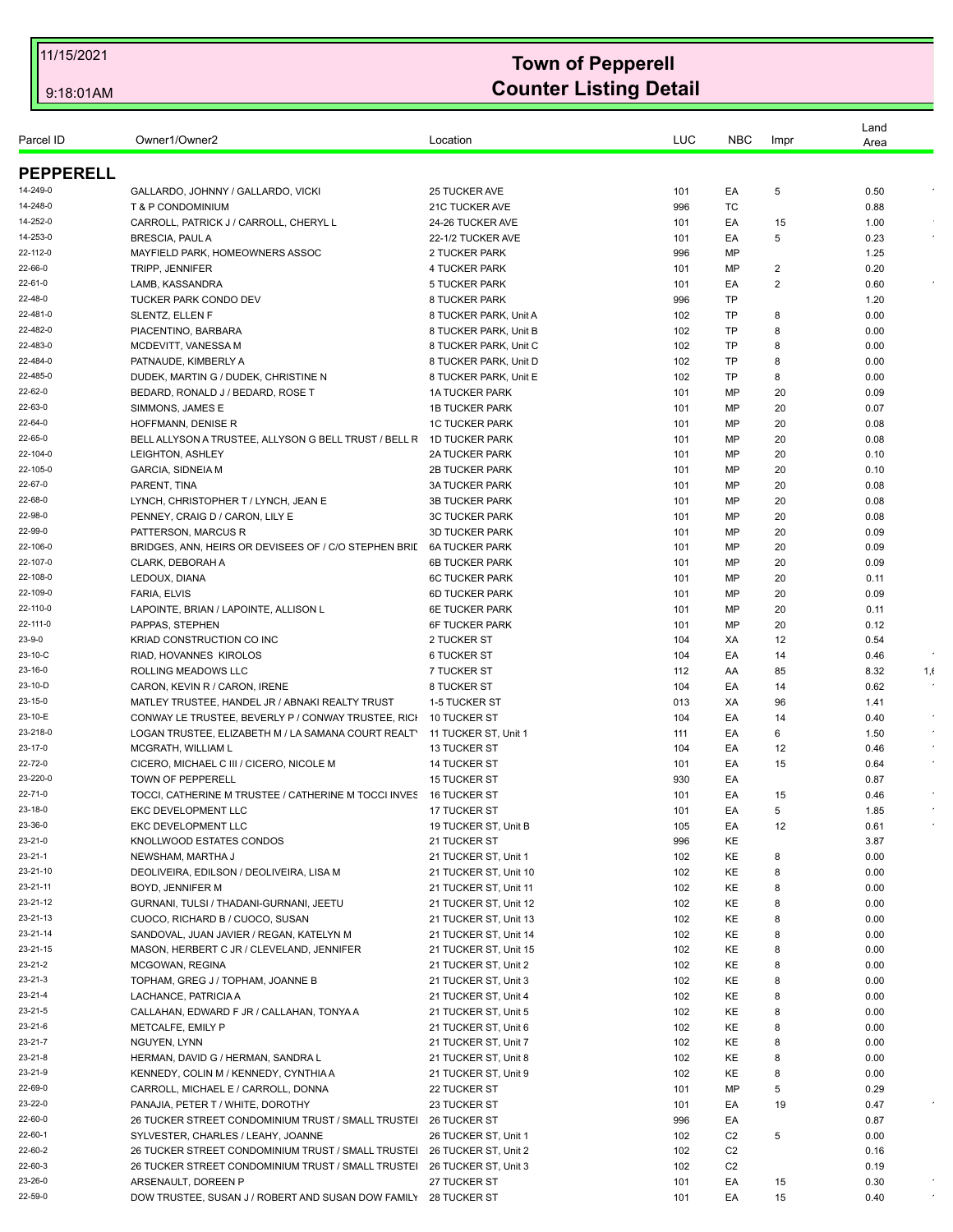| Parcel ID             | Owner1/Owner2                                                                                  | Location                                     | LUC        | <b>NBC</b>               | Impr   | Land<br>Area |            |
|-----------------------|------------------------------------------------------------------------------------------------|----------------------------------------------|------------|--------------------------|--------|--------------|------------|
| <b>PEPPERELL</b>      |                                                                                                |                                              |            |                          |        |              |            |
| 23-27-0               | COUTU, TINA A / COUTU, ROLAND G                                                                | 29 TUCKER ST                                 | 101        | EA                       | 15     | 0.42         |            |
| 22-58-0               | AXELSON, JANE E                                                                                | 30 TUCKER ST                                 | 101        | EA                       | 15     | 0.51         |            |
| 25-50-0               | HAYES, DEBORAH                                                                                 | 31 TUCKER ST                                 | 104        | XA                       | 12     | 0.39         |            |
| 22-56-0               | THOMANN, KRISTINA M / THOMANN, CHRISTOPHER J                                                   | 32 TUCKER ST                                 | 101        | XA                       | 15     | 0.19         |            |
| 25-48-0               | CRONIN, DIANE V                                                                                | 34 TUCKER ST                                 | 013        | XA                       | 15     | 0.29         |            |
| 23-10-F               | CONWAY LE TRUSTEE, BEVERLY P / CONWAY TRUSTEE, RICH                                            | <b>8A TUCKER ST</b>                          | 132        | EA                       |        | 0.33         |            |
| 22-100-0              | NYE, JENNIFER L                                                                                | <b>24A TUCKER ST</b>                         | 101        | MP                       | 20     | 0.11         |            |
| 22-101-0              | CARON, SARAH M                                                                                 | <b>24B TUCKER ST</b>                         | 101        | MP                       | 20     | 0.10         |            |
| 22-102-0              | <b>CULLINANE, MAUREEN</b>                                                                      | 24C TUCKER ST                                | 101        | ΜP                       | 20     | 0.10         |            |
| 22-103-0              | FREITAS DE SOUZA, KLEBER / FREITAS SOUZA, JOSILENE                                             | 24D TUCKER ST                                | 101        | MP                       | 20     | 0.08         |            |
| 22-70-0               | COLANGELO DEVELOPMENT LLC                                                                      | 18-20 TUCKER ST                              | 996        | TS                       |        | 1.10         |            |
| 22-70-1               | REEDY, BRANDON                                                                                 | 18-20 TUCKER ST, Unit 18-A                   | 102        | TS                       | 8      | 0.00         |            |
| 22-70-2               | FALCO, KEVIN                                                                                   | 18-20 TUCKER ST, Unit 18-B                   | 102        | TS                       | 8      | 0.00         |            |
| 22-70-3               | MORROW, LATOYA MICHELLE / MORROW, JAIRUS JOVAN                                                 | 18-20 TUCKER ST, Unit 18-C                   | 102        | TS                       | 8      | 0.00         |            |
| 22-70-4               | EVERETT, KIM L                                                                                 | 18-20 TUCKER ST, Unit 18-D                   | 102        | TS                       | 8      | 0.00         |            |
| 14-130-3              | ROGERS, KIMBERLY J                                                                             | 5 VILLAGE RD                                 | 101        | <b>CLG</b>               | 6      | 2.82         |            |
| 14-130-4              | TOMASETTI, PERRY J / TOMASETTI, KAREN S                                                        | 7 VILLAGE RD                                 | 101        | <b>CLG</b>               | 6      | 2.08         |            |
| 14-130-5              | CLARK, JOHN D JR / CLARK, JEANNE E                                                             | 9 VILLAGE RD                                 | 101        | <b>CLG</b>               | 6      | 1.84         | $\bullet$  |
| 14-130-6              | HERGET, BETTY ANNE / GAUTHIER, MICHELLE M                                                      | 11 VILLAGE RD                                | 101        | <b>CLG</b>               | 9      | 1.84         |            |
| 14-130-12             | PATENAUDE, ALBERT W JR / TENNIS PATENAUDE, MAUREEN                                             | 12 VILLAGE RD                                | 101        | <b>CLG</b>               | 6      | 2.30         |            |
| 14-130-7              | BORECKI, GREGORY T / BORECKI, DEANA Y                                                          | 13 VILLAGE RD                                | 101        | <b>CLG</b>               | 6      | 2.24         | $\bullet$  |
| 14-130-13             | DICENZO, ANTHONY / DICENZO, CAROLYN                                                            | <b>14 VILLAGE RD</b>                         | 101        | <b>CLG</b>               | 6      | 1.84         | $\epsilon$ |
| 14-130-8<br>14-130-14 | THE CHURCH OF PENTECOST USA INC LOWELL/DRACUT AS:                                              | <b>15 VILLAGE RD</b>                         | 101        | <b>CLG</b>               | 6      | 2.01         | $\bullet$  |
| 14-130-9              | D'AMBROSIO, JOSEPH F / D'AMBROSIO, GAIL                                                        | 16 VILLAGE RD                                | 101        | <b>CLG</b>               | 6<br>6 | 1.88         |            |
| 14-124-20             | DIKEMAN, CRAIG J / DIKEMAN, KIMBERLY J                                                         | 17 VILLAGE RD                                | 101<br>101 | <b>CLG</b><br><b>CLG</b> |        | 2.13         |            |
| 14-130-10             | RAZZABONI TR, WAYNE A & TRACEY L / TRACEY L RAZZABON<br>THOMPSON, JOHN JR / THOMPSON, STACEY A | <b>18 VILLAGE RD</b><br><b>19 VILLAGE RD</b> | 101        | <b>CLG</b>               | 6<br>6 | 1.20<br>1.86 | $\epsilon$ |
| 14-124-19             | LEE, HEATHER / DINGFELDER, JAMES                                                               | 20 VILLAGE RD                                | 101        | <b>CLG</b>               | 6      | 0.75         |            |
| 14-130-11             | OSKIRKO, WILLIAM V / OSKIRKO, DAWNE E                                                          | 21 VILLAGE RD                                | 101        | <b>CLG</b>               | 6      | 1.85         |            |
| 14-124-18             | <b>GREEN TRUSTEE, MARGARET E / MARGARET E GREEN REVI</b>                                       | 22 VILLAGE RD                                | 101        | <b>CLG</b>               | 6      | 1.20         | $\star$    |
| 14-124-32             | D EON, MARC / CLEMENT, MICHELLE P                                                              | 23 VILLAGE RD                                | 101        | <b>CLG</b>               | 6      | 2.42         | $\bullet$  |
| 14-124-17             | PREIS, MARTIN / PALASEK, JOLINE                                                                | 24 VILLAGE RD                                | 101        | <b>CLG</b>               | 6      | 0.58         |            |
| 14-124-31             | QIAN, YUEMING / DENG, JIAN LING                                                                | 25 VILLAGE RD                                | 101        | <b>CLG</b>               | 6      | 2.00         |            |
| 14-124-16             | HUTCHINSON, JONATHAN / HUTCHINSON, JULIE                                                       | 26 VILLAGE RD                                | 101        | <b>CLG</b>               | 6      | 0.57         | $\bullet$  |
| 14-124-30             | SINCLAIR, THOMAS G / SINCLAIR, CATHY                                                           | 27 VILLAGE RD                                | 101        | <b>CLG</b>               | 6      | 0.94         |            |
| 14-124-15             | DIAZ, EMIL J / DIAZ, RUTH                                                                      | 28 VILLAGE RD                                | 101        | <b>CLG</b>               | 6      | 0.92         |            |
| 14-124-29             | KOERNER, DANIEL G / YUREWICZ, KRISTEN                                                          | 29 VILLAGE RD                                | 101        | <b>CLG</b>               | 6      | 0.72         |            |
| 14-124-23             | VANASSELBERG, CHRISTOPHER                                                                      | 31 VILLAGE RD                                | 101        | <b>CLG</b>               | 6      | 0.59         | $\epsilon$ |
| 14-124-22             | BONNEVIER, BRUCE J / BONNEVIER, PEGGY R                                                        | 33 VILLAGE RD                                | 101        | <b>CLG</b>               | 6      | 0.58         |            |
| 14-124-21             | MCQUILLIN, ELIZABETH A                                                                         | 35 VILLAGE RD                                | 101        | <b>CLG</b>               | 6      | 0.89         |            |
| 14-130-33             | NASHOBA CONSERVATION TRUST                                                                     | 19A VILLAGE RD                               | 950        | <b>CLG</b>               |        | 2.16         |            |
| 17-13-0               | LAPLANTE TRUSTEE, MAURICE J/LAPLANTE TRUSTEE, JEA 2 WARREN ST                                  |                                              | 101        | MF                       | 19     | 0.36         |            |
| 17-12-0               | OCONNOR, DENNIS O / OCONNOR, MAUREEN K                                                         | <b>4 WARREN ST</b>                           | 101        | ΜF                       | 19     | 0.82         |            |
| 32-76-0               | GUDINAS, THOMAS L / DOOLEY, DAWN M                                                             | 2 WEST ST                                    | 101        | RA                       | 5      | 2.15         |            |
| 32-77-0               | KNIGHT, ANDREW WAYNE / KNIGHT, LOUISE A                                                        | 4 WEST ST                                    | 101        | RA                       | 6      | 1.84         |            |
| 32-78-0               | TELLER. ROBERT JEFFREY                                                                         | 6 WEST ST                                    | 101        | RA                       | 6      | 1.84         |            |
| 32-10-0               | CORMIER, PAUL R / CORMIER, KIMBERLY A                                                          | 7 WEST ST                                    | 101        | RA                       | 5      | 1.84         |            |
| 32-79-0               | ROUGHAN, CATHLEEN M                                                                            | 8 WEST ST                                    | 101        | RA                       | 5      | 1.91         |            |
| 32-19-0               | PELKEY, DAVID S / GODDARD, ELIZABETH J                                                         | 9 WEST ST                                    | 101        | RA                       | 19     | 1.84         | $\bullet$  |
| 32-80-0               | KLOPP TRUSTEE, KURT A / KLOPP TRUSTEE, MARGARET MA                                             | 10 WEST ST                                   | 101        | RA                       | 6      | 2.08         |            |
| 32-15-0<br>32-81-0    | ALLEN, KATHLEEN A / POINTON, THOMAS C<br>MILLER, CYNDI                                         | 11 WEST ST                                   | 103        | RA                       | 11     | 1.90         | $\epsilon$ |
|                       |                                                                                                | 12 WEST ST                                   | 101        | RA                       | 6      | 1.91         |            |
| 32-14-0<br>32-89-0    | VASQUEZ, RICHARD A / VASQUEZ, MAXINE A<br>MARCINIAK TRUSTEE, KEITH / MARCINIAK TRUSTEE, WENDY  | 13 WEST ST<br>15 WEST ST                     | 130<br>101 | RA                       | 5      | 1.80<br>1.84 |            |
| 32-82-0               | FREEMAN, GORDON V / FREEMAN, EUNICE M                                                          | 16 WEST ST                                   | 101        | RA<br>RA                 | 6      | 1.85         |            |
| 32-6-0                | GOODWIN TRUSTEE, LINDA L / LINDA L GOODWIN REVOCABL                                            | 17 WEST ST                                   | 101        | RA                       | 18     | 1.90         | $\bullet$  |
| 32-4-0                | CALLAHAN, KATHLEEN A                                                                           | 19 WEST ST                                   | 101        | RA                       | 5      | 0.40         |            |
| 32-83-0               | TESINI, PETER A / TESINI, LINDA E                                                              | 20 WEST ST                                   | 101        | RA                       | 6      | 1.86         |            |
| 32-3-0                | PREECE, ALEXANDER G / PREECE, KAYLEE                                                           | 21 WEST ST                                   | 101        | RA                       | 6      | 1.33         |            |
| 32-84-0               | RAPOSO, VICTOR / RAPOSO, VIRGINIA A M                                                          | 24 WEST ST                                   | 101        | RA                       | 6      | 1.86         | $\star$    |
| 32-2-0                | HERGET, LISA ANN / HERGET, BENTLEY RICHARD                                                     | 25 WEST ST                                   | 101        | RA                       | 18     | 1.00         |            |
| 18-40-0               | KARAM, REBECCA J / KARAM, ANTHONY J JR                                                         | 27 WEST ST                                   | 131        | RA                       |        | 1.87         |            |
| 32-85-0               | RUF TRUSTEE, RICHARD A / RUF TRUSTEE, THERESA A                                                | 28 WEST ST                                   | 101        | RA                       | 6      | 2.28         |            |
| 18-29-0               | SPAULDING TRUSTEE, KIM C / SPAULDING TRUSTEE, MARTH                                            | 29 WEST ST                                   | 101        | RA                       | 6      | 4.54         | $\star$    |
| 18-27-4               | LAUZIERE, KEVIN N / LAUZIERE, PATRICIA A                                                       | 31 WEST ST                                   | 101        | RA                       | 6      | 2.34         |            |
| 18-83-0               | COWEN, JONATHAN T / COWEN, EMILIE C                                                            | 32 WEST ST                                   | 101        | RA                       | 6      | 4.00         |            |
|                       |                                                                                                |                                              |            |                          |        |              |            |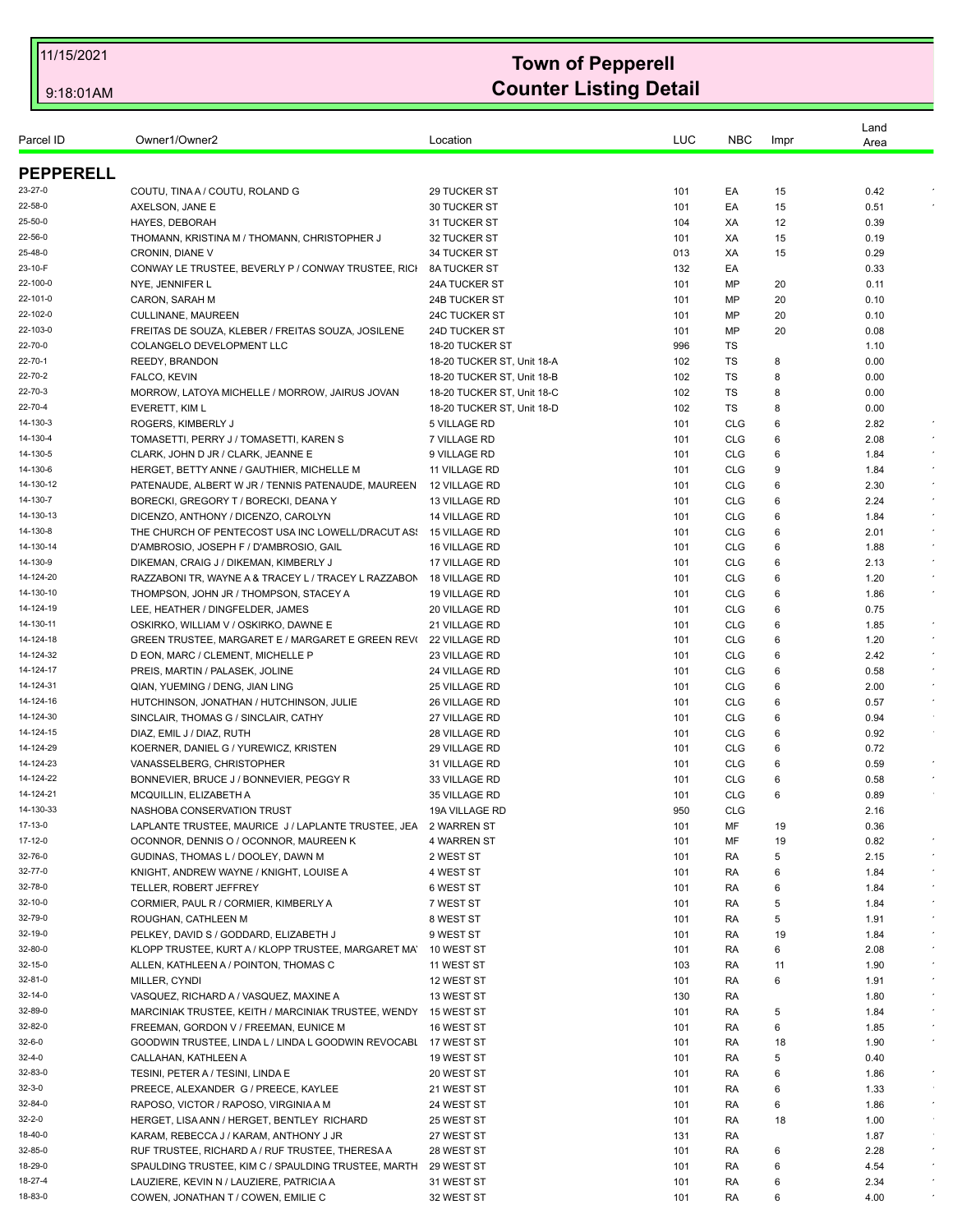| Parcel ID         | Owner1/Owner2                                                                                | Location                 | LUC        | <b>NBC</b> | Impr        | Land<br>Area |            |
|-------------------|----------------------------------------------------------------------------------------------|--------------------------|------------|------------|-------------|--------------|------------|
| <b>PEPPERELL</b>  |                                                                                              |                          |            |            |             |              |            |
| 18-27-3           | JENA, WILLIAM A III / JENA, DEBORAH J                                                        | 33 WEST ST               | 101        | RA         | 6           | 8.55         |            |
| 18-28-0           | BUXTON, TODD W / ROSE-BUXTON, ROBIN B                                                        | 34 WEST ST               | 101        | RA         | 6           | 2.78         |            |
| 18-27-0           | RICHARDS, WALTER T III / RICHARDS, PAMELA A                                                  | 35 WEST ST               | 101        | RA         | 19          | 2.26         |            |
| 18-23-0           | STEPHENSON, CHRISTOPHER J / STEPHENSON, SCOTT C                                              | 36 WEST ST               | 105        | RA         | 12          | 12.65        |            |
| 18-24-0           | HENEBERRY, THOMAS DAVID                                                                      | 38 WEST ST               | 101        | RA         | 5           | 1.00         |            |
| 18-31-0           | CAMPBELL, NORMAN J / DUROCHER, RUSSELL A                                                     | 40 WEST ST               | 101        | RA         | 6           | 2.03         | $\epsilon$ |
| 18-25-0           | SHEA, ALAN H                                                                                 | 41 WEST ST               | 101        | RA         | 18          | 2.40         |            |
| 18-23-A           | KING, GEORGE HR / KING, ELIZABETH                                                            | 42 WEST ST               | 101        | RA         | 6           | 16.48        |            |
| 18-21-0           | GARBY, THOMAS H / GARBY, JUDITH M                                                            | 44 WEST ST               | 101        | RA         | 5           | 3.94         |            |
| 18-85-0           | WHARRAM, SCOTT E / WHARRAM, MARIANNE R                                                       | 46 WEST ST               | 101        | RA         | 5           | 1.86         |            |
| 18-18-0           | WEITE, TAMARA / WEITE, STEVEN                                                                | 47 WEST ST               | 101        | RA         | 5           | 1.91         |            |
| 18-19-0           | GOSSELIN, ROLAND E / GOSSELIN, CLAUDETTE M                                                   | 48 WEST ST               | 101        | RA         | 6           | 2.08         |            |
| 18-51-0           | LEGER, JOHN / LEGER, HELENE                                                                  | 49 WEST ST               | 101        | RA         | 6           | 3.99         |            |
| 18-86-0           | HARHEN, HEIKE S                                                                              | 50 WEST ST               | 101        | RA         | 6           | 4.21         | $\epsilon$ |
| 18-52-0           | SAMPAS, ANTHONY M / PATUREL, MONIQUE                                                         | 51 WEST ST               | 101        | RA         | 5           | 1.85         |            |
| 18-87-0           | MICKEL, CHRISTOPHER / KEHOE, TAMMI                                                           | 52 WEST ST               | 101        | RA         | 6           | 1.97         | $\bullet$  |
| 18-53-0           | SAMPAS, ANTHONY MICHAEL / PATUREL, MONIQUE                                                   | 53 WEST ST               | 131        | RA         |             | 1.86         |            |
| 18-88-0           | ZECH, THOMAS J / ZECH, ROBYN V                                                               | 54 WEST ST               | 101        | RA         | 6           | 1.96         | $\star$    |
| 18-54-0           | SAMPAS, ANTHONY MICHAEL / PATUREL, MONIQUE                                                   | 55 WEST ST               | 131        | RA         |             | 2.38         |            |
| 18-11-0           | BUTTERFIELD, MARY L / ELLIOTT, ROBERT T                                                      | 59 WEST ST               | 101        | RA         | 1           | 3.00         | $\star$    |
| 18-48-0           | KINGSTON, BENJAMIN / KINGSTON, LORI                                                          | 65 WEST ST               | 101        | RA         | 5           | 2.25         |            |
| 18-7-0<br>18-49-0 | HICKMAN, JAMES K / HICKMAN, ANN MARIE                                                        | 66 WEST ST               | 101        | RA         | 5<br>5      | 4.40         |            |
| 18-71-0           | GUSTAFSON, KIRK E / GUSTAFSON, SHERRIE M                                                     | 67 WEST ST               | 101        | RA         |             | 1.84         | $\epsilon$ |
| 18-50-0           | HIGLEY TRUSTEE, LAUREL H / NICOLE REALTY TRUST                                               | 68 WEST ST<br>69 WEST ST | 101        | RA         | 19<br>6     | 3.20         |            |
| 18-72-0           | TREMBLAY, NOAH J / TREMBLEY, SAMANTHA<br>MARCINIAK TRUSTEE, THOMAS A / MARCINIAK TRUSTEE, BR | 70 WEST ST               | 101<br>101 | RA<br>RA   | 6           | 1.84<br>2.89 |            |
| 18-14-0           | SPINNEY, JOHN T / SPINNEY, ALICIA L                                                          | 71 WEST ST               | 101        | NA         | 9           | 6.34         |            |
| 18-4-0            | ROBERTS, STEPHEN J / ROBERTS, KRISTEN K                                                      | 72 WEST ST               | 101        | RA         | 6           | 7.66         |            |
| 18-9-0            | CAPPUCCI, GEORGE F / CAPPUCCI, DEBORAH E                                                     | 73 WEST ST               | 101        | NA.        | 6           | 3.39         |            |
| 18-73-0           | FABRIZIO, LAYLA J / FABRIZIO, MARK A                                                         | 74 WEST ST               | 101        | RA         | 6           | 2.10         | $\bullet$  |
| 18-15-0           | HOLT, CHRISTOPHER / GIROUX, MARGO                                                            | 75 WEST ST               | 101        | NA.        | 19          | 5.54         |            |
| 18-74-0           | TREMBLAY, MAURICE H / TREMBLAY, T MARILYN                                                    | 76 WEST ST               | 101        | RA         | 5           | 4.57         | $\epsilon$ |
| 18-8-0            | POWANDA-CROFT, CAROLYN M                                                                     | 77 WEST ST               | 101        | RA         | 5           | 1.84         | $\epsilon$ |
| 12-67-0           | FITZGERALD, DAVID S JR / FITZGERALD, SUE Z                                                   | 78 WEST ST               | 101        | RA         | 6           | 1.84         |            |
| 12-68-0           | BRAY, TIMOTHY C / SCHULTZ BRAY, JENNIFER                                                     | 80 WEST ST               | 101        | RA         | 5           | 1.84         | $\epsilon$ |
| 12-90-0           | HILL, TYLER / HILL, KRISTI                                                                   | 82 WEST ST               | 101        | RA         | 9           | 1.84         | $\sim$     |
| 12-91-0           | SULLIVAN, RAYMOND R II / SULLIVAN, JULIE A                                                   | 84 WEST ST               | 101        | RA         | 6           | 1.85         |            |
| 12-91-D           | JODRY, CHARLES G / JODRY, CHRISTINE C                                                        | 86 WEST ST               | 101        | RA         | 5           | 3.93         |            |
| 12-27-0           | <b>CUNHA, SHARON</b>                                                                         | 90 WEST ST               | 101        | RA         | 6           | 1.84         |            |
| 12-92-0           | REAGAN, STEPHEN / REAGAN, BONNIE                                                             | 92 WEST ST               | 101        | RA         | 6           | 3.96         |            |
| 12-18-0           | MING, GERALD / MING, MARIA S                                                                 | 95 WEST ST               | 101        | RA         | $\mathbf 1$ | 3.06         |            |
| 12-151-0          | CHOUNSVATHMAO, KIM                                                                           | 99 WEST ST               | 101        | RA         | 6           | 1.85         |            |
| 12-152-0          | WOLF, CAITLIN C / ROCK, NATHAN A                                                             | 103 WEST ST              | 101        | RA         | 6           | 2.15         |            |
| 12-29-0           | MURRIN, SHAWN P / MURRIN, COLLETTE                                                           | 104 WEST ST              | 101        | RA         | 6           | 2.10         |            |
| 12-153-0          | MCDONALD, WILLIAM / MCDONALD, LINDA J                                                        | 105 WEST ST              | 101        | RA         | 6           | 2.52         |            |
| 12-29-2           | WHITE, MATTHEW D / WHITE, COLLEEN M                                                          | 106 WEST ST              | 101        | RA         | 6           | 2.83         |            |
| 12-17-0           | HOWARD III, JAMES A / HOWARD, THERESA W                                                      | 107 WEST ST              | 101        | RA         | 15          | 0.79         | $\epsilon$ |
| 12-16-0           | <b>BELAIR, KYLE S</b>                                                                        | 109 WEST ST              | 101        | RA         | 4           | 2.00         |            |
| 12-32-0           | ZINK, DAVID A                                                                                | 111 WEST ST              | 101        | RA         | 6           | 1.84         | $\bullet$  |
| 12-15-0           | CREWE, WILLIAM L / CREWE, LINDA A                                                            | 113 WEST ST              | 101        | RA         | 5           | 7.28         | $\star$    |
| 12-52-0           | AGCAOILI, JOHN ANTONIO / SQUEGLIA, SARAH KATHLEEN                                            | 114 WEST ST              | 101        | RA         | 6           | 4.89         |            |
| 12-140-0          | FOTI, TYLER P / FOTI, ALISON LEE                                                             | 115 WEST ST              | 101        | RA         | 5           | 2.08         | $\sim$     |
| 12-149-0          | RONDEAU, PETER J / RONDEAU, LINDA R                                                          | 117 WEST ST              | 101        | RA         | 18          | 1.83         |            |
| 12-148-0          | DA CUNHA, EDMILSON J / DE OLIVEIRA, PATRICIA C                                               | 119 WEST ST              | 101        | RA         | 9           | 5.36         |            |
| 12-51-0           | CRAIG TRUSTEE, SYLVIA L                                                                      | 120 WEST ST              | 132        | RA         |             | 2.36         |            |
| 12-147-0          | HENRY, SHAWN 0 / HENRY, JOY E                                                                | 121 WEST ST              | 101        | RA         | 5           | 1.84         |            |
| 12-146-0          | SCHOORENS, MICHAEL V / SCHOORENS, CINDY LU                                                   | 123 WEST ST              | 101        | RA         | 9           | 3.84         |            |
| 12-145-0          | SIDELINGER, BENJAMIN J / SIDELINGER, MARY K                                                  | 125 WEST ST              | 101        | RA         | 5           | 1.92         |            |
| 12-46-0           | HARRINGTON, WILLIAM J / HARRINGTON, AMY L                                                    | 127 WEST ST              | 101        | RA         | 5           | 0.39         | ۰          |
| 18-27-1           | CYKER, JOSHUA                                                                                | 35A WEST ST              | 101        | RA         | 5           | 13.78        |            |
| 18-23-B           | TAX TITLE / TOWN OF PEPPERELL                                                                | 40A WEST ST              | 936        | RA         |             | 0.85         |            |
| 18-89-0           | FLANAGAN, KEITH / FLANAGAN, TRACY LYNNE                                                      | 54A WEST ST              | 101        | RA         | 6           | 5.52         | $\star$    |
| 18-26-0           | PAICOPOLOS, SPERO G / PAICOPOLOS, CLAIRE G                                                   | 37-39 WEST ST            | 131        | RA         |             | 3.10         | $\bullet$  |
| 18-20-0           | BURNHAM TRUSTEE, JOAN E / JOAN E. BURNHAM INVESTME                                           | 56-60 WEST ST            | 101        | RA         | 1           | 4.16         |            |
| 18-6-0            | ROBERTSON, CHERYL D                                                                          | 62-64 WEST ST            | 101        | RA         | 15          | 4.00         |            |
| 12-30-0           | CRAIG TRUSTEE, SYLVIA L / SYLVIA L CRAIG REVOCABLE TRI                                       | 116-118 WEST ST          | 101        | RA         | 22          | 2.64         |            |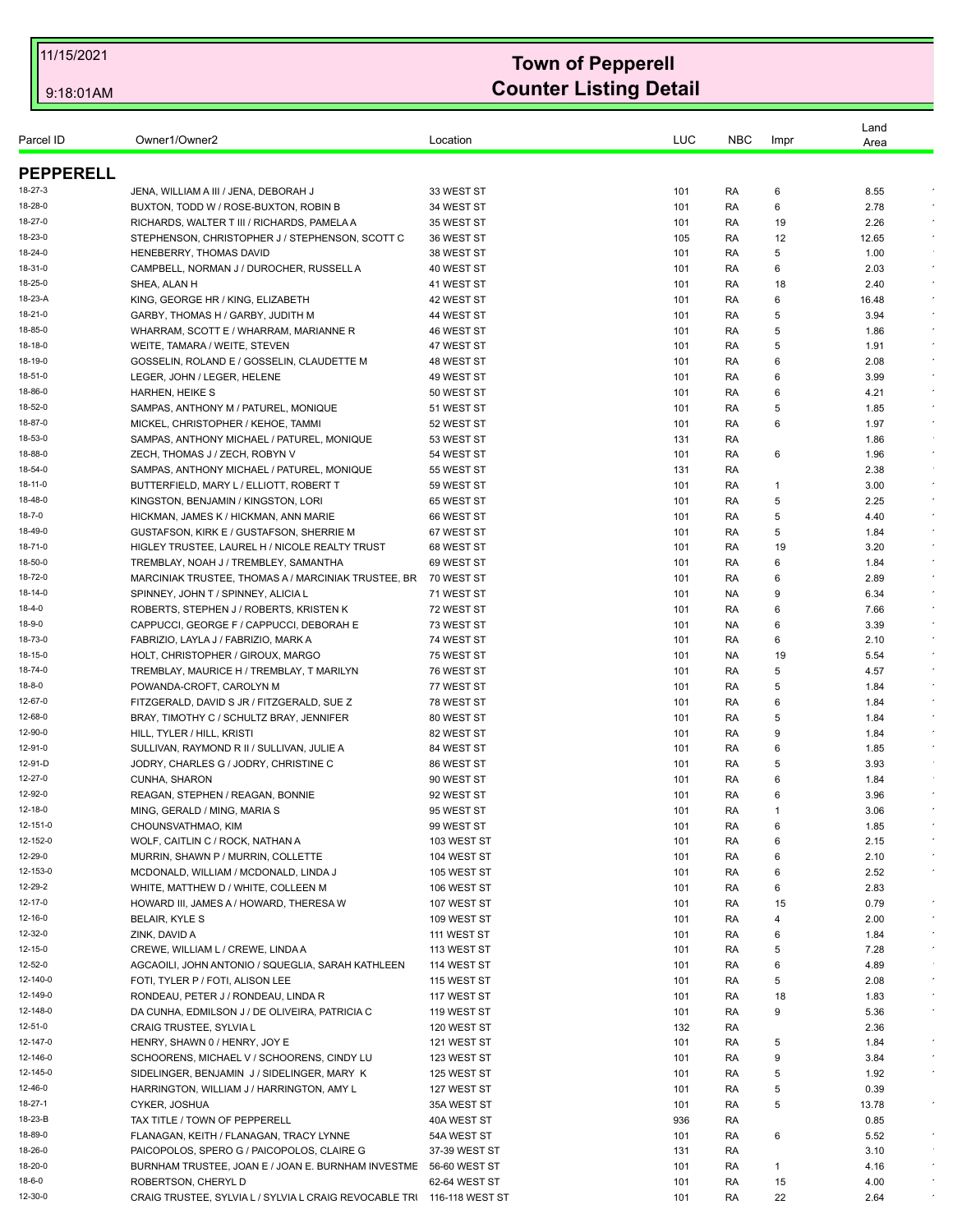|                              |                                                                                         |                                |            |            |                | Land         |            |
|------------------------------|-----------------------------------------------------------------------------------------|--------------------------------|------------|------------|----------------|--------------|------------|
| Parcel ID                    | Owner1/Owner2                                                                           | Location                       | LUC        | <b>NBC</b> | Impr           | Area         |            |
| <b>PEPPERELL</b>             |                                                                                         |                                |            |            |                |              |            |
| 12-50-0                      | <b>BALLAS, GREGORY</b>                                                                  | 122-126 WEST ST                | 101        | RA         | 22             | 3.28         |            |
| 32-88-0                      | ORR. KIMBERLY A                                                                         | 15-1/2 WEST ST                 | 101        | RA         | 6              | 4.50         |            |
| $32 - 5 - 0$                 | DUTTON, CHRISTINE MARY                                                                  | 17-1/2 WEST ST                 | 101        | RA         | 6              | 3.85         |            |
| 12-33-0                      | FERRAO, TUMAY A / FERRAO, ENEIDA E                                                      | 109-1/2 WEST ST                | 101        | RA         | 9              | 6.04         |            |
| $2 - 34 - 0$                 | DESIMONE, CHRISTOPHER F / DESIMONE, PAULA M                                             | 5 WHEELER ST                   | 101        | RA         | 9              | 1.87         |            |
| $2 - 29 - 0$                 | <b>GREENFIELD, MICHAEL J</b>                                                            | <b>6 WHEELER ST</b>            | 101        | RA         | 5              | 2.85         |            |
| $2 - 12 - 0$                 | FORTNER, EDWARD C / FORTNER, MARGARET A                                                 | 7 WHEELER ST                   | 101        | RA         | 9              | 1.84         | $\epsilon$ |
| $2 - 29 - B$                 | WALSH, JOHN P / WALSH, DEBRA P                                                          | 8 WHEELER ST                   | 101        | RA         | 6              | 2.66         |            |
| $2 - 33 - 0$                 | <b>BARON, CAITLYN</b>                                                                   | 9 WHEELER ST                   | 101        | RA         | 6              | 10.18        |            |
| $2 - 15 - B$                 | TAYLOR, NELSON R / TAYLOR, SHEILA E                                                     | 10 WHEELER ST                  | 101        | RA         | 18             | 1.86         |            |
| $2 - 26 - 0$                 | SHELDON, ANN / VOGT TRUSTEE, DEBORAH                                                    | 11 WHEELER ST                  | 101        | RA         | 5              | 3.12         | $\sim$     |
| $2 - 15 - C$                 | DURDEN, EDWIN O / DURDEN, DIANE T                                                       | 12 WHEELER ST                  | 101        | RA         | 5              | 1.03         |            |
| 2-28-A                       | ST LOUIS TRUSTEE, DANIEL R / ST LOUIS IRREVOCABLE TRU                                   | 14 WHEELER ST                  | 101        | RA         | 21             | 0.93         | $\bullet$  |
| $2 - 25 - 0$                 | SEEGER, JEFFREY J                                                                       | <b>15 WHEELER ST</b>           | 131        | RA         |                | 5.84         |            |
| $2 - 28 - B$                 | ODONNELL, KERRY M / FULLER, KIMBERLY A                                                  | 16 WHEELER ST                  | 101        | RA         | 6              | 0.93         | $\epsilon$ |
| $2 - 31 - 0$                 | <b>GANGLOFF, THERESA M</b>                                                              | 17 WHEELER ST                  | 101        | RA         | 6              | 1.28         |            |
| 2-28-C                       | LAVIN, DANIELLE / LAVIN, RYAN                                                           | <b>18 WHEELER ST</b>           | 101        | RA         | 6              | 0.94         |            |
| $2 - 13 - B$                 | MCDERMOTT, ROBERT B JR / WASS-MCDERMOTT, CYNTHIA                                        | 19 WHEELER ST                  | 101        | RA         | 5              | 10.50        | $\bullet$  |
| $2 - 16 - 0$                 | CONSERVATION COMMISSION / TOWN OF PEPPERELL                                             | 2-4 WHEELER ST                 | 932        | RA         |                | 14.00        | $\star$    |
| $2 - 15 - A$                 | BANCROFT, JAMISON / BRAND, CHRISTI                                                      | 20 WHEELER ST                  | 105        | RA         | 14             | 1.84         |            |
| $2 - 37 - 0$                 | MCCONNELL, KENNETH                                                                      | 21 WHEELER ST                  | 101        | <b>NG</b>  | 6              | 7.08         | $\sim$     |
| $2 - 15 - 0$<br>$2 - 13 - A$ | NUTTER, ROLAND P / NUTTER, DEBBIE J<br>FILLIP, ALAN J / FILLIP, NANCY Y                 | 22 WHEELER ST<br>23 WHEELER ST | 101<br>101 | RA<br>RA   | 6<br>5         | 1.84<br>1.10 |            |
| $2 - 27 - 0$                 | ROTHMEL, CHRISTYANN / MCALLISTER, DIANNA R                                              | 25 WHEELER ST                  | 101        |            | 18             | 2.36         | $\bullet$  |
| $7 - 1 - 0$                  | SOUTH, CAROLYN A                                                                        | 27 WHEELER ST                  | 101        | RA<br>RA   | 1              | 2.33         |            |
| $2 - 23 - 0$                 | VERHULST, WILLIAM A / VERHULST, CANDACE E                                               | 28 WHEELER ST                  | 101        | RA         | 5              | 11.50        | $\bullet$  |
| $7 - 1 - 1$                  | DEPARTMENT OF FISH AND GAME / COMMONWEALTH OF MA                                        | 29 WHEELER ST                  | 921        | RA         |                | 14.34        |            |
| $7 - 4 - 0$                  | MARCHILDON, RONALD D / MARCHILDON, EILEEN M                                             | 34 WHEELER ST                  | 101        | RA         | 5              | 9.46         |            |
| $7 - 48 - 0$                 | NELSON, CATHERINE F / NELSON, TIMOTHY J                                                 | 36 WHEELER ST                  | 101        | RA         | 6              | 3.04         | $\sim$     |
| $7 - 50 - 0$                 | CARRIER, MATTHEW R / CARRIER, ASHLEY JEAN                                               | 38 WHEELER ST                  | 101        | RA         | 6              | 2.10         |            |
| $7 - 51 - 0$                 | BOYAJIAN TRUSTEE, MARK L / BOYAJIAN TRUSTEE, LUANN E                                    | 40 WHEELER ST                  | 101        | RA         | 5              | 4.00         |            |
| $7 - 10 - 0$                 | OLSEN, CHRISTOPHER E                                                                    | 42 WHEELER ST                  | 101        | RA         | 19             | 3.88         | $\bullet$  |
| $7 - 6 - 0$                  | <b>STARR, JUSTIN CORY</b>                                                               | 44 WHEELER ST                  | 101        | RA         | 21             | 0.46         |            |
| $7 - 5 - 0$                  | LEVI TRUSTEE, FRANCES K / FRANCES K LEVY 2015 REVOC/                                    | 45 WHEELER ST                  | 101        | RA         | 15             | 2.31         | $\epsilon$ |
| 7-53-0                       | MCINERNEY, JOHN CHRISTOPHER                                                             | 46 WHEELER ST                  | 101        | RA         | 5              | 4.24         | $\sim$     |
| $7 - 7 - 0$                  | FOUNTAIN, DEBORAH F / FOUNTAIN, MARK A                                                  | 48 WHEELER ST                  | 101        | RA         | 19             | 1.84         |            |
| 7-24-0                       | <b>FARMER, FREDERICK E</b>                                                              | 56 WHEELER ST                  | 101        | RA         | $\overline{2}$ | 1.84         | $\epsilon$ |
| $7 - 26 - 4$                 | KOUTROUBA, PETER J / KOUTROUBA, DENISE M                                                | 58 WHEELER ST                  | 101        | RA         | 6              | 6.03         |            |
| $7 - 26 - 1$                 | HALD, MARK L / HALD, CLAIRE M                                                           | 60 WHEELER ST                  | 101        | RA         | 6              | 1.92         |            |
| $7 - 43 - 0$                 | DIVISION OF FISHERIES AND GAME / COMMONWEALTH OF M                                      | 63 WHEELER ST                  | 911        | RA         |                | 0.88         |            |
| $7 - 27 - 0$                 | HU, JESSICA                                                                             | 66 WHEELER ST                  | 101        | RA         | 6              | 1.89         |            |
| $7 - 28 - 0$                 | PODOLAK, LORI K                                                                         | 68 WHEELER ST                  | 101        | RA         | 18             | 0.92         |            |
| 7-29-0<br>$7 - 30 - 2$       | WOZNIAK, PAUL F / WOZNIAK, BONNIE L<br>SMITH, RICHARD J / SMITH, TRACEY J               | 70 WHEELER ST                  | 101        | RA         | 6              | 5.80         |            |
| $7 - 30 - 0$                 |                                                                                         | 72 WHEELER ST                  | 101        | RA         | 6              | 3.10         |            |
| 7-38-0                       | HAYES, ALLEN J III / HAYES, DONNA L<br>MARK R MATHEWS TRUSTEE, MARK R MATHEWS INVESTMEI | 74 WHEELER ST<br>76 WHEELER ST | 101<br>101 | RA<br>RA   | 6<br>19        | 4.24<br>3.27 | $\epsilon$ |
| 7-39-0                       | HOLLINGWORTH LE, ELLEN / HOLLINGWORTH, VICTORIA RM                                      | 78 WHEELER ST                  | 101        | RA         | 19             | 2.56         |            |
| $2 - 6 - 0$                  | MOLL TRUSTEE, DAVID M / MOLL TRUSTEE, MICHELLE A                                        | 7A WHEELER ST                  | 101        | RA         | 6              | 4.14         | $\bullet$  |
| 12-101-0                     | HEDIGER, RICHARD C / HEDIGER, DONNA                                                     | 80 WHEELER ST                  | 101        | RA         | 6              | 0.99         |            |
| 12-102-0                     | REAGAN, ROBERT E / REAGAN, NANCY A                                                      | 82 WHEELER ST                  | 101        | RA         | 6              | 0.94         | $\epsilon$ |
| 12-103-0                     | HEISLER, MATTHEW                                                                        | 84 WHEELER ST                  | 101        | RA         | 21             | 0.94         | $\epsilon$ |
| 12-104-0                     | OLSON, SUZANNE H / OLSON, ROBERT H                                                      | 86 WHEELER ST                  | 104        | RA         | 18             | 0.93         | $\star$    |
| 12-105-0                     | CATALINI, MARK / CATALINI, ANGELA                                                       | 88 WHEELER ST                  | 101        | RA         | 18             | 0.94         |            |
| 12-106-0                     | STEVENS TRUSTEE, MARK L / MARK L STEVENS REALTY TRL 90 WHEELER ST                       |                                | 101        | RA         | 18             | 0.94         | $\bullet$  |
| 12-2-A                       | EVANS, ROBERT J                                                                         | 92 WHEELER ST                  | 101        | RA         | 6              | 0.92         | $\bullet$  |
| 12-2-B                       | SHULTZ, TEAGUE A / BESHARA, LESLIE A                                                    | 94 WHEELER ST                  | 101        | RA         | 5              | 0.98         |            |
| 12-142-0                     | COARR, MATTHEW E                                                                        | 100 WHEELER ST                 | 101        | RA         | 6              | 1.84         | $\sim$     |
| 12-143-0                     | SAUCIER, ROLAND L / SAUCIER, LORI A                                                     | 102 WHEELER ST                 | 101        | RA         | 18             | 1.76         |            |
| $2 - 13 - 0$                 | HOREN, MARILYN TRUSTEE / HOREN FAMILY REVOCABLE LIN                                     | 11A WHEELER ST                 | 101        | RA         | 6              | 6.95         |            |
| $2 - 14 - 1$                 | SEEGER TRUSTEE, JEFFREY J / PORCUPINE RIDGE REALTY                                      | 15A WHEELER ST                 | 132        | <b>NG</b>  |                | 21.89        |            |
| $2 - 14 - 0$                 | SABOLIAUSKAS, SARA E / SABOLIAUSKAS, ANTHONY J                                          | 19A WHEELER ST                 | 101        | NG         | 6              | 8.01         | $\epsilon$ |
| $2 - 38 - 0$                 | MILN, PETER D / MILN, MARY KAYE J                                                       | 19B WHEELER ST                 | 101        | NG         | 6              | 6.03         |            |
| $2 - 13 - C$                 | LAROCCO, MARK J / LAROCCO, SUSAN E                                                      | 19C WHEELER ST                 | 101        | <b>NG</b>  | 6              | 6.18         |            |
| $2 - 28 - 0$                 | HEBERT, CARL L                                                                          | 20A WHEELER ST                 | 101        | RA         | 6              | 4.56         |            |
| $7 - 1 - 2$                  | DEPARTMENT OF FISH AND GAME / COMMONWEALTH OF MA                                        | 27A WHEELER ST                 | 911        | RA         |                | 6.39         |            |
| $7 - 1 - 3$                  | DEPARTMENT OF FISH AND GAME / COMMONWEALTH OF MA                                        | 29A WHEELER ST                 | 911        | RA         |                | 2.64         |            |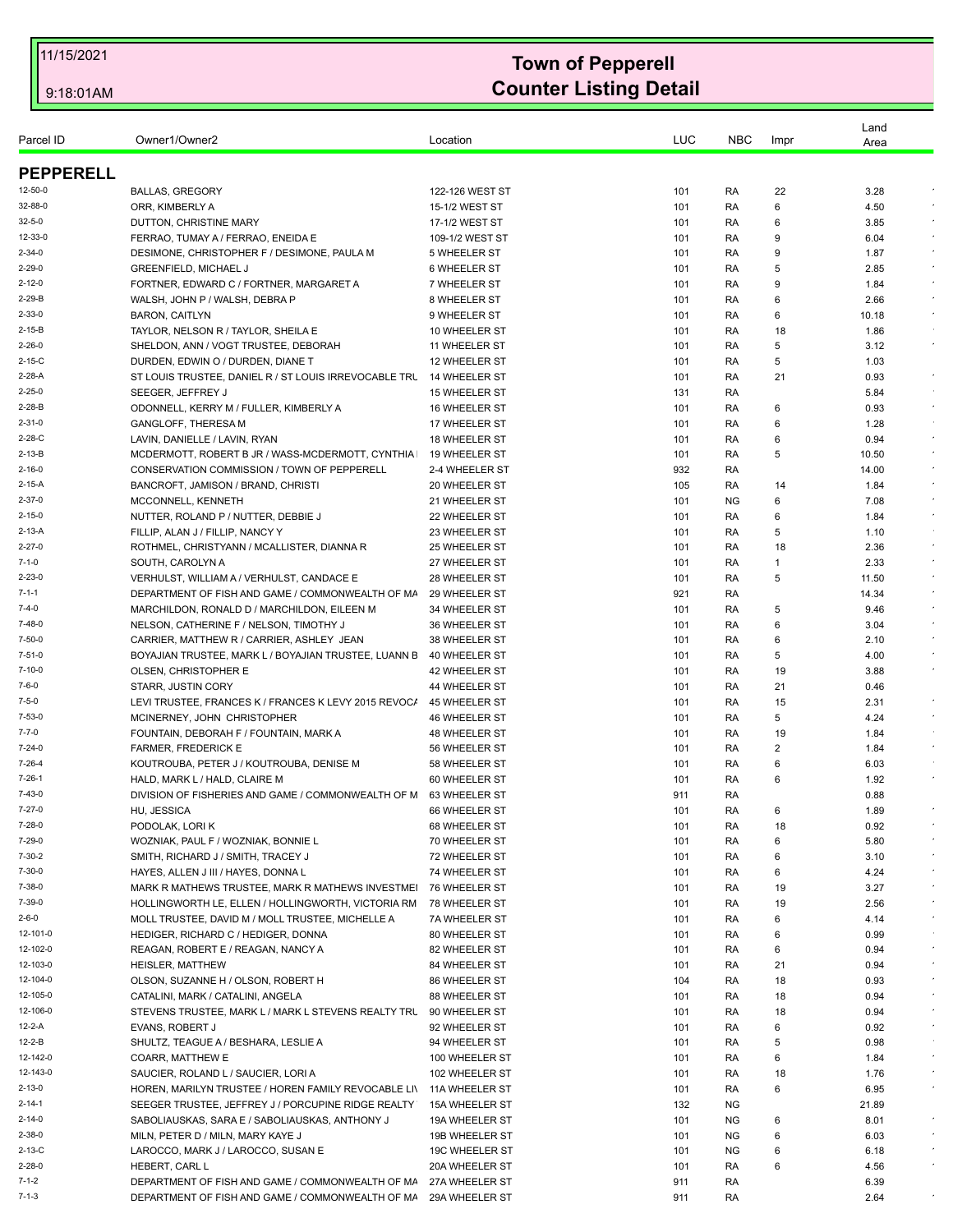|                    |                                                               |                                    |            |            |         | Land         |            |
|--------------------|---------------------------------------------------------------|------------------------------------|------------|------------|---------|--------------|------------|
| Parcel ID          | Owner1/Owner2                                                 | Location                           | LUC        | <b>NBC</b> | Impr    | Area         |            |
| <b>PEPPERELL</b>   |                                                               |                                    |            |            |         |              |            |
| $7 - 49 - 0$       | POLANECZKY, ANN MARIE                                         | 36A WHEELER ST                     | 101        | RA         | 5       | 3.88         |            |
| 7-52-0             | SAMPSON, GEOFFREY H / SAMPSON, ROBYN A                        | 40A WHEELER ST                     | 101        | RA         | 6       | 1.85         |            |
| $7 - 54 - 0$       | CROWLEY, JEFFREY                                              | 48A WHEELER ST                     | 101        | RA         | 19      | 4.24         |            |
| $7 - 24 - 2$       | <b>BUCHHOLZ, JENNIFER</b>                                     | 56A WHEELER ST                     | 101        | RA         | 6       | 2.42         |            |
| $7 - 30 - 3$       | NAIMO, RONALD D / SULLIVAN-NAIMO, KELLIE                      | 70A WHEELER ST                     | 101        | RA         | 6       | 16.08        |            |
| $7 - 30 - 4$       | CONSERVATION COMMISSION / TOWN OF PEPPERELL                   | 70B WHEELER ST                     | 932        | RA         |         | 10.52        |            |
| 7-2-0              | SMULLIGAN, TIMOTHY J / SMULLIGAN, CAROL J                     | 35-37 WHEELER ST                   | 101        | RA         | 18      | 3.70         |            |
| $7 - 5 - 1$        | DEPARTMENT OF FISH AND GAME / COMMONWEALTH OF MA              | 39-53 WHEELER ST                   | 932        | RA         |         | 13.15        | $\sim$     |
| $7 - 8 - 0$        | LEVI TRUSTEE, HERBERT W / LEVI TRUSTEE, LORNA R               | 50-54 WHEELER ST                   | 101        | RA         | 4       | 4.70         |            |
| $7 - 25 - 0$       | DEPARTMENT OF FISH AND GAME / COMMONWEALTH OF MA              | 55-61 WHEELER ST                   | 921        | RA         |         | 3.50         | $\star$    |
| 7-26-0             | FLAHERTY-BERGEVIN, APRIL M                                    | 62-64 WHEELER ST                   | 101        | RA         | 19      | 2.45         | $\epsilon$ |
| $2 - 13 - D$       | SWITZER, ROBERT / SWITZER, LORENE                             | 21-1/2 WHEELER ST                  | 101        | NG.        | 5       | 1.84         | $\bullet$  |
| $12 - 1 - 0$       | HUGHES, JUDITHANN                                             | 90-1/2 WHEELER ST                  | 101        | RA         | 5       | 4.20         |            |
| $7 - 24 - 1$       | <b>FARMER, FREDERICK E</b>                                    | 56-REAR WHEELER ST                 | 132        | RA         |         | 1.43         |            |
| 32-97-0            | SIANO, ROBERT / SIANO, AMANDA M                               | 1 WILDERNESS WAY                   | 101        | <b>NG</b>  | 5       | 4.82         | $\epsilon$ |
| 32-99-0            | HAMEL, DAVID                                                  | 2 WILDERNESS WAY                   | 101        | <b>NG</b>  | 6       | 4.77         | $\sim$     |
| 32-100-0           | ANSELMI TRUSTEES, JOHN M & CHRISTINE S / JOHN M ANSE          | 3 WILDERNESS WAY                   | 101        | <b>NG</b>  | 6       | 4.19         |            |
| 32-96-0            | BLUME, DAVID W / BLUME, LESLEY A                              | 4 WILDERNESS WAY                   | 101        | NG.        | 6       | 8.03         |            |
| 18-84-0            | OSTERBERG, ROY A / OSTERBERG, DEBRA A                         | 5 WILDERNESS WAY                   | 101        | <b>NG</b>  | 6       | 6.32         | $\sim$     |
| 26-211-0           | DE ARRUDA, TATHYNNE A                                         | 4 WILLIAM ST                       | 101        | EA         | 6       | 14.00        |            |
| 27-18-0            | PEPE, JOHN E / MAQUIRE, DAWN                                  | 6 WILLIAM ST                       | 101        | EA         | 5       | 0.57         |            |
| 27-19-0            | MAREIRO, WAYNE / MAREIRO, LISA                                | 8 WILLIAM ST                       | 101        | EA         | 15      | 0.49         | $\epsilon$ |
| 27-20-0            | BOULAY, JUSTINE M / RAMIREZ, AMILCAR E                        | 9 WILLIAM ST                       | 101        | EA         | 15      | 0.36         | $\bullet$  |
| 27-21-0            | WOOD, JOHN L / WOOD, JOAN L                                   | 10 WILLIAM ST                      | 101        | EA         | 15      | 0.49         | $\sim$     |
| 27-23-0            | MARKS, KATHERINE M                                            | <b>11 WILLIAM ST</b>               | 109        | EA         | 15      | 0.85         |            |
| 27-22-0            | DEE, KRISTIN N                                                | <b>12 WILLIAM ST</b>               | 101        | EA         | 15      | 0.55         | $\star$    |
| 27-38-0            | MASTERSON, JOHN P / MASTERSON, KRISTINA K                     | <b>14 WILLIAM ST</b>               | 101        | EA         | 5       | 6.98         | $\epsilon$ |
| 27-23-A            | LORDEN, CHARLES W IV / LORDEN, ELIZABETH                      | 15 WILLIAM ST                      | 101        | EA         | 6       | 0.89         | $\sim$     |
| 27-37-0            | ARMSTRONG, DAVID S / MAGUIRE, ELEANOR L                       | 16 WILLIAM ST                      | 101        | EA         | 6       | 1.86         | $\sim$     |
| 27-17-0<br>27-58-0 | <b>GARDNER, MARTIN R</b>                                      | 3-7 WILLIAM ST                     | 109        | EA         | 15      | 0.47         | $\sim$     |
| 27-59-0            | MCLAUGHLIN, FRANCIS J III / DEANGELO, CHERYL A                | 4A WILLIAM ST                      | 101        | EA         | 6       | 4.77         | $\epsilon$ |
| 27-39-0            | PROVENCHER, ROBERT M / PROVENCHER, SUSAN M<br>YOUNG, DWIGHT S | 16A WILLIAM ST<br>17-18 WILLIAM ST | 101<br>101 | EA<br>EA   | 6<br>15 | 5.93<br>4.80 |            |
| 20-35-0            | HARTNETT, MICHAEL L / HARTNETT, SANDRA R                      | 1 WILLOW ST                        | 101        | XG         | 5       | 1.60         | $\sim$     |
| 20-291-0           | GRIFFITH, BENJAMIN ALAN / GRIFFITH, JENNIFER ATKINSON         | 4 WILLOW ST                        | 101        | МA         | 5       | 0.99         |            |
| 20-29-2            | GAGE, JASON / GAGE, KIRSTEN                                   | 6 WILLOW ST                        | 101        | МA         | 6       | 4.46         | $\epsilon$ |
| 20-33-0            | SMITH, ESTHER                                                 | 7 WILLOW ST                        | 101        | MA         | 15      | 0.99         | $\sim$     |
| 20-29-0            | GAGE, DAVID L / GAGE, SHELLEY LEE                             | 8 WILLOW ST                        | 101        | МA         | 15      | 9.08         | $\star$    |
| 20-21-0            | RIVETTS, MICHAEL D / RIVETTS, SANDRA M                        | 10 WILLOW ST                       | 101        | МA         | 19      | 1.06         |            |
| 20-114-0           | TEED, KENNETH M / TEED, MARGARET THERESA                      | 12 WILLOW ST                       | 101        | МA         | 21      | 1.92         |            |
| 20-22-0            | WHITMORE, STEVEN                                              | 14 WILLOW ST                       | 101        | MA         | 18      | 1.42         |            |
| 20-25-0            | JOHNSON TRUSTEE, GLENN B / HOLLAND TRUSTEE, GAIL L            | 16 WILLOW ST                       | 101        | МA         | 9       | 6.06         |            |
| 6-11-33            | RIZZA, DENISE M / RIZZA, RICHARD                              | 1 WINSLOW CT                       | 101        | EV         | 5       | 0.18         |            |
| 6-11-39            | SERWATKA, DAPHNE                                              | 2 WINSLOW CT                       | 101        | EV         | 6       | 0.16         |            |
| 6-11-32            | AVKSHTOL, IGOR                                                | 3 WINSLOW CT                       | 101        | EV         | 6       | 0.19         |            |
| 6-11-38            | WOJTASZEK, SHAUN M / ELLIOT, KAMI J                           | 4 WINSLOW CT                       | 101        | EV         | 6       | 0.17         |            |
| 6-11-31            | AGUAOUZ. HICHAM S                                             | 5 WINSLOW CT                       | 101        | EV         | 5       | 0.20         |            |
| 6-11-37            | SANCHEZ, MAEMOSYNE                                            | 6 WINSLOW CT                       | 101        | EV         | 5       | 0.17         |            |
| 6-11-30            | CLEMENT, JASON P / CLEMENT, KATHLEEN K                        | 7 WINSLOW CT                       | 101        | EV         | 5       | 0.19         |            |
| 6-11-36            | SOMERS TRUSTEE, ALFRED SR / SOMERS TRUSTEE, CAROL             | 8 WINSLOW CT                       | 101        | EV         | 5       | 0.17         |            |
| 6-11-29            | HEBERT, ROBERT A JR / RIEDLE, AUDREY F                        | 9 WINSLOW CT                       | 101        | EV         | 5       | 0.00         |            |
| 6-11-35            | MARKO, CHRISTOPHER D / MARKO, DAWN M                          | 10 WINSLOW CT                      | 101        | EV         | 6       | 0.17         | $\sim$     |
| 6-11-28            | MCDONOUGH, CHRISTOPHER R                                      | 11 WINSLOW CT                      | 101        | EV         | 6       | 0.17         |            |
| 6-11-34            | FRAGA, DAYSE FLAVIA                                           | 12 WINSLOW CT                      | 101        | EV         | 6       | 0.17         |            |
| 40-16-0            | HADLEY, DENNIS J                                              | 2 YALE RD                          | 131        | EF         |         | 0.34         |            |
| 40-17-0            | CORMIER, JESSICA                                              | 4 YALE RD                          | 101        | EP         | 21      | 0.92         |            |
| 40-20-0            | NASHOBA CONSERVATION TRUST                                    | 5 YALE RD                          | 950        | EP         |         | 0.57         |            |
| 40-18-0            | HADLEY, FRANKLIN O JR / HADLEY, DENNIS                        | 6 YALE RD                          | 101        | EP         | 4       | 0.46         |            |
| 40-19-0            | CAVARETTA, FRANK L / CAVARETTA, TERRY L                       | 7 YALE RD                          | 101        | EP         | 6       | 0.52         |            |
| 40-13-0            | MATLEY, HANDEL                                                | 8 YALE RD                          | 132        | EP         |         | 0.26         |            |
| 40-35-0            | TAX TITLE / TOWN OF PEPPERELL                                 | 9 YALE RD                          | 936        | EP         |         | 0.37         |            |
| 40-12-0            | MATLEY TRUSTEE, MAUDE H / GARRICK FAMILY TRUST                | 10 YALE RD                         | 101        | EP         | 4       | 0.28         |            |
| 40-36-0            | LAVITA, DENNIS F / FRASER, CHARLOTTE M                        | 11 YALE RD                         | 101        | EP         | 3       | 0.36         |            |
| 40-32-0            | NASHOBA CONSERVATION TRUST, INC                               | 12 YALE RD                         | 950        | EP         |         | 0.40         |            |
| 40-37-0            | CONSERVATION COMMISSION / TOWN OF PEPPERELL                   | 13-15 YALE RD                      | 932        | EP         |         | 0.36         |            |
| 40-34-0            | CHENELL, JOSEPH                                               | 14-18 YALE RD                      | 101        | EP         | 19      | 0.45         |            |